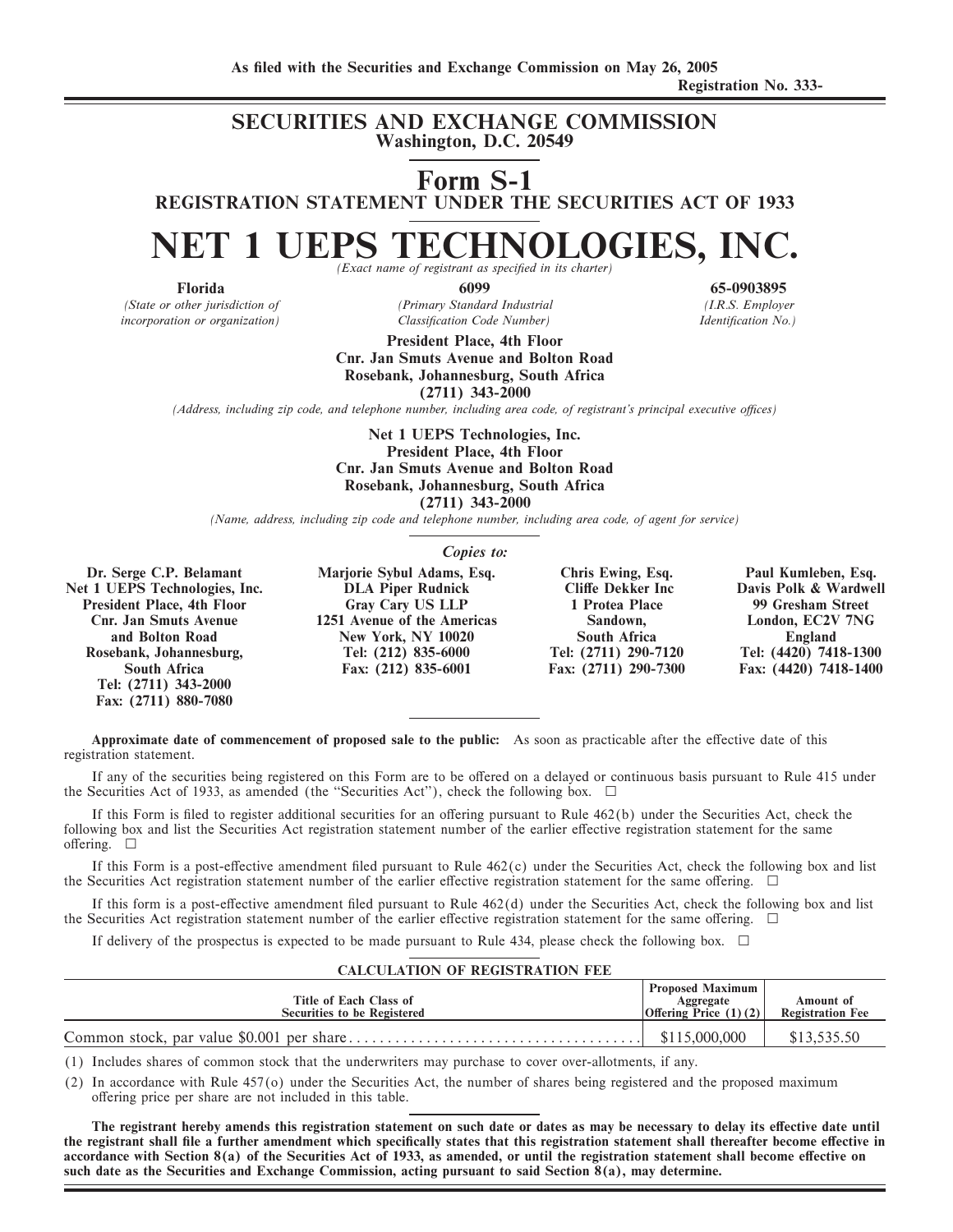#### **SUBJECT TO COMPLETION. DATED MAY 26, 2005.**

**PROSPECTUS**

**Shares**



**Common Stock**

This is a public offering of our shares of common stock. The selling shareholders are selling shares of our common stock. We will not receive any of the proceeds from the sale of shares by the selling shareholders.

Our common stock is quoted on the OTC Bulletin Board under the symbol ""NUEP.OB.'' The last reported sale price of our common stock on May 25, 2005 was \$2.45 per share. We have applied to have our common stock included for quotation on the Nasdaq National Market under the symbol "" .''

Investing in our common stock involves risks. See "Risk Factors" beginning on **page to read about factors you should consider before buying shares of our common stock.**

**Neither the Securities and Exchange Commission nor any state securities commission has approved or disapproved of these securities or passed upon the accuracy or adequacy of this prospectus. Any** representation to the contrary is a criminal offense.

| Per Share Total |  |
|-----------------|--|
|                 |  |
|                 |  |
|                 |  |

We have granted the underwriters an option to purchase up to an additional shares of common stock to cover over-allotments at the public offering price less underwriting discounts and commissions.

The underwriters expect to deliver the shares to purchasers on , 2005.

## **Morgan Stanley JPMorgan**

Robert W. Baird & Co. Jefferies & Company, Inc. Thomas Weisel Partners LLC

The date of this prospectus is  $, 2005$ .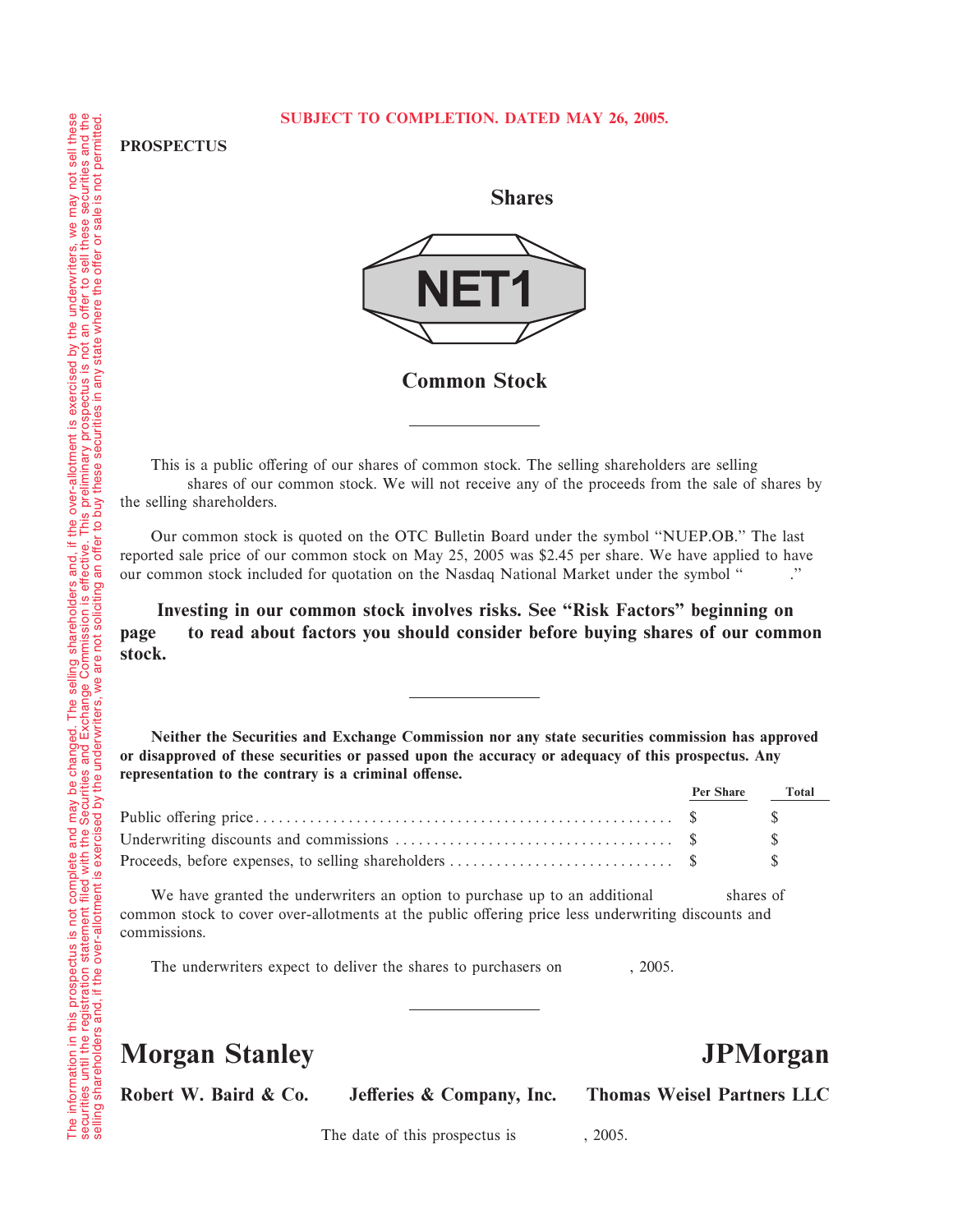#### **TABLE OF CONTENTS**

|                                                                                       | Page  |
|---------------------------------------------------------------------------------------|-------|
|                                                                                       | -1    |
|                                                                                       | 11    |
|                                                                                       | 30    |
|                                                                                       | 31    |
|                                                                                       | 31    |
|                                                                                       | 31    |
|                                                                                       | 33    |
|                                                                                       | 34    |
| Management's Discussion and Analysis of Financial Condition and Results of Operations | 36    |
|                                                                                       | 75    |
|                                                                                       | 100   |
|                                                                                       | 103   |
|                                                                                       | 108   |
|                                                                                       | 116   |
|                                                                                       | 118   |
|                                                                                       | 122   |
|                                                                                       | 127   |
|                                                                                       | 129   |
| Material U.S. Federal Tax Consequences for Non-U.S. Holders of Common Stock           | 130   |
|                                                                                       | 133   |
|                                                                                       | 136   |
|                                                                                       | 136   |
|                                                                                       | 137   |
|                                                                                       | $F-1$ |
|                                                                                       |       |

You should rely only on the information contained in this prospectus. Neither we nor the selling shareholders have authorized anyone to provide you with different information. The selling shareholders are offering to sell, and seeking offers to buy, shares of common stock only in jurisdictions where offers and sales are permitted. The information in this prospectus is accurate only as of the date of this prospectus, regardless of the time of delivery of this prospectus or of any sale of our shares of common stock.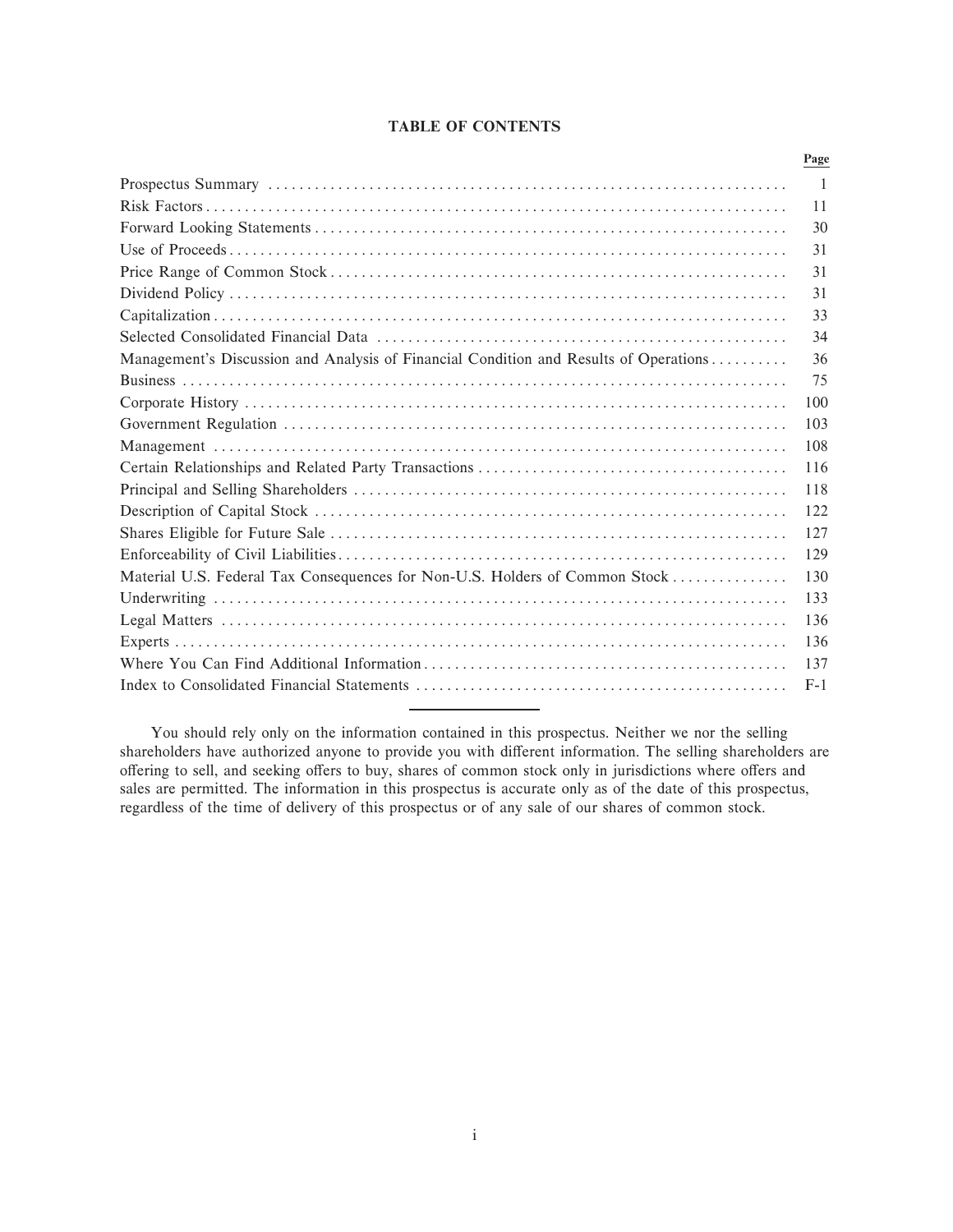#### **PROSPECTUS SUMMARY**

*You should read the following summary together with the entire prospectus, including the more* detailed information in our audited consolidated financial statements and related notes as well as the *unaudited interim Ñnancial information appearing elsewhere in this prospectus. You should consider carefully, among other matters, the matters we discuss in ""Risk Factors.'' All references in this prospectus to ""we,'' ""us,'' or ""our'' are references to Net 1 UEPS Technologies, Inc. and its consolidated subsidiaries, collectively, except as otherwise indicated or where the context indicates otherwise. All references in this prospectus to Net 1 are to Net 1 UEPS Technologies, Inc., all references to New Aplitec are to Net 1 Applied Technologies South Africa Limited and all references to Aplitec are to Net 1 Applied Technology Holdings Limited. All dollar amounts referred to in this prospectus are in U.S. dollars unless otherwise indicated. As of May 19, 2005, the exchange rate for South African Rand to U.S. dollars was ZAR*  $6.39 = US$1.00.$ 

#### **Our Company**

We provide our universal electronic payment system, or UEPS, as an alternative payment system for the unbanked and under-banked populations of developing economies. We believe that we are the Ñrst company worldwide to implement a system that can enable the estimated four billion people who generally have limited or no access to a bank account to enter affordably into electronic transactions with each other, government agencies, employers, merchants and other financial service providers. To accomplish this, we have developed and deployed the UEPS. This system uses secure smart cards that operate in realtime but offline, unlike traditional payment systems offered by major banking institutions that require immediate access through a communications network to a centralized computer. This offline capability means that users of our system can enter into transactions at any time with other card holders in even the most remote areas so long as a portable offline smart card reader is available. In addition to payments and purchases, our system can be used for banking, health care management, international money transfers, voting and identification.

Our technology is widely used in South Africa today. We have over 3.3 million clients in five provinces who receive social welfare grants using our smart cards. We have started to implement our UEPS for employers to pay wages and provide financial services to their employees. In addition, we are working closely with non-governmental organizations to deploy our new medical application into a number of hospitals and clinics. This application of our system is used to administer the treatment of HIV/AIDS and other high-risk diseases, record patient progress and manage drug inventory.

Outside of South Africa, the Reserve Bank of Malawi has implemented our solution as a national payment system. To date, seven local financial institutions and BP p.l.c., a bulk fuel supplier, are using our system for transaction switching and settlement. We have deployed smaller, more limited versions of our system in Burundi, Ghana, Latvia, Mozambique, Rwanda, and Zimbabwe.

Unlike a traditional credit or debit card where the operation of the account occurs on a centralized computer, each of our smart cards effectively operates similar to an individual bank account in the case of financial services or an individual record management system in the case of medical services. All transactions that take place through our system occur between two smart cards at the point of service, or POS, with all of the relevant information necessary to perform and record a transaction held on the smart cards.

The transfer of money or other information can take place without any communication with a centralized computer since all validation, creation of audit records, encryption, decryption and authorization take place on, or are generated between, the smart cards themselves. Importantly, the cards are protected through the use of biometric fingerprint identification, which is designed to ensure the security of funds and card holder information. Transactions are generally settled by merchants and other commercial participants in the system by sending the transaction data to a mainframe computer on a batch basis. Settlement can be performed online or offline. The mainframe computer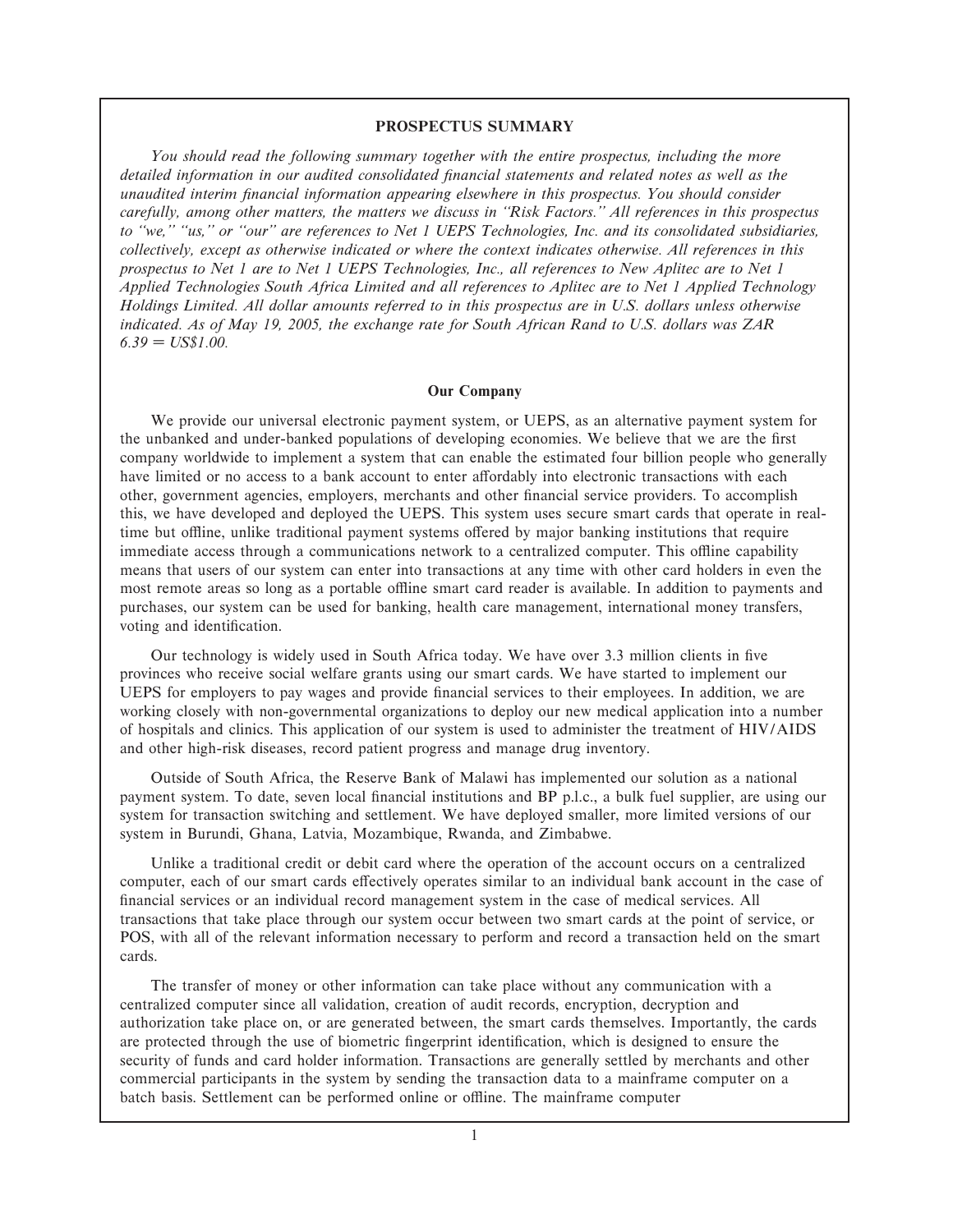provides a central database of transactions, creating a complete audit trail that enables us to replace lost smart cards while preserving the notional account balance, and to identify fraud.

We generate our revenues by charging transaction fees to government agencies, employers, merchants and other financial service providers, by providing financial services such as loans and by selling hardware, software and related technology. In South African rand, our revenues and operating income increased by 32% and 39%, respectively, from Ñscal 2003 to 2004, and by 29% and 34%, respectively, from Ñscal 2002 to 2003. In South African rand, our revenues and operating income increased 31% and 62%, respectively, for the nine months ended March 31, 2005, as compared to the nine months ended March 31, 2004. We believe this growth reflects the accelerating adoption of our solution.

#### **Market Opportunity**

According to the United States Census Bureau, the world's population currently exceeds 6.4 billion people. Yet of this total, it has been reported that over four billion people earn less than the purchasing parity equivalent of two dollars per day. In general, these people either have no bank account or very limited access to banking services. This situation arises when banking fees are too high relative to an individual's income, a bank account provides little meaningful benefit or there is insufficient infrastructure to provide banking services economically in the individual's geographical market. We refer to these people as the unbanked and the under-banked. These individuals generally receive wages, welfare benefits or loans in the form of cash and conduct commercial transactions, including buying food and clothing, in cash.

The use of cash, however, presents significant problems. In the case of recipients, they generally have no secure way of protecting that cash other than by converting it immediately into goods, carrying it with them or hiding it. In cases where an individual has access to a bank account, deposit, withdrawal and account fees meaningfully reduce the money available to meet basic needs. For government agencies and employers, using cash to pay welfare benefits or wages results in significant expense due to the logistics of obtaining that cash, moving it to distribution points and protecting it from theft.

The use of cash or lack of access to a bank account can dramatically increase the cost to, and in some cases completely prevent, individuals from engaging in basic financial transactions. These basic transactions include the routine payment of insurance premiums, the transfer of money to relatives and the use of credit. Without a bank account, it is also difficult for an individual to obtain a loan on attractive terms since that individual lacks a credit history and usually cannot present a reliable means of repayment to the lender.

For governments, assistance programs face significant challenges when dependent on the use of cash. In addition to the costs and difficulties of using cash, corruption becomes an even more challenging problem since there is no clear audit trail. In fact, the absence of an electronic system for the distribution of goods, including foodstuff or medicine, or welfare benefits presents a significant obstacle to ensuring the fair and reliable implementation of government policy or deployment of foreign aid.

Traditional payment systems offered today by the major banking institutions do not address the key requirements of the unbanked and the under-banked populations. In addition to the high cost of maintaining a bank account relative to a customer's income level, customers must generally have basic literacy, administrative and record-keeping abilities and a minimum income level. Additionally, banks operate through online transaction settlement systems, which are often unavailable or costly to implement in undeveloped areas. Finally, having a bank account does not eliminate the need for significant quantities of cash in many instances because customers must withdraw large sums at one time to avoid incremental transaction fees.

#### **Our Solution**

We believe that we are the first company to enable the affordable delivery of financial products and services to the world's unbanked and under-banked people. Our approach takes full advantage of moving processing away from a centralized point to the computer chip embedded on a smart card. A smart card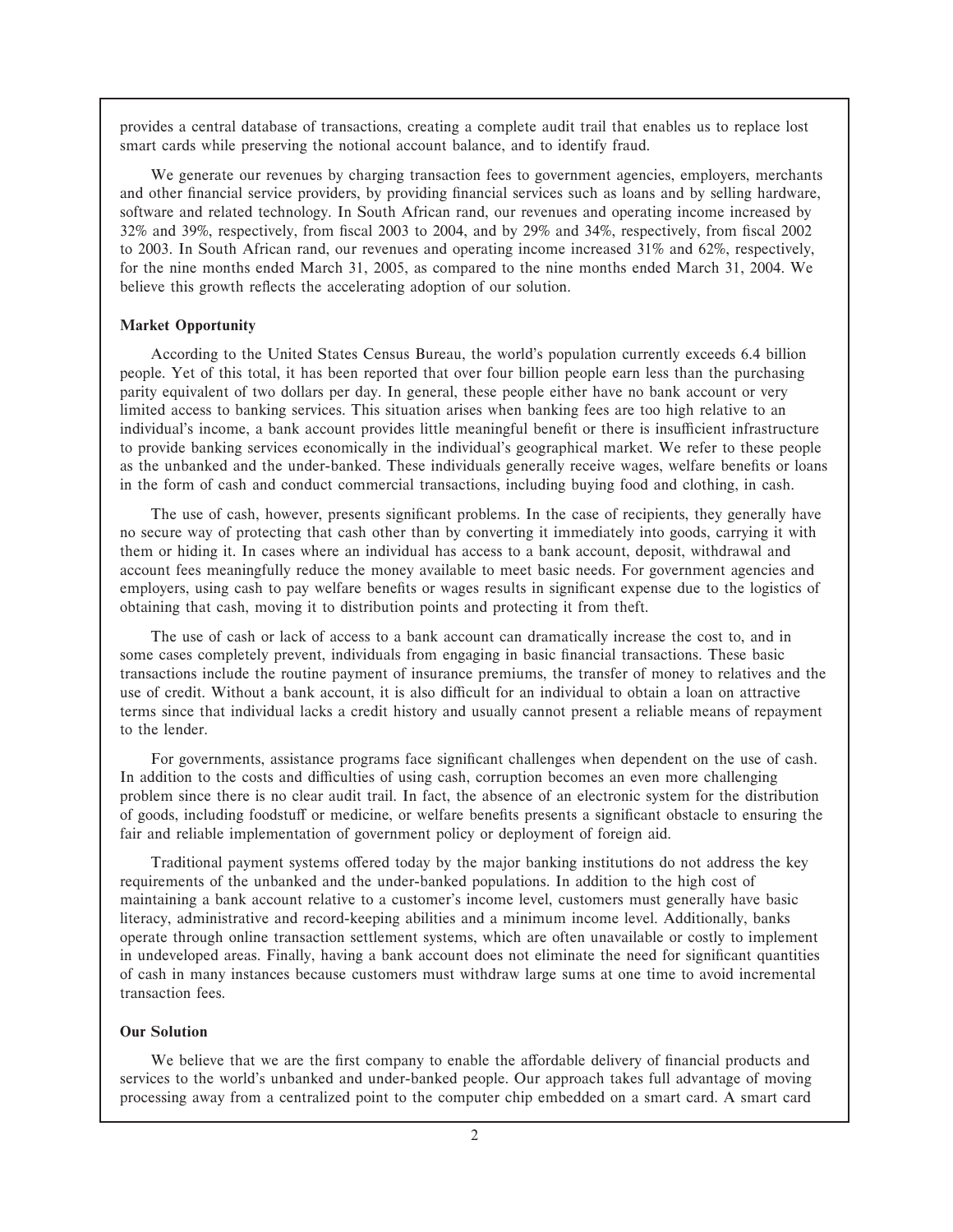reader or other POS device is used to enable communication between smart cards in real-time during a transaction and indirectly with our mainframe computer at a later time. This architecture has significant implications in terms of the products and services that we can deliver compared to those offered by banking institutions or other card providers.

First, our system enables offline transactions, which is essential in serving the unbanked and underbanked. Second, it means that while offline, the smart card can engage in sophisticated transaction processing, using data encryption and biometric fingerprint protection to ensure security. In fact, our smart cards can calculate the interest owed to the card holder for having funds recorded onto our system without ever coming online. Third, with all of the software and transaction records on the smart card, the POS device itself requires far fewer components, circuitry and memory, substantially reducing costs. Fourth, each transaction is recorded on both participating smart cards, copied in subsequent transactions to additional smart cards, and ultimately reported to our mainframe computer. This creates a full audit trail that significantly reduces the potential for corruption, theft and fraud. Lastly, instead of having to build the overall system to handle peak loads, our system further reduces costs by smoothing the transaction flow over time.

We believe that our solution delivers benefits to each of the users of our system, including:

*Individuals.* There is no minimum income requirement for individuals to use our smart card, making our solution universally accessible. It is also inexpensive since the overall cost of the system is much less than widely available solutions, including cash, bank accounts and bank cards that require online access. Our solution additionally has the advantage of working everywhere, including remote areas where many unbanked and under-banked people live. Even more importantly, our solution is secure and smart cards are replaceable. This means that individuals do not have to fear that their money will be stolen or that they will be charged for fraudulent transactions. Since the smart card performs all of the required processing and contains all of the different service features, the smart card can be tailored to meet the needs of the individual. Card holders can also receive interest on their card balances, a benefit not available to them when transacting solely in cash. We believe our solution has the potential to enhance significantly the living standards of the unbanked and under-banked by reducing transaction costs and providing them with new and additional financial products and services.

*Merchants and Financial Service Providers.* Merchants derive several different benefits from our system. Our system decreases the amount of cash they must hold, improving security and reducing expenses. In addition, it provides a record of transactions that is useful for administrative purposes. For instance, by providing financial services through our POS devices, merchants benefit from new income streams at no additional incremental cost. For formal financial service providers, the use of smart cards provides opportunities to directly sell products and services to a market that was previously difficult to reach. For instance, insurance companies can offer their products with the premium deducted directly from the individual's smart card. In the case of lending, administrative costs are decreased along with the expense of holding cash. Again, the collection of payments can occur directly from the smart card, reducing credit risk and helping to establish credit history.

*Employers.* Our system enables employers to eliminate cash from the wage payment process. This reduces expenses by avoiding cash handling and management, the need to insure or transport that cash and the bank transaction fees associated with obtaining cash in the first place. The process of paying employees using cash is also time consuming, taking up to half a day per pay period in some instances. The use of our system eliminates this process and thereby increases productivity. In addition, because cash payments are distributed in packets to employees, disputes can arise as to the amount of cash in the packet. Our system also eliminates this problem since the amount reflected on the card holders' accounts are recorded on the back-end system and then distributed on the smart cards. Finally, employers frequently provide additional services to their employees out of necessity, particularly loans. Our system enables other service providers to deliver these products.

*Government Agencies.* A fundamental policy goal for almost any government is to enhance the welfare of the poorest citizens in the country. Yet the use of cash is a poor method for delivering social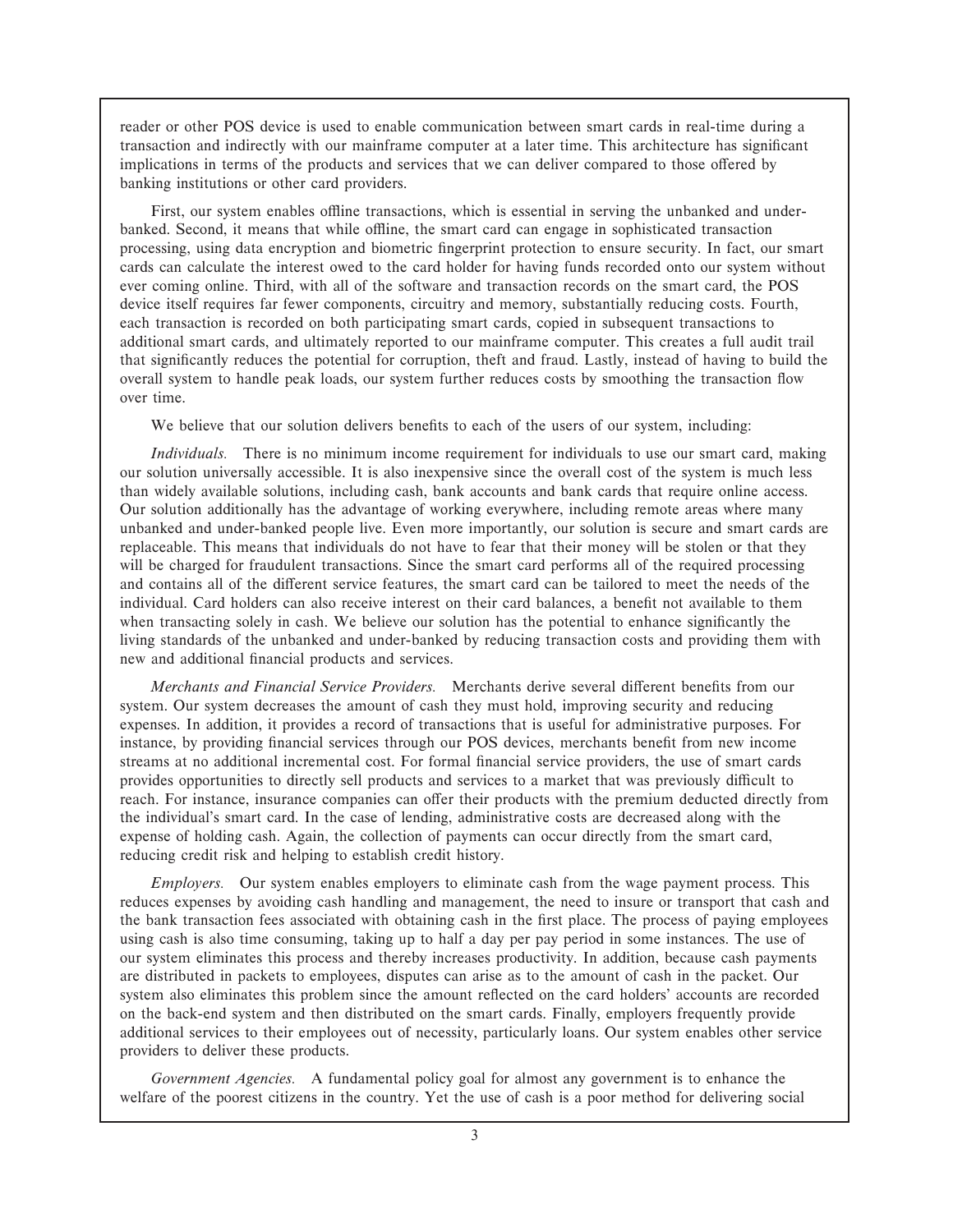welfare grants since it is difficult to track, and the recipients endure a range of expenses and dangers that reduce their options. By using our system, government agencies enjoy reduced costs in the delivery of benefits to recipients by eliminating the use of cash while increasing the options available to the recipient. This use of our system intrinsically increases the welfare that government agencies can provide from the same amount of taxes collected. Our system also has the potential to increase the amount of taxes collected by bringing informal businesses into the formal economy. The presence of a full audit trail also means that government agencies can combat corruption. Moreover, the use of smart cards for the delivery of additional services, including insurance products, means that regulatory bodies can expand their oversight of transactions for individuals who are frequently least able to protect themselves. In regard to medical benefits, our system provides comprehensive inventory management and has the potential to improve the treatment of patients significantly. For instance, we have deployed an artificial intelligence program on our smart cards used for the treatment of HIV/AIDS in South Africa that can be used to adjust a patient's prescription based on data entered by a trained medical worker through the POS device.

#### **Our Business Strengths**

We believe our business strengths include:

*Technology Leadership.* We believe we are the first company to develop, implement and operate an affordable, flexible and secure electronic payment system for the unbanked and under-banked that works oÉine. Of equal importance, our smart cards have a broad range of additional functionality through the use of ""wallets'' that can be turned on as needed or as services become available. We can deliver these services to the population at a fraction of the cost of traditional systems. Our ability to implement an HIV/AIDS system on the same smart card as financial services demonstrates the flexibility of our approach. In addition, we have validated the security of our smart cards along with our overall system, forming the foundation for a trusted solution. Independent third parties have reviewed and published our security protocols and we have refined our system in a way to provide system integrity over the life of the smart cards. From our inception in 1989 to date, we have not suffered any security breaches or losses of transactions or funds on our system.

*Proven Solution.* Our system is proven and has been increasingly used. Today over 3.3 million clients in South Africa receive monthly welfare or pension payments through our system under contracts with five provinces. Historically, welfare and pension recipients would only download cash from smart cards, but these recipients increasingly choose to use their smart cards at merchant locations, which generates additional revenue for us. During the nine months ended March 31, 2005, the rate of client purchases using our smart cards rather than merely downloading the value for cash grew at a compounded monthly growth rate of 71% while the value of those transactions grew at a compounded monthly growth rate of 60%. As of March 31, 2005, we had 2,406 POS devices installed at 1,441 participating retail merchants. For the nine months ended March 31, 2005, the total value of transactions processed through our UEPS merchant network was approximately \$59.7 million. During the nine months following our implementation of these retail merchant POS devices in July 2004, the percentage of transactions which consisted of merchant purchases, as opposed to cash downloading only, increased from approximately 0% to approximately 23% of the total number of processed transactions.

*Versatile Application.* Once an individual begins using our smart card, we become a logical provider of a broad range of additional products and services. For instance, a card holder using our system for the administration of medical treatment can also use the same smart card for receiving welfare payments or wages as well as making purchases. Because use of each smart card is secured biometrically, the smart card can also be used for identification and voting. These additional uses mean that once we have enrolled and delivered a smart card to an individual, our revenue potential increases significantly beyond the initial service for which that individual has signed up.

Broad Appeal that Drives Opportunities. Because our system provides economic benefits to all participants, we believe there are strong incentives for government agencies and employers to adopt our system in many developing countries. Our solution is also appealing because a single deployment enables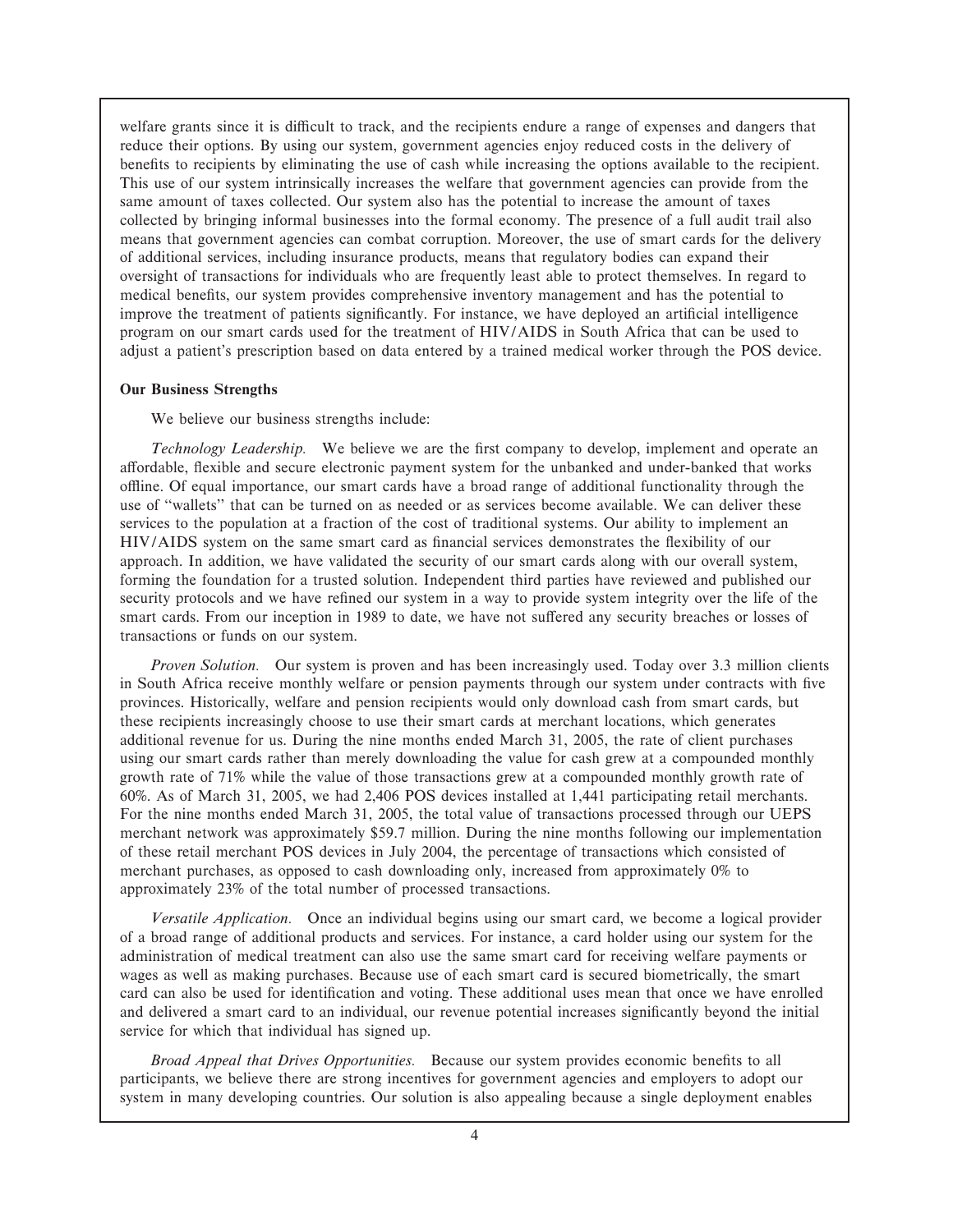the delivery of a broad array of new services to those who are potentially most in need of them, often at a lower cost than alternative distribution methods.

*Increasing Returns to Scale.* The initial establishment of our system in a province or country requires upfront expenditures for computers, distribution infrastructure and card holder registration. Once in place, though, the cost to us of supplying additional products to users is low. For instance, if a customer receives welfare payments on one of our smart cards and then chooses to purchase insurance through our system, there is almost no additional expense for us to deduct the insurance premium regularly. As a result, the operating margin for that customer increases significantly, offset only by any marketing or administrative costs associated with that product.

#### **Our Strategy**

We intend to provide the leading system for the world's four billion unbanked and under-banked people to engage in electronic transactions globally. To achieve this goal, we intend to pursue the following strategies:

*Disciplined Approach to New Markets.* We carefully evaluate new opportunities in order to deploy our business development resources effectively. We believe there are significant opportunities for our system in developing economies, such as Brazil, India, Mexico and Indonesia, where the unbanked and under-banked comprise a majority of the population. Where we believe it makes sense, we will use partnerships or make acquisitions to accelerate our entry into new markets.

*Unlock Target Markets with a Key Product.* The first step in establishing our system within a new province or country is to establish a broad base of smart card users around a single application. One of our preferred routes is to secure contracts to implement payment systems for government programs having large numbers of potential card holders. We believe another effective route will be the delivery of medical management applications, such as for HIV/AIDS. However, we are not dependent on government agencies to establish an initial base. Employers are widely examining our system to address their wage payment challenges and we are currently pursuing opportunities to deliver this solution.

*Expand Our Products Within the Markets We Serve.* With the establishment of a strong base of card holders and related infrastructure, we can then move to providing additional products and services. As part of broadening our card holders' options, we will also sell our smart card readers and POS devices to merchants to enable them to enter into transactions. Additionally, we will work to establish relationships with post offices, banks and other financial service providers with the goal of making our system ubiquitous in the markets we serve.

Provide Products and Services Ourselves Where the Profit Potential is Compelling. Our system can dramatically reduce transaction costs and improve data collection for a broad set of products and services. We intend to offer those products and services ourselves where the profit potential is significant. For instance, we engage in lending in South Africa. We are able to offer this service at a lower interest rate than competitors due to our ability to deduct interest and principal directly from a borrower's smart card and our knowledge of that individual's payment history.

*Establish Partnerships or Make Acquisitions When Appropriate.* As part of our disciplined approach to growing our presence globally, we will evaluate and enter into partnerships where we can draw on local knowledge and infrastructure to drive the rapid adoption of our system. We believe that this will enable us to focus on our core strength in technology as well as product development and delivery. In some instances, we will make acquisitions where we believe that our approach will enable us to gain customers and realize operational benefits rapidly from the deployment of our more efficient solution.

#### **Corporate Information**

We were incorporated in Florida in May 1997. In June 2004, we acquired substantially all of the business and assets of Aplitec, a South African company listed on the JSE Securities Exchange South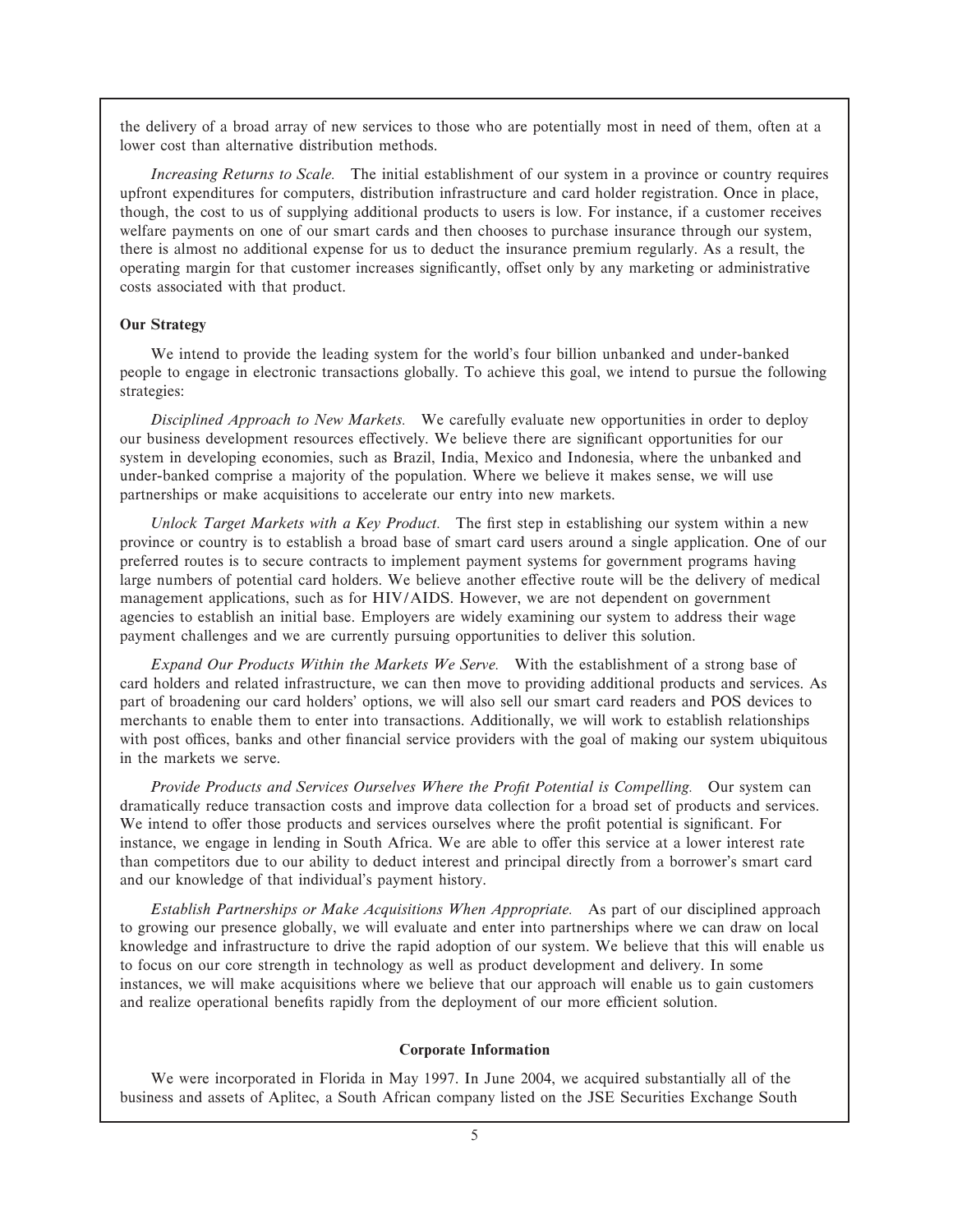Africa, and the former shareholders of Aplitec obtained a majority voting interest in us. The Aplitec transaction is discussed in more detail under "Corporate History."

Our principal executive offices are located at President Place, 4th Floor, Cnr. Jan Smuts Avenue and Bolton Road, Rosebank, Johannesburg, South Africa. Our phone number is (27-11) 343-2000. Our website address is www.net1ueps.com. The information on our website, including any information accessible by a hyperlink or on another website accessible through our website, does not constitute part of this prospectus.

Our trademarks include NET1, FTS and UEPS. All other trademarks, trade names and service marks appearing in this prospectus are the property of their respective owners.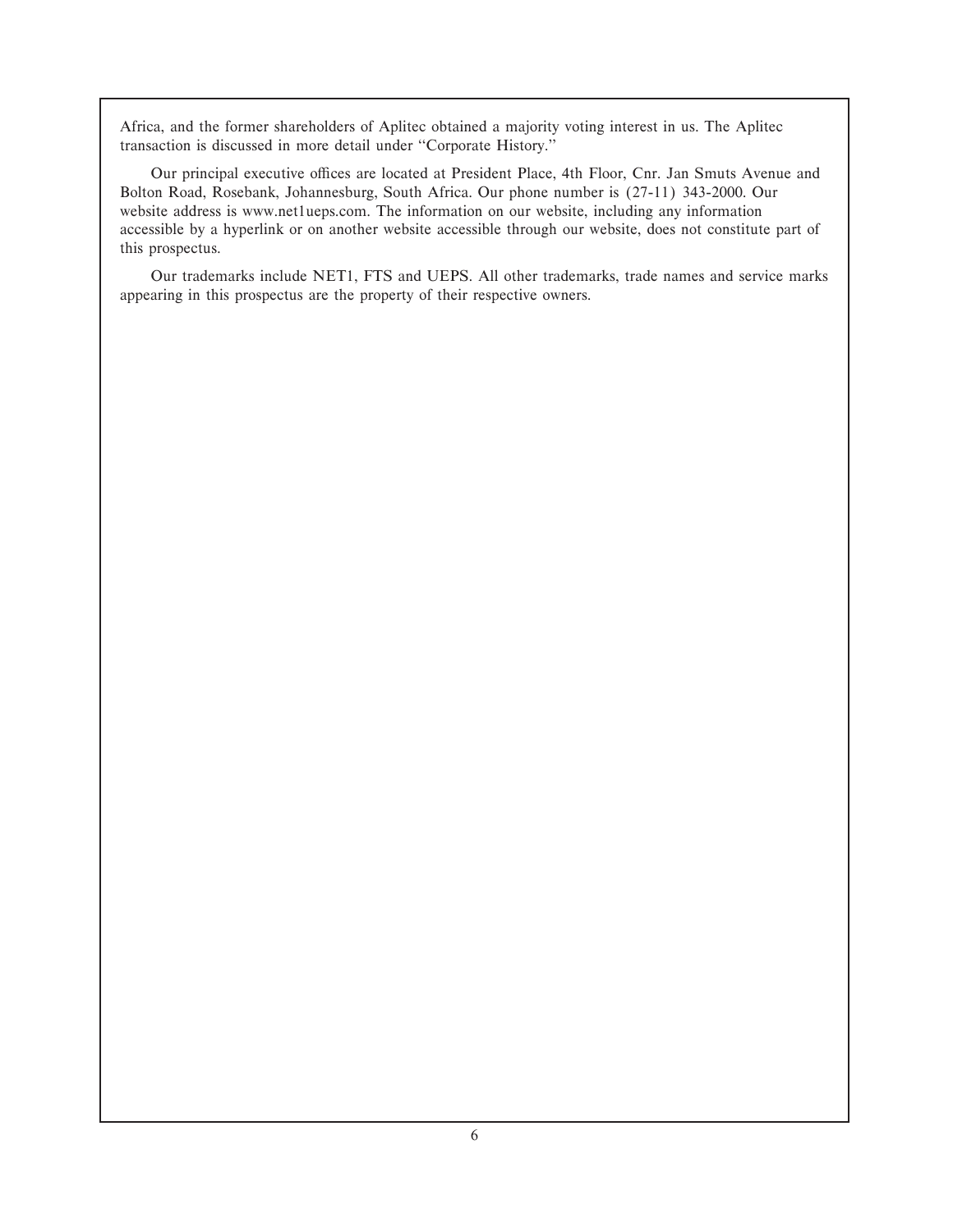#### **Summary of the Offering**

| Common stock offered by the selling shareholders                                                                     | shares                                                                                                                                                                                                                                                                                                                                                                                                                                                                                   |
|----------------------------------------------------------------------------------------------------------------------|------------------------------------------------------------------------------------------------------------------------------------------------------------------------------------------------------------------------------------------------------------------------------------------------------------------------------------------------------------------------------------------------------------------------------------------------------------------------------------------|
| Common stock outstanding prior to this offering,                                                                     | 163,050,808 shares                                                                                                                                                                                                                                                                                                                                                                                                                                                                       |
| Special convertible preferred stock outstanding<br>prior to this offering, as of March 31, 2005 $165,151,550$ shares |                                                                                                                                                                                                                                                                                                                                                                                                                                                                                          |
| Special convertible preferred stock converted into<br>common stock and sold in this offering                         | shares                                                                                                                                                                                                                                                                                                                                                                                                                                                                                   |
| Common stock outstanding after this offering                                                                         | shares                                                                                                                                                                                                                                                                                                                                                                                                                                                                                   |
| Special convertible preferred stock outstanding<br>after this offering                                               | shares                                                                                                                                                                                                                                                                                                                                                                                                                                                                                   |
| Use of proceeds                                                                                                      | Certain of the selling shareholders may exercise<br>options to purchase the shares of common stock that<br>they are selling in this offering. We will not receive<br>any proceeds from this offering other than proceeds<br>we receive from the exercise of any of these options<br>and from any shares sold pursuant to the exercise by<br>the underwriters of the over-allotment option. We will<br>use any proceeds we receive for working capital and<br>general corporate purposes. |
| Purposes of this offering                                                                                            | To achieve a broader shareholder base, to increase<br>visibility in the U.S. marketplace and to provide<br>increased liquidity for our shareholders. The offering<br>is also intended to provide our existing South African<br>shareholders who desire to sell their shares with the<br>opportunity to sell their shares in a broadly marketed<br>underwriting.                                                                                                                          |

Proposed Nasdaq National Market symbol.......

The number of shares of our common stock referred to above as outstanding after the offering and, unless otherwise indicated, the other information in the prospectus excludes:

- ' 165,151,550 shares of common stock issuable upon conversion of an equal number of outstanding shares of our special convertible preferred stock; and
- ' 17,441,872 shares of common stock issuable upon the exercise of options and other stock-based awards outstanding as of March 31, 2005, granted under our 2004 Stock Incentive Plan at a weighted average exercise price of \$0.25 per share.

Unless otherwise indicated, the information in this prospectus:

' does not reÖect a one-for-six reverse stock split of our common stock and special convertible preferred stock which has been approved by our board of directors and will be effected prior to the closing of this offering; and

' assumes no exercise of the underwriters' over-allotment option.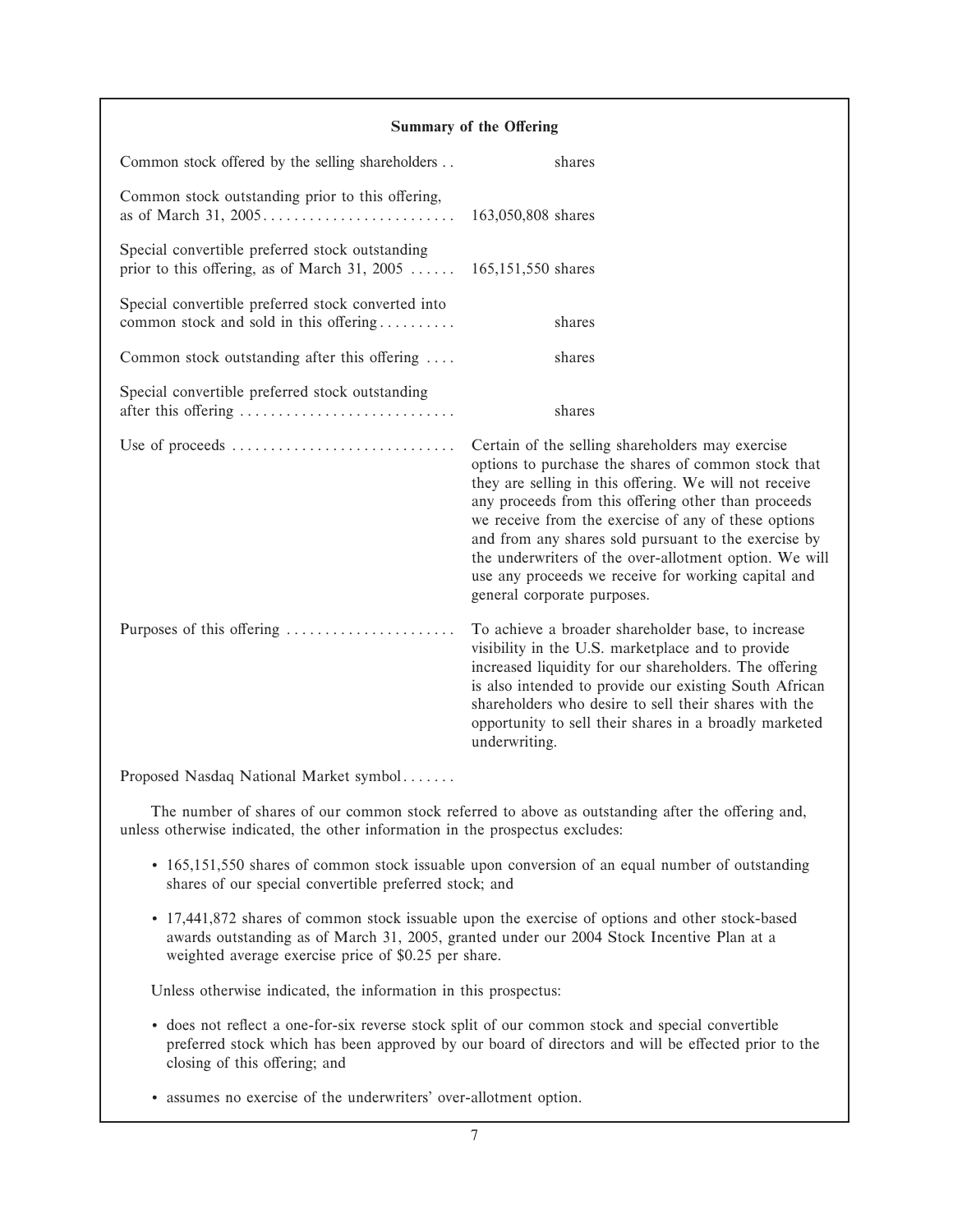#### **The South African Invitation to Participate**

We have prepared and distributed in South Africa an invitation to participate, dated  $, 2005,$ which invited holders of our linked units to offer for sale in this offering their shares of our common stock issuable upon conversion of the special convertible preferred stock these holders are entitled to receive upon giving of a conversion notice to the trustee of the South African trust. As described under "Corporate History—The Aplitec Transaction," the South African trustee holds for the benefit of the linked unit holders the New Aplitec B class loan accounts and B class preference shares which are part of the linked units. Our invitation to participate was mailed only to holders of linked units to their addresses in South Africa as reflected on the records of the South African trustee. We are not recommending that any holders of linked units participate in this offering, and we are not purchasing any of the shares of common stock offered in this offering.

The selling shareholders in this offering include holders of linked units who accept the invitation to participate and give the conversion notice to the trustee of the South African trust. Under the terms of the invitation to participate, the related letter of transmittal, custody agreement and other documents, each holder of linked units who elects to participate in this offering will deposit with the trustee of the South African trust, an irrevocable signed conversion notice instructing the trustee of the South African trust to convert a number of special convertible preferred shares specified in the conversion notice. The conversion notice will be effective only upon the execution of an underwriting agreement among us, the underwriters, the trustee of the South African trust and the selling shareholders.

Upon the execution of the underwriting agreement, the shares of common stock to be sold will be deposited by the trustee of the South African trust with The Bank of New York, as custodian, until such time as they are required to be delivered to the underwriters under the underwriting agreement. The successful completion of these transactions by the selling shareholders, the trustee and the custodian is a condition precedent to the underwriters' obligations to purchase any shares in the offering.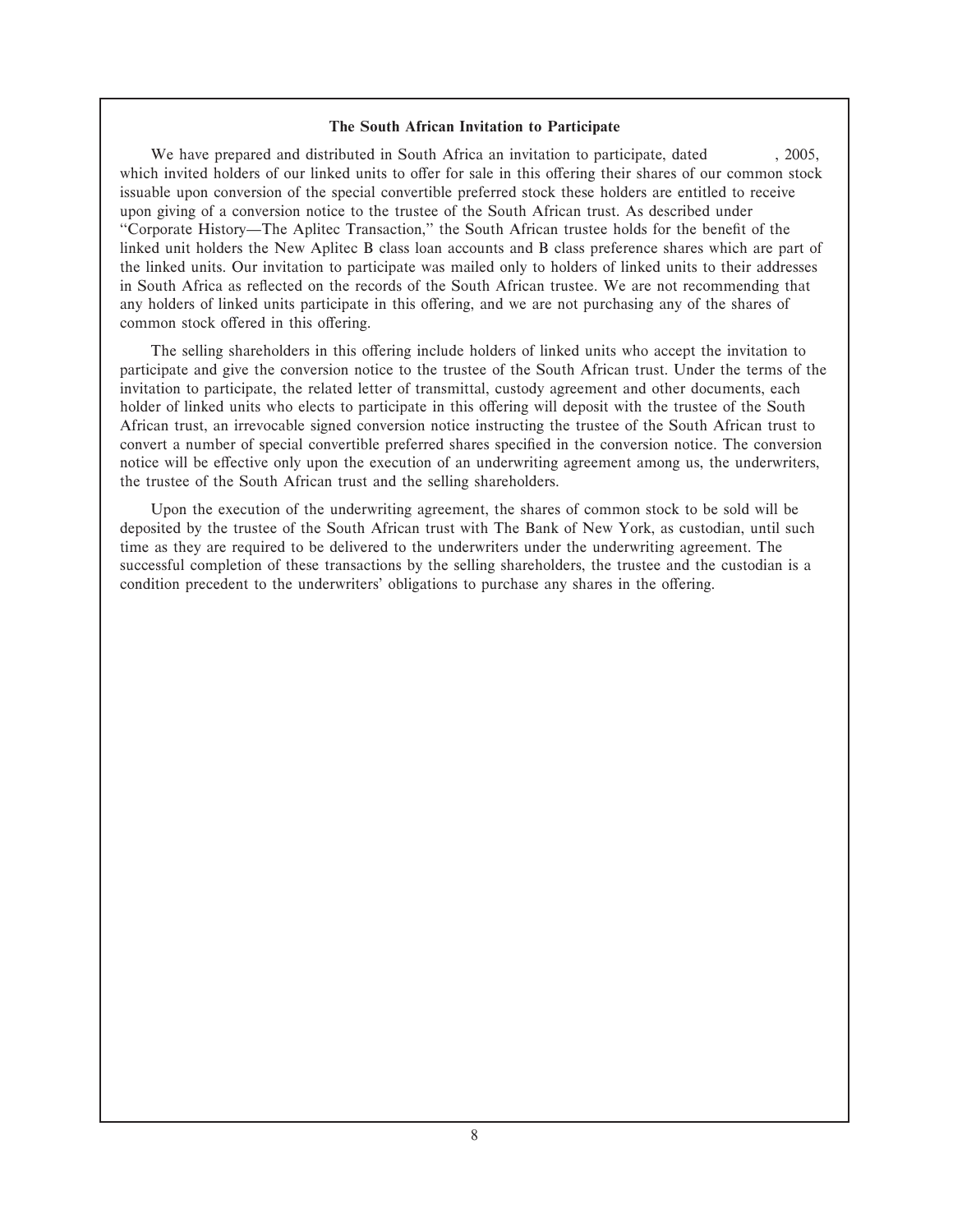#### **Summary Consolidated Financial Data**

The following table sets forth our summary consolidated balance sheet data as of March 31, 2005 and our consolidated statements of operations data for the years ended June 30, 2004, 2003 and 2002, and for the nine months ended March 31, 2005 and 2004. You should read the following summary consolidated financial data together with "Selected Consolidated Financial Data," "Management's Discussion and Analysis of Financial Condition and Results of Operations," the consolidated financial statements and notes thereto and other financial information included elsewhere in this prospectus. In connection with U.S. generally accepted accounting principles, we accounted for the Aplitec transaction as a reverse acquisition, which requires that the company whose shareholders retain a majority voting interest in a combined business be treated as the acquiror for accounting purposes. Therefore, for all periods after June 7, 2004, our consolidated financial statements and management's discussion and analysis reflect the operations of Net 1 and its consolidated subsidiaries and, for prior periods, reflect the operations of Aplitec and its consolidated subsidiaries, but not Net 1. The summary consolidated statements of operations data for the years ended June 30, 2004, 2003 and 2002, have been derived from our audited consolidated financial statements which are included elsewhere in this prospectus. Our audited consolidated financial statements are prepared in U.S. dollars and in accordance with accounting principles generally accepted in the United States. The summary consolidated balance sheet data as of March 31, 2005 and the summary consolidated statements of operations data for the nine months ended March 31, 2005 and 2004 are derived from unaudited interim financial information and have been prepared in accordance with accounting principles generally accepted in the United States. Results for interim periods are not necessarily indicative of the results expected for the entire year. You should also read the following summary of consolidated financial data in conjunction with the exchange rate information contained in "Management's Discussion and Analysis of Financial Condition and Results of Operations — Currency Exchange Rate Information.''

|                                                                           |           | <b>Nine Months</b><br><b>Ended</b> |        |                     |        |                                       |        |          |       |          |
|---------------------------------------------------------------------------|-----------|------------------------------------|--------|---------------------|--------|---------------------------------------|--------|----------|-------|----------|
|                                                                           | March 31. |                                    |        | Year Ended June 30, |        |                                       |        |          |       |          |
|                                                                           | 2005      |                                    | 2004   |                     |        | 2004<br>2003                          |        |          | 2002  |          |
|                                                                           |           |                                    |        |                     |        | (In thousands, except per share data) |        |          |       |          |
| <b>Consolidated Statements of Operations Data:</b>                        |           |                                    |        |                     |        |                                       |        |          |       |          |
|                                                                           |           | \$134,885                          |        | \$91,463            |        | \$131,098                             |        | \$74,924 |       | \$51,793 |
| Cost of goods sold, IT processing, servicing and                          |           |                                    |        |                     |        |                                       |        |          |       |          |
|                                                                           |           | 41,207                             |        | 28,206              |        | 39,134                                |        | 25,935   |       | 14,170   |
| General and administrative charges                                        |           | 33,804                             |        | 25,625              |        | 39,677                                |        | 26,399   |       | 21,637   |
| Depreciation and amortization                                             |           | 4,897                              |        | 4,110               |        | 5,676                                 |        | 3,323    |       | 3,128    |
| Reorganization costs                                                      |           | $\overline{\phantom{m}}$           |        | 3,537               |        | 11,133                                |        |          |       |          |
| Operating income                                                          |           | 54,977                             |        | 29,985              |        | 35,478                                |        | 19,267   |       | 12,858   |
|                                                                           |           | 1,497                              |        | 2,464               |        | 3,640                                 |        | 2,600    |       | 1,381    |
| Income before taxes                                                       |           | 56,474                             |        | 32,449              |        | 39,118                                |        | 21,867   |       | 14,239   |
| Income tax expense                                                        |           | 22,534                             |        | 13,896              |        | 25,927                                |        | 9,473    |       | 5,554    |
| Income from continuing operations                                         |           | 34,420                             |        | 18,553              |        | 13,278                                |        | 11,942   |       | 8,518    |
| Net income attributable to shareholders $(1)$                             |           | 34,420                             | 18,553 |                     | 13,278 |                                       | 13,117 |          | 8,518 |          |
| Income from continuing operations per share:                              |           |                                    |        |                     |        |                                       |        |          |       |          |
| $Basic(2) \ldots \ldots \ldots \ldots \ldots \ldots \ldots \ldots \ldots$ | S.        | 0.10                               | \$     | 0.10                | S      | 0.07                                  | S      | 0.06     | \$    | 0.05     |
| $Diluted(2) \ldots \ldots \ldots \ldots \ldots \ldots \ldots \ldots$      | S         | 0.10                               | \$     | 0.10                | \$     | 0.07                                  | S      | 0.06     | \$    | 0.05     |
|                                                                           | \$        |                                    | \$     |                     | \$     | 0.19                                  |        | 0.02     | \$    | 0.01     |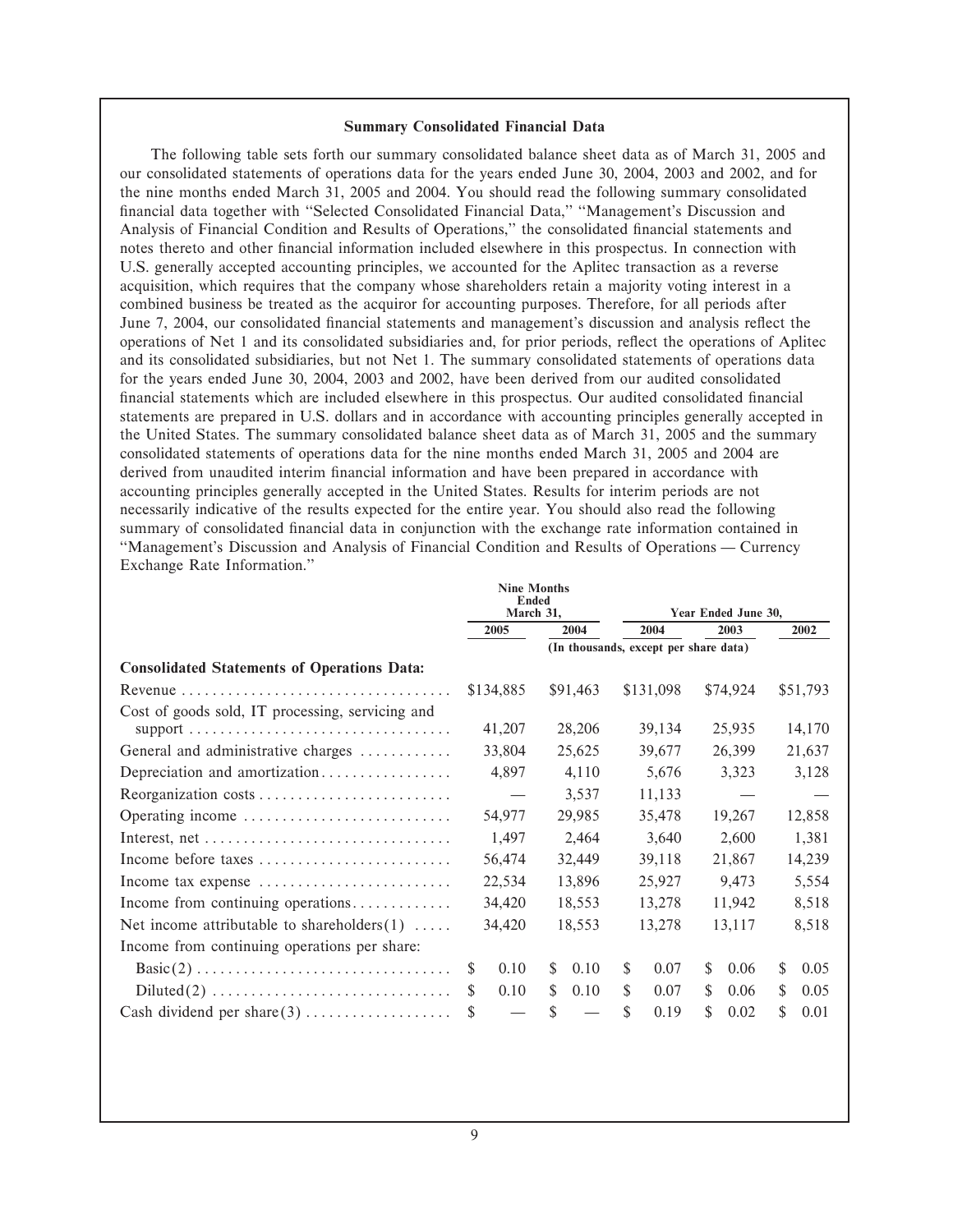- (1) Net income attributable to shareholders for 2003 includes an extraordinary item of \$0.9 million and the results of a change in accounting policy of \$0.3 million as a result of the adoption and application of *Statement of Financial Accounting Standards No. 142, Goodwill and Other Intangible Assets*.
- (2) The basic and diluted earnings per share have been restated as a result of the transaction described in notes 1 and 10 to our consolidated financial statements.
- (3) The cash dividend per share has been restated as a result of the transaction described in notes 1 and 10 to our consolidated Ñnancial statements. The cash dividend per share for 2004 was calculated based on 192,967,138 Aplitec shares and represents the dividend paid to shareholders of Aplitec as a result of the transaction.

|                                         | As of March 31, 2005 |  |
|-----------------------------------------|----------------------|--|
|                                         | (In thousands)       |  |
| <b>Consolidated Balance Sheet Data:</b> |                      |  |
|                                         | \$92,712             |  |
|                                         | 141,960              |  |
|                                         | 175.318              |  |
|                                         | 32,650               |  |
|                                         |                      |  |
|                                         | 128.680              |  |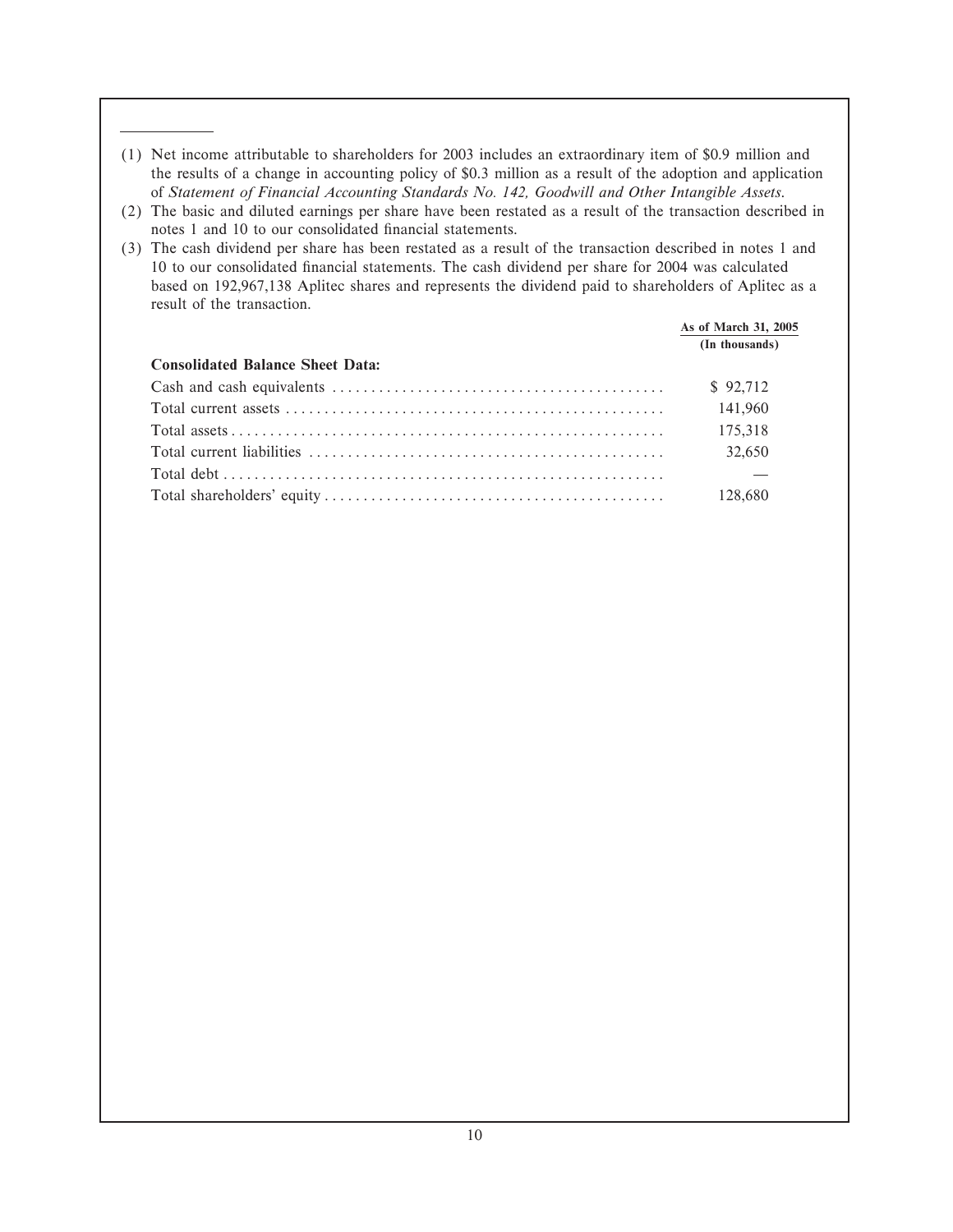#### **RISK FACTORS**

*Investing in our common stock involves a high degree of risk. You should consider carefully the following risk factors, as well as the other information in this prospectus, before deciding to invest in our shares of common stock. If any of the following risks actually occurs, our business, financial condition and* results of operations would suffer. If this happens, the trading price of our common stock would likely *decline and you might lose all or part of your investment in our common stock.*

#### **Risks Relating to Our Business**

#### *The provincial governments of South Africa are our largest customers, and any non-renewal or termination of our government social welfare contracts would materially and adversely affect our business and revenues, results of operations and cash flows.*

A substantial portion of our current business involves the distribution of social welfare grants on behalf of five of the nine provincial governments of South Africa. For the foreseeable future, our revenues, results of operations and cash Öows will depend on this concentrated group of customers. During the year ended June 30, 2004 and the nine months ended March 31, 2005, we derived approximately 82% and 77%, respectively, of our revenues from our government social welfare contracts. In general, these contracts provide for terms of three years and are extendable at the option of the provincial governments for an additional two year period. Our contracts with the governments of the Eastern Cape, KwaZulu-Natal and North West provinces will expire in 2005, unless renewed by consent of both parties. Our contracts with the governments of the Limpopo and Northern Cape provinces currently are scheduled to expire in November and December 2006, respectively. In addition, any of these contracts may be terminated at any time by the respective governments in the event of a material breach. The early termination, or our failure to obtain extensions, of any of these contracts would have a material adverse effect on our business and revenues, results of operations and cash flows. Moreover, because we incur a significant portion of the expenses associated with these contracts during the initial implementation phase, we have historically enjoyed higher profit margins on these contracts after the completion of the implementation period, which averages approximately 18 months. Therefore, the early termination of, or our failure to extend, any of these contracts would also adversely affect our margins. We cannot assure you that we will be successful in renewing any of these contracts upon expiration of the respective contract periods or that they will not otherwise be terminated.

In addition, there are legislative proposals and other initiatives underway in South Africa that could materially affect the way we do our business. The South African government passed legislation during 2004 for the creation of the South African Social Security Agency, or SASSA. The primary purpose of SASSA is to consolidate at the central government level the administration of social welfare grants, which is currently performed primarily at the provincial level. SASSA commenced operations on April 1, 2005. SASSA may appoint a single contractor to perform the distribution of social welfare grants on a national basis, following the expiration of the various contracts entered into by the individual provinces. If SASSA does not appoint us as a national social welfare grant contractor, then we may not be able to renew some or all of our social welfare distribution contracts when they expire, which could have a material adverse effect on our financial condition, cash flows and results of operations.

#### We may not maintain our current level of profitability or rates of growth.

We believe that our continued profitability and growth will depend in large part on our ability to do the following:

- ' continue to enroll new smart card users in South Africa;
- ' hire and train personnel capable of marketing, installing and integrating our solution, supporting customers and managing operations;
- ' continue to expand the range of applications that use our technology and to market these applications successfully;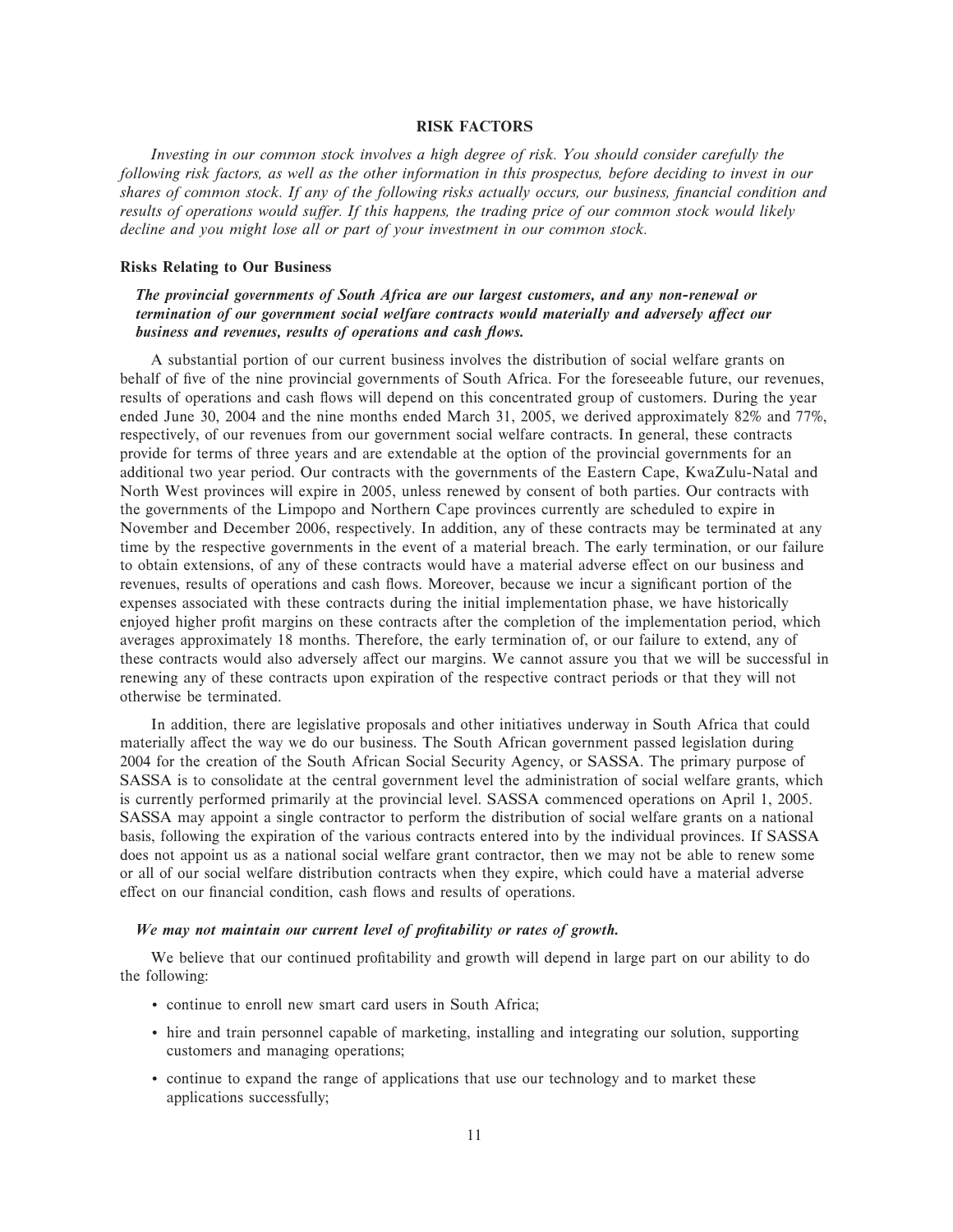- ' successfully identify and enter other markets for our products; and
- ' manage the costs of our business, including the costs associated with maintaining and developing our technology and expanding our operations internationally.

If we are not able to achieve any or all of the above, our profitability and/or growth rate will likely decline.

#### *Changes in current government regulations relating to social welfare grants could adversely affect our revenues and cash flows.*

We derive a substantial portion of our current business from the distribution of social welfare grants onto smart cards in South Africa and the transaction fees resulting from use of these smart cards. Because social welfare eligibility and grant amounts are regulated by the government, any changes to or reinterpretations of the government regulations relating to social welfare may result in the non-renewal or reduction of grants for certain individuals, or a determination that currently eligible social welfare grant recipients are no longer eligible. If any of these changes were to occur, the number of smart cards in use could decrease, the amount of money on any particular smart card could decrease or the amount of transactions effected on any particular smart card may decrease, all of which could result in a reduction of our revenues and cash Öows.

#### *We may have diÇculty managing our growth which could limit our ability to increase sales and cash How.*

We have recently been experiencing significant growth, both in the scope of our operations and size of our organization. This growth is placing significant demands on our management, as well as on our operational resources. In order to achieve our business objectives, however, we anticipate that we will need this growth to continue. Continued growth would increase the challenges involved in:

- implementing appropriate operational and financial systems;
- ' expanding our sales and marketing infrastructure and capabilities;
- ' providing adequate training and supervision to maintain high quality standards; and
- ' preserving our culture and values.

Additionally, continued growth will place significant additional demands on our management and our financial and operational resources, and will require that we continue to develop and improve our operational, financial and other internal controls. If we cannot scale and manage our business appropriately, we will not experience our projected growth and our financial results may suffer.

#### *There are risks relating to operating in South Africa that could adversely affect our business, operating results, cash flows and financial condition.*

Our primary operations are located in South Africa and we currently generate substantially all of our revenues from our operations in South Africa. As a result, we are subject to any political, economic and regulatory uncertainties in South Africa.

*The changing political and social environment.* South Africa faces certain social, political and economic challenges, which may adversely affect our business, operating results, cash flows and financial condition. The country is experiencing high levels of unemployment and there are significant differences in the level of economic and social development among its people, with large parts of the population, particularly in the rural areas, having limited access to education, healthcare, housing and other basic services. Furthermore, South Africa faces challenges in building adequate infrastructure. These problems, together with a shortage of skilled labor, may in the future have an adverse impact on productivity.

*Inflation and interest rates.* The economy of South Africa is currently characterized by low inflation and interest rates. As of May 25, 2005, the inflation rate was approximately  $3.6\%$  per annum and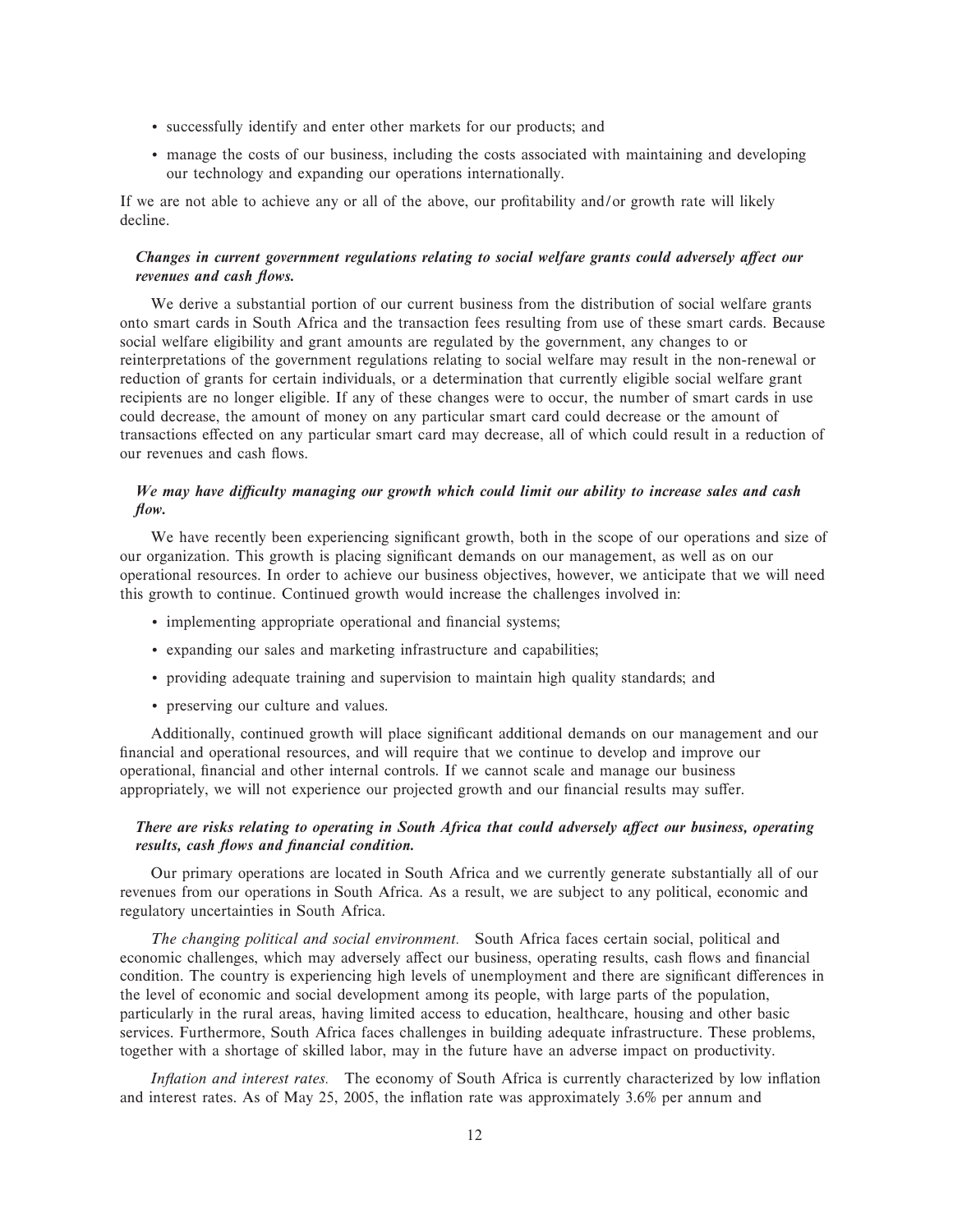the Reserve Bank's base lending rate was approximately 7.0% per annum. However, the economy of South Africa in the past has been, and in the future may be characterized by high rates of inflation and high interest rates. High rates of inflation could increase our South African-based costs and decrease our operating margins. High interest rates could adversely affect our ability to obtain cost-effective debt financing in South Africa.

*Regulatory uncertainty regarding black economic empowerment.* The South African government, over the past five years, has been developing an economic indigenization program referred to as black economic empowerment, or BEE. BEE is regulated pursuant to an Act of the South African Parliament, namely the Broad-Based Black Economic Empowerment Act 53 of 2003, or the BBBEE Act. The BBBEE Act recognizes two distinct mechanisms for the achievement of BEE objectives: (1) codes of good practice issued under the Act and (2) sectoral transformation charters developed by specific industry sectors and which may be recognized by the Minister of Trade and Industry if they have been developed by the major stakeholders in the relevant industry and advance the objectives of the BBBEE Act. Draft codes of good practice have recently been published for public comment, but none of them is, as yet, enforceable. The information and communication technology sector, or ICT sector, and the financial services sector have both developed sectoral transformation charters, but they have not yet been published in the Government Gazette and, consequently, they do not currently enjoy any formal status. The ICT sector has attempted to ensure as great a degree of comparability between its sectoral transformation charter and the draft codes of good practice, thereby assuring the probable publication of that charter in the Government Gazette by the Minister of Trade and Industry. By contrast, there are no indications that the financial services sector has made any attempt to achieve significant alignment between its transformation charter and the draft codes of good practice. Once the codes of good practice become law, all businesses in South Africa will be subject to those codes unless they form part of a sector in respect of which the Minister of Trade and Industry has published an industry charter in the Government Gazette as a code of good practice. The current uncertainty as to the final form of the regulatory regime poses a risk, but there are indications that the regime will be settled in the next 12 months. We are likely to be subject to the ICT sector's charter if this document is published in the Government Gazette as a code of good practice. This charter applies, among others, to companies that manufacture equipment for, or provide services relating to, the electronic capturing, transmission and display of data and information. Compliance with the charter is not enforced through civil or criminal sanction, but only through its effect on the ability to secure contracts in the public and private sectors. One of the components of BEE is that a certain percentage of ownership by black South Africans or historically disadvantaged South Africans of our South African business should be achieved over a period of time which is generally thought to be ten to 15 years. Although BEE is not expropriatory in nature, there may be a dilutive effect to current shareholders in the South African business and there may be a cost associated with increasing the level of black shareholders or historically disadvantaged South Africans, both of which factors may represent a risk. However, given that non-BEE compliance may place in jeopardy existing and future South African public and private sector contracts, the loss of which could cause a loss of revenue, the attendant risk associated with BEE non-compliance is material.

*Exchange control regulation.* South Africa's exchange control regulations restrict the export of capital from South Africa, the Republic of Namibia and the Kingdoms of Lesotho and Swaziland, known collectively as the Common Monetary Area. Transactions between South African residents, including companies, and non-residents of the Common Monetary Area are subject to exchange controls enforced by the South African Reserve Bank. In October 2004, the South African exchange control regulations were liberalized by the abolishment of exchange control limits on new investments outside of South Africa by South African companies. However, according to the circular giving notice of this liberalization, the South African Reserve Bank retains an oversight function, the exact nature of which is not entirely clear from the circular. According to the circular, South African companies investing outside of South Africa must now apply to the South African Reserve Bank only for monitoring purposes and for the approval of the South African Reserve Bank pursuant to existing foreign direct investment criteria, including demonstrated benefit to South Africa. The South African Reserve Bank reserves the right to stagger capital outflows relating to very large investments outside of South Africa by South African companies, so as to manage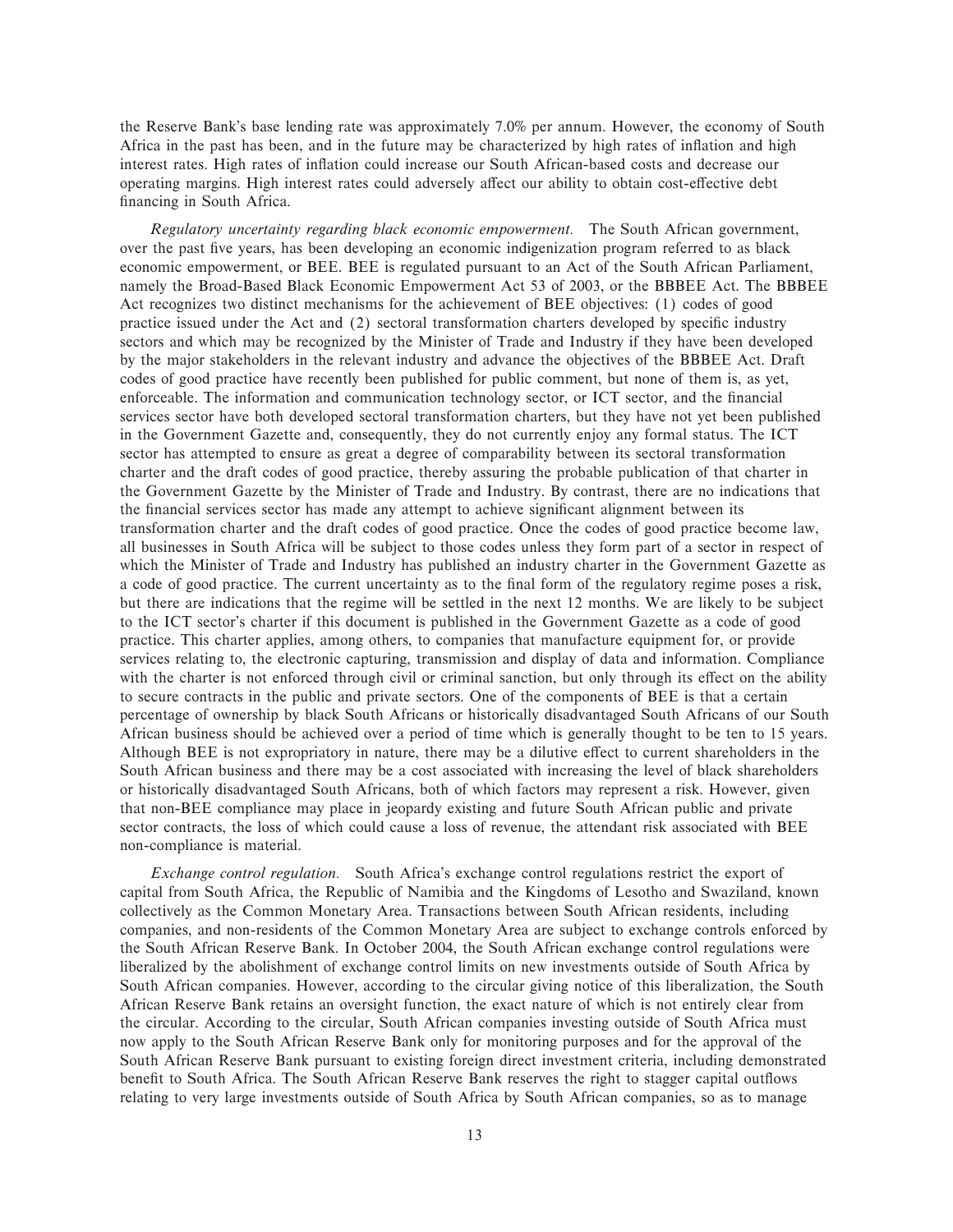any potential impact on the foreign exchange market. Also, these liberalization measures permit South African companies to retain, outside of South Africa, dividends received in relation to shares held by them in non-South African companies.

South African exchange controls are expected to continue for the foreseeable future. The South African government, however, has committed itself to gradually relaxing exchange controls, and significant relaxations have occurred in recent years. Nevertheless, under the current exchange control regulations, our management may be limited in its ability to consider strategic options and our shareholders may not be able to realize the premium over the current trading price of our shares.

Although Net 1 is a U.S. corporation and is not itself subject to these regulations, the ability of New Aplitec to raise and deploy capital outside the Common Monetary Area is restricted. As of March 31, 2005, approximately 87% of our cash and cash equivalents were held by New Aplitec and its subsidiaries. During the year ended June 30, 2004 and the nine months ended March 31, 2005, all of our revenues were generated by New Aplitec and its subsidiaries. In particular, New Aplitec will generally not be permitted to export capital from South Africa or to hold foreign currency without the approval of the South African Reserve Bank, unless such export of capital or foreign currency holding is permitted by the October 2004 liberalization measures. This restriction may affect New Aplitec's ability to pay dividends to Net 1. Moreover, although the requirement that the South African Reserve Bank approve investments by South African companies outside of South Africa has been relaxed, this requirement could restrict our future international expansion.

South African Reserve Bank approval is required for New Aplitec to receive loans from and repay loans to non-residents of the Common Monetary Area. In addition, New Aplitec may not use income earned in South Africa to repay or service foreign debts, without the South African Reserve Bank approval. Repayment of principal and interest on such loans will usually be approved at the time of the granting of such loans, where the payment is limited to the amount borrowed and a market related rate of interest. New Aplitec will also need South African Reserve Bank approval to raise capital involving a currency other than South African rand, which approval may be provided subject to conditions. Thus, unless we can obtain funding at the Net 1 level, these restrictions could prevent us from obtaining adequate funding on acceptable terms for acquisitions and other business opportunities outside South Africa.

*Trade unions and labor laws.* Most of South Africa's major industries are unionized, and the majority of employees belong to trade unions. In the past, trade unions have had a significant impact on the collective bargaining process as well as on social and political reform in South Africa in general. We currently have 109 unionized employees which represents approximately 6% of our workforce. Although in recent years we have not experienced any labor disruptions, such labor disruptions may occur in the future. In addition, the cost of complying with labor laws may adversely affect our operations.

*Regional instability.* Historically, there has been regional, political, and economic instability in the countries surrounding South Africa. Such political or economic instability in neighboring countries could affect the social, political and economic conditions in South Africa, for example, as a result of immigration, and this could have a negative impact on our ability to manage our operations in the country.

*HIV/AIDS.* HIV/AIDS and tuberculosis, which is exacerbated in the presence of HIV/AIDS, are major healthcare challenges in South Africa and other sub-Saharan countries. HIV infection among women in antenatal clinics throughout South Africa has risen from 1% in 1990 to nearly 25% in 2000. According to the most recent research published by the Medical Research Council of South Africa, over five million South Africans were HIV positive in 2004, resulting in a total population prevalence rate of approximately 11%. Under South African law, we are generally prohibited from testing employees to determine their HIV status. Due to the high prevalence of HIV/AIDS in South Africa, we may incur costs relating to the loss of personnel and the related loss of productivity as well as the costs relating to recruiting and training of new personnel. We are not able to quantify these costs accurately and cannot assure you that the costs we will incur in connection with this epidemic will not have a material adverse effect on us and our financial condition.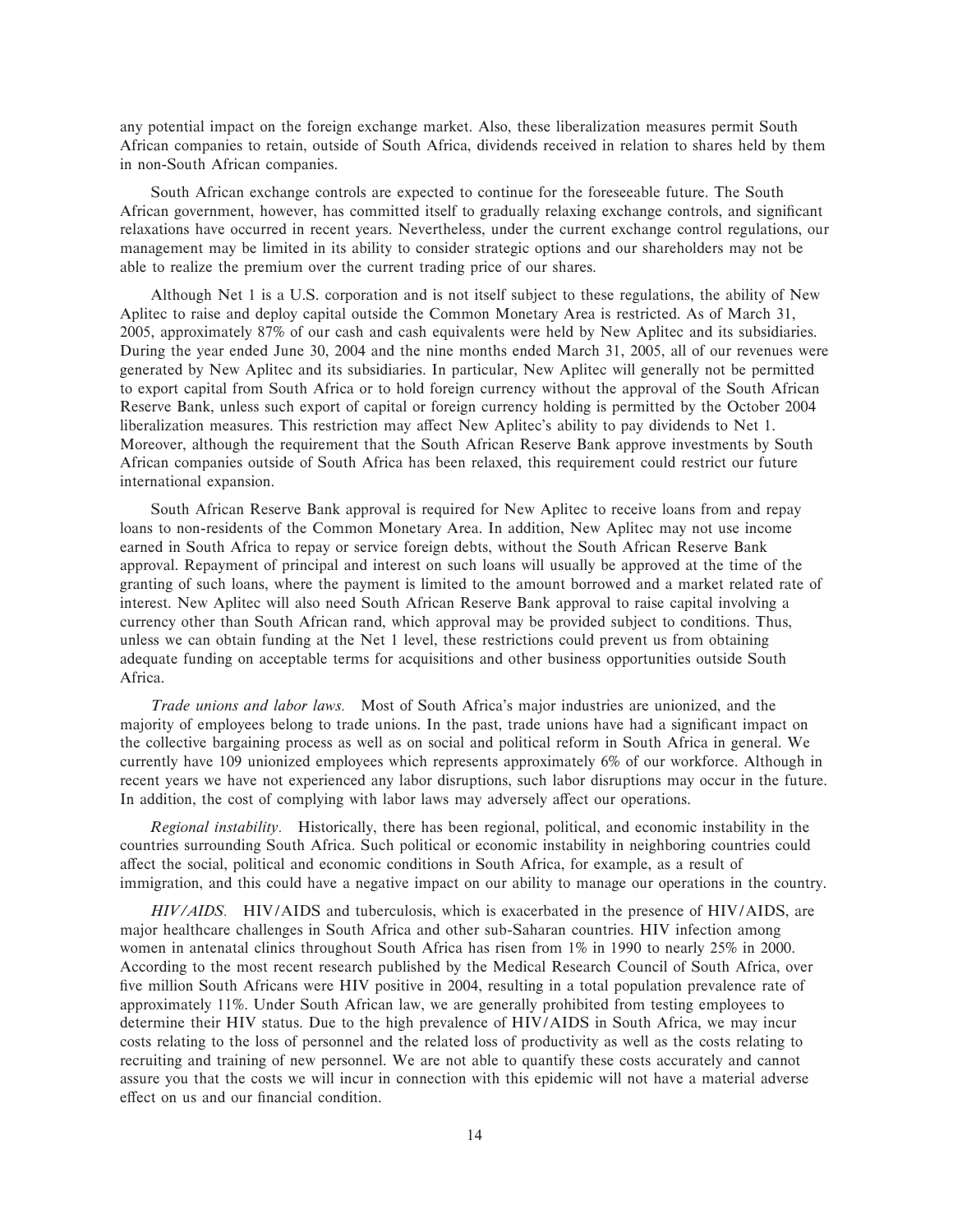#### There are risks relating to other countries in which we intend to operate that could adversely affect our *future business, operating results, cash flows and financial condition.*

In the future, we intend to expand operations into countries and regions, including African countries outside South Africa, South America, Southeast Asia and Central Europe, that are subject to significantly differing political, economic and market conditions. Specific country and regional risks that may have a material impact on our business, operating results, cash flows and financial condition include:

- ' political and economic instability;
- ' loss due to civil strife, acts of war, guerrilla activities and insurrection;
- ' competition from existing market participants that may have a longer history in or greater familiarity with the foreign markets we enter;
- ' government interventions and protectionism;
- ' potential adverse changes in laws and regulatory practices, including import and export license requirements, tariffs, legal structures and tax laws;
- ' cancellation of contractual rights;
- ' trade barriers;
- $\cdot$  difficulties in staffing and managing operations;
- ' import and export restrictions;
- ' adverse tax consequences;
- the lack of well-developed legal systems which could make it difficult for us to enforce our intellectual property and contractual rights;
- ' security and safety of employees;
- ' restrictions on the right to convert or repatriate currency or export assets;
- ' greater risk of uncollectible accounts and longer collection cycles;
- currency fluctuations;
- ' indigenization and empowerment programs;
- ' logistical and communications challenges;
- ' changes in labor conditions;
- ' discrimination against U.S. companies; and
- ' exposure to liability under U.S. securities laws, including the Foreign Corrupt Practices Act.

Many of these countries and regions are in various stages of developing institutions and legal and regulatory systems that are characteristic of democracies. However, institutions in these countries and regions may not yet be as firmly established as they are in democracies in the developed world. Many of these countries and regions are also in the process of transitioning to a market economy and, as a result, are experiencing changes in their economies and their government policies that can affect our investments in these countries and regions. Moreover, the procedural safeguards of the new legal and regulatory regimes in these countries and regions are still being developed and, therefore, existing laws and regulations may be applied inconsistently. In some circumstances, it may not be possible to obtain the legal remedies provided under those laws and regulations in a timely manner.

As the political, economic and legal environments remain subject to continuous development, investors in these countries and regions face uncertainty as to the security of their investments. Any unexpected changes in the political or economic conditions in these or neighboring countries or others in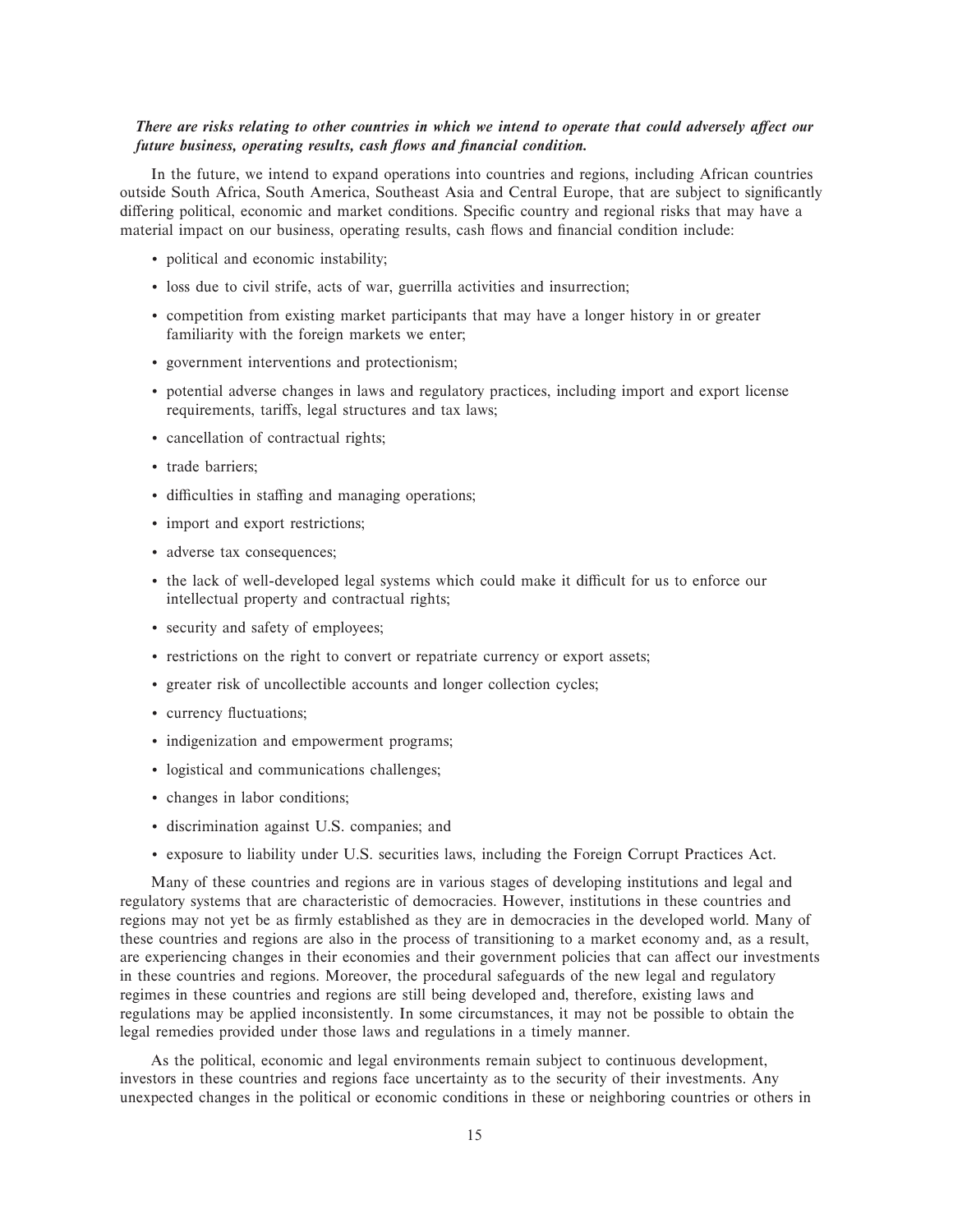the region may have a material adverse effect on the international investments that we have made or may make in the future, which may in turn have a material adverse effect on our business, operating results, cash flows and financial condition.

#### Volatility in the South African Rand to U.S. dollar exchange rate may adversely affect our reported *operating results.*

The South African rand, or ZAR, is the primary operating currency for our business operations while our financial results are reported in U.S. dollars. Because our sales are primarily denominated in ZAR, a decline in the value of the ZAR against the U.S. dollar may have a significant adverse effect on our reported results of operations. During the two years ended June 30, 2002, the ZAR steadily depreciated against the U.S. dollar, moving at an average rate per U.S. dollar from ZAR 6.35 in 2000 to ZAR 7.61 in 2001 to ZAR 10.15 in 2002. However, since June 2002, the ZAR has appreciated against the U.S. dollar, mainly due to a general depreciation of the U.S. dollar and the strengthening of the South African economy and commodity and precious metals prices, reaching ZAR 6.39 on May 19, 2005. Over this period, the exchange rate has been volatile and we expect this volatility to continue in the foreseeable future.

Trends in sales and profits may experience significant fluctuations as the rate of exchange between the ZAR and the U.S. dollar fluctuates. We cannot assure you what effect, if any, changes in the exchange rate of the ZAR against the U.S. dollar will have on our results of operations and financial condition.

We do not currently engage in any currency hedging transactions intended to reduce the effect of fluctuations in foreign currency exchange rates on our results of operations, other than economic hedging relating to our inventory purchases which are settled in U.S. dollars or euros. We have used forward contracts in order to hedge our economic exposure to the ZAR/U.S. dollar and ZAR/euro exchange rate fluctuations from these foreign currency transactions. We cannot guarantee that we will enter into hedging transactions in the future or, if we do, that these transactions will successfully protect us against currency fluctuations.

#### The loss of the services of Dr. Belamant or any of our other executive officers would adversely affect our *business.*

Our future financial and operational performance depends, in large part, on the continued contributions of our Chief Executive Officer and Chairman, Dr. Serge Belamant, as well as Mr. Herman Kotze, our Chief Financial Officer, Ms. Brenda Stewart, our Senior Vice President-Marketing and Sales and Mr. Nitin Soma, our Senior Vice President-Information Technology. Many of our key responsibilities are performed by these four individuals, and the loss of the services of any of them could disrupt our development efforts or business relationships and our ability to continue to innovate and to meet customers' needs, which could have a material adverse effect on our business and financial performance. We do not have employment agreements with our executive officers, any of whom may terminate their employment at any time, nor do we maintain any ""key person'' life insurance policies.

#### *We face a highly competitive employment market and may not be successful in attracting and retaining a suÇcient number of skilled employees, particularly in the technical and sales areas and senior management.*

Our future success depends on our ability to continue to develop new products that use our UEPS technology and to market these products to our target users. In order to succeed in our product development and marketing efforts, we need to identify, attract, motivate and retain sufficient numbers of qualified technical and sales personnel. An inability to hire and retain such technical personnel would adversely affect our ability to enhance our existing intellectual property, to introduce new generations of technology and to keep abreast of current developments in technology. Demand for personnel with the range of capabilities and experience we require is high and there is no assurance that we will be successful in attracting and retaining these employees. The risk exists that our technical skills and sales base may be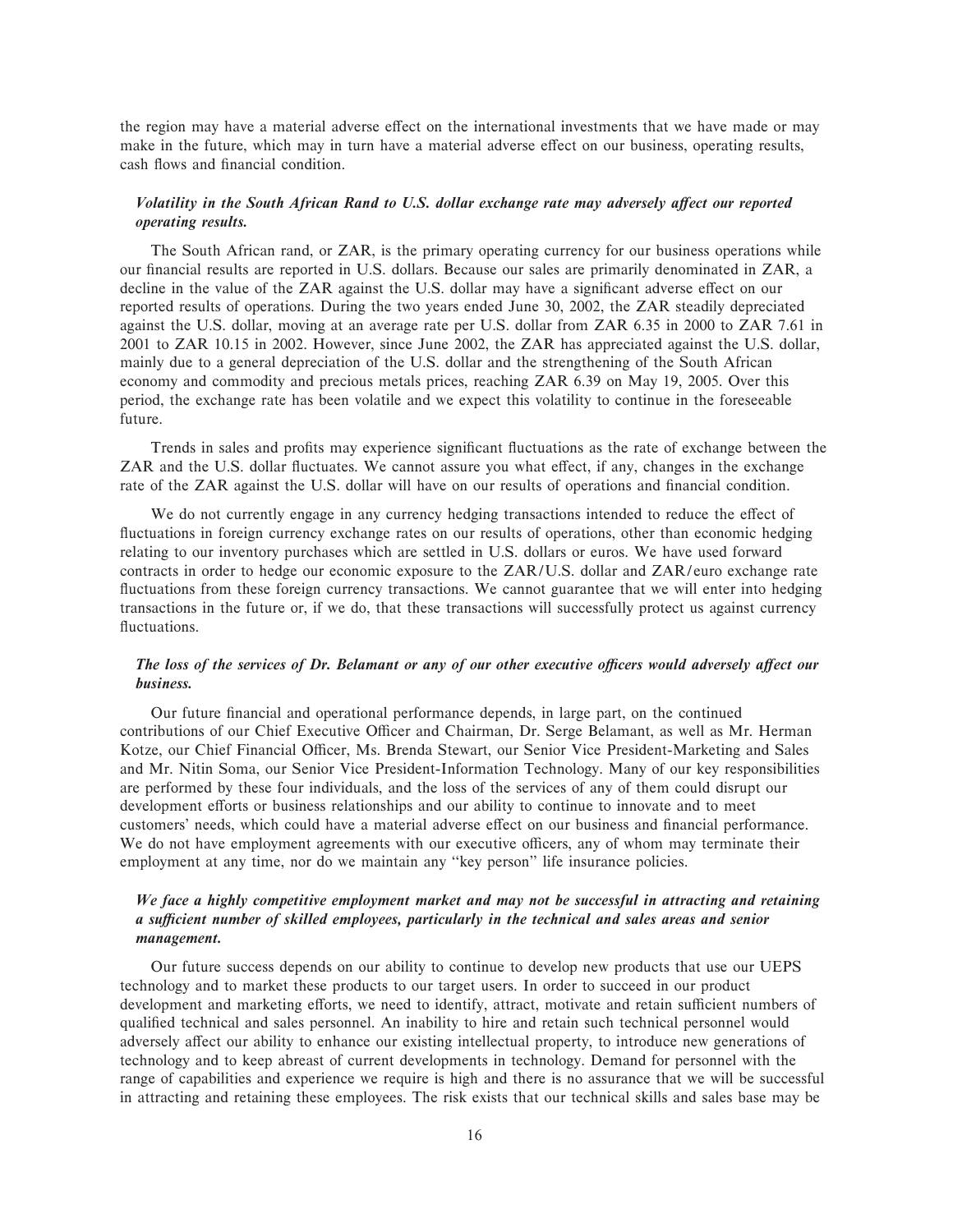depleted over time because of natural attrition. Furthermore, social and economic factors in South Africa have led, and continue to lead, numerous qualified individuals to leave the country, thus depleting the availability of qualified personnel in South Africa. In addition, our multi-country strategy will also require us to hire and retain highly qualified managerial personnel in each of these markets. If we cannot recruit and retain people with the appropriate capabilities and experience and effectively integrate these people into our business, it could negatively affect our product development and marketing activities.

#### *We pre-fund the payment of social welfare grants on behalf of our South African government customers* and any payment defaults by these customers would adversely affect our operations.

We use our internal cash resources and facilities to fund the payment of social welfare grants under our contracts with the KwaZulu-Natal and Eastern Cape provincial governments. We recover these funds from the KwaZulu-Natal provincial government on a seven-day cyclical basis and from the Eastern Cape provincial government on a 14-day cyclical basis. Therefore, these pre-funding obligations expose us to the risk of default by the applicable provincial government. Although no provincial government has ever defaulted on a repayment of funds at the end of the payment cycle, we cannot guarantee that such a default will not occur in the future. Any such default could have a material adverse effect on us, our financial position and results of operations.

#### *Our ability to operate our wage payment and insurance products businesses may be limited by existing* South African banking and financial services laws and regulations.

The South African retail banking market is highly regulated, but the South African government has identified the need to service the unbanked market through the liberalization of the regulatory environment in order for retailers and non-banking service providers to innovate products and delivery channels for the unbanked market. However, under current law and regulations, a portion of our South African wage payment business activities in the unbanked market requires us to be registered as a bank in South Africa. We are not currently so registered and therefore are not entitled to perform these activities in South Africa and may face prosecution if we do. We are in the process of appointing expert advisers to assist us in making application for the appropriate banking license. While we believe that we will be able to obtain this license, there is a possibility that our application may not be successful or that a grant of the license may be delayed. In addition, the South African Financial Advisory and Intermediary Services Act, 2002, requires persons who give advice regarding the purchase of financial products or who act as intermediaries between financial product suppliers and consumers in South Africa to register as financial service providers. We have applied for a license under this Act in order to continue to provide advice and intermediary services in respect of the financial products on which we advise and the payment processing services we provide in South Africa on behalf of insurers and other financial product suppliers. While the license application is pending, we are entitled to continue this part of our business in South Africa. If we fail to obtain this license, we may be stopped from continuing this part of our business in South Africa.

#### *We may face competition from the incumbent retail banks in South Africa in the unbanked market segment.*

The incumbent South African retail banks recently announced a joint initiative to create a common banking product to offer to the significant portion of South Africa's population that does not have access to traditional banking services, or the unbanked. This bank account, generally referred to as the ""Mzansi'' account, was introduced in October 2004 and offers limited transactional capabilities at reduced charges, when compared to the accounts traditionally offered by these banks. We believe that currently there are approximately one million Mzansi account holders. The social welfare beneficiaries who are currently paid through our smart card system may elect to use these accounts to receive their grants. A decision by a substantial number of these beneficiaries to elect to use these accounts rather than our smart card system may have a material adverse effect on our financial condition, cash flows and results of operations.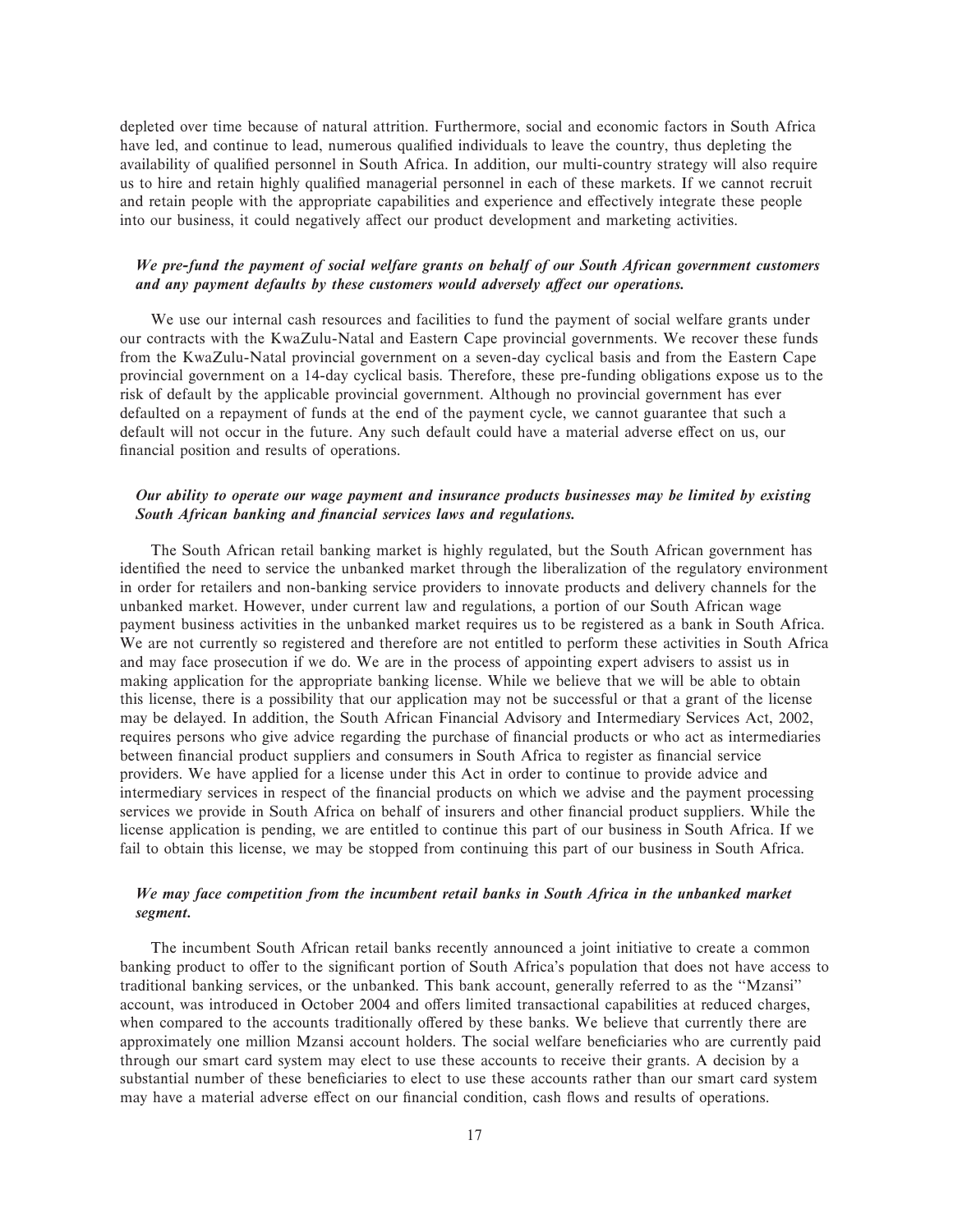#### We may face increased competition as our sales and product offerings increase.

In addition to competition that we face from the use of cash, checks, credit and debit cards, existing payment systems and the providers of financial services, we have identified a number of other products currently being produced that use smart card technology in connection with a funds transfer system and the companies that promote them. These include EMV, a system that is being promoted by Visa International Service Association, MasterCard International and Europay International; Mondex International Limited, a subsidiary of MasterCard; and Proton World International N.V., a subsidiary of STMicroelectronics Belgium N.V. In South Africa, and specifically in the payment of social welfare grants, our competitors also include AllPay Consolidated Investment Holdings (Pty) Ltd., which is responsible for social welfare payments in the Free State, Gauteng and Western Cape provinces and a small portion of the Eastern Cape province, and Empilweni Payout Services, which is responsible for payments in the Mpumalanga province. We also may face competition from companies to which we have licensed our technology, including Visa and BGS Smart Card Systems AG. Moreover, as our product oÅerings increase and gain market acceptance, banks in South Africa and other jurisdictions in which we operate may seek governmental or other regulatory intervention if they view us as infringing on their funds transfer or other businesses.

#### Patent competition may adversely affect our products or processes, and limited patent protection, a lack *of proprietary protection and the potential to incur costly litigation could be harmful to our operations.*

Our products and technology have unique characteristics and structures and, as a result, are subject to patent protection, the extent of which varies from country to country. During the life of a patent, a product is only subject to competition by non-infringing products. However, aggressive patenting by our competitors and potential patent piracy may threaten protected products and processes and may result in an increased patent infringement risk, especially in emerging economies such as those where we currently operate. The expiration of a patent may also result in increased competition in the market for the previously patented products and processes. The patents for our funds transfer system, or FTS, will expire, at the latest, in Namibia in 2007; in South Africa, Botswana, Swaziland and Hong Kong in 2009; and in the United States in 2011. In addition, our European Union FTS patent has been challenged and revoked. Consequently, we do not have any patent protection in the member countries of the European Union. Additionally, we could have difficulty asserting the Hong Kong patent as it is not registered in our name and it could be difficult to record our ownership of that patent. Further, BGS, the local system operator in the Commonwealth of Independent States has stopped paying licensing fees to us on the grounds that the revocation of the European FTS patent relieves it from the obligation to pay such fees, although we believe that the licensing fees relate to BGS's use of our UEPS technology rather than the FTS patent. There is a risk that a similar refusal to pay our licensing fees can occur elsewhere. Moreover, although we have certain patent rights in the United States, these are not expected to have significant utility in our business given that our management does not expect the U.S. market to become a material part of our business in the future. Each of these factors could have a material adverse effect on our business, operating results, cash Öows and Ñnancial condition. In addition, to date, we have relied not only on patent protections, but also on trade secret, trademark and copyright laws, as well as nondisclosure, licensing and other contractual arrangements to protect the proprietary aspects of our solutions. Other than the patents discussed above, we do not own any other patents that protect important aspects of our current solutions. We will, however, prepare patent applications where possible for technology related to our smart cards and UEPS system when we believe it is appropriate to do so. These applications and contractual arrangements and our reliance on these laws may not be successful.

Litigation to enforce our intellectual property rights or protect our trade secrets could result in substantial costs and may not be successful. Any loss of or inability to protect intellectual property in our technology could diminish our competitive advantage and also seriously harm our business, operating results, cash flows and financial condition. In addition, the laws of certain foreign countries may not protect our intellectual property rights to the same extent as do the laws of South Africa, Namibia, Botswana, Swaziland, the United States and the European Union. Our means of protecting our intellectual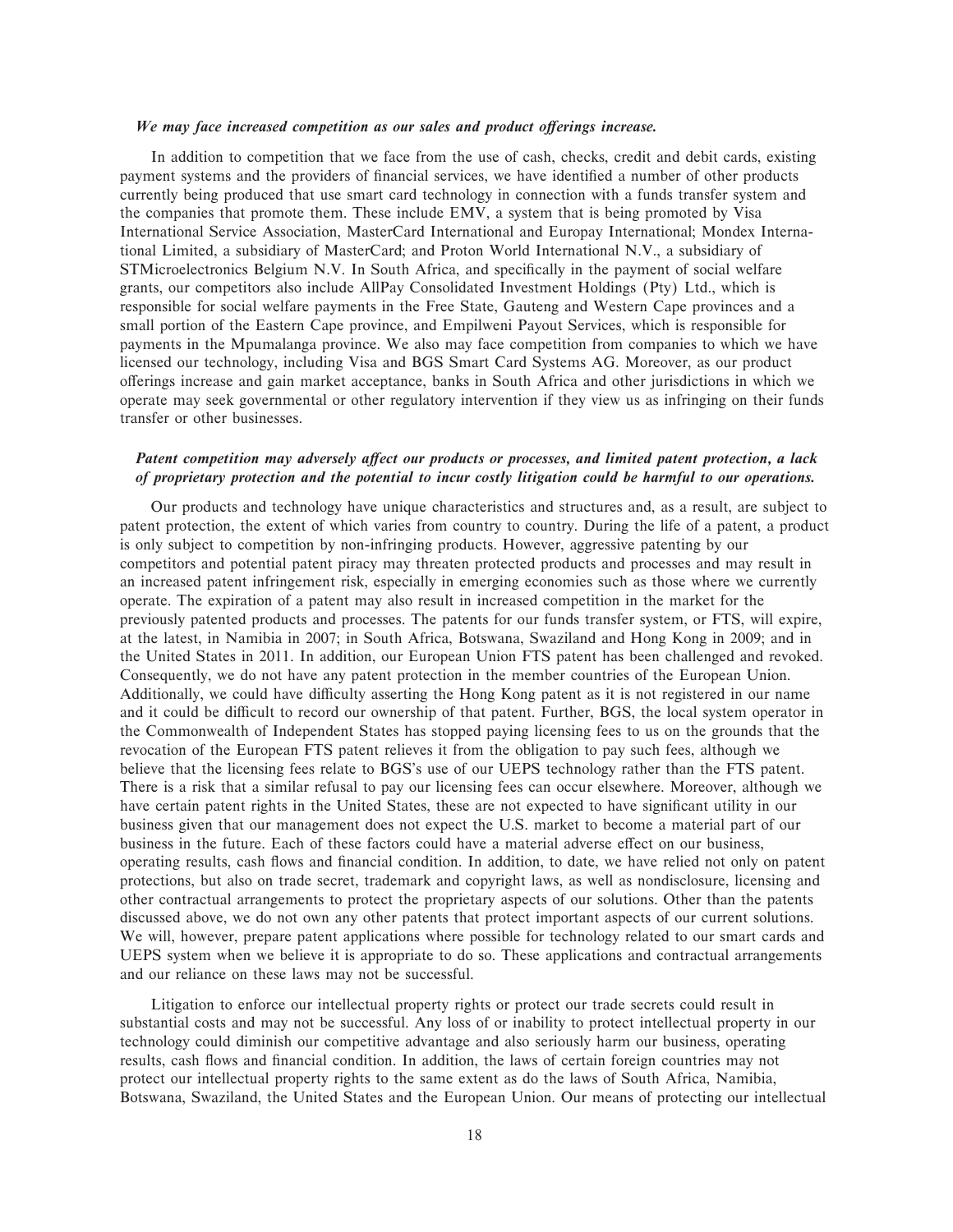property rights in South Africa, Namibia, Botswana, Swaziland, the United States and the European Union or any other country in which we operate, may not be adequate to fully protect our intellectual property rights. Similarly, if third parties claim that we infringe their intellectual property rights, we may be required to incur significant costs and devote substantial resources to the defense of such claims. We may be required to discontinue using and selling any infringing technology and services, to expend resources to develop non-infringing technology or to purchase licenses or pay royalties for other technology. In addition, if we are unsuccessful in defending any such third-party claims, we could suffer costly judgments and injunctions that could materially adversely affect our business, results of operations or financial condition.

#### *The copyrights in earlier versions of our UEPS software are jointly owned which may reduce our future revenues.*

While we own the exclusive copyrights in the current version of the UEPS software, these copyrights are subject to the preexisting copyrights in the earlier versions of our software that are owned jointly by us and Nedbank. As joint owners of the copyrights in these earlier versions of our software that existed prior to July 2000, there is a risk that Nedbank could license these works to others and otherwise commercially exploit these earlier works. If Nedbank licenses our works to others, our future revenues may be reduced.

#### *Our current license agreement with Visa imposes long-term restrictions on our ability to license rights in our technology and could inhibit our ability to realize additional revenue from these rights in our technology.*

In 1997, we entered into a technology license agreement with Visa. Under that agreement, Visa purchased a non-exclusive, perpetual, worldwide license to our technology rights, as defined in the agreement, relating to our UEPS technology and an exclusive, perpetual, worldwide license under our patents, as defined in the agreement, licensed to Visa that is exclusive to the financial services industry, as defined in the agreement. Our Visa agreement grants back to us the non-exclusive right under our Visalicensed patents to make, use and sell our payment systems and other products in the financial services industry as discussed in the agreement. In our Visa agreement, Visa agrees not to grant a sublicense to any payment system to any entities in the financial services industry who are not members of Visa already if such entity already has a right to use such payment systems from us. The agreement permits Visa to sublicense our licensed technology rights to any of its members, any entity in the financial services industry or any entity outside of the financial services industry that provides products to Visa or its sublicensees. The agreement prohibits us from licensing our technology rights, not just our licensed patents, to any of Visa's competitors, including MasterCard, Europay, American Express Company, Discover Financial Services, Diners Club International Credit Card Co., Carte Blanche Card or JCB International Credit Card Co. or any of their parents, subsidiaries or affiliates. We may need Visa's consent, not to be unreasonably withheld, in order to transfer or assign our rights and obligations under the agreement. As this agreement does not contain a termination date and contains restrictions on our ability to license our technology rights in the financial services industry and to competitors of Visa, we may not be able to realize the full values of our technology rights.

#### *Our license agreement with Visa substantially impacts our ability to defend and enforce our patents licensed to Visa and could substantially inhibit our ability to protect the rights in our technology.*

Under our license agreement with Visa, we are restricted from suing Visa, its members and any thirdparty vendors or customers of Visa or its members for infringement of our technology rights licensed to Visa in connection with their manufacture, use or sale of any product or service offered by Visa. The license also grants Visa sole discretion with regard to enforcement of any of the licensed technology rights against third parties in the financial services industry. Under the agreement, Visa has the right to control the prosecution and maintenance of the patents and related patent applications we have licensed to Visa in all jurisdictions, and we are obligated to cooperate and support any of Visa's actions in this regard. This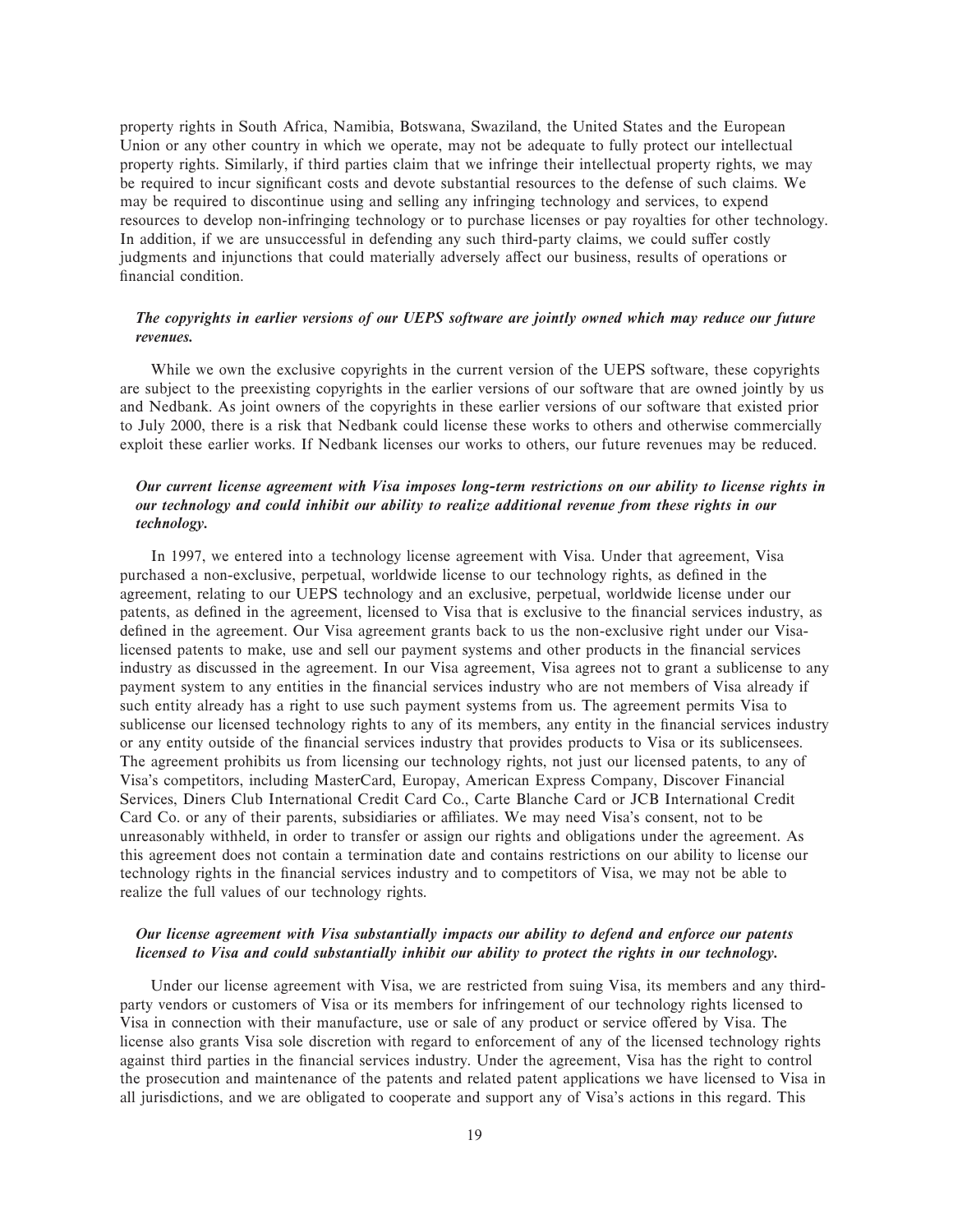arrangement could substantially impact our ability to defend these patents, and could make enforcement actions against our competitors more difficult.

#### *We depend upon third-party suppliers, making us vulnerable to supply shortages and price Öuctuations, which could harm our business.*

We obtain our smart cards, POS devices and the other hardware we use in our business from a limited number of suppliers, and do not manufacture this equipment ourselves. We generally do not have long-term agreements with our manufacturers or component suppliers. If our suppliers become unwilling or unable to provide us with adequate supplies of parts or products when we need them, or if they increase their prices, we may not be able to find alternative sources in a timely manner and could be faced with a critical shortage. This could harm our ability to implement new systems and cause our revenues to decline. Even if we are able to secure alternative sources in a timely manner, our costs could increase. A supply interruption or an increase in demand beyond current suppliers' capabilities could harm our ability to distribute our equipment and thus, to acquire a new source of customers who use our UEPS technology. Any interruption in the supply of the hardware necessary to operate our technology, or our inability to obtain substitute equipment at acceptable prices in a timely manner, could impair our ability to meet the demand of our customers, which would have an adverse effect on our business.

#### *Escalating pricing pressures from our retail customers may adversely affect our business.*

We have recently begun to experience pressure from our retail merchant customers seeking to negotiate the fees we charge them. This pressure is likely to continue. This pricing pressure could cause us to reduce the level of the fees we charge to these customers, which could adversely impact our revenues and profit margins.

#### *Our strategy of partnering with companies outside South Africa may not be successful.*

In order for us to expand our operations into foreign markets, it may be necessary for us to establish partnering arrangements with companies outside South Africa. Some of these partnering arrangements may take the form of joint ventures in which we receive a minority interest. Minority ownership carries with it numerous risks, including dependence on partners to provide knowledge of local market conditions and to facilitate the acquisition of any necessary licenses and permits, as well as the inability to control the joint venture vehicle and to direct its policies and strategies. Such a lack of control could result in the loss of all or part of our investment in such entities. In addition, our foreign partners may have different business methods and customs which may be unfamiliar to us and with which we disagree. Our joint venture partners may not be able to implement our business model in new areas as efficiently and quickly as we have been able to do in South Africa. Furthermore, limitations imposed on New Aplitec by South African exchange control regulations, as well as limitations imposed on us by the Investment Company Act of 1940, may limit our ability to establish partnerships or entities in which we do not obtain a controlling interest. In addition, certain of our licensees, including BGS and Visa, have become our competitors and this could occur with our joint venture partners in the future.

We have lost license fees in the CIS as a result of a dispute with BGS, the local system operator, which claims that the revocation of the European FTS patent relieves it from the obligation to pay us licensee fees. We believe that the licensing fees due from BGS relate to its use of our UEPS technology rather than the FTS patent and, therefore, we are currently evaluating our options on this matter.

#### *System failures, including breaches in the security of our system, could harm our business.*

We may experience system failures from time to time, and any lengthy interruption in the availability of our back-end system computer, could harm our revenues and profits, and could subject us to the scrutiny of our government customers. Frequent or persistent interruptions in our services could cause current or potential customers and users to believe that our systems are unreliable, leading them to avoid our technology altogether, and could permanently harm our reputation and brands. These interruptions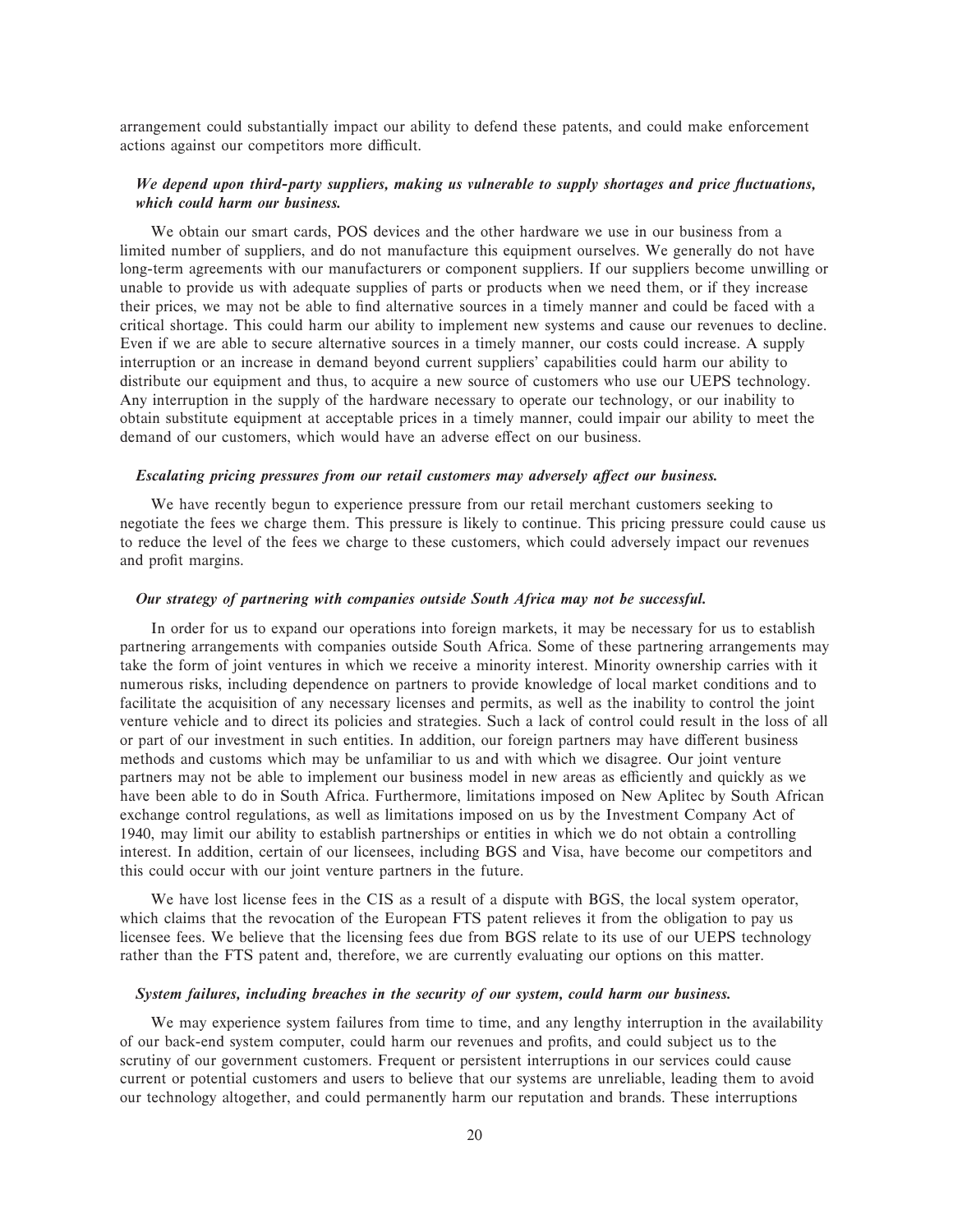would increase the burden on our engineering staff, which, in turn, could delay our introduction of new applications and services. Finally, because our customers may use our products for critical transactions, any system failures could result in damage to our customers' businesses. These customers could seek significant compensation from us for their losses. Even if unsuccessful, this type of claim could be time consuming and costly for us to address.

Although our systems have been designed to reduce downtime in the event of outages or catastrophic occurrences, they remain vulnerable to damage or interruption from earthquakes, floods, fires, power loss, telecommunication failures, terrorist attacks, computer viruses, computer denial-of-service attacks and similar events. Some of our systems are not fully redundant, and our disaster recovery planning may not be sufficient for all eventualities.

Protection against fraud is of key importance to the purchasers and end users of our solutions. We incorporate security features, including encryption software, biometric identification and secure hardware, into our solutions to protect against fraud in electronic transactions and to provide for the privacy and integrity of card holder data. Our solutions may be vulnerable to breaches in security due to defects in the security mechanisms, the operating system and applications or the hardware platform. Security vulnerabilities could jeopardize the security of information transmitted using our solutions. If the security of our solutions is compromised, our reputation and marketplace acceptance of our solutions will be adversely affected, which would cause our business to suffer, and we may become subject to damage claims. We have not yet experienced any security breaches affecting our business.

Despite any precautions we may take, the occurrence of a natural disaster or other unanticipated problems with our system could result in lengthy interruptions in our services. Our current business interruption insurance may not be sufficient to compensate us for losses that may result from interruptions in our service as a result of system failures.

#### *We may not be able to exploit technological advances quickly and successfully, which could impair our competitive position and operations.*

Most of our operations depend on the use of advanced technological methods, which must keep pace with rapid technological changes, new product introductions by competitors, evolving industry and government performance and security standards and changes in customer and end-user requirements. The use of the appropriate advanced technological procedures can affect, among other things, the competitiveness of our products, the safety of transactions performed using our products, the continuity of our operations and the capacity and efficiency of our production.

We believe that new technologies may emerge and that existing technologies may be further developed in the fields in which we operate. Unexpected rapid changes in employed technologies that affect our operations and product range could render the technologies we use obsolete or less competitive in the future. Difficulties in accessing new technologies may impede us from implementing them and competitive pressures may force us to implement these new technologies at a substantial cost. In addition, limited access to sources of new capital to acquire new technologies may adversely affect our results of operations and financial condition.

We cannot predict the effect of technological changes on our business or on our ability to provide competitive products. Our ability to meet the competition will depend on our timely and cost-effective implementation of new technological advances. It will also depend on our success in commercializing these advances in spite of competition we face by patents registered by our competitors. If we are unable to implement new technologies in a timely or cost-efficient basis or penetrate new markets in a timely manner in response to changing market conditions or customer requirements, we could experience a material adverse effect on our business, operating results, cash flows and financial condition.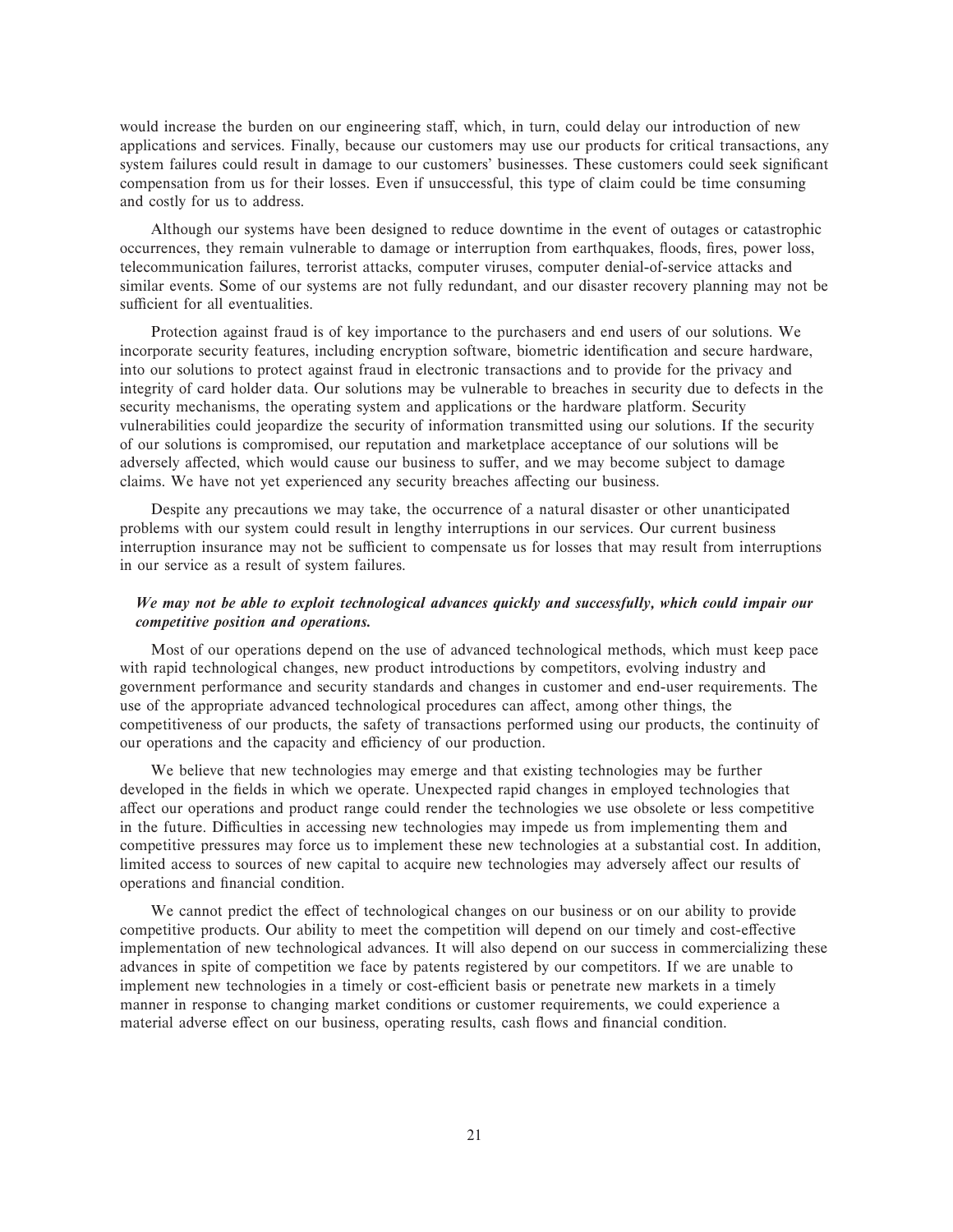#### *We may incur material losses in connection with our distribution of cash to recipients of social welfare grants.*

Many social welfare recipients use our services to access cash using their smart cards. We use armored vehicles to deliver large amounts of cash to rural areas across South Africa to enable these welfare recipients to receive this cash. In some cases, we also store the cash that will be delivered by the armored vehicles in depots overnight or over the weekend to facilitate delivery to these rural areas. We cannot insure against the risk of loss or theft of cash from our delivery vehicles as we have not identified any insurance underwriters willing to accept this risk. Therefore, we will bear the full cost of any loss or theft in connection with the delivery process, and such loss could materially and adversely affect our financial condition, cash flows and results of operations. During the year ended June 30, 2004 and the nine months ended March 31, 2005, we incurred losses in connection with our cash delivery system of \$4.2 and \$2.2 million, respectively.

#### *We may not recover outstanding amounts owed to our micro-Ñnance businesses.*

We operate a traditional micro-finance business, with approximately 100 branches throughout South Africa. These branches extend short-term loans for periods ranging from 30 days to six months at loans bearing interest rates of 12% to 30% per month. Despite the fact that we attempt to reduce credit risk by employing credit profiling techniques, the rate of default on loans has been high due to the high credit risk of these borrowers and the difficulty of collecting outstanding repayments. We may therefore not recover some or all of the principal and interest amounts currently owed by our borrowers, which on March 31, 2005, totaled \$4.1 million, or ZAR 25.8 million. Our inability to recover some or all of these amounts may have a material adverse effect on our financial position and results of operations.

#### *We may undertake acquisitions that could increase our costs or liabilities or be disruptive to our business.*

One of our strategies is to pursue selective acquisitions. Although we do not currently have any commitments, contracts or understandings to acquire any specific businesses or other material operations, we have made a number of acquisitions in the past and will consider other acquisitions in the future. We may not be able to locate suitable acquisition candidates at prices that we consider appropriate or to finance acquisitions on terms that are satisfactory to us. If we do identify an appropriate acquisition candidate, we may not be able to successfully negotiate the terms of an acquisition, finance the acquisition or, if the acquisition occurs, integrate the acquired business into our existing business. Acquisitions of businesses or other material operations may require debt financing or additional equity financing, resulting in additional leverage or dilution of ownership. Integration of acquired business operations could disrupt our business by diverting management away from day-to-day operations. The difficulties of integration may be increased by the necessity of coordinating geographically dispersed organizations, integrating personnel with disparate business backgrounds and combining different corporate cultures. We also may not be able to maintain key employees or customers of an acquired business or realize cost efficiencies or synergies or other benefits that we anticipated when selecting our acquisition candidates. In addition, we may need to record write downs from future impairments of intangible assets, which could reduce our future reported earnings. At times, acquisition candidates may have liabilities or adverse operating issues that we fail to discover through due diligence prior to the acquisition.

#### *We may be subject to privacy laws in South Africa and other jurisdictions in which we operate.*

Our collection, storage and processing, and any disclosure of, customer and employee personal information must comply with South Africa's privacy laws, which are at various stages of legislative and judicial development. However, South African common law and the South African Constitution do recognize an individual's right to privacy, and there are some statutes and other regulations which have been enacted that apply to us and the way we operate our business. For example, one statute sets out a framework for the electronic collection, processing, storage and disclosure of personal information. Although compliance with this statute is voluntary, a South African court could determine that we would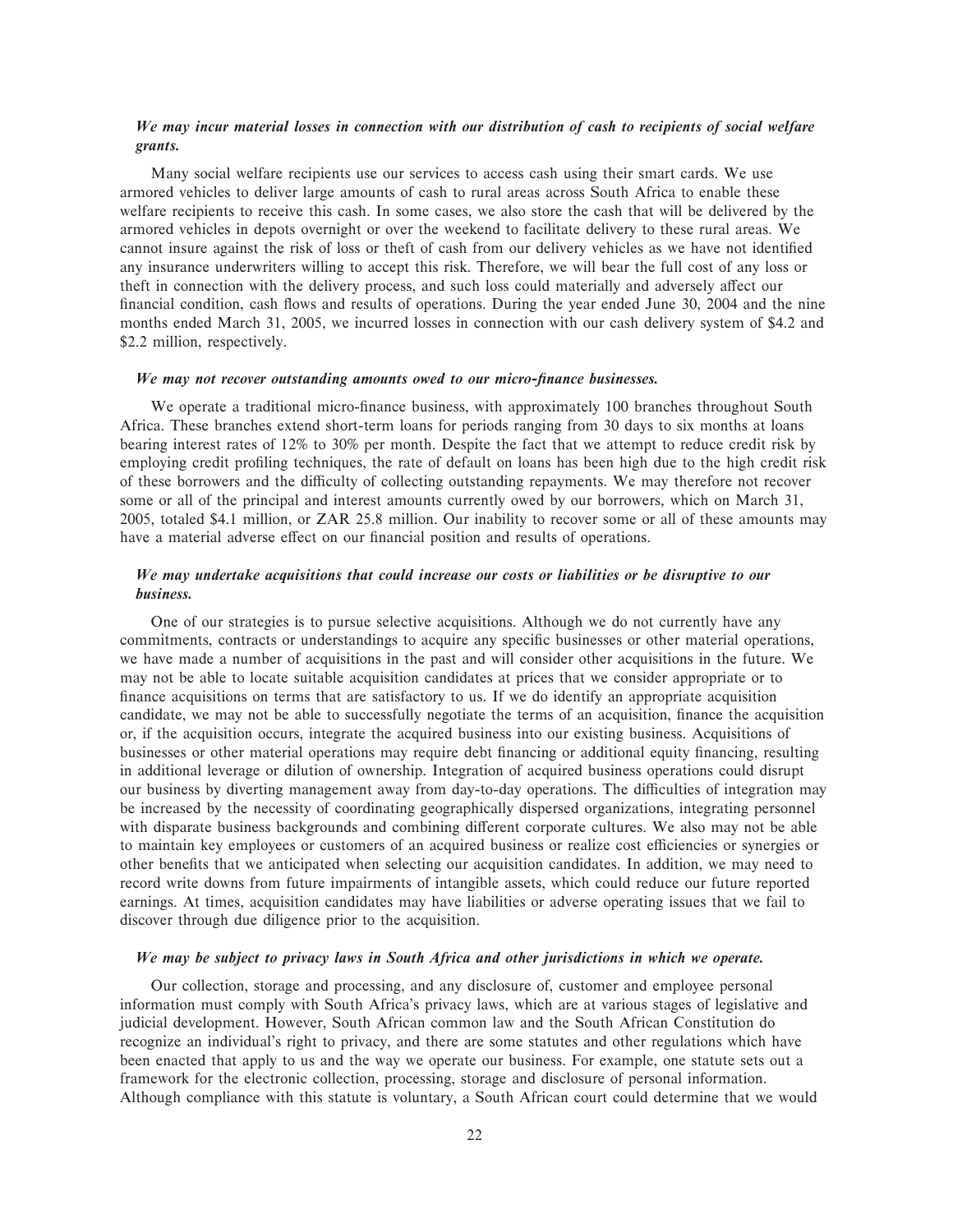be violating an individual's right to privacy if we do not operate in compliance with this framework. In addition, South African law requires that we must keep confidential the HIV status of the people that participate in our HIV/AIDS program.

New privacy laws may be enacted in the future which could adversely affect the way we do business, and we could be required to devote substantial management time and resources to comply with these new laws. In addition, if we violate, or are judged to have violated, the privacy rights of people whose information we collect, store and process, we could become liable for damages, which could have a material adverse effect on our financial condition, cash flows or results of operations.

#### *Our international operations require us to comply with a number of U.S. and international regulations.*

We need to comply with a number of international regulations in countries outside of the United States. In addition, we must comply with the Foreign Corrupt Practices Act, or FCPA, which prohibits U.S. companies or their agents and employees from providing anything of value to a foreign official for the purposes of influencing any act or decision of these individuals in their official capacity to help obtain or retain business, direct business to any person or corporate entity or obtain any unfair advantage. Any failure by us to adopt appropriate compliance procedures and ensure that our employees and agents comply with the FCPA and applicable laws and regulations in foreign jurisdictions could result in substantial penalties and/or restrictions in our ability to conduct business in certain foreign jurisdictions.

#### We may incur significant costs to ensure compliance with U.S. corporate governance and accounting *requirements.*

We may incur significant costs associated with our public company reporting requirements, costs associated with newly applicable corporate governance requirements, including requirements under the Sarbanes-Oxley Act of 2002 and other rules implemented by the Securities and Exchange Commission and the Nasdaq National Market. Moreover, many of these corporate governance requirements will not apply to us until our shares become listed for quotation on the Nasdaq National Market. We expect all of these newly applicable rules and regulations to increase our legal and Ñnancial compliance costs and to make some activities more time-consuming and costly. We also expect that these newly applicable rules and regulations may make it more difficult and more expensive for us to obtain director and officer liability insurance and we may be required to accept reduced policy limits and coverage or incur substantially higher costs to obtain the same or similar coverage. As a result, it may be more difficult for us to attract and retain qualified individuals to serve on our board of directors or as executive officers. We are currently evaluating and monitoring developments with respect to these newly applicable rules, and we cannot predict or estimate the amount of additional costs we may incur or the timing of such costs.

#### *We may not be able to meet the accelerated Ñling and internal control reporting requirements imposed by the SEC.*

We will become an accelerated filer beginning June 30, 2005. As an accelerated filer, we will be required to Ñle our Annual Report on Form 10-K by September 13, 2005. While we expect to meet the accelerated filer deadlines, there is a risk that we may not be able to comply with these accelerated filing requirements. If we fail to meet the accelerated filing requirements by the time we are required to file our Annual Report on Form 10-K, then the market price for our common stock may decline.

As directed by Section 404 of the Sarbanes-Oxley Act, the SEC adopted rules requiring each public company to include a report of management on the company's internal controls over financial reporting in its annual reports. In addition, the independent registered public accounting firm auditing a company's financial statements must also attest to and report on management's assessment of the effectiveness of the company's internal controls over financial reporting as well as the operating effectiveness of the company's internal controls. We were not subject to these requirements for the fiscal year ended June 30, 2004. We are in the process of evaluating our internal control systems in order to allow our management to report on, and our independent registered public accounting firm to attest to, our internal controls as a required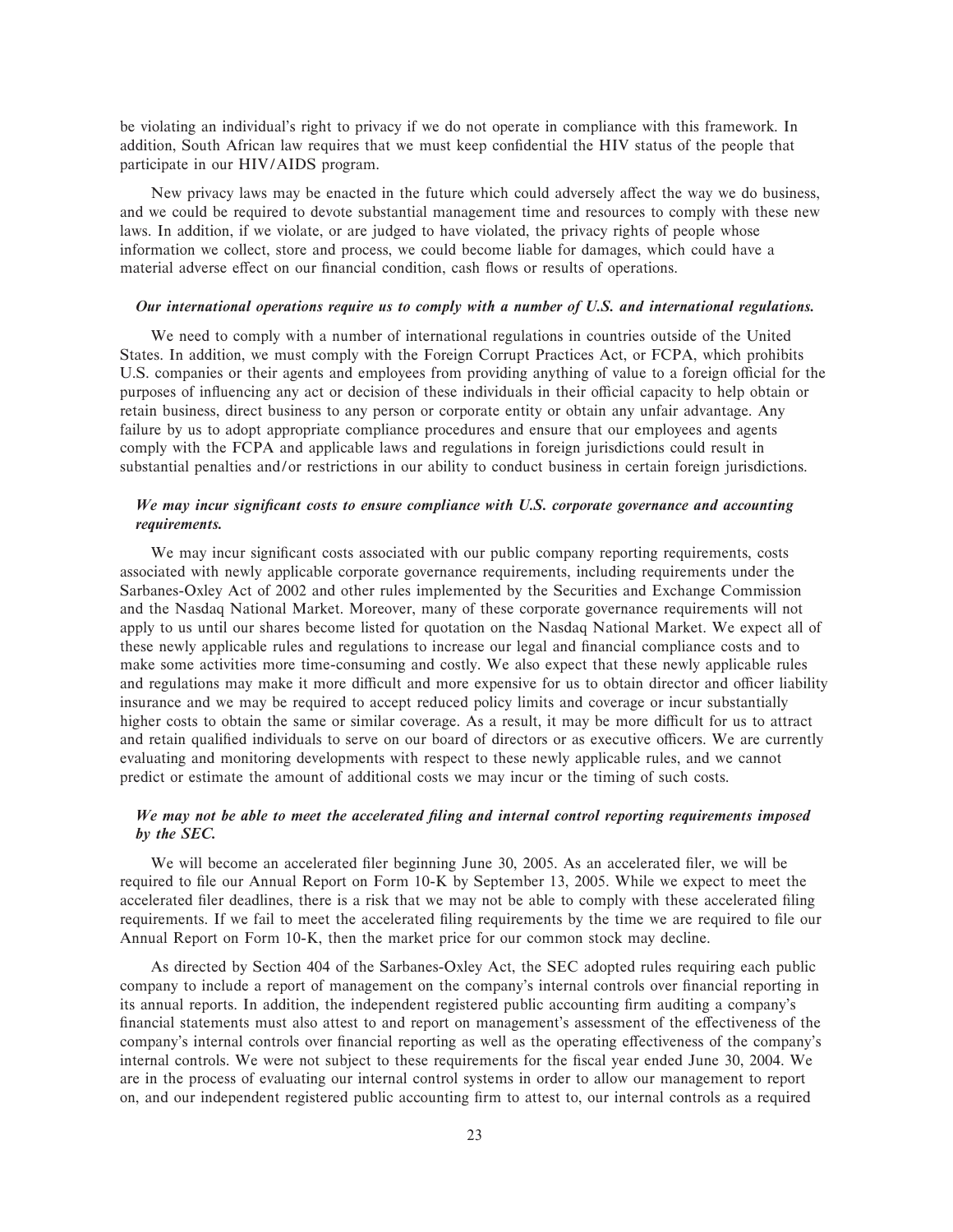part of our Annual Report on Form 10-K beginning with our report for the fiscal year ending June 30, 2005.

While we have been expending significant resources in developing the necessary documentation and testing procedures required by Section 404 of the Sarbanes-Oxley Act, there is a risk that we may not be able to comply timely with all of the requirements imposed by this rule. At present, there is no precedent available with which to measure compliance adequacy. In the event we identify significant deficiencies or material weaknesses in our internal controls that we cannot remediate in a timely manner or we are unable to receive a positive attestation from our independent registered public accounting firm with respect to our internal controls, investors and others may lose confidence in the reliability of our financial statements and our stock price and ability to obtain equity or debt financing as needed could suffer.

In addition, in the event that our independent registered public accounting firm is unable to rely on our internal controls in connection with its audit of our financial statements, and in the further event that it is unable to devise alternative procedures in order to satisfy itself as to the material accuracy of our financial statements and related disclosures, it is possible that we would be unable to file our Annual Report on Form 10-K with the SEC, which could also adversely affect the market price of our common stock and our ability to secure additional financing as needed.

#### We may be required to raise additional financing by issuing new securities with terms or rights superior to those of our shares of common stock, which could adversely affect the market price of our shares of *common stock.*

We may require additional financing to fund future operations, including expansion in current and new markets, programming development and acquisition, capital costs and the costs of any necessary implementation of technological innovations or alternative technologies. Because of the early stage of development of our operations and exposure to market risks associated with economies in emerging markets, we may not be able to obtain financing on favorable terms or at all. If we raise additional funds by issuing equity securities, the percentage ownership of our current shareholders will be reduced, and the holders of the new equity securities may have rights superior to those of the holders of shares of common stock, which could adversely affect the market price and voting power of shares of common stock. If we raise additional funds by issuing debt securities, the holders of these debt securities would similarly have some rights senior to those of the holders of shares of common stock, and the terms of these debt securities could impose restrictions on operations and create a significant interest expense for us.

#### *We may have diÇculty raising necessary capital to fund operations as a result of market price volatility for our shares of common stock.*

In recent years, the securities markets in the United States have experienced a high level of price and volume volatility, and the market price of securities of many companies have experienced wide fluctuations that have not necessarily been related to the operations, performances, underlying asset values or prospects of such companies. For these reasons, our shares of common stock can also be expected to be subject to volatility resulting from purely market forces over which we will have no control. If our business development plans are successful, additional financing may be required to continue to develop and exploit existing and new technologies and to expand into new markets. The exploitation of our technologies may, therefore, be dependent upon our ability to obtain financing through debt and equity or other means.

#### *Our quarterly operating results may fluctuate significantly as a result of factors outside of our control, which could cause the market price of our common stock to decline.*

We expect our revenues and operating results to vary from quarter to quarter. As a consequence, our operating results in any single quarter may fall below the expectations of securities analysts and investors, which could cause the price of our common stock to decline. Factors that may affect our operating results include:

 $\bullet$  demand for and acceptance of our new product offerings;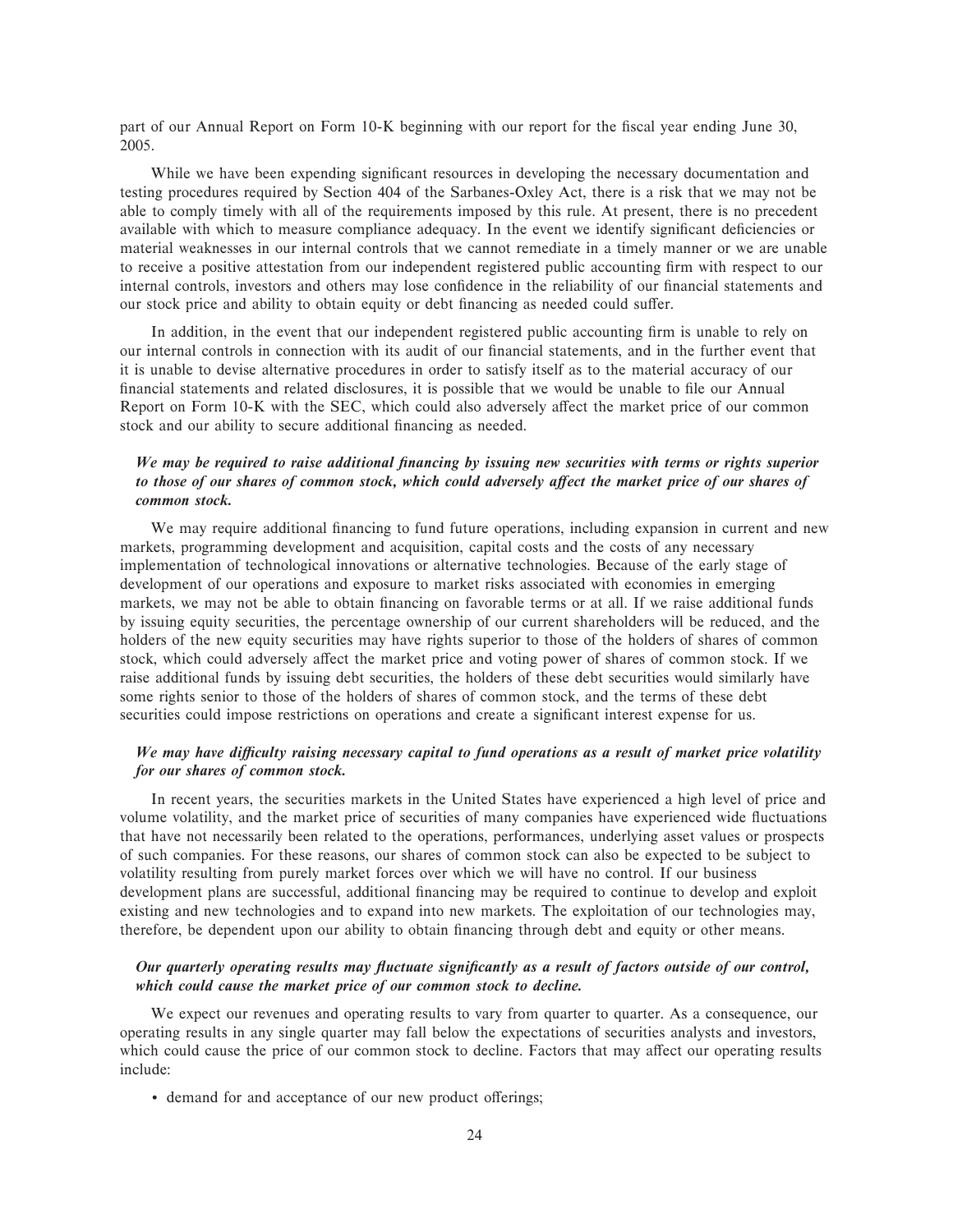- ' delays in the implementation and delivery of our products and services, which may impact the timing of our recognition of revenue;
- ' variations in product mix and cost during any period;
- ' development of new relationships and maintenance and enhancement of existing relationships with customers and strategic partners;
- $\bullet$  difficulties with component supplies, manufacturing or distribution;
- ' deferral of customer contracts in anticipation of product or service enhancements;
- ' timing of commencement, implementation or completion of major implementation projects;
- ' the relative mix of net revenues from established markets, including South Africa, and unestablished markets;
- $\cdot$  fluctuations in currency exchange rates;
- ' the Ñxed nature of many of our expenses; and
- ' industry and economic conditions, including competitive pressures and inventory obsolescence.

In particular, differences in relative growth rates between our businesses in our established markets for certain products and unestablished markets may have a significant effect on our operating results, particularly our reported operating profit percentage, in any individual quarter, with unestablished market sales typically carrying lower margins in the initial phases of our operations in a new area or the introduction of a new product to an area in which we already operate. Certain transactions that occur infrequently, including the bulk supply of hardware to a customer, may also have a significant effect on our operating results. For example, during the nine months ended March 31, 2005, we supplied a customer with POS devices, pin-pads and smart cards for \$10.4 million. Sales of this nature are infrequent and cause fluctuations in revenue and operating income when they occur.

#### *The period between our initial contact with a potential customer and the sale of our products or services to that customer tends to be long and may be subject to delays which may have an impact on our revenues.*

The period between our initial contact with a potential customer and the purchase of our products and services is often long and subject to delays associated with the budgeting, approval and competitive evaluation processes that frequently accompany significant capital expenditures. A lengthy sales cycle may have an impact on the timing of our revenues, which may cause our quarterly operating results to fall below investor expectations. A customer's decision to purchase our products and services is often discretionary, involves a significant commitment of resources, and is influenced by customer budgetary cycles. To sell our products and services successfully we generally must educate our potential customers regarding the uses and benefits of our products and services, which can require the expenditure of significant time and resources; however, there can be no assurance that this significant expenditure of time and resources will result in actual sales of our products and services.

#### *We may become subject to a U.S. tax liability for failing to withhold on certain distributions on instruments issued in connection with the Aplitec transaction.*

There is no statutory, judicial or administrative authority that directly addresses the tax treatment of non-U.S. holders that elected to receive units in a trust representing beneficial interests in B class preference shares and B class loan accounts issued by New Aplitec pursuant to the reinvestment option in connection with our acquisition of Aplitec. We believe these interests should be treated for United States federal income tax purposes as, and we did treat them as, separate and distinct interests in New Aplitec. As such, we and our affiliates do not presently intend to withhold any amounts for U.S. federal taxes in respect of any distributions paid on such interests. There is a risk, however, that these interests, together with the special convertible preferred stock, may be treated as representing a single direct equity interest in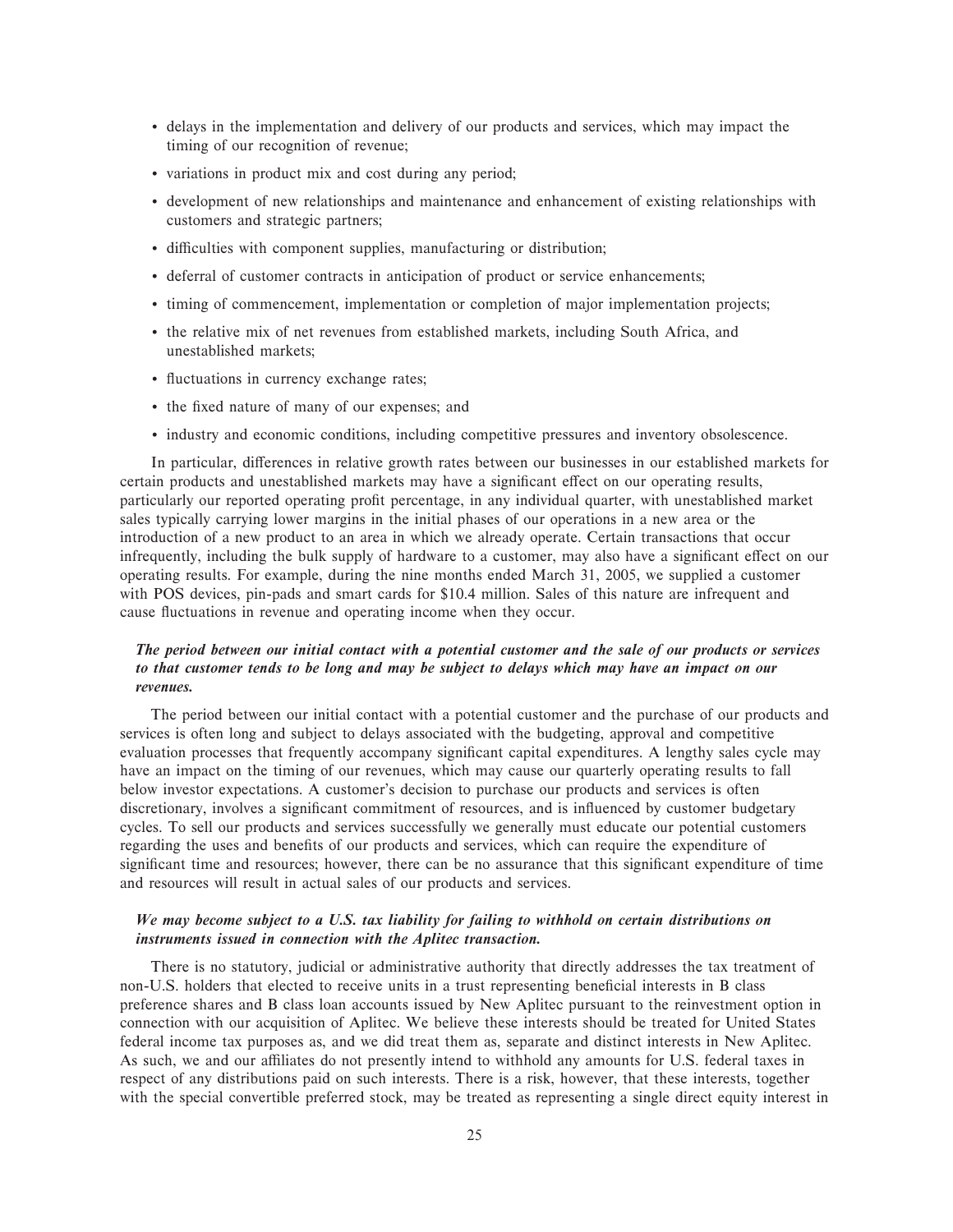us for U.S. federal income tax purposes. In such case, distributions received with respect to the B class preference shares and B class loan accounts could be subject to U.S. federal withholding tax, and we could be liable for failure to withhold such taxes in our capacity as withholding agent. In addition, our failure to collect and remit U.S. federal withholding tax may also subject us to penalties.

#### *Shipments of our electronic payment systems may be delayed by factors outside of our control, which can harm our reputation and our relationships with our customers.*

The shipment of payment systems requires us or our manufacturers, distributors or other agents to obtain customs or other government certifications and approvals and, on occasion, to submit to physical inspection of our systems in transit. Failure to satisfy these requirements, and the very process of trying to satisfy them, can lead to lengthy delays in the delivery of our solutions to our direct or indirect customers. Delays and unreliable delivery by us may harm our reputation in the industry and our relationships with our customers.

#### *Force majeure events, such as terrorist attacks, other acts of violence or war, political instability and health epidemics may adversely affect us.*

Terrorist attacks, war and international political instability, along with health epidemics, may disrupt our ability to generate revenues. These events may negatively affect our ability to maintain sales revenue and to develop new business relationships. Because a substantial and growing part of our revenues is derived from sales and services to customers outside of the United States and we have our electronic payment systems manufactured outside the United States, terrorist attacks, war and international political instability anywhere may decrease international demand for our products and inhibit customer development opportunities abroad, disrupt our supply chain and impair our ability to deliver our electronic payment systems, which could materially adversely affect our net revenues or results of operations. Any of these events may also disrupt global financial markets and precipitate a decline in the price of our common stock.

#### **Risks Relating to this Offering**

#### *The price for shares of our common stock quoted on the Over-the-Counter Bulletin Board may not be indicative of their fair value.*

The shares of our common stock are currently quoted on the Over-the-Counter Bulletin Board, or OTCBB. The trading volume for shares of our common stock historically has been limited. During the period from our completion of the Aplitec transaction on June 7, 2004 through May 25, 2005, the last trading day before we filed the registration statement of which this prospectus forms a part, the average daily trading volume of our shares of common stock has been approximately 224,751 shares. During this period, the market price of our shares of common stock has ranged from \$0.99 to \$10.25. On May 25, 2005, the closing price per share of our common stock as quoted on the OTCBB was \$2.45. Although the trading volume of our common stock has increased since we completed the Aplitec acquisition, the prices at which our common stock has been quoted since that time may not be indicative of their fair value. If you purchase shares of our common stock, you may not be able to resell those shares at or above the public offering price.

In addition, an active public trading market may not develop after completion of this offering, or if developed, may not be sustained. The lack of a trading market may result in the loss of research coverage by securities analysts. Moreover, we cannot assure you that any securities analysts will initiate or maintain coverage of our company and our common stock.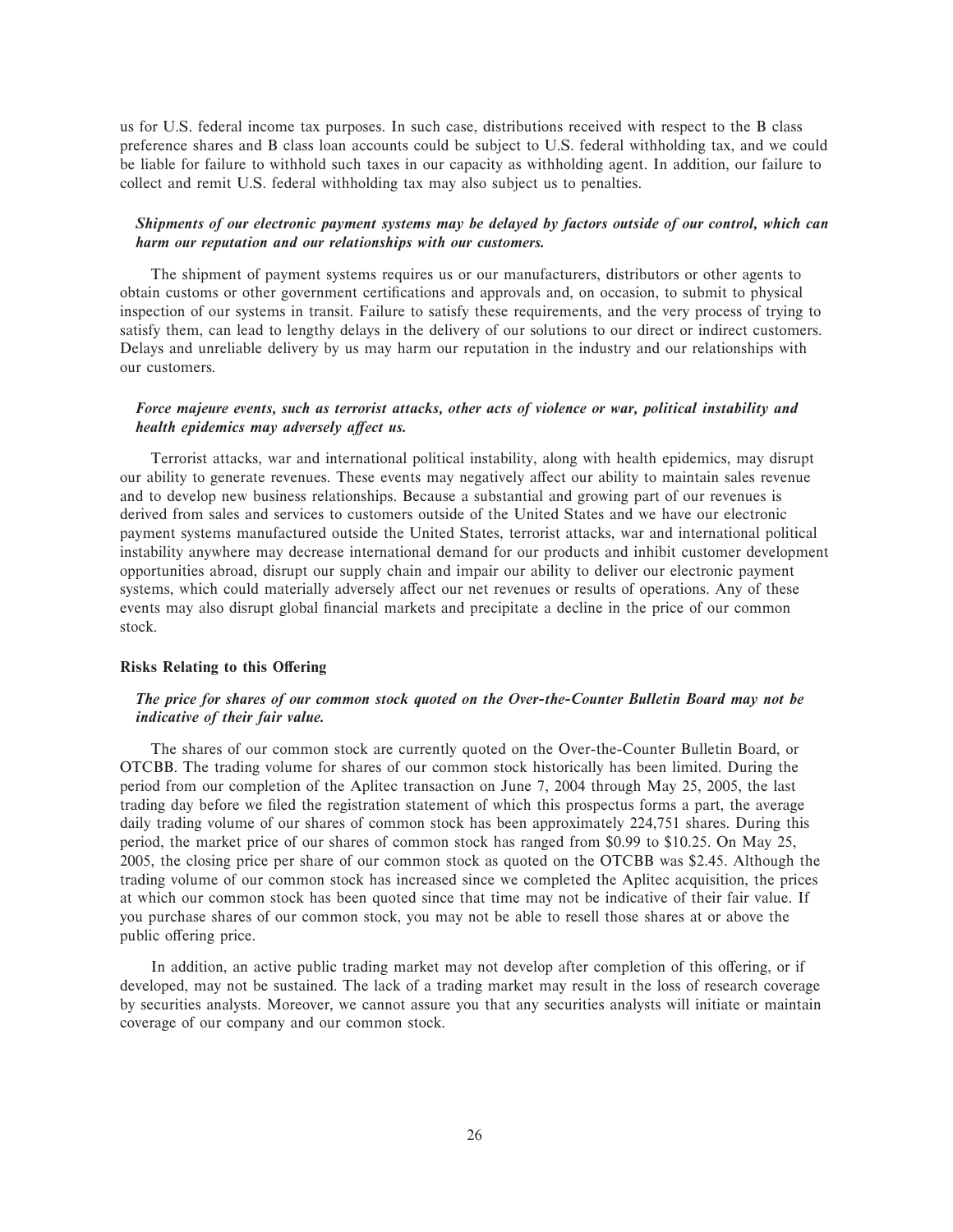#### We expect that the price of our shares of common stock will fluctuate substantially.

We expect that after this offering the market price for our shares of common stock will be affected by a number of factors, including:

- the gain or loss of significant orders or customers;
- ' announcements of our participation in a joint venture or partnership;
- ' recruitment or departure of key personnel;
- ' the announcement of new products or service enhancements by us or our competitors;
- changes in government regulation that directly or indirectly affect our business;
- ' quarterly variations in our results of operations;
- ' changes in earnings estimates, investors' perceptions, recommendations by securities analysts or our failure to achieve analysts' earning estimates;
- ' developments in our industry;
- ' events and news related to the regions where we and our subsidiaries conduct our business; and
- ' general market conditions and other factors unrelated to our operating performance or the operating performance of our competitors.

These factors and price fluctuations may materially and adversely affect the market price of our shares of common stock.

#### *Future sales of our common stock could reduce our stock price.*

Upon the closing of this offering, approximately shares of common stock and shares of outstanding common stock issued in the future upon conversion of special convertible preferred stock issued in the Aplitec transaction are freely tradeable without restriction or further registration under the Securities Act. After this offering, holders of approximately million shares of our common stock will have registration rights with respect to their shares. Sales by shareholders of substantial amounts of our shares, or the perception that these sales may occur in the future, could affect materially and adversely the market price of our common stock. The shares that the selling shareholders are offering for sale in this offering will be freely tradeable immediately following this offering. Our officers and directors, certain other shareholders and the selling shareholders have agreed not to sell their shares (other than shares they are selling in this offering) for a period of 180 days after the date of this prospectus. As of March 31, 2005, there were options to purchase 8,720,936 shares of our common stock outstanding with a weighted average exercise price per share of \$0.50 and other stock-based awards with respect to 8,720,936 shares of common stock for no cash consideration. Except for shares held by our affiliates, the shares underlying these options will be freely tradeable upon exercise of the options and other stock-based awards after we have filed a Form S-8, which we intend to do prior to the closing of this offering or as soon as practicable after the closing of this offering. Currently, we do not have any further shares reserved for issuance of additional options or other stock-based awards under our 2004 Stock Incentive Plan. However, we intend to authorize additional shares under our 2004 Stock Incentive Plan or under a successor plan and seek shareholder approval of the increase after the closing of the offering. The market price of our common stock could drop significantly if the holders of shares sell them or are perceived by the market as intending to sell them.

#### *One of our shareholders will continue to hold a significant block of shares in our company after completion of this offering and, as a result, will continue to have significant influence over our company.*

Upon completion of this offering, three designees of South African Private Equity Fund III, L.P., or SAPEF, one of the entities that funded the Aplitec acquisition, will continue to serve on our current sixmember board of directors and, pursuant to a shareholders agreement between us, SAPEF and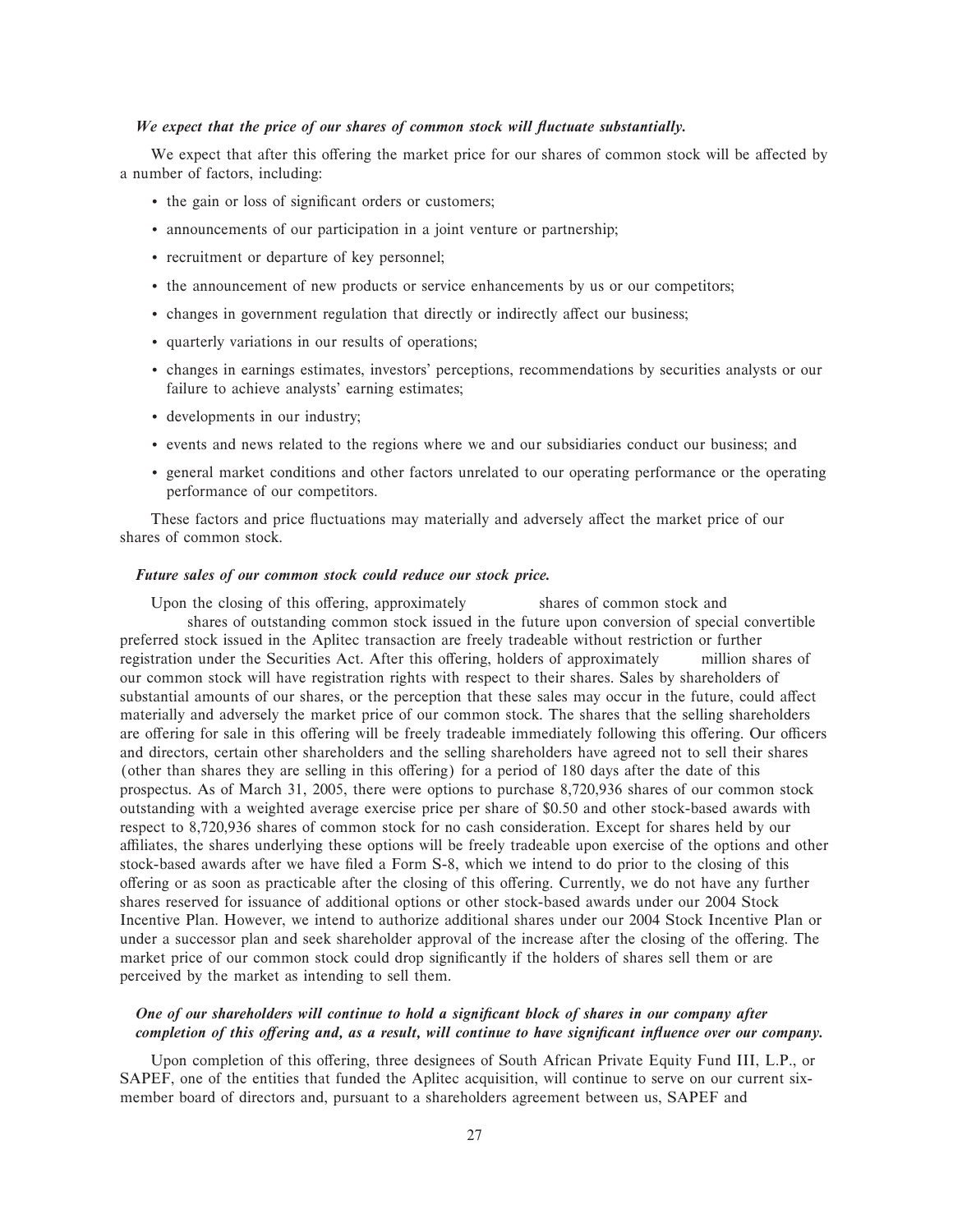Dr. Belamant, we anticipate that representatives of SAPEF will continue to serve on our board of directors in the future. See "Certain Relationships and Related Party Transactions — Shareholders' Agreement." In addition, we expect SAPEF to beneficially own approximately  $\%$  of the outstanding shares of our voting stock upon the closing of this offering. As a result of its right to board representation and substantial ownership interest, SAPEF may have the ability to exert significant influence on the outcome of a shareholder vote by our shareholders in respect of matters such as a merger, sale or similar transaction involving us, the issuance of capital stock and the incurrence of substantial indebtedness, and SAPEF's interests could conflict with your interests. Additionally, SAPEF is in the business of making investments in companies and may from time to time acquire and hold interests in businesses that compete or could in the future compete, directly or indirectly, with us. SAPEF may also pursue acquisition opportunities that may be complementary to our business, and as a result, those acquisition opportunities may not be available to us.

#### *We have not paid dividends in the past and it is not our current policy to pay dividends, and any return on investment may be limited to the value of our stock.*

We have never paid cash dividends on our shares of common stock and we do not anticipate paying cash dividends on our shares of common stock in the foreseeable future. The payment of dividends on our shares of common stock will depend on our earnings and financial condition, our growth plans and strategies and other business and economic factors affecting us at such time as our board of directors may consider relevant.

In addition, New Aplitec's dividend policy must comply with the restrictions placed by the South African Reserve Bank on the declaration of dividends by New Aplitec as a condition of its approval of the Aplitec transaction. These restrictions will apply until such time as all of our special convertible preferred stock is converted into common stock. These restrictions provide that dividends may be declared by the New Aplitec board of directors only if:

- ' declaration of the dividend is approved by a majority of the holders of New Aplitec B class preference shares,
- ' all B loan accounts have been paid by New Aplitec and
- ' the dividend does not exceed 50% of New Aplitec's annual earnings.

In addition, under South African law, New Aplitec will only be entitled to pay a dividend or other similar payment if it meets the solvency and liquidity tests set out in the South African Companies Act.

#### *You may have diÇculties enforcing a U.S. judgment against us, our executive oÇcers and directors and some of the experts named in this prospectus or asserting U.S. securities laws claims in South Africa.*

A significant portion of our assets and the assets of our directors and executive officers and some of the experts named in this prospectus are located outside the United States. In addition, most of the members of our board of directors, all of our executive officers and several of our experts named in this prospectus are residents of South Africa or other foreign countries. As a result, it may not be possible for you to effect service of process, within the United States or elsewhere outside South Africa, upon our non-U.S. directors, our officers or several of our experts. Moreover, any judgment obtained against us or any of these foreign persons in the United States, including one based on the civil liability provisions of the U.S. federal securities laws, may not be collectible in the United States and may not be enforced by a South African court. Further, if a foreign judgment is enforced by a South African court, it will be payable in South African currency. Also, under South Africa's Exchange Control laws, the approval of the South African Reserve Bank is required before a defendant resident in South Africa may pay money to a nonresident plaintiff in satisfaction of a foreign judgment enforced by a court in South Africa. The policy of South African courts is to award compensation only for loss or damage actually sustained by the person claiming the compensation. Punitive damages are generally not recognized by the South African legal system, on the grounds that such awards are contrary to South African public policy. Whether a judgment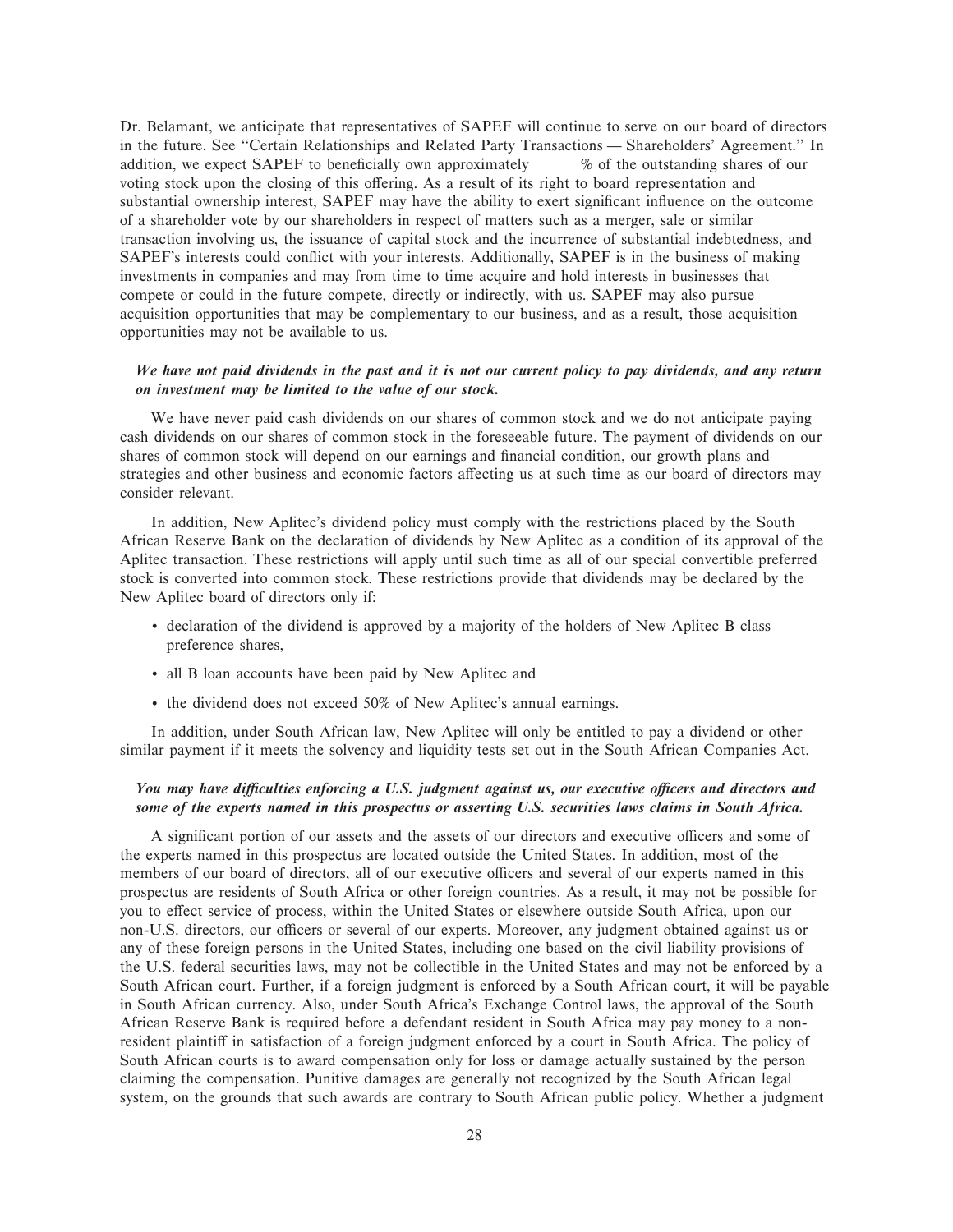is contrary to public policy depends on the facts of each case. Exorbitant, unconscionable or excessive awards will generally be contrary to South African public policy. South African courts cannot consider the merits of a foreign judgment and cannot act as a court of appeal or review over the foreign court. South African courts will usually observe their own procedural laws, and where an action based on a contract governed by the laws of a foreign jurisdiction is brought before a South African court, the capacity of the parties to contract may under certain circumstances be determined in accordance with South African law. A plaintiff who is not resident in South Africa may be required to provide security for costs where proceedings are initiated in South Africa. In addition, the Rules of the High Court of South Africa require that documents executed outside South Africa must be authenticated in a prescribed manner before they may be used in South Africa. Also, under the South African Protection of Business Act, 1978, foreign judgments concerning the ownership, use or sale of any matter or material connected with South African commerce (such as production, import and export) require consent from the South African Minister of Trade and Industry to be enforced. We have been advised by Cliffe Dekker, our South African counsel, that there are difficulties related to the enforceability against us and our directors and officers in South Africa of liabilities predicated solely upon the Federal securities laws of the United States. It also may be difficult for you to assert U.S. securities law claims in original actions instituted in South Africa. For more information regarding the enforceability of civil liabilities against us, our directors and our executive officers, please see "Enforceability of Civil Liabilities."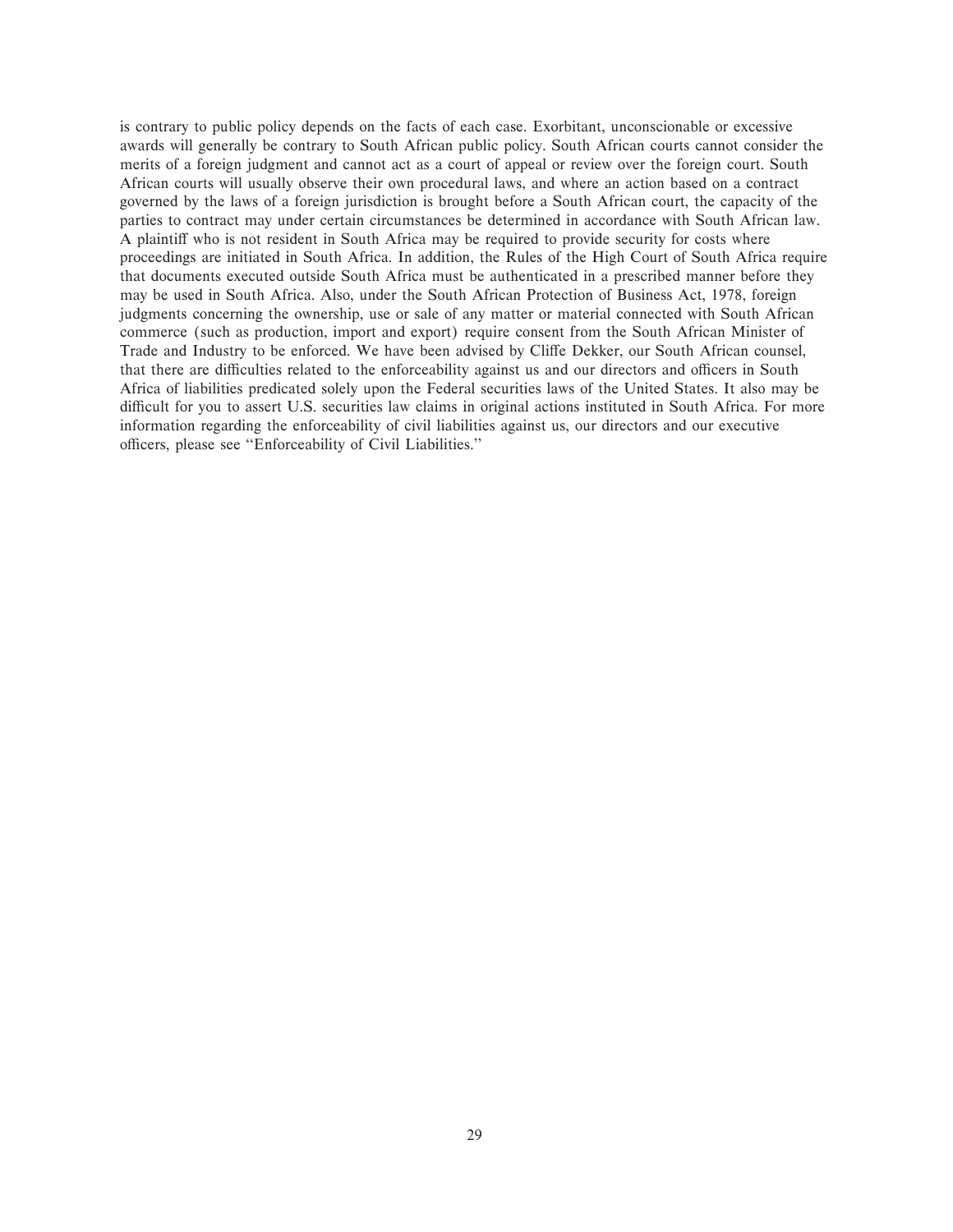#### **FORWARD LOOKING STATEMENTS**

Some of the statements under "Summary," "Risk Factors," "Management's Discussion and Analysis of Financial Condition and Results of Operations,'' ""Business'' and elsewhere in this prospectus constitute forward-looking statements. These statements relate to future events or our future financial performance and involve known and unknown risks, uncertainties and other factors that may cause our or our industry's actual results, levels of activity, performance or achievements to be materially different from any future results, levels of activity, performance or achievements expressed, implied or inferred by these forwardlooking statements. Such factors include, among other things, those listed under "Risk Factors" and elsewhere in this prospectus. In some cases, you can identify forward-looking statements by terminology such as "may," "will," "should," "could," "would," "expects," "plans," "intends," "anticipates," "believes," "estimates," "predicts," "potential" or "continue" or the negative of such terms and other comparable terminology.

Although we believe that the expectations reflected in the forward-looking statements are reasonable, we do not know whether we can achieve positive future results, levels of activity, performance, or goals. Actual events or results may differ materially. We undertake no obligation to update any of the forwardlooking statements after the date of this prospectus to conform those statements to reflect the occurrence of unanticipated events, except as required by applicable law.

You should read this prospectus and the documents that we reference in this prospectus and have filed as exhibits to the registration statement on Form S-1, of which this prospectus is a part, that we have filed with the Securities and Exchange Commission, completely and with the understanding that our actual future results, levels of activity, performance and achievements may be materially different from what we expect. We qualify all of our forward-looking statements by these cautionary statements.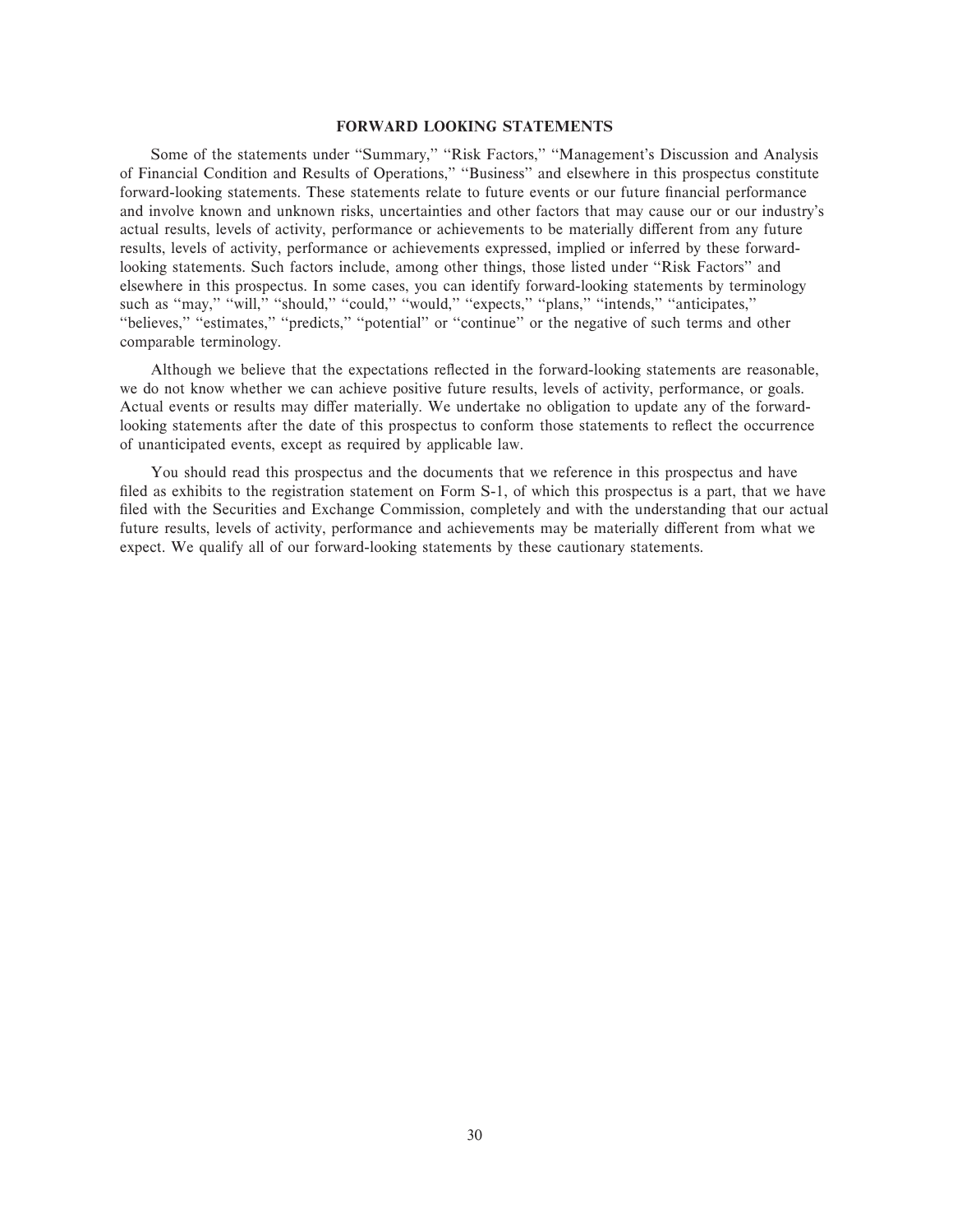#### **USE OF PROCEEDS**

Certain of the selling shareholders may exercise options to purchase the shares of common stock that they are selling in this offering. We will not receive any proceeds from this offering other than proceeds we receive from the exercise of any of these options and from any shares sold pursuant to the exercise by the underwriters of the over-allotment option. We will use any proceeds we receive for working capital and general corporate purposes.

#### **PRICE RANGE OF COMMON STOCK**

Our common stock is quoted on the OTCBB under the symbol ""NUEP.OB.''

The following table sets forth, for the periods indicated, the high and low bid quotations for our common stock on the OTCBB. These quotations reflect prices between dealers and do not include retail mark-ups, mark-downs, and commissions and may not necessarily represent actual transactions. The trading volume for shares of our common stock historically has been limited. The price per share of our common stock quoted on the OTCBB may not be reflective of the fair value of those shares. You should not rely on the price per share quoted on the OTCBB as an indication of the fair value per share of our common stock.

| <b>Quarter Ended</b> | High    | Low    |
|----------------------|---------|--------|
|                      | \$1.20  | \$0.90 |
|                      | \$1.30  | \$0.90 |
|                      | \$ 1.30 | \$0.90 |
|                      | \$ 2.12 | \$1.06 |
|                      | \$ 2.40 | \$1.90 |
|                      | \$ 6.80 | \$2.22 |
|                      | \$10.15 | \$5.22 |
|                      | \$10.70 | \$1.50 |
|                      | \$2.35  | \$1.11 |
|                      | \$2.70  | \$0.99 |
|                      | \$ 3.55 | \$1.76 |
|                      |         | \$2.28 |
|                      |         |        |

On May 25, 2005, the last reported sale price of our common stock was \$2.45 per share. As of March 31, 2005, there were approximately 56 shareholders of record of our common stock.

#### **DIVIDEND POLICY**

Net 1 has not paid any dividends on our shares of common stock since our incorporation and we presently intend to retain future earnings to finance the expansion of business. We do not anticipate that we will pay dividends in the foreseeable future. Our future dividend policy will depend on our earnings, capital requirements, expansion plans, Ñnancial condition and other business and economic factors as our board of directors may consider relevant.

In addition, New Aplitec's dividend policy must comply with the restrictions placed by the South African Reserve Bank on the declaration of dividends by New Aplitec as a condition of its approval of the Aplitec transaction. These restrictions will apply until such time as all of our special convertible preferred stock is converted into common stock. These restrictions provide that dividends may be declared by the New Aplitec board of directors only if:

' declaration of the dividend is approved by a majority of the holders of New Aplitec B class preference shares;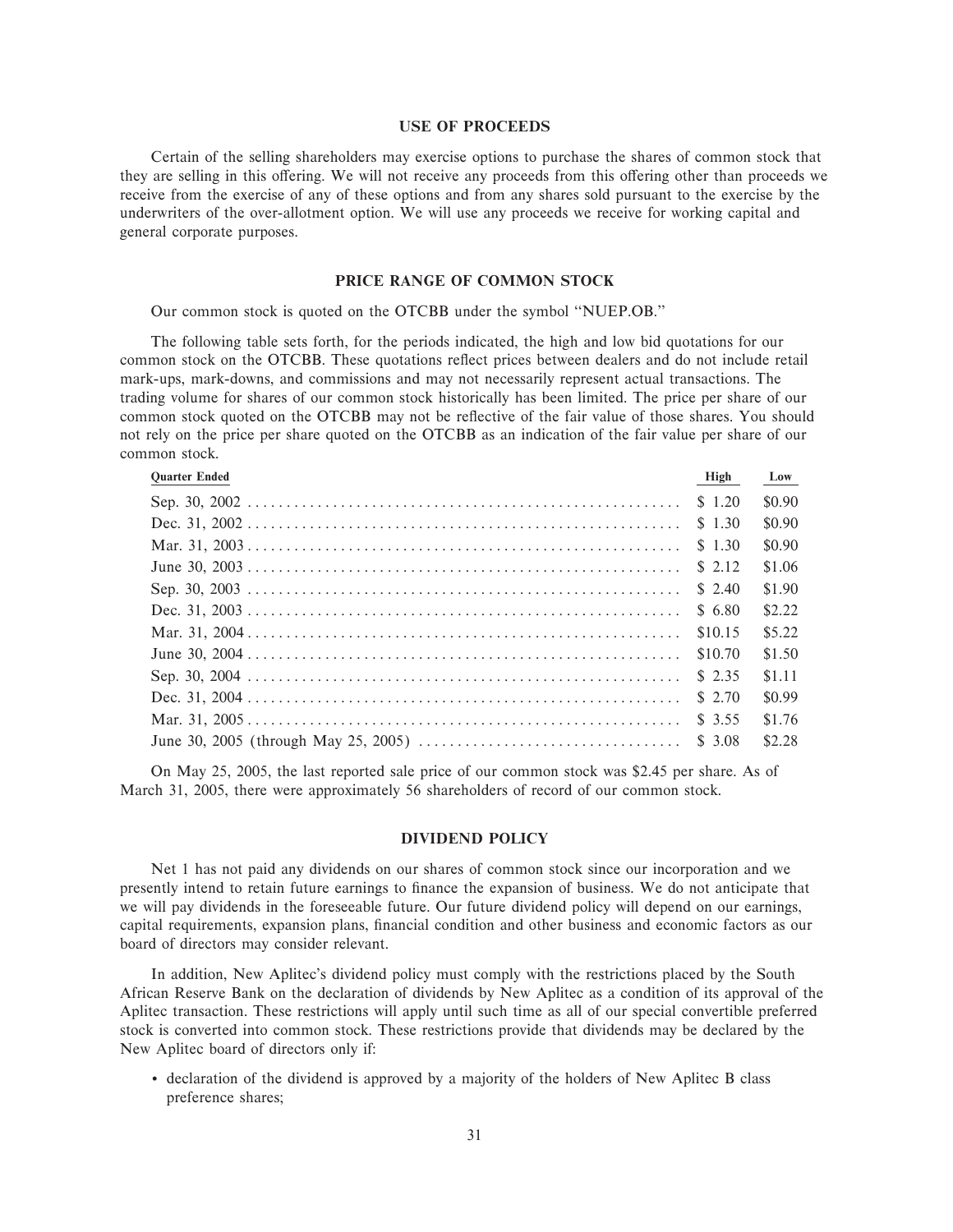- ' all B loan accounts have been paid by New Aplitec; and
- ' the dividend does not exceed 50% of New Aplitec's annual earnings.

In addition, under South African law, New Aplitec will only be entitled to pay a dividend or other similar payment if it meets the solvency and liquidity tests set out in the South African Companies Act. Any dividends declared by New Aplitec will be distributed to the holders of A class and B class preference shareholders pro rata in accordance with their respective ownership interests in New Aplitec.

Aplitec's dividend policy in Ñscal 2003 and 2002, the nine months ended March 31, 2004 and prior fiscal periods was to declare regular annual dividend payments of between 25% and 33% of earnings for such periods. Aplitec declared a dividend of ZAR 0.15 (US\$0.015) per share in fiscal 2003, which was paid in the first quarter of fiscal 2004, and ZAR 0.11 (US\$0.01) per share in fiscal 2002.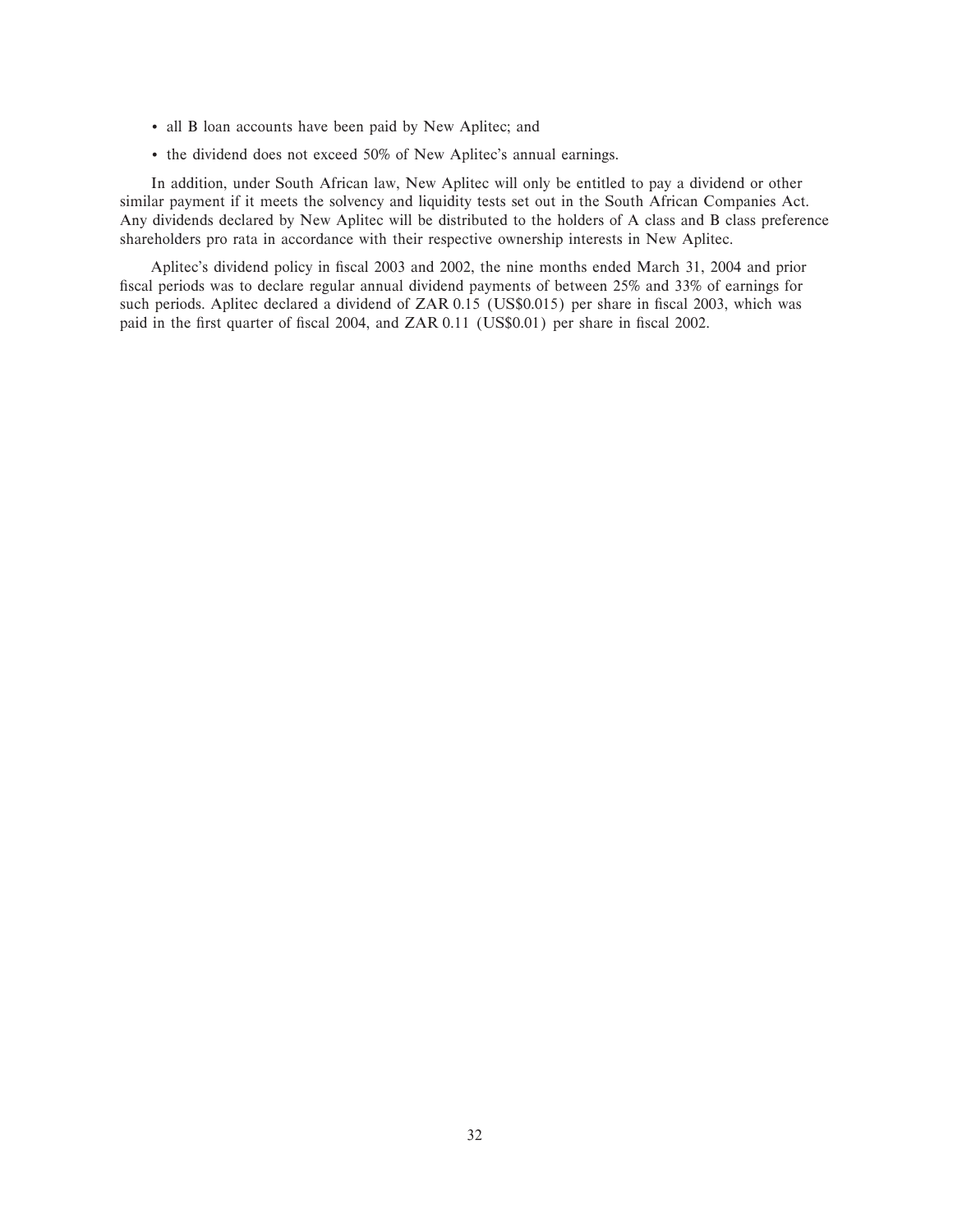#### **CAPITALIZATION**

The following table sets forth our capitalization as of March 31, 2005. Our capitalization is presented on an actual basis and does not give effect to the one-for-six reverse stock split of our common stock and special convertible preferred stock which has been approved by our board and will become effective prior to the closing of this offering.

You should read this table in conjunction with our consolidated financial statements and related notes and "Management's Discussion and Analysis of Financial Condition and Results of Operations" included elsewhere in this prospectus.

| $m$ <b>noite</b> in this prospectus:                                                                                                                 |                      |
|------------------------------------------------------------------------------------------------------------------------------------------------------|----------------------|
|                                                                                                                                                      | As of March 31, 2005 |
|                                                                                                                                                      | (In thousands)       |
| Shareholders' equity:                                                                                                                                |                      |
| Common stock, \$0.001 par value; 500,000,000 shares authorized;                                                                                      | 163                  |
| Special convertible preferred stock, \$0.001 par value; 300,000,000 shares<br>authorized; 165,151,550 shares issued and outstanding                  | 165                  |
| B Class preferred stock, \$0.001 par value; 330,000,000 shares authorized;<br>$209,809,130$ shares issued and outstanding (net of shares held by us) | 33                   |
|                                                                                                                                                      | 71,686               |
|                                                                                                                                                      | 13,711               |
|                                                                                                                                                      | 42.922               |
|                                                                                                                                                      | \$128,680            |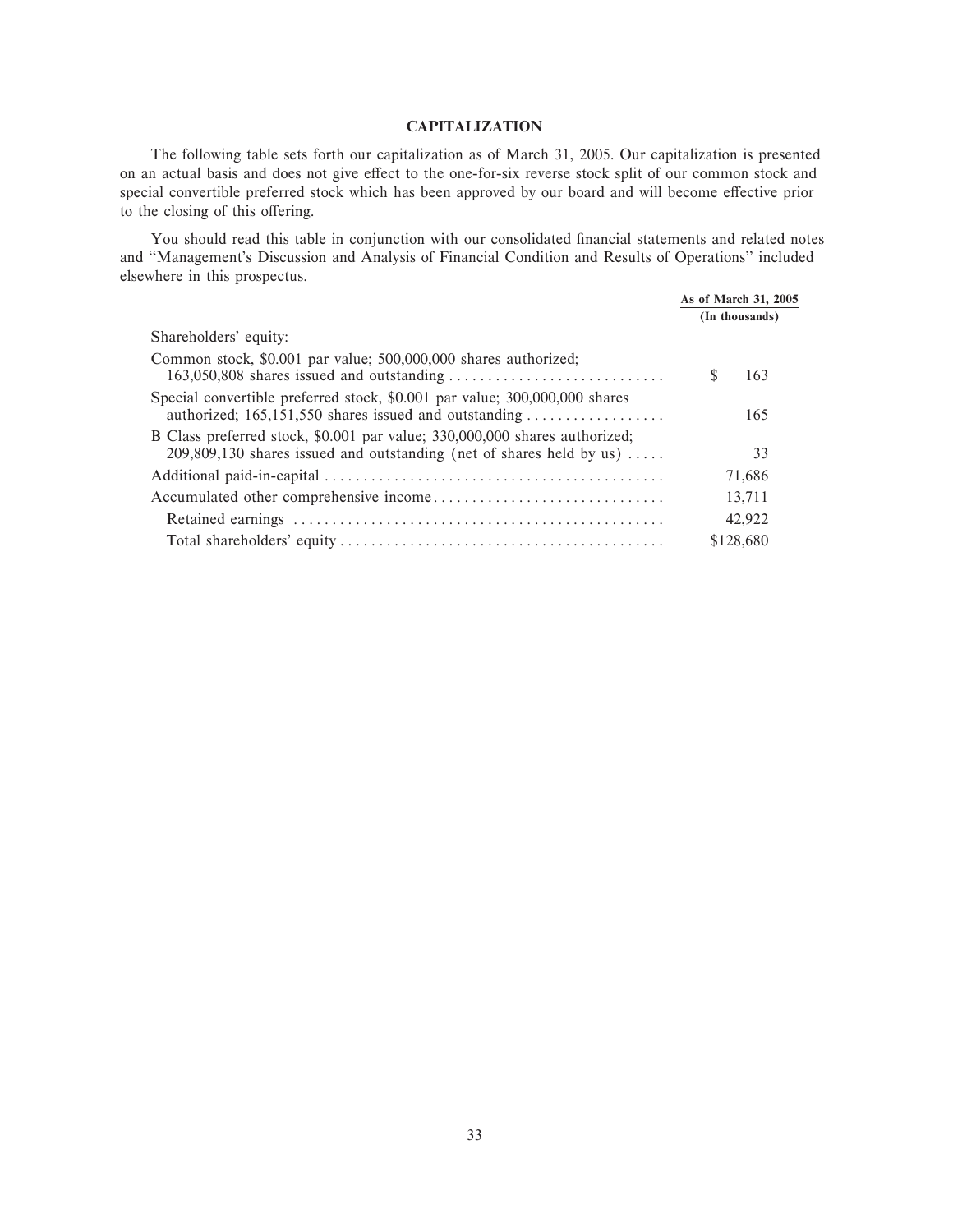### **SELECTED CONSOLIDATED FINANCIAL DATA**

The following table sets forth our consolidated balance sheet data as of March 31, 2005 and 2004 and as of June 30, 2004, 2003, 2002, 2001 and 2000, and our consolidated statements of operations data for the nine months ended March 31, 2005 and 2004 and for the years ended June 30, 2004, 2003, 2002, 2001 and 2000. You should read the following selected consolidated financial data together with "Management's Discussion and Analysis of Financial Condition and Results of Operations," the consolidated financial statements and notes thereto and other financial information included elsewhere in this prospectus. In connection with U.S. generally accepted accounting principles, we accounted for the Aplitec transaction as a reverse acquisition, which requires that the company whose shareholders retain a majority voting interest in a combined business be treated as the acquiror for accounting purposes. Therefore, for all periods after June 7, 2004, our consolidated financial statements and the discussion and analysis below reflect the operations of Net 1 and its consolidated subsidiaries and, for prior periods, reflect the operations of Aplitec and its consolidated subsidiaries, but not Net 1. The consolidated statements of operations data for the years ended June 30, 2004, 2003 and 2002, and the consolidated balance sheet data as of June 30, 2004 and 2003, have been derived from our audited consolidated financial statements which are included elsewhere in this prospectus. The consolidated statements of operations data for the years ended June 30, 2001 and 2000, and the consolidated balance sheet data as of June 30, 2002, 2001 and 2000, have been derived from Aplitec's unaudited consolidated financial statements which are not included in this prospectus. Our audited consolidated Ñnancial statements as of and for the years ended June 30, 2004, 2003 and 2002 and our unaudited consolidated Ñnancial statements as of and for the years ended June 30, 2001 and 2000, have been prepared in accordance with accounting principles generally accepted in the United States, or US GAAP. The selected consolidated balance sheet data as of March 31, 2005, and the summary consolidated statements of operations data for the nine months ended March 31, 2005 and 2004, are derived from unaudited and interim financial information included elsewhere in this prospectus. Results for interim periods are not necessarily indicative of the results expected for the entire year. You should also read the following selected consolidated Ñnancial data in conjunction with the exchange rate information in ""Management's Discussion and Analysis of Financial Condition and Results of Operations — Currency Exchange Rate Information."

|                                                             | <b>Nine Months Ended</b><br>March 31, |        | Year Ended June 30,                                     |        |        |        |             |  |  |
|-------------------------------------------------------------|---------------------------------------|--------|---------------------------------------------------------|--------|--------|--------|-------------|--|--|
|                                                             | 2005                                  | 2004   | 2004                                                    | 2003   | 2002   | 2001   | <b>2000</b> |  |  |
|                                                             | (In thousands, except per share data) |        |                                                         |        |        |        |             |  |  |
| <b>Consolidated Statements of Operations</b><br>Data:       |                                       |        |                                                         |        |        |        |             |  |  |
|                                                             |                                       |        | \$134,885 \$91,463 \$131,098 \$74,924 \$51,793 \$73,243 |        |        |        | \$68,355    |  |  |
| Cost of goods sold, IT processing,<br>servicing and support | 41,207                                | 28,206 | 39.134                                                  | 25,935 | 14,170 | 21,983 | 20,568      |  |  |
| General and administrative charges $(1)$                    | 33,804                                | 25,625 | 39,677                                                  | 26,399 | 21,637 | 36,779 | 33,754      |  |  |
| Depreciation and amortization $(1)$                         | 4.897                                 | 4,110  | 5.676                                                   | 3,323  | 3,128  |        |             |  |  |
| Reorganization costs                                        | $\overbrace{\phantom{12322111}}$      | 3,537  | 11,133                                                  |        |        |        |             |  |  |
| Operating income $(2)$                                      | 54,977                                | 29,985 | 35,478                                                  | 19,267 | 12,858 | 14,641 | 14,083      |  |  |
|                                                             | 1.497                                 | 2,464  | 3.640                                                   | 2.600  | 1,381  | 1,443  | 1,419       |  |  |
| Income before taxes                                         | 56,474                                | 32,449 | 39,118                                                  | 21,867 | 14,239 | 16,084 | 15,503      |  |  |
| Income tax expense $\dots\dots\dots\dots\dots\dots\dots$    | 22,534                                | 13.896 | 25,927                                                  | 9.473  | 5.554  | 7.100  | 4,337       |  |  |
| Income from continuing operations                           | 34.420                                | 18.553 | 13.278                                                  | 11.942 | 8.518  | 8,069  | 7,557       |  |  |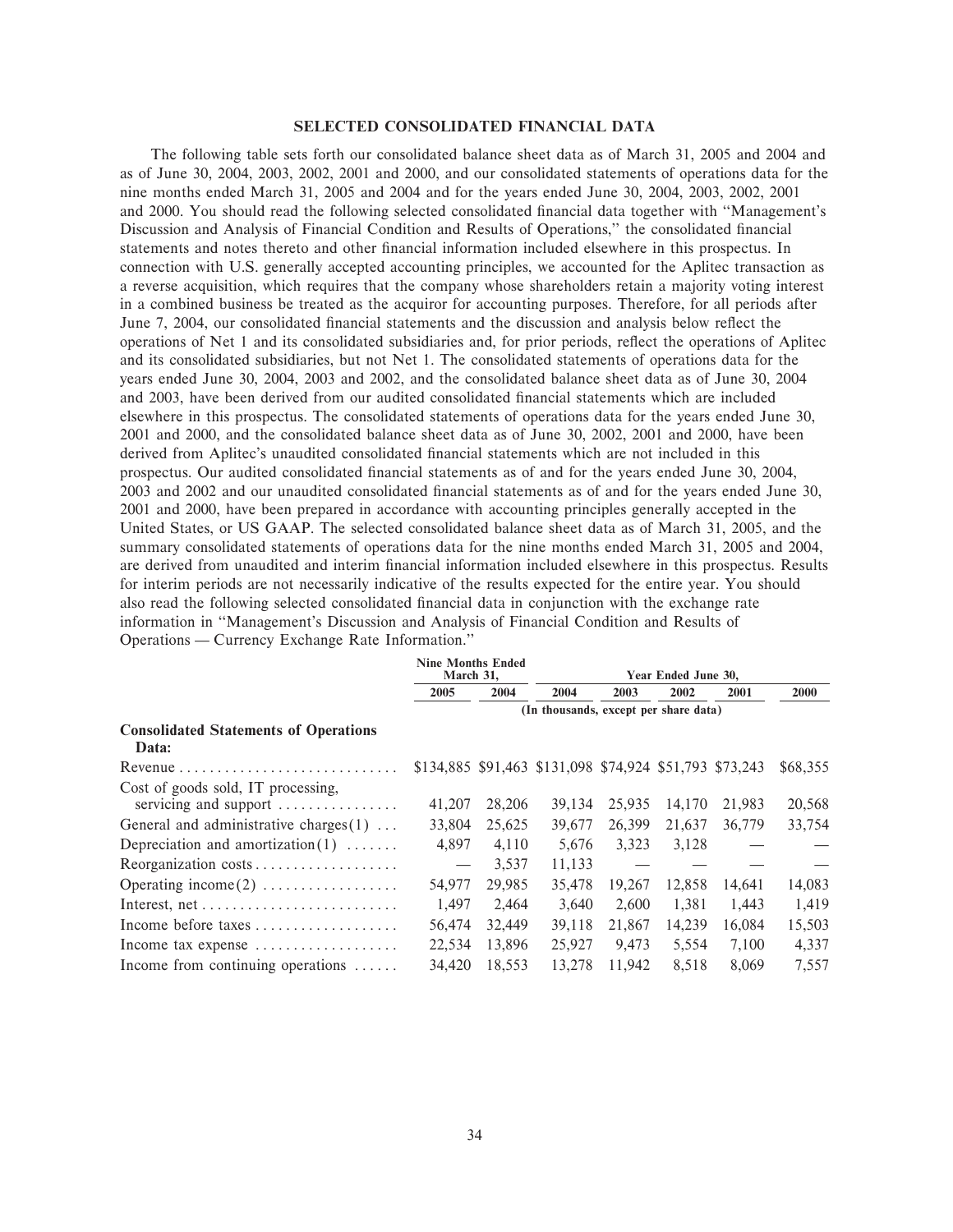|                                                                                      | <b>Nine Months Ended</b><br>March 31, |      | Year Ended June 30,      |                                                                  |  |      |  |      |  |      |  |             |
|--------------------------------------------------------------------------------------|---------------------------------------|------|--------------------------|------------------------------------------------------------------|--|------|--|------|--|------|--|-------------|
|                                                                                      |                                       | 2005 | 2004                     | 2004                                                             |  | 2003 |  | 2002 |  | 2001 |  | <b>2000</b> |
|                                                                                      |                                       |      |                          | (In thousands, except per share data)                            |  |      |  |      |  |      |  |             |
| Net income attributable to<br>Income from continuing operations per<br>share $(4)$ : |                                       |      |                          | $$34,420$ \$18,553 \$ 13,278 \$13,117 \$ 8,518 \$ 8,069 \$ 7,557 |  |      |  |      |  |      |  |             |
|                                                                                      |                                       |      |                          | $0.10 \text{ }$ \$ 0.10 \$ 0.07 \$ 0.06 \$ 0.05 \$ 0.04 \$ 0.05  |  |      |  |      |  |      |  |             |
| $Diluted \ldots \ldots \ldots \ldots \ldots \ldots \ldots$                           | <sup>S</sup>                          |      | $0.10 \text{ s}$ 0.10 \$ |                                                                  |  |      |  |      |  |      |  |             |
| Cash dividend per share $(5)$ \$ - \$ - \$ 0.19 \$ 0.02 \$ 0.01 \$ - \$              |                                       |      |                          |                                                                  |  |      |  |      |  |      |  |             |

- (1) Prior to 2002, we recorded depreciation as part of general and administrative charges. For the years ended June 30, 2001 and 2000, general and administrative charges included \$3.7 million and \$4.8 million, respectively, related to depreciation and amortization. After 2002, we began to present depreciation and amortization as a separate line item.
- (2) Includes \$160,000 and \$50,000 of other operating income for the years ended June 30, 2001 and 2000, respectively.
- (3) Net income attributable to shareholders for 2003 includes an extraordinary item of \$0.9 million and the results of a change in accounting policy of \$0.3 million as a result of the adoption and application of *Statement of Financial Accounting Standards No. 142, Goodwill and Other Intangible Assets*.
- (4) The basic and diluted earnings per share have been restated as a result of transaction described in notes 1 and 10 to our consolidated financial statements.
- (5) The cash dividend per share has been restated as a result of the transaction described in notes 1 and 10 to our consolidated Ñnancial statements. The cash dividend per share for 2004 was calculated based on 192,967,138 Aplitec shares and represents the dividend paid to shareholders of Aplitec as a result of the transaction.

|                                             | <b>Nine Months Ended</b><br>March 31, |          |       | Year Ended June 30,                 |       |       |          |  |  |
|---------------------------------------------|---------------------------------------|----------|-------|-------------------------------------|-------|-------|----------|--|--|
|                                             | 2005                                  | 2004     | 2004  | 2003                                | 2002  | 2001  | 2000     |  |  |
|                                             | (In thousands)                        |          |       |                                     |       |       |          |  |  |
| <b>Additional Operating Data:</b>           |                                       |          |       |                                     |       |       |          |  |  |
| Cash flow from operating activities         | \$15.576                              | \$35.357 |       | \$41,895 \$17,644 \$11,753 \$19,005 |       |       | \$12,677 |  |  |
| Operating income margin                     | 41%                                   | 33%      | 27%   | 26%                                 | 25%   | 20%   | 21%      |  |  |
| Capital expenditures $\ldots \ldots \ldots$ | 2.982                                 | 2.392    | 2.802 | 6.712                               | 1.919 | 3.640 | 3,460    |  |  |

|                                                                      | As of<br>March 31, |         |                |          |          |          |
|----------------------------------------------------------------------|--------------------|---------|----------------|----------|----------|----------|
|                                                                      | 2005               | 2004    | 2003           | 2002     | 2001     | 2000     |
|                                                                      |                    |         | (In thousands) |          |          |          |
| <b>Consolidated Balance Sheet Data:</b>                              |                    |         |                |          |          |          |
| Cash and cash equivalents $$ 92,712 \t $ 80,282 \t $ 54,313$         |                    |         |                | \$32,150 | \$27,033 | \$10,172 |
| Total current assets                                                 | 141,960            | 117.412 | 78,705         | 45,480   | 43,163   | 33,628   |
| Total assets $\dots \dots \dots \dots \dots \dots \dots \dots \dots$ | 175.318            | 152.632 | 98,359         | 56,496   | 59,575   | 49,776   |
| Total current liabilities                                            | 32.650             | 47.831  | 19.861         | 10.178   | 9.929    | 14,537   |
|                                                                      |                    | 252     |                |          |          | 751      |
|                                                                      |                    |         |                |          |          | \$33,490 |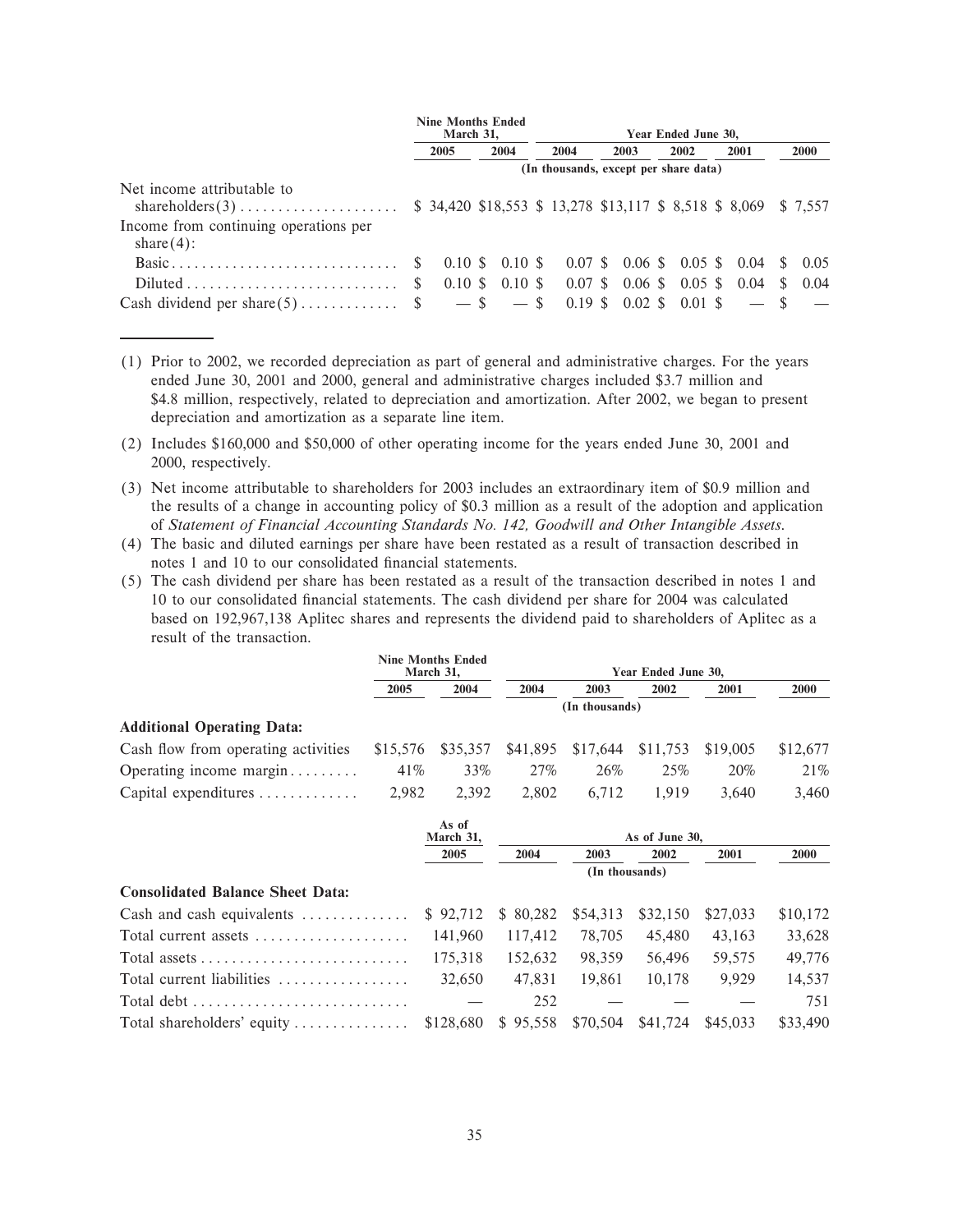# **MANAGEMENT'S DISCUSSION AND ANALYSIS OF FINANCIAL CONDITION AND RESULTS OF OPERATIONS**

The following discussion and analysis should be read in conjunction with ""Selected Consolidated Financial Data" and our consolidated financial statements and related notes included elsewhere in this prospectus. In addition to historical consolidated Ñnancial information, the following discussion and analysis contains forward-looking statements that involve risks, uncertainties and assumptions. Our financial condition and results of operations may change as a result of many factors, including those we discuss in ""Risk Factors'' and elsewhere in this prospectus. In connection with generally accepted accounting principles, we accounted for the Aplitec transaction as a reverse acquisition, which requires that the company whose shareholders retain a majority voting interest in a combined business be treated as the acquirer for accounting purposes. Therefore, for all periods after June 7, 2004, our consolidated financial statements and the discussion and analysis below reflect the operation of Net 1 and its consolidated subsidiaries and, for prior periods, reflect the operation of Aplitec and its consolidated subsidiaries, but not Net 1.

### **Overview**

We provide our universal electronic payment system technology as an alternative payment system to the unbanked and under-banked populations of developing economies. We believe that we are the first company worldwide to implement a system that can enable the estimated four billion people who generally have limited or no access to a bank account to effect affordably electronic transactions with one another, government agencies, employers, merchants and other financial services providers. To do this, we have developed and deployed the universal electronic payment system, or UEPS. This system uses secure smart cards that operate in real time but offline, unlike traditional payment systems offered by major banking institutions that require immediate access through a communications network to a centralized computer. This offline capability means that users of our system can enter into transactions at any time with other card holders in even the most remote areas so long as a portable offline card reader is available. In addition to payments and purchases, our system can be used for banking, health care management, international money transfers, voting and identification.

South Africa is the first major market where we achieved significant success and a high penetration rate in the areas we targeted. We believe that our operating experience in South Africa demonstrates the success of our business model in a developing economy. Currently, South Africa has a population of approximately 42 million people, of which an estimated 50% live below the poverty line. The South African unemployment rate is estimated at 30%. The success we have achieved in South Africa since commencing operations in December 1997 has primarily resulted from servicing the needs of the poorest section of the population — those who are dependent on government social welfare grants. We have designed and implemented a complete business model involving the payment, and subsequent spending, of these grants through our smart cards and UEPS technology, which provides us with the opportunity to earn multiple sources of revenue and provides our card holders with affordable functionality and lifestyle improvement. The South African government is also actively involved in a number of initiatives which may present us with opportunities to export our South African achievements, such as the New Partnership for Africa's Development and the India-Brazil-South Africa Dialogue Forum, which is currently considering the establishment of an economic trade bloc between these three countries.

On the African continent outside South Africa, we have implemented our systems at the request of a variety of customers in Ghana, Rwanda, Burundi, Malawi and Mozambique, which are some of the poorest countries in the world. In Malawi, our system has been implemented by the Reserve Bank of Malawi as a national payment system. We are not actively involved as either investors or operators in any of these systems, but we believe that our experience and success in South Africa, together with our understanding of trade in Africa, will permit us to take advantage of new opportunities both in and outside South Africa, which in some instances, may involve acquiring a minority ownership position in these owners and operators.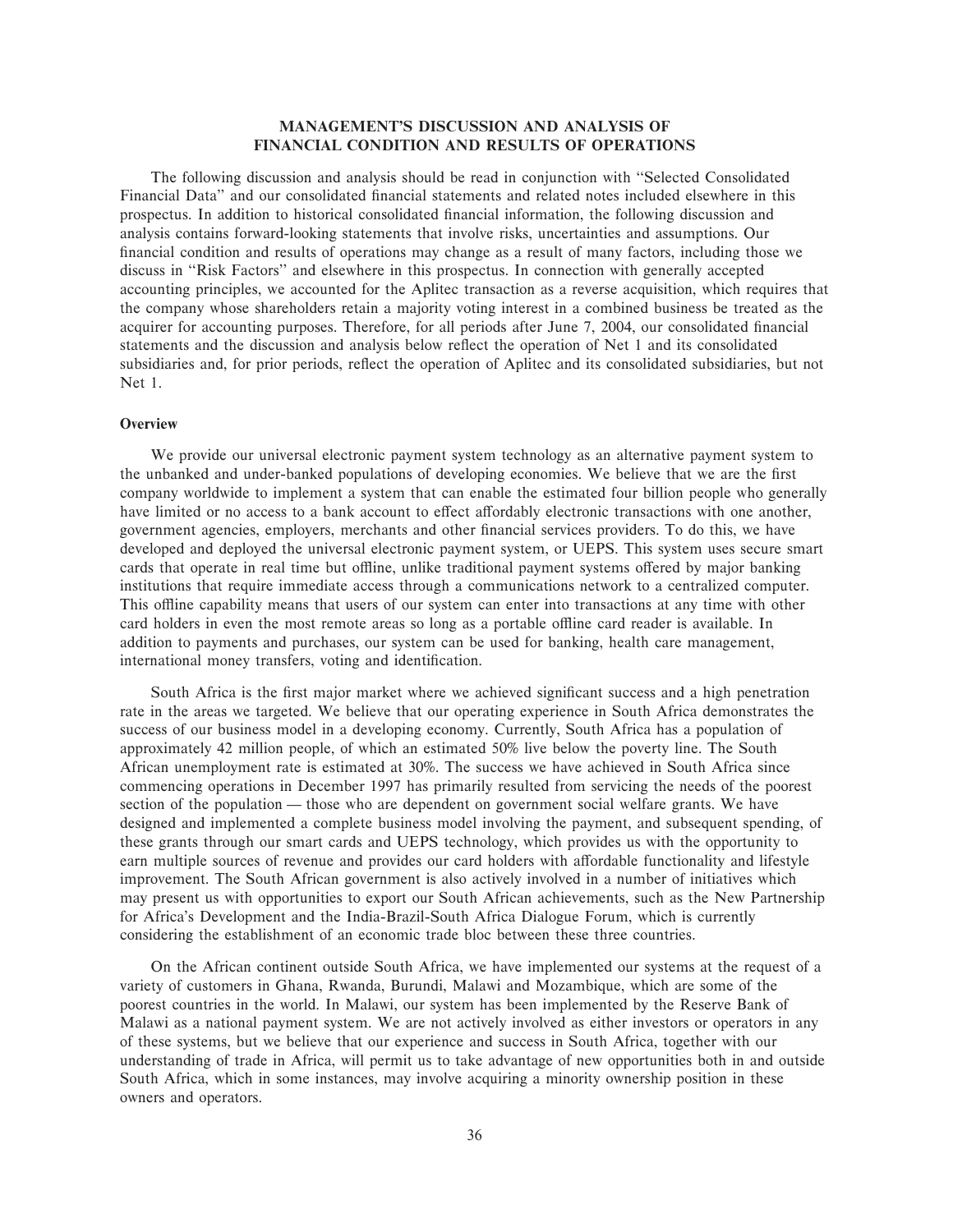#### **Description of Our Business and Operating Segments**

We analyze our business and operations in terms of four inter-related but independent operating segments: (1) Transaction-based activities, (2) Smart card accounts, (3) Financial services, and (4) Hardware, software and related technology sales. In addition, we have a corporate eliminations segment which consists of corporate and corporate office activities that are impracticable to ascribe directly to any of the other operating segments, as well as any inter-segment eliminations. Prior to the quarter ended March 31, 2005, we included the portion of the fee we earn from provincial governments that relates to the provision of a smart card account to each social welfare recipient in our Financial services operating segment. However, we have recently started analyzing separately the revenues generated from providing a smart card account, and therefore, we have expanded our operating segment analysis to include the fee we earn from provision of the smart card accounts in a separate segment. We have restated our operating segment information for prior periods in order to provide comparability between periods.

# *Transaction-Based Activities*

The Transaction-based activities operating segment consists primarily of our contracts to distribute social welfare payments in South Africa through our subsidiary Cash Paymaster Services (Proprietary) Limited, or CPS, and its operating subsidiaries. CPS's operating subsidiaries utilize the UEPS technology to administer and distribute social welfare grants in five of South Africa's nine provinces. Revenues from Transaction-based activities include all fees that we earn from provincial governments and participating retail merchants from recurring UEPS transactions that we process through our back-end system, such as the payment of social welfare grants, debit orders, payment of wages, point of sale spending, distribution of medicine, money transfers and prepayment of utility bills. The expenses associated with Transaction-based activities are primarily variable expenses such as security and guarding expenses we incur to help ensure the security of the cash we transport and the safety of our employees who transport the cash, banking fees we incur when we withdraw and redeposit cash, insurance and fixed expenses such as salaries and property rental.

Historically, a substantial majority of the revenues we derive from Transaction-based activities has consisted of the service delivery component of the fee we charge to the provincial governments with whom we contract for the distribution of social welfare grants. As stated above, the portion of the fee that relates to the provision of the smart card account is included in another segment, Smart card accounts. However, as the implementation of our POS device infrastructure gathers momentum and the usage of POS devices accelerates, we expect that the transaction fees we receive from our participating merchant base will increase significantly.

South African social welfare grants consist of eight different grant types, including social security, child support and disability grants. During the quarter ended March 31, 2005, the Northern Cape provincial government extended its contract with us for distribution of social welfare grants in that province. Provincial government contracts are typically awarded for a period of three years, with an option by the provincial government to extend the contract for an additional two years.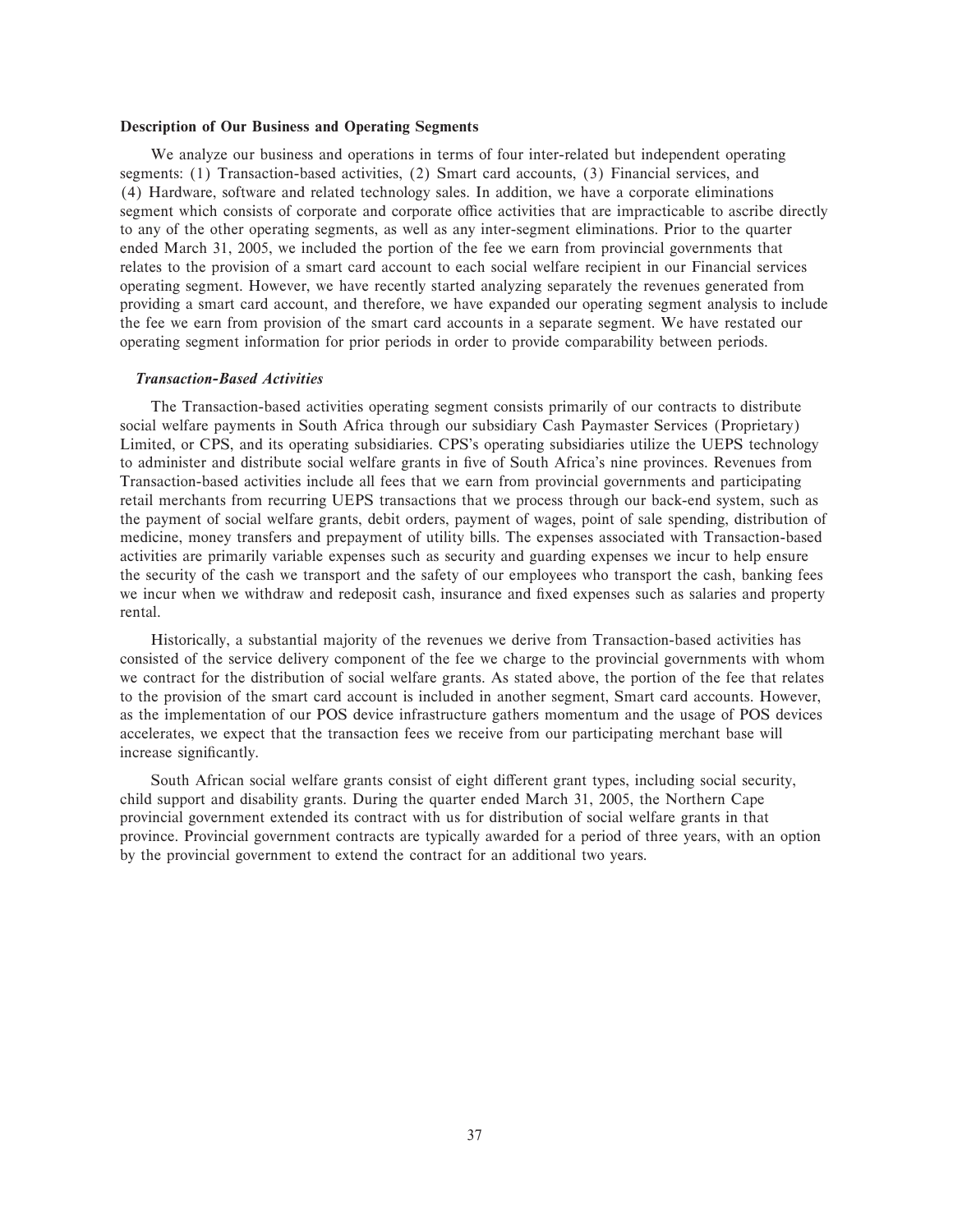The following table shows the current status of each of our provincial government contracts:

|                                                                                                | <b>KwaZulu-Natal</b> | Limpopo                   | North West       | Northern Cape                                          | <b>Eastern Cape</b>         |
|------------------------------------------------------------------------------------------------|----------------------|---------------------------|------------------|--------------------------------------------------------|-----------------------------|
| Original year of<br>contract award                                                             | 1992                 | 1996                      | 1995             | 1997                                                   | 2002                        |
| Date acquired by<br>$Net 1 \ldots \ldots \ldots$                                               | October 1998         | October 1998 October 1998 |                  | October 1998                                           | n/a                         |
| Date of first Net 1<br>$contract \dots \dots \dots$                                            | January 2000         | December 2003             | <b>July 2000</b> | January 2000                                           | November 2003               |
| UEPS smart card<br>implementation date                                                         | January 2000         |                           |                  | January 2004 October 2000 September 2001 November 2003 |                             |
| Merchant acquiring<br>rollout date  December 2004                                              |                      | March 2005                | n/a              | <b>July 2004</b>                                       | October 2004                |
| Current contract<br>expiration date<br>(including)<br>extensions)  December 2005 November 2006 |                      |                           | June 2005        |                                                        | December 2006 November 2005 |
| Further possible<br>$extensions \ldots \ldots \ldots \ldots$ 1 year                            |                      | 2 years                   | Negotiable       | Negotiable                                             | 2 years                     |
| Number of<br>beneficiaries paid by<br>CPS (as of                                               |                      |                           |                  |                                                        |                             |
| March 31, 2005) $\dots$                                                                        | 1,431,119            | 859,874                   | 272,352          | 124,816                                                | 633,207                     |

We believe that we currently have approximately 45% of the market share in South Africa, based on the number of beneficiaries, for the distribution of social welfare grants, including grants distributed by the South African Post Office and the formal banking sector.

A smart card-based biometric, or fingerprint, identification system is used to verify beneficiaries and effect payments of social welfare grants onto individual smart cards, with each card acting as an account for the beneficiary. The beneficiary then has the choice of either converting the electronic value to cash using automated cash dispensers or effecting electronic payments through the smart card for a range of services such as the purchase of goods, loan repayments and insurance premium payments. The system's biometric verification and audit capabilities help to reduce the risks of fraud and theft traditionally associated with the use and storage of cash.

Historically, due to the limited number of services available, almost all of the beneficiaries have downloaded the value of their grant payments onto their smart cards and then immediately accessed the full amount as cash. Our revenue has therefore been limited to fees we earn on the loading and redemption of value on the cards as well as the registration of beneficiaries rather than the provision of other services. We are, however, aggressively expanding the services available to beneficiaries to include debit orders, point of service spending and money transfers. We believe that by making these services available to beneficiaries, we have the potential to earn additional revenues in the future.

As of March 31, 2005, we have deployed our UEPS retail application into merchant stores throughout the Northern Cape, Eastern Cape, KwaZulu-Natal and Limpopo provinces of South Africa. The system allows all our card holders to load their social welfare grants or salaries onto their smart cards at any participating merchant. Once their smart cards have been loaded, card holders have the flexibility to either purchase goods or receive cash offline.

We believe that the support from South African merchants has been highly favorable and we have signed contracts with merchants in rural, semi-urban and urban areas, including large chain stores. Potential benefits to merchants from participation in the system include increased sales from a growing smart card client base, reduced banking charges, reduced communications and reconciliation costs and a reduction of the risks associated with fraud and theft.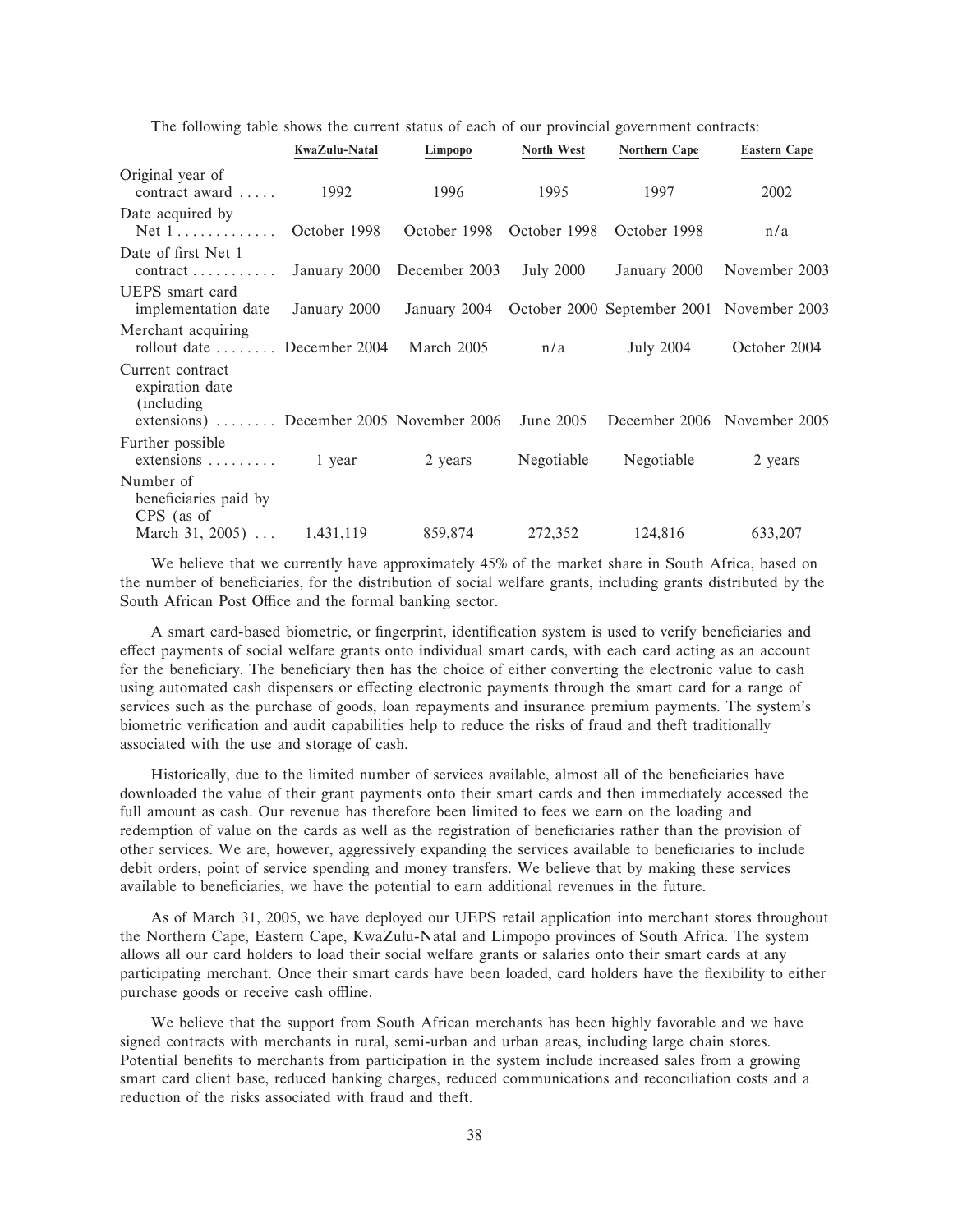Participating merchants can also generate new income streams for themselves by selling a range of financial products that we offer.

#### *Smart Card Accounts*

Our Smart card accounts operating segment derives revenue from the provision of smart card accounts to our card holders, which currently primarily consist of social welfare grant beneficiaries. As described under "Transaction-Based Activities" above, we provide a smart card account to all social welfare beneficiaries to whom we distribute payments. A portion of the fee we earn for the delivery of the service is for the provision of the smart card account and is therefore included in the Smart card accounts operating segment. The Ñxed costs included in this operating segment are primarily computer equipmentrelated and personnel costs associated with the operation of the smart card accounts.

#### *Financial Services*

Our Financial services operating segment derives revenues from providing Ñnancial services to card holders through our smart card delivery channel. These financial services consist primarily of short-term loans and life insurance products. We provide the loans ourselves and generate revenue from the interest earned on these loans. We sell life insurance products on behalf of registered underwriters and earn revenue through the commissions we receive on the sale of policies. The fees we earn for the collection of insurance policy premiums through our debit order system is included in the Transaction-based activities operating segment. We plan to grow and develop this business by launching new products into the provinces in which we administer social welfare grants. The Ñxed expenses associated with the Financial services operating segment consist primarily of costs of administrative personnel and depreciation of computer equipment.

We also operate a traditional microlending business with approximately 100 branches located throughout South Africa. These branches extend short-term loans for periods ranging from 30 days up to six months, with the majority of loans being 30-day loans. The fixed costs associated with the provision of these accounts are primarily the leasing of office premises and salaries associated with the provision of microlending loans.

#### *Hardware, Software and Related Technology Sales*

We have developed a range of technological competencies to service our own internal needs and to provide links with our client enterprises. We derive revenues from the Hardware, software and related technology sales operating segment by providing to customers the hardware and software required to implement our system. Typical components for a system installation are:

- ' hardware for the back-end switching and settlement system;
- ' customization of the UEPS software to suit local conditions, including UEPS management system, automated teller machine, or ATM, integration and POS device integration;
- customization of an applications suite to client's specific requirements, such as banking, retail or wage payments;
- ' ongoing software and hardware support/maintenance; and
- ' license fees.

One of our largest customers in this segment is Nedbank Limited, one of South Africa's largest banks by asset size. We have an arrangement with Nedbank relating to the outsourcing of its entire POS device management system, front-end switching Stratus computer platform, software development, smart cards and POS device maintenance. We also supply hardware to Nedbank in the form of POS devices and card readers.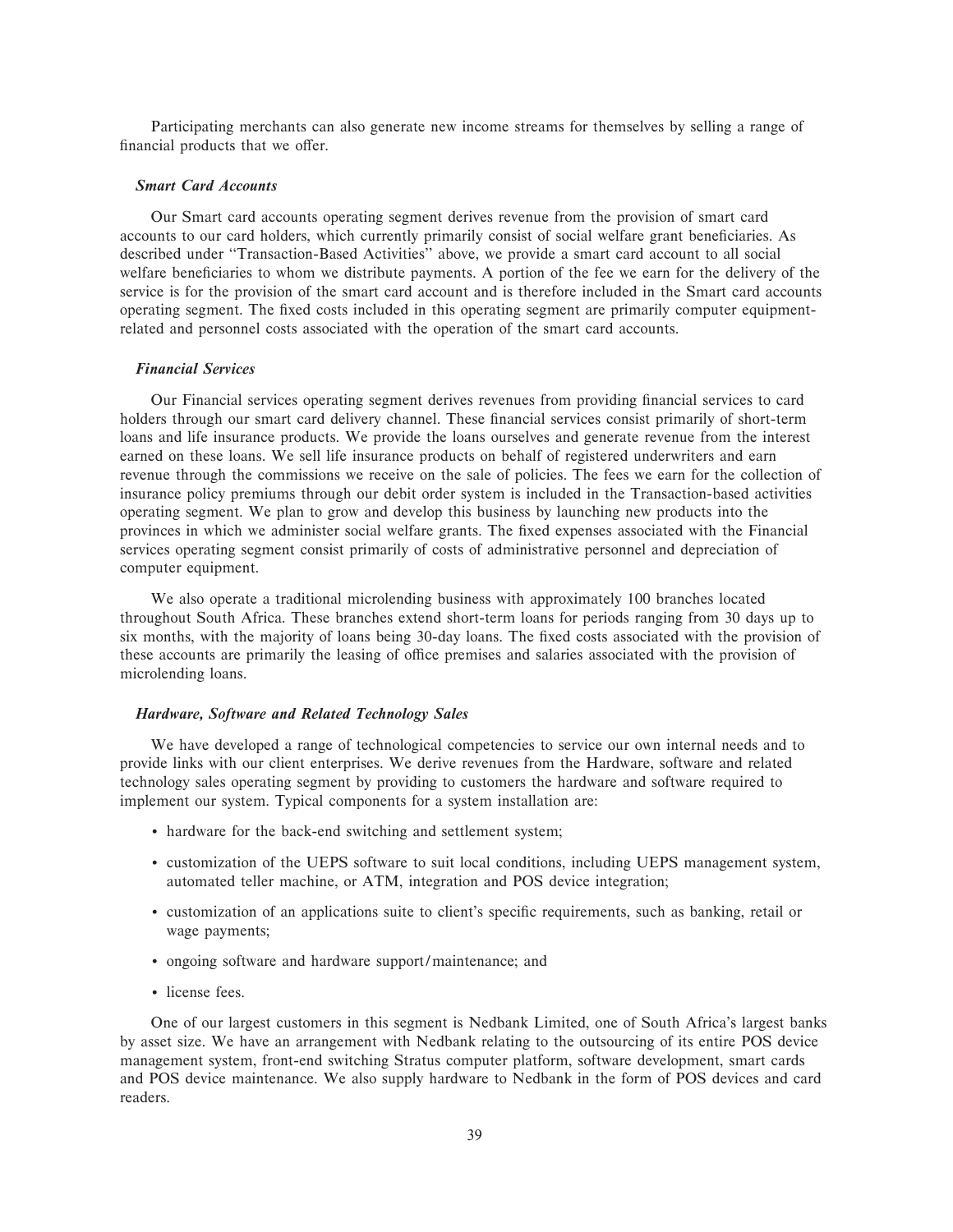### **Description of Income Statement Line Items**

### *Cost of Goods Sold, IT Processing, Servicing and Support*

Cost of goods sold, IT processing, servicing and support includes all costs we incur to provide our systems. The most significant elements of these costs include  $(1)$  security and guarding expenses which we incur to help protect the security of the cash we transport and the safety of our employees who transport the cash, (2) banking expenses we incur when we withdraw and redeposit cash, (3) transportation expenses we incur, including fuel, maintenance and insurance for the automotive vehicles that travel throughout the provinces to distribute social welfare payments, (4) personnel expenses other than for our executive and administration employees, (5) rental and utilities for the facilities we operate and (6) inventory expenses, which consist primarily of spare parts to perform hardware repairs.

# *General and Administrative*

General and administrative expenses consist primarily of (1) personnel expenses for our executive and administration employees,  $(2)$  costs associated with our head office facility,  $(3)$  professional fees, such as audit, legal, advisory and tax and (4) marketing and travel expenses.

## *Depreciation and Amortization*

Depreciation and amortization consists of depreciation of property, plant and equipment and amortization of intangible assets.

#### *Reorganization Charges*

These expenses consist primarily of fees we incurred in connection with the Aplitec transaction, including financial advisory fees, legal and accounting fees, printing expenses and filing fees.

#### *Interest Income*

Interest income consists of interest we receive on our surplus cash in our bank accounts, net of the interest we pay on short-term borrowings. Interest income we earn from our business of providing shortterm loans is included in revenue and is not included in interest income.

#### *Income Taxes*

We account for income taxes using the asset and liability method. This approach recognizes the amount of taxes payable or refundable for the current year, as well as deferred tax assets and liabilities for the future tax consequence of events we recognize in the financial statements and tax returns. Deferred income taxes are adjusted to reflect the effects of changes in tax laws or enacted tax rates. The tax rate in South Africa varies depending on whether income is distributed. The income tax rate is currently 30%, but upon distribution an additional tax of 12.5% is due based on the amount of dividends declared, net of dividends received during a dividend cycle. In February 2005, the Finance Minister of South Africa announced in his annual budget speech for the 2005/2006 tax year the decrease in statutory rate of taxation for South African-domiciled companies from 30% to 29% for all fiscal years ending on or after April 1, 2005. As at March 31, 2005, the change in the rate had not been promulgated by parliament in South Africa and thus is not the enacted rate as described in Statement of Financial Accounting Standard 109, *Accounting for Income Taxes*. It is difficult to predict the ratification date of the change in tax rate, however, after enactment the distributed tax rate would decrease from the current 37.78% to 36.89%. We have not completed our analysis to determine the effect of the change in tax rate on our tax expense.

#### *Earnings from Equity-Accounted Investment*

We use the equity method to account for investments in a company when we have a significant influence, but not control, over the operations of the investee company. Under the equity method, we initially record the investment at cost on our balance sheet. We reflect in our statements of operations our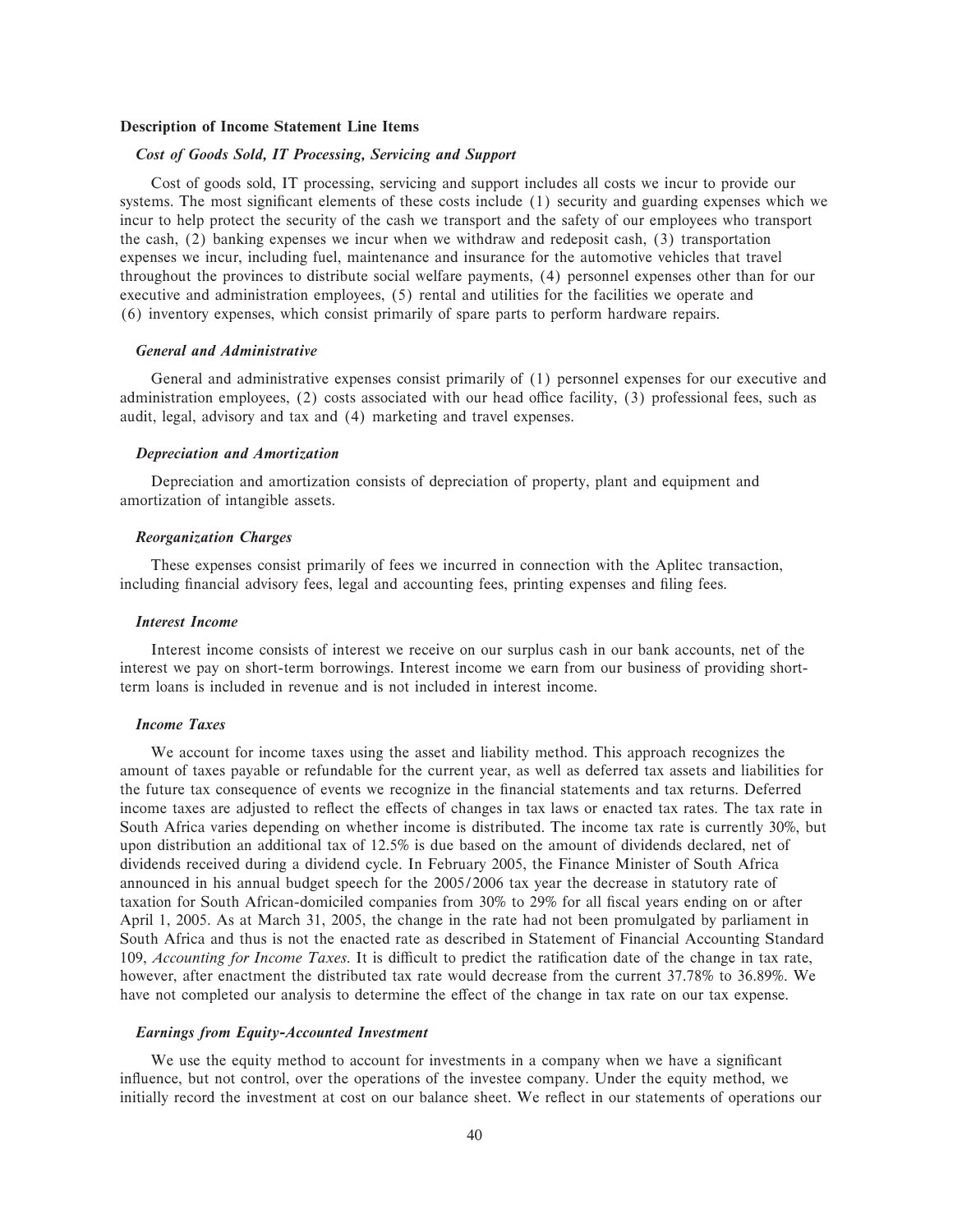proportionate share of the investee company's net income or loss and we adjust the carrying value of the investment to reflect this net income or loss. Currently, our sole equity-accounted investment is our 43% interest in Permit Group 2 (Proprietary) Limited, which in turn owns 95% of the common stock of New Era Life Insurance Company, a provider of various insurance products to the South African market.

### **Current Trends Affecting Our Business**

### *Government Decision Making*

We currently derive a significant portion of our revenues from our contracts with various South African provincial governments. The national South African government passed legislation in 2004 for creation of the South African Social Security Agency, or SASSA. The primary purpose of SASSA is to consolidate at the central government level the administration of social welfare grants. We believe that our successful record with our provincial government contracts will provide us with a good opportunity to benefit from the transition to national administration of social welfare grants because we may be able to obtain contracts to distribute grants in provinces with which we do not currently have a contractual relationship. However, there is a chance that this consolidation could lead to our losing our current contracts if the SASSA decides to appoint a single contractor to provide social welfare grant distribution and we were not chosen. During this transition period, our existing provincial government contracts will continue to be governed by their respective terms.

When a provincial government contract expires, whether at its originally scheduled expiration date or at the end of any applicable extension period, we must successfully re-tender in order to retain the contractual relationship. Usually, such a tender must be submitted as part of a competitive tender process. The fact that we previously held a particular contract does not necessarily mean that it will be awarded to us again. To date, we have successfully renewed every provincial government contract which we have been awarded. In addition, there have been occasions when a contract has not been formally renewed prior to its originally scheduled expiration date or expiration of the extension period, but in each of these cases, we and the provincial government have continued to operate under the terms of the expired contract until execution of a new contract.

#### *Rate of Adoption by System Participants*

An important factor in the growth of our business is the rate at which system participants use our system to effect transactions with our smart cards, which in turn depends on our success in placing POS devices at the locations of retailers where our card holders can load and spend their social welfare grants or salaries and the rate at which smart card holders effect transactions through those POS devices. We believe that increased use of our system by participants will result in a significant improvement in the lifestyle of our card holders and at the same time will reduce our costs of delivering social welfare grants in cash to beneficiaries. Beginning in July 2004, we began the rollout of our merchant acquiring system and as of March 31, 2005, we had begun enrolling participating retailers in the Northern Cape, Eastern Cape, KwaZulu-Natal and Limpopo provinces. In each case, we conducted this rollout in consultation with the provincial governments and community participants to ensure a smooth and efficient implementation. We measure our success in achieving increased participant use of our system by tracking the number of new POS devices installed, the number of new participating retailer locations and the total value of transactions processed through these POS devices. During the first quarter of 2005, we enrolled 265 retail merchants and installed 340 POS devices at their locations. During the second quarter of 2005, we enrolled 435 retail merchants and installed 926 POS devices at their locations. In the third quarter of 2005, we enrolled 741 retail merchants and installed 1,140 POS devices at their locations.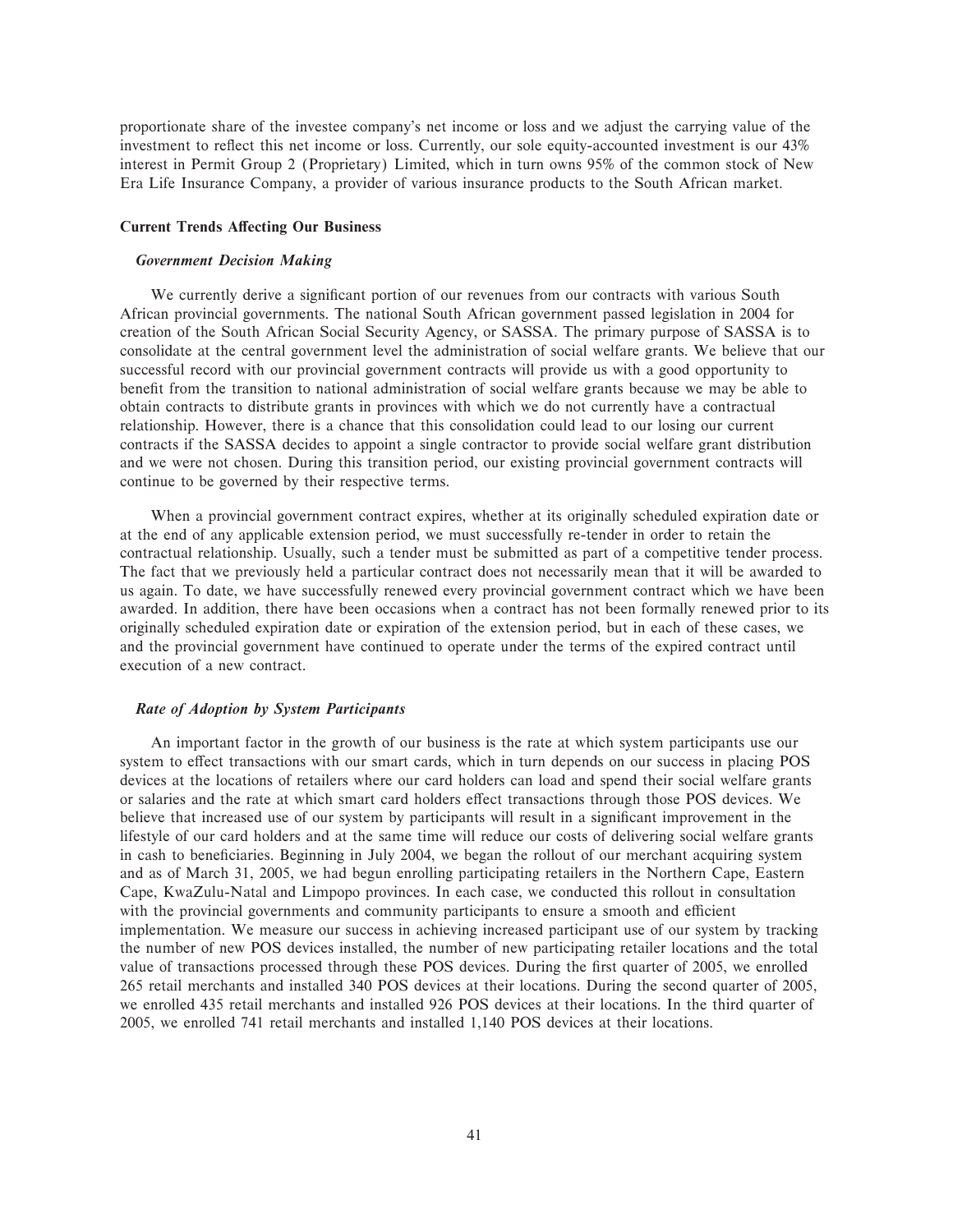The following chart shows the growth in the value of transactions processed through our installed base of POS devices since we began implementation of our merchant acquiring system in 2004:



#### **Migration to Merchant Infrastructure**

### *Implementation of New UEPS Systems*

The implementation of new UEPS systems, particularly in developing economies outside our current markets, is a vital component of our future growth. We are currently exploring a number of opportunities to implement UEPS systems and to participate as minority investors in these projects. The success of these endeavors are, however, subject to a number of factors over which we have little or no control, such as finding suitable partners with the appropriate financial, business and technical backing and continued governmental support for planned implementations. In some countries, finding suitable partners and obtaining the appropriate support from the government involved may take a number of years before we can commence implementation.

### **Critical Accounting Policies**

Our annual financial statements have been prepared in accordance with United States GAAP, which requires management to make estimates and assumptions about future events that affect the reported amount of assets and liabilities and disclosure of contingent assets and liabilities. As future events and their effects cannot be determined with absolute certainty, the determination of estimates requires management's judgment based on a variety of assumptions and other determinants such as historical experience, current and expected market conditions and certain scientific evaluation techniques. Management believes that the following accounting policies are critical due to the degree of estimation required and the impact of these policies on the understanding of the results of our operations.

### *Deferred Taxation*

We estimate our tax liability through the calculations done for the determination of our current tax liability when tax returns are filed, together with assessing temporary differences resulting from the different treatment of items for tax and accounting purposes. These differences result in deferred tax assets and liabilities which are disclosed on our balance sheet. Management then has to assess the likelihood that deferred tax assets will be recovered from future taxable income. To the extent that we believe recovery is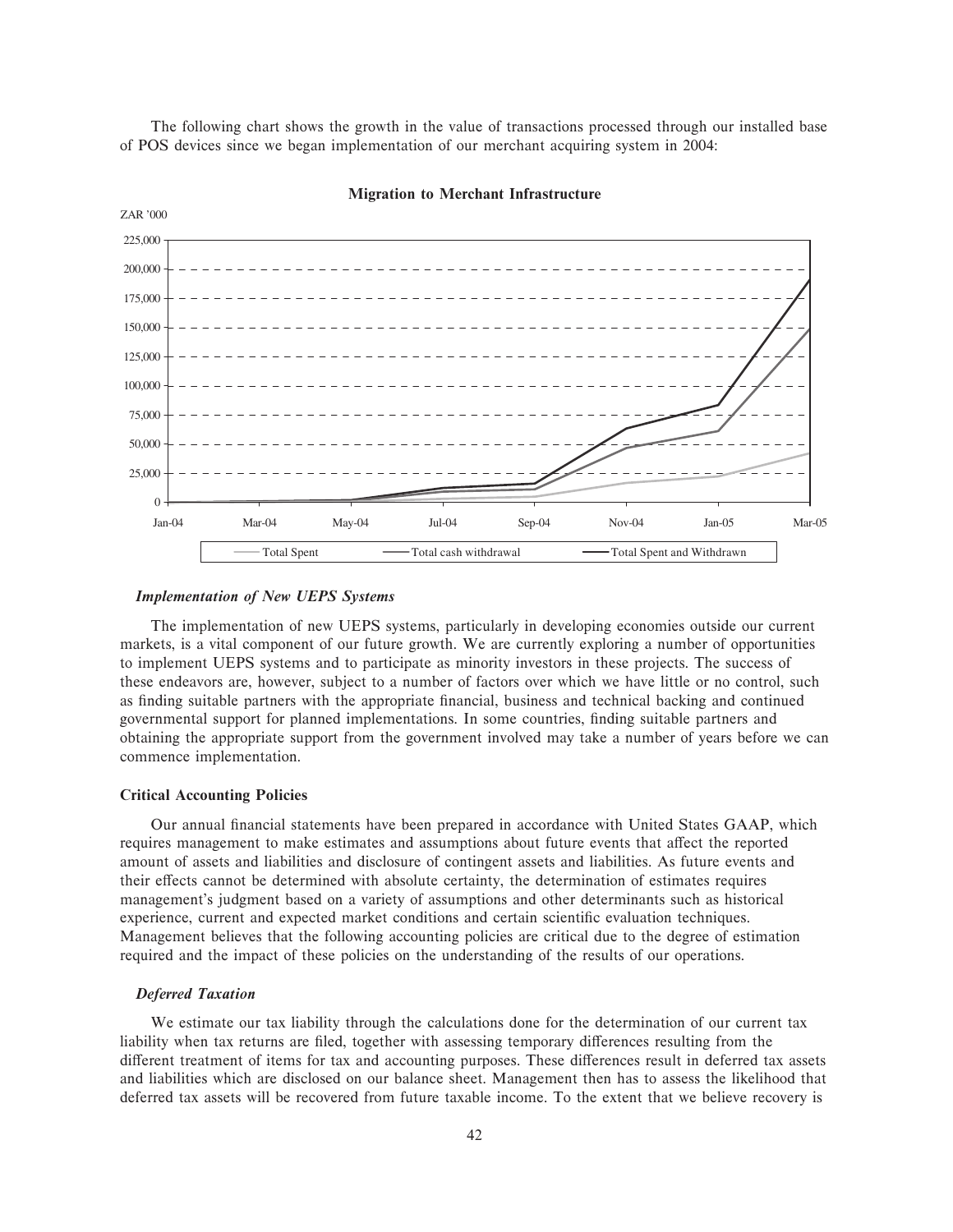unlikely, we create a valuation reserve. The carrying value of our net deferred tax assets assumes that we will be able to generate sufficient future taxable income, based on estimates and assumptions. Management has considered future taxable income and ongoing feasible tax strategies in determining the need for the valuation allowance, but in the event that we were to determine that we would be able to realize deferred tax assets in the future, a valuation allowance may not be required which would reduce net income in the period that such determination is made.

### *Accounts Receivable and Provision for Doubtful Debts*

We maintain a provision for doubtful debts in our microlending business resulting from the inability of certain of our clients to make the required payments. Our current policy is to provide for the full outstanding amount for all debts which are outstanding for 150 days and longer. As of March 31, 2005, the full amount of such debt outstanding totaled \$8.8 million (ZAR 55.7 million), which is a 2.6% increase, in rand terms, over the amount outstanding at March 31, 2004 (\$8.5 million or ZAR 54.3 million). We consider this policy to be appropriate taking into account factors such as historical bad debts, current economic trends and changes in our customer payment patterns. Additional provisions may be required should the ability of our clients to make payments when due deteriorate in the future. A significant amount of judgment is required to assess the ultimate recoverability of these receivables, including on-going evaluation of the creditworthiness of each client.

#### *Research and Development*

Our business activities and product offerings depend on our proprietary UEPS software. As a result, we have a large group of software engineers and developers who are constantly revising and improving the core UEPS software. We account for the development cost of software intended for sale to licensees in accordance with SFAS No. 86, ""Accounting for Costs of Computer Software to be Sold, Leased, or Otherwise Marketed.'' SFAS 86 requires product development costs to be charged to expenses as incurred until technological feasibility is attained. Technological feasibility is attained when our software has completed system testing and has been determined viable for its intended use. The time between the attainment of technological feasibility and completion of software development has been short with immaterial amounts of development costs incurred during this period. Accordingly, we did not capitalize any development costs in fiscal 2003 or fiscal 2002, particularly because the main part of our development is the enhancement and upgrading of existing products.

We account for the costs to develop software for our internal use in accordance with Statement of Position 98-1, Accounting for the Costs of Computer Software Developed or Obtained for Internal Use (SOP 98-1), issued by the AICPA. SOP 98-1 requires these costs to be expensed as incurred, except to the extent that these costs are incurred during the application development stage. All other costs including those incurred in the project development and post-implementation stages are expensed as incurred.

A significant amount of judgment is required to separate research costs, new development costs and ongoing development costs based as the transition between these stages. A multitude of factors need to be considered by management, including an assessment of the state of readiness of the software and the existence of markets for the software. The possibility of capitalizing development costs in the future, within the criteria set by SFAS 86 or SOP 98-1, may have a material impact on the group's profitability in the period when the costs are capitalized, and in subsequent periods when the capitalized costs are amortized.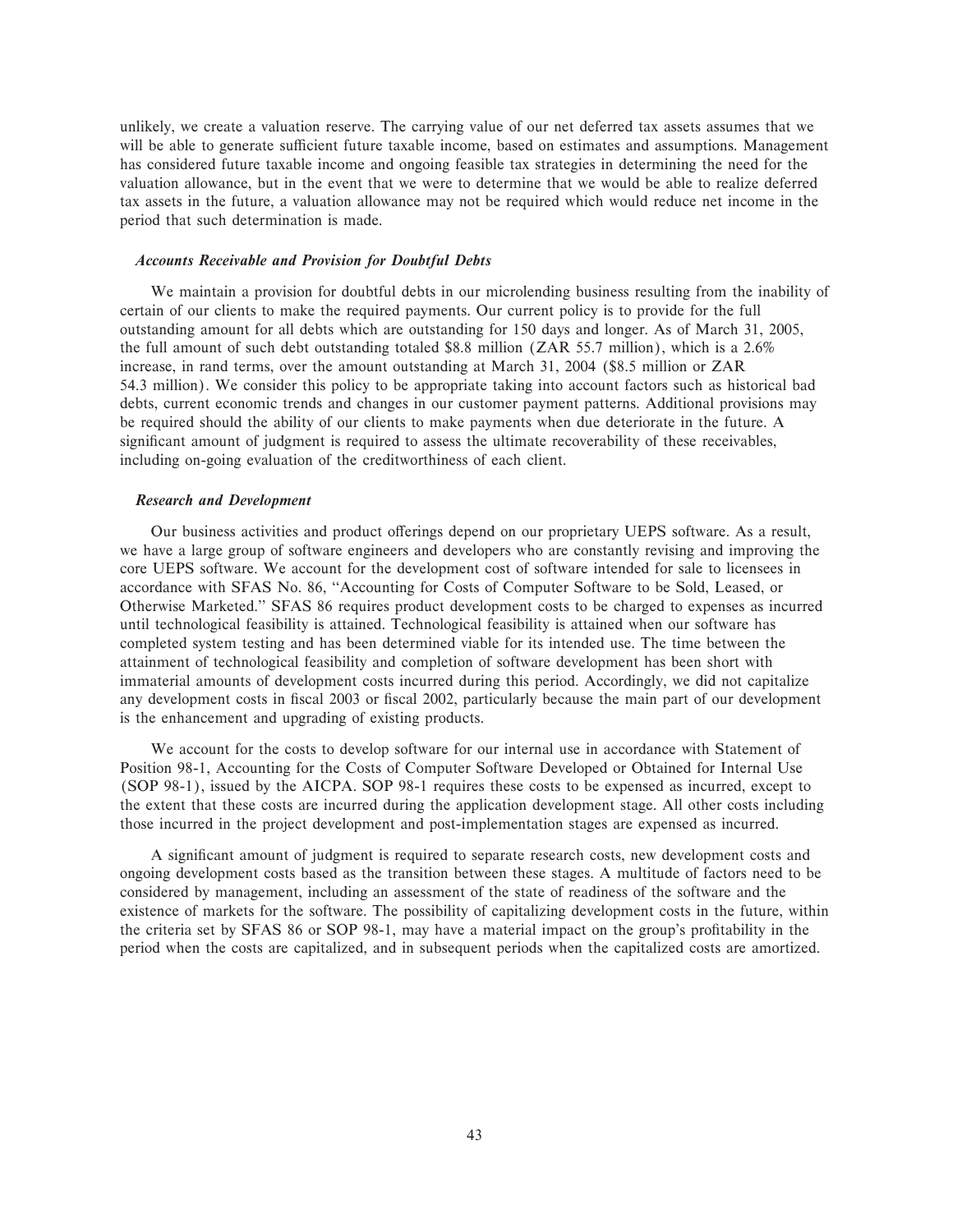# **Currency Exchange Rate Information**

Exchange rates for and at the end of the periods presented, as well as for and at the end of the years ended June 30, 2001 and 2000, were as follows:

|      |      | Year Ended June 30,                   |                                                                                                                      |                                                                       |         |             |
|------|------|---------------------------------------|----------------------------------------------------------------------------------------------------------------------|-----------------------------------------------------------------------|---------|-------------|
| 2005 | 2004 | 2004                                  | 2003                                                                                                                 | 2002                                                                  | 2001    | <b>2000</b> |
|      |      |                                       |                                                                                                                      |                                                                       |         |             |
|      |      |                                       |                                                                                                                      |                                                                       | 7.6109  | 6.3487      |
|      |      |                                       |                                                                                                                      | 13.8450                                                               | 8.1900  | 9.1950      |
|      |      |                                       | 6.9900                                                                                                               | 7.9946                                                                | 6.7300  | 5.9350      |
|      |      |                                       | 7.4700                                                                                                               | 10.3700                                                               | 8.0536  | 6.8250      |
|      |      | <b>Nine Months</b><br>Ended March 31, | Highest ZAR: \$ rate during period 6.7635 7.8030 7.8030<br>Lowest ZAR: $\$$ rate during period  5.5350 6.0576 6.0576 | ZAR: \$ average exchange rate  6.1546 6.9971 6.9001 9.0568<br>12.3300 | 10.1477 |             |



**US\$: ZAR Exchange Rates**

### *Translation Exchange Rates*

We are required to translate our results of operations from ZAR to U.S. dollars on a monthly basis. Thus, the average rates used to translate this data for the nine months ended March 31, 2005 and 2004, and at and for the years ended June 30, 2004, 2003 and 2002, vary slightly from the averages shown in the table above. The translation rates we use in presenting our results of operations are the rates shown in the following table:

|                               | <b>Nine Months</b><br>Ended March 31, |      | Year Ended June 30, |      |      |      |      |  |  |
|-------------------------------|---------------------------------------|------|---------------------|------|------|------|------|--|--|
|                               | 2005                                  | 2004 | 2004                | 2003 | 2002 | 2001 | 2000 |  |  |
| Income and expense items: \$1 |                                       |      |                     |      |      |      |      |  |  |
| Balance sheet items: $$1 =$   |                                       |      |                     |      |      |      |      |  |  |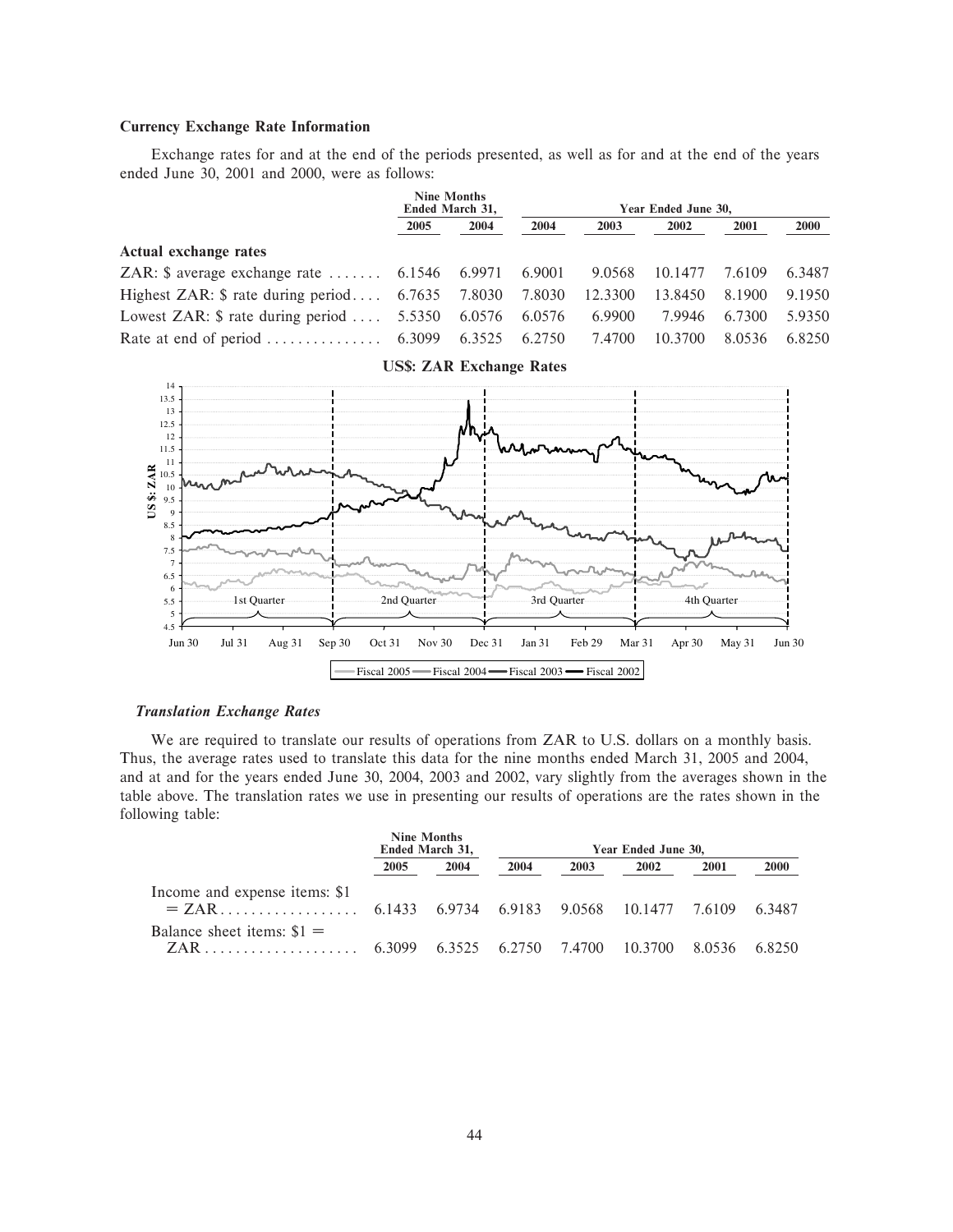#### **Results of Operations**

The discussion of our consolidated overall results of operations is based on amounts in US GAAP as reflected in the unaudited condensed consolidated financial statements. However, our discussion of results of operations for individual business segments is based on amounts in South African GAAP, or SA GAAP, as reflected in note 6, Operating Segments, of the notes to the unaudited condensed consolidated financial statements because the internal financial reporting that is used by our chief operating decision maker to evaluate segment performance is prepared on an SA GAAP basis. Please refer to note 6 to our unaudited condensed consolidated financial statements for information discussing certain differences between US GAAP and SA GAAP.

Additionally, our discussion analyzes our results of operations both in U.S. dollars, as presented in the consolidated Ñnancial statements, and supplementally in ZAR, because ZAR is the functional currency of the entities which contribute the majority of our profits and is the currency in which the majority of our transactions are initially incurred and measured. Due to the significant impact of currency fluctuations between the U.S. dollar and ZAR on our reported results and because we use the U.S. dollar as our reporting currency, we believe that the supplemental presentation of our results of operations in ZAR is useful to investors to understand the changes in the underlying trends of our business.

# **Nine Months Ended March 31, 2005 Compared to Nine Months Ended March 31, 2004**

There are three factors which significantly impacted our results of operations during the periods presented:

- ' Öuctuations in the exchange rate between the South African rand, or ZAR, which is our functional currency, and the U.S. dollar, which is our reporting currency;
- ' commencement during the Ñrst quarter of the Nedbank project to deliver POS devices and the conclusion of the project during the third quarter; and
- $\bullet$  higher volumes in transaction-based activities and financial services.

In addition, our earnings per share of common stock and linked units for each period reflect the full impact of all new shares of common and special convertible preferred stock issued in connection with the Aplitec transaction. The calculation of earnings per share for the nine months ended March 31, 2005 is based on 328,202,358 shares outstanding which, as of March 31, 2005, comprised 163,050,808 shares of common stock and 165,151,550 shares of special convertible preferred stock, compared to 192,967,138 shares of common stock used for the calculation of earnings per share for the nine months ended March 31, 2004. We discuss under the non-GAAP measures heading below how our earnings per share for the nine months ended March 31, 2005 and 2004, would have been affected if all 328,202,358 shares had been outstanding on July 1, 2003.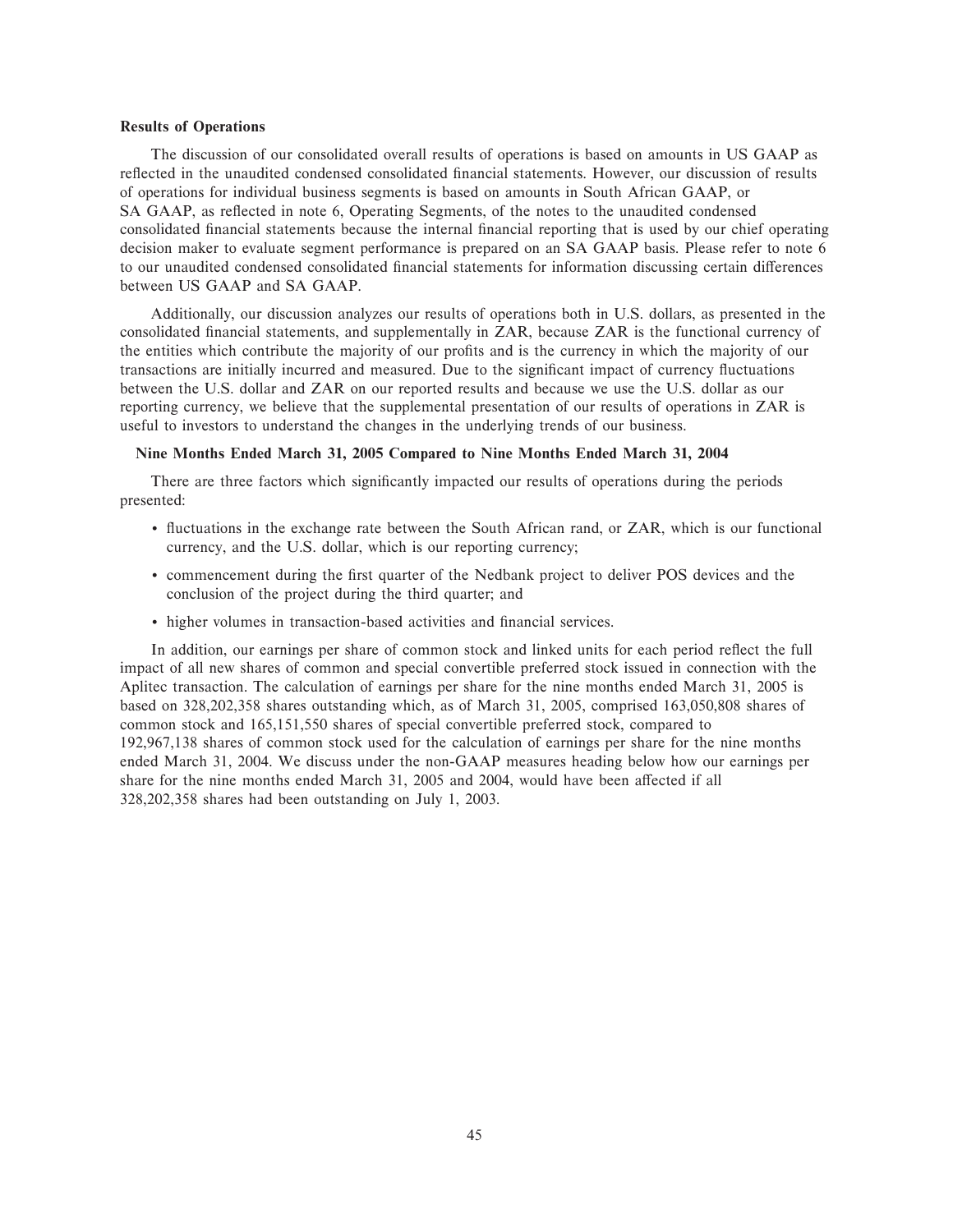# **Consolidated Overall Results of Operations**

This discussion is based on the amounts which were prepared in accordance with US GAAP.

The following tables show the changes in the items comprising our statements of operations, both in U.S. dollars and in ZAR.

|                                                             | In United States Dollars<br>(US GAAP) |                             |                         |  |  |
|-------------------------------------------------------------|---------------------------------------|-----------------------------|-------------------------|--|--|
|                                                             |                                       | Nine Months Ended March 31, |                         |  |  |
|                                                             | 2005<br>\$.000                        | 2004<br>\$.000              | $\frac{8}{2}$<br>Change |  |  |
|                                                             | 134,885                               | 91,463                      | 47%                     |  |  |
| Cost of goods sold, IT processing, servicing and support    | 41,207                                | 28,206                      | 46%                     |  |  |
|                                                             | 33,804                                | 25,625                      | 32%                     |  |  |
|                                                             | 4,897                                 | 4,110                       | 19%                     |  |  |
|                                                             | $\sim$ $-$                            | 3,537                       | $(100)\%$               |  |  |
|                                                             | 54,977                                | 29,985                      | 83%                     |  |  |
|                                                             | 1,497                                 | 2,464                       | $(39)$ %                |  |  |
|                                                             | 56,474                                | 32,449                      | 74%                     |  |  |
|                                                             | 22,534                                | 13,896                      | 62%                     |  |  |
| Net income before earnings from equity accounted investment | 33,940                                | 18,553                      | 83%                     |  |  |
|                                                             | 480                                   |                             |                         |  |  |
|                                                             | 34,420                                | 18,553                      | 86%                     |  |  |

|                                                          |                         | In South African Rand<br>(US GAAP) |                   |  |  |
|----------------------------------------------------------|-------------------------|------------------------------------|-------------------|--|--|
|                                                          |                         | Nine Months Ended March 31,        |                   |  |  |
|                                                          | 2005<br><b>ZAR '000</b> | 2004<br><b>ZAR '000</b>            | ZAR $%$<br>Change |  |  |
|                                                          | 830,391                 | 635,992                            | 31\%              |  |  |
| Cost of goods sold, IT processing, servicing and support | 254,899                 | 194,876                            | 31\%              |  |  |
|                                                          | 207,668                 | 178.693                            | 16%               |  |  |
|                                                          | 30,084                  | 28,661                             | 5%                |  |  |
|                                                          | $\sim$ $-$              | 24,665                             | $(100)\%$         |  |  |
|                                                          | 337,740                 | 209,097                            | 62%               |  |  |
|                                                          | 9,197                   | 17,182                             | $(46)\%$          |  |  |
|                                                          | 346,937                 | 226,279                            | 53%               |  |  |
|                                                          | 138,433                 | 96,902                             | 43%               |  |  |
|                                                          | 208,504                 | 129,377                            | 61\%              |  |  |
|                                                          | 2,949                   |                                    |                   |  |  |
|                                                          | 211,453                 | 129,377                            | 63%               |  |  |

Analyzed in ZAR, the increase in revenue and cost of goods sold, IT processing, servicing and support for the nine months ended March 31, 2005, was primarily due to the delivery of POS devices to Nedbank and the higher volumes in our transaction-based activities and financial services operating segments. The increase in depreciation and amortization for the nine months to March 31, 2005 was due, in part, to the inclusion of the Net 1 intangibles. The reorganization charges for the nine months ended March 31, 2004 relate to the Aplitec transaction.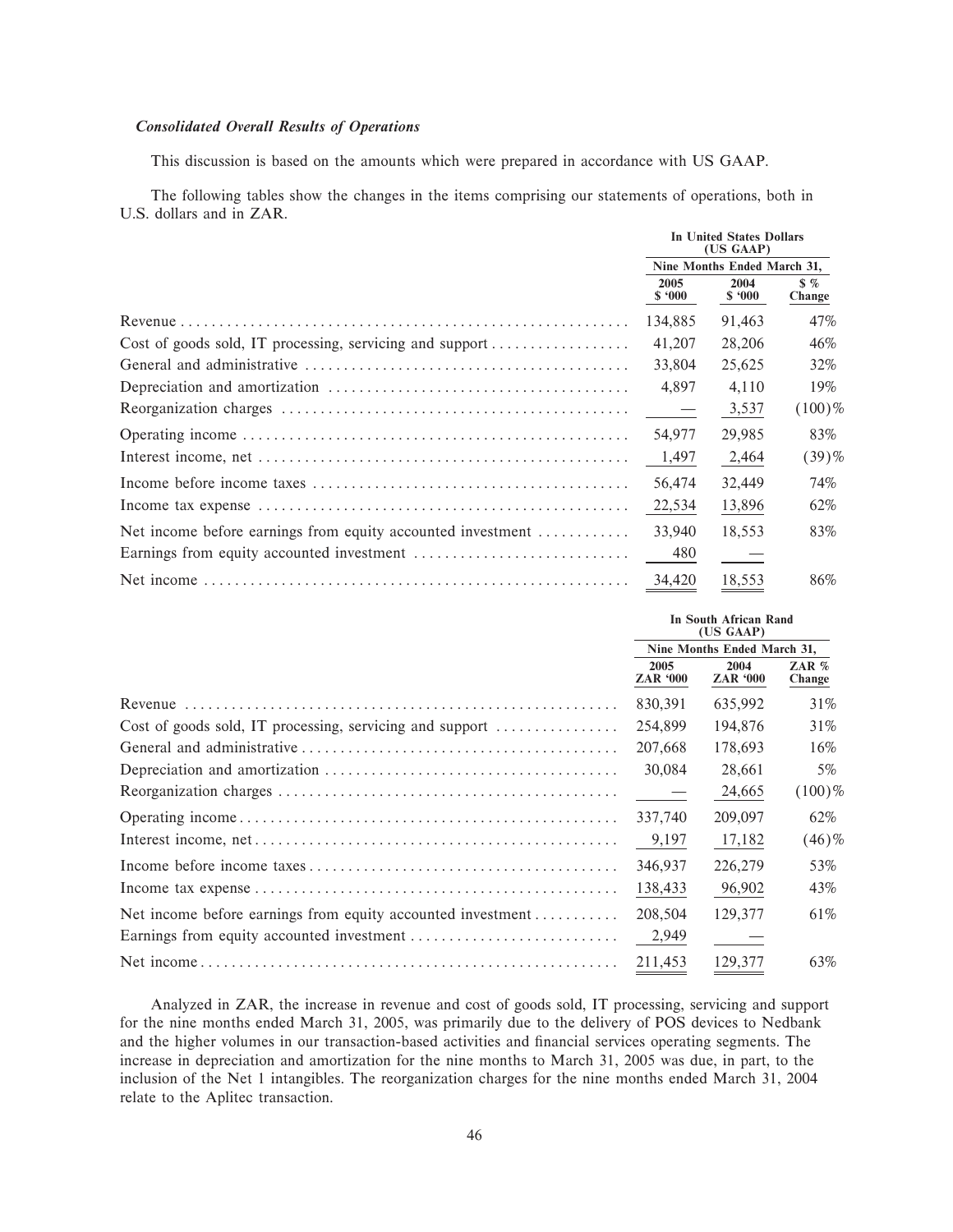The increase in operating income margin to 41% for the nine months ended March 31, 2005, from 33% for the nine months ended March 2004, was primarily due to improved efficiencies across all activities, performance of the Nedbank contract mentioned above and a significantly improved contribution from our contract to pay social welfare grants in the Eastern Cape province. We anticipate that as we continue to enroll participating retailers in our system, we will experience increased utilization of the installed base of our POS devices, which should result in further improvements in our operating income margins.

#### **Interest Received and Finance Costs**

Interest received consists of interest received on our surplus cash, while finance costs consist of interest paid on short-term borrowings. We have a unique cash flow cycle due to our obligations to prefund the payments of social welfare grants in the KwaZulu-Natal and Eastern Cape provinces. We provide the funds required for the grant payments on behalf of these provincial governments from our own cash resources and are reimbursed within two weeks by the KwaZulu-Natal and Eastern Cape governments, thus exposing us to these provinces' credit risk. These obligations result in a peak funding requirement, on a monthly basis, of approximately \$40 million (ZAR 250 million) for the KwaZulu-Natal contract and \$35 million (ZAR 220 million) for the Eastern Cape contract. The funding requirements are at peak levels for the first two weeks of every month during the year. The pre-funding requirement for the KwaZulu-Natal and Eastern Cape contracts has increased and resulted in higher finance costs. However, these increased expenses were partially offset by the decrease in the South African prime overdraft rate from an average of 12% per annum during the nine months ended March 31, 2004 to 11% per annum during the nine months ended March 31, 2005. Thus, finance costs increased from \$8.5 million (ZAR 59.3 million) for the nine months ended March 31, 2004 to \$10.1 million (ZAR 62.0 million) for the same period in 2005.

Interest on surplus cash for the nine months ended March 31, 2005 changed to \$11.5 million (ZAR 70.6 million) from \$10.8 million (ZAR 75.3 million) for the comparable period during the prior year. The decrease in ZAR was due to the lower prime overdraft rate during the 2005 period.

# **Taxation**

Total tax expense for the nine months ended March 31, 2005 was \$22.5 million (ZAR 138.4 million) compared with \$13.9 million (ZAR 96.9 million) during the same period in the prior year. The increase was due to our increased profitability in all segments. In February 2005, the Finance Minister of South Africa announced in his annual budget speech for the 2005/2006 tax year the decrease in statutory rate of taxation for South African domiciled companies from 30% to 29% for all fiscal years ending on or after April 1, 2005. As of March 31, 2005, the change in the rate had not been promulgated by parliament in South Africa and has therefore not been reflected in the quarterly financial information presented. It is difficult to predict the ratification date of the change in tax rate, however, after enactment the distributed tax rate would decrease from the current 37.78% to 36.89%. We have not completed our analysis to determine the effect of the change in tax rate on our tax expense charge.

# *Results of Operations by Operating Segment*

The composition of revenue and the contributions of our operating segments to operating income are illustrated below. The discussion of our operating segments is based on amounts which were prepared in accordance with SA GAAP. Our management prepares Ñnancial statements for management purposes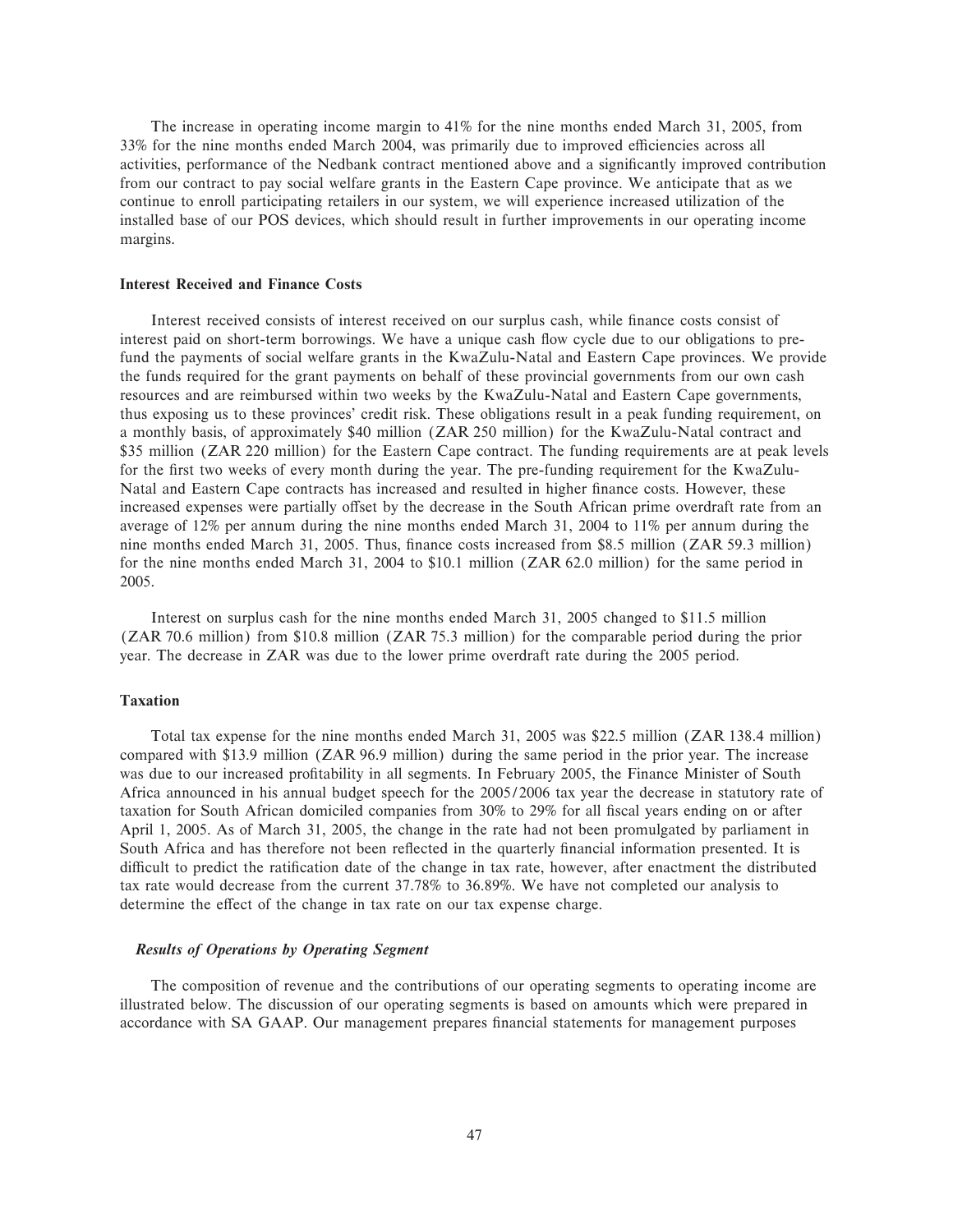under SA GAAP and our chief operating decision maker evaluates segment performance using SA GAAP measures.

|                                                                   | In United States Dollars (SA GAAP) |                        |                |                        |          |  |  |
|-------------------------------------------------------------------|------------------------------------|------------------------|----------------|------------------------|----------|--|--|
|                                                                   | Nine Months Ended March 31,        |                        |                |                        |          |  |  |
|                                                                   | 2005<br>\$.000                     | $%$ of<br><b>Total</b> | 2004<br>\$.000 | $%$ of<br><b>Total</b> | % Change |  |  |
| <b>Operating Segment</b>                                          |                                    |                        |                |                        |          |  |  |
| Consolidated revenue:                                             |                                    |                        |                |                        |          |  |  |
|                                                                   | 77,538                             | 57%                    | 59,875         | 66%                    | 30%      |  |  |
|                                                                   | 26,362                             | 20%                    | 15,762         | 17%                    | 67%      |  |  |
|                                                                   | 15,642                             | 12%                    | 12,384         | 14%                    | 26%      |  |  |
| Hardware, software and related technology sales $\dots\dots\dots$ | 15,343                             | 11%                    | 3,312          | $3\%$                  | 363%     |  |  |
| Total consolidated revenue                                        | 134,885                            | 100%                   | 91,333         | 100%                   | 48%      |  |  |
| Consolidated operating income (loss):                             |                                    |                        |                |                        |          |  |  |
| Transaction-based activities                                      | 31,629                             | 55%                    | 18,626         | 68%                    | 70%      |  |  |
|                                                                   | 11,983                             | 21%                    | 7,165          | 26%                    | 67%      |  |  |
|                                                                   | 7,579                              | 13%                    | 5,150          | 19%                    | 47%      |  |  |
| Hardware, software and related technology sales $\dots\dots\dots$ | 6,036                              | 11%                    | (236)          | $(1)\%$                |          |  |  |
|                                                                   | (174)                              | $0\%$                  | (3, 442)       | $(12)\%$               | $(95)$ % |  |  |
| Total consolidated operating income                               | 57,053                             | 100%                   | 27,263         | 100%                   | 109%     |  |  |

|                                                 | In South African Rand (SA GAAP) |                        |                    |                        |          |  |  |
|-------------------------------------------------|---------------------------------|------------------------|--------------------|------------------------|----------|--|--|
|                                                 | Nine Months Ended March 31,     |                        |                    |                        |          |  |  |
|                                                 | 2005<br>ZAR<br>000              | $%$ of<br><b>Total</b> | 2004<br>ZAR<br>000 | $%$ of<br><b>Total</b> | % Change |  |  |
| <b>Operating Segment</b>                        |                                 |                        |                    |                        |          |  |  |
| Consolidated revenue:                           |                                 |                        |                    |                        |          |  |  |
| Transaction-based activities                    | 477,346                         | 57%                    | 416,937            | 66%                    | 14%      |  |  |
| Smart card accounts                             | 162,292                         | 20%                    | 109,755            | 17%                    | 48%      |  |  |
|                                                 | 96,297                          | 12%                    | 86,238             | 14%                    | 12%      |  |  |
| Hardware, software and related technology sales | 94,456                          | $11\%$                 | 23,062             | $3\%$                  | 310%     |  |  |
| Total consolidated revenue                      | 830,391                         | 100%                   | 635,992            | 100%                   | 31%      |  |  |
| Consolidated operating income (loss):           |                                 |                        |                    |                        |          |  |  |
| Transaction-based activities                    | 194,605                         | 55%                    | 129,661            | 68%                    | 50%      |  |  |
| Smart card accounts                             | 73,728                          | 21\%                   | 49,878             | 26%                    | 48%      |  |  |
|                                                 | 46,632                          | 13%                    | 35,847             | 19%                    | 30%      |  |  |
| Hardware, software and related technology sales | 37,138                          | 11%                    | (1,643)            | $(1)\%$                |          |  |  |
| Corporate/Eliminations                          | (1,071)                         | $0\%$                  | (23,960)           | $(12)\%$               | $(96)\%$ |  |  |
| Total consolidated operating income             | 351,032                         | 100%                   | 189,783            | 100%                   | 85%      |  |  |

# *Transaction-Based Activities*

In U.S. dollars, revenues increased by 30% for the nine months ended March 31, 2005, from the comparable period in 2004. Operating income increased by 70% for the nine months ended March 31, 2005, from the comparable period in 2004.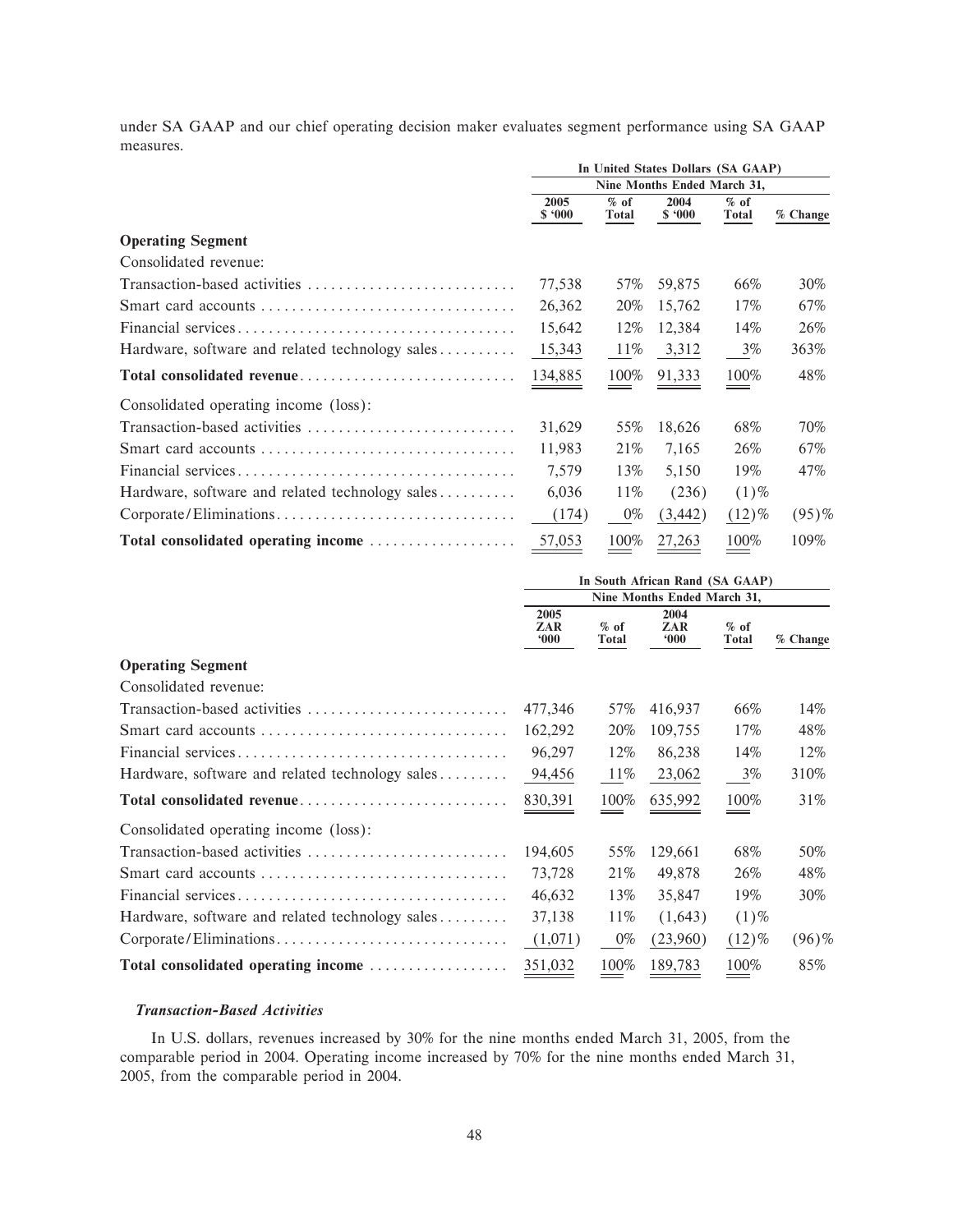In ZAR, revenues increased by 14% for the nine months ended March 31, 2005, from the comparable period in 2004. Operating income increased by 50% for the nine months ended March 31, 2005, from the comparable period in 2004.

These increases in revenues and operating income were due primarily to the rollout of our merchant acquiring system which began in July 2004, implementation of transacting ability at participating retailers' POS devices, full operation of the Eastern Cape provincial contract, higher volumes from our other provincial contracts and annual increases in the amounts we charge under our provincial contracts. We discuss these factors in more detail below.

' *Rollout of our merchant acquiring system:* During July 2004, we began a major drive to install POS devices in rural areas where the majority of our card holders spend their social welfare grants. The number of POS devices installed, the number of new UEPS participating retail locations and the total value of transactions processed through these terminals is summarized in the table below:

|                                                                                                                    | <b>Three Months Ended</b>                         | <b>Total Year to</b><br>Date                                                  |                                                                                               |                                                                                      |
|--------------------------------------------------------------------------------------------------------------------|---------------------------------------------------|-------------------------------------------------------------------------------|-----------------------------------------------------------------------------------------------|--------------------------------------------------------------------------------------|
| Province                                                                                                           | Sept. 2004<br><i>(includes)</i><br>Northern Cape) | Dec. 2004<br><i>(includes)</i><br>Northern<br>Cape and<br><b>Eastern Cape</b> | Mar. 2005<br><i>(includes)</i><br>Northern Cape,<br><b>Eastern Cape and</b><br>KwaZulu-Natal) | <i>(includes)</i><br>Northern Cape,<br><b>Eastern Cape</b><br>and KwaZulu-<br>Natal) |
| POS devices installed                                                                                              | 340                                               | 926                                                                           | 1.140                                                                                         | 2,406                                                                                |
| Number of new UEPS participating retail<br>$locations \dots \dots \dots \dots \dots \dots \dots \dots \dots \dots$ | 265                                               | 435                                                                           | 741                                                                                           | 1,441                                                                                |
| Value of transactions processed through<br>POS devices (in $$7000)$                                                | 3.563                                             | 10.596                                                                        | 45.529                                                                                        | 59,688                                                                               |
| Value of transactions processed through<br>POS devices (in ZAR '000) $\dots$                                       | 22.711                                            | 64.518                                                                        | 273,800                                                                                       | 361,029                                                                              |

- *Full operation of Eastern Cape contract:* During the first two quarters of fiscal 2004, the implementation of our social welfare grant payment system in the Eastern Cape Province was not fully operational. We processed 5,480,916 transactions during the nine months ended March 31, 2005, compared with 3,889,783 transactions during the nine months ended March 31, 2004.
- ' *Higher volumes from our other provincial contracts:* We have experienced growth in most of the other provinces where we administer payments of social welfare grants. This growth has been mainly due to new qualifying criteria announced in 2003 by the South African government that increased the eligibility for child support grants, and a significant increase in the number of disability grants approved by the various provincial governments. In total, the volume of payments processed during the nine months ended March 31, 2005 increased 21% to 29,435,978 from the comparable period during 2004.
- ' *Annual price increase adjustments:* Under our Service Level Agreements with provincial governments, we are entitled to annual price increases based upon factors such as average grant size, volumes and the South African Consumer Price Index, or "CPI" rates.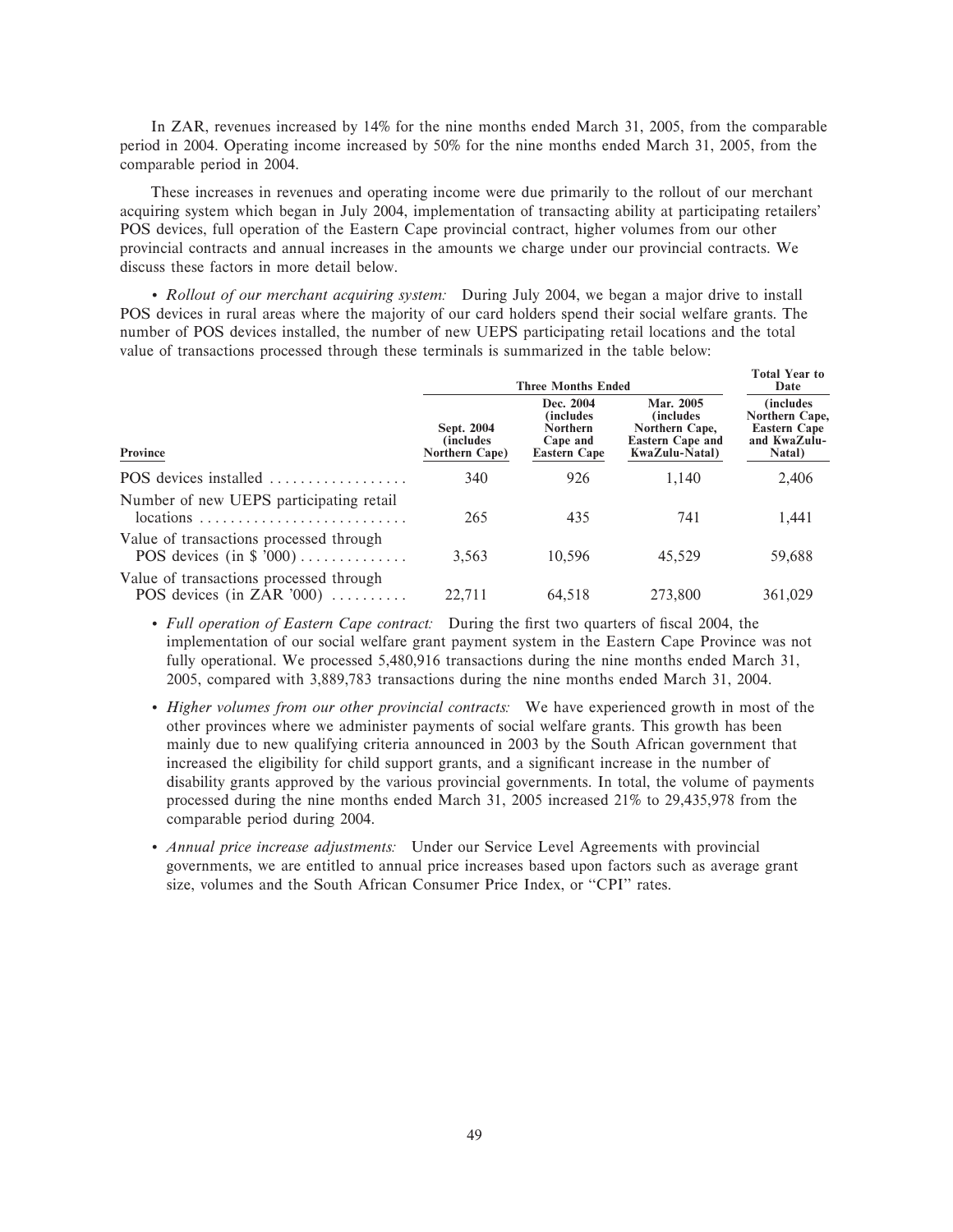| The higher volumes in existing contracts, as well as any price increases are detailed below: |  |
|----------------------------------------------------------------------------------------------|--|
| 31. 35. J.D. L. 135. L. 04.                                                                  |  |

|                                                                   | Nine Months Ended March 31, |            |         |                                              |        |        |  |
|-------------------------------------------------------------------|-----------------------------|------------|---------|----------------------------------------------|--------|--------|--|
|                                                                   |                             |            |         | <b>Average Price per Beneficiary Payment</b> |        |        |  |
|                                                                   | <b>Number of Payments</b>   | 2005       | 2004    | 2005                                         | 2004   |        |  |
| Province                                                          | 2005                        | 2004       | $\$(1)$ | \$(2)                                        | ZAR(1) | ZAR(2) |  |
|                                                                   | 12.494.917                  | 10.194.132 | 3.30    | 2.55                                         | 20.27  | 17.767 |  |
| $Limpopo \ldots \ldots \ldots \ldots \ldots \ldots \ldots \ldots$ | 8,012,425                   | 6,893,862  | 2.30    | 1.94                                         | 14.14  | 13.50  |  |
| North West                                                        | 2.366.301                   | 2,332,115  | 2.92    | 2.31                                         | 17.93  | 16.10  |  |
| Northern Cape $\dots\dots\dots\dots\dots\dots\dots\dots$          | 1.081.419                   | 1.029.949  | 3.41    | 3.01                                         | 20.97  | 20.97  |  |
| Eastern Cape                                                      | 5,480,916                   | 3,889,783  | 2.26    | 2.00                                         | 13.91  | 13.91  |  |
|                                                                   |                             | 24,339,841 |         |                                              |        |        |  |

(1) The average price per payment excludes \$0.90 (ZAR 5.50) related to the provision of smart card accounts.

(2) The average price per payment excludes \$0.79 (ZAR 5.50) related to the provision of smart card accounts.

Operating income margin for the nine months ended March 31, 2005 increased to 41% from 31% for the nine months ended March 31, 2004. These profit margin improvements were mainly due to:

- ' the increased volumes and the higher average price per payment as detailed in the table above;
- the reduced losses on the Eastern Cape contract, where we incurred significant expenses during the first half of fiscal 2004 in connection with the process of optimizing the logistics of the Eastern Cape implementation, such as the number of vehicles, number of payment points and number of beneficiaries at each payment point;
- ' the conversion of our operations in the Limpopo province during November 2003 to February 2004 to a full smart card-based payment system; and
- the increase in the number of social grant beneficiaries paid through our POS device infrastructure at participating retailers, instead of payment using more costly automated cash dispensers.

# *Smart Card Accounts*

In U.S. dollars, revenues and operating income each increased by 67% for the nine months ended March 31, 2005, from the comparable period in 2004.

In ZAR, revenues and operating income each increased by 48% for the nine months ended March 31, 2005, from the comparable period in 2004.

Operating income margin from providing smart card accounts was fairly constant at 45% for the each of the nine months ended March 31, 2005 and 2004.

Revenue from the provision of smart card based accounts grew in proportion to the higher number of beneficiaries serviced through our social welfare payment contracts. A total number of 3,321,368 smart card-based accounts were active as of March 31, 2005, compared to 2,949,976 active accounts as at March 31, 2004. The significant increase in the number of active accounts is primarily due to the conversion to a full smart card-based payment system of the beneficiaries we service in the Limpopo province. A total of 859,874 accounts were active in this province at March 31, 2005.

### *Financial Services*

In U.S. dollars, revenues increased by 26% for the nine months ended March 31, 2005, from the comparable period in 2004. Operating income increased by 47% for the three months ended March 31, 2005, from the comparable period in 2004.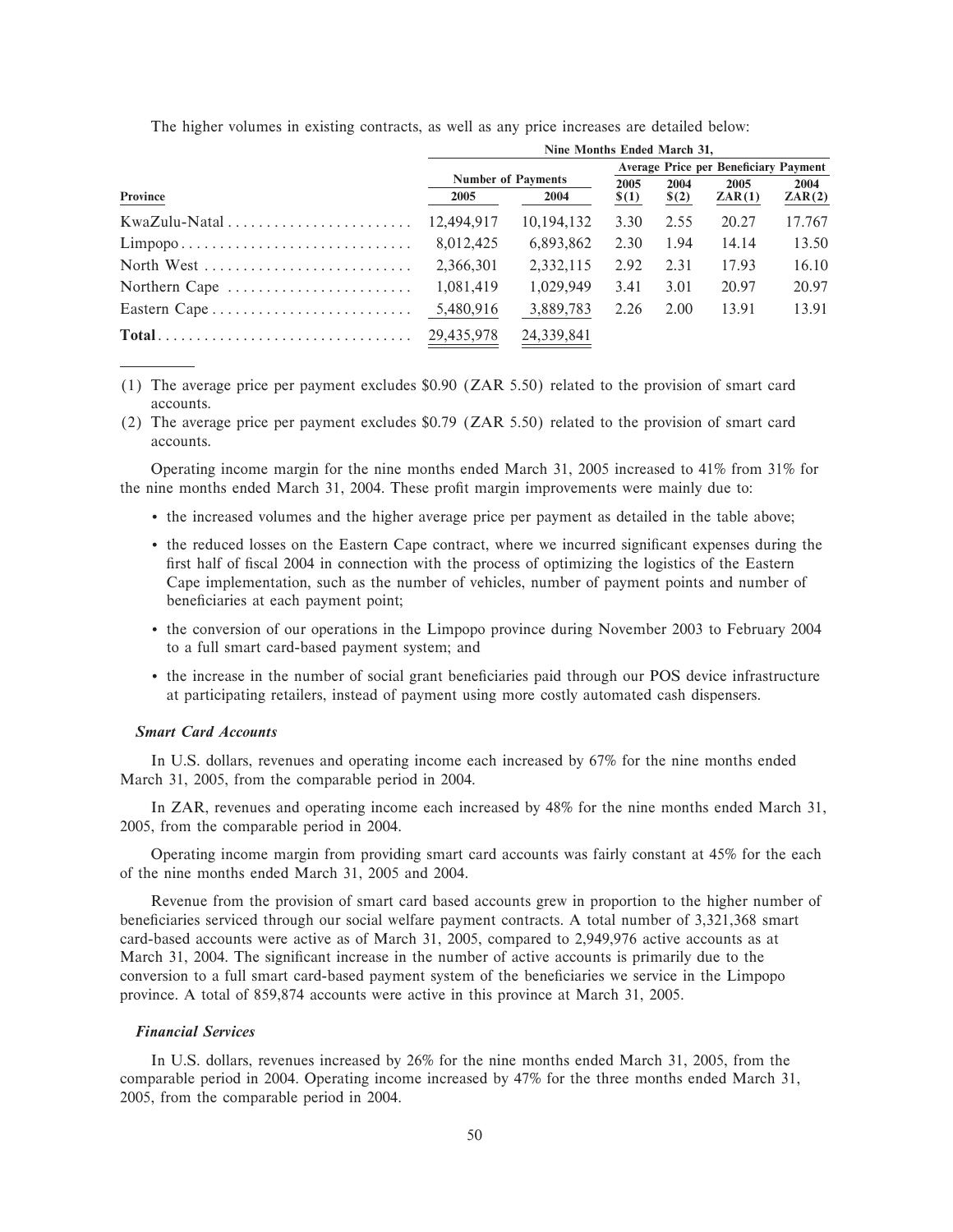In ZAR, revenues increased by 12% for the nine months ended March 31, 2005, from the comparable period in 2004. Operating income increased by 30% for the nine months ended March 31, 2005, from the comparable period in 2004.

Revenues from UEPS-based lending improved as a result of growth in our loan portfolio as we expanded the areas where this service is offered. By contrast, the loan portfolio of the traditional microlending businesses remained static as a result of our strategic decision not to grow this business aggressively. The key indicators of these businesses are illustrated below:

|                                                                                             | At March 31.<br>2005 | At March 31.<br>2004 | $\frac{1}{2}$ | At March 31,<br>2005 | At March 31,<br>2004 | ZAR $%$  |
|---------------------------------------------------------------------------------------------|----------------------|----------------------|---------------|----------------------|----------------------|----------|
|                                                                                             | \$.000               | \$.000               | Change        | <b>ZAR '000</b>      | <b>ZAR '000</b>      | Change   |
| Finance loans receivable:                                                                   |                      |                      |               |                      |                      |          |
| Traditional microlending $-$ gross                                                          | 11,143               | 12.043               | $(7)$ %       | 70.313               | 76,502               | $(8)\%$  |
| Provisions                                                                                  | (7,059)              | (8,052)              | $(12)\%$      | (44, 541)            | (51, 148)            | $(13)\%$ |
| Finance loans receivable:                                                                   |                      |                      |               |                      |                      |          |
| Traditional microlending — net of<br>provisions $\ldots \ldots \ldots \ldots \ldots \ldots$ | 4.084                | 3.991                | $2\%$         | 25,772               | 25,354               | $2\%$    |
| Finance loans receivable:                                                                   |                      |                      |               |                      |                      |          |
| UEPS-based lending — net and gross                                                          | 4,746                | 4,550                | $4\%$         | 29,944               | 28,906               | $4\%$    |
|                                                                                             | 8,830                | 8,541                |               | 55,716               | 54,260               |          |

Operating income margin for the financial services segment increased to 48% for the nine months ended March 31, 2005 from 42% for the nine months ended March 31, 2004, primarily due to the change in the composition of the lending portfolio from the lower margin and higher risk traditional microlending to the higher margin and lower risk UEPS-based lending. The provision of UEPS-based lending is volume driven and profitability improves as volumes increase, as most costs are fixed. During fiscal 2005, we have substantially reduced the staff cost associated with UEPS-based lending, as the fixed-term contracts of staff members who assisted in the establishment of this initiative expired. The change in the contribution to segment revenue and the change in the operating income margin of UEPS-based lending and traditional microlending for the nine months ended March 31, 2005 and 2004 are illustrated in the table below:

|                          | Nine Months Ended March 31, |                    |                            |                    |  |
|--------------------------|-----------------------------|--------------------|----------------------------|--------------------|--|
|                          | 2005                        |                    |                            | 2004               |  |
|                          | $%$ of<br>Total<br>Revenue  | Profit<br>Margin % | $%$ of<br>Total<br>Revenue | Profit<br>Margin % |  |
| UEPS-based lending       | 48%                         | 76%                | 18%                        | 66%                |  |
| Traditional microlending | 52%                         | 22%                | 82%                        | 26%                |  |
|                          | 100%                        |                    | 100%                       |                    |  |

### *Hardware, Software and Related Technology Sales*

In U.S. dollars, revenues increased by \$12.0 million for the nine months ended March 31, 2005, from the comparable period in 2004. Operating income increased by \$6.3 million for the nine months ended March 31, 2005, from the comparable period in 2004.

In ZAR, revenues increased by ZAR 71.4 million for the nine months ended March 31, 2005, from the comparable period in 2004. Operating income increased by ZAR 38.8 million for the nine months ended March 31, 2005, from the comparable period in 2004.

These increases were due primarily to revenues earned from commencement of our contract to supply Nedbank with 18,500 POS devices, 5,600 pin-pads and 66,000 merchant smart cards. Total revenues from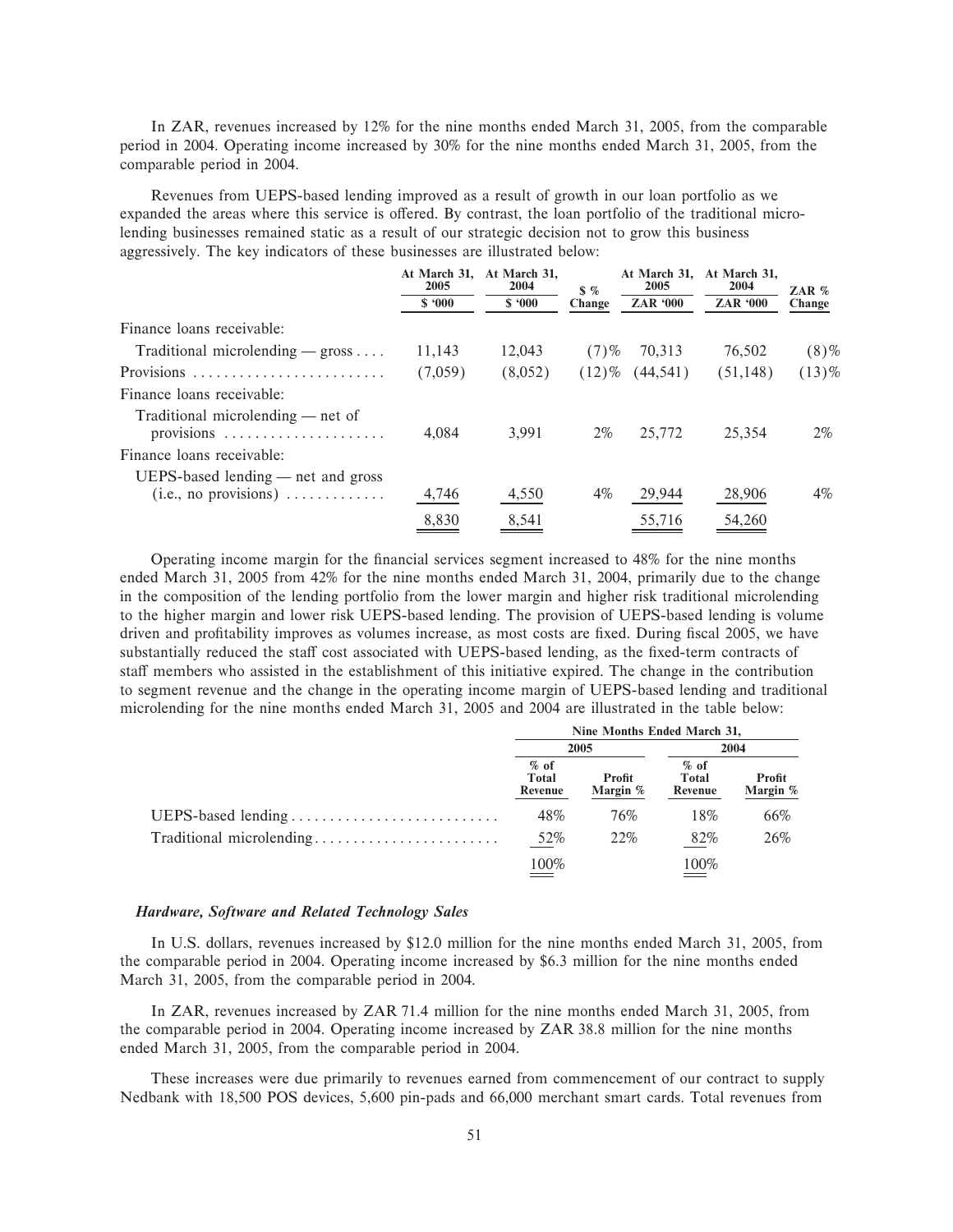this contract were \$10.4 million for the nine months ended March 31, 2005 (approximately ZAR 63.6 million). As anticipated, we completed this project during the third quarter of fiscal 2005. Hardware sales of this nature are infrequent, and we do not anticipate revenue from similar large-scale hardware supply contracts to occur in the foreseeable future.

#### *Corporate/Eliminations*

In U.S. dollars, operating loss decreased by 95% for nine months ended March 31, 2005, from the comparable period in 2004.

In ZAR, operating loss decreased 96% for the nine months ended March 31, 2005, from the comparable period in 2004.

Changes in operating income resulted primarily from higher staff and audit costs. In addition, Net1's operating losses are not included in the comparative information. Operating income for the nine months ended March 31, 2005, include a gain of \$2 million (ZAR 12.8 million) relating to the closure of the insurance captive in the first quarter of 2005 and the earnings from the equity accounted investment. Operating income for the nine months ended March 31, 2004 includes the \$3.5 million (ZAR 24.7 million) reorganization charge related to the Aplitec transaction.

#### **Year Ended June 30, 2004 Compared to Year Ended June 30, 2003**

There were two factors that had a significant impact on our results of operations for the year ended June 30, 2004:

- ' reorganization costs associated with the Aplitec transaction; and
- ' Öuctuations in the exchange rate between the ZAR and the U.S. dollar.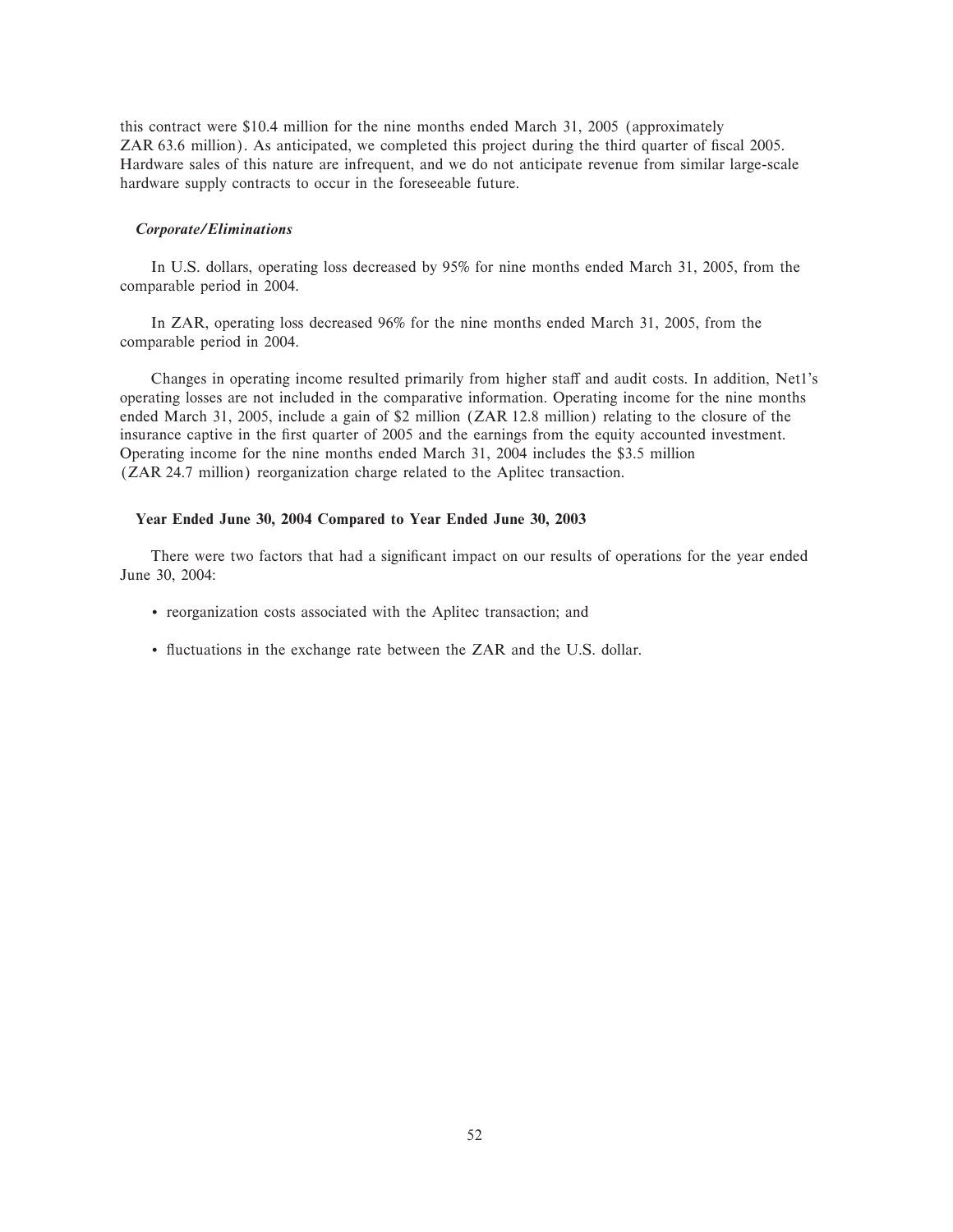# **Consolidated Overall Results of Operations**

This discussion is based on the amounts which were prepared in accordance with US GAAP.

The following tables show the changes in the items comprising our statements of operations, both in U.S. dollars and ZAR:

|                                                                                                                             | In United States Dollars<br>(US GAAP) |                     |                         |  |
|-----------------------------------------------------------------------------------------------------------------------------|---------------------------------------|---------------------|-------------------------|--|
|                                                                                                                             |                                       | Year Ended June 30, |                         |  |
|                                                                                                                             | 2004<br>\$.000                        | 2003<br>\$.000      | $\frac{1}{2}$<br>Change |  |
|                                                                                                                             | 131,098                               | 74,924              | 75%                     |  |
| Cost of goods sold, IT processing, servicing and support                                                                    | 39,134                                | 25,935              | 51\%                    |  |
|                                                                                                                             | 39,677                                | 26,399              | 50%                     |  |
|                                                                                                                             | 5,676                                 | 3,323               | 71%                     |  |
|                                                                                                                             | 11,133                                | $\sim$ $-$          |                         |  |
|                                                                                                                             | 35,478                                | 19,267              | 84%                     |  |
|                                                                                                                             | 3,640                                 | 2,600               | 40%                     |  |
|                                                                                                                             | 39,118                                | 21,867              | 79%                     |  |
|                                                                                                                             | 25,927                                | 9,473               | 174%                    |  |
| Net income before minority interest, earnings from equity<br>accounted investment, extraordinary item and cumulative effect |                                       |                     |                         |  |
| of an accounting charge $\dots\dots\dots\dots\dots\dots\dots\dots\dots\dots\dots\dots\dots\dots$                            | 13,191                                | 12,394              | 6%                      |  |
|                                                                                                                             |                                       | 452                 | $(100)\%$               |  |
|                                                                                                                             | 87                                    |                     |                         |  |
|                                                                                                                             |                                       | 857                 | $(100)\%$               |  |
|                                                                                                                             |                                       | 318                 | $(100)\%$               |  |
|                                                                                                                             | 13,278                                | 13,117              | $1\%$                   |  |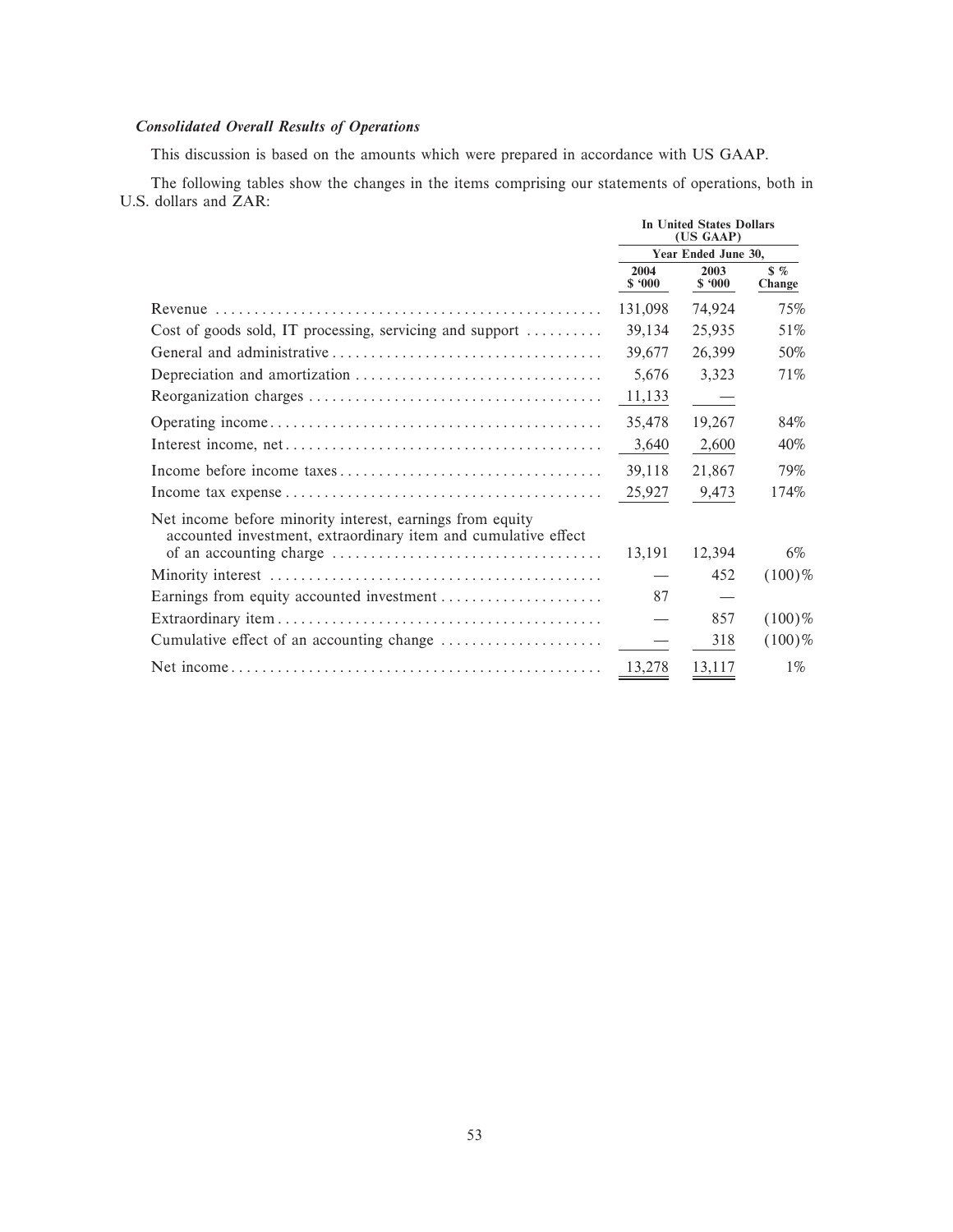|                                                                                                                             | In South African Rand<br>(US GAAP) |                              |                       |  |
|-----------------------------------------------------------------------------------------------------------------------------|------------------------------------|------------------------------|-----------------------|--|
|                                                                                                                             |                                    | Year Ended June 30.          |                       |  |
|                                                                                                                             | 2004<br>ZAR<br>000                 | 2003<br>ZAR<br>$000^{\circ}$ | ZAR<br>$\%$<br>Change |  |
|                                                                                                                             | 898,768                            | 678,568                      | 32%                   |  |
| Cost of goods sold, IT processing, servicing and support $\dots\dots\dots$                                                  | 265,003                            | 234,879                      | 13%                   |  |
|                                                                                                                             | 274,497                            | 239,090                      | 15%                   |  |
|                                                                                                                             | 39,268                             | 30,096                       | 30%                   |  |
|                                                                                                                             | 77,021                             |                              |                       |  |
|                                                                                                                             | 242,979                            | 174,503                      | 39%                   |  |
|                                                                                                                             | 25,183                             | 23,548                       | 7%                    |  |
|                                                                                                                             | 268,162                            | 198,051                      | 35%                   |  |
|                                                                                                                             | 179,371                            | 85,795                       | 109%                  |  |
| Net income before minority interest, earnings from equity<br>accounted investment, extraordinary item and cumulative effect |                                    |                              |                       |  |
|                                                                                                                             | 88,791                             | 112,256                      | $(21)$ %              |  |
|                                                                                                                             |                                    | 4,094                        | $(100)\%$             |  |
| Earnings from equity accounted investment                                                                                   | 602                                |                              |                       |  |
|                                                                                                                             |                                    | 7,762                        | $(100)\%$             |  |
| Cumulative effect of an accounting change                                                                                   |                                    | 2,880                        | $(100)$ %             |  |
|                                                                                                                             | 89,393                             | 118,804                      | $(25)$ %              |  |

Analyzed in ZAR, the increase in revenue and cost of goods sold, IT processing, servicing and support for the year ended June 30, 2004, was primarily due the higher volumes in our transaction-based activities and financial services operating segments. The reorganization charges for the year ended June 30, 2004 relate to the Aplitec transaction.

The increase in operating income margin to 27% for the year ended June 30, 2004, from 26% for the year ended June 30, 2003, was primarily due to improved efficiencies across all activities.

# **Interest Received and Finance Costs**

Interest received consists of interest received on our surplus cash, while finance costs consist of interest paid on short-term borrowings. We have a unique cash flow cycle due to our obligations to prefund the payments of social welfare grants in the KwaZulu-Natal and Eastern Cape provinces. We provide the funds required for the grant payments on behalf of these provincial governments from our own cash resources and are reimbursed within two weeks by the KwaZulu-Natal and Eastern Cape governments, thus exposing us to these provinces' credit risk. These obligations result in a peak funding requirement, on a monthly basis, of approximately \$36.1 million (ZAR 250 million) for the KwaZulu-Natal contract and \$26 million (ZAR 180 million) for the Eastern Cape contract. The funding requirements are at peak levels for the first two weeks of every month during the year. The significantly higher payment volumes in KwaZulu-Natal during the year ended June 30, 2004, as well as full operational implementation of the Eastern Cape provincial contract, increased our pre-funding requirements which resulted in an increase in finance costs from \$5.5 million (ZAR 49.5 million) in 2003 to \$11.8 million (ZAR 81.5 million) in 2004.

Interest on surplus cash increased from \$8.1 million (ZAR 73.1 million) to \$15.4 million (ZAR 106.4 million), primarily due to the higher average cash on hand balances during the year ended June 30, 2004 compared with 2003. Cash on hand increased from \$54.3 million (ZAR 405.7 million) at June 30, 2003 to \$80.3 million (ZAR 503.7 million) at June 30, 2004.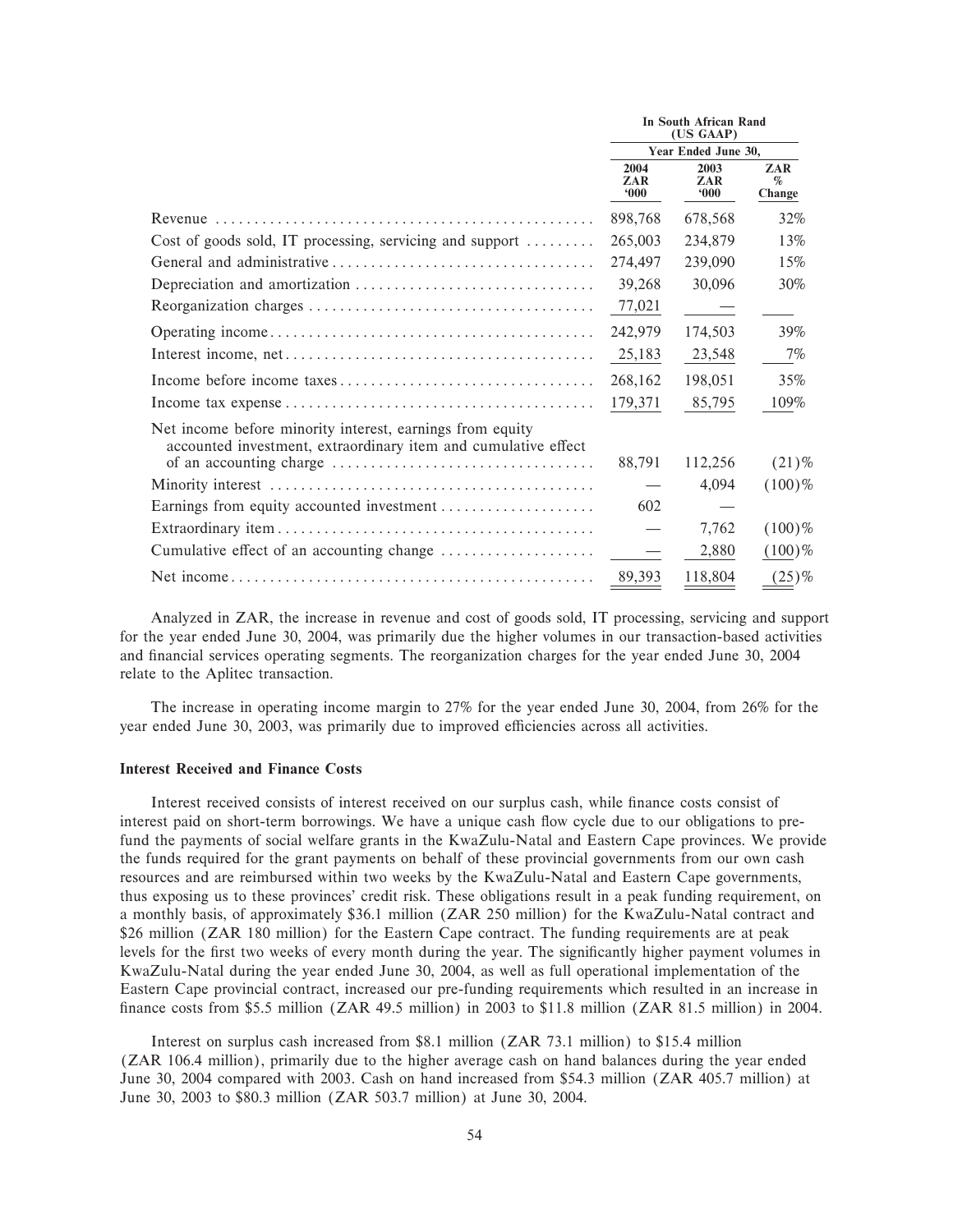# **Taxation**

Total tax expense for the year ended June 30, 2004 increased from \$9.5 million (ZAR 85.8 million) in 2003 to \$26.0 million (ZAR 179.4 million), mainly due to our increased profitability and the large tax payments relating to the Aplitec transaction. These taxes relate primarily to capital gains tax. The majority of the reorganization charges are also not allowed as deductions for tax purposes, which further increased the amount of income taxes payable and the effective tax rate.

### **Minority Interests**

No income was attributable to minority interests during the year ended June 30, 2004, as we acquired all of these minority interests during the year ended June 30, 2003.

# *Results of Operations by Operating Segment*

The composition of revenue and the contributions of our operating segments to operating income are illustrated below. The discussion of our operating segments is based on amounts which were prepared in accordance with SA GAAP. Our management prepares financial statements for management purposes under SA GAAP and our chief operating decision maker evaluates segment performance using SA GAAP measures.

|                                                 | In United States Dollars (SA GAAP) |                 |                     |                 |                |  |
|-------------------------------------------------|------------------------------------|-----------------|---------------------|-----------------|----------------|--|
|                                                 |                                    |                 | Year Ended June 30, |                 |                |  |
|                                                 | 2004<br>\$.000                     | $%$ of<br>Total | 2003<br>\$.000      | $%$ of<br>Total | $\%$<br>Change |  |
| <b>Operating Segment</b>                        |                                    |                 |                     |                 |                |  |
| Consolidated revenue:                           |                                    |                 |                     |                 |                |  |
|                                                 | 83,275                             | 64%             | 44,058              | 58%             | 89%            |  |
|                                                 | 26,584                             | 20%             | 13,750              | 18%             | 93%            |  |
|                                                 | 16,633                             | 13%             | 13,407              | 18%             | 24%            |  |
| Hardware, software and related technology sales | 4,606                              | $3\%$           | 5,135               | 6%              | $(10)\%$       |  |
| Total consolidated revenue                      | 131,098                            | 100%            | 76,350              | 100%            | 72%            |  |
| Consolidated operating income (loss):           |                                    |                 |                     |                 |                |  |
| Transaction-based activities                    | 24,913                             | 63%             | 10,196              | 53%             | 144%           |  |
|                                                 | 12,055                             | 31%             | 5,500               | 28%             | 119%           |  |
|                                                 | 6,778                              | 17%             | 4.705               | 24%             | 44%            |  |
| Hardware, software and related technology sales | 1,232                              | $3\%$           | 680                 | $4\%$           | 81%            |  |
|                                                 | (5,735)                            | $(14)\%$        | (1,663)             | $(9)$ %         | 245%           |  |
| Total consolidated operating income             | 39,243                             | 100%            | 19,418              | 100%            | 102%           |  |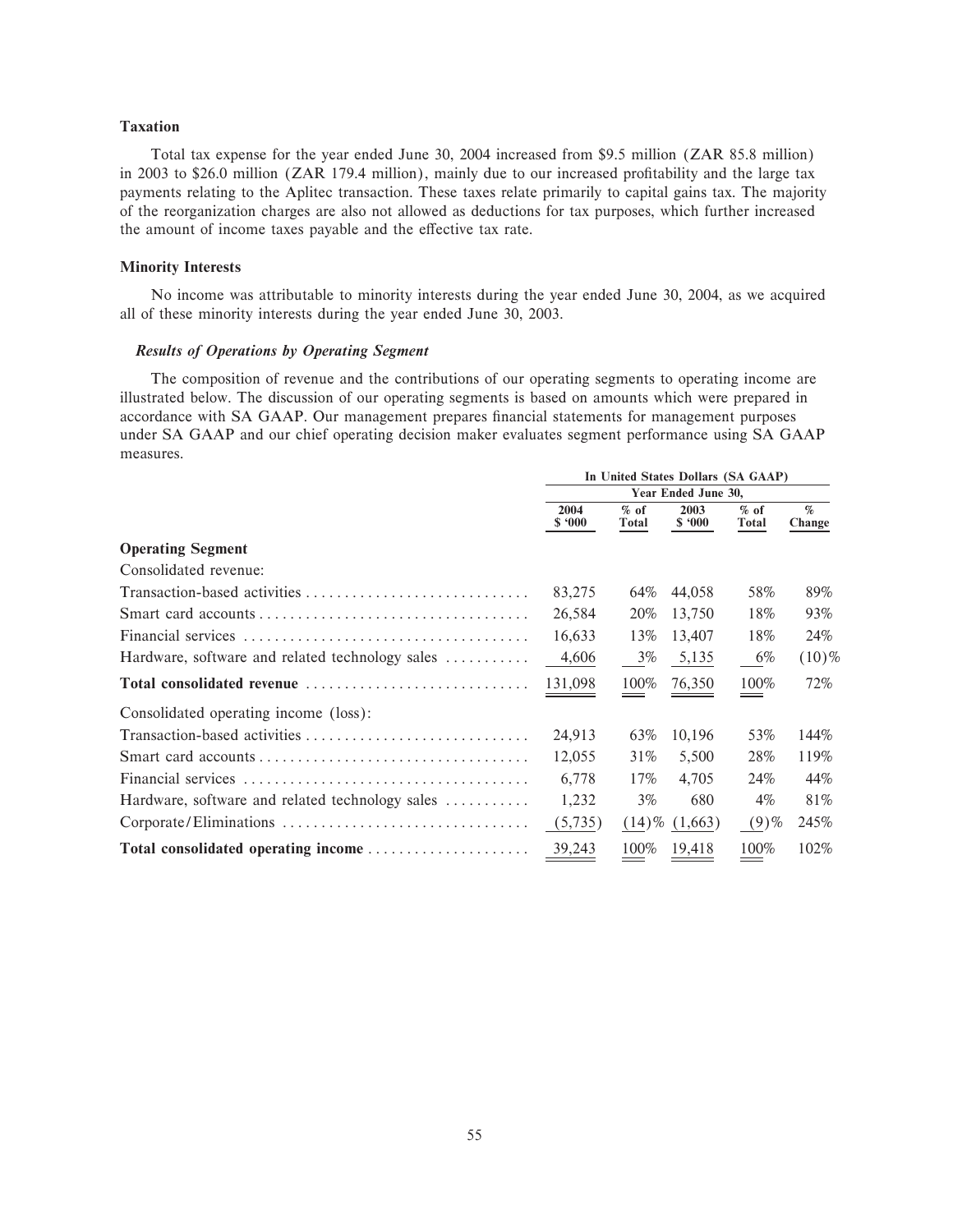|                                                 | In South African Rand (SA GAAP) |                 |                     |                        |                |  |  |
|-------------------------------------------------|---------------------------------|-----------------|---------------------|------------------------|----------------|--|--|
|                                                 |                                 |                 | Year Ended June 30, |                        |                |  |  |
|                                                 | 2004<br>ZAR<br>000              | $%$ of<br>Total | 2003<br>ZAR<br>000  | $%$ of<br><b>Total</b> | $\%$<br>Change |  |  |
| <b>Operating Segment</b>                        |                                 |                 |                     |                        |                |  |  |
| Consolidated revenue:                           |                                 |                 |                     |                        |                |  |  |
| Transaction-based activities                    | 567,910                         | 63%             | 399,016             | 58%                    | 42%            |  |  |
|                                                 | 183,917                         | 20%             | 124,533             | 18%                    | 48%            |  |  |
|                                                 | 115,077                         | 13%             | 121,426             | 18%                    | $(5)$ %        |  |  |
| Hardware, software and related technology sales | 31,864                          | $4\%$           | 46,509              | 6%                     | $(31)\%$       |  |  |
| Total consolidated revenue                      | 898,768                         | 100%            | 691,484             | 100%                   | 30%            |  |  |
| Consolidated operating income (loss):           |                                 |                 |                     |                        |                |  |  |
| Transaction-based activities                    | 172,360                         | 64%             | 92,343              | 53%                    | 87%            |  |  |
|                                                 | 83,599                          | 31%             | 49,813              | 28%                    | 68%            |  |  |
|                                                 | 46,696                          | 17%             | 42,605              | 24%                    | 10%            |  |  |
| Hardware, software and related technology sales | 8,525                           | $3\%$           | 6,162               | $4\%$                  | 38%            |  |  |
| Corporate/Eliminations                          | (40,166)                        |                 | $(15)\%$ $(15,055)$ | $(9)$ %                | 167%           |  |  |
| Total consolidated operating income             | 271,014                         | 100%            | 175,868             | 100%                   | 54%            |  |  |

# *Transaction-Based Activities*

In U.S. dollars, revenues increased by 89% for the year ended June 30, 2004, from the comparable period in 2003. Operating income increased by 144% for the year ended June 30, 2004, from the comparable period in 2003.

In ZAR, revenues increased by 42% for the year ended June 30, 2004, from the comparable period in 2003. Operating income increased by 87% for the year ended June 30, 2004, from the comparable period in 2003.

These increases in revenues and operating income were due primarily to the full operation of the Eastern Cape provincial contract, significantly higher volumes from our other provincial contracts and annual increases in the amounts we charge under our provincial contracts. We discuss these factors in more detail below.

- ' *Full operation of Eastern Cape contract:* The implementation of our social welfare grant payment system in the Eastern Cape province became fully operational in 2004, which dramatically increased the number of benefits processed during the year in that province to 5,482,237 transactions, compared with 1,050,833 in the prior year.
- Significantly higher volumes under existing provincial contracts: We experienced significant growth in most of the other provinces where we administer payments of social welfare grants. This growth is mainly due to new qualifying criteria announced in 2003 by the South African government that increased the eligibility for child support grants. In total, the volume of payments processed during the year ended June 30, 2004 increased by 43% to 33,439,462 compared to the year ended June 30, 2003.
- ' *Annual price increase adjustments:* Under our Service Level Agreements with provincial governments, we are entitled to annual price increases based upon factors such as average grant size, volumes and the South African Consumer Price Index, or "CPI" rates.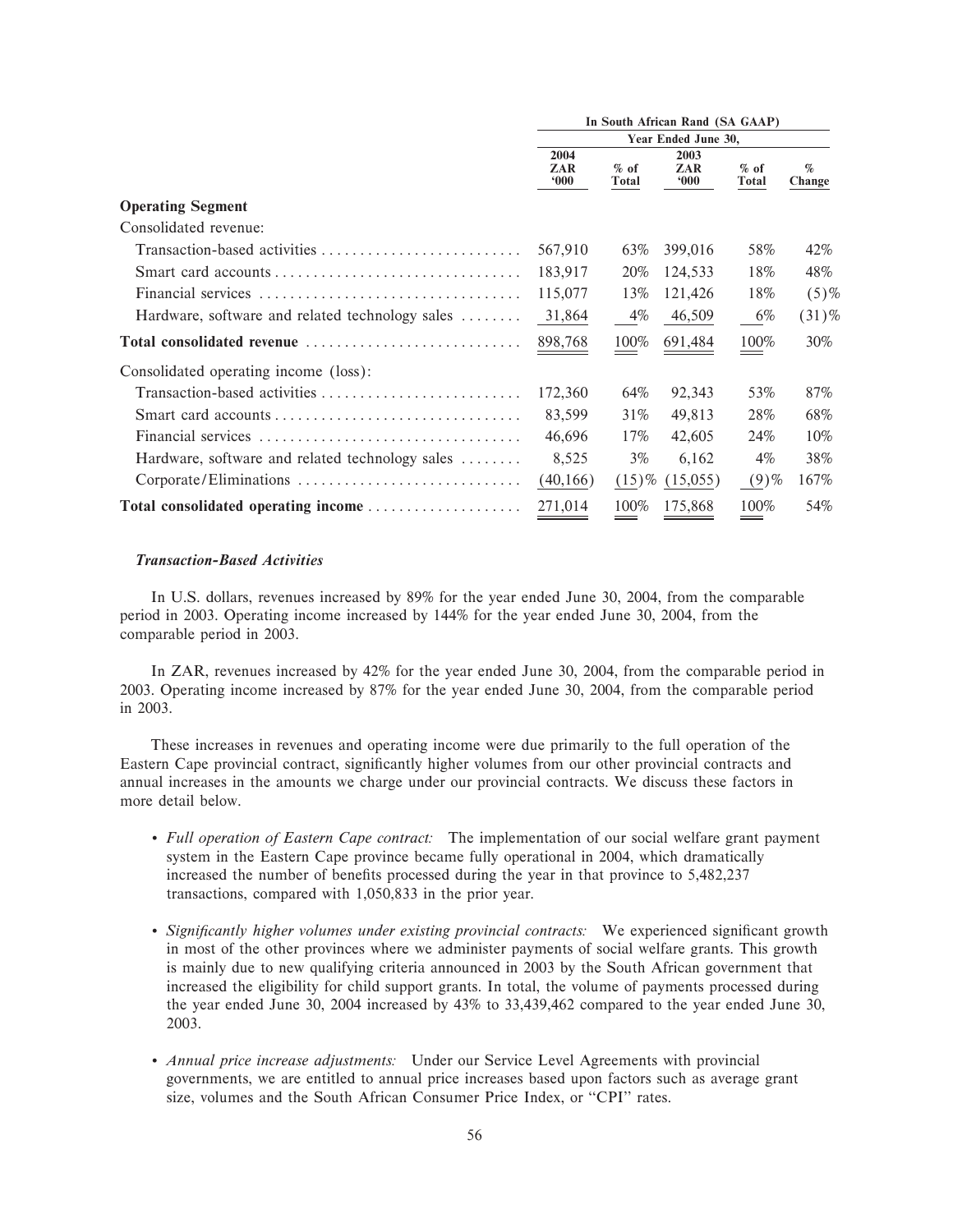|                                       | Year Ended June 30,       |            |                                              |           |          |          |  |  |
|---------------------------------------|---------------------------|------------|----------------------------------------------|-----------|----------|----------|--|--|
|                                       |                           |            | <b>Average Price per Beneficiary Payment</b> |           |          |          |  |  |
|                                       | <b>Number of Payments</b> |            | 2004                                         | 2003      | 2004     | 2003     |  |  |
| Province                              | 2004                      | 2003       | (US\$)(1)                                    | (US\$)(2) | (ZAR)(1) | (ZAR)(2) |  |  |
| $KwaZulu-Natal$                       | 14,037,541                | 11,125,544 | 2.66                                         | 1.80      | 18.26    | 15.82    |  |  |
| $Limpopo \ldots \ldots \ldots \ldots$ | 9,402,141                 | 7,435,326  | 2.04                                         | 1.45      | 13.98    | 12.64    |  |  |
| North West $\dots\dots\dots\dots$     | 3,127,808                 | 2,940,723  | 2.35                                         | 1.82      | 16.09    | 15.99    |  |  |
| Northern Cape $\dots\dots\dots\dots$  | 1,389,735                 | 1,180,735  | 3.05                                         | 2.27      | 20.97    | 20.07    |  |  |
| Eastern Cape                          | 5,482,237                 | 1,050,833  | 2.03                                         | 1.64      | 13.91    | 14.41    |  |  |
|                                       | 33,439,462                | 23.733.161 |                                              |           |          |          |  |  |

The higher volumes under existing provincial contracts during the year ended June 30, 2004, as well as any price increases, relative to 2003, are detailed below:

(1) The average price per payment excludes \$0.70 (ZAR 5.50) related to the provision of smart card accounts.

(2) The average price per payment excludes \$0.70 (ZAR 5.00) related to the provision of smart card accounts.

Operating income margin for the year ended June 30, 2004, improved to 30.3% from 20.6% for the year ended June 30, 2003. These margin improvements were mainly due to:

- reduced losses on the Eastern Cape contract, on which we experienced significant losses during 2003 as a result of the substantial establishment costs and very low transaction volumes during the contract implementation period. The increased costs we incurred during the first half of 2004 in connection with the process of optimizing the logistics of the Eastern Cape implementation, such as number of vehicles, number of payment points and number of beneficiaries at each payment point, also resulted in reduced losses on the Eastern Cape contract during the second half of 2004; and
- ' the conversion of our operations in the Limpopo province to a full smart card-based payment system.

As we depreciate capital expenditures in respect of the Limpopo and Eastern Cape provincial contracts and we improve logistical planning in the Eastern Cape, we expect our operating income margins from transaction-based activities to improve.

#### *Smart Card Accounts*

In U.S. dollars, revenues increased by 93% for the year ended June 30, 2004, from the comparable period in 2003. Operating income increased by 119% for the year ended June 30, 2004, from the comparable period in 2003.

In ZAR, revenues increased by 48% for the year ended June 30, 2004, from the comparable period in 2003. Operating income increased by 68% for the year ended June 30, 2004, from the comparable period in 2003.

Operating income margin from providing smart card accounts increased by 5% for the year ended June 30, 2004, from the comparable period in 2003.

Revenue from the provision of smart card based accounts grew in proportion to the higher number of beneficiaries serviced through our social welfare payment contracts. A total number of 3,066,581 UEPS smart card-based accounts were active at June 30, 2004, compared to 1,852,624 active accounts as at June 30, 2003. The significant increase in the number of active accounts was primarily due to the conversion of the beneficiaries serviced in the Limpopo province to a full smart card-based payment system. A total of 840,320 accounts had been activated in this province at June 30, 2004.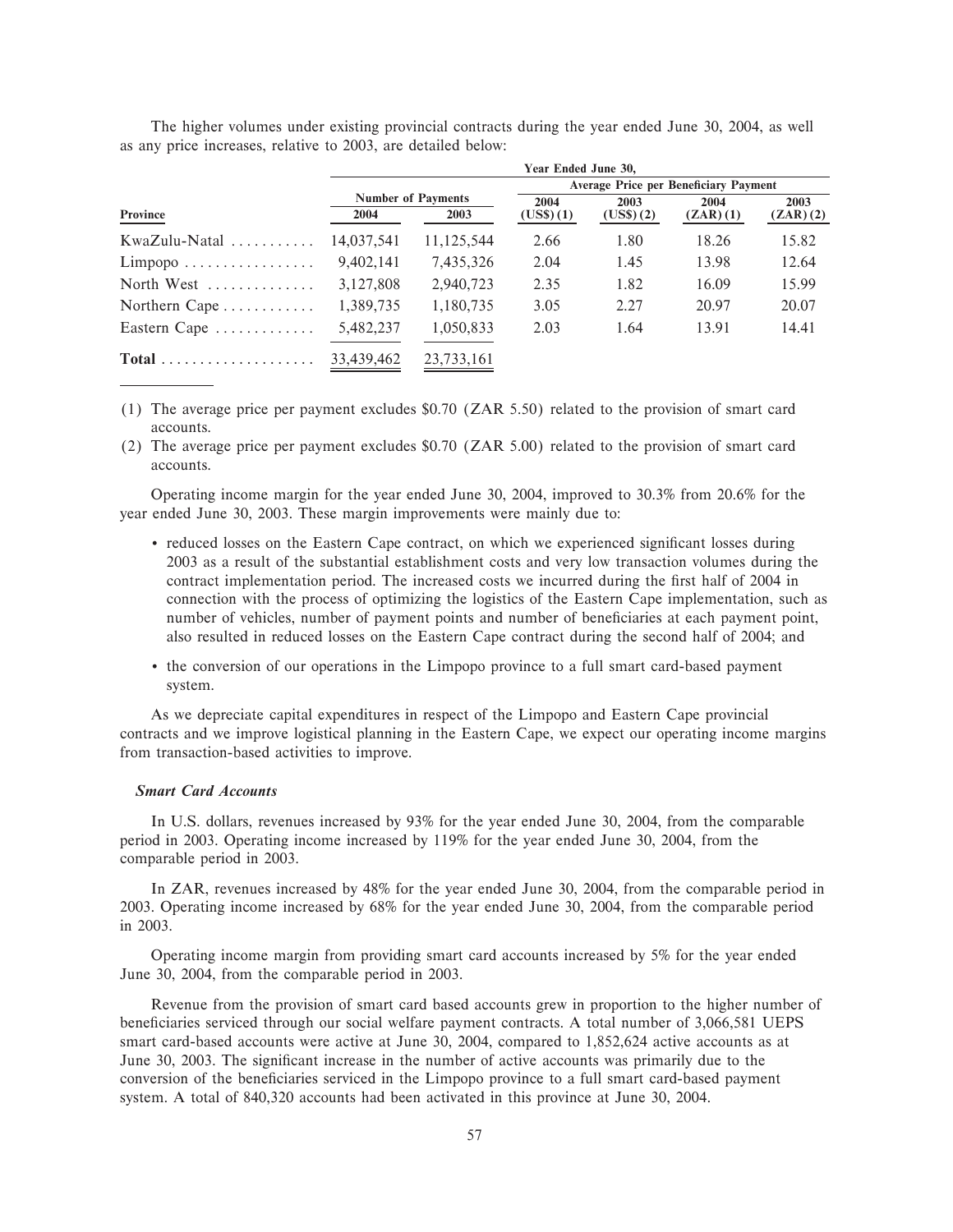### *Financial Services*

In U.S. dollars, revenues increased by 24% for the year ended June 30, 2004, from the comparable period in 2003. Operating income increased by 44% for the year ended June 30, 2004, from the comparable period in 2003.

In ZAR, revenues decreased by 5% for the year ended June 30, 2004, from the comparable period in 2003. Operating income increased by 10% for the year ended June 30, 2004, from the comparable period in 2003.

Revenue from UEPS-based lending improved as a result of strong growth in our loan portfolio as we expanded the areas where we offer this service. In contrast, the loan portfolio of our traditional microlending businesses declined as a result of our strategic decision not to grow this business aggressively. The key indicators of these businesses are illustrated below:

|                                                                                                                         | Year Ended June 30, |                |                         |                              |                       |                   |  |
|-------------------------------------------------------------------------------------------------------------------------|---------------------|----------------|-------------------------|------------------------------|-----------------------|-------------------|--|
|                                                                                                                         | 2004<br>\$.000      | 2003<br>\$.000 | $\frac{1}{2}$<br>Change | 2004<br>ZAR<br>$000^{\circ}$ | 2003<br>ZAR<br>$000*$ | ZAR $%$<br>Change |  |
| Finance loans receivable:                                                                                               |                     |                |                         |                              |                       |                   |  |
| Traditional microlending $-$ gross                                                                                      | 12.609              | 10,963         | 15%                     | 79.124                       | 81,890                | $(3)\%$           |  |
| Provisions                                                                                                              | (8,352)             | (6,529)        | 28%                     | (52, 410)                    | (48, 771)             | 8%                |  |
| Finance loans receivable:                                                                                               |                     |                |                         |                              |                       |                   |  |
| Traditional microlending — net of provisions                                                                            | 4.257               | 4.434          | $(4)$ %                 | 26,714                       | 33.119                | $(19)$ %          |  |
| Finance loans receivable:                                                                                               |                     |                |                         |                              |                       |                   |  |
| UEPS-based lending $-$ net and gross (i.e., no<br>provisions) $\ldots \ldots \ldots \ldots \ldots \ldots \ldots \ldots$ | 5,043               | 3,194          | 58%                     | 31,647                       | 23,861                | 33%               |  |
|                                                                                                                         | 9,300               | 7,628          |                         | 58,361                       | 56,980                |                   |  |

Operating income margin increased for the year ended June 30, 2004 to 41%, compared to 35% for the year ended June 30, 2003, primarily due to the change in the mix of the debtors book from the lower margin and higher risk traditional microlending to the higher margin and lower risk UEPS-based lending. The provision of UEPS-based lending is volume driven and profitability improves as volumes increase, as most costs are fixed. The change in the contribution of the various components to revenue and the change in the operating income margin from 2003 to 2004 are illustrated in the table below:

| Year Ended June 30,        |                                        |                            |                                        |  |
|----------------------------|----------------------------------------|----------------------------|----------------------------------------|--|
| 2004                       |                                        | 2003                       |                                        |  |
| $%$ of<br>Total<br>Revenue | <b>Operating</b><br>Income<br>Margin % | $%$ of<br>Total<br>Revenue | <b>Operating</b><br>Income<br>Margin % |  |
| 41\%                       | 66%                                    | 34%                        | 58%                                    |  |
| 59%                        | 27%                                    | 66%                        | 31%                                    |  |
| 100%                       |                                        | 100%                       |                                        |  |

### *Hardware, Software and Related Technology Sales*

In U.S. dollars, revenues decreased by 10% for the year ended June 30, 2004, from the comparable period in 2003. Operating income increased by 81% for the year ended June 30, 2004, from the comparable period in 2003.

In ZAR, revenues decreased by 31% for the year ended June 30, 2004, from the comparable period in 2003. Operating income increased by 38% for the year ended June 30, 2004, from the comparable period in 2003.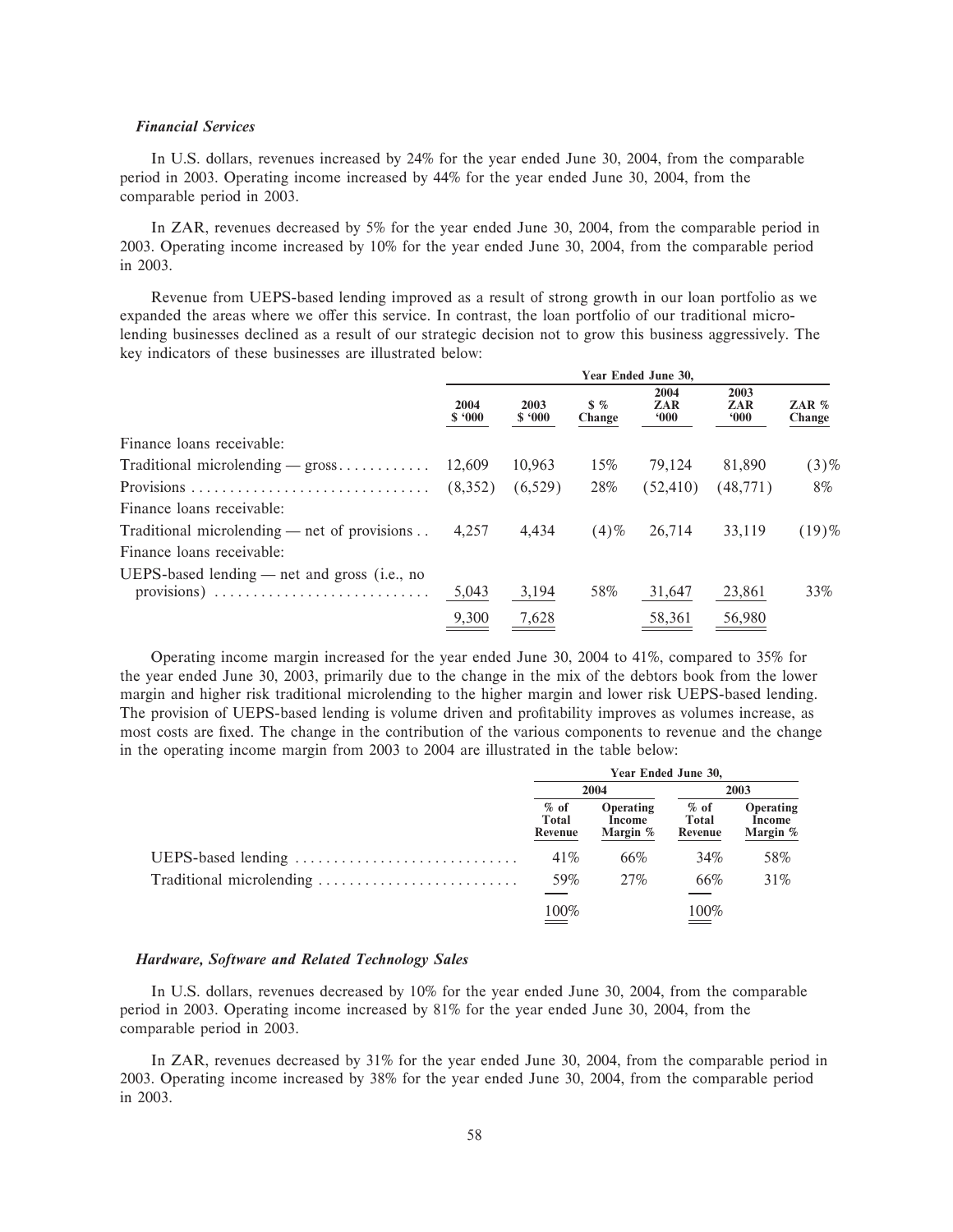These activities have limited recurring revenues, such as royalty income, and are dependent on signing new contracts and/or the expansion of UEPS systems already implemented.

The revenue decrease was expected due to a significant change in the product mix, from low margin hardware sales to high margin software sales. As a result, operating income from these activities improved and the operating income margin increased to 27% for the year ended June 30, 2004 from 13% for 2003.

A significant local customer serviced through these activities is Nedbank Limited, one of South Africa's four largest banks, which outsources certain processing and development services to us. The Nedbank business remained fairly static during 2004. On July 27, 2004, we and Nedbank announced that we had been contracted to supply Nedbank with 18,500 POS devices, 5,600 pin-pads and 66,000 merchant smart cards. The revenue from this contract for the nine months ended March 31, 2005 was approximately \$10.7 million (ZAR 66.95 million).

#### *Corporate/Eliminations*

In U.S. dollars, operating loss increased by 245% for the year ended June 30, 2004, from the comparable period in 2003.

In ZAR, operating loss increased by 167% for the year ended June 30, 2004, from the comparable period in 2003.

The main component of the Corporate/Eliminations segment for 2004 was costs relating to the Aplitec transaction. The total reorganization charge incurred during 2004 amounted to \$11.1 million (ZAR 77.0 million). The full amount of these costs was expensed during 2004.

#### **Year Ended June 30, 2003 Compared to Year Ended June 30, 2002**

The fluctuation in the exchange rate between the ZAR and the U.S. dollar was the only critical factor that had a significant impact on our results of operations during the year ended June 30, 2003.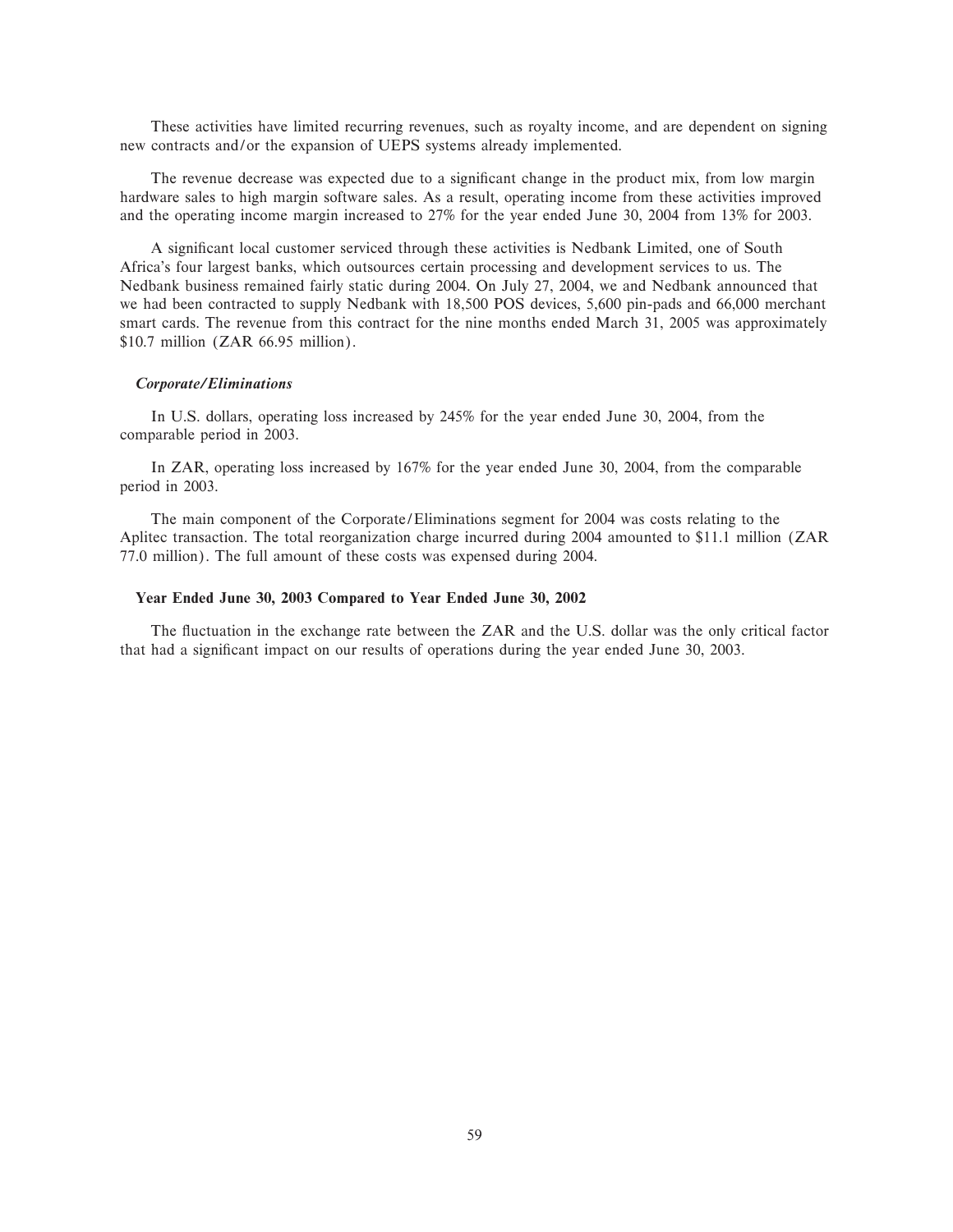# **Consolidated Overall Results of Operations**

This discussion is based on the amounts which were prepared in accordance with US GAAP.

The following tables show the changes in the items comprising our statements of operations, both in U.S. dollars and in ZAR.

|                                                                                                                                   | <b>In United States Dollars</b><br>(US GAAP) |                     |                           |
|-----------------------------------------------------------------------------------------------------------------------------------|----------------------------------------------|---------------------|---------------------------|
|                                                                                                                                   |                                              | Year Ended June 30. |                           |
|                                                                                                                                   | 2003<br>\$.000                               | 2002<br>\$.000      | $\frac{8}{5}$ %<br>Change |
|                                                                                                                                   | 74.924                                       | 51,793              | 45%                       |
| Cost of goods sold, IT processing, servicing and support $\dots\dots\dots$                                                        | 25,935                                       | 14,170              | 83%                       |
|                                                                                                                                   | 26,399                                       | 21,637              | 22\%                      |
|                                                                                                                                   | 3,323                                        | 3,128               | 6%                        |
|                                                                                                                                   | $\sim$ $-$                                   |                     |                           |
|                                                                                                                                   | 19,267                                       | 12,858              | 50%                       |
|                                                                                                                                   | 2,600                                        | 1,381               | 88%                       |
|                                                                                                                                   | 21,867                                       | 14,239              | 54%                       |
|                                                                                                                                   | 9,473                                        | 5,554               | 71%                       |
| Net income before minority interest, earnings from equity accounted<br>investment, extraordinary item and cumulative effect of an |                                              |                     |                           |
|                                                                                                                                   | 12.394                                       | 8.685               | 43%                       |
|                                                                                                                                   | 452                                          | 167                 | 171%                      |
|                                                                                                                                   |                                              |                     |                           |
|                                                                                                                                   | 857                                          |                     |                           |
|                                                                                                                                   | 318                                          |                     |                           |
|                                                                                                                                   | 13,117                                       | 8,518               | 54%                       |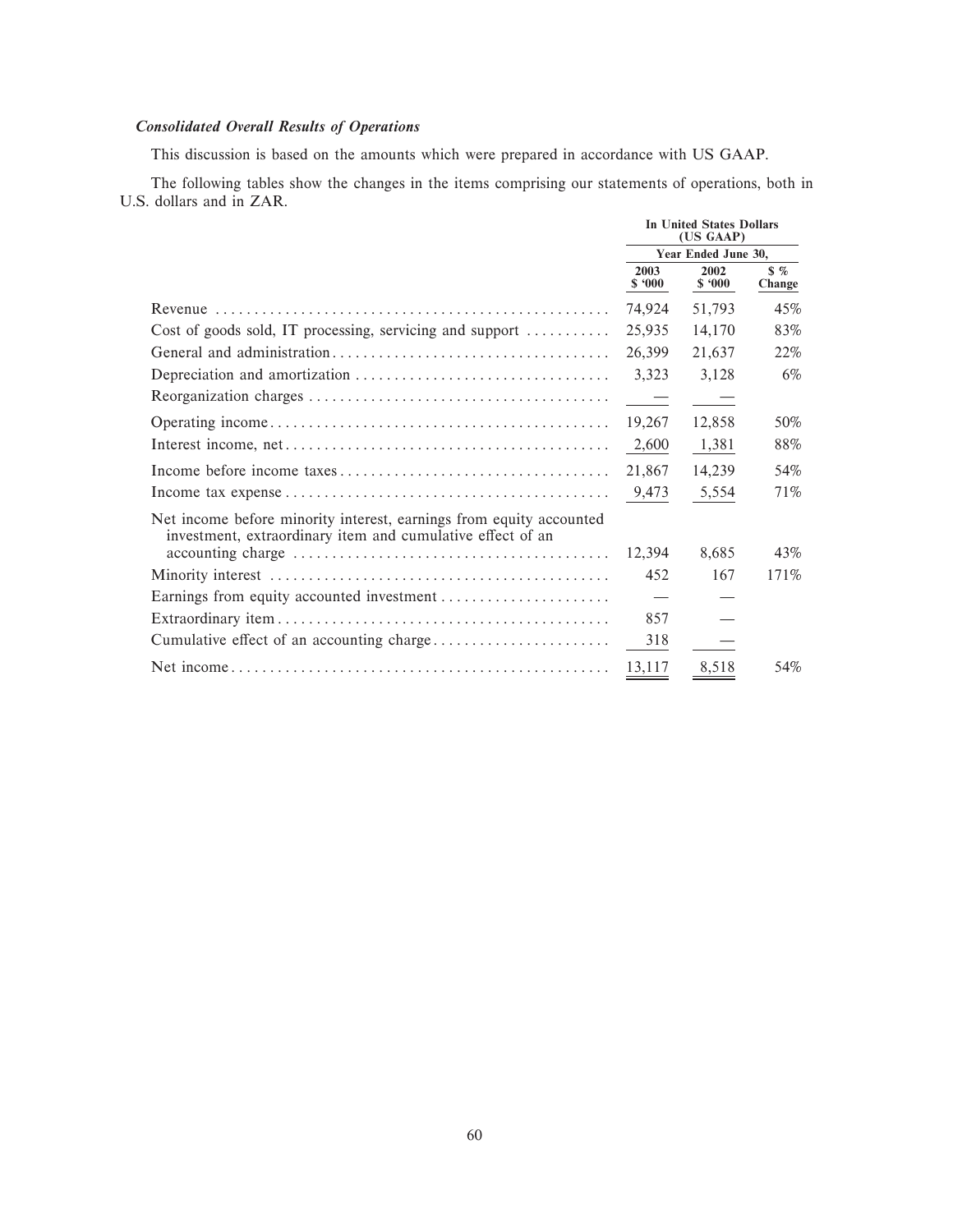|                                                                                                                      |                              | In South African Rand<br>(US GAAP) |                   |  |  |
|----------------------------------------------------------------------------------------------------------------------|------------------------------|------------------------------------|-------------------|--|--|
|                                                                                                                      |                              | Year Ended June 30,                |                   |  |  |
|                                                                                                                      | 2003<br>ZAR<br>$000^{\circ}$ | 2002<br>ZAR<br>000                 | ZAR $%$<br>Change |  |  |
|                                                                                                                      | 678,568                      | 525,174                            | 29%               |  |  |
| Cost of goods sold, IT processing, servicing and support                                                             | 234,879                      | 143,375                            | 64%               |  |  |
|                                                                                                                      | 239,090                      | 219,566                            | $9\%$             |  |  |
|                                                                                                                      | 30,096                       | 31,742                             | $(5)$ %           |  |  |
|                                                                                                                      | $\sim$ $-$                   |                                    |                   |  |  |
|                                                                                                                      | 174,503                      | 130,491                            | 34%               |  |  |
|                                                                                                                      | 23,548                       | 14,014                             | 68%               |  |  |
|                                                                                                                      | 198,051                      | 144,505                            | 37%               |  |  |
|                                                                                                                      | 85,795                       | 56,360                             | 52%               |  |  |
| Net income before minority interest, earnings from equity<br>accounted investment, extraordinary item and cumulative |                              |                                    |                   |  |  |
|                                                                                                                      | 112,256                      | 88,145                             | 27%               |  |  |
|                                                                                                                      | 4,094                        | 1,695                              | 142%              |  |  |
| Earnings from equity accounted investment                                                                            |                              |                                    |                   |  |  |
|                                                                                                                      | 7,762                        |                                    |                   |  |  |
| Cumulative effect of an accounting change                                                                            | 2,880                        |                                    |                   |  |  |
|                                                                                                                      | 118,804                      | 86,450                             | 37%               |  |  |

Analyzed in ZAR, the increase in revenue and cost of goods sold, IT processing, servicing and support for the year ended June 30, 2003, was primarily due to the higher volumes in our transaction-based activities and financial services operating segments. The increase in depreciation and amortization for the year ended June 30, 2003 was due, in part, to the additional depreciation charge from the Eastern Cape provincial contract.

The increase in operating income margin to 26% for the year ended June 30, 2003, from 25% for the year ended June 30, 2002, was primarily due to improved efficiencies across all other activities.

### **Interest Received and Finance Costs**

The significantly higher payment volumes in KwaZulu-Natal during the year ended June 30, 2003, as well as the implementation of the Eastern Cape provincial contract, increased our pre-funding requirements, which resulted in an increase in finance costs in 2003 from \$1.9 million (ZAR 19 million) in 2002 to  $$5.5$  million (ZAR 49.5 million).

Interest on our surplus cash increased from \$3.3 million (ZAR 33.1 million) for the year ended June 30, 2002 to \$8.1 million (ZAR 73.1 million) for the year ended June 30, 2003, primarily due to an increase of \$11.7 million (ZAR 106 million) in cash on hand, as well as significantly higher interest rates earned on deposits. We also maximized our interest income through the commencement in 2002 of a cash management system, which allows for the overnight set-off of all cash balances and overdrafts across all of our subsidiaries except for microlending subsidiaries. Any cash balances related to unpaid social welfare grants received from provincial governments where we do not pre-fund such grants (i.e., North West Province, Northern Cape Province and Limpopo) are excluded from our cash management system and overnight set-off, as the ownership of these accounts remains with the provincial governments.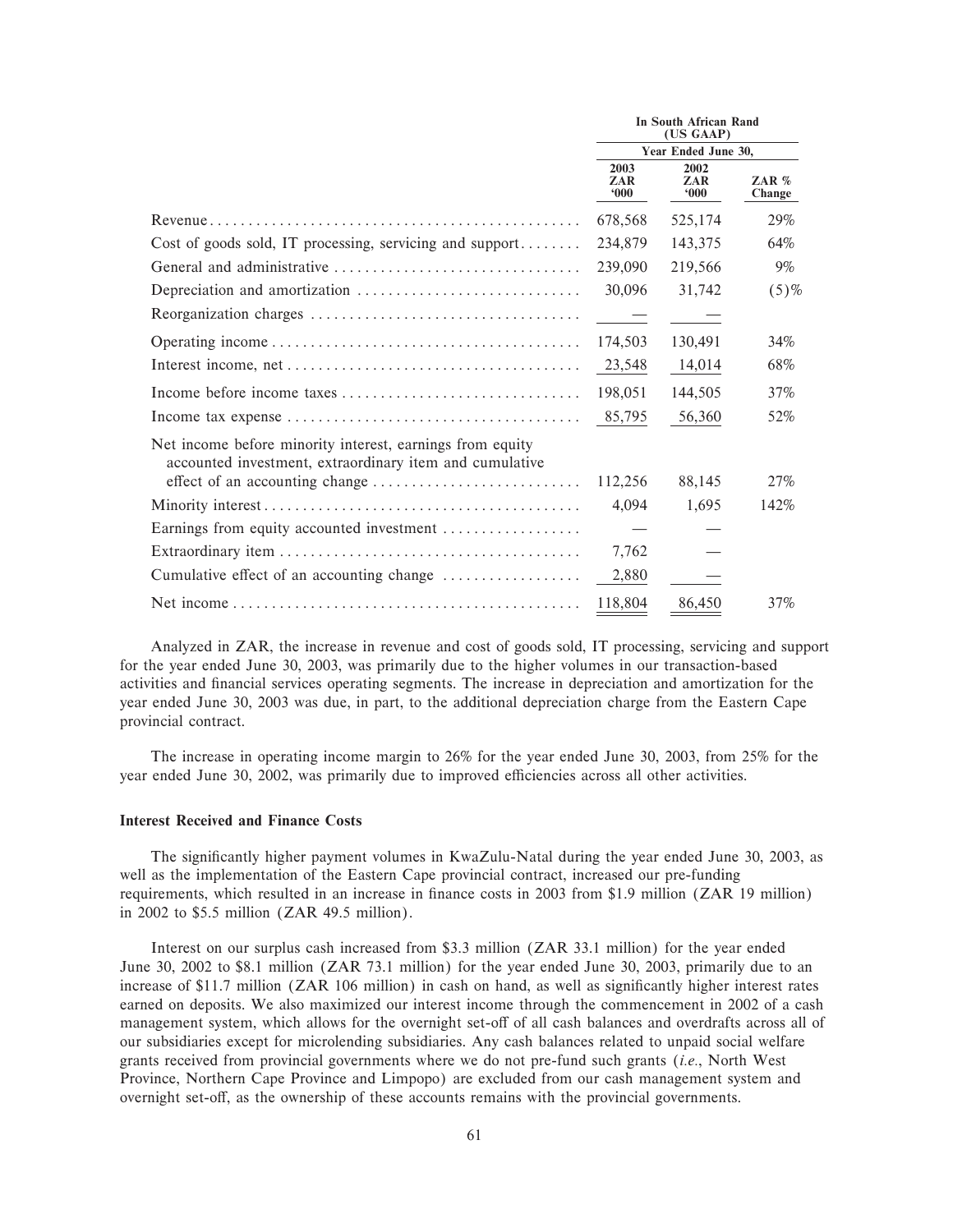### **Taxation**

Total tax expense increased from \$5.6 million (ZAR 56.4 million) for the year ended June 30, 2002 to \$9.5 million (ZAR 85.8 million) for the year ended June 30, 2003, mainly due to our increased profitability.

The increase in the effective tax rate for 2003 was mainly due to non-deductible expenses of \$1.1 million (ZAR 10.2 million), including \$0.6 million (ZAR 5.3 million) resulting from the settlement of share options.

#### **Minority Interests**

Income attributable to minority interests increased from \$0.2 million (ZAR 1.7 million) for the year ended June 30, 2002 to \$0.5 million (ZAR 4.1 million) for the year ended June 30, 2003, due to the increased profitability of four subsidiaries that are involved in the social welfare payment business with outside shareholders. During 2003, we acquired the minority interests in three of these subsidiaries for a total consideration of \$1.4 million (ZAR 12.4 million), which should lead to a significant reduction in income attributable to minority interests in 2004.

# *Results of Operations by Operating Segments*

The composition of revenue and the contributions of our operating segments to operating income are illustrated below. The discussion of our operating segments is based on amounts which were prepared in accordance with SA GAAP. Our management prepares financial statements for management purposes under SA GAAP and our chief operating decision maker evaluates segment performance using SA GAAP measures.

|                                                 | In United States Dollars (SA GAAP) |                 |                |                 |                |  |
|-------------------------------------------------|------------------------------------|-----------------|----------------|-----------------|----------------|--|
|                                                 | Year Ended June 30,                |                 |                |                 |                |  |
|                                                 | 2003<br>\$.000                     | $%$ of<br>Total | 2002<br>\$.000 | $%$ of<br>Total | $\%$<br>Change |  |
| <b>Operating Segment</b>                        |                                    |                 |                |                 |                |  |
| Consolidated revenue:                           |                                    |                 |                |                 |                |  |
|                                                 | 44,058                             | 58%             | 28,291         | 55%             | 56%            |  |
|                                                 | 13,750                             | 18%             | 8,318          | 16%             | 65%            |  |
|                                                 | 13,407                             | 18%             | 10,465         | 20%             | 28%            |  |
| Hardware, software and related technology sales | 5,135                              | 6%              | 4,719          | $9\%$           | $9\%$          |  |
|                                                 | 76,350                             | 100%            | 51,793         | 100%            | 47%            |  |
| Consolidated operating income (loss):           |                                    |                 |                |                 |                |  |
| Transaction-based activities                    | 10,196                             | 53%             | 7,376          | 55%             | 38%            |  |
|                                                 | 5,500                              | 28%             | 2,772          | 21\%            | 98%            |  |
|                                                 | 4,705                              | 24%             | 900            | $7\%$           | 423%           |  |
| Hardware, software and related technology sales | 680                                | 4%              | 1,611          | 12%             | (58)%          |  |
|                                                 | (1,663)                            | $(9)$ %         | 642            | 5%              |                |  |
| Total consolidated operating income             | 19,418                             | 100%            | 13,301         | 100%            | 46%            |  |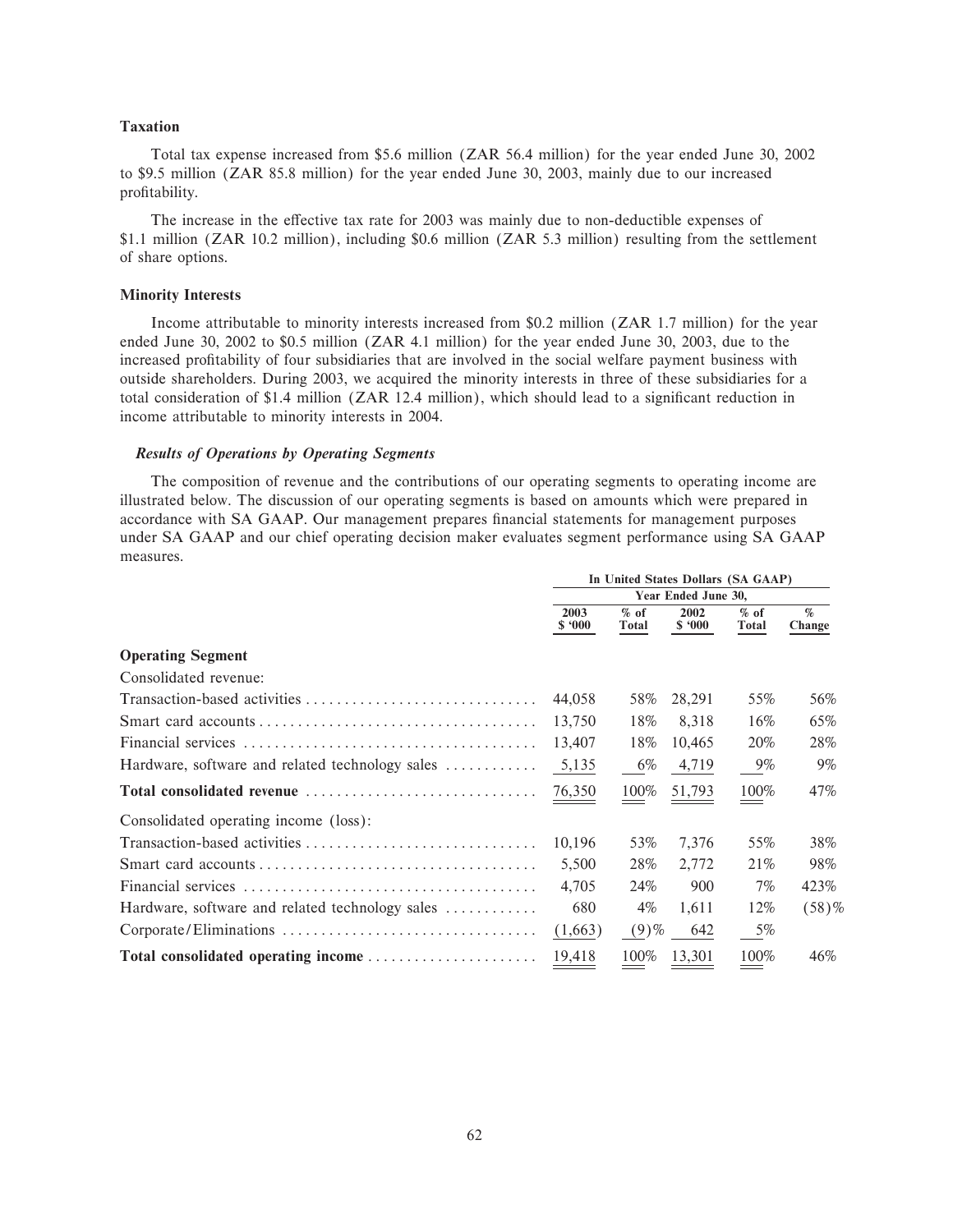|                                                 | In South African Rand (SA GAAP) |                 |                              |                        |                |  |
|-------------------------------------------------|---------------------------------|-----------------|------------------------------|------------------------|----------------|--|
|                                                 | Year Ended June 30,             |                 |                              |                        |                |  |
|                                                 | 2003<br>ZAR<br>000              | $%$ of<br>Total | 2002<br>ZAR<br>$000^{\circ}$ | $%$ of<br><b>Total</b> | $\%$<br>Change |  |
| <b>Operating Segment</b>                        |                                 |                 |                              |                        |                |  |
| Consolidated revenue:                           |                                 |                 |                              |                        |                |  |
|                                                 | 399,016                         | 58%             | 287,095                      | 55%                    | 39%            |  |
|                                                 | 124,533                         | 18%             | 84,404                       | 16%                    | 48%            |  |
|                                                 | 121,426                         | 18%             | 106,196                      | 20%                    | 14%            |  |
| Hardware, software and related technology sales | 46,509                          | 6%              | 47,890                       | 9%                     | $(3)\%$        |  |
| Total consolidated revenue                      | 691,484                         | 100%            | 525,585                      | 100%                   | 32%            |  |
| Consolidated operating income (loss):           |                                 |                 |                              |                        |                |  |
| Transaction-based activities                    | 92,343                          | 53%             | 74,848                       | 55%                    | 23%            |  |
|                                                 | 49,813                          | 28%             | 28,135                       | 21\%                   | 77%            |  |
|                                                 | 42,605                          | 24%             | 9,131                        | 7%                     | 367%           |  |
| Hardware, software and related technology sales | 6,162                           | $4\%$           | 16,354                       | 12%                    | $(62)\%$       |  |
|                                                 | (15,055)                        | $(9)$ %         | 6,532                        | 5%                     |                |  |
| Total consolidated operating income             | 175,868                         | 100%            | 135,000                      | 100%                   | 30%            |  |

# *Transaction-Based Activities*

In U.S. dollars, revenues increased by 56% for the year ended June 30, 2003, from the comparable period in 2002. Operating income increased by 38% for the year ended June 30, 2003, from the comparable period in 2002.

In ZAR, revenues increased by 39% for the year ended June 30, 2003, from the comparable period in 2002. Operating income increased by 23% for the year ended June 30, 2003, from the comparable period in 2002.

These increases in revenues and operating income were due primarily to the commencement of the Eastern Cape provincial contract, significantly higher volumes from our other provincial contracts and annual price adjustments in the amounts we charge under our provincial contracts. We discuss these factors in more detail below:

- ' *New Eastern Cape contract:* In November 2002, we commenced the implementation of a social welfare grant payment system in the Eastern Cape province. At year-end, we had processed benefits for 469,918 beneficiaries. The Eastern Cape contract generated revenue of \$4.6 million (ZAR 47.1 million) in the last eight months in fiscal 2003.
- *Significantly higher volumes under existing provincial contracts:* We experienced significant growth in most of the other provinces where we administer payments of social welfare grants. This growth is mainly due to new qualifying criteria announced by the South African government aimed at increasing the number of citizens eligible for social welfare grants.
- ' *Annual price increase adjustments:* Under our Service Level Agreements with provincial governments, we are entitled to annual price increases based upon factors such as average grant size, volumes and the South African Consumer Price Index, or "CPI" rates.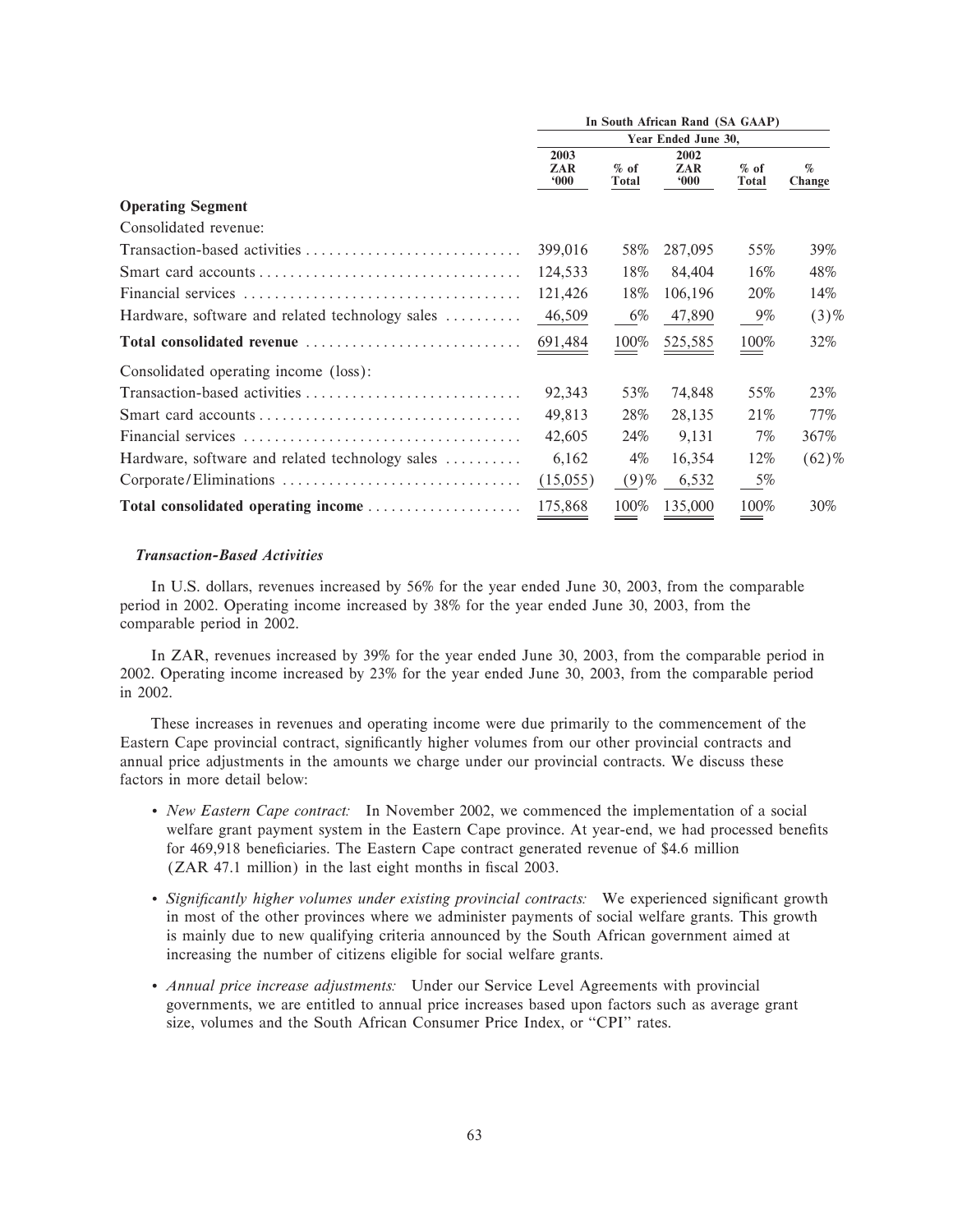|                                |                           |            | Year Ended June 30, |           |          |          |
|--------------------------------|---------------------------|------------|---------------------|-----------|----------|----------|
|                                | <b>Number of Payments</b> |            | 2003                | 2002      | 2003     | 2002     |
| Province                       | 2003                      | 2002       | (US\$)(1)           | (US\$)(2) | (ZAR)(1) | (ZAR)(2) |
| $KwaZulu-Natal$                | 11.125.544                | 8,834,917  | 1.80                | 1.23      | 15.82    | 12.48    |
| $Limpopo \ldots \ldots \ldots$ | 7,435,326                 | 6,025,866  | 1.45                | 1.07      | 12.64    | 10.82    |
| North West $\dots\dots$        | 2,940,723                 | 2,992,402  | 1.82                | 1.52      | 15.99    | 15.43    |
| Northern Cape                  | 1,180,735                 | 1,005,813  | 2.27                | 1.84      | 20.07    | 18.66    |
| Eastern Cape                   | 1,050,833                 |            | 1.64                |           | 14.41    |          |
| <b>Total</b><br>.              | 23,733,161                | 18,858,998 |                     |           |          |          |

The higher volumes under existing provincial contracts, as well as the 2003 price increases, are detailed below:

(1) The average price per payment excludes \$0.70 (ZAR 5.00) related to the provision of smart card accounts.

(2) The average price per payment excludes \$0.70 (ZAR 4.50) related to the provision of smart card accounts.

Operating income margin decreased for the year ended June 30, 2003 to 23% from 26% for the year ended June 30, 2002.

We incurred significant costs in connection with the commencement of the Eastern Cape social welfare payment system. This is typical for businesses that have significant up-front implementation costs but cannot begin collecting revenue until implementation is complete. This business model exerts pressure on our operating income margin during the early stages of a new contract. Efficiency and profitability will increase over time as more customers are converted to our payment system. The conversion period in the Eastern Cape took approximately 14 months to complete.

The losses experienced in the Eastern Cape were marginally offset by the improved profitability of our social welfare payment contracts in other provinces. As these contracts are now well beyond their establishment phases, we continue to improve the efficiencies of these systems through strict cost control measures and improved logistical planning. We try to keep any increases in operational, selling, general and administrative expenses below the total annual price increase rates under these contracts. A further positive effect on our operating income margin was that our selling, general and administrative expenses remained predominantly fixed during the year ended June 30, 2003, while our revenue from these contracts benefited from the significant increase in volumes.

### **Smart Card Accounts**

In U.S. dollars, revenues increased by 65% for the year ended June 30, 2003, from the comparable period in 2002. Operating income increased by 98% for the year ended June 30, 2003, from the comparable period in 2002.

In ZAR, revenues increased by 48% for the year ended June 30, 2003, from the comparable period in 2002. Operating income increased by 77% for the year ended June 30, 2003, from the comparable period in 2002.

Operating income margin from providing smart card accounts increased from 33% to 40% for the year ended June 30, 2003 as compared to the comparable period in 2002.

Revenue from the provision of UEPS smart card based accounts grew in proportion to the higher number of beneficiaries serviced through our social welfare payment contracts. A total number of 1,852,624 UEPS smart card-based accounts were active at June 30, 2003, compared to 1,154,088 active accounts as at June 30, 2002. The significant increase in the number of active accounts was primarily due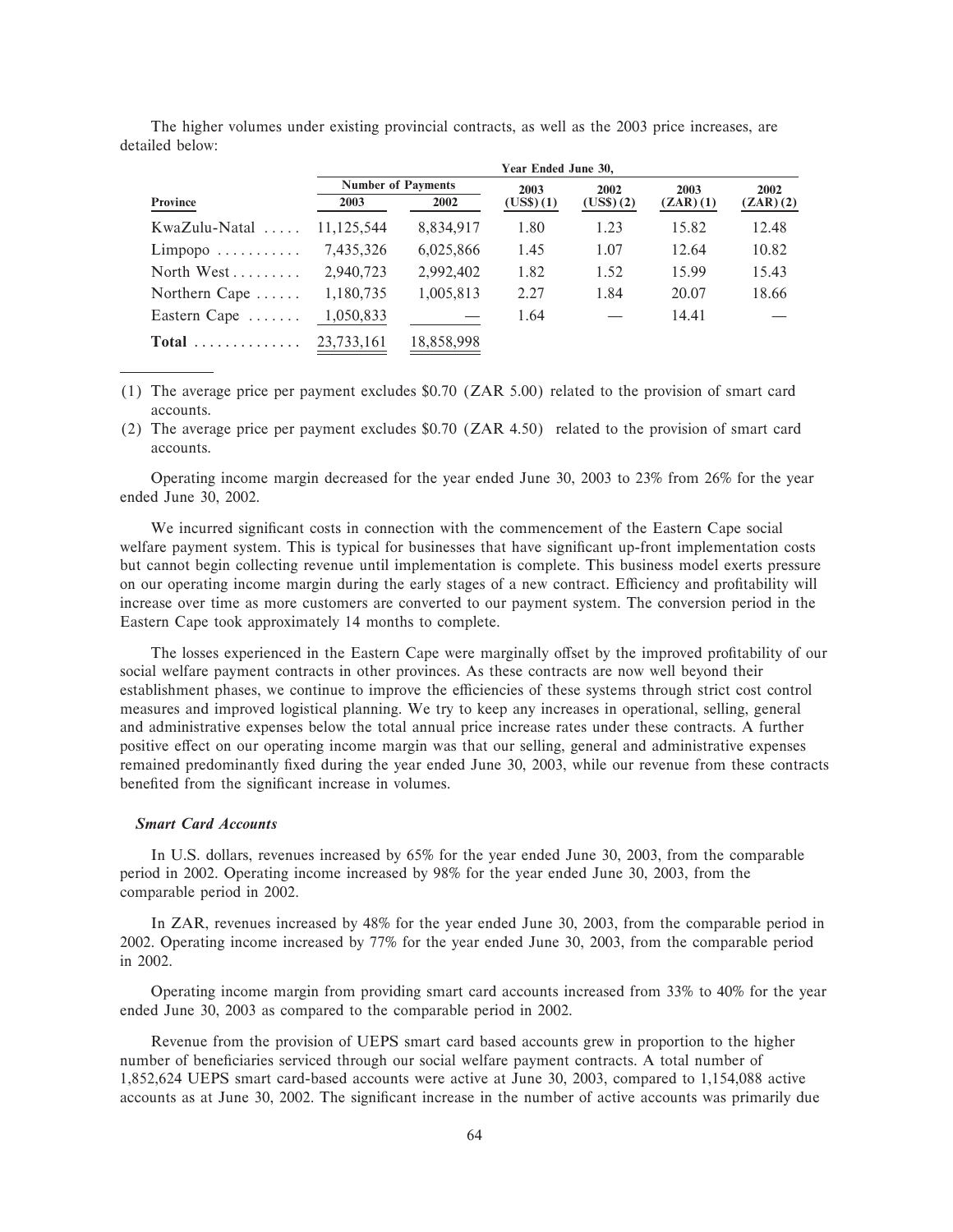to the implementation of the smart card-based payment system in the Eastern Cape. A total of 469,910 accounts had been activated in this province at June 30, 2003.

### *Financial Services*

In U.S. dollars, revenues increased by 28% for the year ended June 30, 2003, from the comparable period in 2002. Operating income increased by 423% for the year ended June 30, 2003, from the comparable period in 2002.

In ZAR, revenues increased by 14% for the year ended June 30, 2003, from the comparable period in 2002. Operating income increased by 367% for the year ended June 30, 2003, from the comparable period in 2002.

Revenue from UEPS-based lending improved as a result of strong growth in our loan portfolio as we expanded the areas where we offered this service. In contrast, the loan portfolio of our traditional microlending businesses remained fairly static as a result of our strategic decision not to grow this business aggressively. The key indicators of these businesses are illustrated below:

|                                                                       | Year Ended June 30, |                |                         |                         |                         |                   |  |
|-----------------------------------------------------------------------|---------------------|----------------|-------------------------|-------------------------|-------------------------|-------------------|--|
|                                                                       | 2003<br>\$.000      | 2002<br>\$.000 | $\frac{1}{2}$<br>Change | 2003<br><b>ZAR '000</b> | 2002<br><b>ZAR '000</b> | ZAR $%$<br>Change |  |
| Finance loans receivable:                                             |                     |                |                         |                         |                         |                   |  |
| Traditional microlending $-$ gross                                    | 10,963              | 7,971          | 38%                     | 81,890                  | 82,664                  | $(1)\%$           |  |
| Provisions                                                            | (6,529)             | (4,060)        | 61\%                    | (48, 771)               | (42,102)                | 17%               |  |
| Finance loans receivable:                                             |                     |                |                         |                         |                         |                   |  |
| Traditional microlending — net of                                     | 4,434               | 3,911          | 13%                     | 33,119                  | 40,562                  | $(18)\%$          |  |
| Finance loans receivable:                                             |                     |                |                         |                         |                         |                   |  |
| $UEPS-based lending - net and$<br>gross (i.e., no provisions) $\dots$ | 3,194               | 1,945          | 64%                     | 23,861                  | 20,174                  | 18%               |  |
|                                                                       | 7,628               | 5,856          |                         | 56,980                  | 60,736                  |                   |  |

Operating income margin increased for the year ended June 30, 2003 compared to 35%, compared to 9% for the year ended June 30, 2002, primarily due to the change in the mix of the debtors book from the lower margin and higher risk traditional microlending to the higher margin and lower risk UEPS-based lending. The provision of UEPS-based lending is volume driven and profitability improves as volumes increase, as most costs are Ñxed. The change in the contribution of the various components to revenue and the change in the operating income margin from fiscal 2002 to fiscal 2003 are illustrated in the table below:

|                          | Year Ended June 30,        |                                 |                            |                                        |  |  |
|--------------------------|----------------------------|---------------------------------|----------------------------|----------------------------------------|--|--|
|                          | 2003                       |                                 | 2002                       |                                        |  |  |
|                          | $%$ of<br>Total<br>Revenue | Operating<br>Income<br>Margin % | $%$ of<br>Total<br>Revenue | <b>Operating</b><br>Income<br>Margin % |  |  |
| UEPS-based lending       | 34%                        | 58%                             | 21\%                       | 16%                                    |  |  |
| Traditional microlending | 66%                        | 31%                             | 79%                        | 12%                                    |  |  |
|                          | 100%                       |                                 | 100%                       |                                        |  |  |

The increases in revenues and operating income were due primarily to the full operation of UEPSbased lending during the year ended June 30, 2003 and significant improvements in traditional microlending activity. We discuss these factors in more detail below:

• The UEPS-based lending initiative was profitable, on a monthly basis, for the entire 2003 year. During the first half of 2002, UEPS-based lending was in the start-up stage and therefore we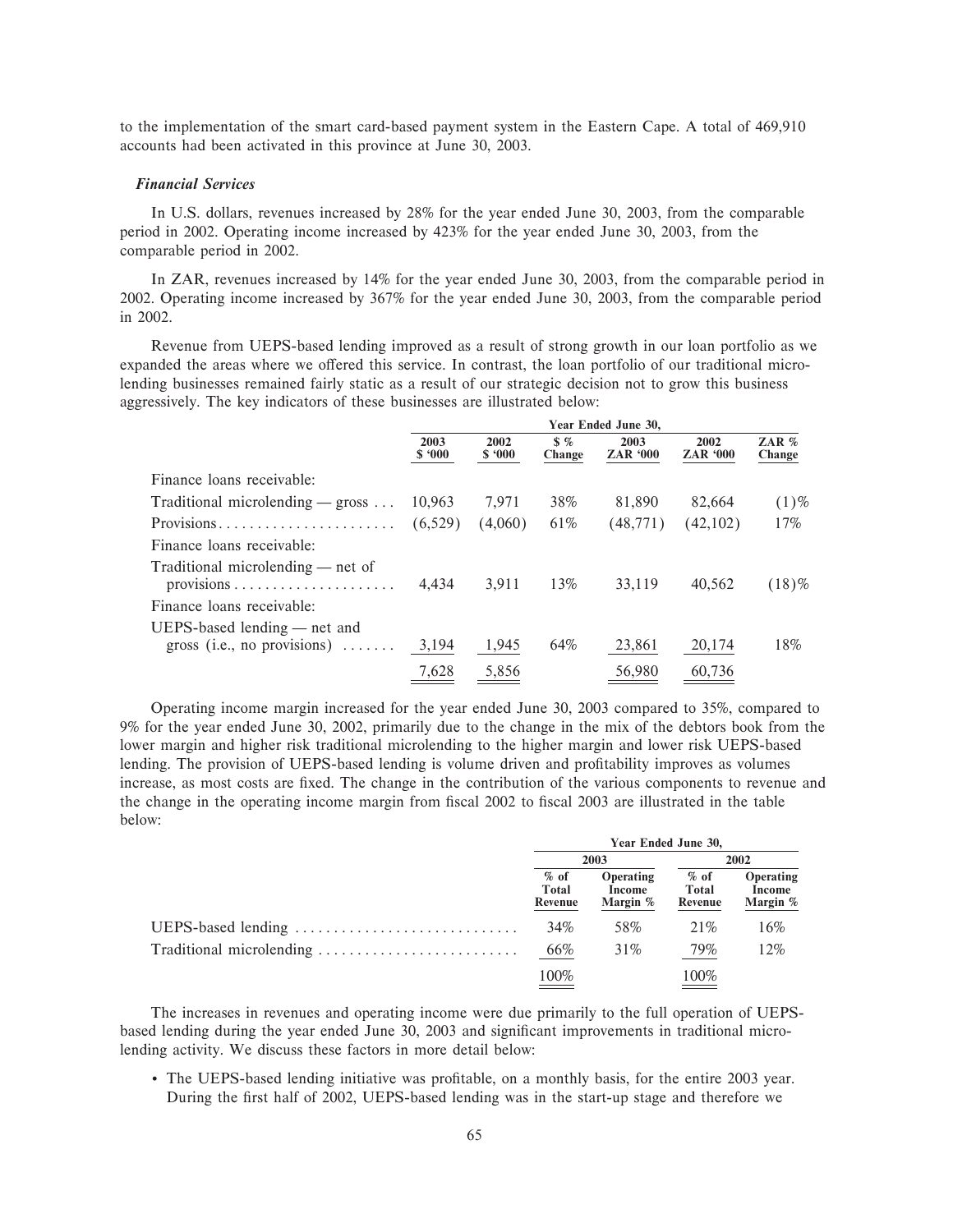incurred significant costs in connection with these activities. Accordingly, the operating income on these activities improved significantly from the break-even result achieved during 2002.

• Traditional microlending activity exhibited significant improvements in operating income margins following a management change in the second half of 2002. This new management focused heavily on cost controls and managing bad debt. We also established a dedicated collection department, which produced significant cost savings during 2003 as the amount of doubtful accounts written off and provisions for doubtful debts (calculated on the same basis as in previous years) was significantly reduced, while we made meaningful progress with the recovery of debts written off in prior years. The cost of running an internal collection department is also considerably less than our previous practice of outsourcing this function.

#### *Hardware, Software and Related Technology Sales*

In U.S. dollars, revenues increased by 9% for the year ended June 30, 2003, from the comparable period in 2002. Operating income decreased by 58% for the year ended June 30, 2003, from the comparable period in 2002.

In ZAR, revenues decreased by 3% for the year ended June 30, 2003, from the comparable period in 2002. Operating income decreased by 62% for the year ended June 30, 2003, from the comparable period in 2002.

These activities have limited recurring revenues and are dependent on signing new contracts and/or the expansion of UEPS systems already implemented.

The decrease in revenue was expected given the very successful UEPS implementation in Malawi in 2002. While we successfully implemented systems in Mozambique and Latvia in 2003, these were much smaller than the Malawi system. The implementation of the Malawi system resulted in some additional revenue in 2003 as we continue to provide smart cards and related equipment for that system.

Nedbank, a significant local customer, outsources certain processing and development services to us. The Nedbank business remained fairly static during 2003.

The decrease in the operating income margin was mainly due to a significant change in our product mix. The implementation of the national UEPS-based payment system in Malawi, which dominated the 2002 results, yielded significantly high margin revenue for that year. During 2003, we implemented systems in Latvia and Mozambique, but these were much smaller than the Malawi system. As a result, our lowmargin products such as hardware sales and our outsourcing business with Nedbank, which remained fairly static during the year, had a significant impact on the margins reported for 2003.

# **Use of Non-GAAP Measures**

Our results of operations for the periods presented were significantly affected by the issuance of shares of common stock and linked units in connection with the Aplitec transaction. In the table below, we have restated our as reported basic earnings per share of common stock and linked unit using an aggregate of 328.2 million shares outstanding upon completion of the Aplitec transaction as if such issuance had occurred on July 1, 2003. The actual number of outstanding shares of common stock issued at June 30, 2004, was 328.2 million. The actual number of outstanding shares of common stock issued at March 31, 2004 and June 30, 2003, was 193.0 million. We have presented the non-GAAP per share and linked unit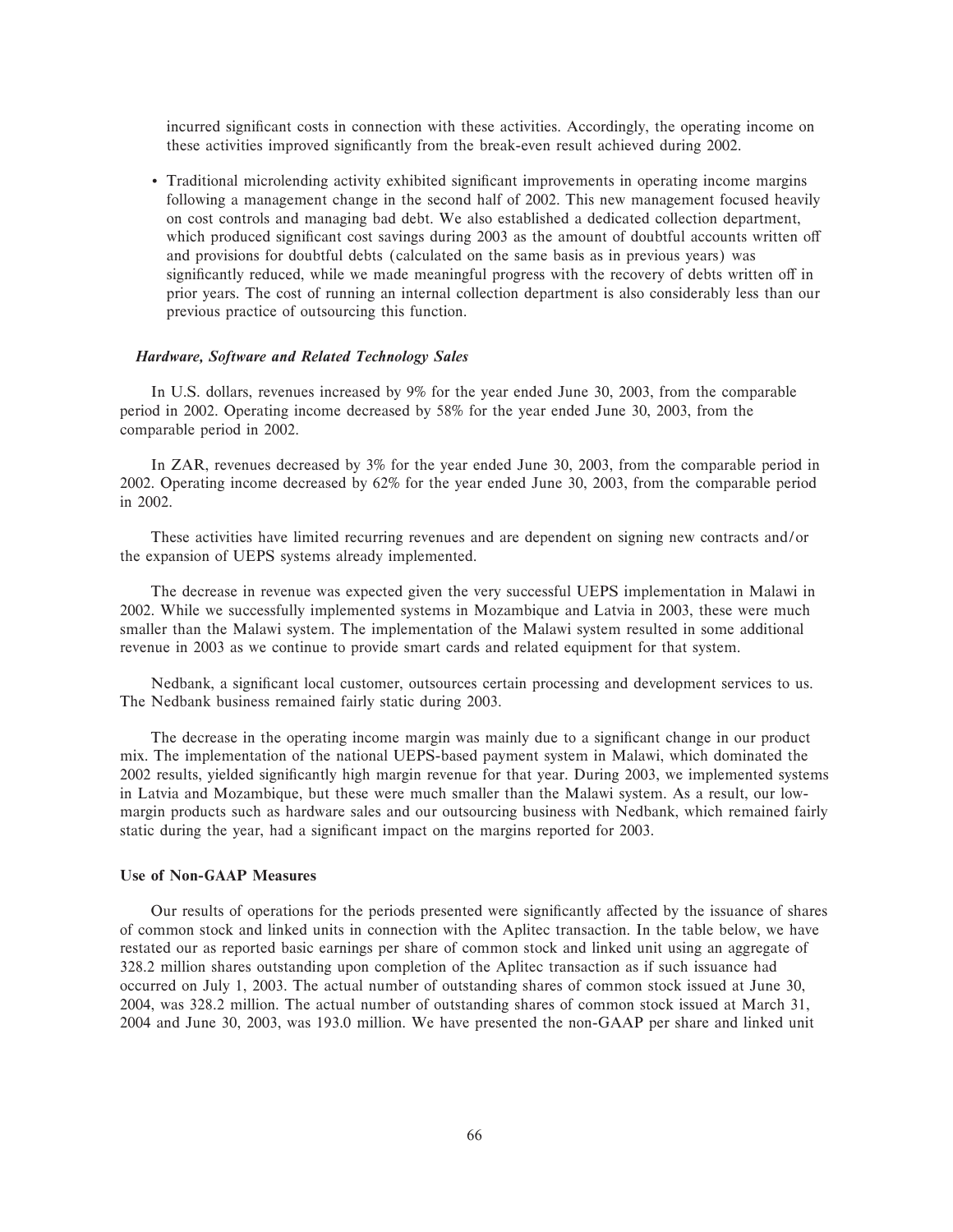data because our management believes that this information will assist investors in comparing our financial performance between the periods presented.

|                                                                               |         | <b>Nine Months Ended</b><br>March 31, |         |  |
|-------------------------------------------------------------------------------|---------|---------------------------------------|---------|--|
|                                                                               |         | 2005                                  | 2004    |  |
| Earnings per share (U.S. cents)                                               |         |                                       |         |  |
| Basic earnings per common share and linked unit                               |         |                                       |         |  |
|                                                                               |         | 10.5                                  | 9.6     |  |
| — using shares issued as at March 31, 2005 (non-GAAP measure) $\dots$         |         | 10.5                                  | 5.7     |  |
| Number of shares (thousands)                                                  |         |                                       |         |  |
| — weighted average number of shares (as reported) $\dots\dots\dots\dots\dots$ |         | 328,202                               | 192,967 |  |
| - number of shares in issue as at March 31, 2005 (used in non-GAAP            |         | 328,202                               | 328,202 |  |
|                                                                               |         | Year Ended June 30,                   |         |  |
|                                                                               | 2004    | 2003                                  | 2002    |  |
| Earnings per share (U.S. cents)                                               |         |                                       |         |  |
| Basic earnings per common share and linked unit                               |         |                                       |         |  |
| $-$ using shares in issue for period (as reported)                            | 6.6     | 6.8                                   | 4.5     |  |
| — using shares issued as at March 31, 2005 (non-GAAP                          |         |                                       |         |  |
|                                                                               | 4.1     | 4.0                                   | 2.6     |  |
| Number of shares (thousands)                                                  |         |                                       |         |  |
| - weighted average number of shares (as reported)                             | 201,489 | 192,967                               | 187,287 |  |
| - number of shares in issue as at March 31, 2005 (used in non-                | 328,202 | 328,202                               | 328,202 |  |

### *Quarterly Results of Operations*

The following table presents our unaudited quarterly results of operations for the eleven quarters in the period ended March 31, 2005. This unaudited information has been prepared in accordance with SA GAAP, which was the basis on which we prepared our financial statements for periods prior to June 7, 2004, when we completed the Aplitec transaction. We have reconciled this information to US GAAP information for periods after June 30, 2003, when we began reporting our results of operations in US GAAP. We have not reconciled this information to US GAAP information for prior periods because we believe that preparing such a reconciliation would involve an unreasonable effort and expense. The operating results for any quarter are not necessarily indicative of the results for any future quarters or for a full year.

|                                                              |                                      | In United States Dollars |                        |                         |                      |
|--------------------------------------------------------------|--------------------------------------|--------------------------|------------------------|-------------------------|----------------------|
|                                                              | Three Months Ended (SA GAAP)         |                          |                        |                         |                      |
|                                                              | <b>June 30.</b><br>2003              | <b>Mar 31.</b><br>2003   | Dec 31.<br><b>2002</b> | <b>Sept 30,</b><br>2002 | <b>Total</b><br>YTD. |
|                                                              | (In thousands except per share data) |                          |                        |                         |                      |
|                                                              | 21,861                               | 20,169                   | 16,204                 | 18,116                  | 76,350               |
|                                                              | 5,676                                | 5,493                    | 3,388                  | 4,861                   | 19,418               |
|                                                              | 4,468                                | 3,463                    | 2,656                  | 3,345                   | 13,932               |
| Earnings per share (common stock and linked units)           |                                      |                          |                        |                         |                      |
| Basic earnings per share (US cents)                          | 2.3                                  | 1.8                      | 1.4                    | 1.8                     | 7.3                  |
| Diluted earnings per share (US cents) $\dots\dots\dots\dots$ | 2.3                                  | 1.8                      | 1.4                    | 1.8                     | 7.3                  |
|                                                              |                                      |                          |                        |                         |                      |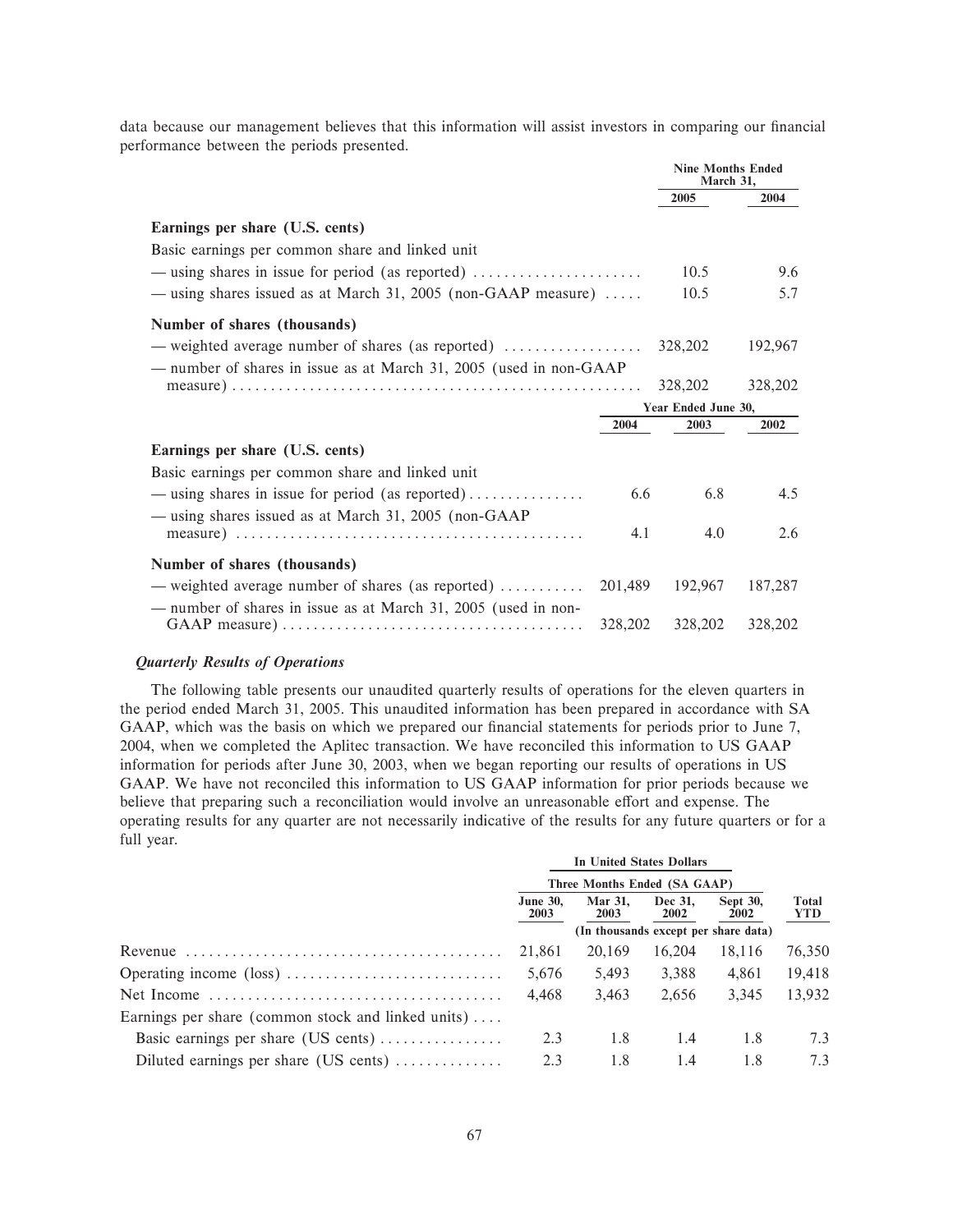|                                                                   |                              |                        | In United States Dollars               |                                      |              |
|-------------------------------------------------------------------|------------------------------|------------------------|----------------------------------------|--------------------------------------|--------------|
|                                                                   | Three Months Ended (SA GAAP) |                        |                                        |                                      |              |
|                                                                   | <b>June 30.</b><br>2004      | Mar 31,<br>2004        | Dec 31.<br>2003                        | Sept 30,<br>2003                     | Total<br>YTD |
|                                                                   |                              |                        |                                        | (In thousands except per share data) |              |
|                                                                   | 39,765                       | 36,144                 | 29,338                                 | 25,851                               | 131,098      |
|                                                                   | 11,892                       | 12,468                 | 7,501                                  | 7,294                                | 39,155       |
|                                                                   | (4,570)                      | 8,208                  | 5,503                                  | 4,866                                | 14,007       |
| Earnings per share (common stock and linked units)                |                              |                        |                                        |                                      |              |
| Basic earnings per share (US cents)                               | (2.0)                        | 4.3                    | 2.9                                    | 2.5                                  | 7.0          |
| Diluted earnings per share $(US \text{ cents}) \dots \dots \dots$ | (2.0)                        | 4.3                    | 2.9                                    | 2.5                                  | 6.7          |
|                                                                   |                              |                        | <b>In United States Dollars</b>        |                                      |              |
|                                                                   |                              |                        | <b>Three Months Ended</b><br>(SA GAAP) |                                      |              |
|                                                                   |                              | <b>Mar 31,</b><br>2005 | Dec 31,<br>2004                        | Sept 30,<br>2004                     | Total<br>YTD |
|                                                                   |                              |                        |                                        | (In thousands except per share data) |              |
|                                                                   |                              | 45,667                 | 45,995                                 | 43,223                               | 134,885      |
|                                                                   |                              | 20,544                 | 18,343                                 | 18,166                               | 57,053       |
|                                                                   |                              | 13,951                 | 13,616                                 | 12,991                               | 40,558       |
| Earnings per share (common stock and linked units)                |                              |                        |                                        |                                      |              |

We expect that the amount and timing of our sales expenses will vary from quarter to quarter depending on our level of actual and anticipated business activities.

Basic earnings per share (US cents)ÏÏÏÏÏÏÏÏÏÏÏÏÏÏÏÏÏÏÏÏÏÏÏÏ 4.3 4.1 4.0 12.4 Diluted earnings per share (US cents)  $\ldots$   $\ldots$   $\ldots$   $\ldots$   $\ldots$   $\ldots$   $\ldots$  4.2  $\ldots$  4.1  $\ldots$  3.9 12.1

Our sales and operating results are difficult to forecast and will fluctuate, and we believe that period-to-period comparisons of our operating results will not necessarily be meaningful. See ""Risk Factors — Our quarterly operating results may fluctuate significantly as a result of factors outside of our control, which could cause the market price of our shares of common stock to decline.''

### **Liquidity and Capital Resources**

Our business has historically generated high levels of cash and we maintain large cash reserves (\$92.7 million at March 31, 2005). Cash on hand decreased from \$93.1 million at March 31, 2004 to \$92.7 million at March 31, 2005 as a result of a late payment by the Eastern Cape provincial government. All cash balances as at March 31, 2004 were ZAR denominated, whereas the cash balances as at March 31, 2005 were comprised of ZAR-denominated balances of ZAR 510 million (\$81 million), U.S. dollar-denominated balances of \$12 million and euro-denominated balances of  $\epsilon$  0.014 million (\$0.018 million).

Surplus cash held by our South African operations is invested in overnight call accounts in the South African money market, and surplus cash held by our non-South African companies is invested in the United States and European money markets.

We generally finance all operations, research and development, working capital, capital expenditure and acquisitions through our internally generated cash. Last year, however, we did raise cash from a group of South African private equity funds in connection with the Aplitec transaction. We have no long-term indebtedness. We maintain various overdraft facilities including a \$79.2 million (ZAR 500 million) revolving credit facility. From time to time, we borrow under these facilities on a short-term basis when our pre-funding requirements exceed the available cash on hand. We take the following factors into account when considering whether to borrow under our financing facilities:

- ' cost of capital;
- cost of financing;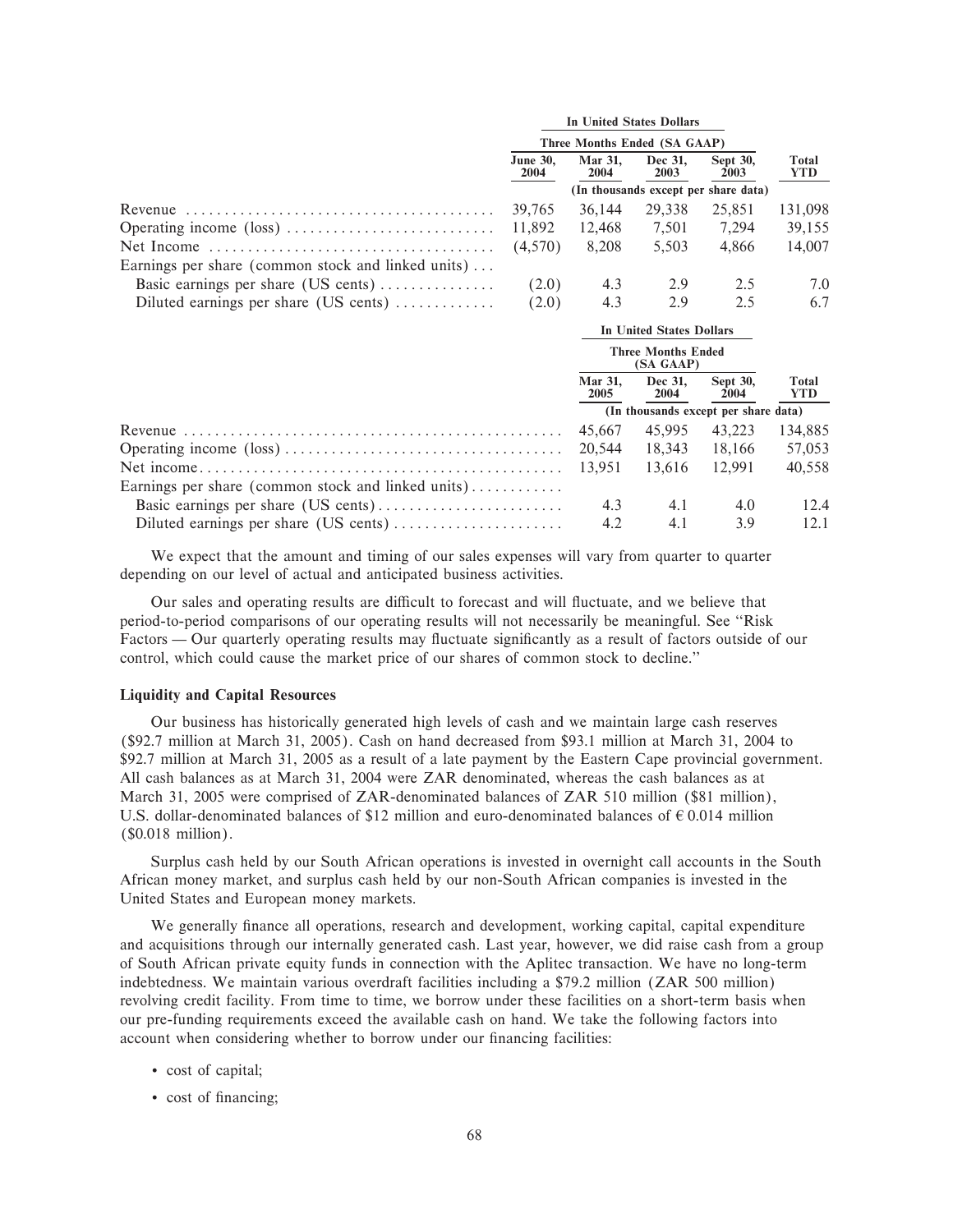- ' opportunity cost of utilizing surplus cash; and
- availability of tax efficient structures to moderate financing costs.

The significant increase in social welfare grant beneficiaries in the KwaZulu-Natal and Eastern Cape provinces may require external Ñnancing in the medium to long-term for the pre-funding of these grants payments. We believe that our cash reserves, and availability under our current overdraft facility and revolving credit facility will be sufficient to fund our activities and expansion plans for the foreseeable future.

### *Cash Flows from Operating Activities*

Cash flows from operating activities for the nine months ended March 31, 2005 totaled \$15.6 million (ZAR 96 million) compared to \$35.4 million (ZAR 247.3 million) for the nine months ended March 31, 2004. The decrease was due primarily to the late payment mentioned above and to the taxes we paid on higher profits and as a result of the reorganization. In addition, cash received from customers and cash paid to suppliers and employees was higher in the nine months ended March 31, 2005 than during the comparable period during 2004 due to the sales to Nedbank and the increased levels of business activity in all of our operating segments.

Cash flows from operating activities for the year ended June 30, 2004 were \$41.8 million (ZAR 290.4 million) compared to \$17.6 million (ZAR 159.8 million) for the year ended June 30, 2003. This increase was primarily due to higher levels of revenue and operating profit and an increase in net interest earned, partially offset by an increase in working capital, as increased receivables and inventory partially oÅset increased payables, and by higher taxes and the payment of dividends during the year ended June 30, 2003. The slight increase in inventory was due to higher levels of spares stock at year end. The increase in receivables was due to a portion of the June 2004 Eastern Cape pre-funding owing to Net 1 by the Eastern Cape government, as well as higher pre-payments for smart cards bought for the Limpopo contract, which are paid for monthly, as part of the service fee, over the duration of the contract period. Payables increased mainly due to the bulk of the reorganization costs that were not paid at year end.

### *Cash Flows from Investing Activities*

Cash used in investing activities for the nine months ended March 31, 2005, included capital expenditure of \$3 million (ZAR 18.4 million), of which \$0.4 million (ZAR 2.8 million) related to the purchase of an additional transaction processing computer at head-office and \$1.1 million (ZAR 5.7 million) related to the purchase of POS and pin-pad devices for use at retailers participating in our merchant acquiring project. Cash used in investing activities for the nine months ended March 31, 2004, included one-time costs we incurred to support the administration and distribution of welfare grants in the Eastern Cape province.

Cash used in investing activities for the years ended June 30, 2004 and 2003 was \$5.7 million (ZAR 39.7 million) and \$7.4 million (ZAR 67.0 million), respectively. This decrease was due to a \$8.3 million (ZAR 56.9 million) capital expenditure during the year ended June 30, 2003 related to start-up costs on the Eastern Cape contract.

Investing activities during the year ended June 30, 2004 consisted mainly of capital expenditures of \$2.8 million (ZAR 19.4 million), a loan of \$1.6 million (ZAR 11.4 million) to The Permit Group (Proprietary) Limited (""Permit'') to enable Permit to acquire 95% of the issued share capital of New Era Life Insurance Company Ltd., and the acquisition of contract rights in the Limpopo province amounting to \$1.3 million (ZAR 9.0 million).

### *Cash Flows from Financing Activities*

The dividend declared by Aplitec for fiscal year end June 30, 2003 was paid in the three months ended September 30, 2003. Net cash raised from the issue of common stock and preferred stock of \$53.7 million (ZAR 336.8 million) during the year ended June 30, 2004, resulted from the issuance of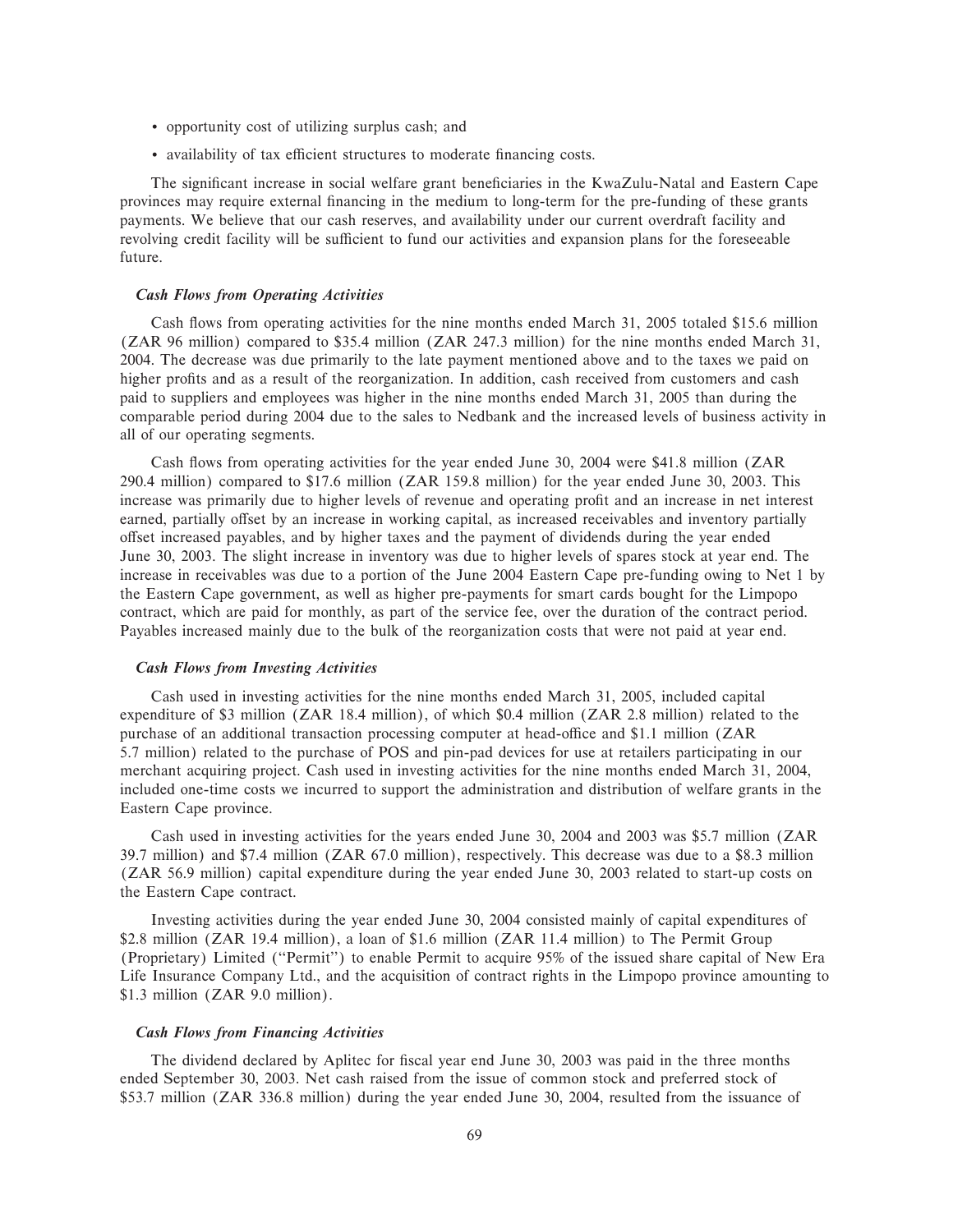shares of common stock to the Brait Group in connection with the Aplitec transaction. The cash distribution and dividend paid to shareholders during the year ended June 30, 2004 consisted of \$72.7 million (ZAR 456.0 million) as a result of the Aplitec transaction and \$5.1 million (ZAR 35.5 million) paid to Aplitec shareholders as a dividend pursuant to Aplitec's dividend policy at the time. All cash raised from the issue of share capital during the year ended June 30, 2003, was due to the issuance of ordinary shares under the Aplitec employee share incentive scheme. The dividend paid during fiscal 2003 was effected pursuant to Aplitec's dividend policy at the time.

## **Off-Balance Sheet Arrangements**

We have no off-balance sheet arrangements.

## **Capital Expenditures**

Capital expenditures for the nine months ended March 31, 2005 and 2004 were as follows:

|                                                                                  | Nine Months Ended March 31, |                |                         |                         |
|----------------------------------------------------------------------------------|-----------------------------|----------------|-------------------------|-------------------------|
|                                                                                  | 2005<br>\$.000              | 2004<br>\$.000 | 2005<br><b>ZAR '000</b> | 2004<br><b>ZAR '000</b> |
| <b>Operating Segment</b>                                                         |                             |                |                         |                         |
|                                                                                  |                             | 2.077          | 14.352                  | 14,519                  |
|                                                                                  |                             |                |                         |                         |
|                                                                                  | 669                         | -111           | 4.118                   | 775                     |
| Hardware, software and related technology sales $\dots\dots\dots\dots\dots\dots$ |                             | 15             |                         | 100                     |
|                                                                                  |                             | 189            |                         | 1,317                   |
|                                                                                  |                             | 2,392          | 18,470                  | $\frac{16,711}{2}$      |

|                                           | Fiscal Year Ended June 30. |                |                |                         |                         |                         |
|-------------------------------------------|----------------------------|----------------|----------------|-------------------------|-------------------------|-------------------------|
|                                           | 2004<br>\$.000             | 2003<br>\$.000 | 2002<br>\$.000 | 2004<br><b>ZAR '000</b> | 2003<br><b>ZAR '000</b> | 2002<br><b>ZAR '000</b> |
| <b>Operating Segment</b>                  |                            |                |                |                         |                         |                         |
| Transaction-based activities              | 2.371                      | 6.043          | 943            | 16.435                  | 54,729                  | 9.574                   |
| Smart card accounts                       |                            |                |                |                         |                         |                         |
| Financial services                        | 185                        | 106            | 817            | 1.280                   | 960                     | 8.295                   |
| Hardware, software and related technology |                            |                |                |                         |                         |                         |
|                                           | 34                         | 15             | 5              | 234                     | 135                     | 54                      |
| Corporate/Eliminations                    | 218                        | 548            | 153            | 1,512                   | 4,967                   | 1,549                   |
| Consolidated total                        | 2,808                      | 6,712          | 1,918          | 19,461                  | 60,791                  | 19,472                  |

We operate in an environment where our contracts for the payment of social welfare grants require substantial capital investment to establish our operational infrastructure when a contract commences. Further capital investment is required when the number of beneficiaries increase to the point where the maximum capacity of the original infrastructure is exceeded.

As mentioned above, our capital expenditures for the nine months ended March 31, 2005 related mainly to the acquisition of a new transaction processing computer at our corporate headquarters and the acquisition of POS and pin-pad devices that we lease to participating retailers. Our capital expenditure for the nine months ended March 31, 2004 was mainly due to expansion in all provinces, as we experienced significant growth in the number of customers we had to service. Capital expenditures during the year ended June 30, 2004 were primarily due expansion in all provinces, as we experienced significant growth in the number of customers we had to service. Capital expenditures during the year ended June 30, 2004 were primarily due to start-up costs we incurred in connection with the implementation of our Eastern Cape provincial contract. Capital expenditures during the year ended June 30, 2002 related primarily to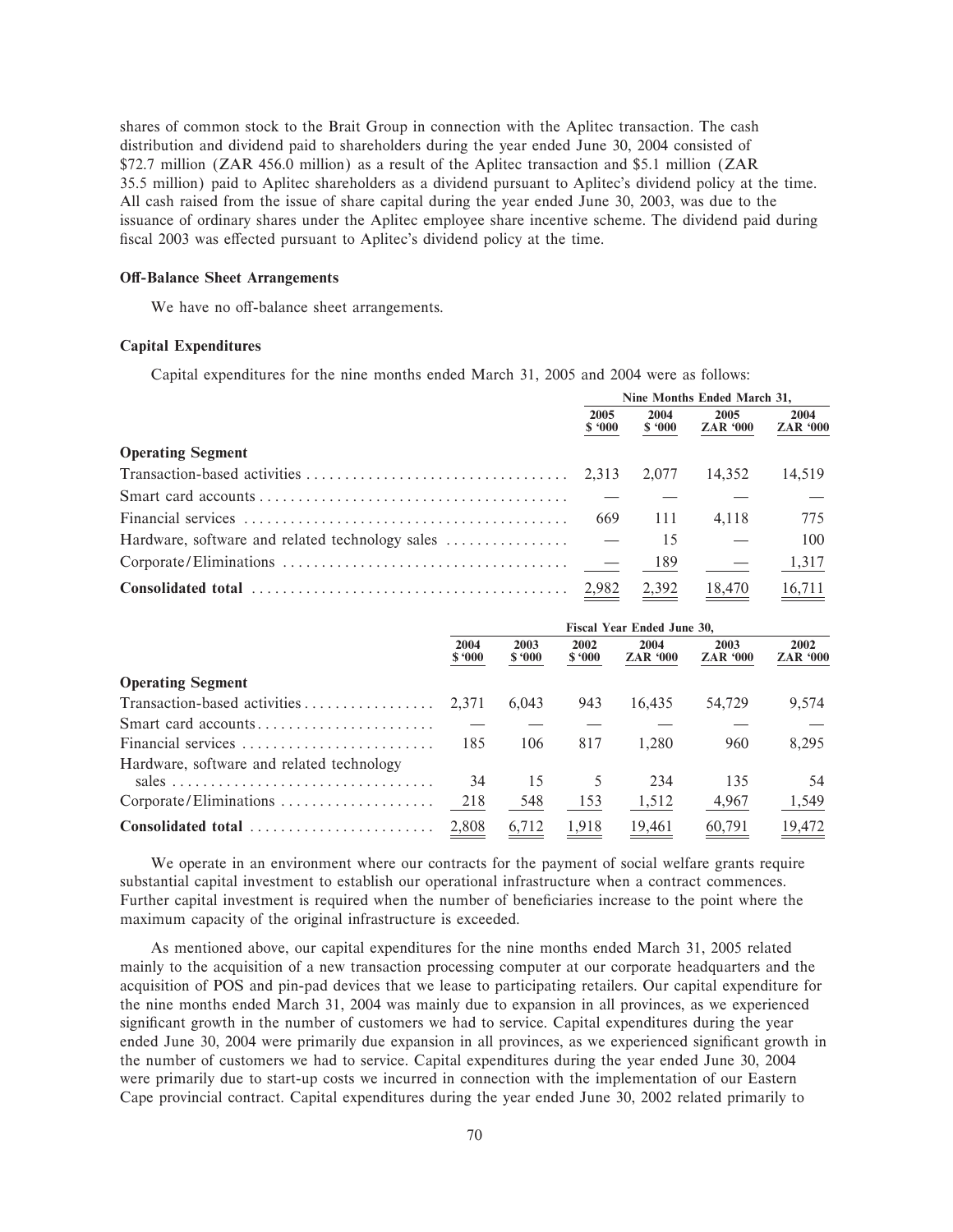our expansion in the KwaZulu-Natal and Limpopo provinces, where we experienced significant growth in the number of customers we had to service.

Our other business activities require relatively little capital investment. The most notable exception was the capital expenditure incurred to establish the UEPS-based lending initiative within the financial services division during the year ended June 30, 2002.

All of our capital expenditures for the past three fiscal years were funded through internally generated funds. We had no outstanding capital commitments at March 31, 2005. We anticipate that capital spending for the fourth quarter of fiscal 2005 will relate primarily to the equipment required to service the increased number of beneficiaries in all provinces and the purchase of additional POS and pin-pad devices to be leased to participating retailers. We expect to fund these expenditures through internally generated funds.

### **Contingent Liabilities, Commitments and Contractual Obligations**

We lease various premises under operating leases. Our minimum future commitments for lease premises as well as other commitments are as follows:

|                                                          | Payments Due by Period, as of March 31, 2005 (in \$ '000s) |                                 |                          |                          |                          |                         |       |
|----------------------------------------------------------|------------------------------------------------------------|---------------------------------|--------------------------|--------------------------|--------------------------|-------------------------|-------|
|                                                          | Due<br>Within<br>1 Year                                    | <b>Due</b><br>Within<br>2 Years | Due<br>Within<br>3 Years | Due<br>Within<br>4 Years | Due<br>Within<br>5 Years | More<br>than<br>5 Years | Total |
| Contractual obligations                                  |                                                            |                                 |                          |                          |                          |                         |       |
| Long term debt obligations                               |                                                            |                                 |                          |                          |                          |                         |       |
| Long-term payables $\dots \dots \dots \dots \dots \dots$ |                                                            |                                 |                          |                          |                          |                         |       |
| Capital lease obligations                                |                                                            |                                 |                          |                          |                          |                         |       |
| Operating lease obligations                              | 1,642                                                      | 1.026                           | 809                      | 486                      | 48                       | 4                       | 4,015 |
| Purchase obligations                                     | 98                                                         |                                 |                          |                          |                          |                         | 98    |

Other than shown in the table above, we have no other purchase commitments, obligations or specific capital commitments for the next three years.

# **Dividends**

Our future dividend policy will depend on our earnings, capital requirements, expansion plans, financial condition and other relevant factors. New Aplitec's future dividend policy also has to comply with the restrictions place by the South African Reserve Bank as a condition of its approval of the Aplitec transaction. These restrictions will apply until such time as all of our special convertible preferred stock has been converted into common stock. These restrictions provide that dividends may be declared by the New Aplitec board of directors only if (i) declaration of the dividend is approved by a majority of the holders of New Aplitec B class preference shares, (ii) all loan accounts have been paid by New Aplitec and (iii) the dividend does not exceed 50% of New Aplitec's annual earnings. In addition, under South African law, New Aplitec will only be entitled to pay a dividend if it meets the solvency and liquidity tests set out in the South African Companies Act. However, because the New Aplitec board will be appointed by Net 1, Net 1 will ultimately determine whether any dividends are declared by New Aplitec, subject to the above conditions. Any dividends declared by New Aplitec will be distributed to the holders of A class and B class preference shareholders pro rata in accordance with their respective ownership interests in New Aplitec.

Aplitec's dividend policy in the nine months ended March 31, 2004 and prior fiscal periods was to declare regular annual dividend payments of between 25% to 33% of earnings for such periods. There were no dividends declared in the nine month period ended March 31, 2005. Dividends declared for the year ended June 30, 2003 were paid in the first quarter of fiscal 2004.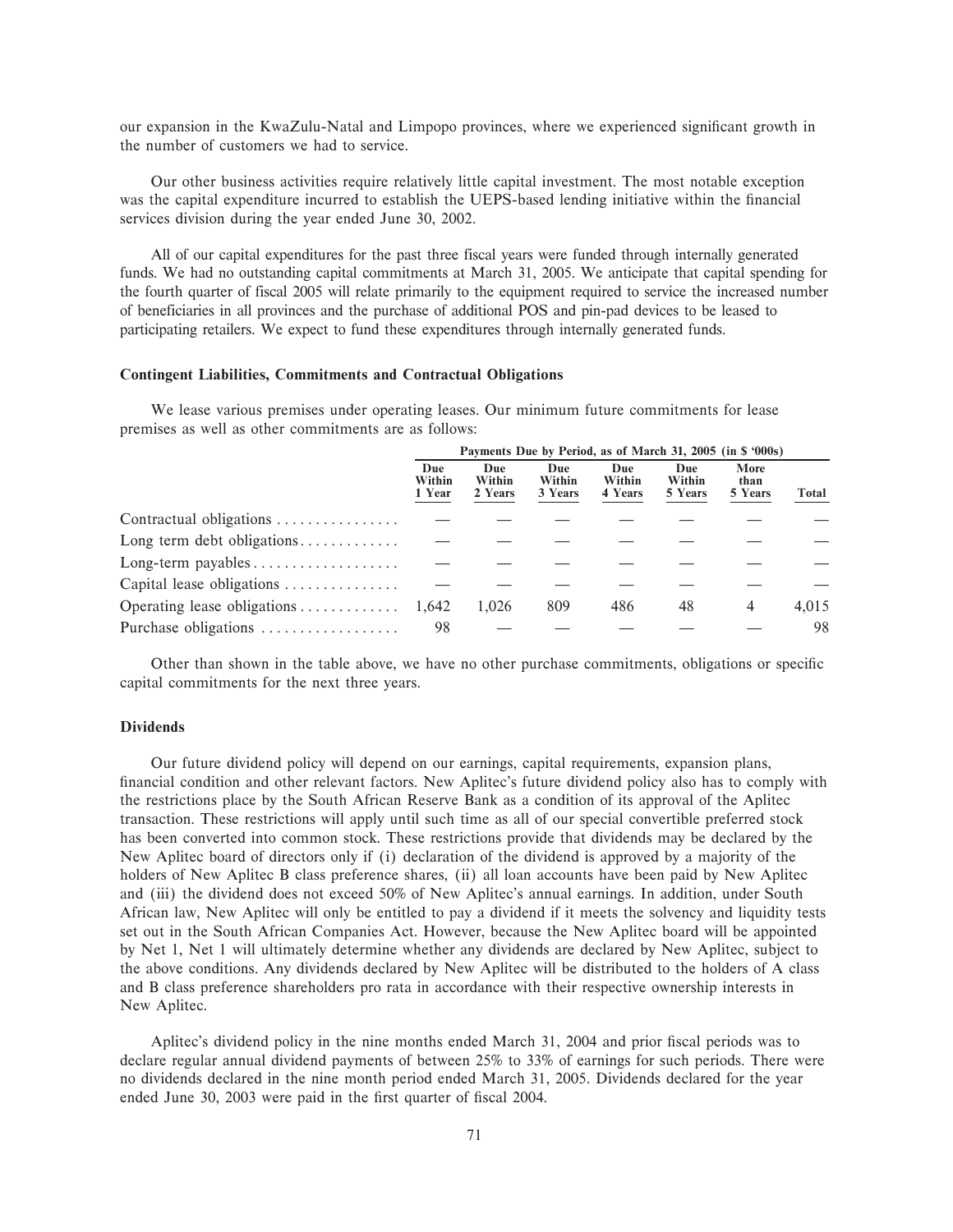### **Acquisitions and Dispositions**

We made no acquisitions or dispositions during the nine months ended March 31, 2005 or 2004. During January 2003, Aplitec acquired the minority interests in CPS (KwaZulu-Natal), CPS (Northern Cape) and CPS (Northern). These acquisitions consolidated Aplitec's social welfare payment businesses under a single holding company, thus improving operating and tax efficiency. Profits (attributable to the minority interests acquired) were recognized and consolidated from January 1, 2003. During January 2002, Aplitec sold the assets and liabilities of its security guarding business for a total cash consideration of \$0.7 million (ZAR 4.913 million).

## **Equity-Accounted Investment**

On April 1, 2004, Aplitec purchased a 43% interest in Permit Group 2 (Proprietary) Limited (""Permit''). Our balance sheet includes Permit as an equity-accounted investment. Permit owns 95% of the common stock of New Era Life Insurance Company (""New Era''), a provider of various insurance products to the South African market. In connection with this acquisition, Aplitec loaned Permit approximately \$0.8 million at the then current South African prime interest rate (11% at March 31, 2005) with no fixed repayment terms. Permit used the proceeds of this loan to purchase  $43\%$  of a  $95\%$  interest in New Era.

For the nine months ended March 31, 2005, earnings from our equity accounted investment totaled \$0.5 million (ZAR 3 million). Future earnings from our equity accounted investment are expected to be comparable with the current quarter's earnings.

## **Employee Benefits**

We do not provide retirement benefits to any of our employees. We provide our employees with a choice of two health care service providers to which we make the monthly contribution. We do not provide any post-retirement health benefits.

### **Insurance**

We annually assess our risk exposure. At March 31, 2005, we believe that all risks were adequately covered by third party insurers, except where we considered the cost of insurance coverage to be excessive in relation to the probability and extent of loss or we were unable to find any insurance underwriters willing to accept the risks associated with certain aspects of our business. We have confronted the latter with respect to insurance for losses or theft of cash from our delivery vehicles.

The main categories of our insurance are: loss or damage to vehicles, electronic equipment and other assets; business interruption; motor vehicle third party claims; group personal accident; and employment practices liability.

### **Quantitative and Qualitative Disclosures About Market Risk**

We seek to reduce our exposure to currencies other than the South African rand through a policy of matching, to the extent possible, assets and liabilities denominated in those currencies. In addition, we use financial instruments in order to economically hedge our exposure to exchange rate and interest rate fluctuations arising from our operations. We are also exposed to credit risks.

### *Currency Exchange Risk*

We are subject to currency exchange risk because we purchase inventories that we are required to settle in other currencies, primarily the euro and U.S. dollar. We have used forward contracts in order to limit our exposure in these transactions to fluctuations in exchange rates between the South African rand,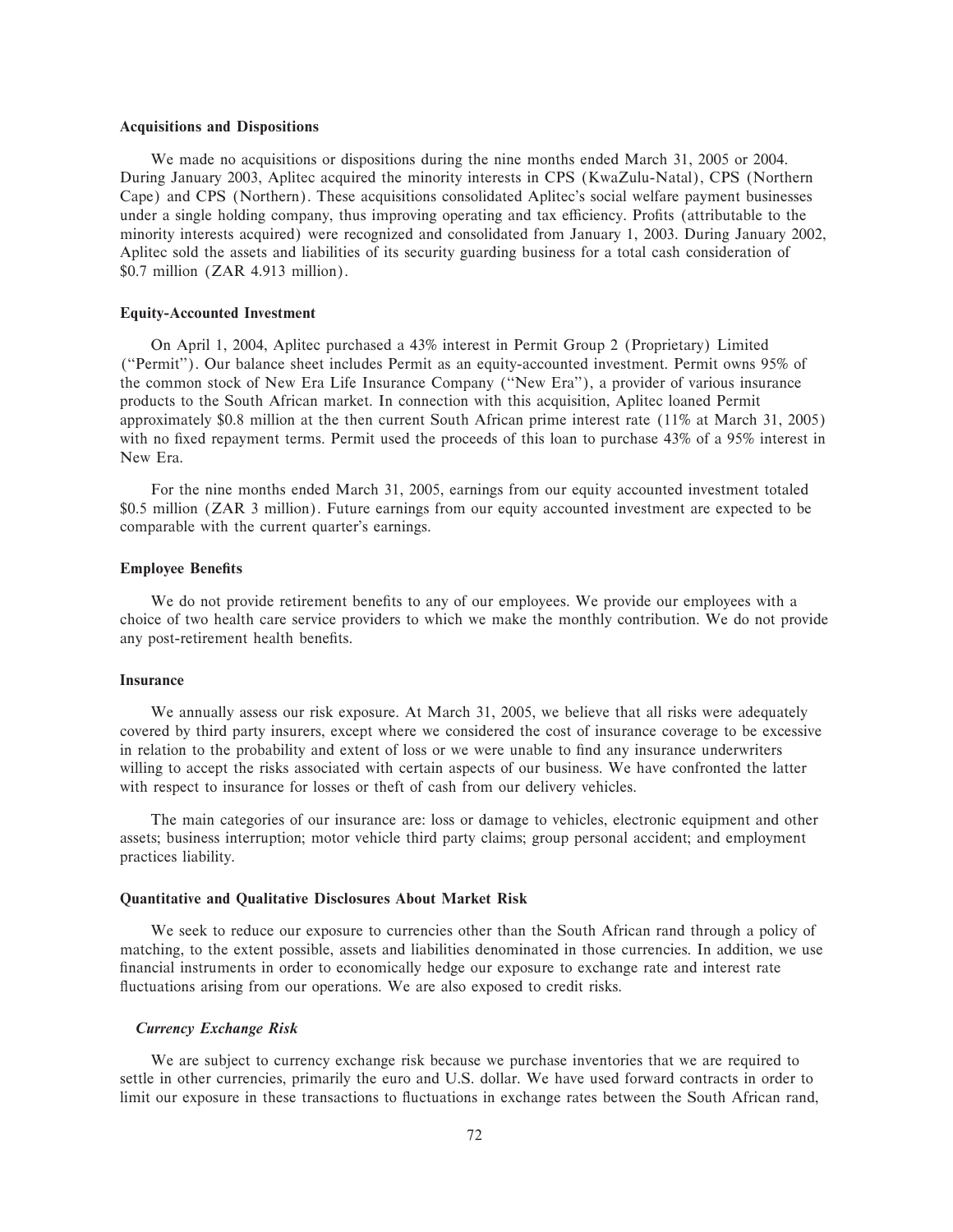on the one hand, and the U.S. dollar and the euro, on the other hand. As of March 31, 2005, the outstanding foreign exchange contracts were as follows as of the dates indicated:

#### **As of March 31, 2005**

| <b>Notional Amount</b> | <b>Strike Price</b> | <b>Maturity</b>    |  |
|------------------------|---------------------|--------------------|--|
| <b>USD 98,000</b>      | ZAR 6.0542          | September 30, 2005 |  |
| As of June 2004        |                     |                    |  |
| <b>Notional Amount</b> | <b>Strike Price</b> | <b>Maturity</b>    |  |
| EUR 16,250             | ZAR 7.8475          | July 12, 2004      |  |
| EUR 202,000            | ZAR 8.1822          | August 2, 2004     |  |
| EUR 16,250             | ZAR 7.8878          | August 10, 2004    |  |
| EUR 16,250             | ZAR 7.9299          | September 10, 2004 |  |
| EUR 16,250             | ZAR 7.9749          | October 12, 2004   |  |
| EUR 263,200            | ZAR 8.2129          | October 29, 2004   |  |
| EUR 4,243,000          | ZAR 8.5225          | January 7, 2005    |  |
| <b>USD 167,900</b>     | ZAR 6.2950          | September 22, 2004 |  |
|                        |                     |                    |  |

### **As of June 2003**

None

## **As of June 2002**

| <b>Notional Amount</b> | <b>Strike Price</b> | <b>Maturity</b> |  |
|------------------------|---------------------|-----------------|--|
| US\$16,250             | ZAR 12.643          | January 8, 2003 |  |

# *Translation Risk*

Translation risk relates to the risk that our results of operations will vary significantly as the U.S. dollar is our reporting currency, but we earn most of our revenues and incur most of our expenses in ZAR. The U.S. dollar to ZAR exchange rate has fluctuated significantly over the past two years. As exchange rates are outside our control, there can be no assurance that future fluctuations will not adversely affect our results of operations and financial condition.

# *Interest Rate Risk*

As a result of our normal borrowing and leasing activities, our operating results are exposed to fluctuations in interest rates, which we manage primarily through our regular financing activities. We generally maintain limited investment in cash equivalents and have occasionally invested in marketable securities. Typically, for every 1% increase in the South African Reserve Bank's repo rate, our interest expense on pre-funding social welfare grants in the KwaZulu-Natal and Eastern Cape provinces increases by \$15,594 per month, while interest earned per month on any surplus cash increases by \$13,672 per \$16.6 million (ZAR 100 million).

# *Credit Risk*

Credit risk relates to the risk of loss that we would incur as a result of non-performance by counterparties. We maintain credit risk policies with regard to our counterparties to minimize overall credit risk. These policies include an evaluation of a potential counterparty's financial condition, credit rating, and other credit criteria and risk mitigation tools as our management deems appropriate.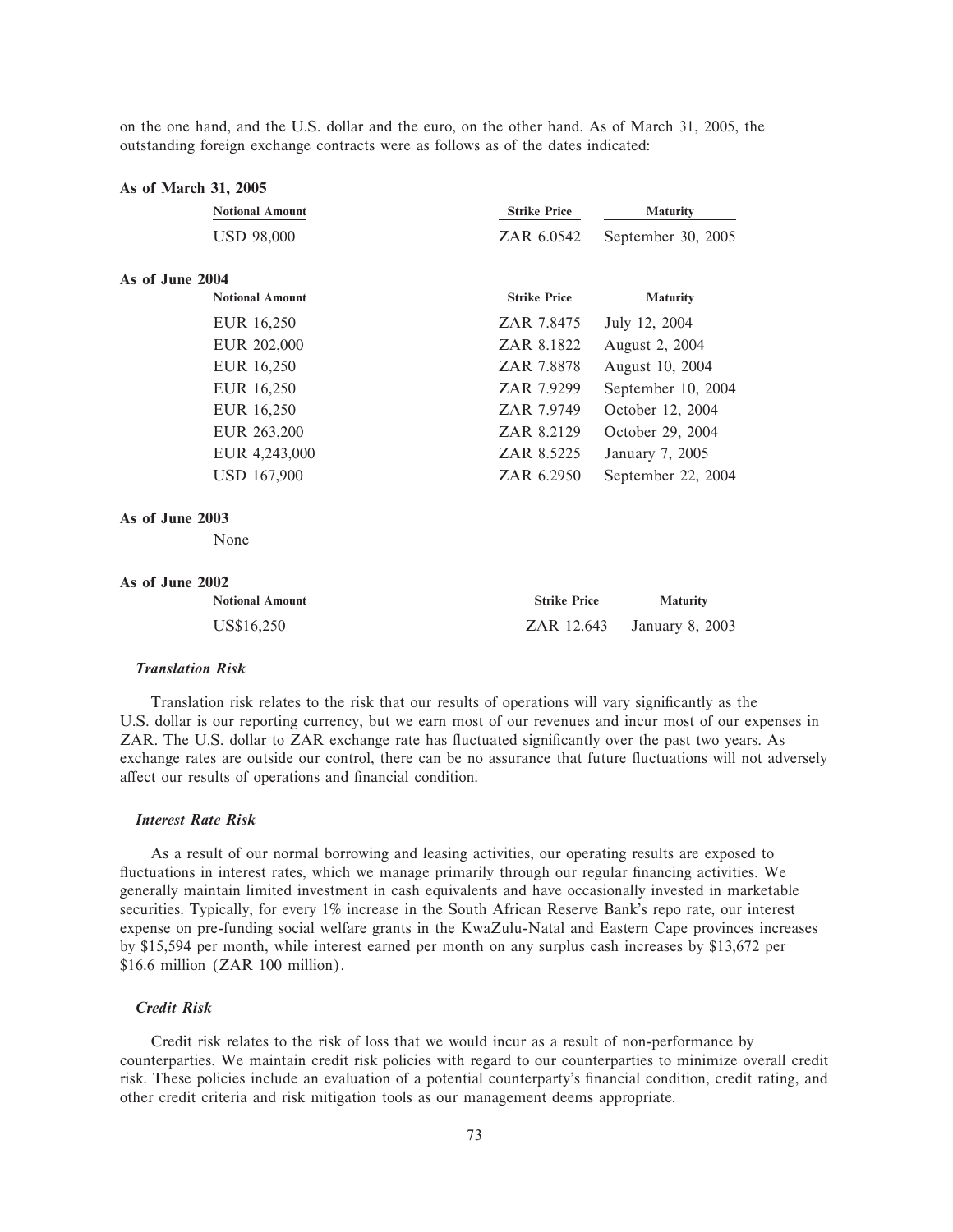With respect to credit risk on financial instruments, we maintain a policy of entering into such transactions only with South African and European financial institutions that have a credit rating of BBB or better, as determined by Standard & Poor's.

## *Microlending Credit Risk*

We are exposed to credit risk in our microlending activities, which provides unsecured short-term loans to qualifying customers. We manage this risk by assigning each prospective customer a "creditworthiness score," which takes into account a variety of factors such as employment status, salary earned, other debts and total expenditures on normal household and lifestyle expenses.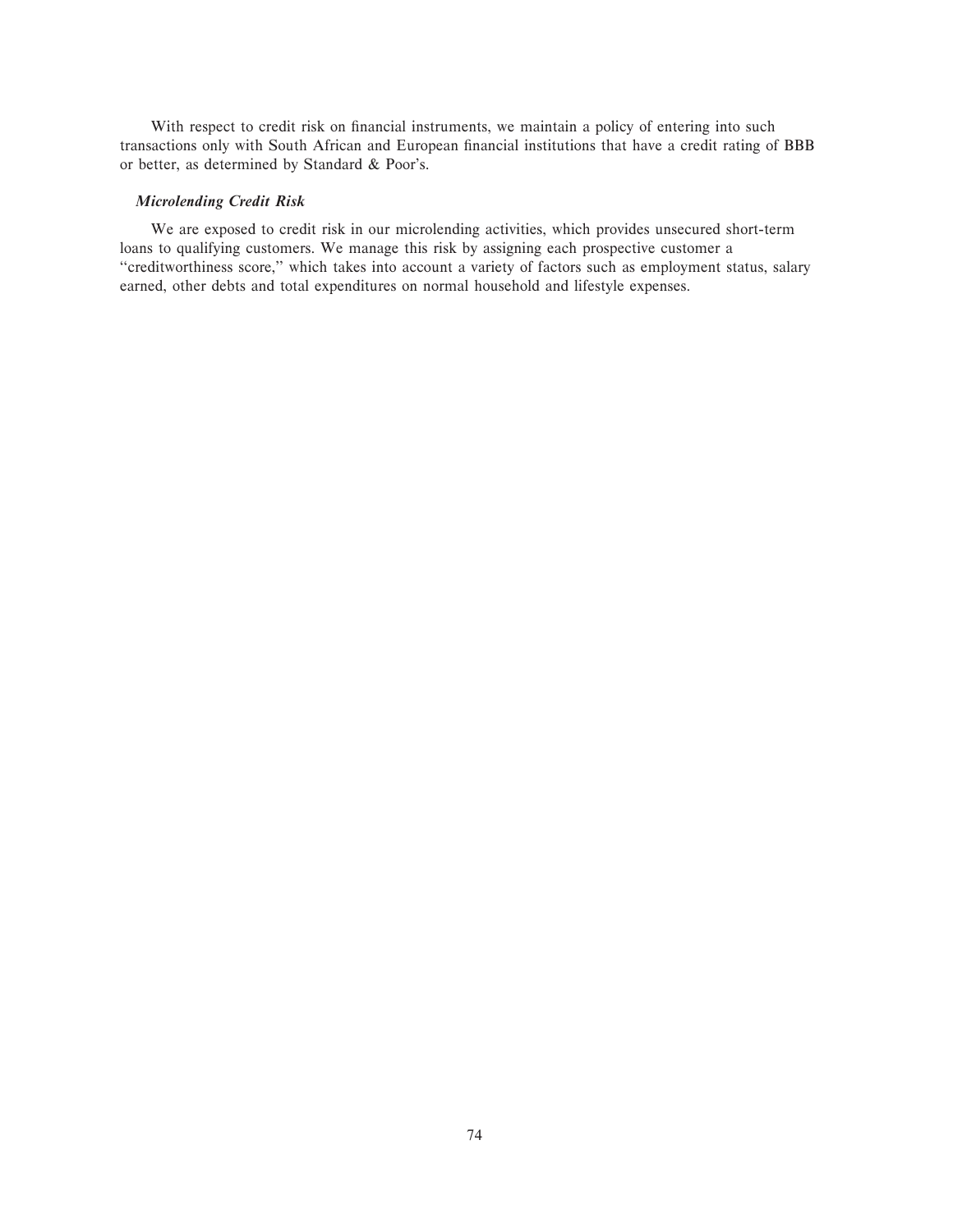### **BUSINESS**

### **Our Company**

We provide our universal electronic payment system, or UEPS, as an alternative payment system for the unbanked and under-banked populations of developing economies. We believe that we are the first company worldwide to implement a system that can enable the estimated four billion people who generally have limited or no access to a bank account to enter affordably into electronic transactions with each other, government agencies, employers, merchants and other financial service providers. To accomplish this, we have developed and deployed the UEPS. This system uses secure smart cards that operate in realtime but offline, unlike traditional payment systems offered by major banking institutions that require immediate access through a communications network to a centralized computer. This offline capability means that users of our system can enter into transactions at any time with other card holders in even the most remote areas so long as a portable offline smart card reader is available. In addition to payments and purchases, our system can be used for banking, health care management, international money transfers, voting and identification.

Our technology is widely used in South Africa today. We have over 3.3 million clients in five provinces who receive social welfare grants using our smart cards. We have started to implement our UEPS for employers to pay wages and provide financial services to their employees. In addition, we are working closely with non-governmental organizations to deploy our new medical application into a number of hospitals and clinics. This application of our system is used to administer the treatment of HIV/AIDS and other high-risk diseases, record patient progress and manage drug inventory.

Outside of South Africa, the Reserve Bank of Malawi has implemented our solution as a national payment system. To date, seven local financial institutions and BP p.l.c., a bulk fuel supplier, are using our system for transaction switching and settlement. We have deployed smaller, more limited versions of our system in Burundi, Ghana, Latvia, Mozambique, Rwanda, and Zimbabwe.

Unlike a traditional credit or debit card where the operation of the account occurs on a centralized computer, each of our smart cards effectively operates similar to an individual bank account in the case of financial services or an individual record management system in the case of medical services. All transactions that take place through our system occur between two smart cards at the point of service, or POS, with all of the relevant information necessary to perform and record a transaction held on the smart cards.

The transfer of money or other information can take place without any communication with a centralized computer since all validation, creation of audit records, encryption, decryption and authorization take place on, or are generated between, the smart cards themselves. Importantly, the cards are protected through the use of biometric fingerprint identification, which is designed to ensure the security of funds and card holder information. Transactions are generally settled by merchants and other commercial participants in the system by sending the transaction data to a mainframe computer on a batch basis. Settlement can be performed online or offline. The mainframe computer provides a central database of transactions, creating a complete audit trail that enables us to replace lost smart cards while preserving the notional account balance, and to identify fraud.

We generate our revenues by charging transaction fees to government agencies, employers, merchants and other financial service providers, by providing financial services such as loans and by selling hardware, software and related technology. In South African rand, our revenues and operating income increased by 32% and 39%, respectively, from Ñscal 2003 to 2004, and by 29% and 34%, respectively, from Ñscal 2002 to 2003. In South African rand, our revenues and operating income increased 31% and 62%, respectively, for the nine months ended March 31, 2005, as compared to the nine months ended March 31, 2004. We believe this growth reflects the accelerating adoption of our solution.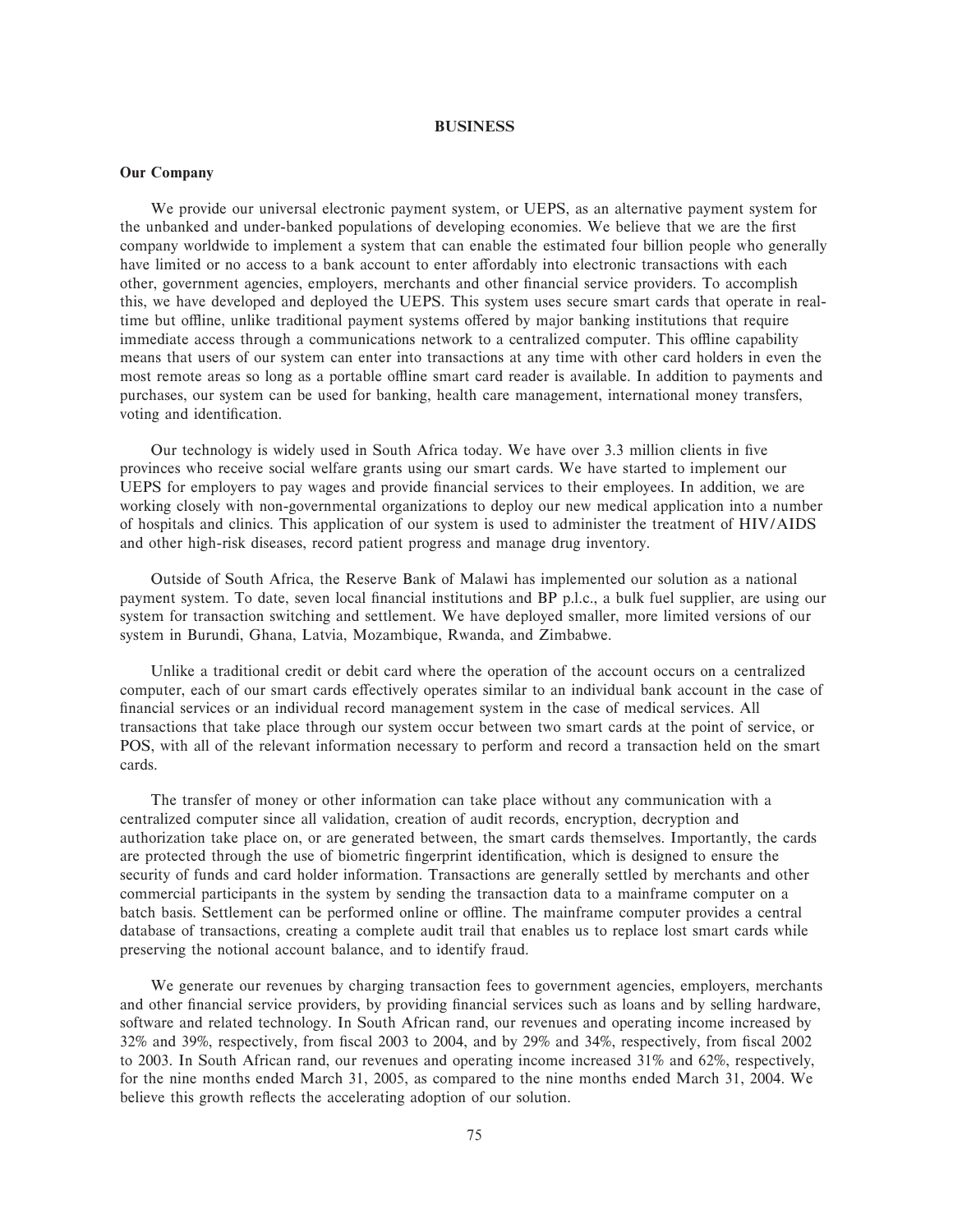## **Market Opportunity**

According to the United States Census Bureau, the world's population currently exceeds 6.4 billion people. Yet of this total, it has been reported that over four billion people earn less than the purchasing parity equivalent of two dollars per day. In general, these people either have no bank account or very limited access to banking services. This situation arises when banking fees are too high relative to an individual's income, a bank account provides little meaningful benefit or there is insufficient infrastructure to provide banking services economically in the individual's geographical market. We refer to these people as the unbanked and the under-banked. These individuals generally receive wages, welfare benefits or loans in the form of cash and conduct commercial transactions, including buying food and clothing, in cash.

The use of cash, however, presents significant problems. In the case of recipients, they generally have no secure way of protecting that cash other than by converting it immediately into goods, carrying it with them or hiding it. In cases where an individual has access to a bank account, deposit, withdrawal and account fees meaningfully reduce the money available to meet basic needs. For government agencies and employers, using cash to pay welfare benefits or wages results in significant expense due to the logistics of obtaining that cash, moving it to distribution points and protecting it from theft.

The use of cash or lack of access to a bank account can dramatically increase the cost to, and in some cases completely prevent, individuals from engaging in basic financial transactions. These basic transactions include the routine payment of insurance premiums, the transfer of money to relatives and the use of credit. Without a bank account, it is also difficult for an individual to obtain a loan on attractive terms since that individual lacks a credit history and usually cannot present a reliable means of repayment to the lender.

For governments, assistance programs face significant challenges when dependent on the use of cash. In addition to the costs and difficulties of using cash, corruption becomes an even more challenging problem since there is no clear audit trail. In fact, the absence of an electronic system for the distribution of goods, including foodstuff or medicine, or welfare benefits presents a significant obstacle to ensuring the fair and reliable implementation of government policy or deployment of foreign aid.

Traditional payment systems offered today by the major banking institutions do not address the key requirements of the unbanked and the under-banked populations. In addition to the high cost of maintaining a bank account relative to a customer's income level, customers must generally have basic literacy, administrative and record-keeping abilities and a minimum income level. Additionally, banks operate through online transaction settlement systems, which are often unavailable or costly to implement in undeveloped areas. Finally, having a bank account does not eliminate the need for significant quantities of cash in many instances because customers must withdraw large sums at one time to avoid incremental transaction fees.

### **Our Solution**

We believe that we are the first company to enable the affordable delivery of financial products and services to the world's unbanked and under-banked people. Our approach takes full advantage of moving processing away from a centralized point to the computer chip embedded on a smart card. A smart card reader, or POS device, is used to enable communication between smart cards in real-time during a transaction and indirectly with our mainframe computer at a later time. This architecture has significant implications in terms of the products and services that we can deliver compared to those offered by banking institutions or other card providers.

First, our system enables offline transactions, which is essential in serving the unbanked and underbanked. Second, it means that while offline, the smart card can engage in sophisticated transaction processing, using data encryption and biometric Ñngerprint protection to ensure security. In fact, our smart cards can calculate the interest owed to the card holder for having funds recorded onto our system without ever coming online. Third, with all of the software and transaction records on the smart card, the POS device itself requires far fewer components, circuitry and memory, substantially reducing costs. Fourth,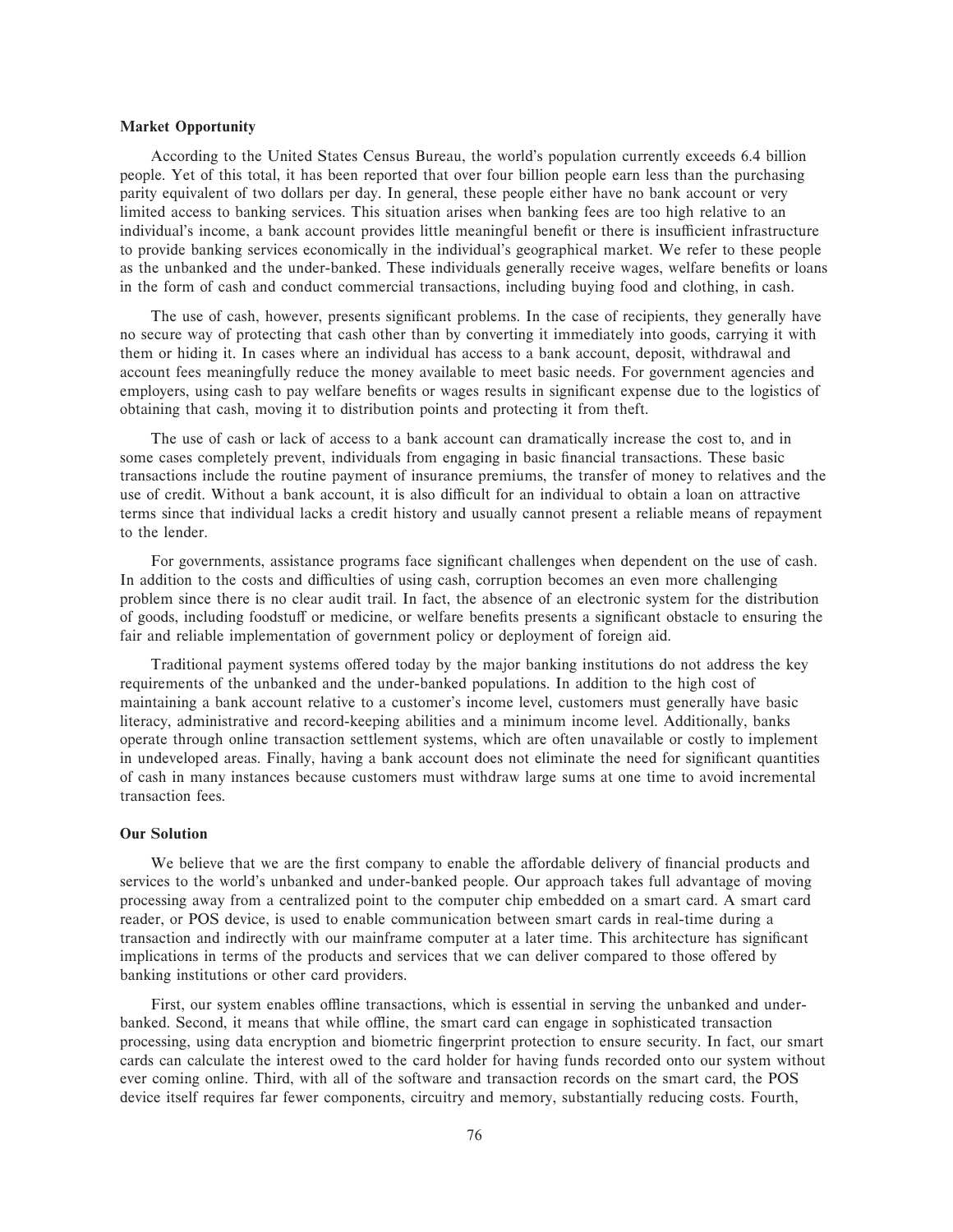each transaction is recorded on both participating smart cards, copied in subsequent transactions to additional smart cards, and ultimately reported to our mainframe computer. This creates a full audit trail that significantly reduces the potential for corruption, theft and fraud. Lastly, instead of having to build the overall system to handle peak loads, our system further reduces costs by smoothing the transaction flow over time.

We believe that our solution delivers benefits to each of the users of our system, including:

*Individuals.* There is no minimum income requirement for individuals to use our smart card, making our solution universally accessible. It is also inexpensive since the overall cost of the system is much less than widely available solutions, including cash, bank accounts and bank cards that require online access. Our solution additionally has the advantage of working everywhere, including remote areas where many unbanked and under-banked people live. Even more importantly, our solution is secure and smart cards are replaceable. This means that individuals do not have to fear that their money will be stolen or that they will be charged for fraudulent transactions. Since the smart card performs all of the required processing and contains all of the different service features, the smart card can be tailored to meet the needs of the individual. Card holders can also receive interest on their card balances, a benefit not available to them when transacting solely in cash. We believe our solution has the potential to enhance significantly the living standards of the unbanked and under-banked by reducing transaction costs and providing them with new and additional financial products and services.

*Merchants and Financial Service Providers.* Merchants derive several different benefits from our system. Our system decreases the amount of cash they must hold, improving security and reducing expenses. In addition, it provides a record of transactions that is useful for administrative purposes. For instance, by providing financial services through our POS devices, merchants benefit from new income streams at no additional incremental cost. For formal financial service providers, the use of smart cards provides opportunities to directly sell products and services to a market that was previously difficult to reach. For instance, insurance companies can offer their products with the premium deducted directly from the individual's smart card. In the case of lending, administrative costs are decreased along with the expense of holding cash. Again, the collection of payments can occur directly from the smart card, reducing credit risk and helping to establish credit history.

*Employers.* Our system enables employers to eliminate cash from the wage payment process. This reduces expenses by avoiding cash handling and management, the need to insure or transport that cash and the bank transaction fees associated with obtaining cash in the first place. The process of paying employees using cash is also time consuming, taking up to half a day per pay period in some instances. The use of our system eliminates this process and thereby increases productivity. In addition, because cash payments are distributed in packets to employees, disputes can arise as to the amount of cash in the packet. Our system also eliminates this problem since the amount reflected on the card holders' accounts are recorded on the back-end system and then distributed on the smart cards. Finally, employers frequently provide additional services to their employees out of necessity, particularly loans. Our system enables other service providers to deliver these products.

*Government Agencies.* A fundamental policy goal for almost any government is to enhance the welfare of the poorest citizens in the country. Yet the use of cash is a poor method for delivering social welfare grants since it is difficult to track, and the recipients endure a range of expenses and dangers that reduce their options. By using our system, government agencies enjoy reduced costs in the delivery of benefits to recipients by eliminating the use of cash while increasing the options available to the recipient. This use of our system intrinsically increases the welfare that government agencies can provide from the same amount of taxes collected. Our system also has the potential to increase the amount of taxes collected by bringing informal businesses into the formal economy. The presence of a full audit trail also means that government agencies can combat corruption. Moreover, the use of smart cards for the delivery of additional services, including insurance products, means that regulatory bodies can expand their oversight of transactions for individuals who are frequently least able to protect themselves. In regard to medical benefits, our system provides comprehensive inventory management and has the potential to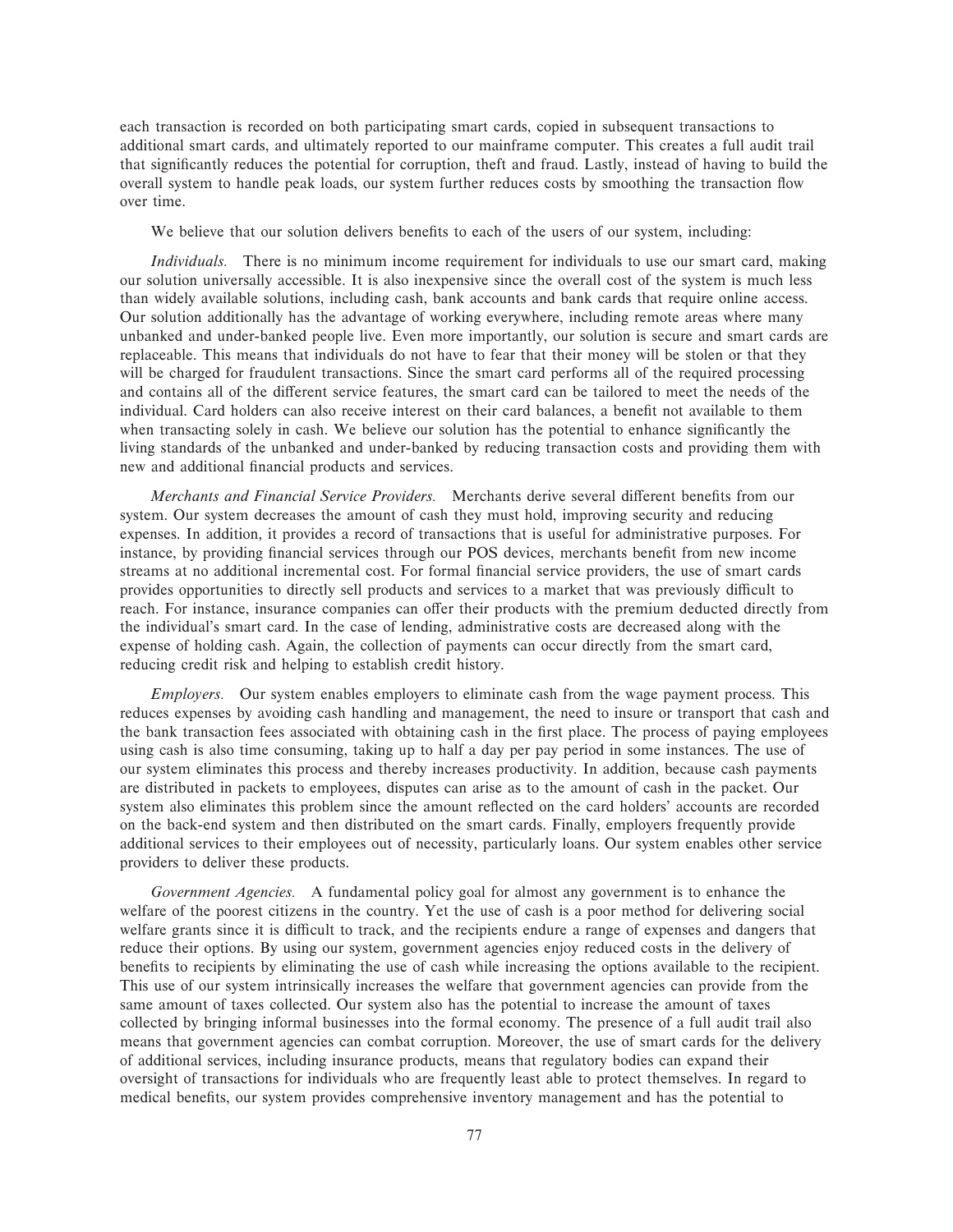improve the treatment of patients significantly. For instance, we have deployed an artificial intelligence program on our smart cards used for the treatment of HIV/AIDS in South Africa that can be used to adjust a patient's prescription based on data entered by a trained medical worker through the POS device.

## **Our Business Strengths**

We believe our business strengths include:

*Technology Leadership.* We believe we are the first company to develop, implement and operate an affordable, flexible and secure electronic payment system for the unbanked and under-banked that works oÉine. Of equal importance, our smart cards have a broad range of additional functionality through the use of "wallets" that can be turned on as needed or as services become available. We can deliver these services to the unbanked population at a fraction of the cost of traditional systems. Our ability to implement an HIV/AIDS system on the same smart card as financial services demonstrates the flexibility of our approach. In addition, we have validated the security of our smart cards along with our overall system, forming the foundation for a trusted solution. Independent third parties have reviewed and published our security protocols and we have refined our system in a way to provide system integrity over the life of the smart cards. From our inception in 1989 to date, we have not suffered any security breaches or losses of transactions or funds on our system.

*Proven Solution.* Our system is proven and has been increasingly used. Today over 3.3 million clients in South Africa receive monthly welfare or pension payments through our system under contracts with five provinces. Historically, welfare and pension recipients would only download cash from smart cards, but these recipients increasingly choose to use their smart cards at merchant locations, which generates additional revenue for us. During the nine months ended March 31, 2005, the rate of client purchases using our smart cards rather than merely downloading the value for cash grew at a compounded monthly growth rate of 71% while the value of those transactions grew at a compounded monthly growth rate of 60%. As of March 31, 2005, we had 2,406 POS devices installed at 1,441 participating retail merchants. For the nine months ended March 31, 2005, the total value of transactions processed through our UEPS merchant network was approximately \$59.7 million. During the nine months following our implementation of these retail merchant POS devices in July 2004, the percentage of transactions which consisted of merchant purchases, as opposed to cash downloading only, increased from approximately 0% to approximately 23% of the total number of processed transactions.

*Versatile Application.* Once an individual begins using our smart card, we become a logical provider of a broad range of additional products and services. For instance, a card holder using our system for the administration of medical treatment can also use the same smart card for receiving welfare payments or wages as well as making purchases. Because use of each smart card is secured biometrically, the smart card can also be used for identification and voting. The additional uses mean that once we have enrolled and delivered a smart card to an individual, our revenue potential increases significantly beyond the initial service for which that individual has signed up.

Broad Appeal that Drives Opportunities. Because our system provides economic benefits to all participants, we believe there are strong incentives for government agencies and employers to adopt our system in many developing countries. Our solution is also appealing because a single deployment enables the delivery of a broad array of new services to those who are potentially most in need of them, often at a lower cost than alternative distribution methods.

*Increasing Returns to Scale.* The initial establishment of our system in a province or country requires upfront expenditures for computers, distribution infrastructure and card holder registration. Once in place, though, the cost to us of supplying additional products to users is low. For instance, if a customer receives welfare payments on one of our smart cards and then chooses to purchase insurance through our system, there is almost no additional expense for us to deduct the insurance premium regularly. As a result, the operating margin for that customer increases significantly, offset only by any marketing or administrative costs associated with that product.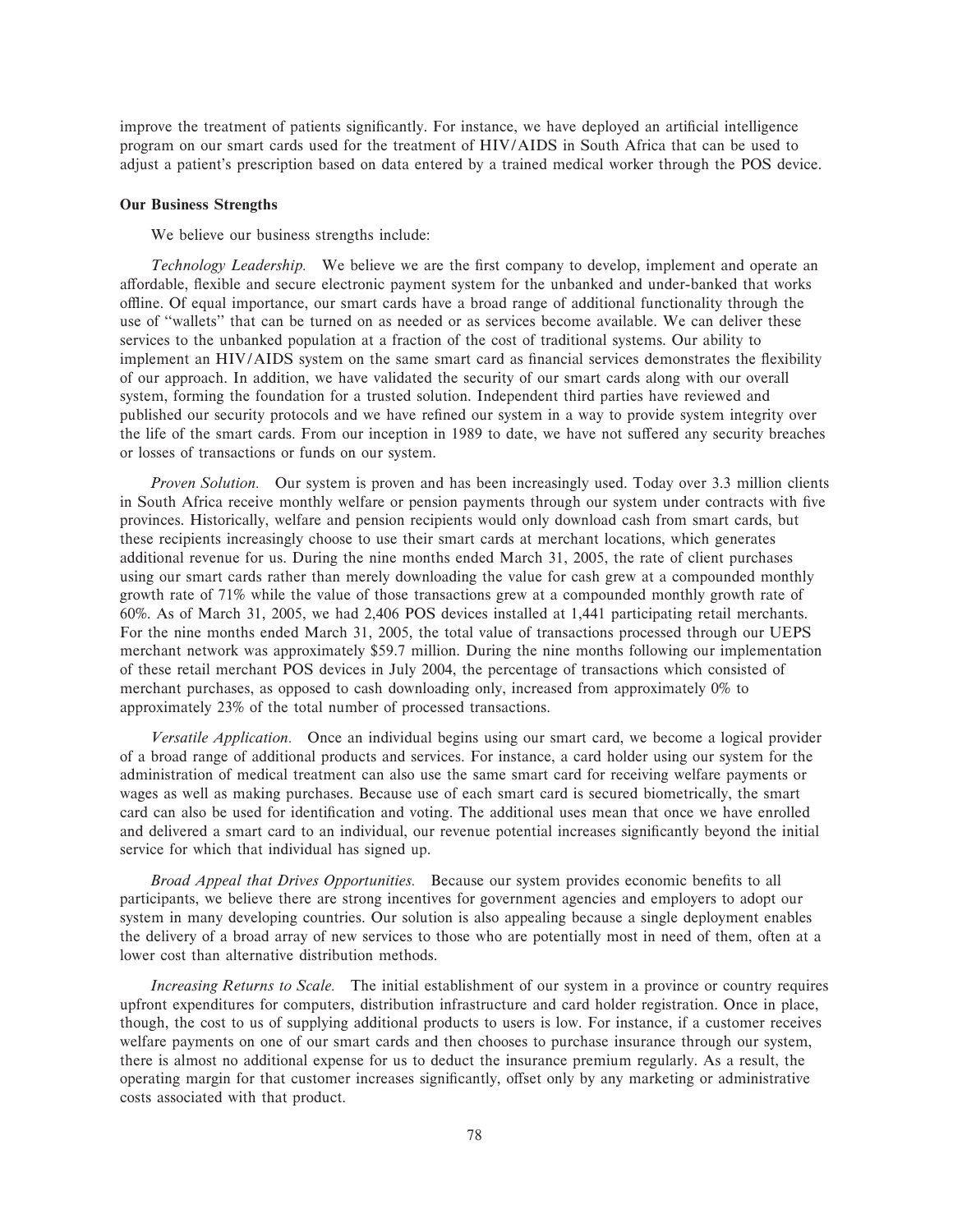## **Our Strategy**

We intend to provide the leading system for the world's four billion unbanked and under-banked people to engage in electronic transactions globally. To achieve this goal, we intend to pursue the following strategies:

*Disciplined Approach to New Markets.* We carefully evaluate new opportunities in order to deploy our business development resources effectively. We believe there are significant opportunities for our system in developing economies, such as Brazil, India, Mexico and Indonesia, where the unbanked and under-banked comprise a majority of the population. Where we believe it makes sense, we will use partnerships or make acquisitions to accelerate our entry into new markets.

*Unlock Target Markets with a Key Product*. The first step in establishing our system within a new province or country is to establish a broad base of smart card users around a single application. One of our preferred routes is to secure contracts to implement payment systems for government programs having large numbers of potential card holders. We believe another effective route will be the delivery of medical management applications, such as for HIV/AIDS. However, we are not dependent on government agencies to establish an initial base. Employers are widely examining our system to address their wage payment challenges and we are currently pursuing opportunities to deliver this solution.

*Expand Our Products Within the Markets We Serve.* With the establishment of a strong base of card holders and related infrastructure, we can then move to providing additional products and services. As part of broadening our card holders' options, we will also sell our smart card readers and POS devices to merchants to enable them to enter into transactions. Additionally, we will work to establish relationships with post offices, banks and other financial service providers with the goal of making our system ubiquitous in the markets we serve.

Provide Products and Services Ourselves Where the Profit Potential is Compelling. Our system can dramatically reduce transaction costs and improve data collection for a broad set of products and services. We intend to offer those products and services ourselves where the profit potential is significant. For instance, we engage in lending in South Africa. We are able to offer this service at a lower interest rate than competitors due to our ability to deduct interest and principal directly from a borrower's smart card and our knowledge of that individual's payment history.

*Establish Partnerships or Make Acquisitions When Appropriate.* As part of our disciplined approach to growing our presence globally, we will evaluate and enter into partnerships where we can draw on local knowledge and infrastructure to drive the rapid adoption of our system. We believe that this will enable us to focus on our core strength in technology as well as product development and delivery. In some instances, we will make acquisitions where we believe that our approach will enable us to gain customers and realize operational benefits rapidly from the deployment of our more efficient solution.

# **Our Technology**

We developed our technology to enable the affordable delivery of financial products and services to the world's unbanked and under-banked people. Our proprietary technology is designed to provide the secure delivery of these products and services in the most under-developed or rural environments, even in those that have little or no communications infrastructure.

# *System Components*

Our platform consists of three fundamental components: (1) our FTS patent, (2) our UEPS and (3) our security protocol.

*FTS Patent.* The FTS patent describes a method by which funds can be transferred from one smart card to another in a secure and offline manner. The term "offline" refers to transactions that are effected without the need to contact or communicate with the issuer when the transactions occur, as the smart cards themselves perform the authorizations required. The FTS patent also describes how smart cards can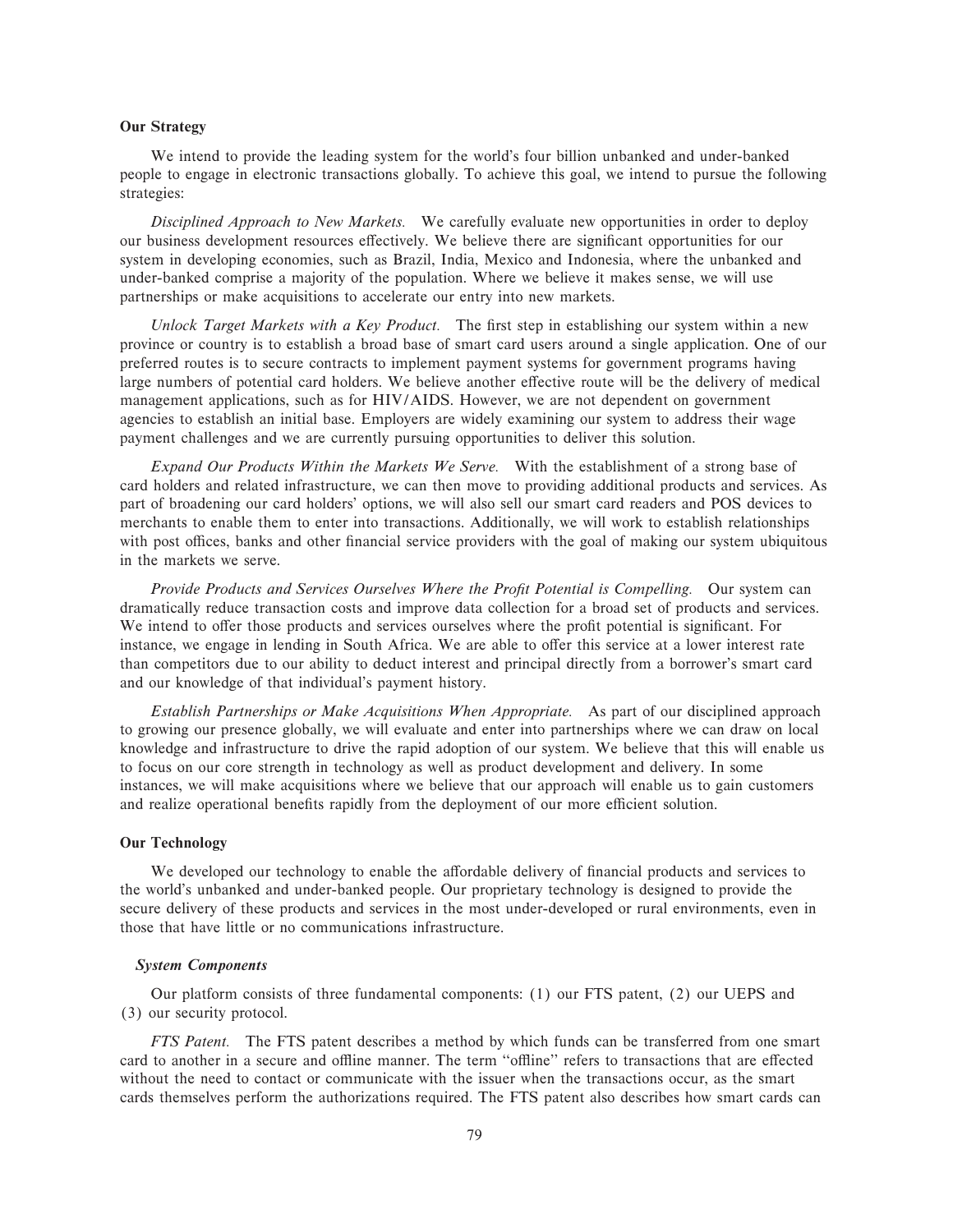be loaded or re-loaded with funds and how these can be redeemed for value in either banking or nonbanking environments.

*UEPS.* Our UEPS is a suite of software programs that make use of the FTS methodology to deliver an integrated information, payment, switching and settlement environment that underpins our transaction processing system. Our software principally runs on three devices: the smart card, the POS device and the back-end system mainframe. When we sell a complete system to a customer or license our technology, we provide all of the software required to operate the UEPS, including the smart card functionality, the POS devices that allow our smart cards to transact with each other in an offline manner and our back-end system that primarily stores an audit trail of all transactions effected.

The primary strengths of the UEPS are its affordability, security and flexibility. The system is affordable because the computer chips on the smart cards contain all the software necessary to process UEPS transactions, thereby allowing the POS devices required to conduct these transactions to contain far fewer components and less circuitry than traditional POS devices. There is also a reduced need for processing power and on-board memory given that online communication is not necessary. This eliminates the need for an internal or external modem and its associated hardware, maintenance and call costs. As a result, the UEPS terminals are relatively inexpensive and do not require specialized technical expertise for installation. The UEPS also reduces or eliminates the need for national infrastructures, including electricity, telephone or data transmission. The UEPS is secure because the funds in each smart card are protected from illegal access through biometric Ñngerprint technology. In addition, every transaction is verified by the two smart cards involved in the transaction using state-of-the-art cryptographic systems in conjunction with protocols and techniques that we have developed. Finally, our UEPS is flexible because transactions are completed offline, eliminating virtually all restrictions where verified transactions can occur.

We released the first version of our UEPS in 1991. It included software to operate each smart card as well as the main payment system. Later versions of our UEPS provided all of the functions necessary to issue and manage a smart card and terminal base as well as those needed to effect settlement between all of the operators and participants. Our UEPS is fully traceable and auditable. It can also provide advanced capabilities including loss tolerance and smart card-based interest distribution. Finally, our UEPS is scalable and capable of working in small applications including a hospital setting as well as large settings such as country-wide implementations.

*Security Protocol.* Our security protocol was designed to prevent opportunistic fraud and enforce the correct transaction flow. The symmetric triple data encryption standard, or DES, is used extensively in association with a native random number generator that ensures that all transactions are performed by using a random session key pair. The DES encryption algorithm can be easily modified to use alternative symmetric or asymmetric encryption algorithms such as the Rivest, Shamir and Adleman or elliptic curves. Each message exchanged during a transaction names both transacting parties, includes unique information to guarantee freshness and depends explicitly on all the messages that occur before it.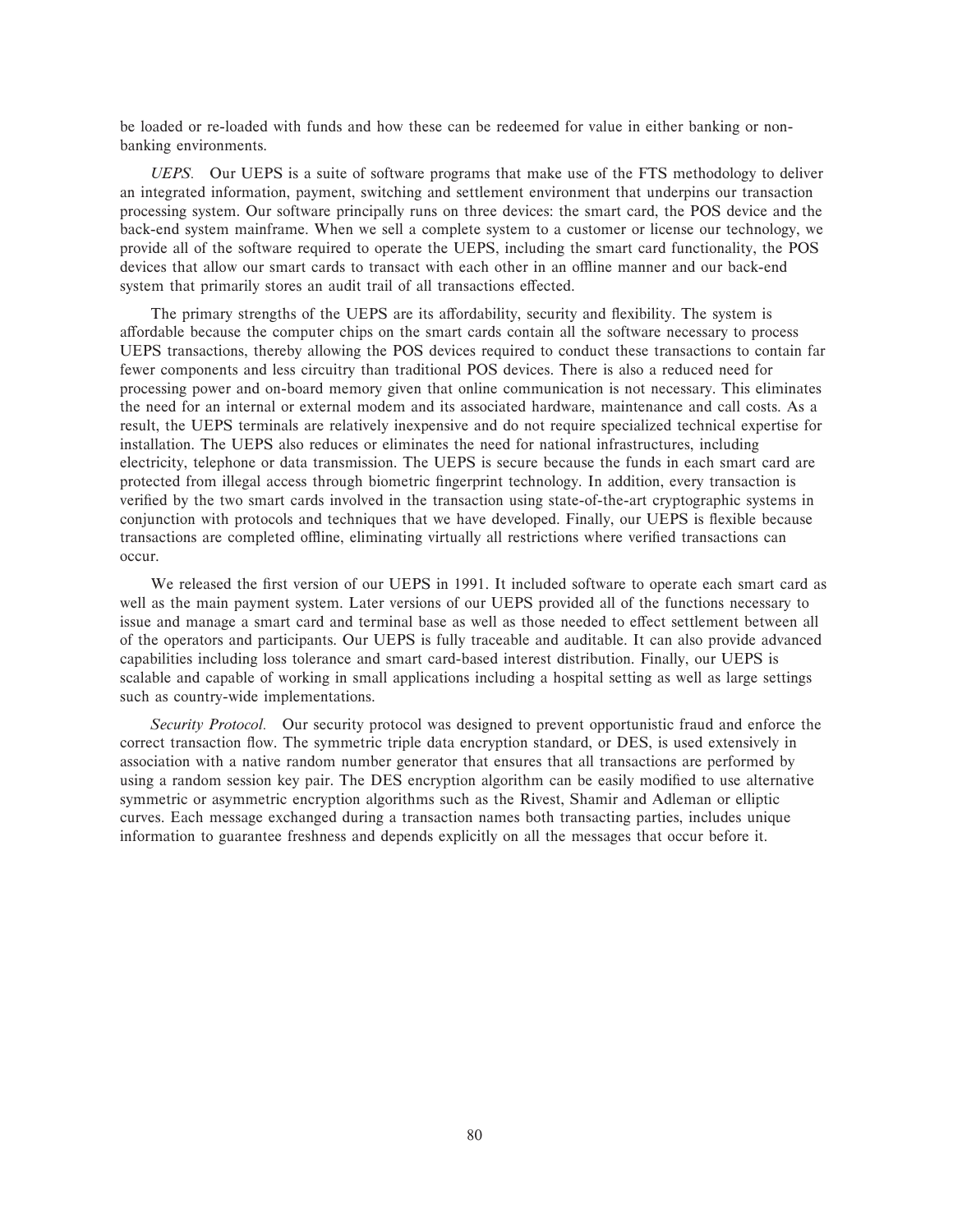# *Our UEPS Platform*

The following diagram depicts how our UEPS platform is constructed.

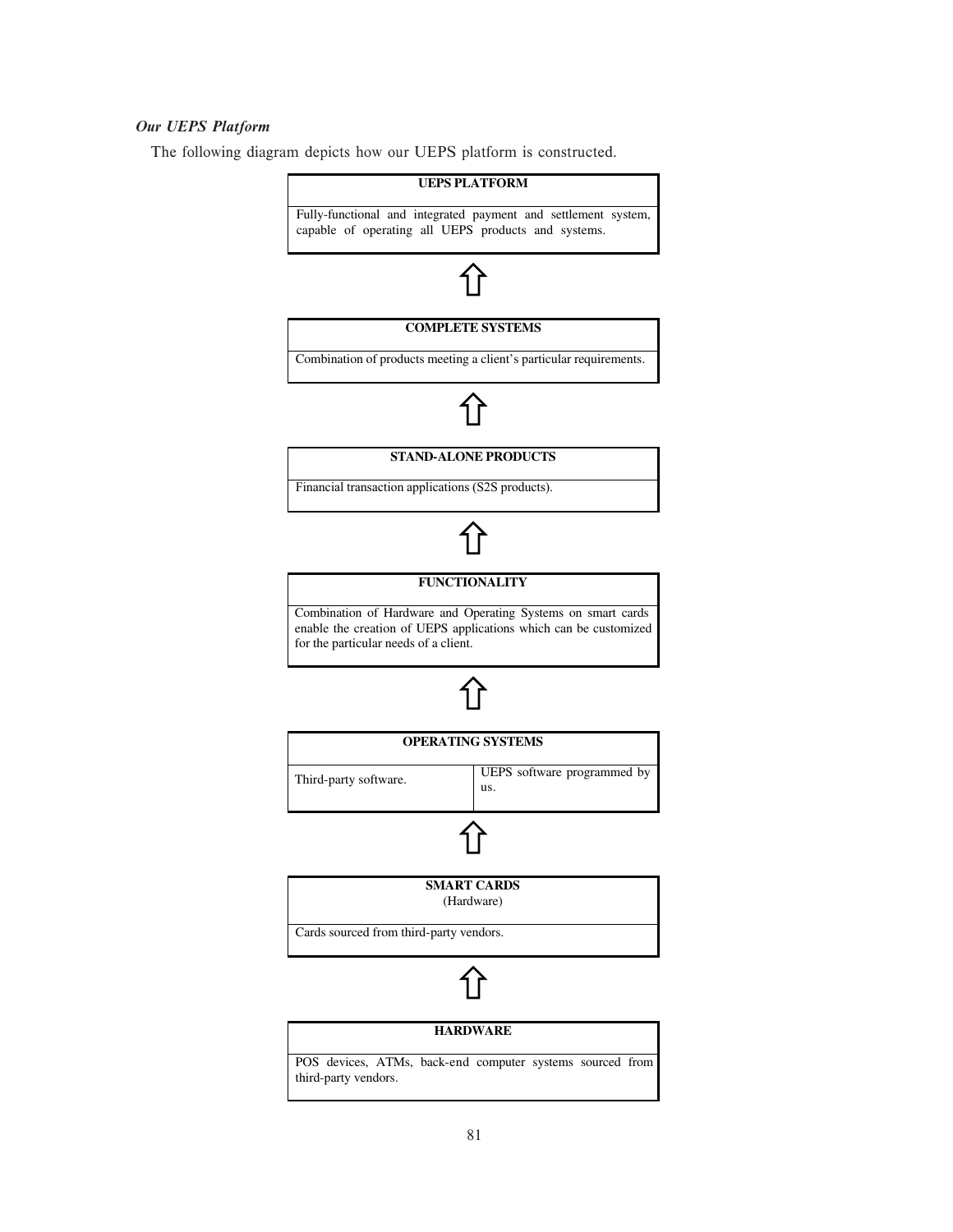The UEPS we sell to clients is a platform with the potential to provide all of the products we develop which, when grouped together, form complete systems serving the specific needs of various business segments. Depending on the requirements of a particular customer, we assist the customer in the setup of its application which is tailored to provide only the products and services initially required, although the UEPS can later be updated to provide additional products. We outsource the manufacturing of the hardware components of our system, including smart cards, POS devices, ATMs, PCs and back-end mainframes. However, we have developed all of our application software modules so that they will run on different hardware platforms which allows us to be hardware-independent and to provide our customers with the latest and most economical hardware solutions.

*Scalability*. Our UEPS can be implemented in different environments, from small closed systems to national implementations. In closed-system environments, the UEPS front-end equipment is personal computer-based and can therefore be implemented at relatively low cost. In these instances, we provide the back-end system on a transaction fee basis, thus limiting the overall set up cost. This approach can also be used whenever larger implementations are required but where the customer prefers to focus on marketing and selling its products rather than initially concentrating on operating the back-end system. The cost to entry can thus be greatly reduced as the operations can first become profitable before expending large amounts of capital. On the other hand, large governmental institutions, financial institutions or medical insurers typically prefer to maintain control over the entire payment system and therefore invest in a full system implementation. The time to launch these projects tends to be longer due to the time that is required to train the end-user to operate the system.

Once a UEPS is installed on behalf of a customer, we believe that we are well-positioned to benefit from the scalability of the system as minimal changes are required to be made to the application base for the system to manage significantly greater numbers of users. We can therefore provide additional smart cards while leveraging the existing cost base in a market. In addition, we have a dedicated team of technicians and developers and an infrastructure capable of supporting a significant volume of customers and their transactions. As a result, we expect to benefit from economies of scale that pertain to increases in the number of products and services using the infrastructures we sell and/or implement.

### *UEPS Smart Card Functionality*

We have combined these technologies to create a smart card application that incorporates and controls the functionality that is normally found on banking host systems. Our technology reverses the traditional approach where the card acts as an access mechanism to a host-managed account. Instead, the smart card controls the account itself while the host system is relegated to backing up and creating an audit trail for the smart card base.

As a result, our technology provides extensive and flexible functionality through a system that is practical, secure and auditable. The following list itemizes some of the unique and critical functions provided by our smart card technology.

Identification, Authentication, Non-Repudiation and Affirmation of UEPS Transactions. Traditional payment systems provide customers with paper receipts that reflect transaction details. Customers normally keep these receipts to reconcile their monthly account statements. During reconciliation, customers can detect fraudulent transactions and errors by matching account entries against their paper receipts, which may lead to disputes, financial losses and the repudiation of transactions. Fraud committed by people taking advantage of the inherent security weaknesses of traditional payment systems increases the cost of managing transactions effected through these systems. As a result, financial institutions and other system participants must invest significant resources to minimize the risk associated with fraud and errors.

A fundamental element of the UEPS is that all payment and money transfer transactions take place between two UEPS smart cards — the smart card to be debited and the smart card to be credited. During the transfer of value between the two smart cards, the transaction is written to a dedicated history file on each of the smart cards. These history files are subsequently used to ensure settlement either directly or through the activation of the UEPS multiple streams audit trail feature. Thus, smart card holders can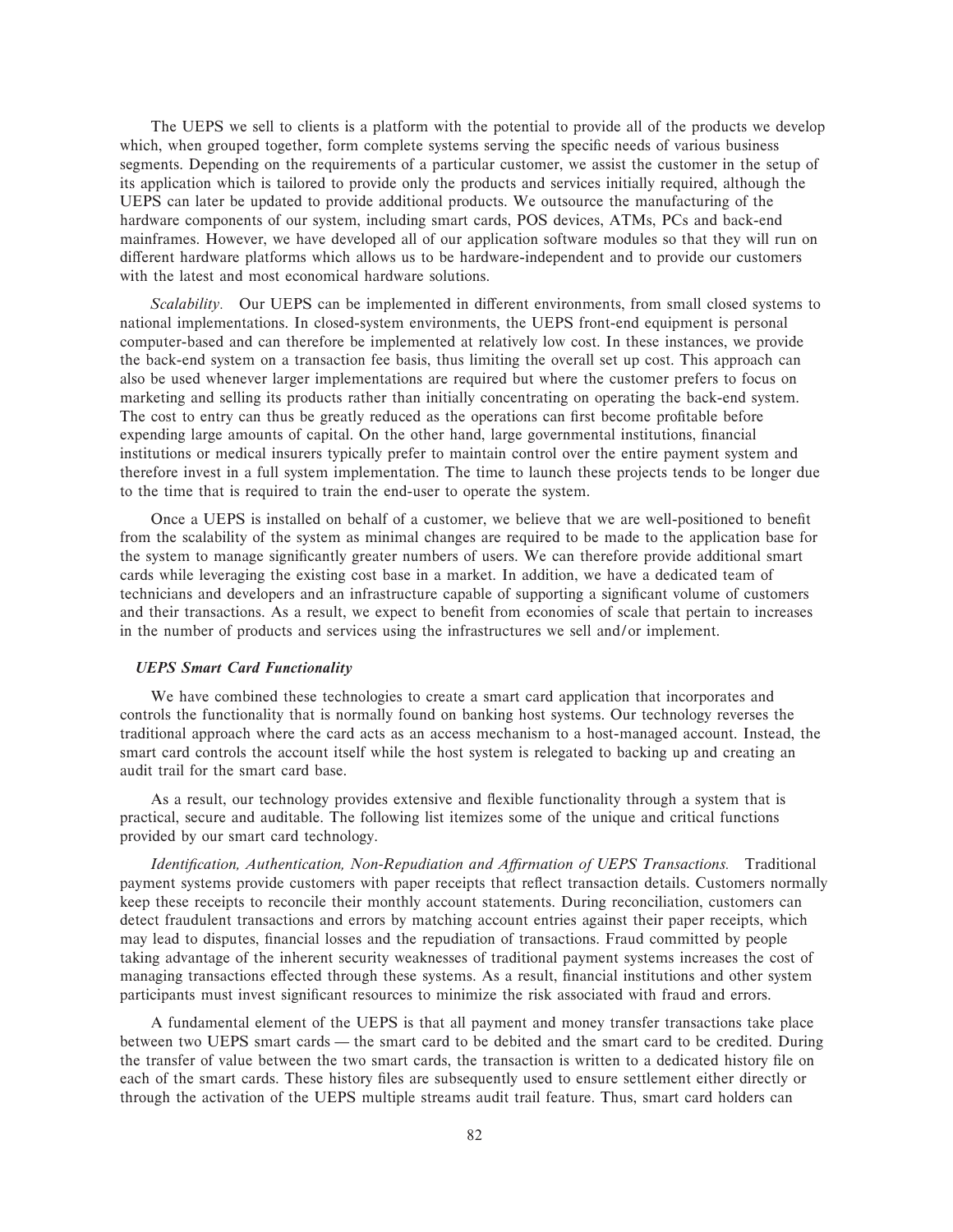reconcile their monthly accounts directly from the smart card's transaction history file. Also, each smart card authorizes all debit transactions through the presentation and verification of one of the card holder's biometric fingerprint templates that are stored in the smart card, and each UEPS transaction is signed by both smart cards. Taken together, these features of the UEPS help prevent the fraudulent creation, duplication or alteration of a transaction, as well as any potential repudiation of a transaction. As a result, the UEPS helps to minimize the costs associated with account management and inquiry resolution and helps ensure that customers do not incur losses from undetected errors, fraud or transaction mismanagement.

*Continuous Debit.* People with limited economic means or unestablished credit histories may find it difficult to obtain access to public utility services such as telephone, fuel, water or electricity unless they purchase pre-paid units for these services. A pre-paid unit of service may be a liter of fuel, a kiloliter of water, ten minutes of electricity or a two minute local phone call, and may need to be used within a specified period of time before it expires. Pre-paying for services can deprive purchasers of flexibility to redeploy their funds to meet other financial needs.

The continuous debit feature of the UEPS eliminates the need for customers to buy pre-paid units by allowing them to use their smart cards to pay for these services as and when they need and use them. All a customer needs to do is to insert his smart card into the utility equipment and the smart card will debit itself whenever a unit of service is used. The continuous debit feature provides significant financial flexibility to customers and can be tailored to be used in any "pay as you go" environment, including Internet access.

Continuous debit transactions are typically a large number of small transactions that can quickly Ñll up the space on a smart card's transaction Ñle. We eliminated this problem by designing the UEPS to minimize the file space that these transactions require by enabling subsequent transactions to replace and aggregate with earlier ones, thereby treating multiple transactions as one global transaction.

*Multiple and Restricted Wallets.* Unbanked people who keep their cash at home risk the loss of their funds from misplacement, theft or disasters such as floods or fires, which can have a devastating impact on their financial lives. Keeping funds at home does not generate any interest income and cannot help demonstrate financial responsibility or provide collateral security for the extension of credit. Finally, keeping funds in cash can make it more difficult for people to segregate their funds for specific purposes, whereas having one or more bank accounts can facilitate budgeting for various categories of expenses.

The multiple wallet feature allows card holders to use their smart cards to help manage their budgets. Up to 255 wallets can be configured and activated per card holder depending on the electrically erasable programmable read-only memory, or EEPROM, available on the particular smart card. Each of the wallets can be configured to meet the specific requirements of the card holder, and can be used for interestgenerating savings, pre-paid utilities, medication management, credit, debit orders and for many other purposes. In addition, a wallet can be either protected or unprotected. Protected wallets require the biometric verification of the card holder to effect transactions. Unprotected wallets are normally used for low value transactions such as transportation for which speed of processing is critical.

Since the audit trail of all transactions performed by the active wallets is stored on the smart card's history file, card holders can provide third parties with a comprehensive record of their transaction histories, which can help evidence payments, such as insurance premiums and demonstrate a regular income stream from wages or other sources. This audit trail can provide unbanked people the opportunity to obtain affordable services from formal financial service providers which might otherwise deny or limit services to them.

Wallets can also be restricted. Restricted wallets allow transactions to be performed only at specific merchants. For example, if an employer desire to subsidize an employee's transportation costs, a wallet can be configured that permits the holder to spend the value loaded into that wallet only at specified transportation points. Restricted wallets can also be used by governments to prevent social welfare grant recipients from using payment for particular goods or services.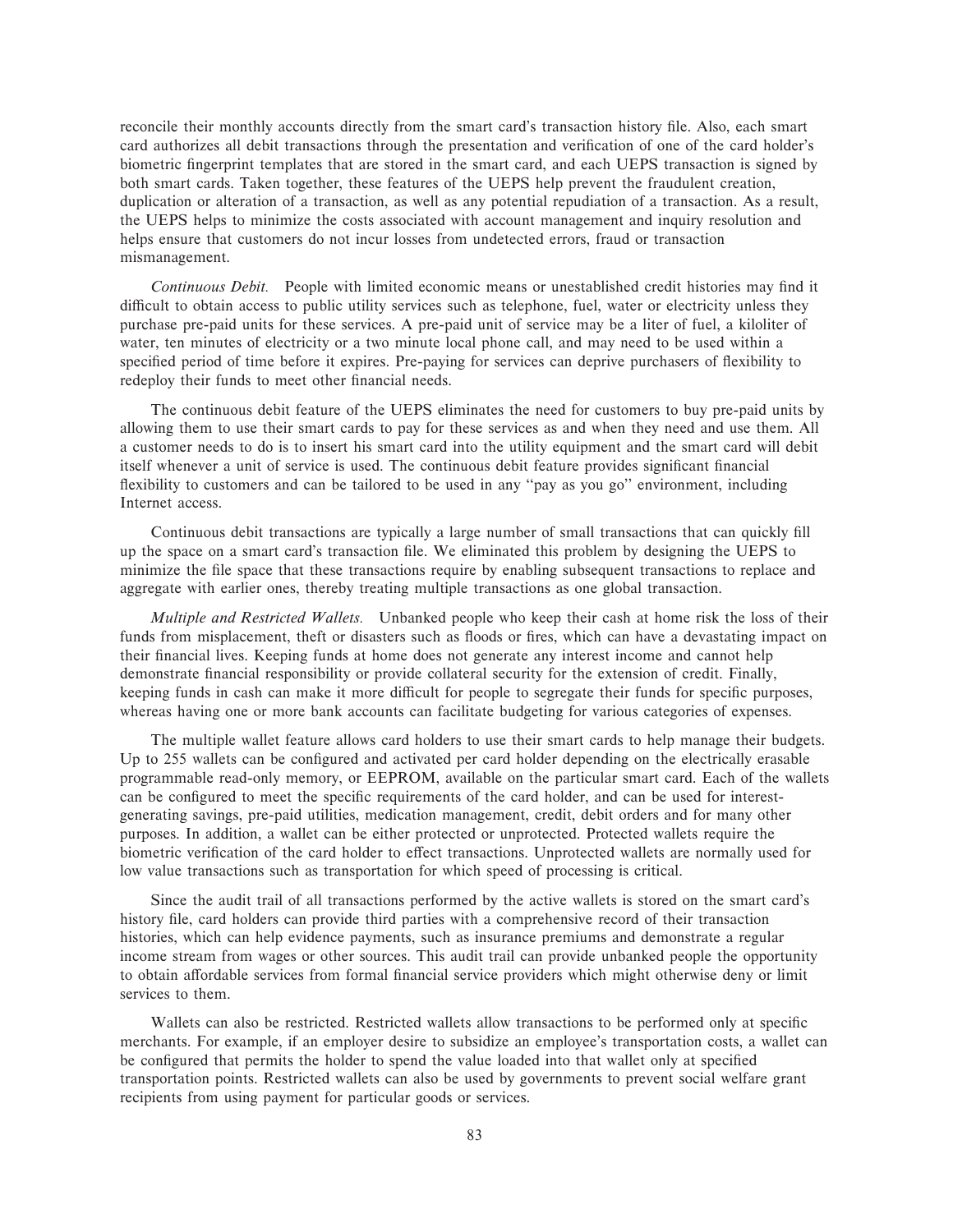*Offline Loading.* The use of payment systems that depend on online authorizations is difficult to implement in developing economies and countries that do not have advanced or reliable telecommunication infrastructures. Online systems include magnetic stripe-based solutions that are widely used in first world economies and require that all transactions, including retail sales, the dispensing of cash, the loading of value to smart cards and the authorization of credit transactions, be performed only at self-service terminals, or SSTs, ATMs or POS devices that operate online. Thus, online systems cannot be used to provide financial or banking services to the millions of people, such as those in developing countries, that live in geographical areas that have little or no infrastructure. Most smart card systems therefore, such as EMV, also operate online. We believe that this reliance on online communication has limited the exploitation of smart card technology, has resulted in high system implementation and operational costs and has not addressed many of the needs of the world's unbanked population.

Our offline loading feature has been designed to solve these problems associated with reliance on limited infrastructures and allows value to be distributed through existing infrastructures such as the postal service, fixed line telephones, cellular phones, verbal communication and newspapers. Our solution is a unique ten-digit signature code that the UEPS back-end system generates to enable specific amounts to be loaded to specific smart cards. When a ten-digit signature code is presented at any offline POS device to the smart card for which it was created, the code will, after validation, allow the smart card to credit one or a number of its internal wallets in the appropriate amount.

The offline loading function can be used to transfer funds remotely for payments such as wages, pensions, welfare grants, refunds and third party transfers. When a number of ten-digit signature codes are created for a specific smart card, each ten-digit signature code can then only be applied to that smart card once. Ten-digit signature codes can be presented to a smart card in a different order from the one in which the codes were created but can be effected only by that particular smart card.

*Biometric Identification.* The magnetic stripe credit and debit card systems available today use a written signature or a PIN in an effort to verify the customer's identity and minimize the repudiation of transactions. However, PINs can be compromised, magnetic stripes can be cloned and if a card is stolen together with its PIN number, the card can be used to transact until it is reported stolen or its offline limits are reached. The PIN and card can also be used to gain access to back-end account information to defraud further the genuine card holder. Therefore, positive offline card holder verification is critical to ensure that a payment system does not effect fraudulent transactions. At the same time, the system must ensure that the genuine card holder's transactions are not rejected.

As an alternative form of customer identification, the UEPS supports biometrics in the form of fingerprint recognition. Biometric scanners are used to record a customer's fingerprint images. The fingerprint templates that result are stored in the holder's smart card and used for identification whenever the smart card is used.

Before a smart card is issued, the following fingerprint recordation process occurs:

- All ten fingers are captured, with three fingerprint images captured per finger.
- The three fingerprint images for each finger are consolidated and filtered to create the best image for that finger. This results in ten-high quality fingerprint images.
- The ten fingerprint images are scored and the four highest scoring images are used to generate fingerprint templates. A fingerprint template is a unique geometric representation of one fingerprint.
- The card holder is verified against these four templates using the highest fingerprint matching threshold to ensure the best recordation process. This process assists to eliminate the false rejection of genuine card holders due to initial bad Ñngerprint template recordation.
- The four fingerprint templates are signed by an "issuing UEPS smart card" and stored on the card holder's smart card.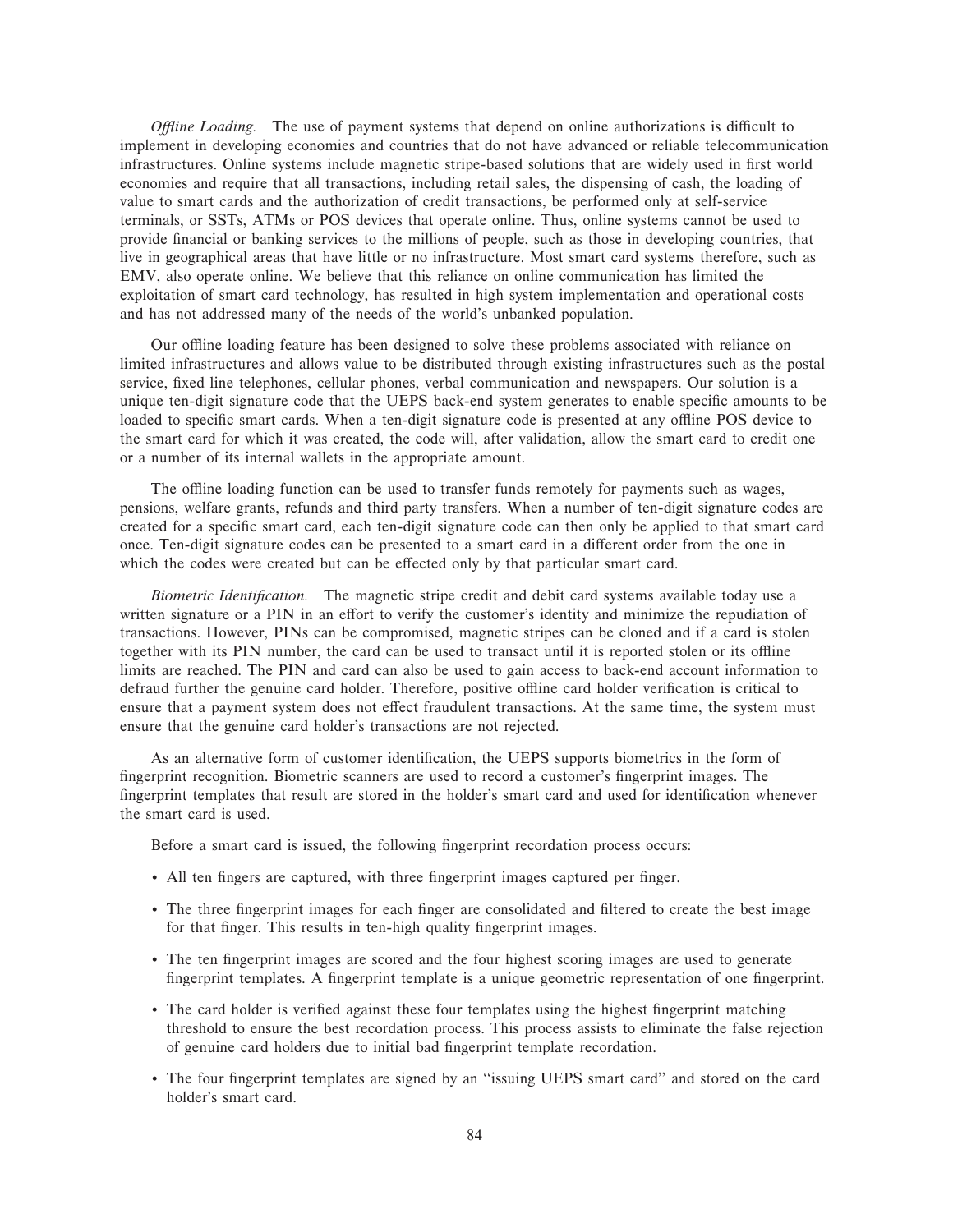When a transaction is performed, the card holder's fingerprints are verified against those stored on the smart card. The verification process occurs in a secure session between the smart card and the fingerprint scanner. During the verification phase, a moderate matching threshold is used to compensate for the changes in the card holder's fingerprint conditions.

Our biometric identification feature is designed to protect our card holders against fraud, helps eliminate transaction repudiation and reduces the complexity associated with hot card management systems and hot line centers, as well as the cost of the systems that are utilized to deal with stolen and lost cards.

*Automatic Credit.* The distribution of social welfare benefits, unemployment insurance, food parcels or vouchers and medical supplies is personnel intensive. Furthermore, beneficiaries must present themselves regularly at designated distribution locations in order to receive their benefits. These requirements create a number of operational and logistical problems, which increase the direct or indirect costs for system owners, operators and members, including:

- The costs of transporting beneficiaries and payment personnel to and from distribution points;
- The time beneficiaries must spend waiting in line at distribution points rather than working or engaging in other activities;
- The need to provide adequate staff, water, toilets, medical emergency services, shelters and security at distribution points;
- The need to provide personnel to deal with beneficiary communications and inquiries; and
- ' The need to create itineraries and schedules for payment delivery personnel, as well as to establish distribution centers and purchase vehicles to travel to distribution points.

Thus, governments incur significant costs in distributing social welfare payments at fixed or movable locations, and banking institutions must spend large sums to provide branches and ATMs where their customers can obtain cash. Many of these costs cannot be passed onto the client. We have developed the capacity in the UEPS to facilitate the distribution of cash at retail merchants in a manner that eliminates or reduces the need for social welfare beneficiaries and customers to travel to a specific ATM location, reduces merchants' costs of depositing excess cash and that enables banks to reduce their costs associated with providing, maintaining and servicing brick and mortar infrastructures.

We developed our automatic credit feature to allow our smart card holders to receive regular, fixed amount payments at POS devices that may not have the capability to perform online functions. The participants in an automatic credit transaction are the automatic credit initiator, the smart card holder and the merchant. The automatic credit initiator is the issuer which creates an automatic credit instruction for a particular wallet of a specific card holder. The smart card holder is the beneficiary of the automatic credit instruction which has been approved by the initiator. The merchant is any retailer which participates in the UEPS system and has a POS device for a card holder to activate automatic credit instructions.

Card holders go to designated points to register for an automatic credit instruction. While at the POS device, the credit initiator submits an application for an automatic credit instruction to the back-end system. The application can occur offline or online. Once the back-end system has validated the beneficiary's information, it creates an automatic credit instruction signature which is sent back to the POS device and is then recorded on the smart card. On the day that the card holder is due to receive a payment, the card holder inserts his smart card into any POS device. In the event that the automatic credit instruction is due and valid, the smart card of the card holder is automatically loaded.

*Interest on Card.* Unbanked people transact mainly with cash. One of the most fundamental disadvantages of cash is that it cannot generate interest income for the holder and that its value depreciates with inflation. The UEPS was designed, in essence, to be an alternative to a formal banking account that allows a smart card holder to earn interest on the value contained in his various wallets. The ability to earn interest provides an incentive for people to maintain balances on their smart cards rather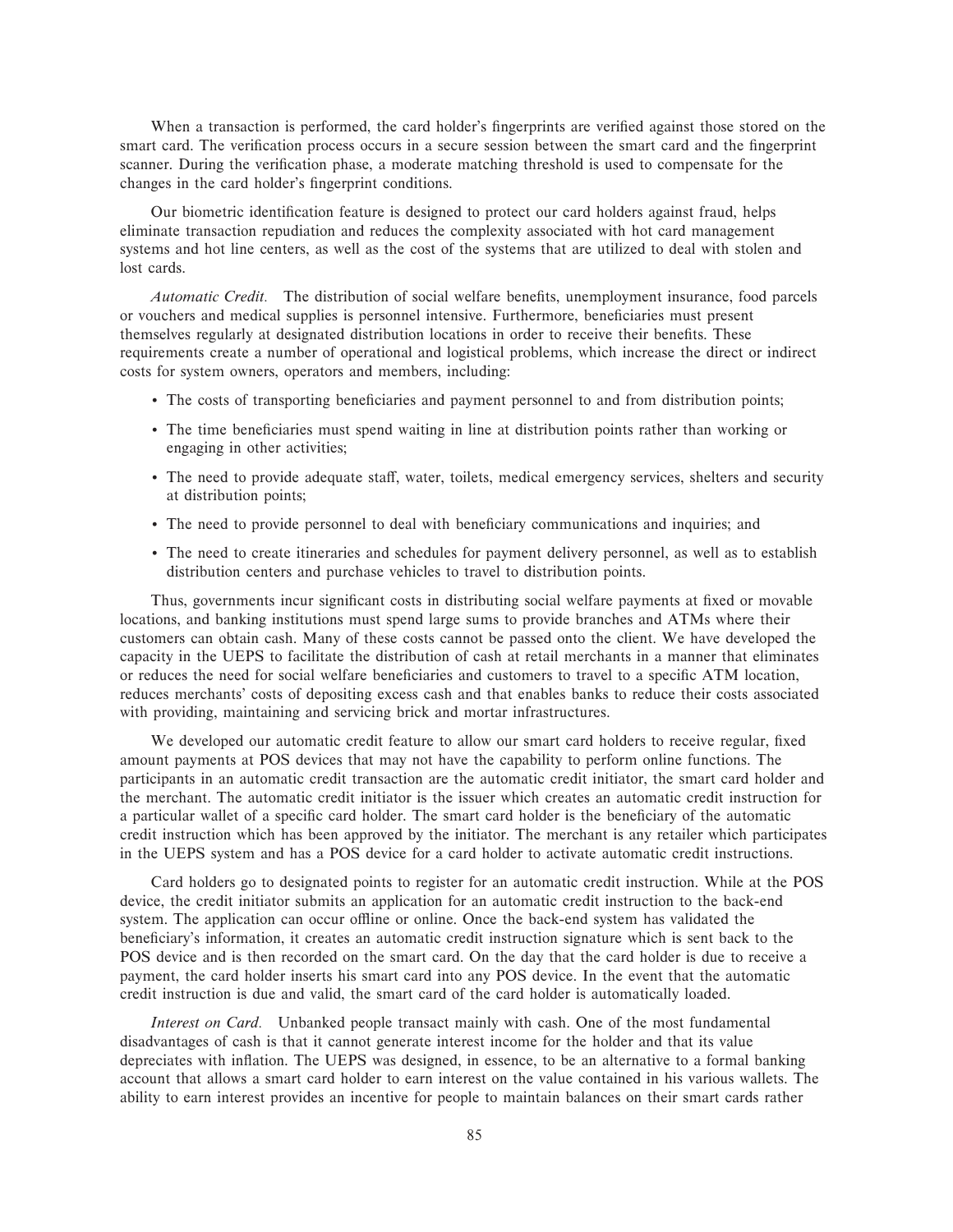than convert the full balances to cash or to unload them to a traditional banking account where they would not earn any interest.

There are numerous possible types of interest calculations, including simple, compound, continuous, minimum balance, average balance, daily and monthly interest. The UEPS uses the compound interest methodology, calculated daily on the previous day's closing balance. In order to calculate interest correctly, the client smart card requires a host date certificate, or HDC. This date originates from the back-end system, and is updated on the merchant smart card when it settles its transactions. The merchant smart card in turn passes the HDC to the card holder's smart card, which enables the client smart card to calculate the interest for any wallet that bears interest. The system is designed to ensure that the client smart card only calculates the interest using the latest HDC, and not any date given to it from an unsettled or inactive merchant smart card. Once interest is added to an interest-bearing wallet, a notification record is written to the card holder's smart card history file and forwarded to the merchant smart card for settlement. This record informs the back-end system of the interest amount credited.

*UEPS Morphing.* The UEPS is proprietary. It is designed for a specific market that requires specific features and as such is not compliant or compatible with other smart card systems. If it were compatible with other systems, the usefulness of the UEPS would be as limited as these other systems and could not provide a solution for the unbanked populations of the world. However, we have designed the UEPS in such a way so that it can inter-operate with other standard payment systems such as EMV, one of the more widely-used standards in the banking sector. In the future, smart card holders may wish to use their smart cards in environments that are currently enabled for other smart card-based payment systems. The UEPS morphing feature allows our smart cards to transact at EMV POS devices as if our smart cards were in fact EMV smart cards. Our card holders can thus transact at EMV POS devices but the functionality provided at these POS devices is limited to that offered by the EMV system. Our smart cards, when required, can morph into the standards supported by the POS devices thus minimizing the cost of deploying another POS infrastructure.

Our UEPS morphing feature is not merely a collection of multiple applications grouped together into a single smart card. This feature also enables inter-operability between these applications. The EMV standard is mainly an online application that requires offline card authentication, online host authorization and online card issuer authentication. The EMV payment application is invoked by the POS device using the application selection methodology. The UEPS smart card can recognize the type of environment in which it is used through the command structure passed to it from the ATM, SST, POS device or any other smart card reader conducting the transaction. Once the smart card has sensed the system in use, it immediately morphs this application and behaves as such for the duration of the transaction. The morphing feature is not limited to EMV, but can also be used with CEPS, Visa Horizon and Mondex, among other systems. It places the UEPS card holder in a unique position to possess a single smart card, and use it at any POS device, ATM or SST of his choice, without having to have different smart cards for every payment application.

*Automatic Debit.* Currently, payees experience various administrative problems and other challenges in collecting payments due to them through the formal banking system for insurance premiums, micro-loan payments and governmental statutory deductions for items such as unemployment insurance. In addition, collectors suffer payment losses as a result of insufficient funds, closed accounts, or charge back transactions, and may incur significant personnel costs for employees to attempt to collect from nonpayors. Payees may find that their accounts are incorrectly debited, unauthorized debits are made or they pay high fees for debit orders which are not processed.

For unbanked people, their problems are often even greater since their only means of payment is cash. To pay a premium, they have to present themselves at the office of the financial service provider and pay their premium in cash. These offices are typically in urban areas and therefore unbanked people have to pay for transportation in order to make their monthly payments. Carrying substantial amounts of cash over long distances involves risks of theft and loss.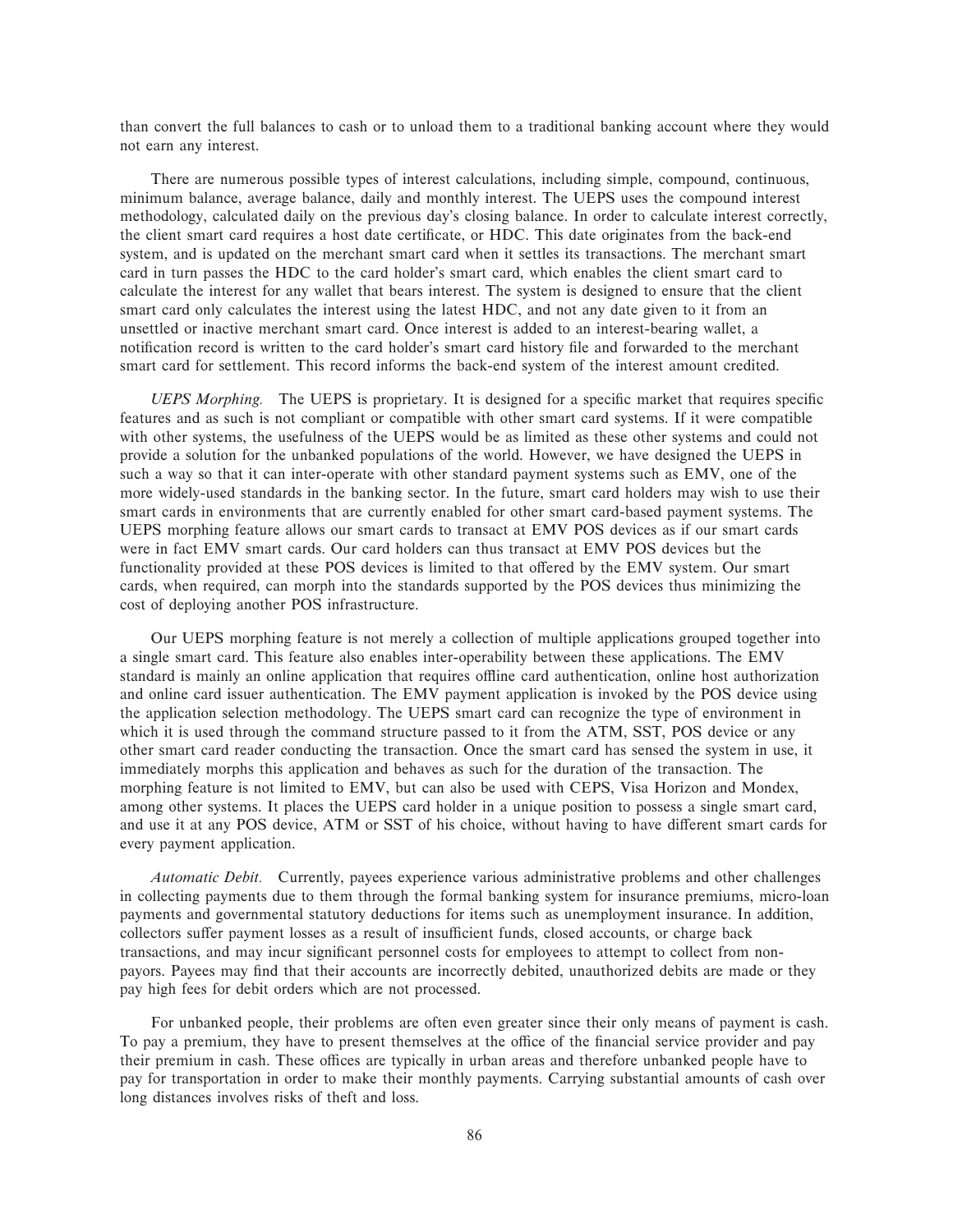We created the automatic debit feature to allow a smart card to reduce the balance in any of its active wallets on a specific date and for a predetermined amount. This function can take place in an offline environment at any POS device. The automatic debit feature reduces the risks associated with collection of insurance premiums and other regularly scheduled payments by ensuring that any funds loaded to the smart card are first used to service the automatic debit before being transferred for the card holder's general use.

The participants in an automatic debit transaction are the automatic debit initiator, the merchant and the smart card holder. The automatic debit initiator is the issuer which will create an automatic debit instruction for a particular wallet of a specific smart card holder. The merchant is any retailer which is a participant in the system and has a POS device for a card holder to activate automatic debit instructions. The card holder is the person who must pay the premium or other payment.

Card holders register for automatic debit instruction at the offices of the automatic debit initiator. While at the POS device, they submit an application for an automatic debit instruction to the back-end system. This can occur offline or online. Once the back-end system has validated the beneficiary's information, it creates an automatic debit instruction signature which is sent back to the POS device and is then recorded on the smart card. On the day that the card holder is due to pay a premium or other payment, the card holder inserts his smart card into any POS device. In the event that the automatic debit instruction is due, the smart card of the card holder is automatically debited.

*Multiple Streams Audit Trails for Offline UEPS Transactions.* The UEPS, as an offline system, must ensure that all transactions effected offline are settled, at some point in time, by the back-end system. Settlement is critical to guarantee that no funds can be lost by card holders even when a POS device, its paper audit trail or its merchant smart card is lost, stolen or destroyed. Importantly, smart card transactions, including automatic credits, automatic debits, interest accruals, agent transfers, cash downloads and purchases, all have a financial effect on individual smart card balances and must therefore be settled in order to preserve system integrity. The UEPS multiple streams audit trail functionality is designed to ensure that the replacement smart card contains the correct amount of funds when a lost, stolen or defective card is replaced.

The UEPS provides the ability to activate multiple streams audit trails through POS device profile downloading. Multiple streams audit trails are distributed through the active smart card base and are completely transparent to all card holders. Multiple streams audit trails can only be implemented on smart cards which have an adequate amount of EEPROM memory as the size of the transaction file created on smart cards will at least double. The multiple streams audit trails functionality is especially useful in environments where either the POS device is offline or may be damaged or destroyed due to the harsh environmental conditions in which it operates or where there is a perceived risk that the POS device may be stolen.

When a client smart card is inserted into any POS device to perform one or more transactions, including a sale, load, unload, automatic credit, automatic debit or interest accrual transaction, the current transaction is written to both the client and the merchant smart cards. The previous transaction performed by the client smart card at another POS device is also written to the currently transacting merchant smart card transaction file as a "piggy back record." The previous transaction or transaction group written to the merchant smart card from another client is also written to the client smart card of the currently transacting client.

This process ensures that each transaction or transaction group effected on a client smart card is distributed directly to a second merchant smart card and indirectly to a third merchant smart card. The third transfer occurs by writing the transaction or transaction group to another client smart card which in turn transfers the same to a different merchant smart card. The number of different audit trails streams can be selected through the POS device or merchant profiles.

Upon settlement of the merchant smart card, the transactions which were performed at other merchants will therefore also be settled. Each merchant smart card becomes the carrier for transactions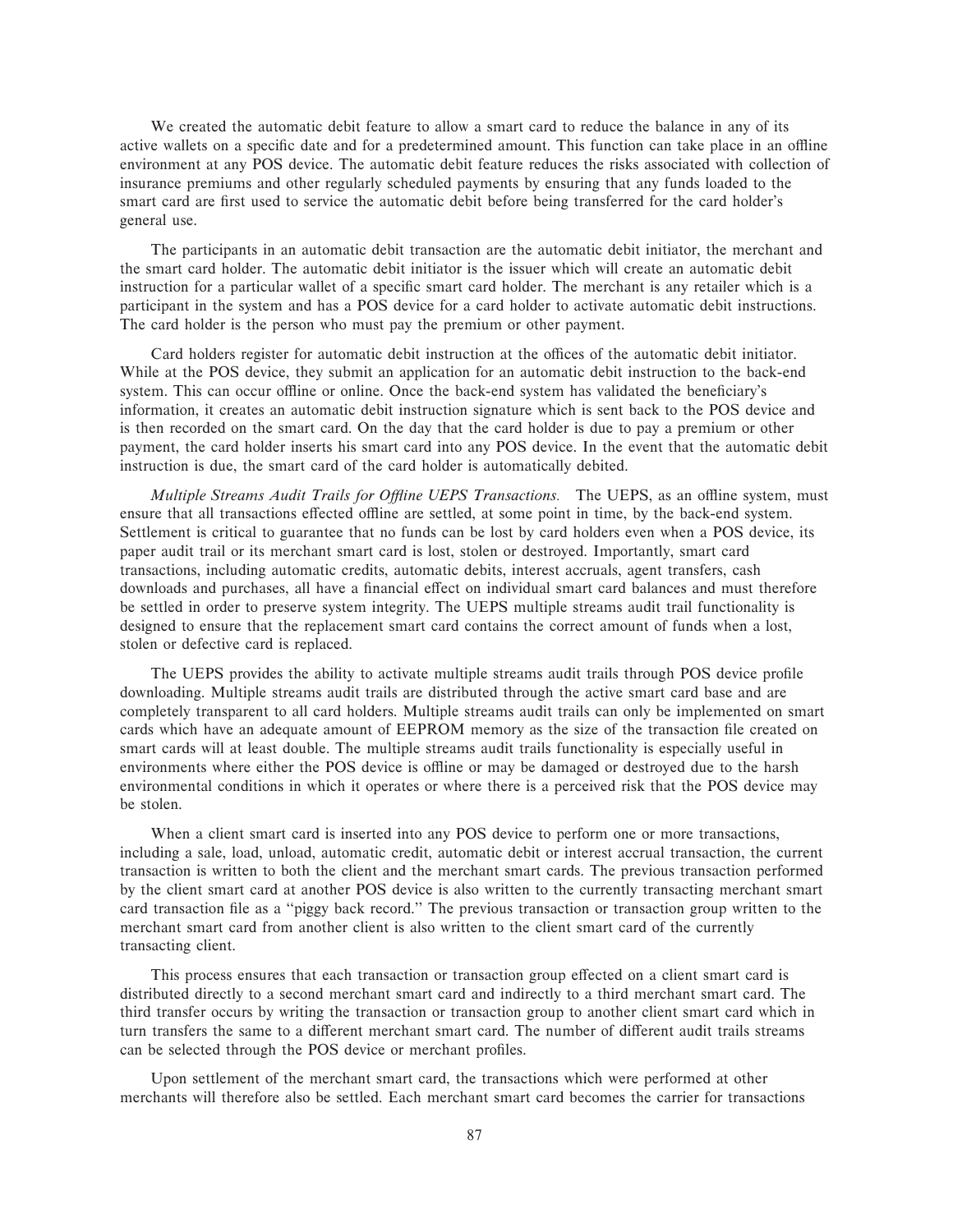that have occurred at other merchants. All client smart cards become the multiple streams that facilitate the movement of transaction data among unrelated merchant smart cards. This process occurs in an offline environment.

In the event of the loss or destruction of any POS device or its associated merchant smart card or paper audit trail, all transactions that have been "piggy backed" can be recovered through the settlement of other merchant smart cards. The speed at which these transactions can be recovered will depend on how frequently the client smart cards that are used to "piggy back" transactions have transacted at other UEPS merchants. The multiple streams audit trails functionality provides complete and independent audit trails that help prevent fraud by single or colluding parties.

*Transparent and Automatic Recovery for Offline UEPS Transactions.* The UEPS, as an offline system, must ensure that all transactions effected offline complete successfully or that, in the event of a failure, the transaction in progress can be restarted without any loss being incurred by either the client or merchant concerned. Failure of the POS device or the premature removal of either of the smart cards involved during a transaction may lead to the client smart card being debited without the corresponding credit being reÖected on the merchant smart card. Although the premature removal of either of the smart cards can be prevented by introducing motorized smart card readers, the cost involved is prohibitive and the solution does not address other possible failures due to POS device hardware problems or power failures, which are common in areas with unreliable power infrastructures.

The UEPS is designed to recover failed transactions through its transparent and automatic recovery feature. This feature is activated during the session key establishment phase that occurs whenever two smart cards transact. During the session key establishment phase, each smart card generates an eight-byte natural random number and triple-DES encrypts it with its generic UEPS key pair. These two encrypted blocks are then exchanged by the two smart cards, and once decrypted, used by each smart card to generate a random DES key pair. This new key pair is used to exchange further information between the smart cards until the transaction is completed.

During the next phase, each smart card passes to the other its smart card unique serial number and its current transaction counter. At this stage, the client smart card is now able to determine if the last transaction written to its transaction file was indeed also effected on the merchant smart card. If not, the client smart card simply unrolls its last transaction thus restoring the correct data image as it was prior to the transaction. This feature can also be used whenever a POS device is disabled for whatever reason. In this instance, the two smart cards can simply be inserted into any other working POS device and the two smart cards will automatically re-synchronize themselves. Further transaction processing can then resume normally. As a result of this feature, transactions such as transaction cancellation and reversals can be performed offline in a secure manner.

### **Mechanics of Loading, Spending and Settlement**

The following describes how card holders can load value onto their smart cards and spend the value they receive. It also describes how merchants settle transactions with our back-end system.

*Loading.* All card holders that receive social welfare grants or whose employers participate in our system can load their smart cards at any POS device located in merchant stores. Card holders can load their smart cards in several different ways. If the card holder's electronic value was created through the ten-digit signature code, then the card holder has three options. He can effect an online auto load, in which case the POS device connects in real time to the back-end system, which then forwards any available ten-digit signature codes present in the account of the card holder. These codes will be loaded to the smart card automatically. If the communications network is erratic or unreliable, ten-digit signature codes can be downloaded to the POS device of a nearby participating merchant where and when the network is operational. The card holder can then perform an offline auto load whereby any ten-digit signature codes present in the POS device will be loaded to his smart card. If a network connection is not available, the card holder can key in his ten-digit signature code and amount to be loaded. In all scenarios the smart card will be credited only if the ten-digit signature code is decrypted successfully by the smart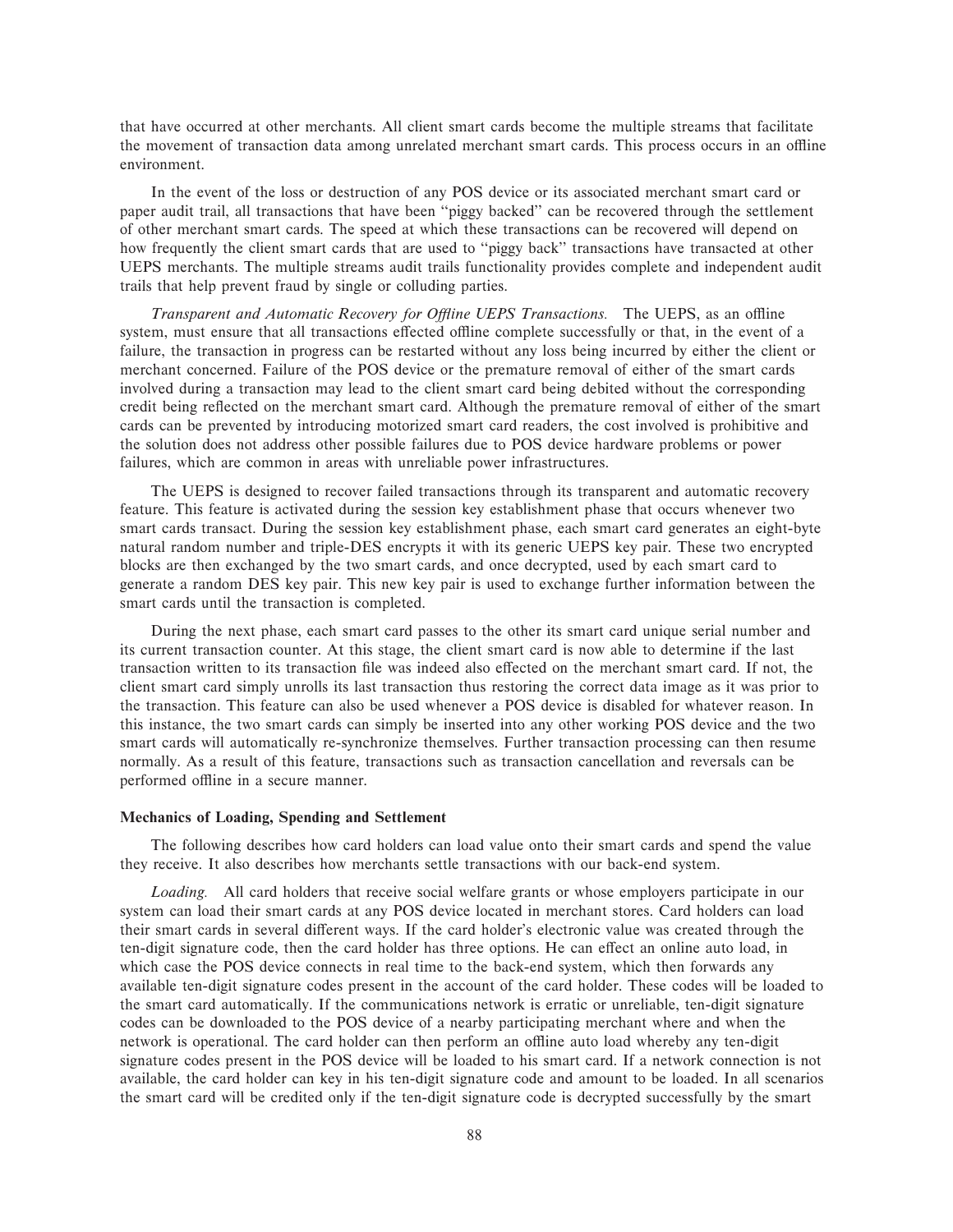card. If the card holder's smart card is initialized with one or a number of automatic credit instructions, the smart card will credit itself as we describe under ""Automatic Credit feature.''

*Spending.* Once value has been loaded to a smart card, card holders may purchase goods or services, make cash withdrawals, initiate money transfers, request automatic loans, effect third party payments and invoke automatic credits and debit orders, all offline at any participating merchant store. To perform a transaction, the card holder inserts his smart card into the top smart card reader of the POS device and selects the appropriate function. Biometric fingerprint identification is required for most functions to protect card holders against the unintended or fraudulent usage of their funds. A printed receipt displays the details of the transaction performed and includes other system audit trail information.

Settlement. As spending on a UEPS smart card occurs offline, the settlement of the merchant transactions with the back-end system needs to take place within the two day ""window settlement'' period provided for in the contract, or as and when the merchant smart card becomes full. Settlement can be performed online or offline. Merchants who have access to a network infrastructure can use the settlement option on their POS devices to connect to the back-end system and settle their merchant smart cards online. During the settlement process, merchants choose whether to have the funds settled deposited to a traditional bank account or transferred to a client smart card.

Once the merchant selects the settlement option, the transactions are stripped off the merchant smart card, and the accumulated transaction values, less the transaction fees which the merchant is contractually required to pay to us, are paid to the merchant. Payment occurs either through the country's traditional banking clearing system, by check or is credited to the merchant's client smart card for immediate or future use. The last option is extremely beneficial for rural merchants who purchase their goods from larger wholesalers. Their funds are, upon settlement, immediately available. Therefore, they can purchase goods using their client smart card and/or withdraw cash at other participating merchants. Merchants who do not have access to a network infrastructure can insert their merchant smart card into any POS device that has online connectivity and perform the settlement process. Many merchants can share any POS device.

If a merchant does not have access to a communication network, the merchant can use our ""milking'' function with a "milking" smart card. This smart card has greater functionality than a regular smart card and therefore requires a large memory chip for storing multiple transactions, "hot card' Ñles, a freshness certificate, and any other variables, including fees and/or interest rates that need to be updated on merchant smart cards which operate in deep rural areas. The milking smart card is inserted in the bottom smart card reader of a POS device and the merchant inserts the merchant smart cards to be "milked' into the top smart card reader. During this settlement process, the transactions are stripped from the transaction history file of the merchant smart card and at the same time, the new hot card file, freshness certificate, fee structure, interest rates and any other parameter that requires modification are updated. The milking smart card is then physically handed over to the central office in order to update the back-end system. At the time of settlement, all transactions are stripped from the merchant smart card, aggregated and paid into the nominated bank account of the merchant. Merchants can select their client smart card as their nominated account, in which case the amount to be paid is added to the merchant's client smart card.

We have designed and developed a dual functionality smart card called the Net1 Combi-Card for use in rural environments and for very small merchant stores or hawkers. Hawkers are typically small merchants that sell food or merchandise from a stand on the side of road or on a pavement. This smart card is initialized with both merchant and client functionality. While trading, the merchant section of the smart card is used for transaction storage which once settled will allow the merchant to use the same smart card to perform purchases or any other financial function.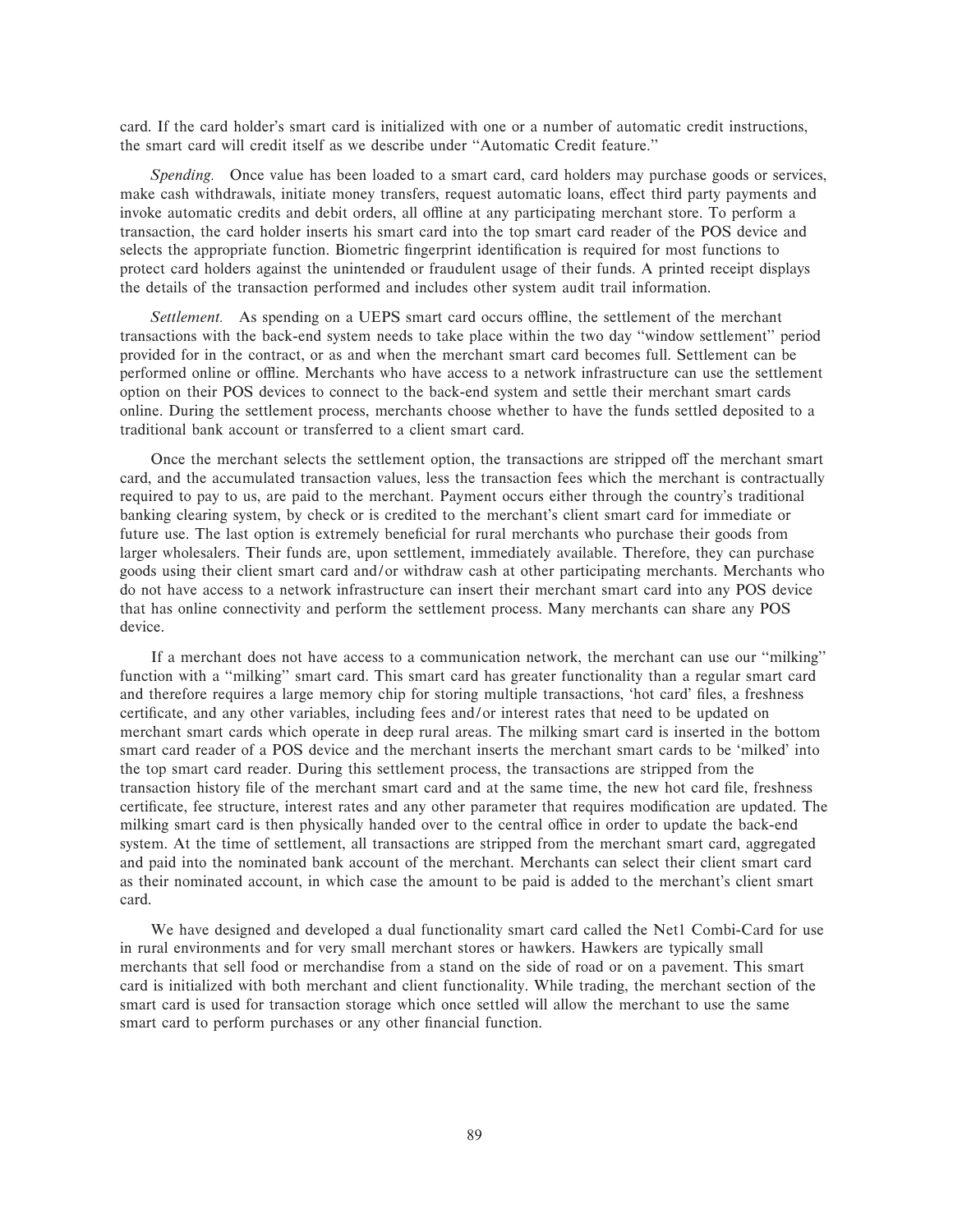# **Our Products**

The following table summarizes each of our smart card to smart card, or S2S, products, including

- ' the market introduction date;
- ' the key features of the product;
- ' the features of our UEPS technology which each product uses;
- ' the types of fees we charge or currently plan to charge for the product; and
- ' the target markets for the product:

| Product                                                                         | Year of<br><b>Market</b><br>Introduction | <b>Features</b>                                                                                                                                                                                                                                                                                                                                      | <b>Types of Fees</b>                                                                                                                                                                                                                                                                                                                      | <b>Target Markets</b>                                                                  |
|---------------------------------------------------------------------------------|------------------------------------------|------------------------------------------------------------------------------------------------------------------------------------------------------------------------------------------------------------------------------------------------------------------------------------------------------------------------------------------------------|-------------------------------------------------------------------------------------------------------------------------------------------------------------------------------------------------------------------------------------------------------------------------------------------------------------------------------------------|----------------------------------------------------------------------------------------|
| <b>S2S Pension and Welfare</b>                                                  | $\cdot$ 2000-2004                        | • Ten-Digit Signature<br>Codes — Offline and<br>Online Loading<br>• Automatic Credit<br>• Multiple Audit Trail<br>• Mutual Authentication<br>• Transparent and Automatic<br>Recovery<br>• Biometric Identification                                                                                                                                   | • Loading Fee per<br>Beneficiary<br>• Sales of Smartcards<br>• Registration and<br>Enrollment                                                                                                                                                                                                                                             | • Government<br>• Social Welfare Grant<br><b>Beneficiaries</b>                         |
| <b>S2S Wage Payment</b>                                                         | $\cdot$ 2005                             | • Ten-Digit Signature<br>$\text{Codes}$ — Offline and<br>Online Loading<br>• Multiple Wallets<br>• Restricted Wallets<br>• Multiple Audit Trails<br>• Mutual Authentication<br>• Transparent and Automatic<br>Recovery<br>• Biometric Identification<br>• Interest Calculations                                                                      | • Wage Loading Fee per<br>Employee per Month<br>• Equipment Sales per<br>Payroll Clerk plus POS<br>Terminals for the Payment<br>of Wages in the Field or<br>Factory<br>• Sales of Smartcards<br>• Mass Registration and<br>Enrollment per Employee<br>if Performed by us<br>• Monthly Smart Card<br>Account Fee per Employee<br>per Month | • Employers<br>• Employees                                                             |
| S2S Medical Management,<br><b>Patient Monitoring and</b><br><b>Distribution</b> | $\cdot$ 2005                             | • Multiple Wallets<br>• Restricted Wallets<br>• Multiple Audit Trails<br>• Mutual Authentication<br>• Transparent and Automatic<br>Recovery<br>• Biometric Identification                                                                                                                                                                            | • Technology Processing Fee<br>per Smart Card per Month<br>(Volume Based)<br>• UEPS Software Fee<br>(Volume Based)<br>• Database Capturing<br>Module per Patient<br>• Patient License Fee per<br>Hospital/Clinic/Health<br>Care Facility<br>• Equipment Sales for<br>Hospital/Clinic and Health<br>Care Facility<br>• Sales of Smartcards | • Non-Governmental<br>Organizations<br>• Government Paid<br>Contractors<br>Governments |
| <b>S2S Retail and Wholesale</b>                                                 | $\cdot$ 2004                             | • Ten-Digit Signature<br>$\text{Codes} - \text{Offline}$ and<br>Online Loading<br>• Automatic Credit<br>• Multiple Wallets<br>• Restricted Wallets<br>• Multiple Audit Trails<br>• Mutual Authentication<br>• Transparent and Automatic<br>Recovery<br>• Biometric Identification<br>• Interest Calculations<br>• Settlement — Offline and<br>Online | • Merchant Transaction Fee<br>• Cash Withdrawal Fee from<br><b>UEPS Card Holders</b><br><b>Excluding Social Grant</b><br>Recipients<br>• Hardware Equipment Sales<br>or Rentals<br>• Smart Card Sales<br>• Installation & Training Fee<br>• Reports and Banking Fees<br>• Monthly Card Account Fee<br>per Retailer per Month              | • Retailers<br>• Wholesale Retailers<br>• UEPS Client Card Holders                     |
| <b>S2S Insurance System</b>                                                     | $\cdot$ 2004                             | • Multiple Audit Trails<br>• Mutual Authentication<br>• Transparent and Automatic<br>Recovery<br>· Biometric Identification<br>Settlement — Offline and<br>$\bullet$<br>Online                                                                                                                                                                       | • Insurance Merchant<br><b>Transaction Fee</b><br>• Debit Order Collection Fee<br>• Hardware Equipment Sales<br>or Rentals<br>• Smartcard Sales<br>• Installation and Training<br>Fee<br>• Reports and Banking Fees                                                                                                                       | • Insurance Underwriter/<br>Broker (External Insurance)<br>Merchants)                  |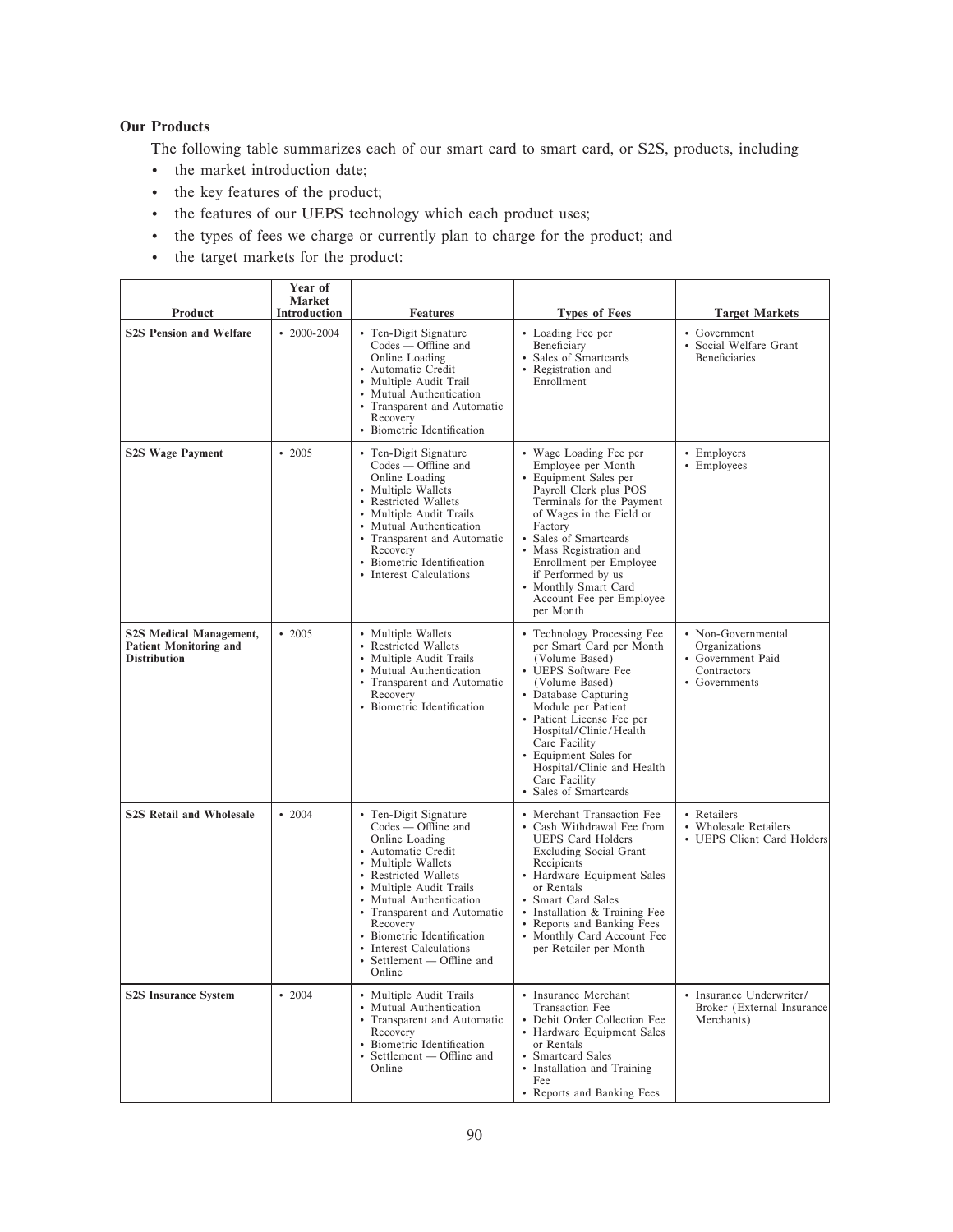The following describes in more detail how our S2S products work and the benefits of each product.

### *S2S Pension and Welfare*

S2S Pension and Welfare provides a secure and affordable transacting channel between social welfare grant beneficiaries, governmental agencies and formal businesses. Through this product, we distribute social welfare benefits to the unbanked and under-banked populations, and allow the recipients of these benefits to transact with formal businesses.

*How it works.* We enroll social welfare grant beneficiaries by issuing them a UEPS smart card that digitally stores their biometric fingerprint templates on the smart card, enabling them to access their social welfare grants securely at any time or place. The smart card, with its pre-printed and unique serial number, or USN, is issued to the beneficiary on site. Optical fingerprint sensor technology identifies and verifies beneficiaries. The fingerprint reader is programmed to create a random cryptographic session between itself and an inserted smart card, thereby limiting the possibility of fraudulent storage and replay of digital templates.

The smart card provides the holder with access to all of the UEPS functionality, which includes the ability to have the smart card funded with wage, pension or welfare payments, make retail purchases, enjoy the convenience of pre-paid facilities and qualify for a range of affordable financial services, including insurance and short-term loans. The smart card also offers the card holder the ability to make debit order payments to a variety of third parties, including utility companies, schools and retail merchants, with which the holder maintains an account. The card holder can also use the smart card as a savings account. Depending on a country's specific requirements, holders load their smart card using one of two methods ten-digit signature code creation or automatic credit. We describe both of these methods under ""Our Technology — UEPS Smart Card Functionality — Offline Loading" and "— Automatic Credit."

When the ten-digit signature code method is used, the government agency submits to us a simple payroll file containing the beneficiary's identity number and the value of the grant. We then process this file and, using the identification number of each beneficiary, create a ten-digit signature code. The ten-digit signature code can only be loaded on to the smart card for which it was created. These ten-digit signature codes can be distributed to the memory of POS devices or other compatible devices, including fixed or mobile ATM dispensers or remote personal computers, by accessing a communication network such as satellite, X.25, TCP/IP or GPRS-GSM. Thereafter, the beneficiary can load the smart card offline. If a GPRS—GSM communication network is available, the beneficiary can load the smart card online.

The beneficiary simply inserts a smart card into the POS device and is prompted to present his fingerprint. If the fingerprint matches the one stored on the smart card, the smart card is loaded with the ten-digit signature code created for that particular smart card. The POS device then prints a receipt that outlines the amount of the grant paid to the beneficiary.

The automatic credit feature allows a smart card holder to receive regular, fixed-amount payments such as welfare grants or other benefits, food parcels, meal vouchers and/or medical supplies at POS devices that operate offline. Automatic credit instructions are recorded on the smart card at the time they are granted by the issuer. Each automatic credit instruction recorded embodies a number of parameters such as the amount and the wallet to be credited, the frequency at which the credit should occur and the commencement and expiration date of the instruction.

When the beneficiary inserts a smart card into a POS device or any other compatible device, the automatic credit feature will be automatically invoked. During this process, each automatic credit instruction previously recorded on the smart card will be reviewed. If all related parameters such as timing, commencement and expiration date are all correct the smart card is credited with the funds due. When this happens, the transaction is recorded immediately on the merchant smart card present in the POS device at the time that the beneficiary's smart card is credited. Since the electronic funds have been created offline, automatic credit transactions must be forwarded to the back-end system through a merchant settlement or through our multiple audit trail facility. We are able to claim the actual funds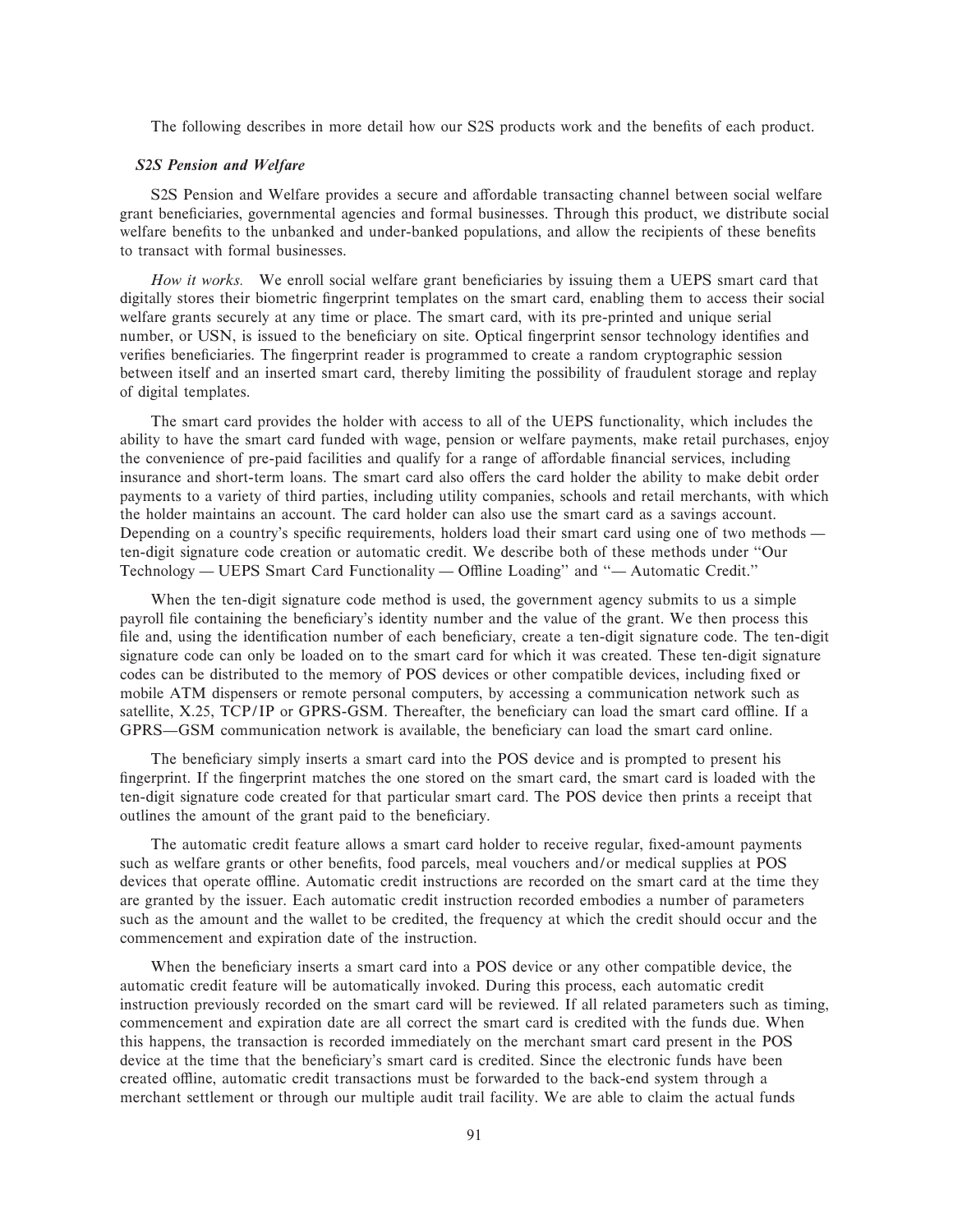loaded to beneficiaries' smart cards from the government agency at the end of each business day because the back-end system is informed of all of the electronic values created.

*Benefits.* Our S2S Pension and Welfare system provides numerous benefits to government agencies and beneficiaries. The system offers provincial governments a reliable service at a reasonable price. For beneficiaries, our smart card offers convenience, security, affordability and flexibility. They can avoid long waiting lines at payment locations and do not have to get to payment locations on scheduled payment dates to receive cash. They do not lose money if they lose their smart cards, since a lost smart card is replaceable and the biometric fingerprint identification technology helps prevent fraud. Their personal security risks are reduced since they do not have to safeguard their cash. Beneficiaries have access to affordable financial services, can save and earn interest on their smart cards and can perform money transfers to friends and relatives living in other provinces. Finally, beneficiaries pay no transaction charges to load their smart cards, perform balance inquiries, make purchases or downloads or effect monthly debit orders. For us, the system allows us to reduce our operating costs by reducing the amount of cash we have to transport.

# *S2S Wage Payment*

S2S Wage Payment allows an employer to pay employee wages electronically, either online or offline, by transferring the precise amount of the wage payment directly onto a smart card, thus eliminating the need for the employer to store and handle cash at the workplace. We originally designed this product for unbanked and under-banked workforces and their employers. However, employers of employees who often have bank accounts have expressed interest in this product as well, which we attribute to its affordability, convenience and security.

*How it works.* Employees of participating employers receive smart cards which we issue to them. We download a ten-digit signature code for each employee wage payment to a POS device, and the employer takes the POS device to the pay site on payday. The employee inserts his smart card into the POS device which then searches for any ten-digit signature codes created for that particular smart card. Once the POS device locates and decrypts the ten-digit signature code, it immediately loads the smart card with the wage payment. The POS device prints a receipt which acts as a pay stub by including the amount of the wage paid and any deductions made. The receipt also indicates the balance of the "savings" wallet, if available. The process takes up to six seconds from insertion of the smart card to completion of printing. Personal identification through finger print authentication is not necessary to perform a load as the ten-digit signature code is uniquely linked to the USN number of the employee's smart card.

*Benefits.* S2S Wage Payment provides numerous benefits to employers and to employees. For employers, the system helps to increase productivity in the work environment and reduce administration and labor costs associated with the management, transportation, delivery and general handling of cash. Electronic payment requires less time than manual distribution of cash pay packets, thereby reducing the amount of employee downtime. Employers in rural and semi-rural areas no longer need to incur the inconvenience and expense of transporting their employees to urban areas to enable them to receive their wages from ATMs nor to have to advance funds whenever these ATMs run out of cash. In addition, the system is configurable for each employer so that the database can be split up into departmental or company sub-databases, if required.

Further, employers of unbanked and under-banked employees are frequently put into a position of having to provide savings, loans, burial insurance and other financial services to their workers. With S2S wage payment, the employee can opt to have a portion of his wage loaded directly to a separate savings wallet on the smart card. Interest is calculated on the current daily balance and paid monthly to the card holder. The card holder can also qualify for an affordable loan, provided by us or another participating service provider, which is loaded onto his smart card. The smart card informs the back-end system of the monthly loan repayment which is applied against the wage after loading the amount due to the smart card. Finally, instead of the employer having to negotiate the most cost effective burial insurance for his employees, he can take advantage of the insurance we negotiate with selected insurance companies on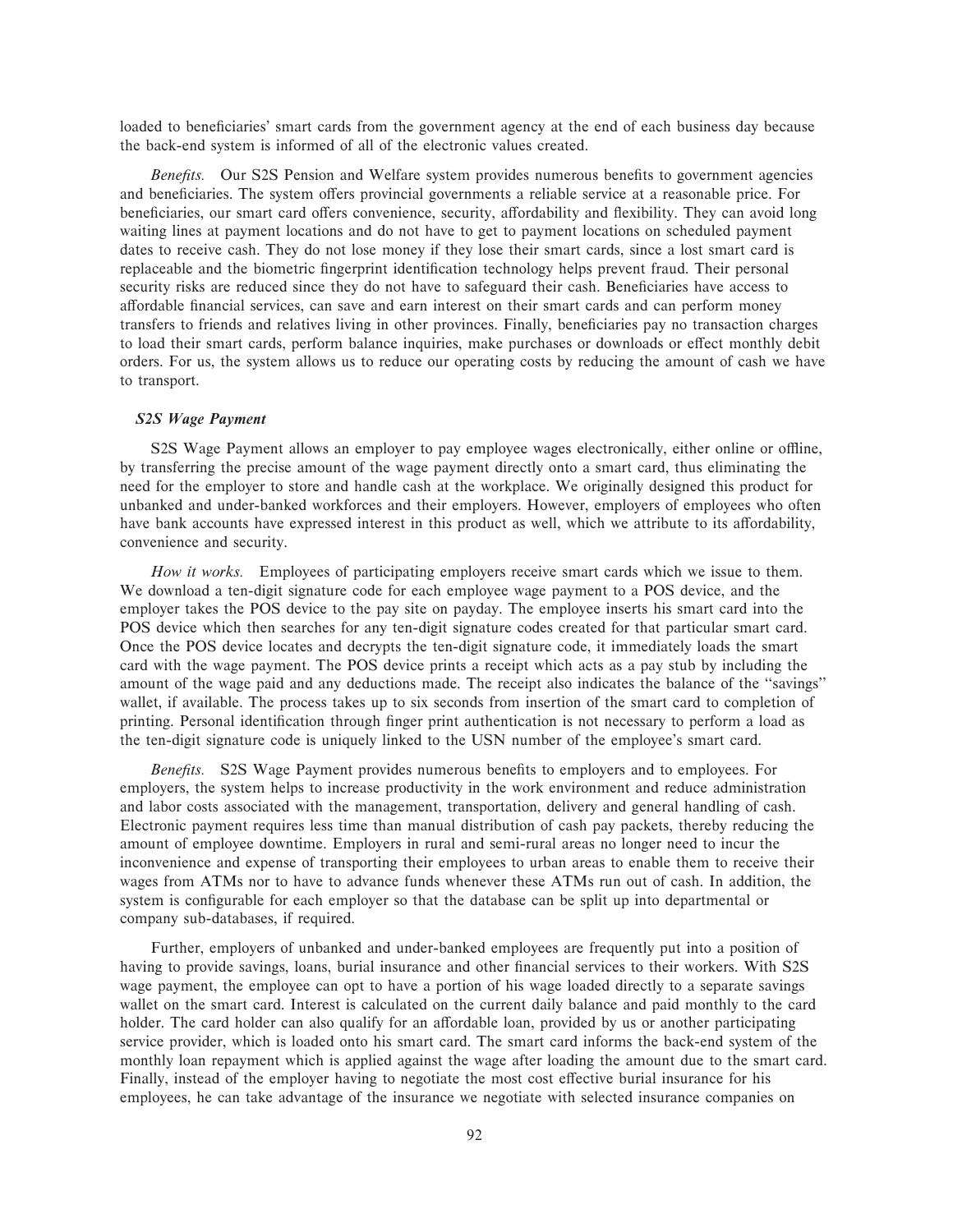behalf of many employers. The issuance of the insurance policy is recorded in the chip of the smart card. For employees, S2S wage payment offers all of the benefits described above under "S2S Pension and Welfare." Additional benefits include fees for cash withdrawal that are typically lower than bank charges for the same transaction.

## *S2S Medical Management*

Our S2S Medical Management product applies the UEPS technology in a non-financial environment to facilitate the management, distribution and control of the anti-retroviral, or ARV, drugs used to combat HIV/AIDS. The system is designed to operate in the deepest rural areas where no meaningful infrastructure exists. It is also designed to form a basis for the implementation of other drug distribution programs.

Governments and charitable organizations face many challenges in the distribution and control of ARV drugs. Patients who do not strictly adhere to the required drug regimen for the rest of their lives face the risk of drug resistance, which can lead to death. The toxicity of ARV drugs requires effective patient monitoring. Data needs to be collected to evaluate the effectiveness of drugs available for treatment.

*How it works.* We issue smart cards to participating hospitals, dispensaries and doctors and to their AIDS/HIV patients. The smart cards use biometric fingerprint identification technology and act as portable electronic medical record books that allow patients to be serviced anywhere without relying on centralized systems and communications networks. The smart cards carry all patient-related information, including personal details, drug regimens, prescriptions, visitation history, doctor's details, dispensary information and other data. This data allows us to populate and update databases that track each patient's progress, each doctor's performance, each and every prescription dispensed and each dispensary's drug inventory levels. The system monitors patient activities, and is designed to ensure the integrity of data, reduce fraud, manage drug inventories and, control drug delivery, ensure patient anonymity and privacy, and distribute payment for goods and services. Each day, all registration information, changes to patient information, and information regarding drug dispensation is encrypted and communicated to our back-end system for batch processing. Once validated, this information is forwarded directly to a confidential server managed by the government and/or funding organizations.

*Benefits.* S2S Medical Management offers many benefits to government organizations, medical professionals and health care workers, and patients. For government organizations, the system helps save money by improving the efficiency of ARV drug distribution and by reducing the potential for fraud and falsification of data. For medical professionals and health care workers, the system facilitates the real time but offline registration of patients and the storage of crucial patient information, such as the patient's last visit date, changes in information such as height and weight and the most recent prescription. For patients, the portability of the electronic medical record allows them to be treated anywhere, without relying on centralized systems and communications networks. The system, which is provided free of charge to the patient, is designed to ensure patient privacy. Finally, our technology preserves the patient's information, even if the smart card is lost.

# *S2S Retail and Wholesale*

Our S2S Retail and Wholesale product enables retailers, wholesalers and financial service providers to effect commercial transactions with one another and with unbanked and under-banked customers. Many merchants who service the unbanked and under-banked operate in underdeveloped areas where traditional financial institutions and their products are unavailable or limited due to the lack of communication infrastructures. In addition, these merchants do not meet the selection criteria imposed by financial service providers, including banks and credit card companies, either for financial reasons or because they cannot meet or adhere to the rules and regulations these formal institutions demand. The system permits participants, which include merchants, wholesalers and financial service providers to effect payments for goods and services, and to dispense cash from one smart card to another in a secure offline manner. The system is designed to eliminate unauthorized use by ensuring that all transactions are biometrically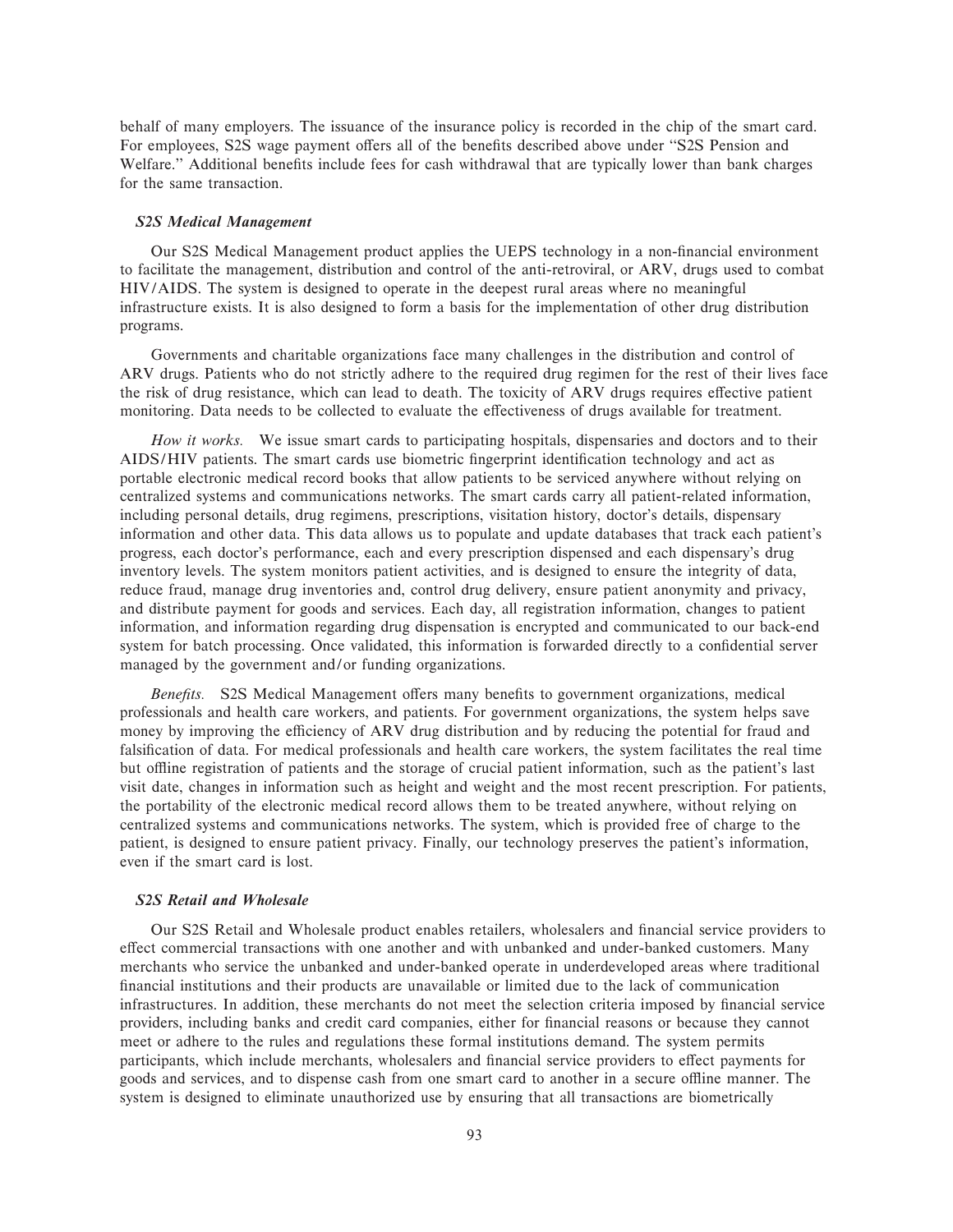approved by the card holders. The system guarantees integrity by providing an audit trail for each transaction that is stored on both the customer and merchant smart cards.

*How it works.* The participants in this system are merchants whom we enroll and consumers who are smart card holders. When we enroll a merchant, we issue a smart card to the merchant that contains its profile as well as the store's merchant reference number and install an appropriate POS device that takes into account the type of power and communications infrastructure available at the merchant's location. The POS device is either battery-operated or uses a municipal power supply. All our POS devices can use GSM/GPRS, TCP/IP, X.25 or satellite networks to perform loading and settlement functions. The smart card is inserted in the bottom smart card reader of the POS device to perform on-line transactions with customers. We sign a contract with each merchant that is tailored to the needs of each merchant, reflecting the number of stores to be serviced and the specific hardware we agree to install. We provide each merchant with installation, system implementation and training. We also provide merchants with our marketing material for display at their locations so that their customers know that the merchant offers our services. The transactions stored on merchant smart cards cannot be overwritten until they have been settled by using our offline "milking" facility or connecting online to the back-end system.

*Benefits.* S2S Retail and Wholesale provides numerous benefits to merchants and to customers. A growing smart card base offers merchants a larger number of customers who can shop in their stores. The system also provides them with the opportunity to realize new income streams from the fees they collect by providing at their locations our broad range of financial services and products, including cash downloads, money transfers, loans and burial insurance. Finally, their security risks and expenses associated with handling cash can be significantly reduced, including banking charges and communications costs. The benefits of the system for customers are a combination of the ones we describe above under "S2S Pension" and Welfare" and "S2S Wage Payment."

# *S2S Insurance*

Our S2S Insurance intermediary product enables unbanked and under-banked consumers to obtain affordable and reliable burial insurance policies. In South Africa, cultural reasons make burial insurance important to many people. Our system enables insurance companies to access this customer base. The insurance industry is subject to various laws and regulations which are designed to protect policyholders and our system ensures compliance with these laws and regulations by utilizing the key features of the UEPS technology.

*How it works.* In order to participate in the system, card holders and insurance brokers must be enrolled in our system. The broker enrollment procedure is similar to the procedure we use for merchants. The insurance broker's merchant smart card is created centrally and loaded with the broker's burial insurance product options. Individual brokers receive smart cards which digitally store their biometric fingerprint templates on the smart card. After completion of the enrollment process, we issue an insurance merchant smart card to the insurance broker. We provide the insurance broker with installation, implementation and training.

When an applicant applies for an insurance policy, the insurance broker explains relevant information, including the different policy options, waiting options and the 30-day "cooling off" period. The 30-day "cooling off" period allows the policy holder who has decided to buy a policy issued by another insurance company to change is mind and to keep the original policy instead. The system informs all parties involved, including the brokers for the previous insurer and the new insurer that the client is in a 30-day cooling off period. This makes the insurance broker of the previous insurer aware of the client's intention, and allows the insurance broker to contact the client in an effort to keep the client.

When a broker sells a policy to a client, the first check performed by the smart card is to ascertain if the client has already signed up for a similar product, which may be accomplished oÉine. If not, the client accepts the new policy by presenting his fingerprint for verification by the smart card. The broker also presents his fingerprint to prove that he sold the policy and thereby allow him to receive his sales commission. The system then writes the policy number and details, including the amount of the premium,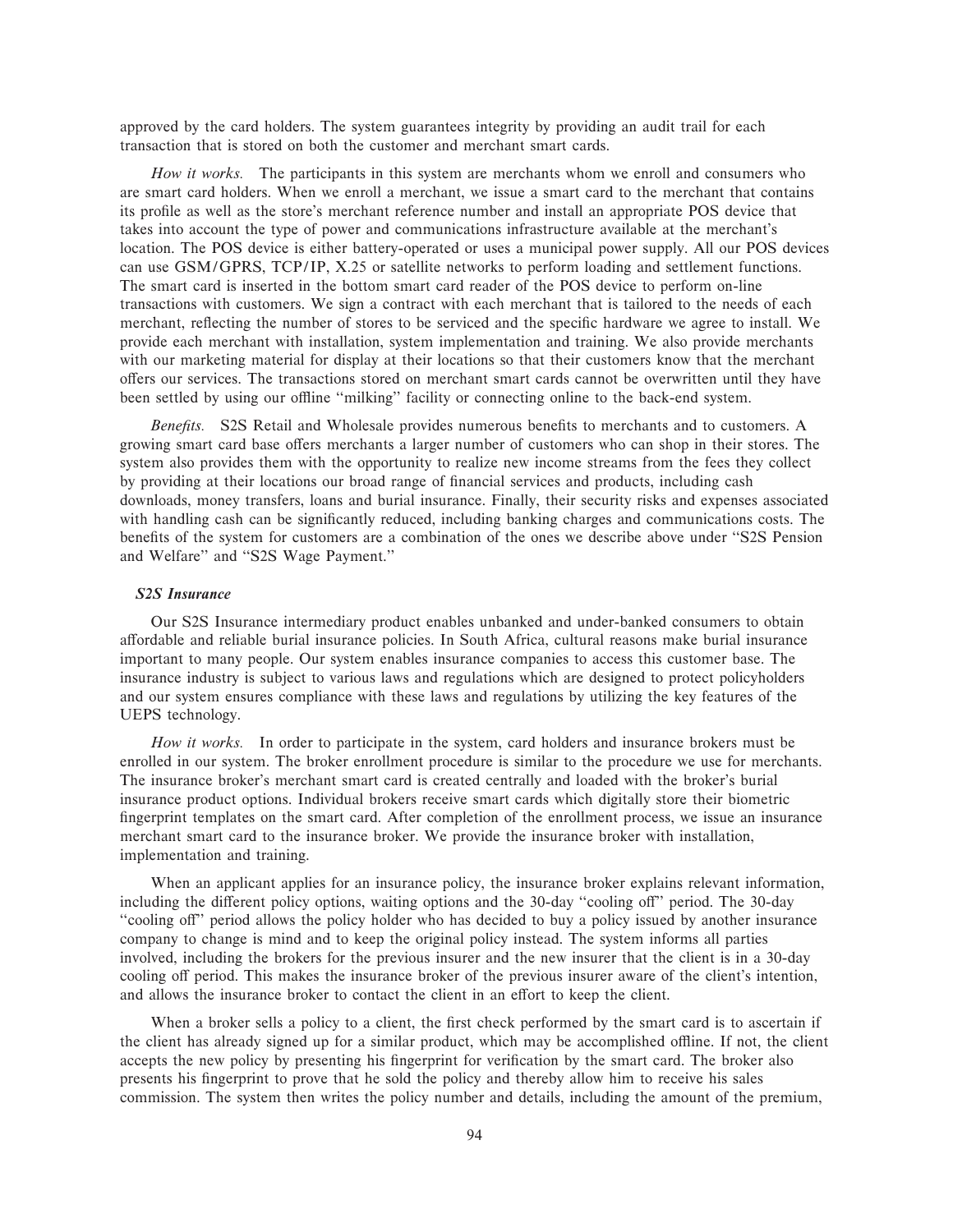to the card holder's smart card. This reduces the risk of future disputes regarding the policy. When a insured individual dies, the beneficiary presents the identity document, the insured's smart card and death certificate, and the original policy document. This information is checked against the information stored on the smart card by simply inserting the deceased's smart card into a POS device and printing the data associated with burial policy information. If valid, the claim is paid out to the beneficiary immediately.

*Benefits.* Our S2S Insurance intermediary product offers numerous benefits to insurance brokers and policyholders. For brokers, the system provides improved access to its potential client base, minimizes the risks associated with fraud through biometric fingerprint identification, facilitates legal compliance and provides a secure channel for collection of premiums. In addition, brokerage commissions can be managed through the system. The benefits for policyholders are generally the same as for customers as described above under ""S2S Retail and Wholesale.'' In addition, because the system reduces premium collection risk to the insurance company, it provides consumers with access to more affordable insurance products of a higher quality than would otherwise be available.

### **Sources of Revenue**

We have structured our business and our business development efforts around four related but separate approaches to deploying our technology. In our most basic approach, we act as a supplier, selling our equipment, software, and related technology to a customer. As an example, in Malawi we sold a complete UEPS to the Central Bank, which owns and operates the resulting transaction settlement system. The revenue captured through this approach is reflected in our Hardware, software and related technology sales segment.

We have found that we have greater revenue opportunities, however, by acting as service provider instead of a supplier. In this approach we own and operate the UEPS ourselves, charging one-time and ongoing fees for the use of the system either on a Ñxed or ad valorem basis. This is the case in South Africa, where we distribute welfare grants on behalf of the provincial governments and employers on a fixed basis, but charge a fee on an ad valorem basis for goods purchased using our smart card. The revenue associated with this approach is captured in our Smart card accounts, Transaction-based sales and Financial services segments.

Because our smart cards are designed to enable the delivery of more advanced services and products, we are also willing to supply those services and products where the profit potential is compelling. For instance, we act as a lender today. This is an example of the third approach that we have taken. Here we can act as the principal in operating a business that can be better delivered through our UEPS. We can also act as an agent, for instance, in the provision of insurance policies. In both cases, the revenue and costs associated with this approach are captured in our Financial services segment.

Finally, we are willing to enter into business partnerships or joint ventures to introduce our solution to new markets. Here we take an equity position in the business while acting as a supplier of technology. In evaluating these types of opportunities, we intend to maintain a highly disciplined approach, carefully selecting partners, participating closely in the development of the business plan and remaining actively engaged in the management of the new business. In most instances, the joint venture or partnership will own the UEPS, including the back-end system. We plan to account for our equity investments using the equity method.

We believe that this flexible approach enables us to drive adoption of our solution while capturing the value created by the implementation of our technology.

# **Sales and Marketing**

Our marketing and sales strategy continues to evolve as we gain more and more market penetration. We currently focus our activities on the deployment of our POS device infrastructure in the rural areas of South Africa. These devices provide us and our card holders with service points at which they can transact and sign up for many financial services. The more of these points of service we deploy, the better our service delivery to our card holders. To achieve this, we are promoting the use of our POS devices in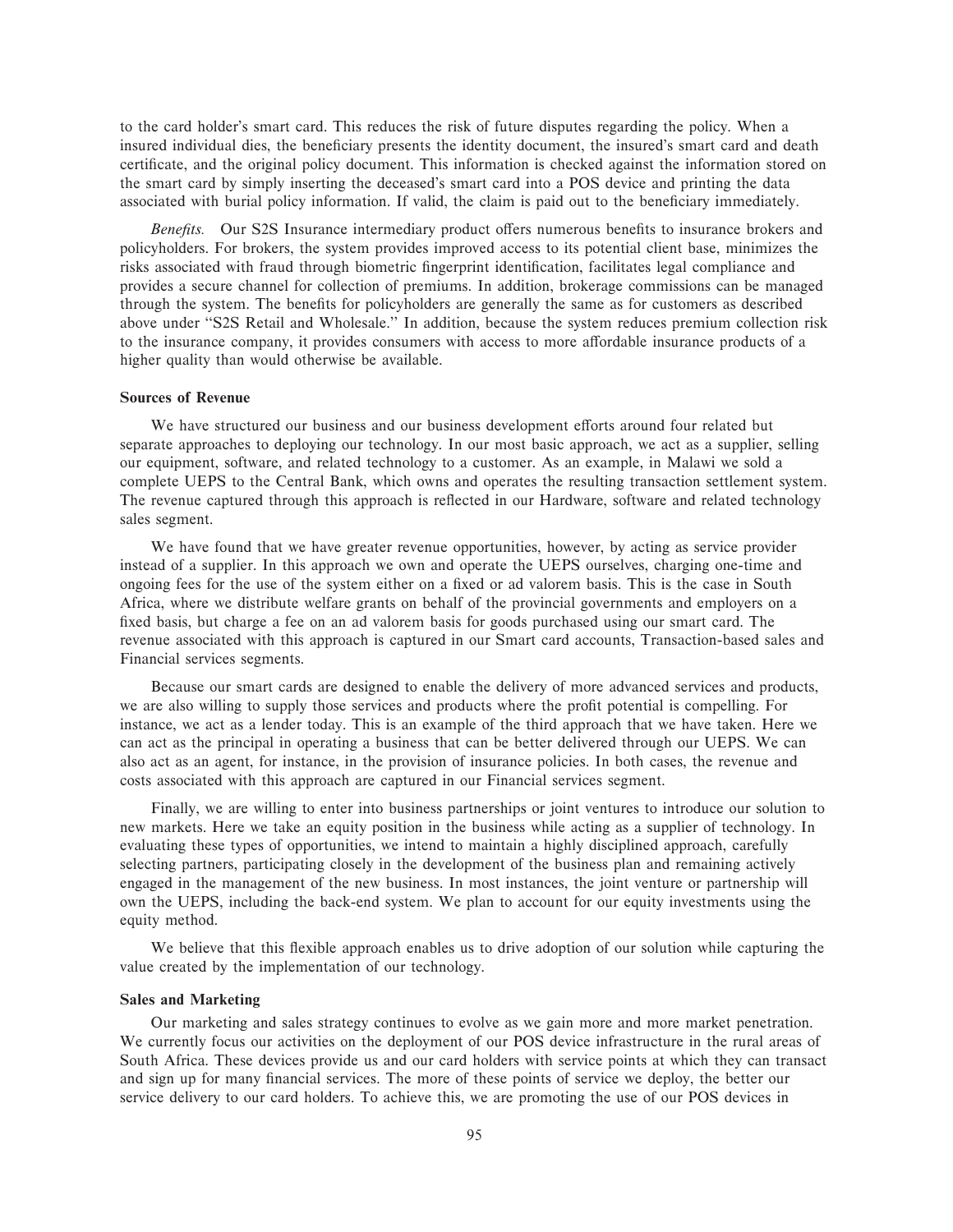many different applications which, once implemented, provide further access points at which we can market and sell our products. As a result, we are involved in the facilitation of telephone service and the pre-payment for water and electricity service.

We continue to develop our pension and welfare application as the customer base it generates allows us to gain critical mass as an issuer. Once we achieve critical mass, it should be far easier to acquire new merchants and other related organizations that wish to market and sell their products to and through our smart card base. We believe that success in one area of operations and market penetration will favorably affect others.

We have also commenced our activities in the distribution and management of medical products to HIV/AIDS patients. This initiative assists us to acquire a new client and retail base such as hospitals, clinics and dispensaries. The smart cards we issue to these patients can operate the entire suite of UEPS products. Therefore, we believe that this new customer base will assist us in increasing our revenues.

We continue to engage institutions that can on the one hand benefit directly from our technology and on the other hand provide us with more clients and points of service to facilitate the use of our facilities and the cross selling of our products.

Our international strategy is changing rapidly. In the past, we did not drive markets directly as we were not ready structurally to take on contracts in many countries of the world. We now intend to target the unbanked market of developing economies aggressively through partnerships, joint ventures and the acquisition of synergistic but profitable businesses. This new strategy focuses on identifying, defining and activating an entry point in a specific country to commence operations. Once our system is implemented, we will then introduce our products and services to grow revenue and increase profit margins.

We intend to identify partners that are already operating businesses and infrastructures in various countries in order to benefit from their initiatives to introduce our operating platforms. We believe that our partners will benefit through the implementation of our technology and through the new income streams that our technology can activate.

We are currently revamping our business, sales, finance and information technology divisions in such a way as to facilitate our objectives.

### **Competition**

In addition to competition that we face from the use of cash, checks, credit and debit cards, existing payment systems and the providers of financial services, we have identified a number of other products currently being produced that use smart card technology in connection with a funds transfer system and the companies that promote them. These include EMV, a system that is being promoted by Visa International Service Association, MasterCard International and Europay International; Mondex International Limited, a subsidiary of MasterCard; and Proton World International N.V., a subsidiary of STMicroelectronics Belgium N.V. In South Africa, and specifically in the payment of social welfare grants, our competitors also include AllPay Consolidated Investment Holdings (Pty) Ltd., which is responsible for social welfare payments in the Free State, Gauteng and Western Cape provinces and a small portion of the Eastern Cape province, and Empilweni Payout Services, which is responsible for payments in the Mpumalanga province.

The incumbent South African retail banks recently announced a joint initiative to create a common banking product to offer to the significant portion of South Africa's population that does not have access to traditional banking services, or the unbanked. This bank account, generally referred to as the ""Mzansi'' account, was introduced in October 2004 and offers limited transactional capabilities at reduced charges, when compared to the accounts traditionally offered by these banks. We believe that currently there are approximately one million Mzansi account holders. The social welfare beneficiaries who are currently paid through our smart card system may elect to use these accounts to receive their grants.

We also may face competition from companies to which we have licensed rights to our technology, including Visa and BGS Smart Card Systems AG. Moreover, as our product offerings increase and gain market acceptance, banks in South Africa and other jurisdictions in which we operate may seek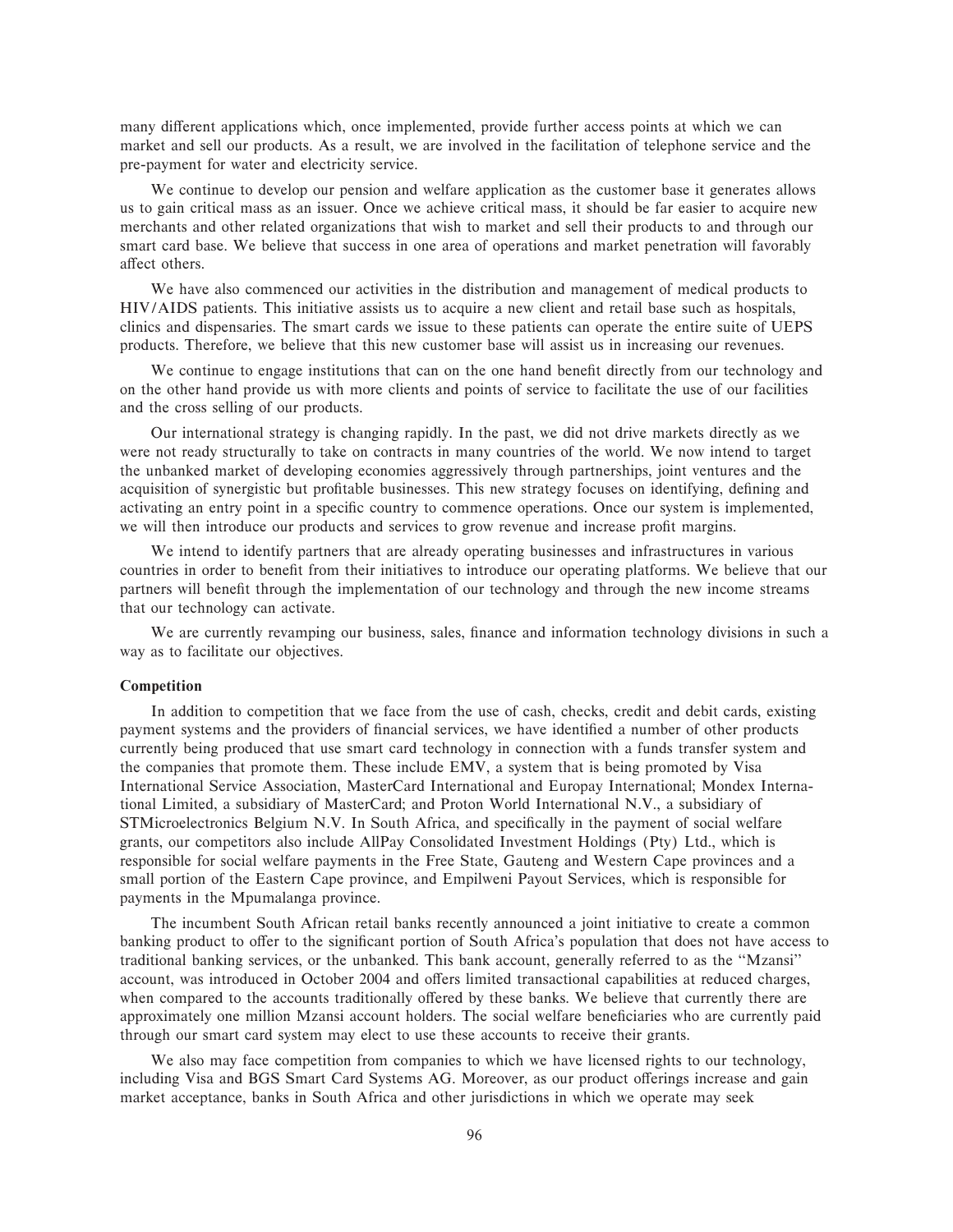governmental or other regulatory intervention if they view us as infringing on their funds transfer businesses.

### **Research and Development**

Our business activities and product offerings depend on our proprietary UEPS software. As a result, we have a large group of software engineers and developers who are constantly revising and improving the core UEPS software and its functionality.

We believe that our smart card system is the most advanced system of its kind in the world today. However, we use a number of hardware platforms that are not proprietary to us and which are continuously being improved. These platforms include smart cards micro-controllers, POS devices, biometric readers and other back-end computer hardware. We continually work to take advantage of these improvements in our attempt to stay at the head of the competitive curve. A faster micro-controller on a smart card may allow us to process transactions faster and with more security. A larger memory smart card allows us to store more transactions and to load larger software applications. Larger memories also allow our smart cards to be used for more than one application at a time, thus eliminating the cost and the management of multiple smart card systems.

Our smart card system is designed to manage tokens of value such as cash, credit, savings, medical history, identification criteria, finger print templates and insurance policies. Security is therefore of prime importance as any breach would result in the loss of our system integrity. This would be followed by a loss of confidence and credibility that would jeopardise our growth and market penetration. We therefore continue to advance our security protocols and algorithms to combat the potential attacks that have currently been identified. These include crypto-analysis techniques as well as reverse engineering. Attacks such as the latest DPA or differential power analysis must also be circumvented.

We continue our research in new and more secure algorithms, such as the RSA or Rivest, Shamir and Adleman as well as new competitive asymmetric algorithms such as elliptic curves. We develop and implement these techniques ourselves and own the software that we create.

Lastly, we continue to study the needs of our target market and develop new UEPS features that satisfy these needs. As our UEPS system is implemented in more and more developing countries, we create greater connectivity between our systems to subsequently activate international transactions and cross-border money transfers.

### **Intellectual Property**

Our success depends in part on our ability to develop and maintain a competitive intellectual property advantage over potential competitors in the electronic financial services industry. We believe that we have developed the first payment system based on technology that is protected by our FTS patents. We rely on know-how, including trade secrets and other confidential information, continuing technological innovation and licensing opportunities to further develop our proprietary position. Our ability and the ability of our licensors to obtain intellectual property protection for the UEPS technology and related processes, including any improvements to and developments of them, to operate without infringing the intellectual property rights of others and to prevent others from infringing our intellectual property rights will be important factors to our success.

The FTS patents, which include aspects of the UEPS technology, have issued in the United States, Hong Kong, South Africa, Botswana, Namibia and Swaziland. The FTS patent in the United States was granted as U.S. Patent No. 5,175,416 on December 29, 1992. The patent was reissued as U.S. Patent No. RE36,788 on July 25, 2000, and will expire on May 17, 2011. It currently remains in full force and effect, and we are not aware of any challenges to its enforceability. The FTS patent in Hong Kong was granted on December 11, 1998, and will expire in 2010. The Hong Kong FTS patent is jointly owned by us and the estate of a co-inventor. The FTS patents in South Africa, Botswana, Namibia and Swaziland were granted on September 25, 1991, March 9, 1993, April 7, 1993 and December 9, 1992, respectively. These patents remain in full force and effect, and we are not aware of any challenges to their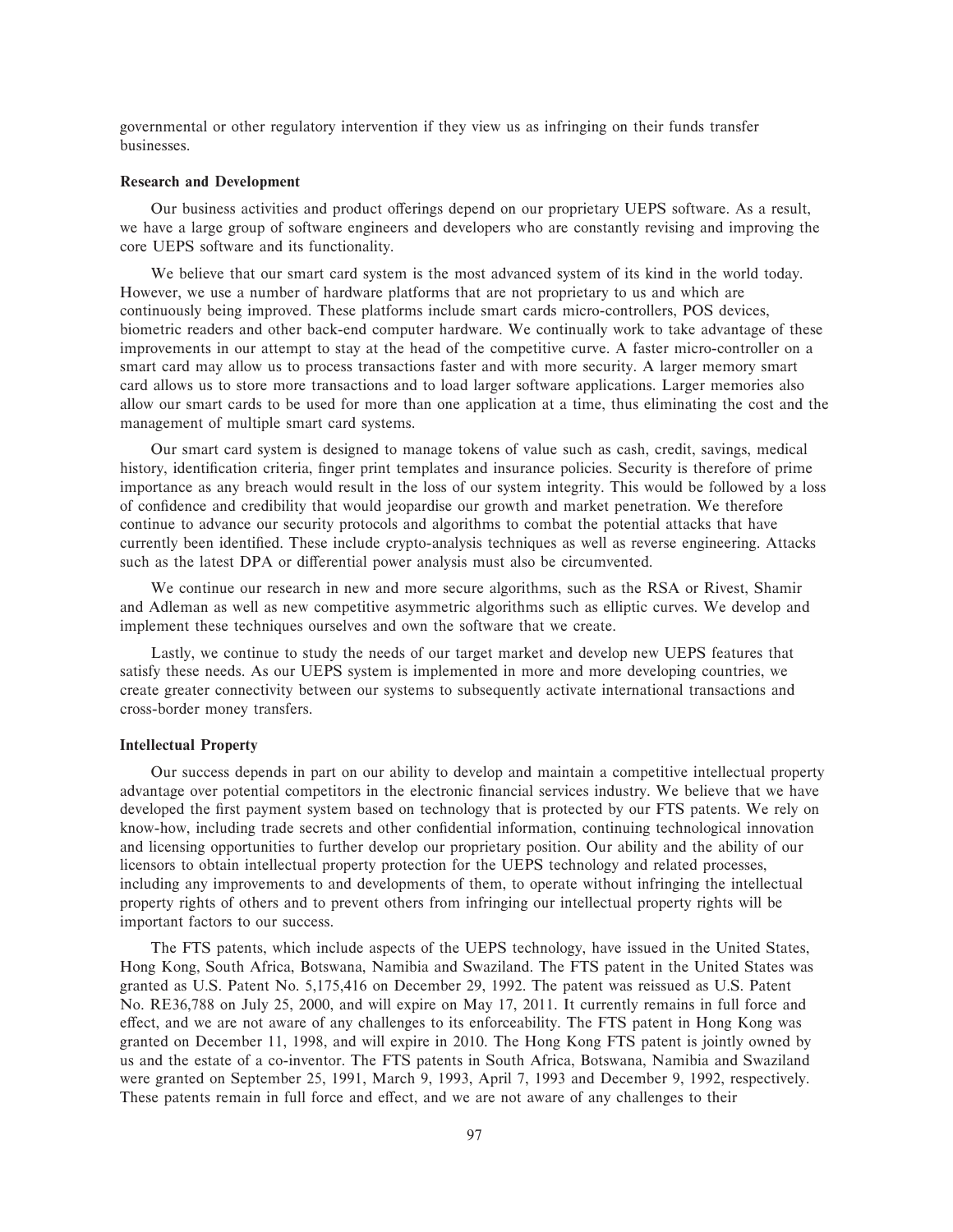enforceability. The FTS patent will expire in 2007 in Namibia and in 2009 in South Africa, Botswana and Swaziland.

A European FTS patent was filed in October 1990 and granted in December 1994. The European Patent Convention provides for an opposition period of nine months following the grant of a European patent, and six parties filed an opposition to the grant of the FTS patent. The case was heard before a Board of the Opposition Division in March 1998 and the patent was upheld. Following this decision, a number of the original opponents filed an appeal. The oral proceedings for the appeal were heard on October 10, 2002 and the Appeal Board reversed the earlier decision. The formal written decision from the Appeal Board was received on December 24, 2002. Consequently, the European patent has been revoked and there is no possibility of any further appeal.

As a result of this ruling, BGS, the local system operator in the Commonwealth of Independent States, has stopped paying us any patent royalties. However, our business plan and forecast do not account for such royalties as a source of revenue in the medium to long-term, as the key to our operations in Europe is based on our know-how and ability to exploit the technology rather than on the European patent. Accordingly, we do not expect this ruling to have a material adverse effect on us in the future.

Aspects of the UEPS technology are described in U.S. Patent No. RE36,788. This patent, entitled "Funds Transfer System," is directed to a method of transferring funds between financial institutions via a smart card. In particular, the method includes linking a smart card (first device) to a first financial institution, debiting an account held at the financial institution and recording a corresponding credit value in the smart card. The smart card is then linked to a second, similar device, wherein the credit value in the smart card is reduced and a corresponding credit value is recorded in the second device. The second device is then linked to a second financial institution, wherein the credit value in the second device is reduced and a corresponding credit value is recorded in an account held at the second financial institution. The smart card and the second device each store at least a portion of a program which is run in a synchronized interactive manner between the devices.

In 1997, we entered into a technology license agreement with Visa International Service Association, or Visa. Under that agreement, Visa purchased a non-exclusive, perpetual, worldwide license to our technology rights that are defined in the agreement to mean all of our then-current worldwide patent rights, copyrights, mask work rights, trade secrets and any other intellectual property rights relating to our UEPS technology. This Visa license includes an exclusive, perpetual, worldwide license under our patents, as defined in the agreement, licensed to Visa that is exclusive to the financial services industry, as defined in the agreement. The agreement defines patents as meaning our current worldwide patents and patent rights, including U.S. Patent No. 5,171,416, including without limitation, enhancements, improvements and expansions to all of the licensed patents and any foreign patent applications corresponding to any patent associated with any of our products or services that use technology related to Ñnancial services or can be used in the financial services industry. The agreement defines financial services industry as persons or companies that are directly or indirectly making loans; taking deposits; selling, brokering, or factoring securities, insurance, mortgages or receivables; and providing payment services, such as issuing charge cards, credit cards, payment cards, debit cards or any other system that could compete with such payment methods. Our Visa agreement grants back to us the non-exclusive right under our Visa-licensed patents to make, use and sell our payment systems and other products in the financial services industry as defined in the agreement. In our Visa agreement, Visa agrees not to grant a sublicense to any payment system to any entities in the financial services industry who are not members of Visa already if such entity already has a right to use such payment systems from us. The agreement permits Visa to sublicense our licensed technology rights to any of its members, any entity in the financial services industry or any entity outside of the Ñnancial services industry that provides products to Visa or its sublicensees. The agreement prohibits us from licensing our technology rights, not just our licensed patents, to any of Visa's competitors, including MasterCard, Europay, American Express Company, Discover Financial Services, Diners Club International Credit Card Co., Carte Blanche Card or JCB International Credit Card Co. or any of their parents, subsidiaries or affiliates. We have also licensed our foreign FTS patents in South Africa, Botswana, Namibia and Swaziland to Visa, Nedbank and First National Bank of South Africa.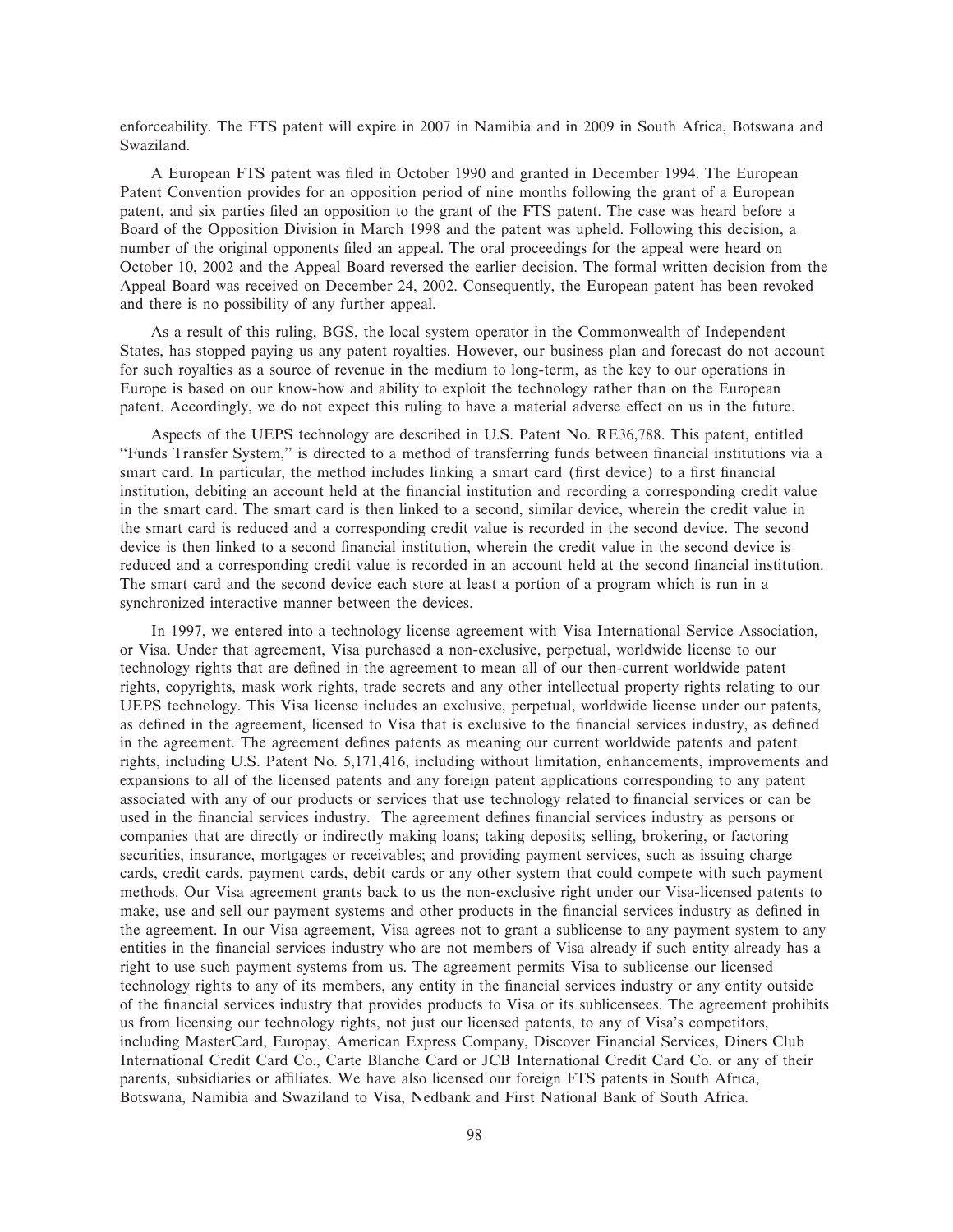The patent position of companies like ours is generally uncertain and involves complex legal and factual questions. Our ability to maintain and solidify a proprietary position for our technology will depend on our success in obtaining effective claims and enforcing those claims once granted. The FTS patents and related patents that may issue in the future, or those licensed to us, may be challenged, invalidated or circumvented, which could limit our ability to stop competitors from marketing our product or the length of term of patent protection that we may have for our processes. In addition, the rights granted under any issued patents may not provide us with proprietary protection or competitive advantages against competitors with similar technology. Because of the extensive time required for development and testing of a potential product, it is possible that, before any of our products can be commercialized, any related patent may expire or remain in force for only a short period following commercialization, thereby reducing any advantage of the patent.

We hold trademarks in South Africa, Botswana, Namibia, Lesotho, Swaziland and France.

We own the exclusive copyrights in the current version of the UEPS programs, subject to any copyrights in preexisting materials in earlier versions of the UEPS programs that are jointly owned by us and other parties under various agreements. Effective October 1, 1990, we entered into an agreement with Metrolink (Proprietary) Limited, a Nedbank subsidiary, assigning Metrolink the then-current copyrights in the UEPS programs with respect to South Africa, Namibia, Botswana, Lesotho, Swaziland, Mozambique and Zimbabwe. Under this agreement with Metrolink, we retained the worldwide copyright rights in the UEPS programs outside of the seven listed countries, and acquired the worldwide copyright rights in the Metrolink system (later known as the Megalink system) for all countries outside of the same seven listed countries.

In July 1997, we confirmed our joint ownership with Nedbank of the copyright ownership in the thencurrent UEPS programs on a worldwide basis and agreed with Nedbank that neither Nedbank nor we had any obligation to share with each other any income or other monies either of us derived from the UEPS software. Then, on July 11, 2000, we agreed again by written agreement with Nedbank that all copyrights in the then-current UEPS programs as of June 2000 would be jointly owned by Nedbank and us. Since July 2000, there have been no further agreements respecting copyright ownership in the UEPS programs. We are the sole copyright owner of all original material in the UEPS programs developed by us since July 2000.

### **Employees**

As of April 30, 2005, we had approximately 1,900 employees, of whom 181 were part of our management, approximately 1,258 were employed in transaction-based activities, approximately 310 were employed in financial services and approximately 140 were employed in smart card, hardware, software and related technology sales and corporate activities. As of April 30, 2005, approximately 36%, or 109 of 300, of our employees in the Northern Province who were performing transaction-based activities were members of the South African Commercial Catering and Allied Workers Union, or SACCAWU. We believe we have a good relationship with our employees and SACCAWU.

## **Properties**

We do not own any administrative or manufacturing facilities. We lease properties throughout South Africa and our corporate headquarters are located in Johannesburg. The headquarters of our subsidiaries are located at the same address. Our subsidiaries lease one manufacturing facility, relating to the transaction-based activities segment, and 121 depots in South Africa, 55 of which relate to the transactionbased activities segment and 66 of which relate to the financial services segment. The leases expire at various dates through the year 2006 and 2010, respectively. We believe we have adequate facilities for our current business operations.

### **Legal Proceedings**

There are no material pending legal proceedings, other than ordinary routine litigation incidental to our business, to which we are a party or of which any of our property is the subject.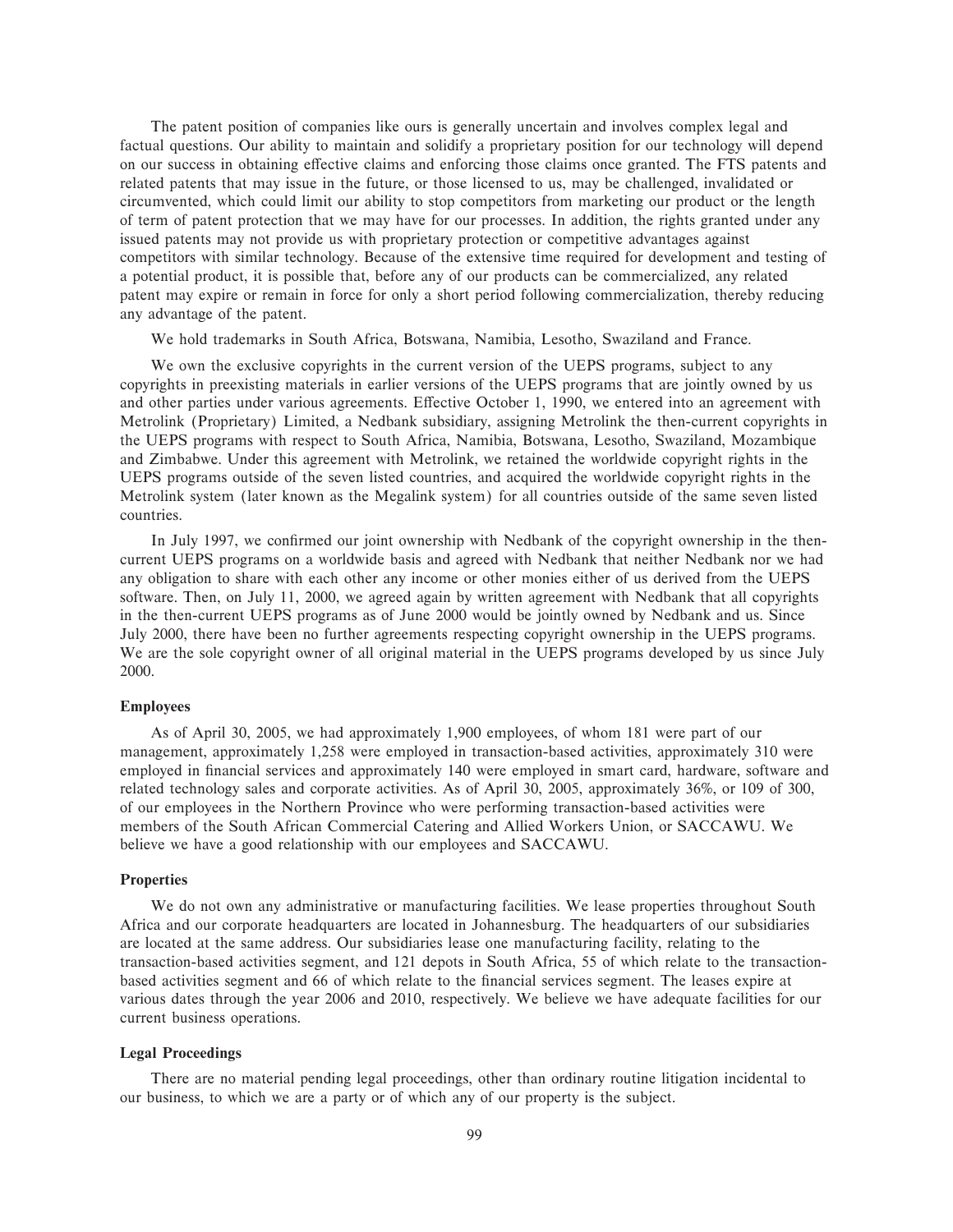## **CORPORATE HISTORY**

We were incorporated in Florida in May 1997. Until June 7, 2004, we were a development stage company and our business consisted only of acquiring a license to the U.S. FTS patent and obtaining an exclusive marketing agreement for the UEPS technology outside South Africa, Namibia, Botswana and Swaziland. On June 7, 2004, through a newly-formed subsidiary, New Aplitec, we acquired substantially all of the assets and assumed all of the liabilities of Aplitec, a public company listed on the JSE Securities Exchange South Africa. Aplitec owned the FTS patent in South Africa, Namibia, Botswana and Swaziland and one of its subsidiaries was the other party to the marketing agreement described above. The primary purpose of the Aplitec transaction was to consolidate into one company the intellectual property rights relating to the FTS patent and the UEPS technology, to establish a first-mover advantage in developing economies for the commercialization of the UEPS technology, and to exploit market opportunities for growth through strategic alliances and acquisitions. In the Aplitec transaction, the former shareholders of Aplitec obtained a majority voting interest in Net 1. The Aplitec acquisition is described in more detail below.

Between 1998 and 2000, Aplitec made three strategic acquisitions for the purpose of building a critical mass of smart card users. In May 1998, Aplitec acquired Net1 Southern Africa (Proprietary) Limited, a supplier of smart cards and terminals which serviced the POS terminal network of Nedbank, a major South African banking group. This transaction has allowed us to develop a relationship with Nedbank.

In 1999, Aplitec acquired CPS, a company engaged in the distribution of social welfare grants on behalf of several of the provincial governments of South Africa. This transaction enabled Aplitec to convert CPS's customer base of approximately 1.5 million people from a cash distribution system to a smart card-based system, and to acquire a logistics and implementation infrastructure. Aplitec began converting grant beneficiaries shortly after the acquisition. Conversion has allowed us to eliminate a portion of the costs we incur in connection with the distribution of cash, and thus to reduce our operating costs. The conversion has also provided us with the opportunity to sell products and services to these same customers.

During the course of 1999 and 2000, Aplitec acquired Moneyline (Proprietary) Limited and New World Finance (Proprietary) Limited, each of which was engaged in the microlending business. Microlending involves extending cash loans for periods ranging from 30 days to several months. Aplitec made these acquisitions primarily for the purpose of gaining exposure to an additional base of potential smart card users in order to deploy its microlending administration and payment products. We have actively engaged in converting traditional microlending customers to UEPS-based lending, which has also helped us improve the profit margins on our lending business by reducing the expenses associated with non-collection of traditional microloans.

After completing these three acquisitions, we sought to create an infrastructure of POS terminals that would permit businesses and merchants to engage in smart card transactions with their card holder base. In June 2004, we implemented a ""merchant rollout'' in the Northern Cape province of South Africa, supplying merchants with smart cards and POS terminals in order to permit smart card holders to transact with one another. With the increasing opportunity to conduct transactions using smart cards, by June 30, 2004, approximately 60% of welfare and pension beneficiaries in the Northern Cape province had kept value on their cards on at least one occasion rather than immediately converting their entire payments to cash. With the subsequent rollout of terminals at selected merchants in other provinces of South Africa, more beneficiaries have started using their smart cards for transacting with merchants.

At the same time that we were building the UEPS infrastructure and distributing our smart cards, we were also seeking to expand the range of products and services available to smart card holders. In 2001, we developed a suite of financial services targeted at social welfare beneficiaries, utilizing our issued base of smart cards as a delivery channel. Our black empowerment partners in the various South African provinces market these products, which include micro-loans, insurance and distribution of food parcels, under various brand names — StarChoice in the KwaZulu-Natal province and Smart Life in the Northern Cape province. We currently have approximately 102,000 customers in these two provinces, to whom we make loans on which we earn interest and to whom we sell insurance policies on behalf of insurers for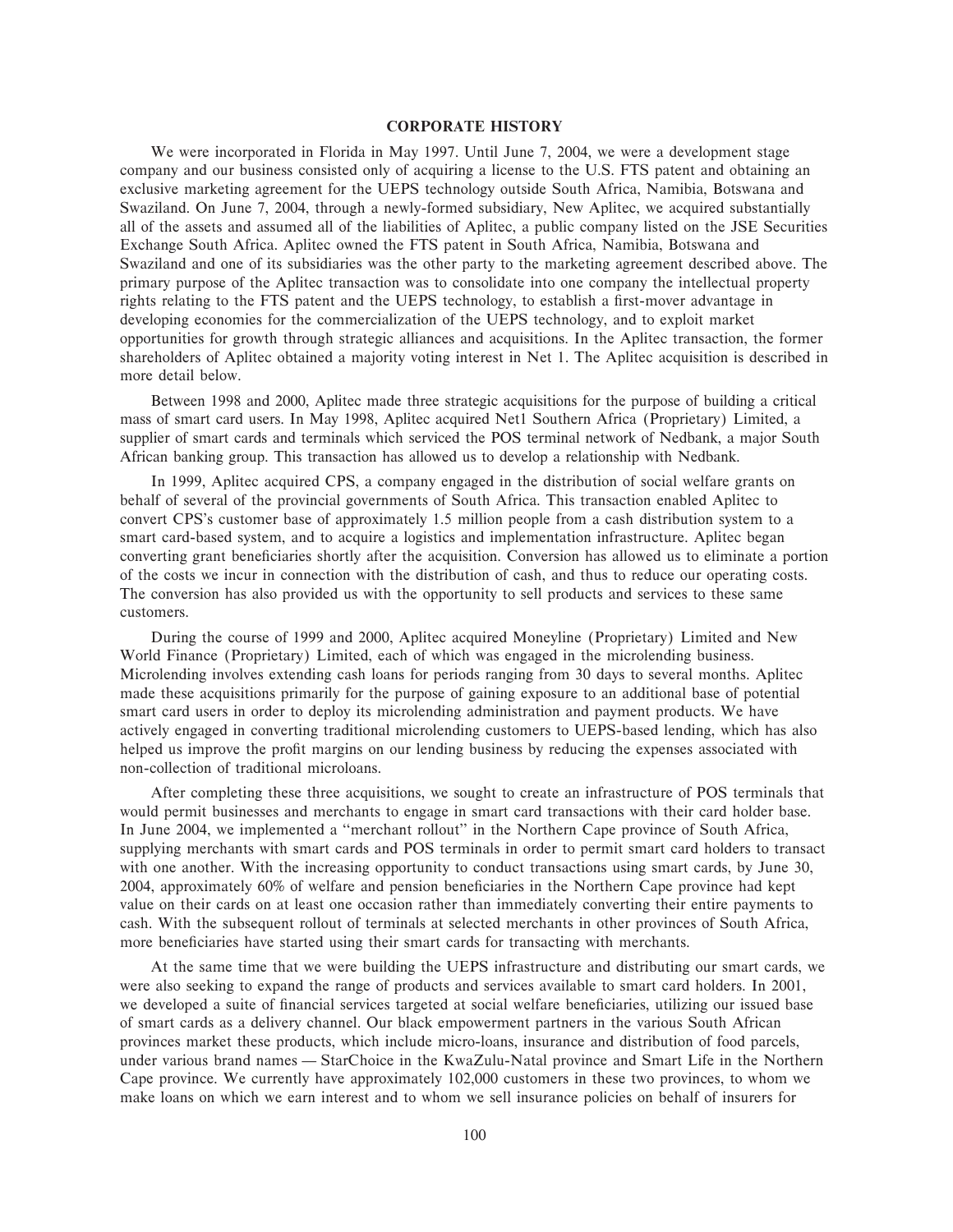which we collect both a commission for the sale of a policy and a fee for the monthly premium deduction. According to research by the FinMark Trust, 29% of all South Africans have a form of burial saving or insurance policy, but the collection of policy premiums remains a problem for insurance companies due to the limited penetration of bank accounts. However, using the UEPS technology allows automatic deduction of premiums from a person's smart card at pre-designated times. Going forward, we plan to grow and develop this business under different brands by launching new products and by introducing the service to social welfare beneficiaries in the other provinces where we administer social welfare grants and to employees utilizing our wage payment system.

We have also begun to expand our business into other countries. We are currently at different stages of establishing UEPS card holder bases and POS device infrastructures in Malawi, Mozambique, Zimbabwe, Ghana, Rwanda, Burundi and Latvia.

## **The Aplitec Transaction**

On June 7, 2004, we acquired the business of Aplitec for a purchase price of approximately \$127.5 million. Under the exchange control regulations of the South African Reserve Bank, South African reinvesting shareholders were not permitted to hold our securities directly. Therefore, in order to comply with these regulations, these reinvesting shareholders received, through an interest in a South African trust, securities of New Aplitec, consisting of B class loan accounts and B class preference shares. The A class loan accounts and A class preference shares of New Aplitec are held by Net 1. These reinvesting holders also obtained the right to receive, for no additional consideration, shares of our special convertible preferred stock which are held by a Cayman Islands trust. We refer to the B class loan accounts, B class preference shares and special convertible preferred stock that we and New Aplitec issued in the transaction as the ""linked units.'' The special convertible preferred stock is convertible on a one-for-one basis into our common stock upon the occurrence of a trigger event, and holders are entitled to vote on an as-converted basis. Upon conversion of the special convertible preferred stock into shares of our common stock upon the occurrence of a trigger event, the linked unit holder cedes to Net 1the B class loan accounts and B class preference shares that were part of the linked unit. A trigger includes any of the following events: (1) giving of a conversion notice by a linked unit holder, (2) the abolition or relaxation of the South African Reserve Bank exchange control regulations or (3) the liquidation of New Aplitec or Net 1.

We describe our special convertible preferred stock and the New Aplitec B class loans and B class preference shares in more detail under "Description of Capital Stock."

In connection with Aplitec transaction, the total number of our outstanding shares of capital stock increased from 15.9 million shares prior to the transaction to 328.2 million after the transaction. Of these 328.2 million shares, we issued 193.0 million shares of our special convertible preferred stock. Our special convertible preferred stock is structured so as to be economically equivalent to common stock and has substantially the same rights as our common stock. The rights of our common stock and special convertible preferred stock are described in more detail under ""Description of Capital Stock.'' During the period from the completion of the Aplitec transaction through March 31, 2005, an aggregate of 27,815,588 shares of special convertible preferred stock were converted into an equal number of shares of common stock, and the number of outstanding shares of special convertible preferred stock was correspondingly reduced. Our current shareholder base comprises the reinvesting Aplitec shareholders, Net1's shareholders prior to the Aplitec transaction and shareholders that have purchased shares of common stock from these shareholders in market or private transactions.

The Aplitec acquisition was funded by a group of private equity funds managed by the Brait Group, Southern Cross Capital Limited and FF&P Asset Management Limited. In order to provide us with the cash to purchase the assets of Aplitec through New Aplitec, these private equity funds purchased 105,661,428 shares of our common stock for a purchase price of \$52.8 million concurrently with the transaction.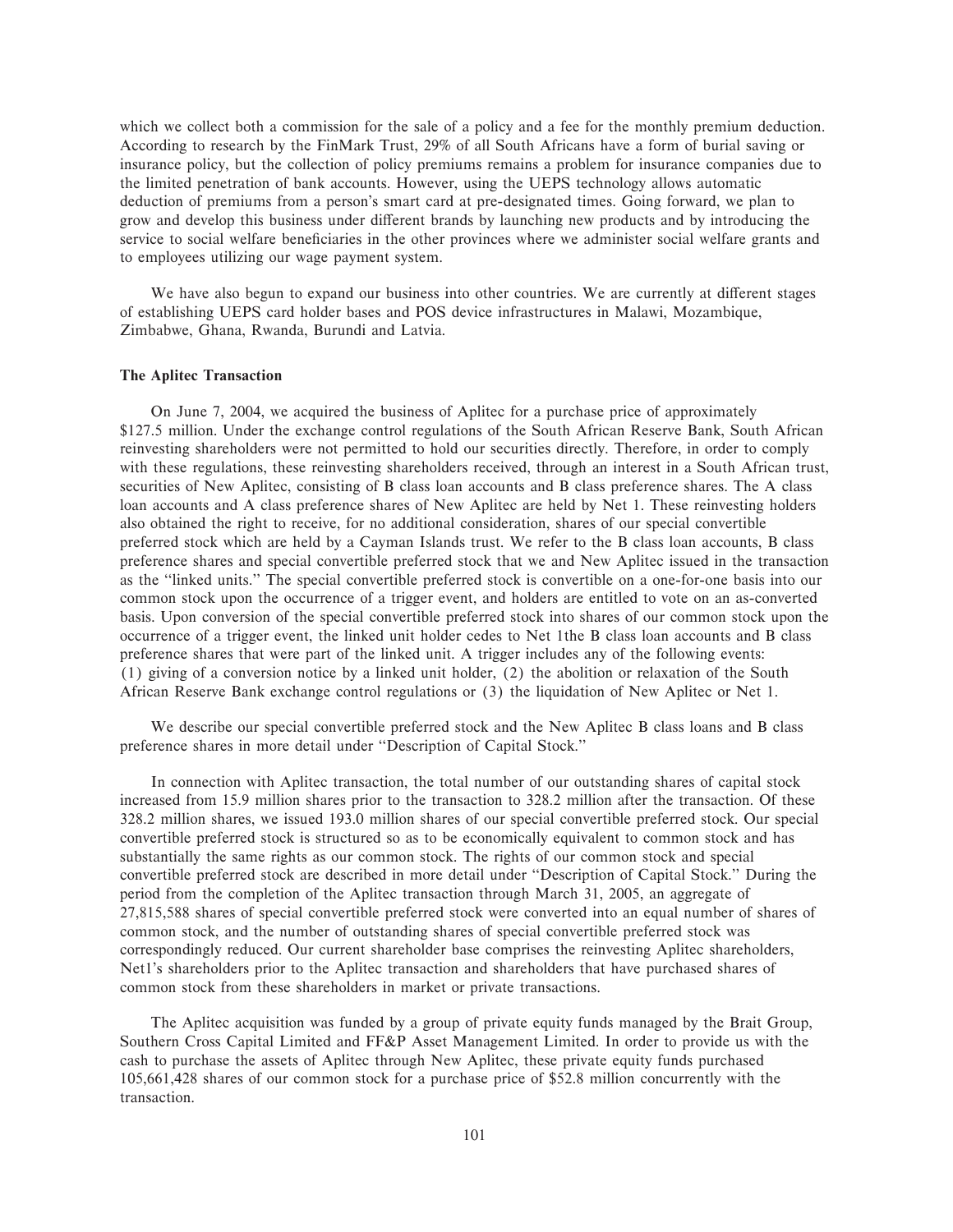The following chart presents our organizational structure and business units after giving effect to the Aplitec transaction and all conversions of our special convertible preferred stock into common stock through March 31, 2005:

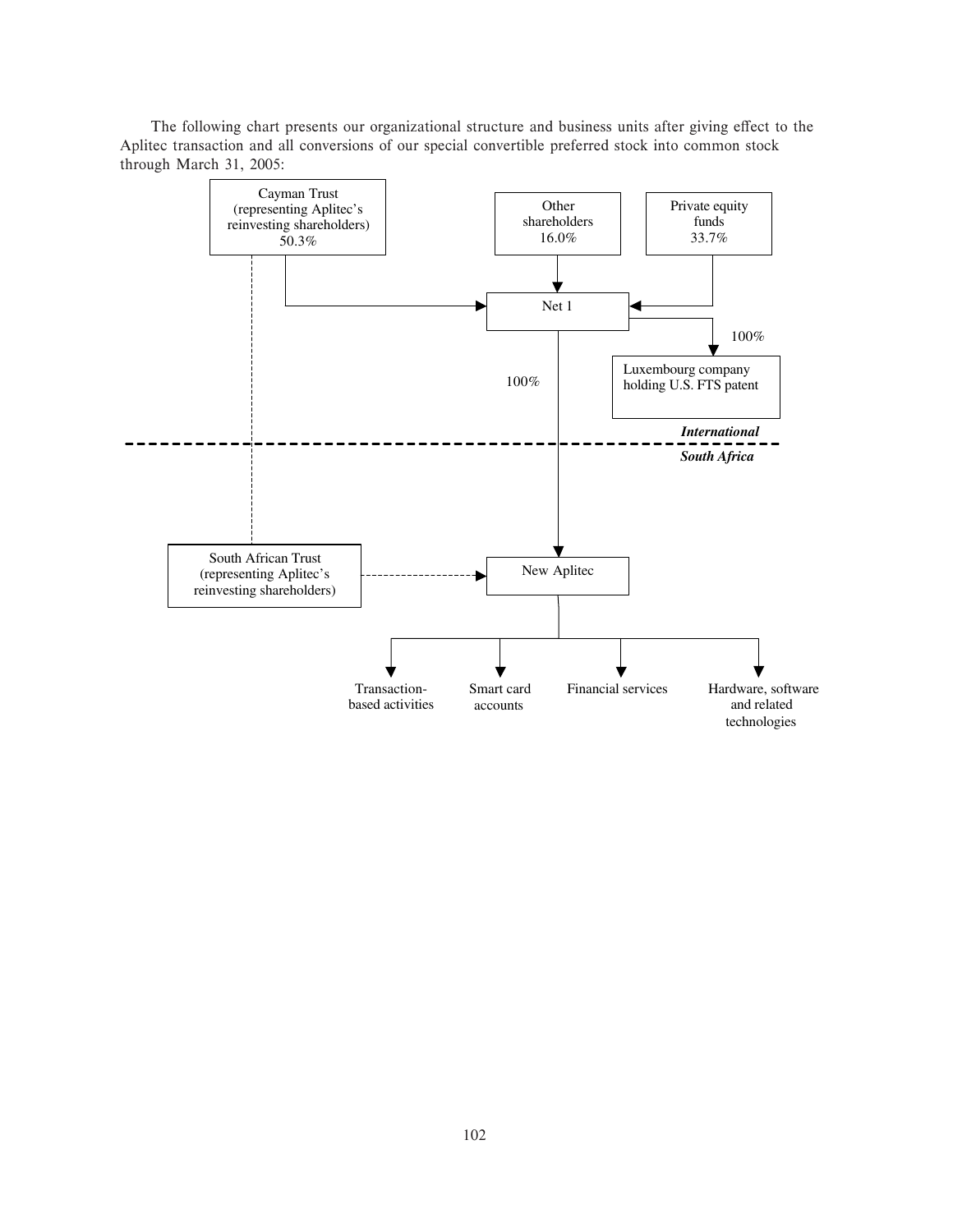## **GOVERNMENT REGULATION**

The following are the material regulations that apply to our business operations in South Africa. As our business moves into other jurisdictions, we may be subject to other regulations and laws.

### **The Electronic Communications and Transactions Act 25 of 2002**

All providers of cryptography products and services must be registered with the South African Department of Communications in order to lawfully provide cryptography services or products in South Africa. This registration requires that the provider of cryptography products and services furnish certain information and pay certain fees. The information to be furnished and the fees to be paid will be detailed in regulations to be furnished by the Minister of Communications. Draft regulations were published for public comment on September 1, 2004. When the regulations are established, we will have to be registered as a provider of cryptography products and services and any failure on our part to do so will constitute an offense under the ECT Act.

If we provide authentication products and services in support of advanced electronic signatures, then we may wish to be accredited as an authentication service provider under the ECT Act. Accreditation is voluntary and there is no prohibition on providing authentication products and services in the absence of accreditation, except that it is an offense to claim to be an accredited authentication provider without having been accredited.

## **Banks Act No. 94 of 1990**

No person is entitled to conduct the business of a bank in the Republic of South Africa unless such person is a public company and is registered as a bank under the Banks Act.

The "business of a bank" means the soliciting of or advertising for deposits or acceptance of deposits from the general public as a regular feature of the business in question. A portion of our current wage payment business activities in the unbanked market requires us to be registered as a bank in South Africa. We are in the process of applying for the appropriate banking license. While we believe that we will be able to obtain this license, there is a possibility that our application may not be successful or that a grant of the license may be delayed.

### **Financial Advisory and Intermediary Services Act, 2002**

The Financial Advisory and Intermediary Services Act, 2002, requires persons who give advice regarding the purchase of financial products or who act as intermediaries between financial product suppliers and consumers in South Africa to register as financial service providers. We have applied for a license under the act in order to continue to provide advice and intermediary services in respect of the financial products on which we advise and the payment processing services we provide in South Africa on behalf of insurers and other financial product suppliers.

### **National Credit Bill, 2004**

The National Credit Bill, 2004, if promulgated as legislation, will regulate payroll deductions generally and the prioritized processing of payments on amounts deposited by or for the benefit of a consumer. We would be required to adhere to the general provisions of the Bill in making payroll deductions or processing payments on a prioritized basis on behalf of employers or credit providers and under credit agreements.

*Section 61.* This section of the Bill prohibits credit providers and providers of payment processing or clearance facilities from unfairly discriminating, directly or indirectly, against any person on any grounds set out in section 9(3) of the South African Constitution or Chapter 2 of the Promotion of Equality and Prevention of Unfair Discrimination Act 4 of 2000. In respect of an alleged contravention of Section 61,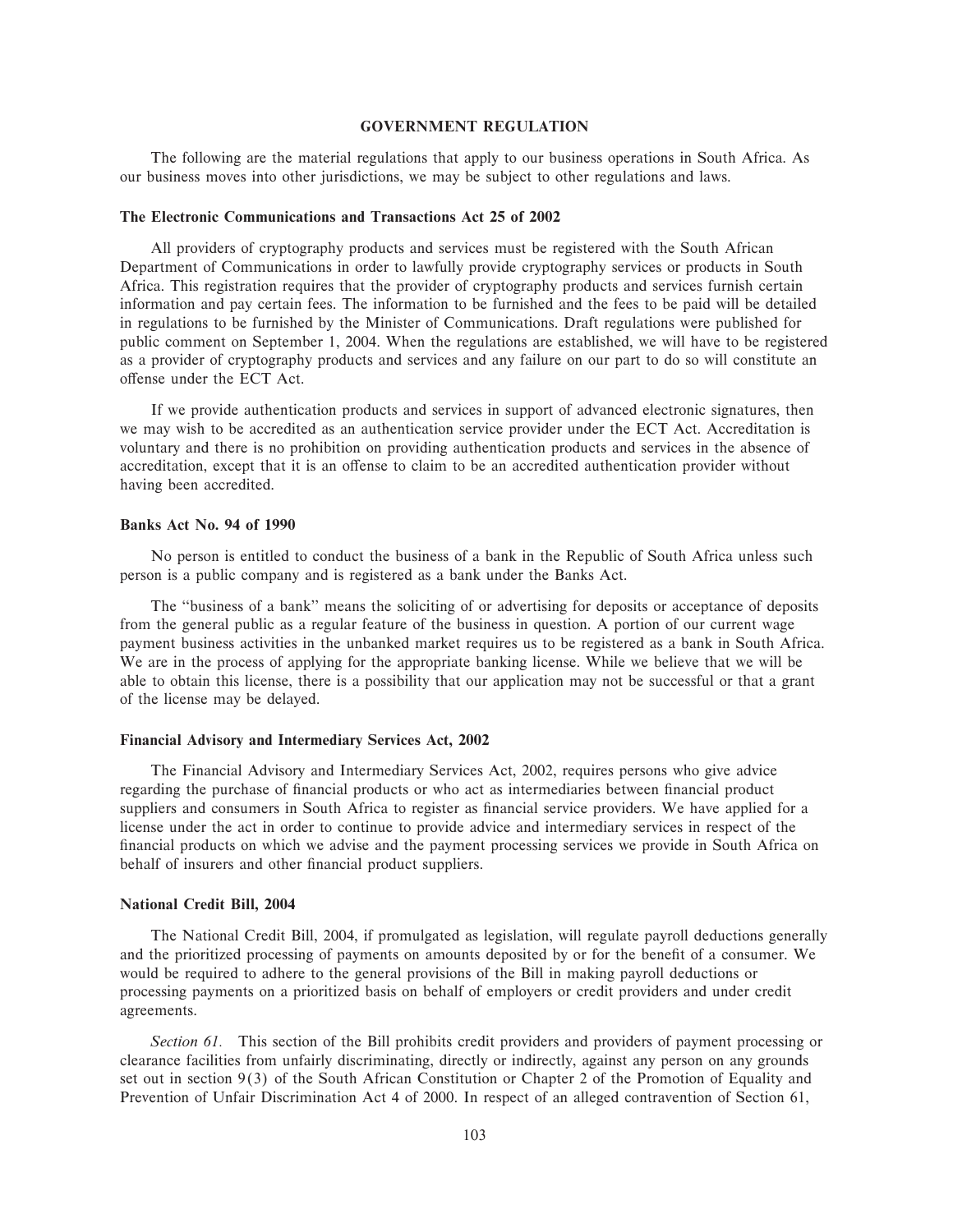any person contemplated in Section 20(1) of the Promotion of Equality and Prevention of Unfair Discrimination Act 4 of 2000 may either:

- ' institute proceedings before an equality court under Chapter 4 of the Promotion of Equality and Prevention of Unfair Discrimination Act; or
- ' make a complaint to the National Credit Regulator under Section 138 of the Bill.

A person contemplated in Section 20(1) is any person acting in his own interest, or on behalf of another person who cannot act in his own name, or as a member of or in the interests of a group or class of persons, or in the public interest, or any association acting in the interests of its members, or the South African Human Rights Commission or the Commission on Gender Equality.

*Section 90.* Under this section, a provision of a credit agreement is unlawful if it purports to direct or authorize any person engaged in processing payments to give priority to payments for the credit provider over any other person. Any credit agreement that contains a provision that is unlawful under Section 90 is void as from the date that the agreement took effect or, in the case of an amended agreement, the date that the amendment took effect.

*Section 124.* This section provides that it is only lawful for a charge to be made against an asset or account of a consumer if the consumer has specifically named the asset or account by written authorization. The written authorization must provide the name of the obligation, the amount of the debt and the dates upon which the charge is effective.

*Section 126.* Under this section, no person who provides payment processing services may:

- ' deny payment to any person entitled to payment by these means or unfairly discriminate in granting priority of payment among persons entitled to payment by these means;
- ' give priority to one credit provider over another in accepting similar means to make payment for processing; or
- ' assign any collection, group, batch or subset of similar means to make payment for priority processing over any other similar means to make payment.

A person who contravenes this section is guilty of an offense. Any person convicted of an offense under the Bill will be subject to a fine and/or imprisonment for a period not exceeding one year.

# **Usury Act 73 of 1968**

The Usury Act applies to money-lending transactions. The purpose of the Act is two-fold. It regulates the limitation of finance charges relating to such transactions and the disclosure of finance charges. The legislation has therefore put a ceiling on the rate that a creditor can recover as finance charges. However, microlending qualifies as a Usury Act exemption under Section 15A of the Usury Act. This applies to loan amounts of under ZAR 10,000 to be repaid in periods shorter than 36 months. Micro-lenders are required, under a notice in the South African Government Gazette of June 1999, to be registered lenders with the Micro Financing Regulatory Council and to comply with the rules set out in the Gazette notice. We do not exceed the ZAR 10,000 limit and, as such, are exempt from this legislation.

#### **Broad-Based Black Economic Empowerment Act 53 of 2003**

The South African government, over the past five years, has been developing an economic indigenization program referred to as black economic empowerment, or BEE. BEE is regulated pursuant to an Act of the South African Parliament, namely the Broad-Based Black Economic Empowerment Act 53 of 2003, or the BBBEE Act. The BBBEE Act recognizes two distinct mechanisms for the achievement of BEE objectives: (1) codes of good practice issued under the Act and (2) sectoral transformation charters developed by specific industry sectors and which may be recognized by the Minister of Trade and Industry if they have been developed by the major stakeholders in the relevant industry and advance the objectives of the BBBEE Act. Draft codes of good practice have recently been published for public comment, but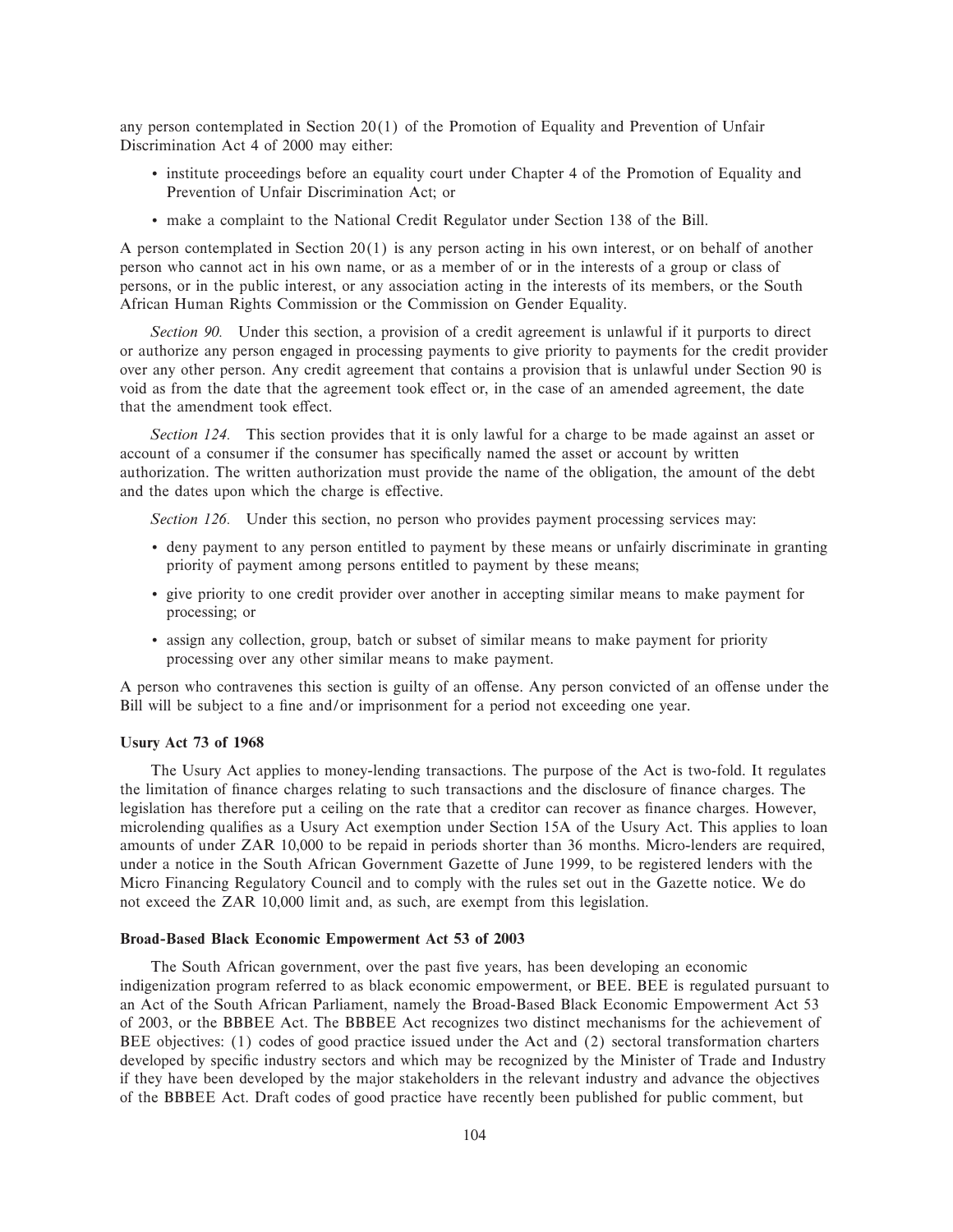none of them is, as yet, enforceable. The information and communication technology sector, or ICT sector, and the financial services sector have both developed sectoral transformation charters, but they have not yet been published in the Government and, consequently, they do not currently enjoy any formal status. The ICT sector has attempted to ensure as great a degree of comparability between its sectoral transformation charter and the draft codes of good practice, thereby assuring the probable publication of that charter in the Government Gazette by the Minister of Trade and Industry. By contrast, there are no indications that the financial services sector has made any attempt to achieve significant alignment between its transformation charter and the draft codes of good practice. Once the codes of good practice become law, all businesses in South Africa will be subject to those codes unless they form part of a sector in respect of which the Minister of Trade and Industry has published an industry charter in the Government Gazette as a code of good practice. The current uncertainty as to the final form of the regulatory regime poses a risk, but there are indications that the regime will be settled in the next 12 months. We are likely to be subject to the ICT sector's charter if this document is published in the Government Gazette as a code of good practice. This charter applies, among others, to companies that manufacture equipment for, or provide services relating to, the electronic capturing, transmission and display of data and information. Compliance with the charter is not enforced through civil or criminal sanction, but only through its effect on the ability to secure contracts in the public and private sectors. One of the components of BEE is that a certain percentage of ownership by black South Africans or historically disadvantaged South Africans of our South African business should be achieved over a period of time which is generally thought to be ten to 15 years. Although BEE is not expropriatory in nature, there may be a dilutive effect to current shareholders in the South African business and there may be a cost associated with increasing the level of black shareholders or historically disadvantaged South Africans.

### **Exchange Control Regulation**

South Africa's exchange control regulations restrict the export of capital from South Africa, the Republic of Namibia and the Kingdoms of Lesotho and Swaziland, known collectively as the Common Monetary Area. Transactions between South African residents, including companies, and non-residents of the Common Monetary Area are subject to exchange controls enforced by the South African Reserve Bank. In October 2004, the South African exchange control regulations were liberalized by the abolishment of exchange control limits on new investments outside of South Africa by South African companies. However, according to the circular giving notice of this liberalization, the South African Reserve Bank retains an oversight function, the exact nature of which is not entirely clear from the circular. According to the circular, South African companies investing outside of South Africa must now apply to the South African Reserve Bank only for monitoring purposes and for the approval of the South African Reserve Bank pursuant to existing foreign direct investment criteria, including demonstrated benefit to South Africa. The South African Reserve Bank reserves the right to stagger capital outflows relating to very large investments outside of South Africa by South African companies, so as to manage any potential impact on the foreign exchange market. Also, these liberalization measures permit South African companies to retain, outside of South Africa, dividends received in relation to shares held by them in non-South African companies.

South African exchange controls are expected to continue for the foreseeable future. The South African government, however, has committed itself to gradually relaxing exchange controls, and significant relaxations have occurred in recent years. Nevertheless, under the current exchange control regulations, our management may be limited in its ability to consider strategic options and our shareholders may not be able to realize the premium over the current trading price of our shares.

Although Net 1 is a U.S. corporation and is not itself subject to these regulations, the ability of New Aplitec to raise and deploy capital outside the Common Monetary Area is restricted. As of March 31, 2005, approximately 87% of our cash and cash equivalents were held by New Aplitec and its subsidiaries. During the year ended June 30, 2004 and the nine months ended March 31, 2005, all of our revenues were generated by New Aplitec and its subsidiaries. In particular, New Aplitec will generally not be permitted to export capital from South Africa or to hold foreign currency without the approval of the South African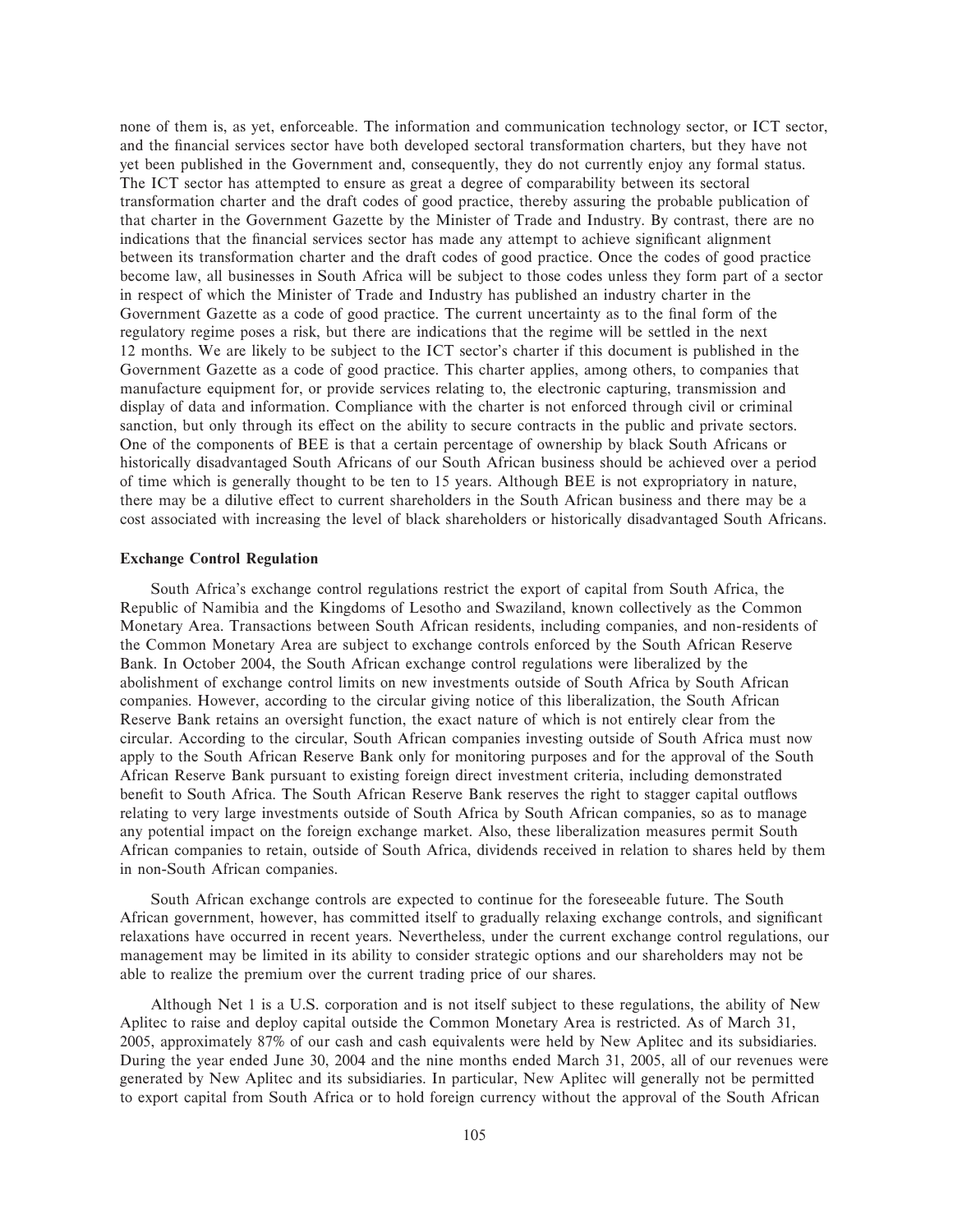Reserve Bank, unless such export of capital or foreign currency holding is permitted by the October 2004 liberalization measures. This restriction may affect New Aplitec's ability to pay dividends to Net 1. Moreover, although the requirement that the South African Reserve Bank approve investments by South African companies outside of South Africa has been resolved, this requirement could restrict our future international expansion.

South African Reserve Bank approval is required for New Aplitec to receive loans from and repay loans to non-residents of the Common Monetary Area. In addition, New Aplitec may not use income earned in South Africa to repay or service foreign debts, without the South African Reserve Bank approval. Repayment of principal and interest on such loans will usually be approved at the time of the granting of such loans, where the payment is limited to the amount borrowed and a market related rate of interest. New Aplitec will also need South African Reserve Bank approval to raise capital involving a currency other than ZAR, which approval may be provided subject to conditions. Thus, unless we can obtain funding at the Net 1 level, these restrictions could prevent us from obtaining adequate funding on acceptable terms for acquisitions and other business opportunities outside South Africa.

### **SASSA**

The South African government passed legislation during 2004 for the creation of SASSA. The primary purpose of SASSA is to consolidate at the central government level the administration of social welfare grants, which is currently performed primarily at the provincial level. SASSA commenced operations on April 1, 2005. SASSA may appoint a single contractor to perform the distribution of social welfare grants on a national basis, following the expiration of the various contracts entered into by the individual provinces.

#### **Social Assistance Act 59 of 1992**

This Act provides for the rendering of social assistance to persons, national councils and welfare organizations. Under this Act, the Minister for Welfare and Population Development pays social grants to certain identified persons. The Act provides guidelines for the application of the grants, but makes no reference to the manner in which grants are paid or who may be utilized for this purpose. However, the Act empowers the Minister to make regulations as to the method of payment of grants and any other matter which the Minister deems necessary or expedient to achieve the objects of the Act. To date, no regulations relevant to us or our operations have been made. The South African government has tabled an amended Social Assistance Act 13 of 2004 which has not yet been promulgated. This new Social Assistance Act, when promulgated, will provide for the administration of social assistance and payment of social grants for the establishment of an inspectorate for the provision of social assistance. The new Act will also empower the Minister of Social Development to make regulations regarding uniform norms and standards for service delivery and any other matter which it is necessary to prescribe for the proper administration and implementation of the Act. The precise nature of these provisions is unclear.

# **Privacy Laws**

Our collection, storage and processing, and any disclosure of, customer and employee personal information must comply with South Africa's privacy laws.

The concept of personal data protection arises out of the traditional right to privacy, which has an established history under South African common law and is now entrenched in the Bill of Rights to the Constitution of the Republic of South Africa Act 108 of 1996. In this regard, section 14 of the South African Constitution provides that everyone has the right to privacy, which includes the right not to have their person, home or property searched; their possessions seized or the privacy of their communications infringed. A person's right to privacy may be infringed by the unauthorized collection of personal information, as well as any unauthorized disclosure of such data.

Chapter 8 of the Electronic Communications and Transactions Act 25 of 2002, or the ECT Act, provides for a voluntary mechanism for data protection in respect of entities dealing with certain personal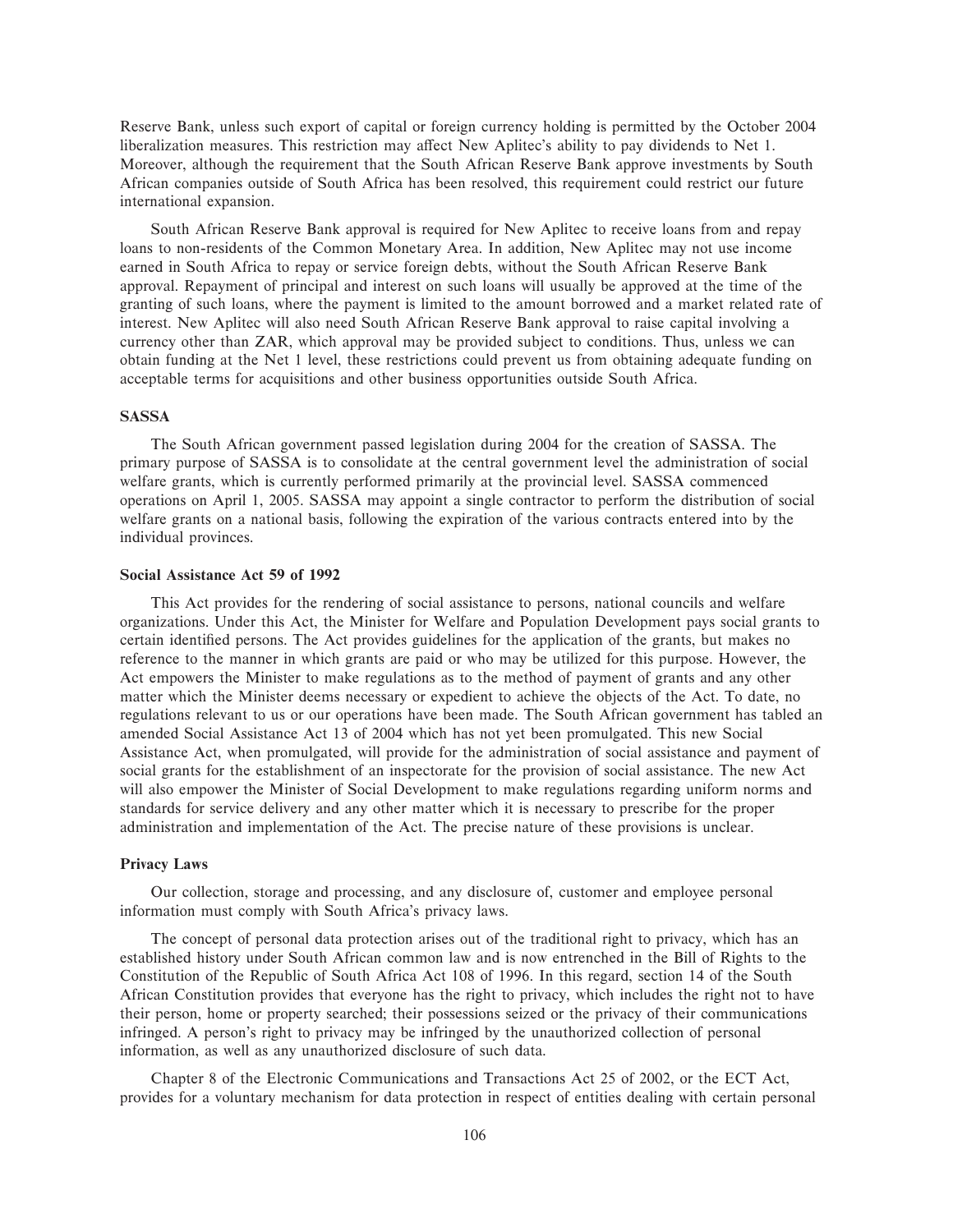information obtained through electronic transactions. Section 51 sets out the principles applicable to the electronic collection, processing, storage and disclosure of personal information and which should be followed by entities involved in obtaining information through electronic transactions. Although Chapter 8 of the ECT Act is voluntary in application, persons who do not adhere to the provisions of Chapter 8 when dealing with personal information, which is defined in very broad terms, obtained through electronic transactions may be found to have violated the privacy rights of such persons. This is due to the fact that the South African courts might apply the standards detailed in Chapter 8 of the ECT Act as guidelines in determining whether a particular act constitutes an unjustifiable infringement of the right to privacy. In any event, the unauthorized disclosure of private facts may give rise to a damages claim under the common law if such disclosure is contrary to accepted community standards.

At present, South Africa has not enacted specific data protection legislation, but such legislation may be passed within the next two years. The South African Law Commission is investigating proposed data protection legislation and has invited public comment on the appropriate form that such legislation should take.

The Interception and Monitoring Prohibition Act 127 of 1992, soon to be replaced by the Regulation of Interception of Communications and Provision of Communication-Related Information Act 70 of 2002, also prohibits the intentional monitoring, including recording, of communications by means of monitoring devices so as to gather confidential information. The contravention of this prohibition may give rise to criminal liability.

In addition, certain South African privacy laws apply to our HIV/AIDS programs. In particular, a number of South African court decisions have stated that any disclosure of a person's HIV status constitutes an unconstitutional infringement of that person's right to privacy. In furtherance of this principle, on December 1, 2000, the Department of Labour published a Code of Good Practice on the Key Aspects of HIV/AIDS and Employment. This code specifically provides that all persons with HIV or AIDS have the legal right to privacy and that if an employee voluntarily discloses his or her HIV status to an employer, then the employer may not disclose the status to others without the employee's express written consent. Furthermore, under the Basic Conditions of Employment Act 75 of 1997, the record of any medical examination performed in terms of that Act must be kept confidential and may be disclosed only in accordance with medical ethics, if required by law or a court order, or if the employee concerned has consented in writing to the disclosure of that record. It is also an offense, except in certain specified circumstances, for a person to disclose information acquired in terms of the Basic Conditions of Employment Act and which relates to the financial or business affairs of another person.

Any privacy laws that may be enacted in the future could adversely affect the way we do business. In addition, any failure by us to comply with any existing or future privacy laws could have a material adverse effect on our financial condition, cash flows or results of operations.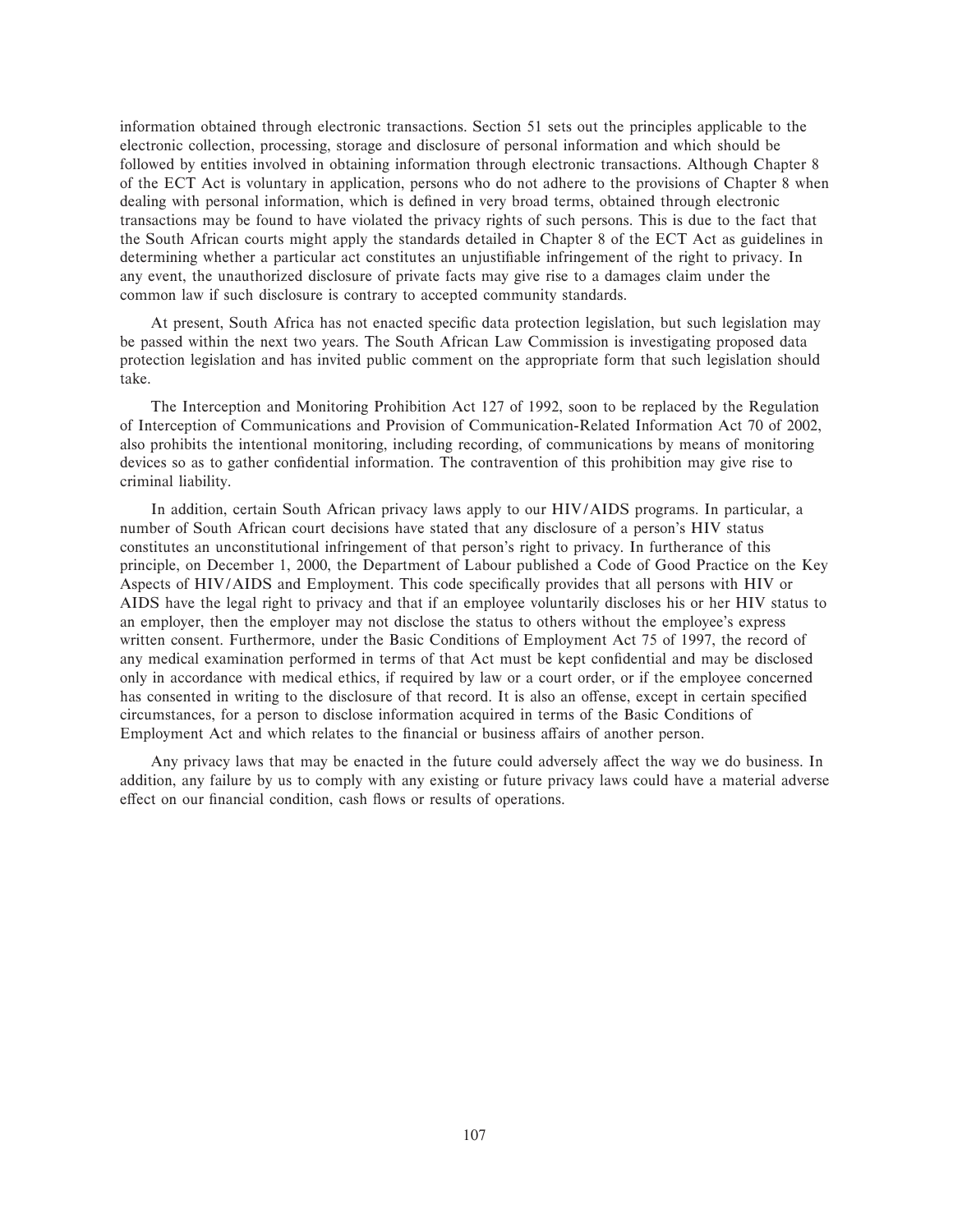#### **MANAGEMENT**

#### **Directors and Executive Officers**

The following table sets forth information about our directors and executive officers as of May 25, 2005:

| Name                                        | <u>Age</u> | <b>Position</b>                                             |
|---------------------------------------------|------------|-------------------------------------------------------------|
|                                             |            | Chief Executive Officer, Chairman of the Board and Director |
|                                             |            | Director                                                    |
|                                             |            | Director                                                    |
|                                             |            |                                                             |
|                                             |            |                                                             |
|                                             |            | Senior Vice President — Information Technology              |
| Christopher Stefan Seabrooke  52            |            | Director                                                    |
| Alasdair Jonathan Kemsley Pein  45 Director |            |                                                             |

*Dr. Serge C.P. Belamant* has been a director since our inception in May 1997 and has been our chief executive officer since October 2000. He is also a member of our executive committee. From June 1997 to present, Dr. Belamant also served as chief executive officer and a director of Aplitec. Dr. Belamant has been chairman of the board of Directors since February 2003. From 1996 to 1997, Dr. Belamant served as a consultant in the development of COPAC, Chip Off-Line Pre-Authorized Card, a Visa product. From October 1989 to September 1995, Dr. Belamant served as the managing director of Net 1 (Pty) Limited, a privately owned South African company specializing in the development of advanced technologies in the field of transaction processing and payment systems. Dr. Belamant also serves on the board of a number of other companies that are closely related to the smart card business. Dr. Belamant spent ten years working as a computer scientist for Control Data Corporation where he won a number of international awards. Later, he was responsible for the design, development, implementation and operation of the Saswitch ATM network in South Africa that rates today as the third largest ATM switching system in the world. Dr. Belamant has patented a number of inventions besides the FTS ranging from biometrics to gamingrelated inventions. Dr. Belamant has more than twenty-five years of experience in the fields of operations research, security, biometrics, artificial intelligence and online and offline transaction processing systems. Dr. Belamant holds a PhD in Information Technology and Management.

*Antony Charles Ball* has been a director since June 2004. Mr. Ball has been the chief executive of the Brait Group since March 2000 and, as of June 1, 2005, Mr. Ball will become the Brait Group's executive chairman. Mr. Ball has led the raising and governance of the Brait Group's private equity funds and is responsible for a number of the Brait Group's private equity investments. Prior to assuming his current position at Brait, Mr. Ball served as joint Deputy Chairman of the Brait Group from 1998 to March 2000. Prior to joining Brait, Mr. Ball was the chief executive of Capital Partners, which was the predecessor company to Brait and which pioneered the private equity market in South Africa, from 1991 to 1998. Mr. Ball began his career with Deloitte & Touche Consulting (1986-1991), where he co-founded its Strategy Group. Mr. Ball is a member of the board of Brait S.A., Brait South Africa Limited, New Aplitec, the Reclamation Group (Pty) Limited and Shoe City (Pty) Limited. Mr. Ball has been designated as a director by SAPEF pursuant to a contractual arrangement. See "Certain Relationships and Related Party Transactions.''

*Chad Leonard Smart* has been a director since June 2004. Mr. Smart has been a principal of Brait's Private Equity Funds, where he has been involved in numerous private equity transactions. Mr. Smart joined Brait Private Equity in 1998. Prior to assuming his current position, Mr. Smart was a Manager at Pricewaterhouse from 1995 to June 1998, where he covered a full spectrum of financial services activities including mergers and acquisitions. Mr. Smart is qualified in South Africa as a Chartered Accountant and is also a Chartered Financial Analyst. He is a member of the board of Brait South Africa Limited, New Aplitec and the Reclamation Group (Pty) Limited. Mr. Smart has been designated as a director by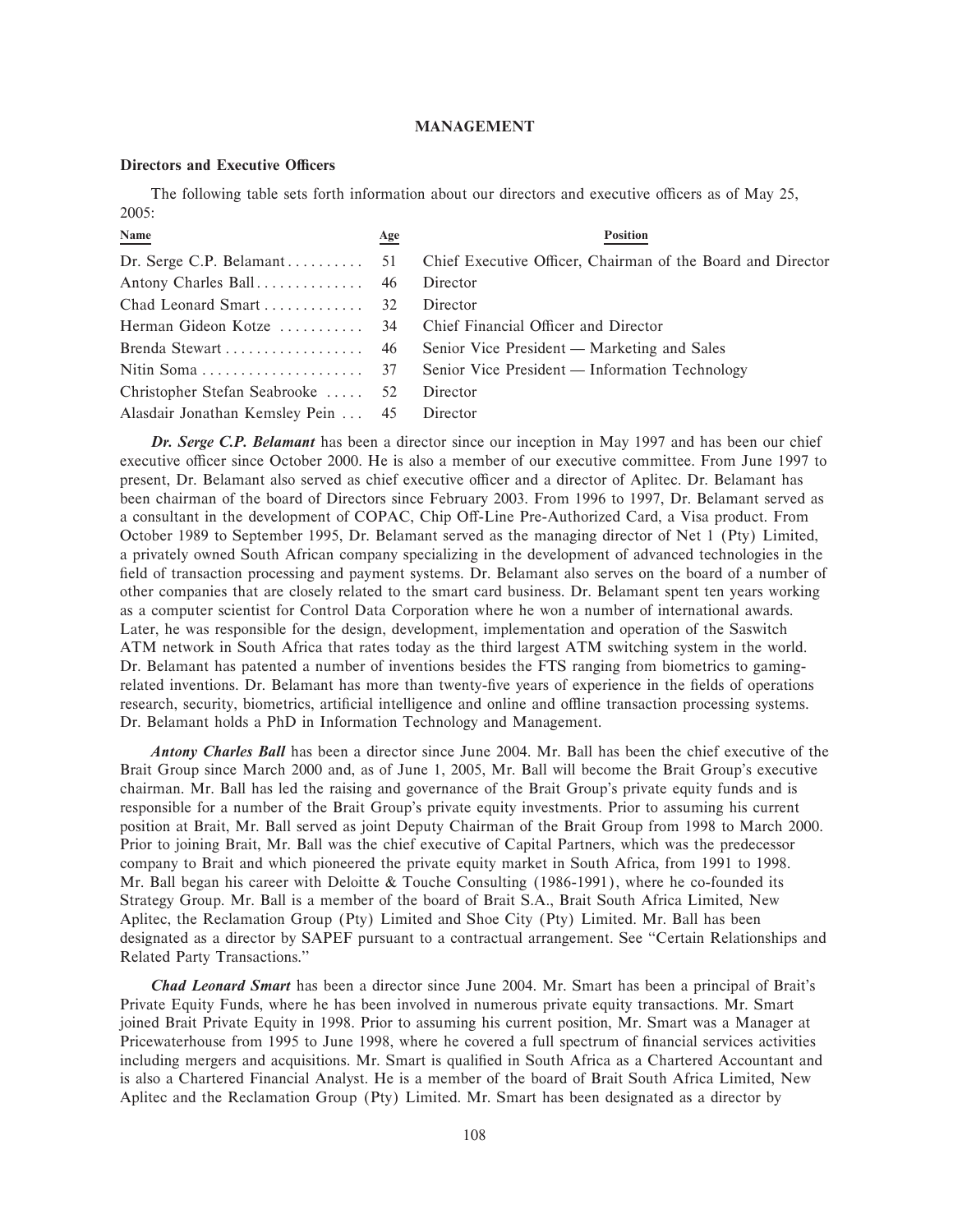SAPEF pursuant to a contractual arrangement. See "Certain Relationships and Related Party Transactions.''

*Herman Gideon Kotze* has been a director, secretary, treasurer and our chief financial officer since 2004. He is also a member of our executive committee. Mr. Kotze is a Chartered Accountant who joined us in November 1998 as a strategic financial analyst. He was appointed to the board of Aplitec as Group Financial Director in January 2000. Mr. Kotze served his articles from 1993 to 1997 at KPMG in Pretoria, where he was the audit manager for several major corporations in the manufacturing, mining, retail and financial services industries. During 1998, he joined the Industrial Development Corporation of South Africa Limited, or IDC, as a business analyst. His main duties at the IDC were the evaluation and investigation of ventures requiring funding from the IDC, from small manufacturing concerns to huge multinational projects, as well as the structuring and implementation of loan and equity products for these concerns.

*Brenda Stewart* has served as our Senior Vice President of Marketing and Sales since June 2004. She is also a member of our executive committee. Mrs. Stewart's primary function is to manage all marketing and sales activities for the NUEP Group. Her secondary function is to oversee implementation and operation of specific projects such as Malawi and Mozambique as well as our pension and welfare systems. Mrs. Stewart was a director of Net 1 Investment and a director of Net 1 Holdings which were subsidiaries of Aplitec until June 2004. Mrs. Stewart joined Aplitec in 1997, and has worked with Dr. Belamant for over 20 years at various companies including, Volkskas Industrial Bank, SASWITCH and Net 1 Southern Africa, Net 1 Solutions and Net 1 Investment.

*Nitin Soma* has served as our Senior Vice President of Information Technology since June 2004. He is a member of our executive committee. Mr. Soma joined Aplitec in 1997. He specializes in transaction switching and interbank settlements. Mr. Soma represented Nedcor Bank in assisting with the technical specifications for the South African Interbank Standards. He is also responsible for the ATM settlement process to balance ATM's with the host as well as balance the host with different card users. Mr. Soma designed the Stratus Back-End System for Aplitec, and is responsible for the Nedbank Settlement System for the Point of Sales Devices. Mr. Soma has over 10 years of experience in the development and design of smart card payment systems.

*Christopher Stefan Seabrooke* was appointed to our board of directors in January 2005. Mr. Seabrooke has been the Chief Executive of Sabvest Limited, an investment and finance group listed on the JSE Securities Exchange in South Africa. Mr. Seabrooke has served on over 20 boards of listed companies and just completed his term of office as Chairman of the South African State Theater. Mr. Seabrooke has degrees in Economics and Accounting from the University of Natal and an MBA from the University of Witwatersrand.

*Alasdair Jonathan Kemsley Pein* was appointed to our board of directors in February 2005. Mr. Pein manages the portfolio investment interests of the Brenthurst Group. Mr. Pein has been a partner of Southern Cross Capital LLC since its inception in 2001. Southern Cross Capital manages investment funds for Brenthurst Limited, an investment holding company for the Oppenheimer family interests. From 1994-2001, Mr. Pein was President and CEO of Task (USA), Inc., a New York based investment company. Between 1989 and 1994, Mr. Pein worked in London for Bankers Trust International mergers and acquisitions team and then Gilbert Eliot Corporate Finance. Mr. Pein is a qualified South African chartered accountant and completed his articles with Deloitte & Touche, South Africa in Johannesburg in 1987. Mr. Pein has been designated as a director by SAPEF pursuant to a contractual arrangement. See "Certain Relationships and Related Party Transactions."

#### *Composition of the Board of Directors; Election and Removal of Directors*

We currently have six directors. As of the closing of this offering, we intend to have seven directors. In accordance with our by-laws, the number of directors comprising our board of directors will be determined from time to time by our board of directors. Each director is to hold office until his or her successor is duly elected and qualified. A director's term will expire at the next annual meeting of the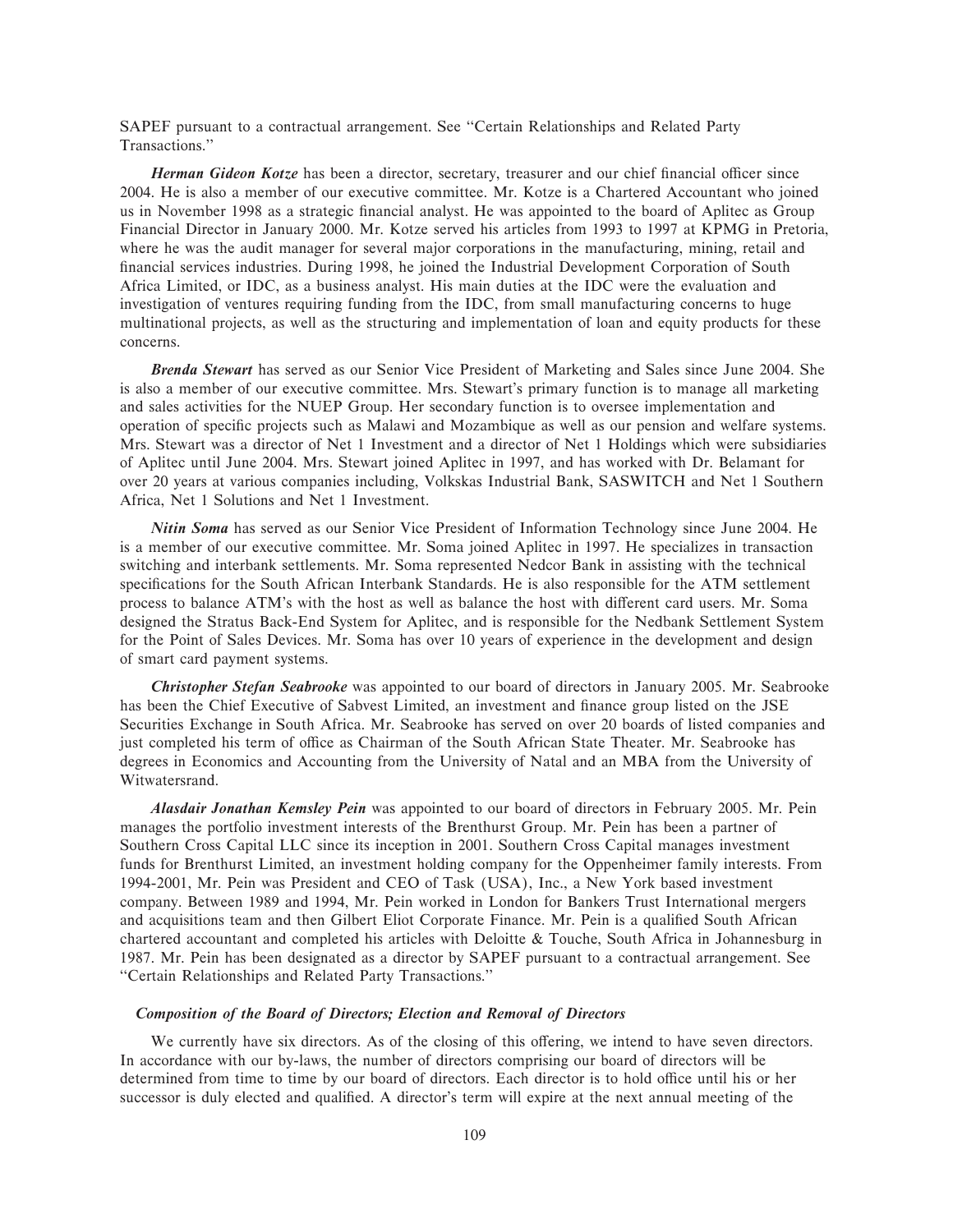shareholders following his or her election. A director will continue to serve, despite the expiration of the term, until a successor is elected and qualified, or until the number of directors is decreased.

#### *Committees of the Board of Directors*

Our board has formed audit, remuneration and corporate governance and nominating committees. Messrs. Seabrooke and Pein are "independent" as defined in the rules of the SEC and the Nasdaq National Market as that term relates to membership on the board and the various board committees. Messrs. Ball and Smart are "independent" as defined in the rules of the Nasdaq National Market, but are not eligible to serve on our audit committee under SEC rules. We are currently searching for a third independent director for our audit committee and intend to add a third independent director to each of our other board committees. Further, the board has determined that Mr. Seabrooke is an ""audit committee financial expert" as defined in the rules of the SEC.

#### *Audit Committee*

The audit committee consists of Messrs. Seabrooke and Pein, each of whom is an independent director. We expect to add a third independent director shortly. The audit committee:

- ' monitors our accounting and Ñnancial reporting process and internal control system;
- ' appoints and replaces independent outside auditors from time to time, determines their compensation and other terms of engagement and oversees their independence, qualifications and work;
- ' oversees the performance of our internal audit function; and
- ' oversees our compliance with legal, ethical and regulatory matters.

#### *Remuneration Committee*

Our remuneration committee consists of Messrs. Seabrooke and Pein, each of whom is an independent director. We expect to add a third independent director shortly. The remuneration committee reviews and makes recommendations to the board of directors regarding the following matters:

- ' development and implementation of our compensation policies, strategies, plans and programs, and disclosure relating to these matters;
- ' compensation-related matters outside the ordinary course, including employment contracts, change-in-control provisions and severance arrangements;
- compensation of our chief executive officer and the other executive officers of us and our subsidiaries and the remuneration of our board of directors; and
- ' performance reviews of individual executives and related matters.

#### *Corporate Governance and Nominating Committee*

Our corporate governance and nominating committee consists of Messrs. Seabrooke and Pein, each of whom is an independent director. We expect to add a third independent director shortly. The principal duties and responsibilities of the corporate governance and nominating committee are as follows:

- ' establish criteria for board and committee membership and recommend to our board of directors proposed nominees for election to the board of directors and for membership on each committee of the board of directors;
- ' monitor our procedures for the receipt and consideration of director nominations by shareholders and other persons and for the receipt of shareholder communications directed to our board of directors;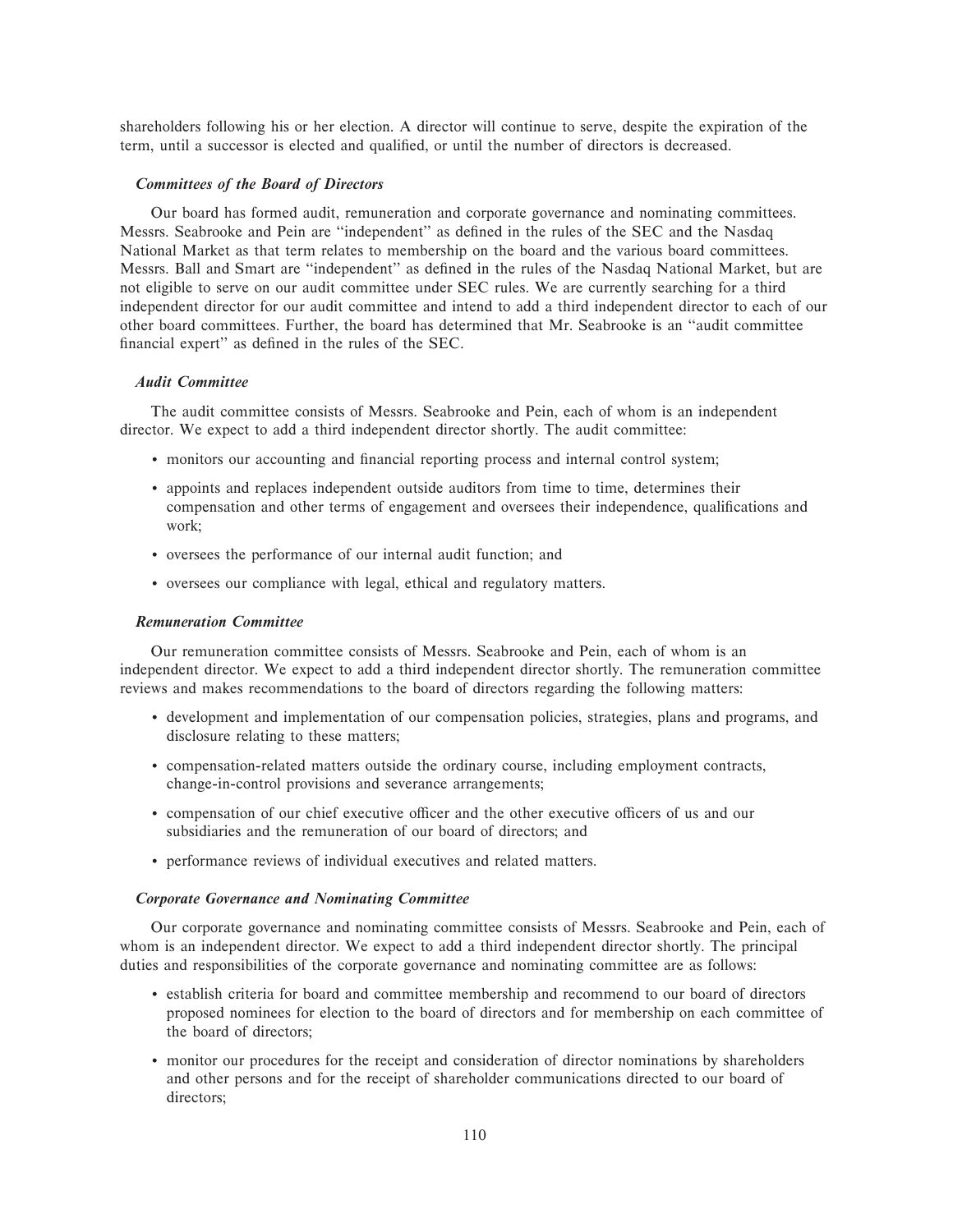- ' make recommendations regarding proposals submitted by our shareholders; and
- ' make recommendations to our board of directors regarding management succession planning, corporate governance matters and practices.

#### *Compensation Committee Interlocks and Insider Participation*

No member of our compensation committee has ever been our officer or employee. None of our executive officers currently serves, or has served during the last completed fiscal year, on the compensation committee or board of directors of any other entity that has one or more executive officers serving as a member of our board of directors or compensation committee.

# *Director Compensation*

Mr. Seabrooke receives \$65,000 per year for his services as a non-executive director. During the year ended June 2004, Messrs. Seabrooke, Ball and Smart each received options to acquire 250,000 shares of our common stock at an exercise price of \$0.50 per share.

### *Executive Compensation*

#### **Summary Compensation Table**

The following table sets forth information relating to all compensation awarded to, earned by or paid by us during the last three fiscal years, to: (1) our chief executive officer; and (2) each of our three other executive officers:

|                |                              |                            |                                        |                          |                                      |                               | <b>All Other</b> |
|----------------|------------------------------|----------------------------|----------------------------------------|--------------------------|--------------------------------------|-------------------------------|------------------|
| Fiscal<br>Year | ZAR<br>000                   | US\$<br>000                | ZAR<br>000                             | US\$<br>000              | Options/<br><b>Securities</b>        | ZAR<br>000                    | US\$<br>000      |
| 2004           | 1,725                        | 249                        | 500                                    | 72                       | A                                    |                               |                  |
| 2002           | 1,050                        | 103                        | $\Omega$                               | $\Omega$                 |                                      |                               |                  |
| 2004           | 1.050                        | 151                        | 250                                    | 36                       | $\mathsf{A}$                         |                               |                  |
| 2002           | 690                          | 68                         | 50                                     | 5                        |                                      |                               |                  |
| 2004           | 900                          | 130                        | 200                                    | 29                       | $\mathsf{A}$                         |                               |                  |
| 2002           | 608                          | 60                         | 50                                     | 5                        |                                      |                               |                  |
| 2004           | 812                          | 117                        | 160                                    | 23                       | B                                    |                               |                  |
| 2002           | 552                          | 54                         | 30                                     | 3                        |                                      |                               |                  |
|                | 2003<br>2003<br>2003<br>2003 | 1.425<br>855<br>725<br>670 | <b>Salary</b><br>157<br>94<br>80<br>74 | 400<br>180<br>130<br>120 | <b>Bonus</b><br>44<br>20<br>14<br>13 | <b>Annual Compensation(1)</b> |                  |

(1) There has been no other annual or long-term compensation awarded to, earned by, or paid by us to the persons listed in this table.

- (A) 2,000,000 other stock-based awards at \$0.00 (ZAR 0.00) and 500,000 options at US\$0.50 (ZAR 3.14)
- (B) 1,500,000 other stock-based awards at \$0.00 (ZAR 0.00) and 500,000 options at US\$0.50 (ZAR 3.14)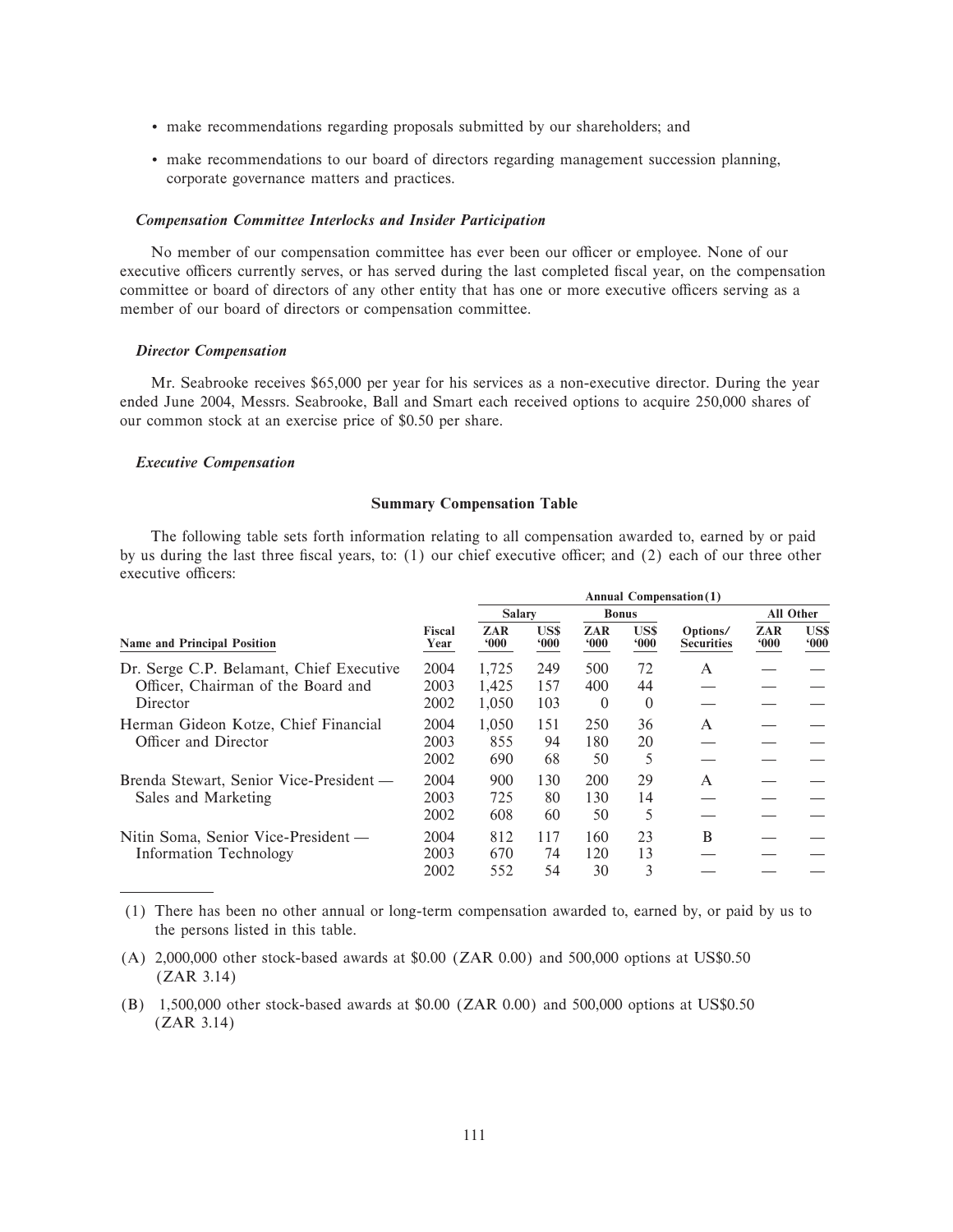#### **Option Grants in Last Fiscal Year**

The following table sets forth information concerning our grant of options/Other Stock-Based Awards, or OSBAs, to purchase shares of our common stock during the fiscal year ended June 30, 2004 to (1) our chief executive officer; and  $(2)$  each of our three most highly compensated executive officers.

**Potential**

|                                     | Number of<br><b>Securities</b><br>Underlying<br><b>Options</b><br>Granted | <b>Exercise or</b><br><b>Base Price</b><br>of Options | Number of<br><b>Securities</b><br>Underlying<br><b>OSBAs</b><br>Granted | <b>Exercise or</b><br><b>Base Price</b><br><b>OSBAs</b> | Percent of<br><b>Total</b><br>Options/<br><b>OSBAs</b><br>Granted<br>to<br><b>Employees</b><br>in Fiscal | <b>Expiration</b> |       | Realizable<br>Value at<br>Assumed<br><b>Annual Rates</b><br>of Stock Price<br>Appreciation<br>for Option/<br><b>OSBAs Term</b><br>in US\$ '000 at |
|-------------------------------------|---------------------------------------------------------------------------|-------------------------------------------------------|-------------------------------------------------------------------------|---------------------------------------------------------|----------------------------------------------------------------------------------------------------------|-------------------|-------|---------------------------------------------------------------------------------------------------------------------------------------------------|
| Name                                | $^{(*)}$                                                                  | (US\$/Sh)                                             | (  # )                                                                  | (US\$/Sh)                                               | Year                                                                                                     | Date              | 5%    | 10%                                                                                                                                               |
| Dr. Serge C.P.<br>Belamant $\ldots$ | 500,000                                                                   | 0.50                                                  | 2,000,000                                                               | 0.00                                                    | 14.33%                                                                                                   | June 6, 2014      | 2.036 | 3.242                                                                                                                                             |
| Herman Gideon                       |                                                                           |                                                       |                                                                         |                                                         |                                                                                                          |                   |       |                                                                                                                                                   |
| Kotze                               | 500,000                                                                   | 0.50                                                  | 2,000,000                                                               | 0.00                                                    | 14.33%                                                                                                   | June 6, 2014      | 2,036 | 3,242                                                                                                                                             |
| Brenda Stewart                      | 500,000                                                                   | 0.50                                                  | 2,000,000                                                               | 0.00                                                    | 14.33%                                                                                                   | June 6, 2014      | 2,036 | 3,242                                                                                                                                             |
| Nitin Soma                          | 500,000                                                                   | 0.50                                                  | 1,500,000                                                               | 0.00                                                    | 11.47\%                                                                                                  | June 6, 2014      | 1,629 | 2.594                                                                                                                                             |

#### **Aggregated Option Exercises in Last Fiscal Year and Fiscal Year-End Option Values**

The following table provides information regarding stock options exercised during our 2004 fiscal year by our named executive officers and the number of shares of our common stock represented by outstanding options held by our named executive officers as of June 30, 2004. The dollar values in the table are calculated based upon the last sale price of our common stock on June 30, 2004 as quoted on the OTCBB, which was \$1.92 per share, less the exercise price of the options, and multiplying the result by the number of underlying shares.

|                         | <b>Shares</b><br><b>Acquired on</b><br><b>Exercise</b> | Value<br>Realized<br>(US\$) |             | <b>Number of Shares</b><br><b>Underlying Unexercised</b><br>Options/OSBAs at June 30,<br>$2004 (+ 900)$ |             | <b>Value of Unexercised</b><br>In-the-Money<br>Options/OSBAs at June 30,<br>2004 (US\$ '000) |
|-------------------------|--------------------------------------------------------|-----------------------------|-------------|---------------------------------------------------------------------------------------------------------|-------------|----------------------------------------------------------------------------------------------|
| <b>Name</b>             | $^{(+)}$                                               | 000                         | Exercisable | Unexercisable                                                                                           | Exercisable | Unexercisable                                                                                |
| Dr. Serge C.P. Belamant |                                                        |                             | 400         | 2.100                                                                                                   | 768         | 4,032                                                                                        |
| Herman Gideon Kotze     |                                                        |                             | 400         | 2.100                                                                                                   | 768         | 4,032                                                                                        |
| Brenda Stewart          |                                                        |                             | 400         | 2.100                                                                                                   | 768         | 4,032                                                                                        |
| Nitin Soma              |                                                        |                             | 300         | 1.700                                                                                                   | 614         | 3.072                                                                                        |

As the issue of the OSBAs and stock options were a condition precedent to the Aplitec transaction, the directors, in June 2004, issued 8,720,936 OSBAs for no cash consideration and 8,720,936 stock options at an exercise price of \$0.50 per share to directors and other employees. Dr. Belamant, Mr. Kotze and Ms. Stewart received 2 million OSBAs and 0.5 million stock options, respectively, and Mr. Soma received 1.5 million OSBAs and 0.5 million stock options.

#### *Restraint of Trade Agreements*

We have restraint of trade agreements with each of our executive officers, Dr. Serge C.P. Belamant, Messrs. Herman Kotze and Nitin Soma and Ms. Brenda Stewart. The terms of these agreements provide that upon the termination of the executive's employment, the executive is restricted, for a period of 24 months, from soliciting business from certain customers, working or holding interest in our competitors or participating in a competitive activity within the territories where we do business.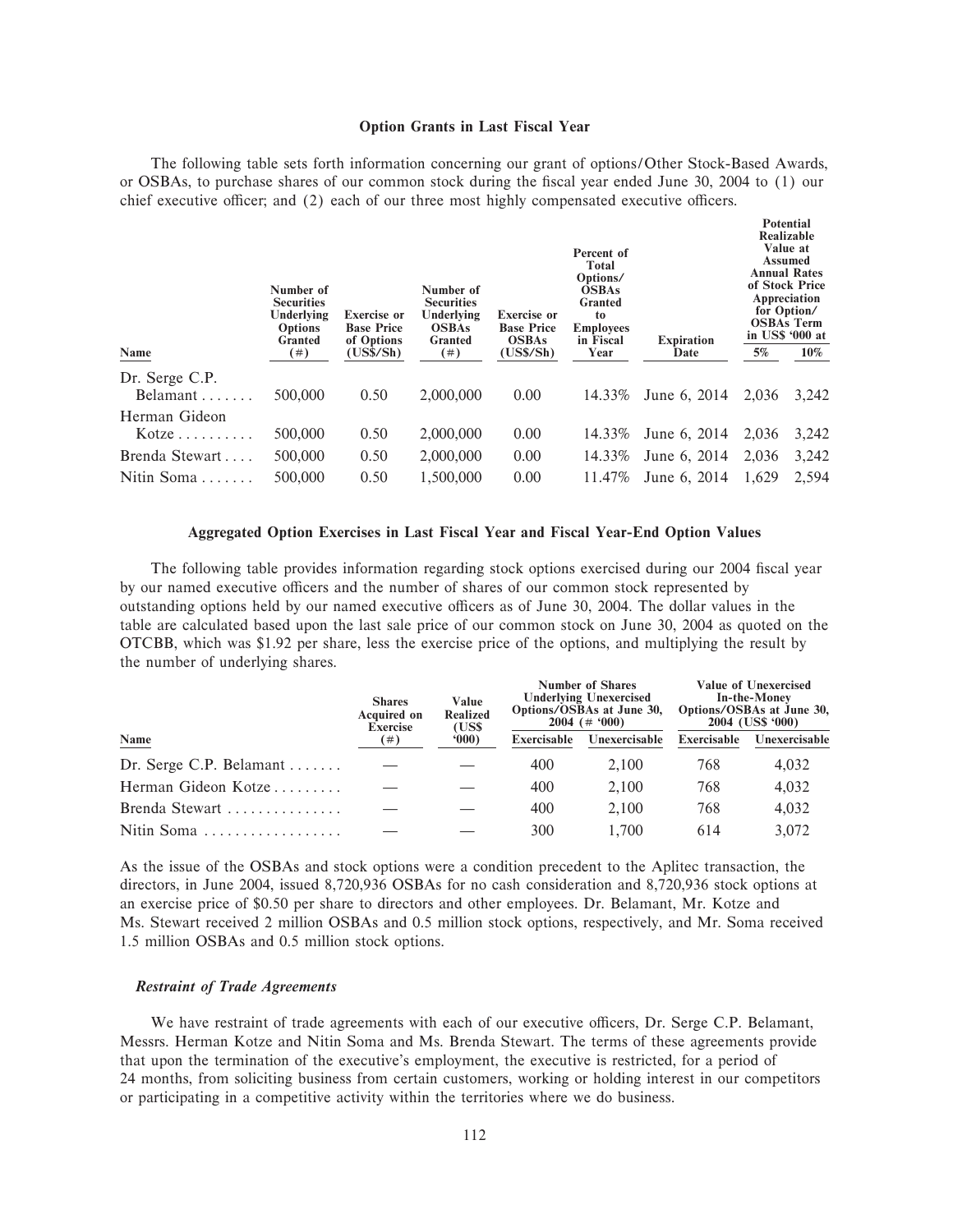#### *Employee BeneÑt Plans*

#### **2004 Stock Incentive Plan**

Our 2004 Stock Incentive Plan permits us to grant to our employees, directors and consultants incentive stock options, nonqualified stock options, stock appreciation rights, restricted stock, performancebased awards and other awards based on our common stock, as more fully described below.

#### *Administration*

Our remuneration committee administers the 2004 Stock Incentive Plan and is referred to below as the ""committee.'' The committee may delegate its authority under the 2004 Stock Incentive Plan in whole or in part to a subcommittee thereof. The committee consists, unless otherwise determined by the board of directors, (1) during any period that we are subject to Section 16 of the U.S. Securities Exchange Act of 1934, solely of at least two non-employee directors, and (2) during any period that we are subject to Section 162(m) of the Internal Revenue Code of 1986, as amended, or the Code, solely of at least two outside directors. The committee determines who receives awards under the 2004 Stock Incentive Plan, as well as the form of the awards, the number of shares underlying the awards, and the terms and conditions of the award consistent with the terms of the 2004 Stock Incentive Plan. The committee is authorized to interpret the 2004 Stock Incentive Plan, to establish, amend and rescind any rules and regulations relating to the 2004 Stock Incentive Plan, and to make any other determinations that it deems necessary or desirable for the administration of the 2004 Stock Incentive Plan. The committee also may correct any defect, supply any omission or reconcile any inconsistency in the 2004 Stock Incentive Plan in the manner and to the extent that the committee deems it necessary or desirable.

# *Term*

No awards may be granted under the 2004 Stock Incentive Plan after May 8, 2014, but awards granted before then may extend beyond that date.

# *Shares Reserved for Awards and Limits on Awards*

Our shareholders initially approved issuance of up to 17,441,872 shares of common stock in connection with awards granted under the 2004 Stock Incentive Plan, of which 8,720,936 shares may be issued with respect to stock options, and 8,720,936 shares may be issued in respect of other stock-based awards, which may include grants of restricted shares. The maximum number of shares for which stock options and stock appreciation rights, or for which other stock-based awards may be granted during a calendar year to any participant is 2,616,281, which is approximately 30% of the total number of shares that may be used with respect to stock options or stock-based awards under the 2004 Stock Incentive Plan. As of March 31, 2005, the committee has granted stock options for all 8,720,936 of the shares available for award under stock options, none of which have been exercised and all of which are outstanding as of that date. In addition, as of March 31, 2005, the committee has granted other stockbased awards in respect of all 8,720,936 shares available for such awards to certain key employees.

The number and kind of shares of common stock issued or reserved pursuant to the 2004 Stock Incentive Plan or outstanding awards, the maximum number of shares issuable pursuant to awards, the exercise price for awards, and other affected terms of awards, are subject to adjustment on account of stock splits, stock dividends, reorganizations, recapitalizations, mergers, consolidations, spin-offs and other corporate events. Shares covered by awards that expire, terminate or lapse without payment are available again for the grant of awards under the 2004 Stock Incentive Plan, as well as shares that are used by the holder to pay withholding taxes or as payment for the exercise price of an award, if permitted by the committee. No further awards may be granted under the 2004 Stock Incentive Plan unless any of these events occurs or our shareholders approve the issuance of additional shares under the plan. Although as of March 31, 2005 we did not have any shares available for issuance under our 2004 Stock Incentive Plan, we intend to authorize additional shares under our 2004 Stock Incentive Plan or under a successor plan and will need to seek shareholder approval to authorize the additional shares.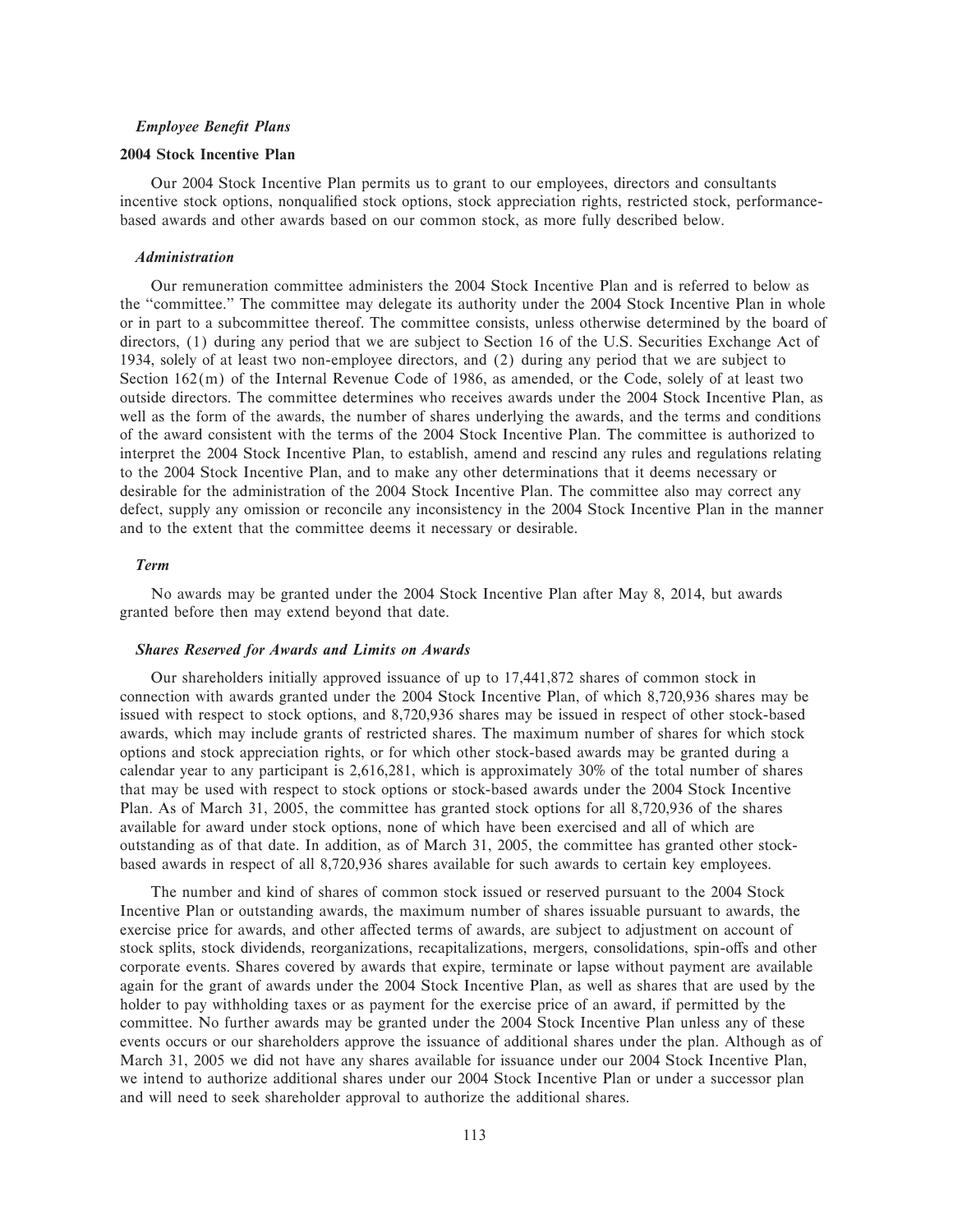In the event of certain events, including stock sales, mergers, and sales of substantial assets, the committee may, but shall not be obligated to, cancel outstanding awards for fair value, waive vesting requirements, provide for the issuance of substitute awards, and/or provide that, for a period of time prior to such corporate event, options will be exercisable for all shares subject to the option and that upon the occurrence of the corporate event the options will terminate.

# *Stock Options*

The 2004 Stock Incentive Plan permits the committee to grant our employees incentive stock options, which qualify for special tax treatment in the United States, and permits the committee to grant our employees, directors and consultants nonqualified stock options. The committee will establish the duration of each option at the time it is granted. The maximum duration of an incentive stock option is ten years after the date of grant. The committee establishes the exercise price of each option at the time it is granted. With the exception of the initial grants of nonqualified stock options to certain members of management that were made at an exercise price of \$0.50 per share, the exercise price of all stock options granted under the 2004 Stock Incentive Plan may not be less than the fair market value of the underlying common stock on the date of grant. The committee may establish vesting and performance requirements that must be met prior to the exercise of options. Unless otherwise determined by the committee, stock options become exercisable ratably, on an annual basis, over a period of Ñve years, commencing with the first anniversary of the grant date.

The exercise price of stock options may be paid in cash by the holder. Stock option grants may include provisions that permit the option holder, to the extent permitted by the committee, to exercise all or part of the holder's options, or to satisfy withholding tax liabilities, by tendering mature shares of our common stock already owned by the option holder for at least six months, or another period consistent with the applicable accounting rules, with a fair market value equal to the exercise price. Stock option grants also may include provisions that permit the option holder, to the extent permitted by the committee and only if there is a public market for the shares, to exercise all or part of the holder's options through a cashless exercise procedure, which requires the delivery of irrevocable instructions to a broker to sell the shares obtained upon exercise of the option and promptly deliver to us the proceeds of the sale equal to the exercise price of the common stock being purchased.

#### *Stock Appreciation Rights*

The committee also may grant stock appreciation rights, either singly or in tandem with underlying stock options. Stock appreciation rights entitle the holder upon exercise to receive an amount in any combination of cash or shares of our common stock, as determined by the committee, equal in value to the excess of the fair market value of the shares covered by the right over the grant price.

# *Other Stock-Based Awards*

The 2004 Stock Incentive Plan also permits the committee to grant awards that are valued by reference to, or otherwise based on the fair market value of, our common stock. These awards are in such form and subject to such conditions as the committee may determine, including the satisfaction of performance goals, the completion of periods of service or the occurrence of events.

We have issued other stock-based awards in respect of 7,500,000 of the 8,720,936 shares available for such awards to Dr. Belamant, Herman Gideon Kotze, Brenda Stewart and Nitin Soma on June 8, 2004. These grants of other stock-based awards for no cash consideration are subject to such risks of forfeiture and other restrictions as determined by the committee at the time of grant. These stock-based awards become exercisable ratably, on an annual basis, over a period of five years, commencing with the grant date.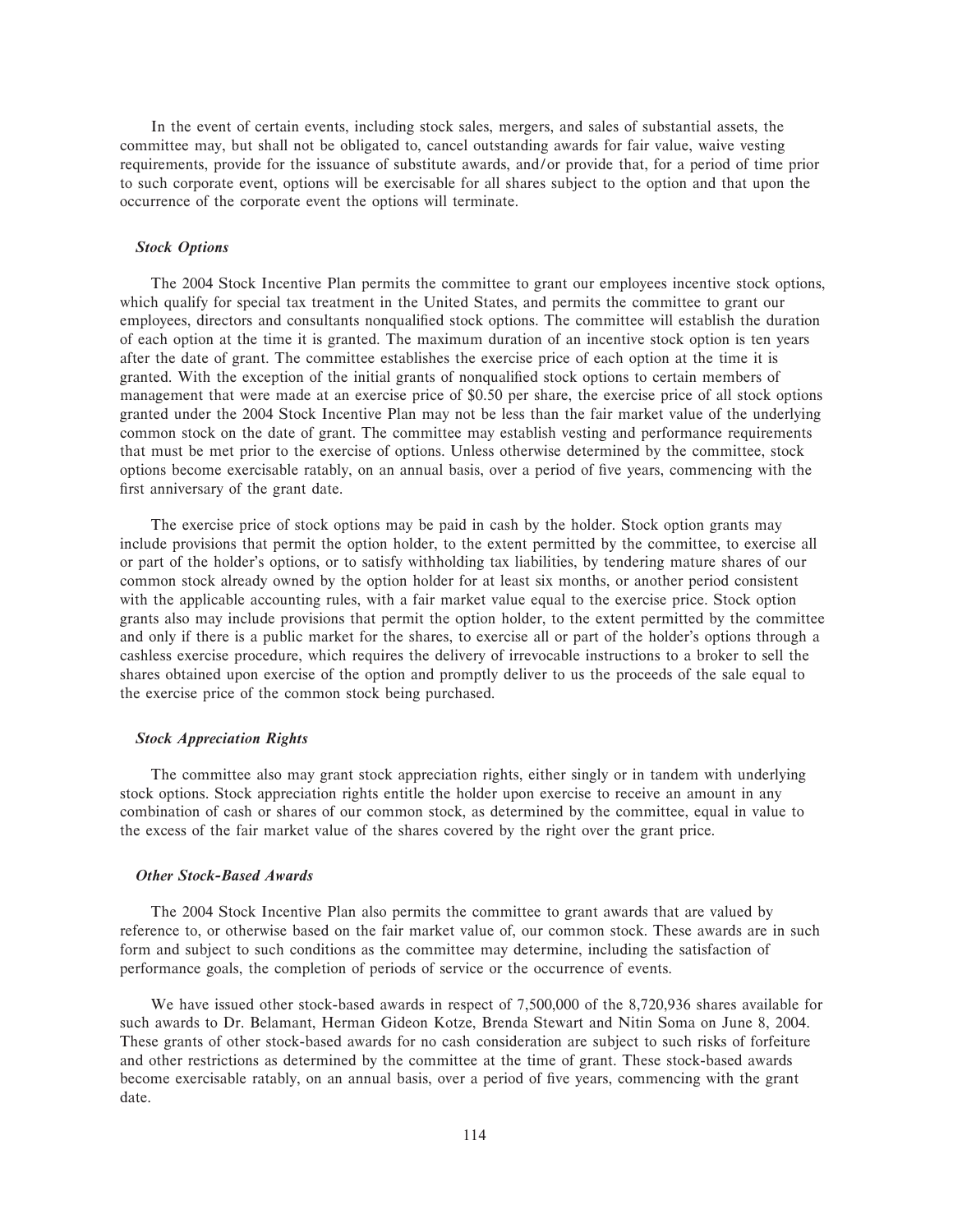#### *Performance Standards and Section 162(m)*

In general, Section 162(m) of the Code prevents the deductibility for U.S. income tax purposes of compensation in excess of one million dollars paid in any taxable year to an individual who on the last day of that year is the company's chief executive officer or is among its four other most highly compensated executive officers, except that a deduction may be taken for compensation that qualifies as performancebased compensation under Section 162(m). Options granted at fair market value under the 2004 Stock Incentive Plan ordinarily will satisfy the performance-based requirements of Section 162(m), however the stock options granted to date to key members of management at \$0.50 per share will not satisfy the performance-based requirements. If restricted stock or performance-based awards are intended to satisfy Section 162(m) deductibility requirements, payments under such awards must be conditioned on attainment of pre-established objective performance measures that have been established and certified by a committee of outside directors and approved by shareholders. The performance criteria under the 2004 Stock Incentive Plan include: consolidated earnings before or after taxes, net income, operating income, earnings per share, book value per share, return on shareholders' equity, expense management, return on investment, improvements in capital structure, profitability, profit margins, stock price, market share, revenues, costs, cash flow, working capital, and return on assets. Performance criteria for performancebased awards under the 2004 Stock Incentive Plan may relate to any combination of the total corporation, a subsidiary, and/or any business unit. Performance targets may be set at a specific level or may be expressed relative to measures at comparison companies or a defined index. The committee will establish specific targets for recipients. The other stock-based awards granted to date to key members of management will not satisfy the performance–based requirements.

# *Transferability*

Unless otherwise determined by the committee, awards granted under the 2004 Stock Incentive Plan may not be transferred or assigned by the holder otherwise than by will or the laws of descent and distribution.

# *Amendment*

Our board may amend the 2004 Stock Incentive Plan at any time, provided that no amendment will be made without the consent of the affected holder that diminishes the rights of the holder of any award, and except that the board may amend the plan in such manner as it deems necessary to permit awards to meet the requirements of the Internal Revenue Code or other applicable laws. No amendment to the 2004 Stock Incentive Plan by our board may be made without the approval of shareholders if it would increase the total number of shares reserved for issuance under the 2004 Stock Incentive Plan or change the maximum number of shares for which awards may be granted to participants, except for such changes in accordance with the 2004 Stock Incentive Plan's adjustment provisions described above.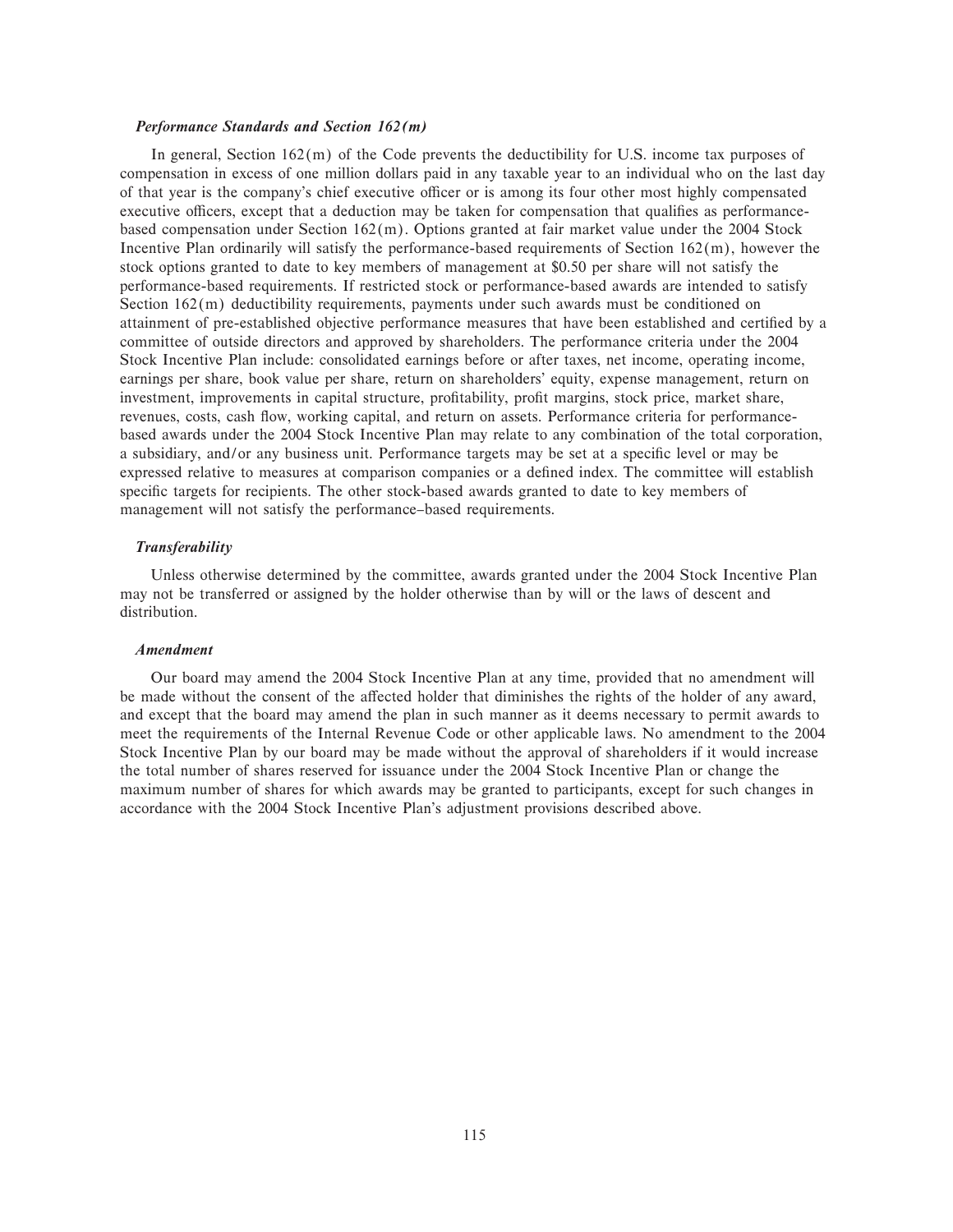#### **CERTAIN RELATIONSHIPS AND RELATED PARTY TRANSACTIONS**

#### **Shareholders' Agreement**

We will enter into a shareholders' agreement with South African Private Equity Fund III, L.P., or SAPEF, Brait International Limited, Brenthurst Private Equity II Limited, Brenthurst Private Equity South Africa I Limited, CI Law Trustees Limited for the San Roque Trust dated August 18, 1992 and Dr. Belamant. The shareholders which are parties to the shareholders' agreement beneficially own an aggregate of approximately 127,486,790 shares of common stock and special convertible preferred stock. The following is a brief summary of the shareholders' agreement, which will be filed as an exhibit to the registration statement of which this prospectus is a part.

*Board Rights.* The agreement provides that for so long as SAPEF and its affiliates beneficially own 20% or more of our outstanding voting securities, which include our common stock and special convertible preferred stock, SAPEF shall be entitled to designate three individuals as directors. For so long as SAPEF and its affiliated beneficiaries own between 10% and 20% of our outstanding voting securities, SAPEF shall be entitled to designate two individuals as directors. For so long as SAPEF and its affiliated beneficiaries own less than 10% of our outstanding voting securities, SAPEF shall be entitled to designate one individual as a director. Each of SAPEF's designees must be reasonably acceptable to Dr. Belamant. SAPEF's current board designees are Antony Ball, Chad Smart and Alasdair Pein. Each of the parties has agreed to vote its shares to elect these designees.

*Tag Along Rights.* If either SAPEF or Dr. Belamant, or their affiliates, propose to transfer, in any six-month period, 5% or more of the shares of common stock owned by that shareholder, then, except in certain circumstances, the other shareholder, so long as it owns in excess of 2% of the outstanding common stock, will have the right to require the proposed transferee to purchase from SAPEF or Dr. Belamant, whichever is not the selling shareholder, its pro rata amount of the shares being transferred. This requirement does not apply to offers and sales of common stock in a public offering or pursuant to Rule 144 or Rule 144(k) of the Securities Act or the sale of shares acquired pursuant to the exercise of employee stock options.

*Registration Rights.* SAPEF and CI Law Trustees have the right to require, subject to certain conditions, that we register the shares of our common stock held by them. These shareholders have three demand registration requests, one of which may be for shelf registration. No such demand may be made by the shareholders within one year of selling shares in a demand registration. Each of the parties to the shareholders' agreement also has the right, subject to certain conditions and exceptions, to include its shares on any registration statement we file with respect to an offering of securities, whether for our account or the account of any other person.

We have agreed to pay the expenses of the shareholders selling their shares pursuant to exercise of their registration rights, except that we will not bear any underwriting discounts, commissions or taxes. We have agreed to indemnify each selling shareholder for certain violations of federal or state securities laws in connection with any registration statement under which such selling shareholder sells its shares pursuant to exercise of its registration rights.

The registration rights granted with respect to these shares survive until all such shares have been sold under an effective registration statement, have been sold under Rule 144, become eligible for sale either under Rule 144(k) or without regard to the volume limitations contained in Rule 144(e), or have been otherwise transferred or disposed of, and new certificates not bearing a restrictive legend have been delivered by us. The shareholders party to the shareholders' agreement have agreed with the underwriters not to exercise the registration rights or dispose of or otherwise transfer, subject to certain limitations, any shares or our common stock or any securities convertible into shares of common stock for a period of at least 180 days from the date of this prospectus.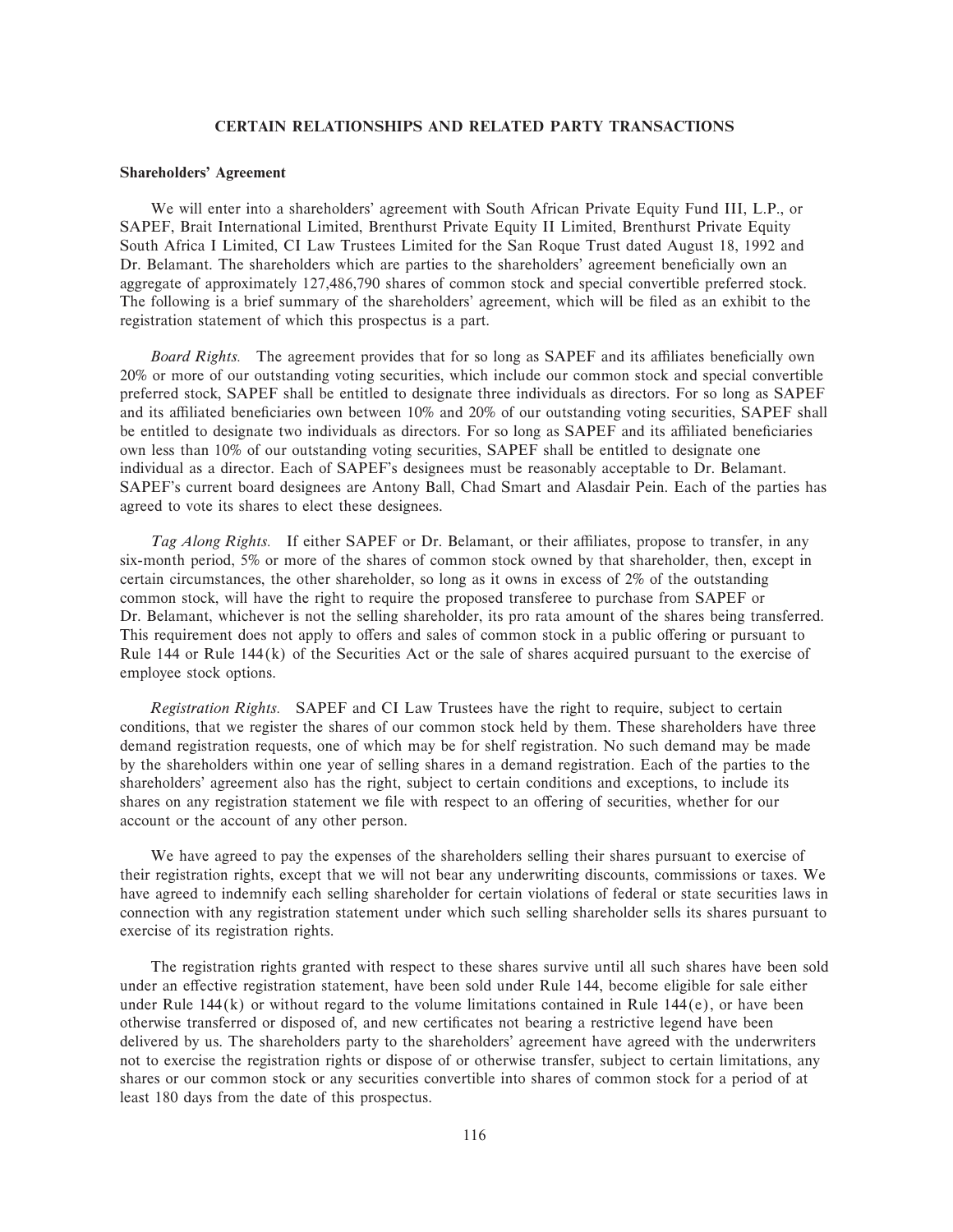#### **Nedbank Credit Facility**

We have a credit facility with Nedbank, pursuant to which Nedbank has agreed to provide us with a revolving credit facility of up to ZAR 500,000,000, or approximately \$76.9 million. Borrowings under the facility bear interest at Nedbank's prime lending rate minus 200 base points. The facility is crossguaranteed by all of our subsidiaries and is secured by our accounts receivable and intercompany loans receivable. The facility has no termination date but is reviewed annually by Nedbank. To date, as a group we have not made any borrowings under the credit facility.

#### **Other Related Transactions**

For services provided related to our acquisition of Aplitec, Brait received a capital raising fee of \$3.7 million and a further corporate finance fee of \$0.2 million. Brait exercised its option to purchase five million shares of common stock for an exercise price of \$0.50 per share as partial payment for the services rendered. The remaining amount was paid in cash in July 2004. Antony Ball is a director and an officer of Brait S.A. and certain of its affiliates, including without limitation, Brait International and those affiliates that manage SAPEF and South Afican Private Equity Trust III, or SAPET. Chad Smart is an officer of Brait S.A. and certain of its affiliates, including without limitation, Brait International and those affiliates that manage SAPEF and SAPET. Each of Messrs. Ball and Smart is a member of our board of directors.

From July 2002 to April 2004, Net1 Holdings S.a.r.l. made payments on our behalf to various creditors, including attorneys, accountants and Ñnancial advisors. Included in our trade and other payables as of June 30, 2004 was \$0.3 million due to Net1 Holdings S.a.r.l. In October 2004, the amount payable to Net1 Holdings S.a.r.l. was paid in full. As of June 30, 2004, Net1 Holdings S.a.r.l. owned of record 8,520,578 shares of our common stock. Dr. Belamant is the chief executive officer of Net1 Holdings S.a.r.l. and can vote all of its shares.

Pursuant to a board resolution dated January 29, 2002, approximately \$0.4 million, approximately \$0.2 million in 2003, of consulting fees payable to our former chief executive officer Claude Guerard were postponed until we had sufficient funds. In July 2004, the amount payable to Mr. Guerard was paid in full.

Nedbank beneficially owns approximately 14.8% of the outstanding shares of our voting stock. We provide Nedbank with POS devices and other pay processing hardware. In addition, we have a software development and maintenance contract with Nedbank and provide other sundry services. During our 2004 fiscal year, we earned \$1.6 million under the software development and maintenance contract, \$0.9 million in hardware sales and \$0.1 million from other sundry services. During the first nine months of 2005, we earned \$1.5 million under the software development and maintenance contract and \$10.4 million in hardware sales. Included in our accounts receivable as of June 30, 2004 was \$1.0 million due from Nedbank.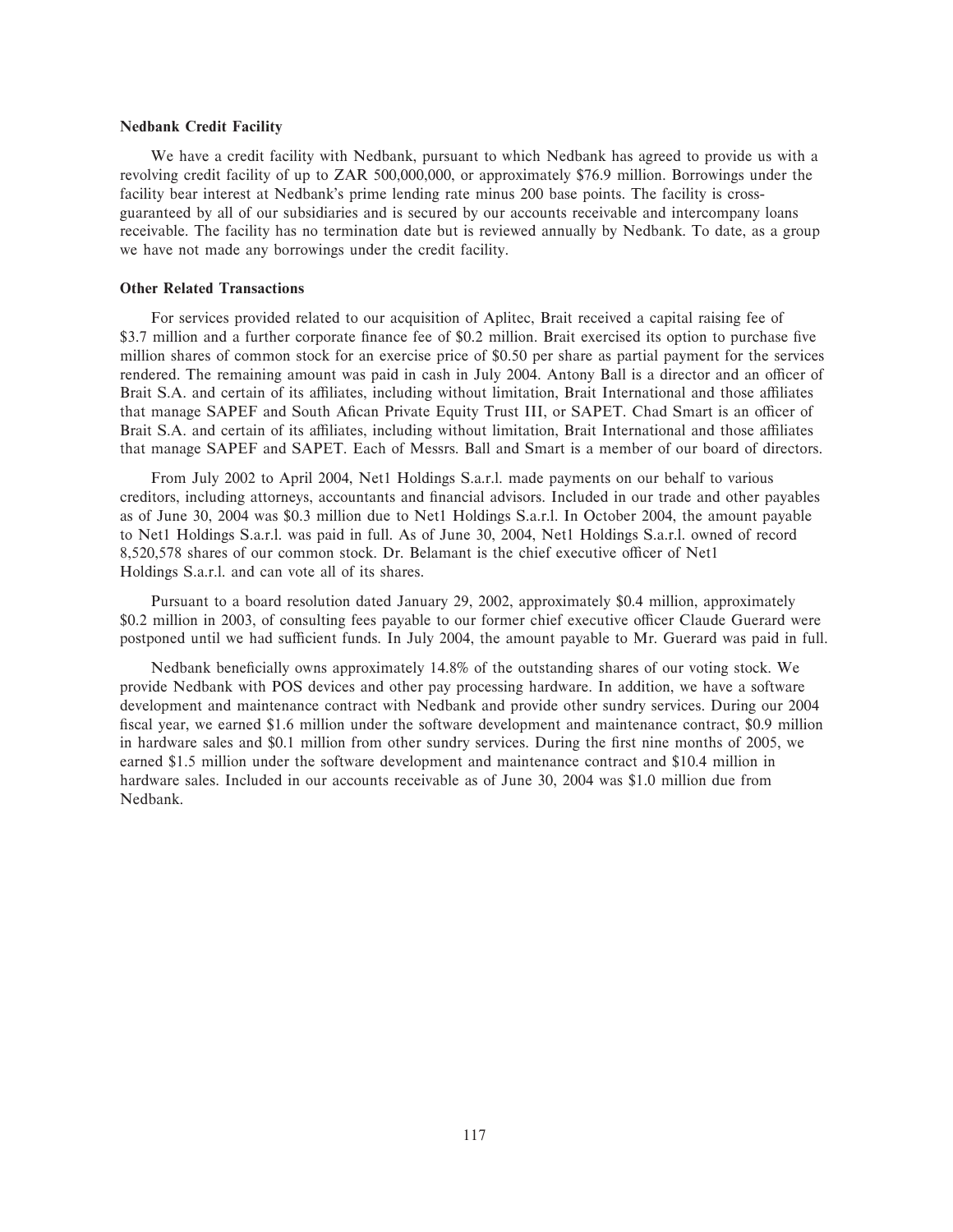#### **PRINCIPAL AND SELLING SHAREHOLDERS**

The following table presents, as of the date of this prospectus and as adjusted to reflect the sale of shares of common stock in this offering by:

- each person or group of affiliated persons which, to our knowledge, owns beneficially more than 5% of our outstanding shares of common stock or more than 5% of our outstanding special convertible preferred stock;
- each of our directors and named executive officers;
- all of our directors and executive officers as a group; and
- each selling shareholder participating in this offering.

Beneficial ownership of shares is determined in accordance with SEC rules and generally includes any shares over which a person exercises sole or shared voting or investment power. The information set forth below, including ownership percentages and voting power percentages, is based on an aggregate of 163,050,808 shares of common stock outstanding as of March 31, 2005 and an aggregate of 165,151,550 shares of special convertible preferred stock outstanding as of March 31, 2005, both with and without exercise of the underwriter's over-allotment option. All shares of common stock underlying special convertible preferred stock owned by each person and common stock underlying stock options or other stock-based awards that are presently exercisable or exercisable within 60 days of the date of this prospectus by each person are deemed to be outstanding and beneficially owned by the person holding the special convertible preferred stock, stock options and other stock-based awards respectively, for the purpose of computing the ownership percentage of that person, but are not considered outstanding for the purpose of computing the percentage ownership of any other person. In addition, we have indicated in footnote disclosure for each of the persons named in the table the beneficial ownership percentage of such person immediately prior to the offering and after the offering, both with and without exercise of the underwriters' over-allotment option, computed as if the shares of common stock underlying all outstanding shares of special convertible preferred stock were outstanding. Each share of our outstanding special convertible preferred stock votes together with our common stock on a one vote per share basis.

Certain shareholders are party to a shareholders' agreement. See ""Certain Relationships and Related Party Transactions — Shareholders' Agreement."

Unless otherwise indicated, to our knowledge, each person listed in the table below has sole voting and investment power with respect to the shares shown as beneficially owned by such person, except to the extent applicable law gives spouses shared authority. Except as otherwise noted, each shareholder's address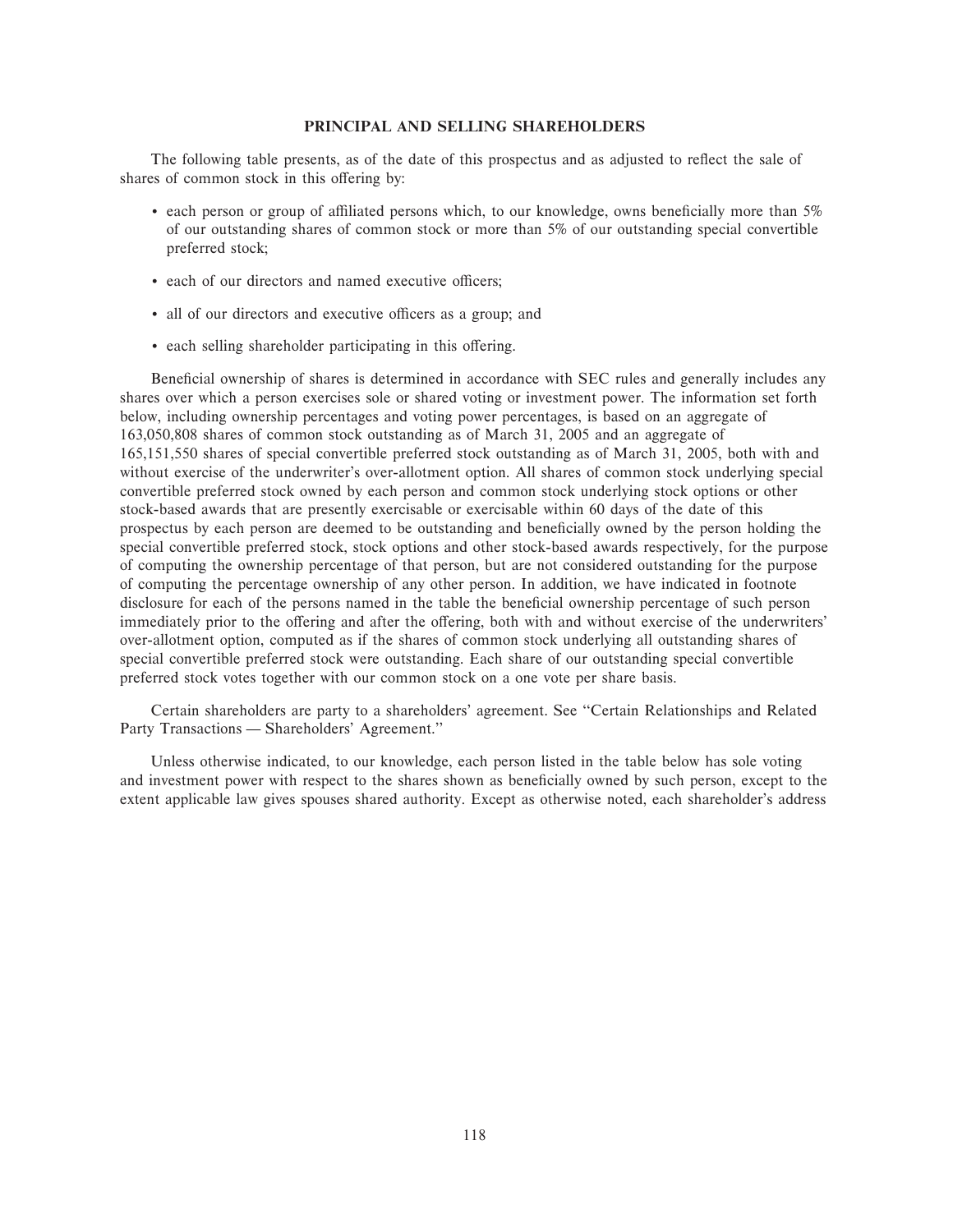is c/o Net 1 UEPS Technologies, Inc., President Place, 4th Floor, Cnr. Jan Smuts Avenue and Bolton Road, Rosebank, Johannesburg, South Africa.

|                                                                                               | <b>Shares Beneficially</b><br><b>Owned Immediately</b><br>Prior to this<br>Offering |        | <b>Shares Sold</b><br>During this<br>Offering<br><b>Assuming No</b><br><b>Exercise</b> of the<br>Over-Allotment |        | <b>Shares Beneficially</b><br><b>Owned After this</b><br>Offering Assuming No<br><b>Exercise of the Over-</b><br><b>Allotment Option</b> | <b>Shares Beneficially</b><br><b>Owned After this</b><br><b>Offering Assuming Full</b><br><b>Exercise of the Over-</b><br><b>Allotment Option</b> |      |  |  |  |
|-----------------------------------------------------------------------------------------------|-------------------------------------------------------------------------------------|--------|-----------------------------------------------------------------------------------------------------------------|--------|------------------------------------------------------------------------------------------------------------------------------------------|---------------------------------------------------------------------------------------------------------------------------------------------------|------|--|--|--|
| <b>Name of Beneficial Owner</b>                                                               | Number                                                                              | $\%$   | Option                                                                                                          | Number | $\%$                                                                                                                                     | <b>Number</b>                                                                                                                                     | $\%$ |  |  |  |
| Directors, Officers and 5%<br>Shareholders:                                                   |                                                                                     |        |                                                                                                                 |        |                                                                                                                                          |                                                                                                                                                   |      |  |  |  |
| Dr. Serge C.P. Belamant $(1)$                                                                 | 18,596,463                                                                          | 10.6%  |                                                                                                                 |        |                                                                                                                                          |                                                                                                                                                   |      |  |  |  |
| Herman Gideon Kotze(2)                                                                        | 900,000                                                                             | *      |                                                                                                                 |        |                                                                                                                                          |                                                                                                                                                   |      |  |  |  |
| Antony Charles Ball $(3)$                                                                     | 50,000                                                                              | *      |                                                                                                                 |        |                                                                                                                                          |                                                                                                                                                   |      |  |  |  |
| Chad Leonard Smart $(3)$                                                                      | 50,000                                                                              | *      |                                                                                                                 |        |                                                                                                                                          |                                                                                                                                                   |      |  |  |  |
| Christopher Stefan<br>$Seabrooke(3) \ldots \ldots \ldots$                                     | 50,000                                                                              | *      |                                                                                                                 |        |                                                                                                                                          |                                                                                                                                                   |      |  |  |  |
| Alasdair Jonathan Kemsley<br>$Pein(3)$                                                        | 50,000                                                                              | *      |                                                                                                                 |        |                                                                                                                                          |                                                                                                                                                   |      |  |  |  |
| Brenda Stewart $(2)$                                                                          | 900,000                                                                             | *      |                                                                                                                 |        |                                                                                                                                          |                                                                                                                                                   |      |  |  |  |
| Nitin $Soma(4)$                                                                               | 971,429                                                                             | *      |                                                                                                                 |        |                                                                                                                                          |                                                                                                                                                   |      |  |  |  |
| Brenthurst Private Equity II<br>$Limited(5) \ldots \ldots \ldots \ldots$                      | 12,049,267                                                                          | 7.4%   |                                                                                                                 |        |                                                                                                                                          |                                                                                                                                                   |      |  |  |  |
| <b>Brenthurst Private Equity</b><br>South Africa I Limited $(5)$                              | 6,079,633                                                                           | 3.7%   |                                                                                                                 |        |                                                                                                                                          |                                                                                                                                                   |      |  |  |  |
| South African Private Equity<br>Fund III, L.P. $(6)$                                          | 86,661,428                                                                          | 53.2%  |                                                                                                                 |        |                                                                                                                                          |                                                                                                                                                   |      |  |  |  |
| South African Private Equity<br>Trust $III(6)$                                                | 1,248,434                                                                           | $\ast$ |                                                                                                                 |        |                                                                                                                                          |                                                                                                                                                   |      |  |  |  |
| Brait International Limited(6)                                                                | 5,000,000                                                                           | 3.1%   |                                                                                                                 |        |                                                                                                                                          |                                                                                                                                                   |      |  |  |  |
| Nedbank $Limited(7) \ldots \ldots$                                                            | 48,659,456                                                                          | 23.0%  |                                                                                                                 |        |                                                                                                                                          |                                                                                                                                                   |      |  |  |  |
| Nedbank Rainmaker Equity<br>Fund(8) $\dots\dots\dots\dots\dots\dots$                          | 10,666,183                                                                          | 6.1%   |                                                                                                                 |        |                                                                                                                                          |                                                                                                                                                   |      |  |  |  |
| Directors and Executive<br>Officers as a group<br>$(8 \text{ persons}) (9) \dots \dots \dots$ | 21,567,892                                                                          | 12.2%  |                                                                                                                 |        |                                                                                                                                          |                                                                                                                                                   |      |  |  |  |
| Other Selling Shareholders:                                                                   |                                                                                     |        |                                                                                                                 |        |                                                                                                                                          |                                                                                                                                                   |      |  |  |  |
| <b>Employees Selling Shares</b><br>obtained through the<br><i>Exercise of Stock Options:</i>  |                                                                                     |        |                                                                                                                 |        |                                                                                                                                          |                                                                                                                                                   |      |  |  |  |
| <b>Selling Shareholders Converting</b><br>Special Convertible Preferred<br>Stock:             |                                                                                     |        |                                                                                                                 |        |                                                                                                                                          |                                                                                                                                                   |      |  |  |  |

\* Less than one percent

(1) CI Law Trustees Limited for the San Roque Trust dated 8/18/92 owns 6,102,792 shares of common stock. Dr. Serge C.P. Belamant as proxy of CI Law Trustees can vote all of CI Law Trustees' shares. The amount also includes 11,593,671 special convertible preferred shares owned by Dr. Belamant that are convertible into common stock upon the occurrence of a trigger event. Also included in the amount are 800,000 shares which are exercisable or will become exercisable within the next 60 days under the 2,000,000 other stock-based awards that are exercisable in five equal installments beginning June 7, 2004. The amount also includes 100,000 shares which are exercisable or will become exercisable within the next 60 days under the 500,000 options that are exercisable in five equal installments beginning June 7, 2005. If the common stock underlying all outstanding shares of special convertible preferred stock were deemed outstanding, Dr. Belamant's beneficial ownership percentages would be 5.7%, % and %, respectively, which also reflects Dr. Belamant's applicable voting power percentages.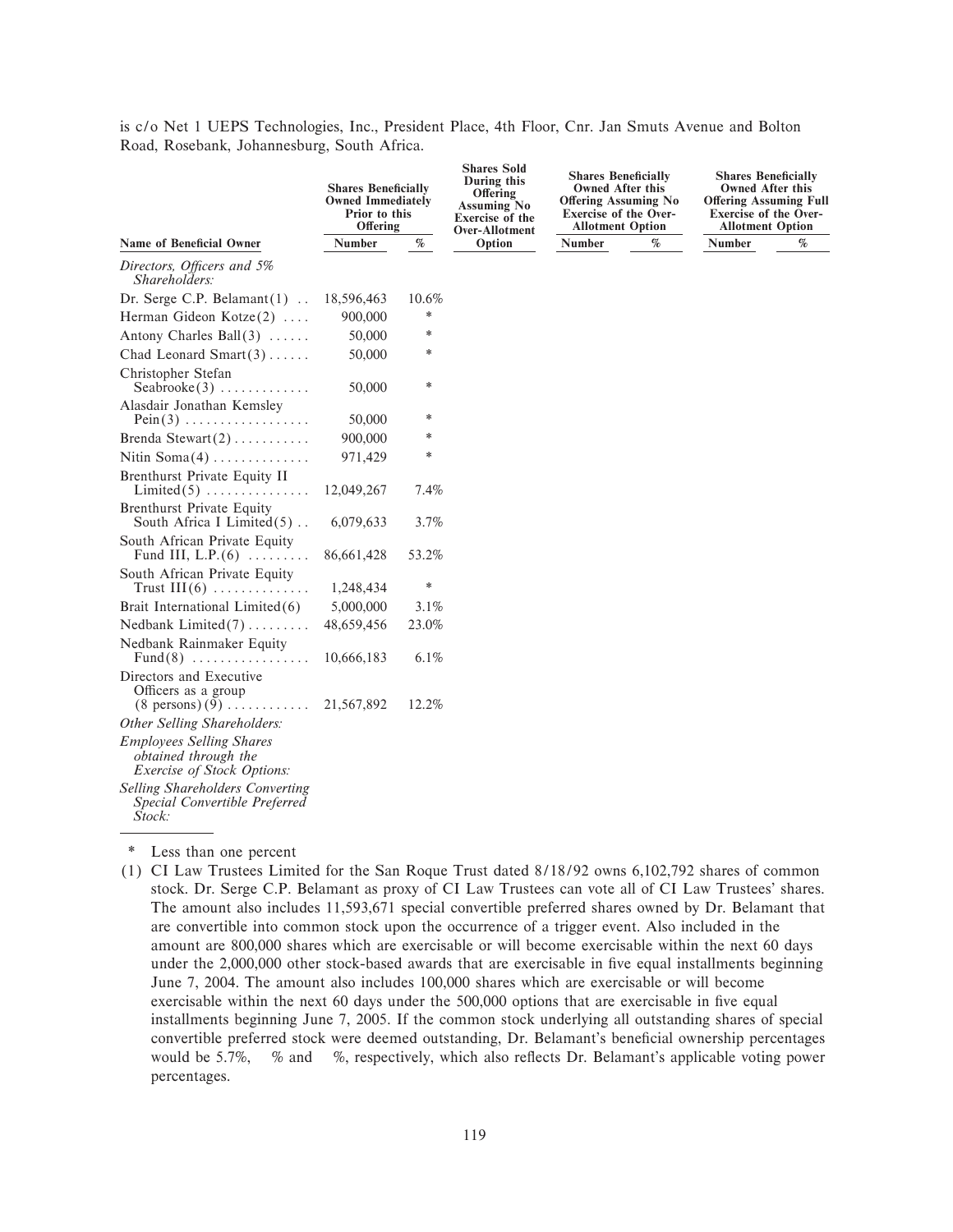- (2) Represents 800,000 shares which are exercisable or will become exercisable within the next 60 days under the 2,000,000 other stock-based awards that are exercisable in five equal installments beginning June 7, 2004. Also includes 100,000 shares which are exercisable or will become exercisable within the next 60 days under the 500,000 options that are exercisable in five equal installments beginning June 7, 2005.
- (3) Represents 50,000 shares which are exercisable or will become exercisable within the next 60 days under the 250,000 options that are exercisable in five equal installments beginning June 7, 2005.
- (4) Represents 600,000 shares which are exercisable or will become exercisable within the next 60 days under the 1,500,000 other stock-based awards that are exercisable in five equal installments beginning June 7, 2004, as well as 271,429 special convertible preferred shares that are convertible into common stock upon the occurrence of a trigger event. Also includes 100,000 shares which are exercisable or will become exercisable within the next 60 days under the 500,000 options that are exercisable in five equal installments beginning June 7, 2005.
- (5) Pursuant to a Schedule 13D, dated June 7, 2004, Ñled by Brenthurst Private Equity II Limited, Brenthurst Private Equity South Africa I Limited, Brenthurst Limited, Theseus Limited, and Maitland Trustees Limited, Brenthurst Private Equity II Limited beneficially owns 11,000,000 shares of common stock and Brenthurst Private Equity South Africa I Limited beneficially owns 6,000,000 shares of common stock. As the controlling shareholder, Brenthurst Limited may be deemed to be the beneficial owner of securities held by Brenthurst Private Equity II Limited and Brenthurst Private Equity South Africa I Limited. As the parent company of Brenthurst, Theseus Limited may be deemed to be the beneficial owner of securities held by Brenthurst. As the parent company of Theseus, Maitland Trustees Limited may be deemed to the beneficial owner of securities held by Theseus. Brenthurst, Theseus and Maitland disclaim beneficial ownership of the securities, except to the extent of its pecuniary interest. If the common stock underlying all outstanding shares of special convertible preferred stock were deemed outstanding, the beneficial ownership percentages of Brenthurst Private Equity II Limited would be  $3.7\%$ , % and %, respectively, and the beneficial ownership percentages of Brenthurst Private Equity South Africa I Limited would be 1.9%, % and %, respectively, which amounts reflect the applicable voting power percentages.

The registered address of Brenthurst Private Equity II Limited and Brenthurst Private Equity South Africa I Limited is 9 Columbus Centre, Pelican Drive, Road Town, Tortola, British Virgin Islands.

(6) The securities are held of record by SAPEF. As the general partner of SAPEF, SAPEF III International G.P. Limited may be deemed to be the beneficial owner of the securities held by SAPEF.

The registered address of SAPEF is Walker House P.O. Box 908, George Town, Grand Cayman, Cayman Islands and the registered address of Brait International is Suite 305, Third Floor, Caudan Waterfront, Port Louis, Mauritius.

Pursuant to a Schedule 13D, dated June 7, 2004, filed by SAPEF, Brait International Limited, SAPEF III International G.P. Limited, Capital Partners Group Holdings Limited, and Brait S.A., SAPEF beneficially owns 86,661,428 shares of common stock, and Brait International Limited beneficially owns 5,000,000 shares of common stock. As a shareholder of SAPEF III International G.P. Limited, and as the parent company of Brait International, Capital Partners Group Holdings Limited may be deemed to be the beneficial owner of securities held by each of SAPEF III International G.P. Limited and Brait International. As the parent company of Capital Partners Group Holdings Limited, Brait S.A. may be deemed to be the beneficial owner of securities held by Capital Partners Group Holdings Limited. SAPEF III International G.P. Limited, Capital Partners Group Holdings Limited and Brait S.A. disclaim beneficial ownership of the securities, except to its pecuniary interest. If the common stock underlying all outstanding shares of special convertible preferred stock were deemed outstanding, the beneficial ownership percentages of SAPEF would be 26.4%, % and %, respectively, and the beneficial ownership percentages of Brait International Limited would be  $1.5\%$ , % and %, respectively, which amounts reflect the applicable voting power percentages.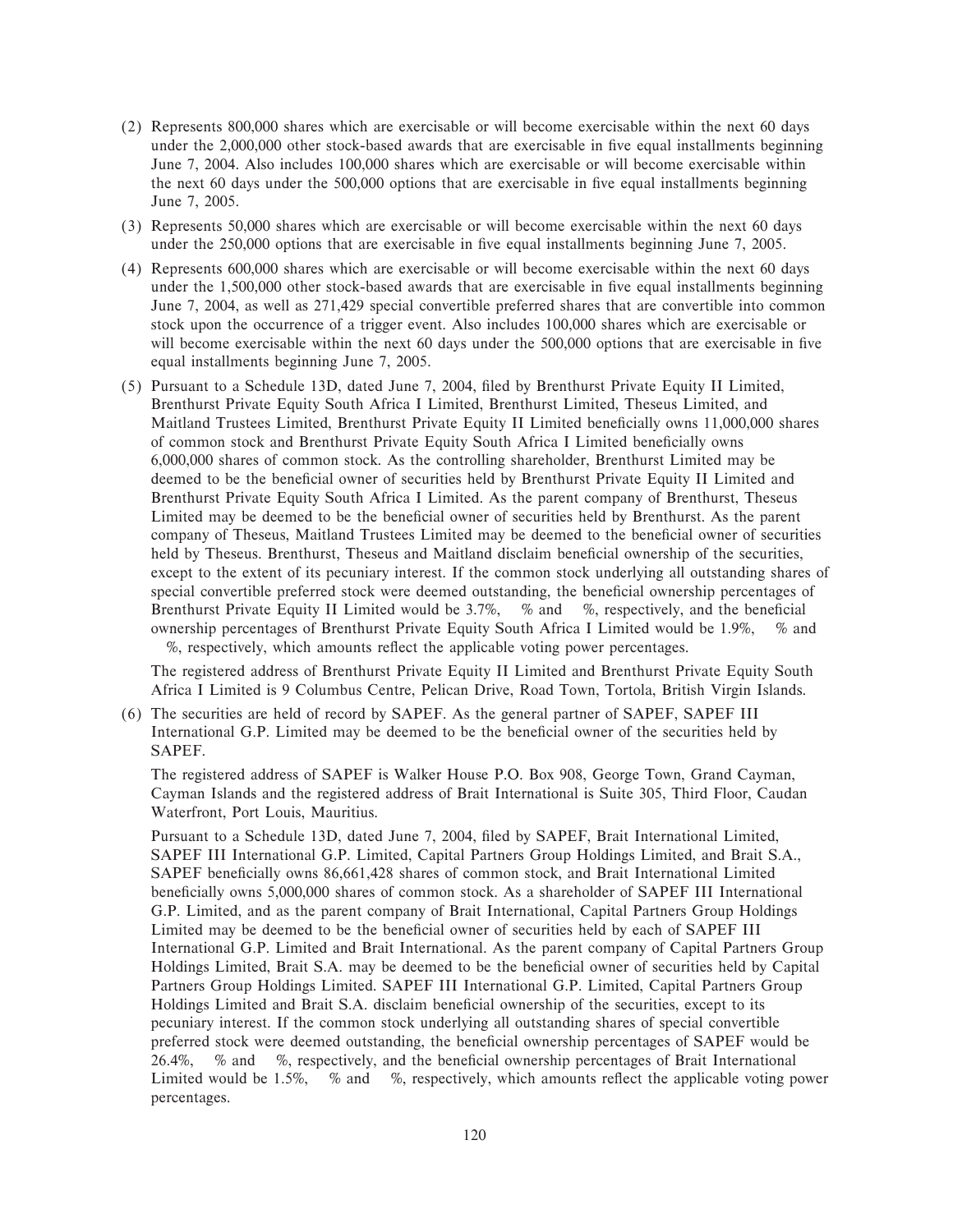As the Trustee of SAPET, Brait Capital Partners Trustee (Pty) Ltd, or BCP Trustees, may be deemed to be the beneficial owner of the securities held by BCP Trustees. As a shareholder of BCP Trustees, Brait South Africa Ltd, or BSA, may be deemed to be a beneficial owner of the shares held by SAPET. As the shareholder of BSA, Brait S.A. may be deemed to be the beneficial owner of securities held by BSA. BCP Trustees and Brait S.A. disclaim beneficial ownership of the securities, except to its pecuniary interest.

- (7) The amount includes 48,659,456 special convertible preferred shares. Nedbank Limited's registered address is 135 Rivonia Road, Sandown, 2196, South Africa. If the common stock underlying all outstanding shares of special convertible preferred stock were deemed outstanding, the beneficial ownership percentages of Nedbank Limited would be 14.8%, % and %, respectively, which amounts reflect the applicable voting power percentages.
- (8) The amount includes 10,666,183 special convertible preferred shares. Nedbank Rainmaker's registered address is BoE Clocktower, Clocktower Precinct, V & A Waterfront, Cape Town, South Africa. If the common stock underlying all outstanding shares of special convertible preferred stock were deemed outstanding the beneficial ownership percentages of Nedbank Rainmaker would be  $3.2\%$ , % and % respectively, which amounts reflect the applicable voting power percentages.
- (9) Represents an aggregate of 3,000,000 shares which are exercisable or will become exercisable within the next 60 days under the 7,500,000 other stock-based awards that are exercisable in five equal installments beginning June 7, 2004. Also includes 600,000 shares which are exercisable or will become exercisable within the next 60 days under the 3,000,000 options that are exercisable in five equal installment beginning June 7, 2005. Also includes 11,865,100 special convertible preferred shares.

## **The South African Invitation to Participate**

We have prepared and distributed in South Africa an invitation to participate, dated  $, 2005,$ which invited holders of our linked units to offer for sale in this offering their shares of our common stock issuable upon conversion of the special convertible preferred stock these holders are entitled to receive upon giving of a conversion notice to the trustee of the South African trust. As described under "Corporate History — The Aplitec Transaction," the South African trustee holds for the benefit of the linked unit holders the New Aplitec B class loan accounts and B class preference shares which are part of the linked units. Our invitation to participate was mailed only to holders of linked units to their addresses in South Africa as reflected on the records of the South African trustee. We are not recommending that any holders of linked units participate in this offering, and we are not purchasing any of the shares of common stock offered in this offering. These shares will be purchased from the trustee of the Cayman Islands trust which holds for the benefit of the linked unit holders the special convertible preferred stock which will be converted into common stock upon the giving of the conversion notice.

The selling shareholders in this offering are holders of linked units who accept the invitation to participate and give the conversion notice to the trustee of the South African trust. Under the terms of the invitation to participate, the related letter of transmittal, custody agreement and other documents, each holder of linked units who elects to participate in this offering will deposit with the trustee of the South African trust, an irrevocable signed conversion notice instructing the trustee of the South African trust to convert a number of special convertible shares specified in the conversion notice. The conversion notice will be effective only upon the execution of an underwriting agreement among us, the underwriters, the trustee of the South African trust and the selling shareholders.

Upon the execution of the underwriting agreement, the shares of common stock to be sold will be deposited by the trustee of the South African trust with The Bank of New York, as custodian, until such time as they are required to be delivered to the underwriters under the underwriting agreement. The successful completion of these transactions by the selling shareholders, the trustee and the custodian is a condition precedent to the underwriters' obligations to purchase any shares in the offering.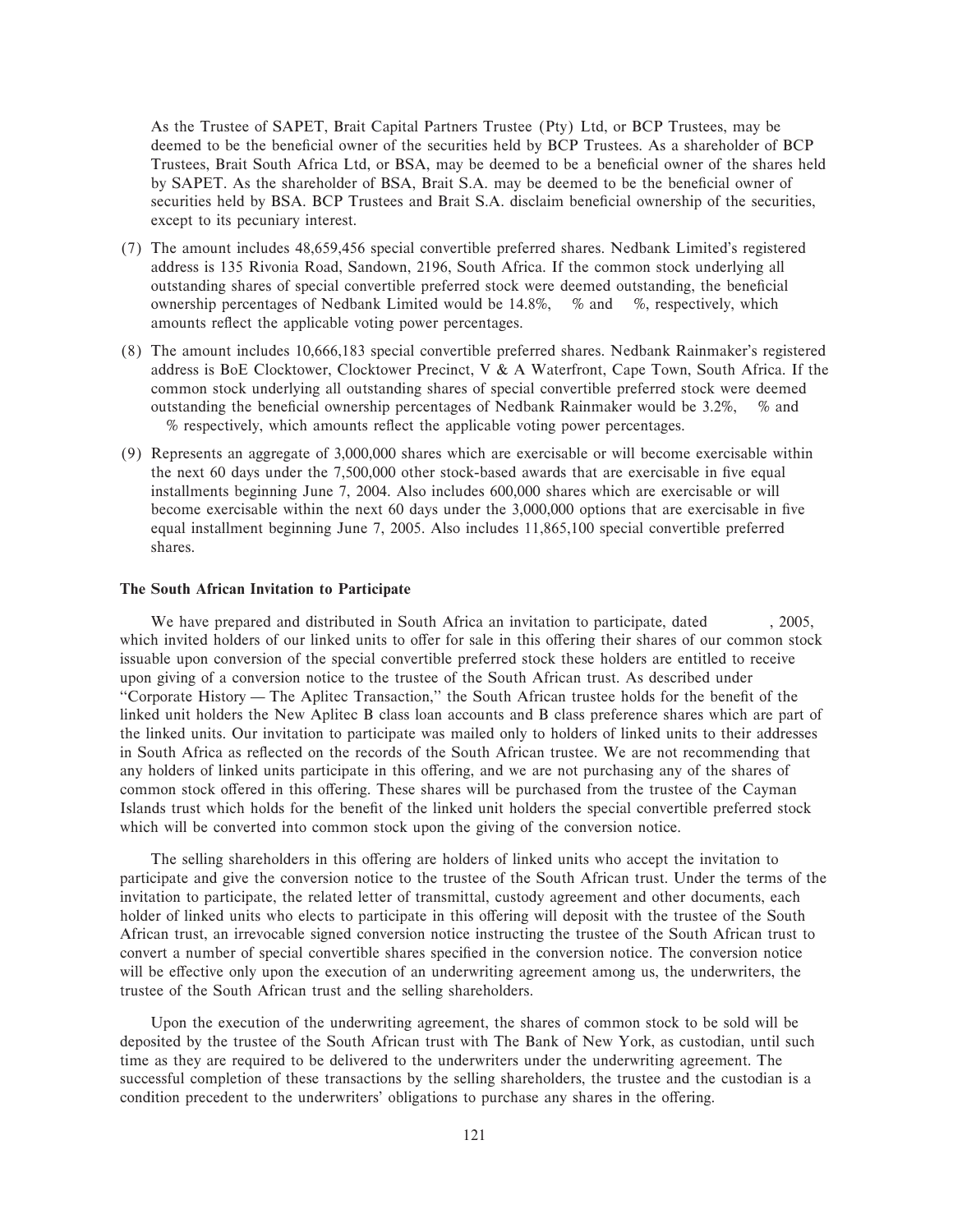#### **DESCRIPTION OF CAPITAL STOCK**

#### **General**

Our articles of incorporation authorize the issuance of 500,000,000 shares of common stock, par value \$0.001 per share, and 300,000,000 shares of preferred stock, par value \$0.001 per share. Prior to the closing of this offering, we will amend our articles of incorporation to reflect a one-for-six reverse stock split of our common stock and our special convertible preferred stock, which has been approved by our board of directors and will become effective prior to the closing of this offering. This will decrease our authorized capital stock to 83,333,333 shares of common stock with a par value of \$0.001 per share, and 50,000,000 shares of preferred stock with a par value of \$0.001 per share.

#### **Common Stock**

*Outstanding Shares.* As of March 31, 2005, we had 163,050,808 shares of common stock issued and outstanding.

*Voting Rights.* Each holder of our common stock is entitled to one vote per share for the election of directors and for all other matters to be voted on by shareholders. Holders of our common stock may not cumulate their votes in the election of directors, and are entitled to share equally and ratably in the dividends that may be declared by the board of directors, but only after payment of dividends required to be paid on outstanding shares of preferred stock according to its terms. Holders of shares of our common stock do not have preferential, subscriptive or preemptive rights with respect to any securities or any conversion rights. Our common stock is not subject to redemption.

*Rights to Dividends and on Liquidation, Dissolution or Winding Up.* Holders of our common stock are entitled to receive dividends and other distributions when declared by our board of directors out of funds available. Payment of dividends and distributions is subject to certain restrictions of Florida law, including the requirement that after making any distribution we must be able to meet our debts as they become due in the usual course of our business.

Upon voluntary or involuntary liquidation, dissolution or winding up, holders of our common stock share ratably in the assets remaining after payments to creditors and provision for the preference of any preferred stock according to its terms. There are no preemptive or other subscription rights, conversion rights or redemption or scheduled installment payment provisions relating to shares of common stock. All of the outstanding shares of common stock are fully paid and nonassessable.

The rights of holders of common stock may be adversely affected by the rights of holders of preferred stock that is outstanding or that may be issued in the future.

*Additional Issuances of Common Stock.* Additional shares of our authorized common stock may be issued from time to time, as determined by our board of directors and without approval from our shareholders, except as required by applicable rules or laws.

#### **Preferred Stock**

Our board of directors may authorize the issuance of preferred stock from time to time, each of which class or series will have those voting powers, preferences and relative, participating, optional or other special rights and qualifications, limitations or restrictions as specified by the board of directors. The board of directors may cause shares of preferred stock to be issued in public or private transactions for any proper corporate purpose.

### **Special Convertible Preferred Stock**

*Outstanding Shares.* In June 2004, in connection with the Aplitec transaction, we issued 192,967,138 shares of special convertible preferred stock convertible into 192,967,138 shares of common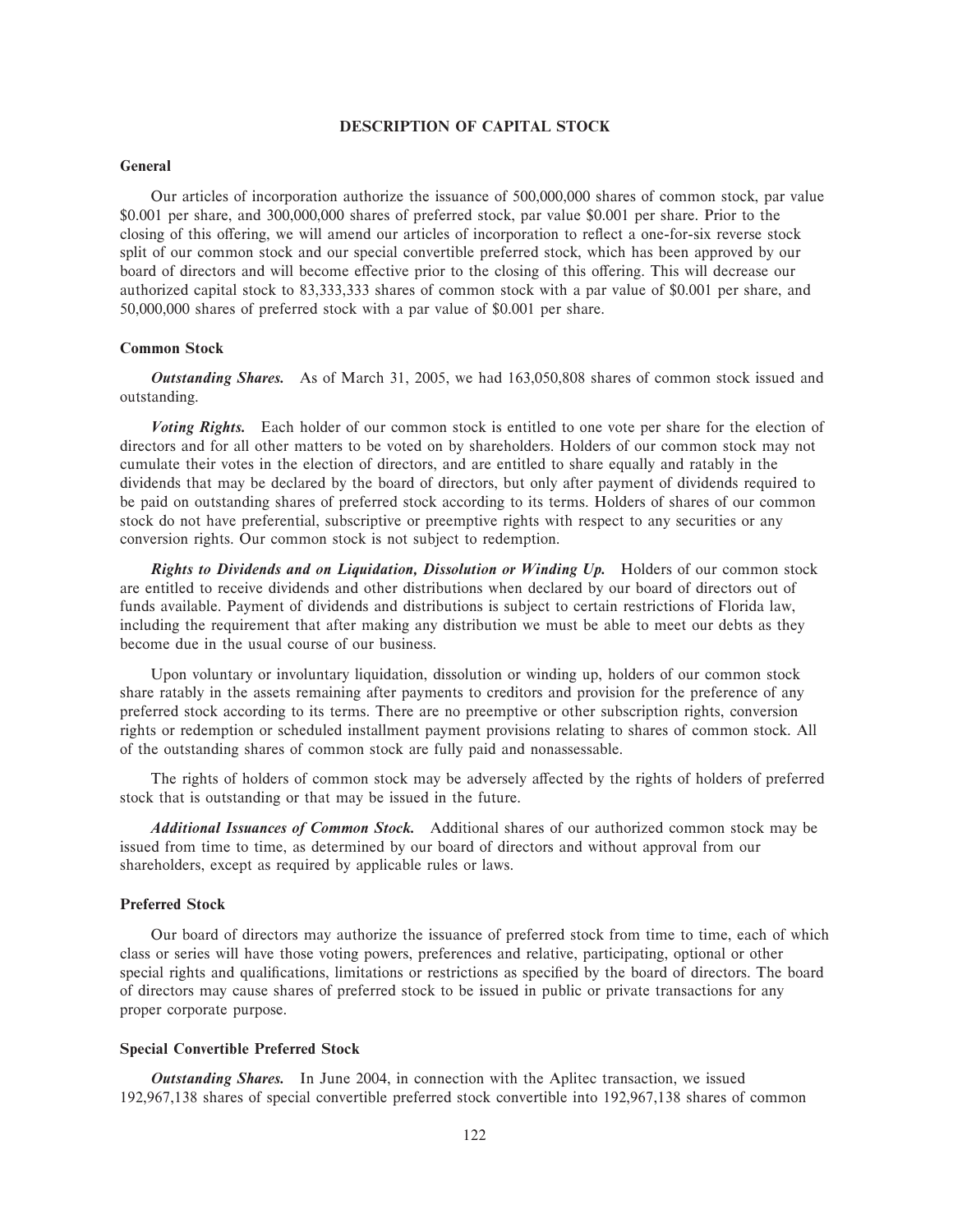stock. As of March 31, 2005, 27,815,588 shares had been converted into common stock, leaving 165,151,550 shares of special convertible preferred stock issued and outstanding.

Our special convertible preferred stock ranks:

- ' on parity, without preference and priority, to our common stock with respect to dividend rights (except as described below) or rights upon liquidation, dissolution or winding up; and
- ' junior in preference and priority to each other class or series of preferred stock or other equity security of ours under terms that may be determined by the board of directors to expressly provide that such other security will rank senior in preference or priority to the special convertible preferred stock with respect to dividend rights or rights upon liquidation, dissolution or winding up.

*Voting Rights.* Holders of our special convertible preferred stock have the right to receive notice of, attend, speak and vote at general meetings, and are entitled to vote on all matters on which holders of common stock are entitled to vote. Holders of special convertible preferred stock vote together with the holders of common stock as a single class. Each holder of special convertible preferred stock present in person, or the person representing such holder, is entitled to a number of votes equal to the number of shares of common stock that would be issued upon conversion of the special convertible preferred stock held by such holder on the record date.

We may not take any of the following actions without the prior vote or written consent of our holders representing at least a majority of the then outstanding shares of special convertible preferred stock, voting together as a separate class:

- ' any increase (including by way of merger, consolidation or otherwise) in the total number of authorized or issued shares of special convertible preferred stock; or
- any amendment, alteration or change to the powers, designations, preferences, rights, qualifications, limitations or restrictions of the special convertible preferred stock in the articles of incorporation in any manner that adversely affects the holders of such stock.

*Dividends.* Provided that shares of special convertible preferred stock are outstanding, our board will determine immediately prior to the declaration of any dividend or distribution (1) the portion, if any, of our assets available for such dividend or distribution that is attributable to funds or assets from New Aplitec, regardless of the manner received, or the South African Amount, and (2) the portion of such funds or assets that is not from New Aplitec, or the Non-South African Amount. The South African Amount will not include amounts received from New Aplitec due to its liquidation, distribution or dividend after an insolvency or winding up.

Provided that shares of special convertible preferred stock are outstanding, (1) any dividends or distributions of Non-South African Amounts must be paid pro rata to all holders of common stock and special convertible preferred stock, and (2) any dividends or distributions of South African Amounts can be paid only to holders of common stock. Our board has complete discretion to declare a dividend or distribution with respect to South African Amounts or Non-South African Amounts.

*Conversion.* Special convertible preferred stock is convertible into shares of common stock on a onefor-one basis upon the occurrence of a trigger event, which is defined as any one of the following events: (1) notification by the reinvesting shareholder of the intention to convert some or all of such holder's special convertible preferred stock; (2) the abolition or relaxation of Excon regulations such that South African residents would be permitted to directly hold shares of non-South African companies; or (3) our liquidation, insolvency or other winding up. With each converted share of special convertible preferred stock that is to be converted, we will receive:

- ' 1.228070176 New Aplitec B class preference shares; and
- ' such holder's interest in the New Aplitec B loan accounts, which is equal to (1) the aggregate principal amount of New Aplitec B loans, plus any accrued interest, minus any repayment or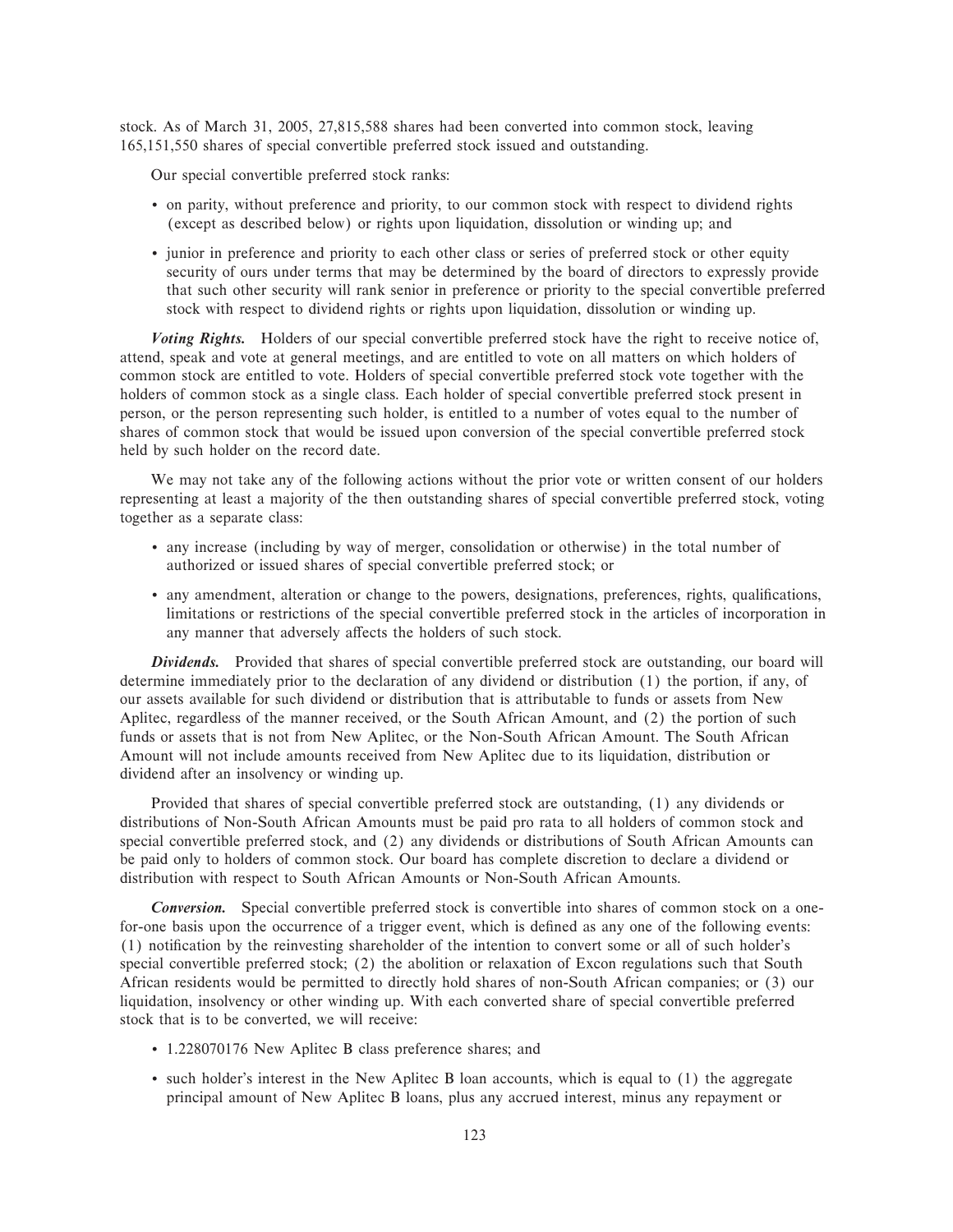previous transfer of New Aplitec B loans, divided by (2) the number of the shares of special convertible preferred stock outstanding at such time.

No fractional shares of common stock shall be issued upon conversion of the special convertible preferred stock, unless our board of directors shall otherwise determine to issue fractional shares. In lieu of fractional shares, we will pay cash equal to such fractional amount multiplied by the fair market value per share of common stock on the date of conversion. If more than one share of special convertible preferred stock is being converted at one time by the same holder, then the number of full shares issuable upon conversion will be calculated on the basis of the aggregate number of shares converted at that time.

We will reserve and keep available out of our authorized but unissued shares of common stock the full number of shares of common stock deliverable upon the conversion of all outstanding special convertible preferred stock.

Upon conversion, all rights with respect to shares for special convertible preferred stock will cease. Converted shares will be cancelled and have the status of authorized but unissued preferred stock, without designation as to series until such shares are once more designated as part of a particular series by the board of directors.

*Transfer Restrictions.* Special convertible preferred stock may not be sold, assigned, transferred, pledged, or encumbered, except to us upon conversion into shares of common stock. The shares of special convertible preferred stock may not be held by any person other than the Cayman Trust for the benefit of the South African Trust and indirectly for the benefit of reinvesting shareholders, or directly by the South African Trust for the benefit of reinvesting shareholders in connection with a conversion into common stock.

Liquidation, Dissolution and Winding Up. In the event of the voluntary or involuntary liquidation, dissolution, distribution of assets or winding-up, all outstanding shares of special convertible preferred stock will automatically convert and holders will be entitled to receive pari passu with holders of common stock, any assets distributed for the benefit of its shareholders.

#### **Director Qualifications**

Neither Florida law nor our articles of incorporation require that directors be residents of Florida nor that they be shareholders to qualify to serve as directors.

# **Number of Directors**

Our by-laws provide that the members of the board of directors may not be less than one nor more than ten but give authority to amend the by-laws and increase or decrease the number of directors to the board of directors.

#### **Meetings of Shareholders**

Florida law requires corporations to hold an annual meeting for the election of directors and the transaction of any other business. The annual meeting must be convened and held in accordance with the corporation's by-laws. Our by-laws do not Ñx a time or method for convening an annual meeting.

#### *Special Meetings*

Under Florida law, a special meeting of shareholders of a Florida corporation may be called by the board of directors, by persons authorized in the corporation's articles of incorporation or by-laws, or by holders of not less than 10% of all shares entitled to vote at the meeting unless a different percentage, that does not exceed 50%, is specified in the articles of incorporation. Our by-laws provide that special meetings of shareholders may be called by majority vote of our board of directors, the chief executive officer or president or by at least 10% of the shares of stock entitled to vote at the meeting.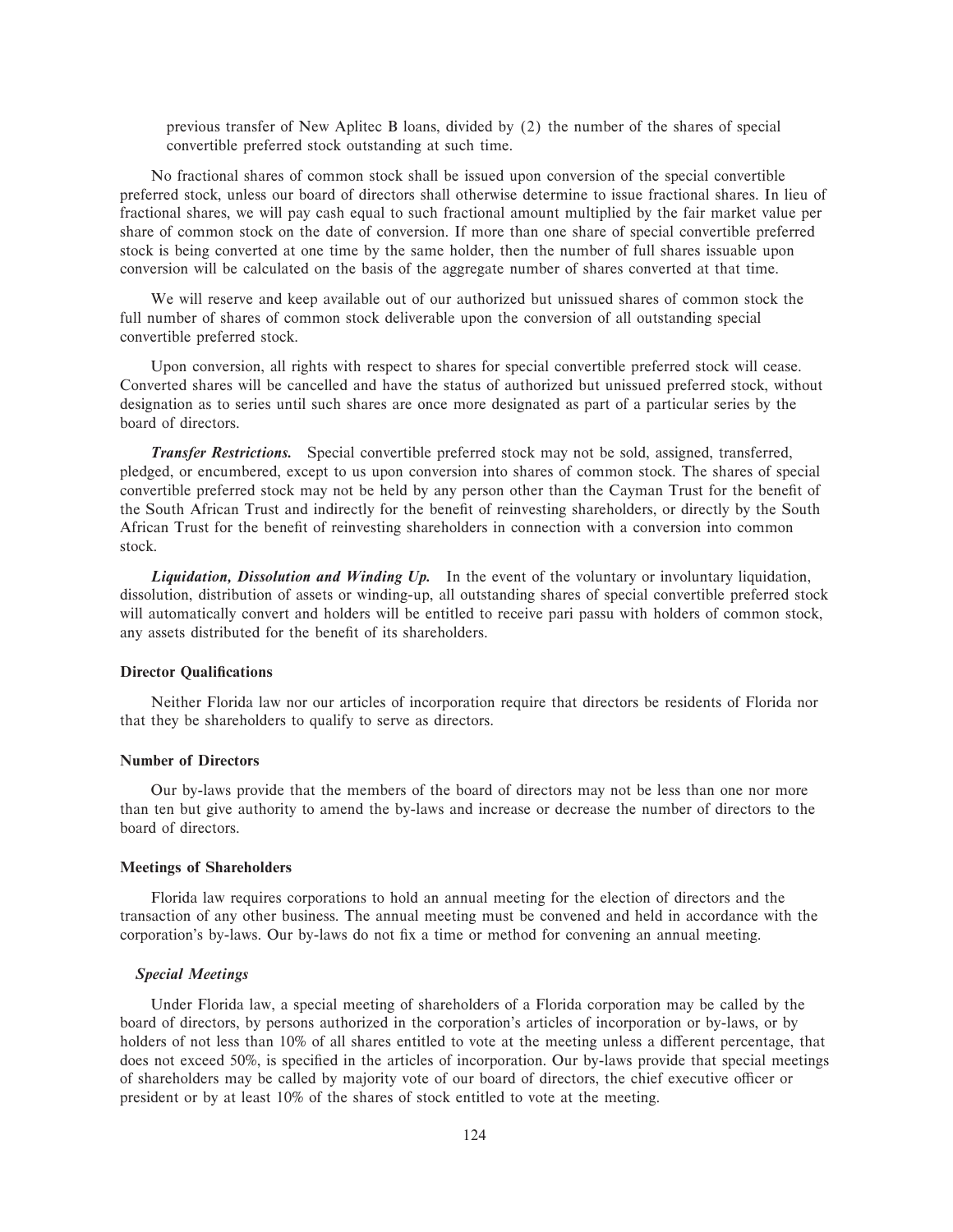#### *Notice of Shareholder Meetings*

Under Florida law and our by-laws, notice of shareholder meetings must be provided to shareholders of record not less than ten days nor more than 60 days prior to the date set for such meeting. Our by-laws provide that a matter may be properly considered before a meeting of shareholders only if (1) the matter is included in the notice of meeting provided to shareholders at the direction of the board of directors, (2) the matter is otherwise properly brought before the meeting by our board of directors or (3) the matter is properly brought before the meeting by a shareholder. In order to properly bring any business before the annual meeting, a shareholder must provide timely notice to the secretary containing certain required information in accordance with the notice provisions contained in our by-laws.

#### **Anti-Takeover Provisions of our Articles of Incorporation and By-Laws**

Our articles of incorporation and bylaws include certain other provisions that may have an antitakeover effect or the effect of delaying or preventing changes in our control or our management including the following:

- ' Our board of directors currently may issue up to 300,000,000 shares of preferred stock, with such designations, preferences, cumulative, relative, participating, optional or other rights, limitations or restrictions as fixed by our board of directors, which could include the right to approve an acquisition or change in control). Following the reverse stock split, the number of shares of preferred stock that our board of directors may issue will be reduced to 50,000,000.
- ' Our articles of incorporation do not provide for cumulative voting for directors. The absence of cumulative voting may make it more difficult for shareholders owning an aggregate of less than a majority of our stock to elect directors to our board.
- ' Our by-laws currently provide that our board of directors can increase or decrease the number of directors by amendment to the by-laws, and vacancies, including vacancies resulting from an increase in the number of directors, may be filled by the affirmative vote of a majority of the remaining directors.
- ' Our by-laws provide that shareholders who desire to bring business before an annual or special meeting of shareholders must comply with certain advance notice provisions. These advance notice provisions also apply to the nomination of any person for election as a director.

These provisions may be deemed to have an anti-takeover effect and may discourage, delay, defer or prevent transactions involving an actual or potential change in control of us or our management, including transactions that might otherwise result in a premium over the market price for shares held by our shareholders.

#### **Amendment to our Amended Articles of Incorporation**

We will amend our amended articles of incorporation, prior to the effectiveness of the registration statement of which this prospectus forms a part, to effect a one-for-six reverse stock split of our capital stock pursuant to Section 607.10025 of the FBCA. Upon the effectiveness of the reverse stock split, each six shares of our capital stock outstanding will, automatically on the effective date of the reverse stock split, combine into one share of our capital stock, which will result in a decrease of our authorized capital stock to 83,333,333 shares of common stock with a par value of \$0.001 per share and 50,000,000 shares of preferred stock with a par value of \$0.001 per share. We will round up for fractional shares in connection with the reverse stock split and shareholders will not be entitled to cash payments in lieu of the fractional shares.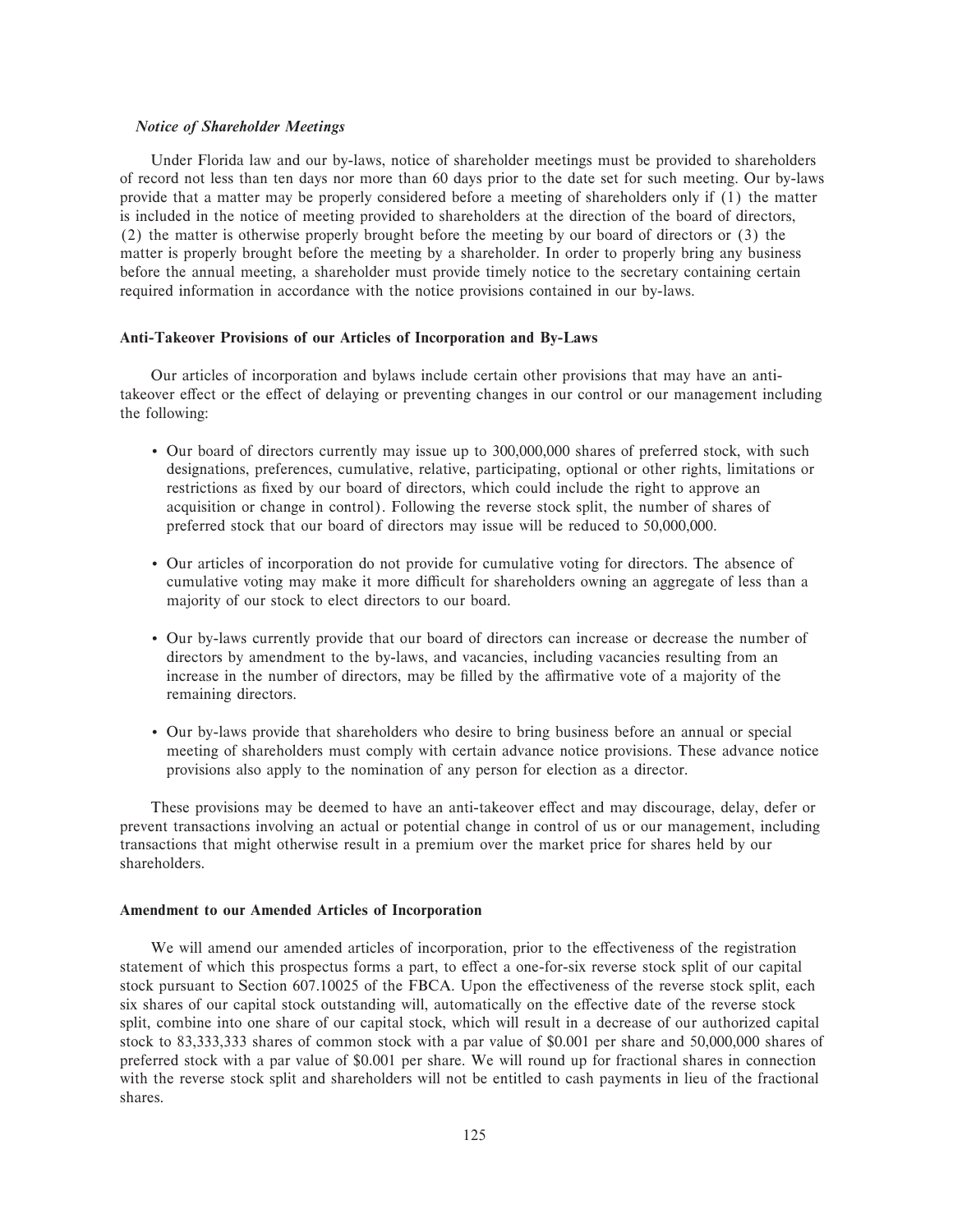# **Listing**

We have applied to have our common stock included for quotation on the Nasdaq National Market under the symbol .

# **Transfer Agent and Registrar**

The Bank of New York is our transfer agent and registrar for our common stock.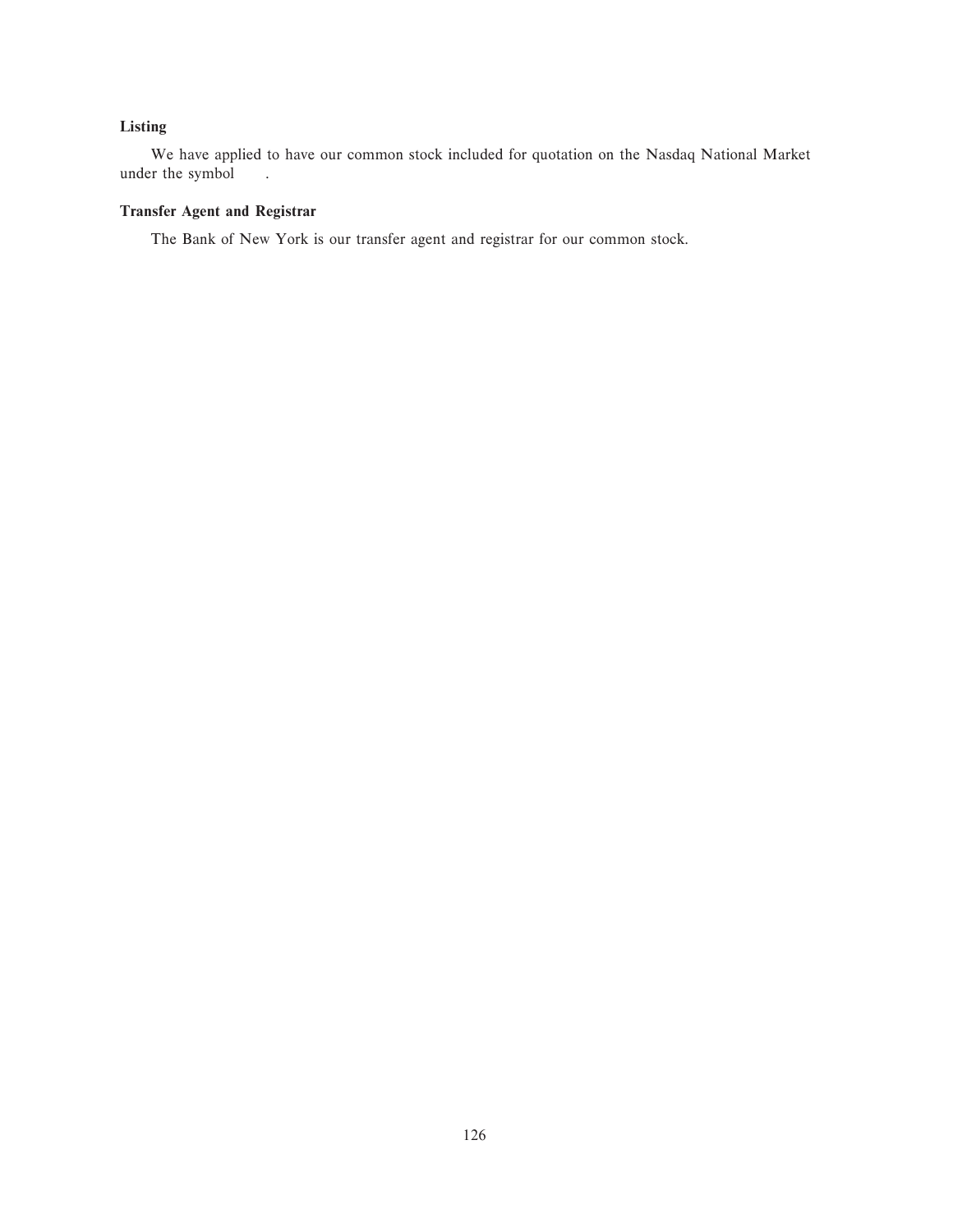#### **SHARES ELIGIBLE FOR FUTURE SALE**

Prior to this offering, there has been a limited public market for our common stock. We cannot predict the effect, if any, that sales of our common stock or the availability of our common stock for sale will have on the market price of our common stock prevailing from time to time. Sales of shares of our common stock in the public market, or the perception that those sales may occur, could cause the prevailing market price to decrease or to be lower than it might be in the absence of those sales or perceptions. These factors could also make it more difficult to raise funds through future offerings of common stock.

#### **Sale of Restricted Shares**

Upon the closing of this offering, we will have an aggregate of  $328,202,358$  shares of common stock and special convertible preferred stock outstanding. The shares of common stock sold in this offering will be freely tradable without restriction or further registration under the Securities Act. However, if shares are purchased by "affiliates," as that term is defined in Rule 144 under the Securities Act, their sales of shares of common stock would be subject to volume limitations and other restrictions that are described below. In addition, outstanding shares of common stock and shares of outstanding common stock issued in the future upon conversion of special convertible preferred stock issued in the Aplitec transaction are freely tradeable without restriction or further registration under the Securities Act.

Our shares of common stock, outstanding upon closing of this offering or issued in the future on conversion of shares of special convertible preferred stock, will be eligible for sale into the public market as follows:

| Approximate<br><b>Number of Shares</b> | <b>Description</b>                                                             |
|----------------------------------------|--------------------------------------------------------------------------------|
|                                        | After the date of this prospectus, freely tradeable shares.                    |
|                                        | After 180 days from the date of this prospectus, except as otherwise discussed |

below, the lock-up period will expire, and these additional shares of common stock will be saleable, subject, in some cases, to holding periods and volume limitations.

#### **Rule 144**

In general, under Rule 144 as currently in effect, a person who is one of our affiliates or has purchased "restricted securities" and has beneficially owned those shares of common stock for at least one year, would be entitled to sell, within any three-month period, a number of shares that does not exceed the greater of:

- ' 1% of the total number of our shares of common stock then outstanding, which is expected to equal approximately 3,282,024 shares of common stock immediately after the closing of this offering; or
- ' the average weekly trading volume of our shares of common stock on the Nasdaq National Market during the four calendar weeks preceding the filing of a notice on Form 144 with respect to that sale.

Sales under Rule 144 are also subject to other requirements regarding the manner of sale, notice filing and the availability of current public information about us.

#### **Rule 144(k)**

Under Rule  $144(k)$  as currently in effect, a person who has not been an affiliate of ours at any time during the 90 days preceding a sale and who has beneficially owned our shares of common stock for at least two years, including the holding period of any owner other than an affiliate, is entitled to sell those shares without regard to volume limitations, manner of sale provisions or information requirements under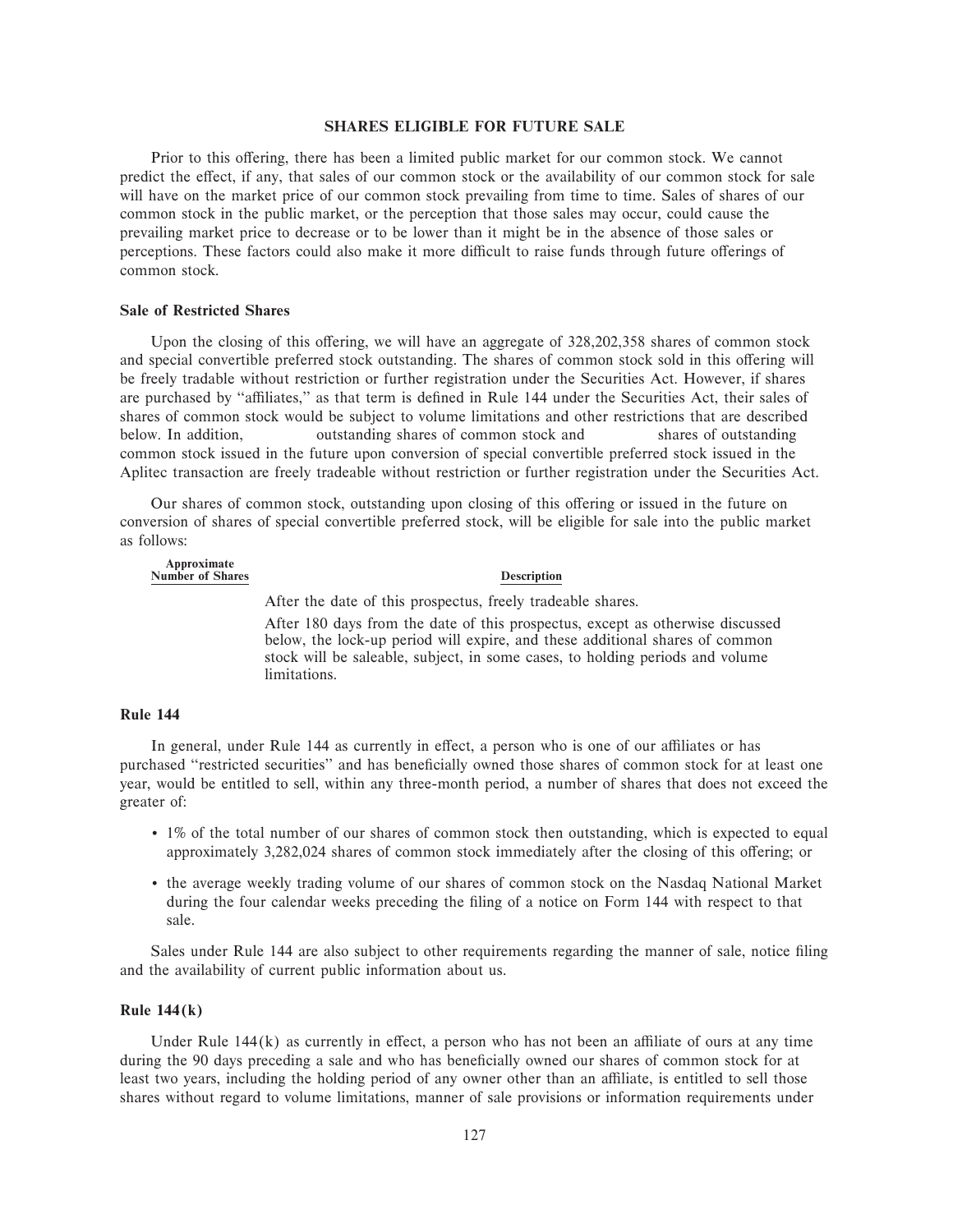Rule 144. Therefore, unless subject to a lock-up agreement or otherwise restricted, these shares may be sold immediately upon the closing of this offering.

#### **Stock Options and Other Stock-Based Awards**

As of March 31, 2005, options to purchase 8,720,936 shares of common stock were issued and outstanding, of which options to purchase 1,744,188 shares of common stock are scheduled to become exercisable on June 7, 2005. As of March 31, 2005, other stock-based awards in respect of 8,720,936 shares of common stock for no cash consideration were issued and outstanding, of which 1,744,188 other stockbased awards had become exercisable and an additional 1,744,188 are scheduled to become exercisable on June 7, 2005. Shares of common stock issued upon exercise of a stock option or other stock-based award and registered under a Form S-8 registration statement will, subject to Rule 144 volume limitations applicable to our affiliates, be available for sale in the public market, immediately following the expiration of or release from the lock-up agreements. We intend to file a Form S-8 registration statement prior to the closing of this offering or as soon as practicable after the closing of this offering.

#### **Registration Rights**

Under our shareholder's agreement with SAPEF, CI Law Trustees and other parties, SAPEF and CI Law Trustees have the right to require, subject to certain conditions, that we register the shares of our common stock held by them. These shareholders have three demand registration requests, one of which may be for shelf registration. No such demand may be made by the shareholders within one year of selling shares in a demand registration. Each of the parties to the shareholders' agreement also has the right, subject to certain conditions and exceptions, to include its shares on any registration statement we file with respect to an offering of securities, whether for our account or the account of any other person.

We have agreed to pay the expenses of the shareholders selling their shares pursuant to exercise of their registration rights, except that we will not bear any underwriting discounts, commissions or taxes. We have agreed to indemnify each selling shareholder for certain violations of federal or state securities laws in connection with any registration statement under which such selling shareholder sells its shares pursuant to exercise of its registration rights.

The registration rights granted with respect to these shares survive until all such shares have been sold under an effective registration statement, have been sold under Rule 144, become eligible for sale either under Rule  $144(k)$  or without regard to the volume limitations contained in Rule  $144(e)$ , or have been otherwise transferred or disposed of, and new certificates not bearing a restrictive legend have been delivered by us. The shareholders party to the shareholders' agreement have agreed with the underwriters not to exercise the registration rights or dispose of or otherwise transfer, subject to certain limitations, any shares or our common stock or any securities convertible into shares of common stock for a period of at least 180 days from the date of this prospectus.

#### **Lock-Up Agreements**

We, each of our directors and executive officers, the selling shareholders and certain of our other shareholders have agreed, with limited exceptions, that we and they will not, without the prior written consent of Morgan Stanley  $&$  Co. Incorporated and J.P. Morgan Securities Inc. on behalf of the underwriters, during the period ending 180 days after the date of this prospectus, among other things, directly or indirectly, offer to sell, sell or otherwise dispose of any of our shares of common stock or file a registration statement with the SEC relating to the offering of any of our shares of common stock. However, in the event that either (1) during the last 17 days of the 180-day restricted period, we issue an earnings release or material news or a material event relating to us occurs or (2) prior to the expiration of the 180-day restricted period, we announce that we will release earnings results during the 16-day period beginning on the last day of the 180-day period, then the ""lock-up'' restrictions, subject to certain exceptions, will continue to apply until the expiration of the 18-day period beginning on the date of the earnings release or the occurrence of the material news or material event.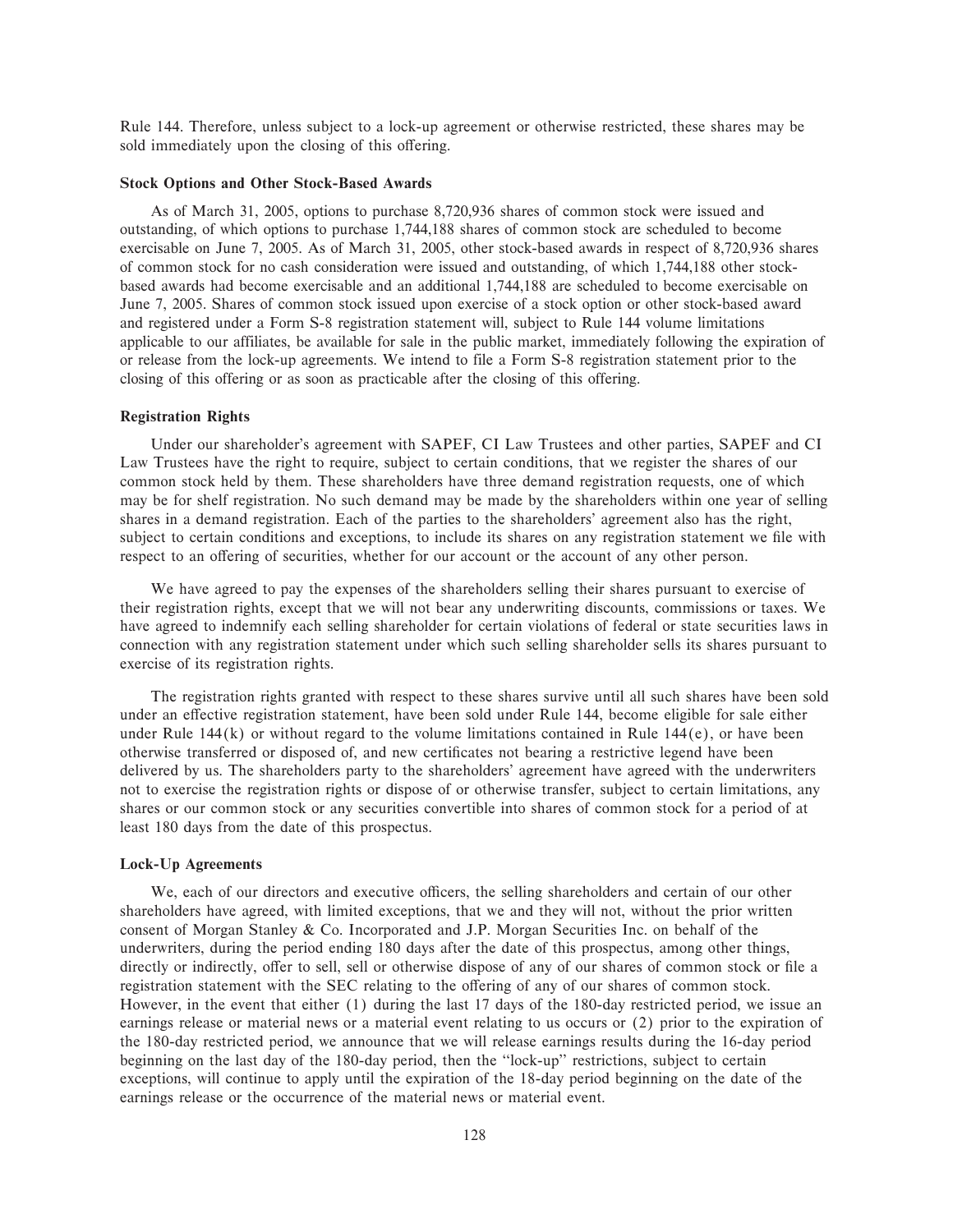#### **ENFORCEABILITY OF CIVIL LIABILITIES**

A significant portion of our assets and the assets of our directors and executive officers and some of the experts named in this prospectus are located outside the United States. In addition, most of the members of our board of directors, all of our executive officers and several of our experts named in this prospectus are residents of South Africa or other foreign countries. As a result, it may not be possible for you to effect service of process, within the United States or elsewhere outside South Africa, upon our non-U.S. directors, our officers or several of our experts. Moreover, any judgment obtained against us or any of these foreign persons in the United States, including one based on the civil liability provisions of the U.S. federal securities laws, may not be collectible in the United States and may not be enforced by a South African court. Further, if a foreign judgment is enforced by a South African court, it will be payable in South African currency. Also, under South Africa's Exchange Control laws, the approval of the South African Reserve Bank is required before a defendant resident in South Africa may pay money to a nonresident plaintiff in satisfaction of a foreign judgment enforced by a court in South Africa. It also may be difficult for you to assert U.S. securities law claims in original actions instituted in South Africa.

A foreign judgment is not directly enforceable in South Africa, but constitutes a cause of action which will be enforced by South African courts provided that:

- ' the court which pronounced the judgment had jurisdiction to entertain the case according to the principles recognized by South African law with reference to the jurisdiction of foreign courts;
- ' the judgment is Ñnal and conclusive (that is, it cannot be altered by the court which pronounced it);
- ' the judgment has not lapsed;
- ' the recognition and enforcement of the judgment by South African courts would not be contrary to public policy, including observance of the rules of natural justice which provide that no award is enforceable unless the defendant was duly served with documents initiating proceedings, that he was given a fair opportunity to be heard and that he enjoyed the right to be legally represented in a free and fair trial before an impartial tribunal;
- ' the judgment was not obtained by fraudulent means;
- ' the judgment does not involve the enforcement of a penal or revenue law; and
- ' the enforcement of the judgment is not otherwise precluded by the provisions of the Protection of Business Act, 1978 (as amended), of South Africa.

It is the policy of South African courts to award compensation for the loss or damage actually sustained by the person to whom the compensation is awarded. Although the award of punitive damages is generally unknown to the South African legal system, that does not mean that such awards are necessarily contrary to public policy. Whether a judgment is contrary to public policy would depend on the facts of the case. Exorbitant, unconscionable, or excessive awards will generally be contrary to public policy. South African courts cannot review the merits of a foreign judgment and cannot act as a court of appeal or review over the foreign court. South African courts will usually implement their own procedural laws and, where an action based on an international contract is brought before a South African court, the capacity of the parties to the contract may under certain circumstances be determined in accordance with South African law. It is doubtful whether an original action based on United States federal securities laws may be brought before South African courts. A plaintiff who is not resident in South Africa may be required to provide security for costs in the event of proceedings being initiated in South Africa. Furthermore, the Rules of the High Court of South Africa require that documents executed outside South Africa be authenticated in a prescribed manner for the purpose of use in South African courts. It is not possible therefore for an investor to seek to impose criminal liability in a South African court arising from a violation of United States federal securities laws.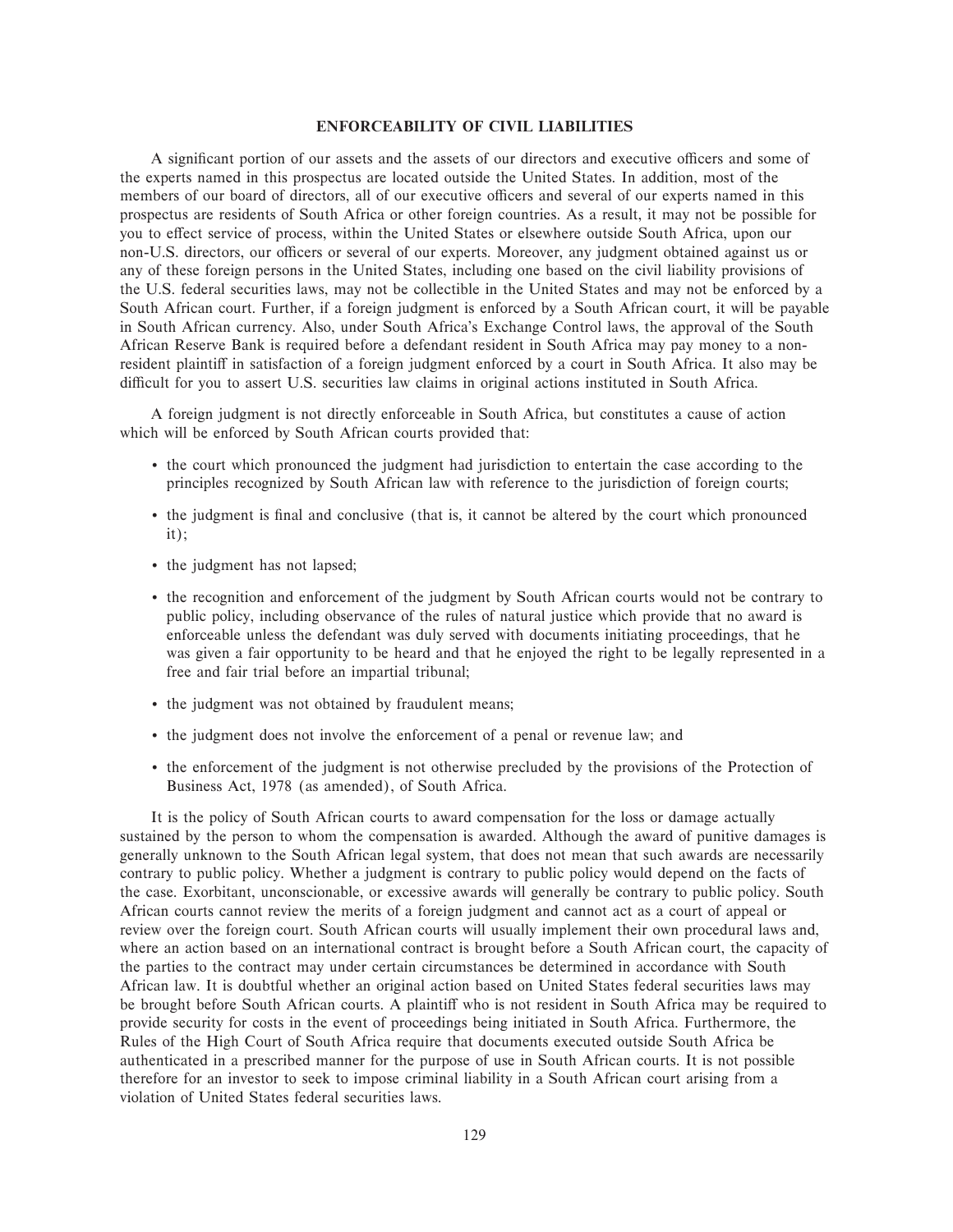# **MATERIAL U.S. FEDERAL TAX CONSEQUENCES FOR NON-U.S. HOLDERS OF COMMON STOCK**

This is a general summary of material U.S. federal income and estate tax considerations with respect to your acquisition, ownership and disposition of common stock. The discussion of income tax considerations applies if you are a beneficial owner of shares and are *not*:

- ' a citizen or resident of the United States;
- ' a corporation created or organized in, or under the laws of, the United States or any political subdivision of the United States;
- ' an estate, the income of which is subject to U.S. federal income taxation regardless of its source;
- ' a trust, if a court within the United States is able to exercise primary supervision over the administration of the trust and one or more U.S. persons have the authority to control all substantial decisions of the trust; or
- ' a trust that existed on August 20, 1996, was treated as a U.S. person on August 19, 1996, and elected to be treated as a U.S. person.

The discussion of estate tax considerations applies to individuals who are not U.S. citizens or residents for estate tax purposes.

If a partnership, whether organized in the U.S. or abroad, holds our common stock, then the tax treatment of partners generally will depend on the status of the partners. Partnerships which hold our common stock and partners in such partnerships should consult their own tax advisors.

This summary does not address all of the U.S. federal income and estate tax considerations that may be relevant to you in light of your particular circumstances or if you are a beneficial owner subject to special treatment under U.S. income tax laws, including a "controlled foreign corporation," "passive foreign investment company," foreign tax-exempt organization, financial institution, broker or dealer in securities or former U.S. citizen or resident. This summary does not discuss any aspect of state, local or non-U.S. taxation. This summary is based on current provisions of the Internal Revenue Code, or the Code, Treasury regulations, judicial opinions, published positions of the U.S. Internal Revenue Service, or IRS, and all other applicable authorities, all of which are subject to change, possibly with retroactive effect.

We urge prospective non-U.S. shareholders to consult their tax advisors regarding the U.S. federal, state and local and the non-U.S. income and other tax considerations of acquiring, holding and disposing of shares of our common stock.

#### **Dividends**

In general, any distributions we make to you with respect to your shares of common stock that constitute dividends for U.S. federal income tax purposes will be subject to U.S. withholding tax at a rate of 30% of the gross amount, unless you are eligible for a reduced rate of withholding tax under an applicable income tax treaty and you provide proper certification of your eligibility for such reduced rate, usually on an IRS Form W-8BEN. A distribution will constitute a dividend for U.S. federal income tax purposes to the extent of our current earnings and profits for the year of the distribution or accumulated earnings and profits through the date of the distribution, in each case as determined under the Code. Any distribution not constituting a dividend will be treated first as reducing your basis in your shares of common stock and, to the extent it exceeds your basis, as gain from the disposition of your shares of common stock, which is discussed below.

Dividends we pay to you that are effectively connected with your conduct of a trade or business within the United States, and, if certain income tax treaties apply, are attributable to a U.S. permanent establishment maintained by you, generally will not be subject to U.S. withholding tax if you comply with applicable certification and disclosure requirements. Instead, such dividends generally will be subject to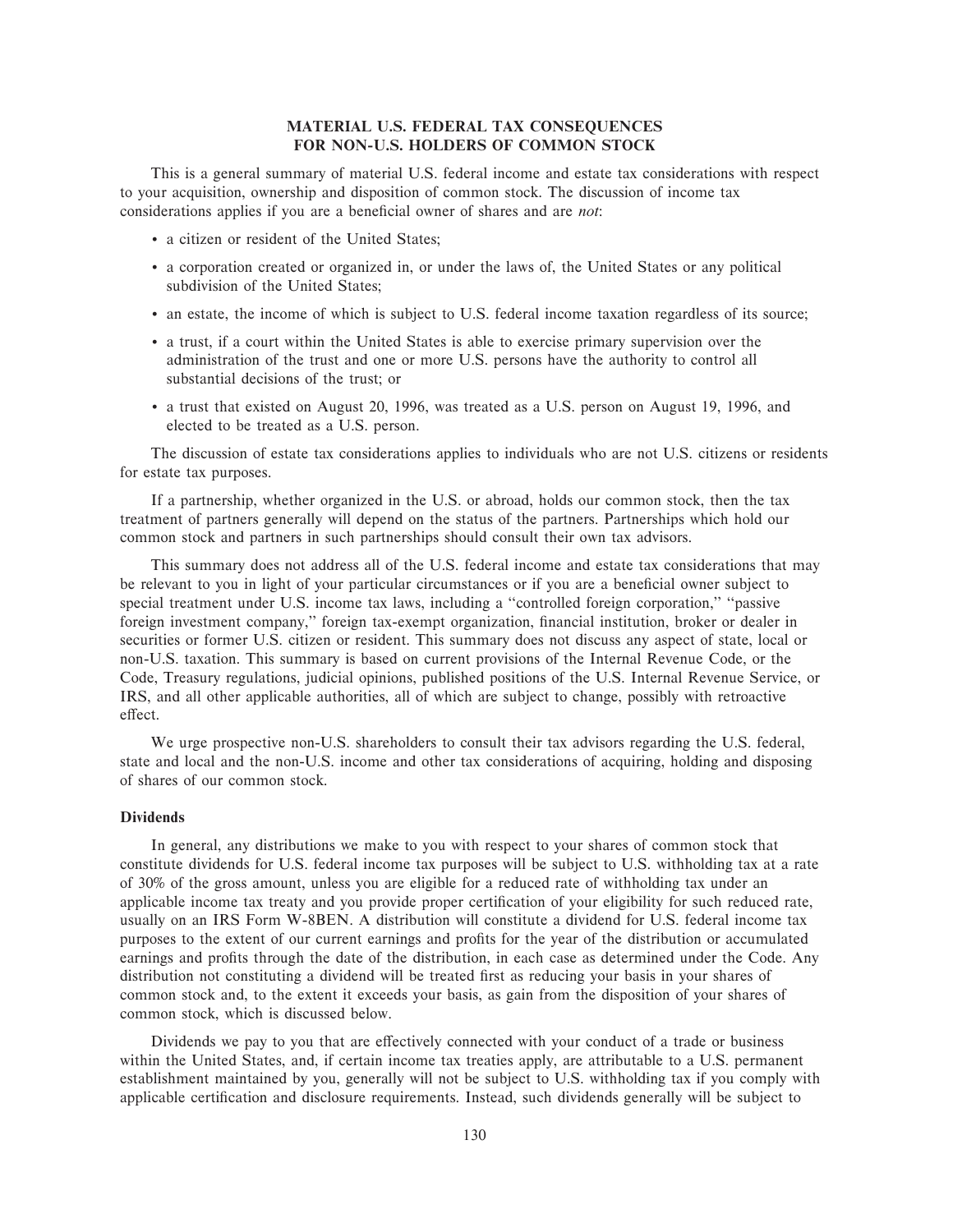U.S. federal income tax, net of certain deductions, at the same graduated individual or corporate rates applicable to U.S. persons. If you are a corporation, effectively connected income may also be subject to a "branch profits tax" at a rate of 30%, or such lower rate as may be specified by an applicable income tax treaty. Dividends that are effectively connected with your conduct of a trade or business, but that under an applicable income tax treaty are not attributable to a U.S. permanent establishment maintained by you, may be eligible for a reduced rate of U.S. withholding tax under such treaty, provided you comply with certification and disclosure requirements necessary to obtain treaty benefits.

#### **Sale or Other Disposition of Common Stock**

You generally will not be subject to U.S. federal income tax on any gain realized upon the sale or other disposition of your shares of common stock unless the gain is effectively connected with your conduct of a trade or business within the United States, and, under certain income tax treaties, is attributable to a U.S. permanent establishment you maintain.

Gain that is effectively connected with your conduct of a trade or business within the United States generally will be subject to U.S. federal income tax, net of certain deductions, at the same rates applicable to U.S. persons. If you are a corporation, the branch profits tax also may apply to such effectively connected gain. If the gain from the sale or disposition of your shares is effectively connected with your conduct of a trade or business attributable to a permanent establishment you maintain in the United States, your gain may be exempt from U.S. tax under a treaty.

# **Information Reporting and Backup Withholding**

We must report annually to the IRS the amount of dividends or other distributions we pay to you on your shares of common stock and the amount of tax we withhold on these distributions regardless of whether withholding is required. The IRS may make copies of the information returns reporting those dividends and amounts withheld available to the tax authorities in the country in which you reside pursuant to the provisions of an applicable income tax treaty or exchange of information treaty.

The United States imposes a backup withholding tax, currently at a rate of 28%, on dividends and certain other types of payments to U.S. persons. You will not be subject to backup withholding tax on dividends you receive on your shares of common stock if you provide proper certification, usually on an IRS Form W-8BEN, of your status as a non-U.S. person or you are a corporation or one of several types of entities and organizations that qualify for exemption, or an exempt recipient.

Information reporting and backup withholding generally are not required with respect to the amount of any proceeds from the sale of your shares of common stock outside the United States through a foreign office of a foreign broker that does not have certain specified connections to the United States. However, if you sell your shares of common stock through a U.S. broker or the U.S. office of a foreign broker, the broker will be required to report the amount of proceeds paid to you to the IRS and also backup withhold on that amount unless you provide appropriate certification, usually on an IRS Form W-8BEN, to the broker of your status as a non-U.S. person or you are an exempt recipient. Information reporting, and backup withholding if the appropriate certification is not provided, also apply if you sell your shares of common stock through a foreign broker deriving more than a specified percentage of its income from U.S. sources or having certain other connections to the United States.

Any amounts withheld with respect to your shares of common stock under the backup withholding rules will be refunded to you or credited against your U.S. federal income tax liability, if any, by the IRS if the required information is furnished in a timely manner.

#### **Estate Tax**

Common stock owned or treated as owned by an individual who is not a citizen or resident, as defined for U.S. federal estate tax purposes, of the United States at the time of his or her death will be included in the individual's gross estate for U.S. federal estate tax purposes and therefore may be subject to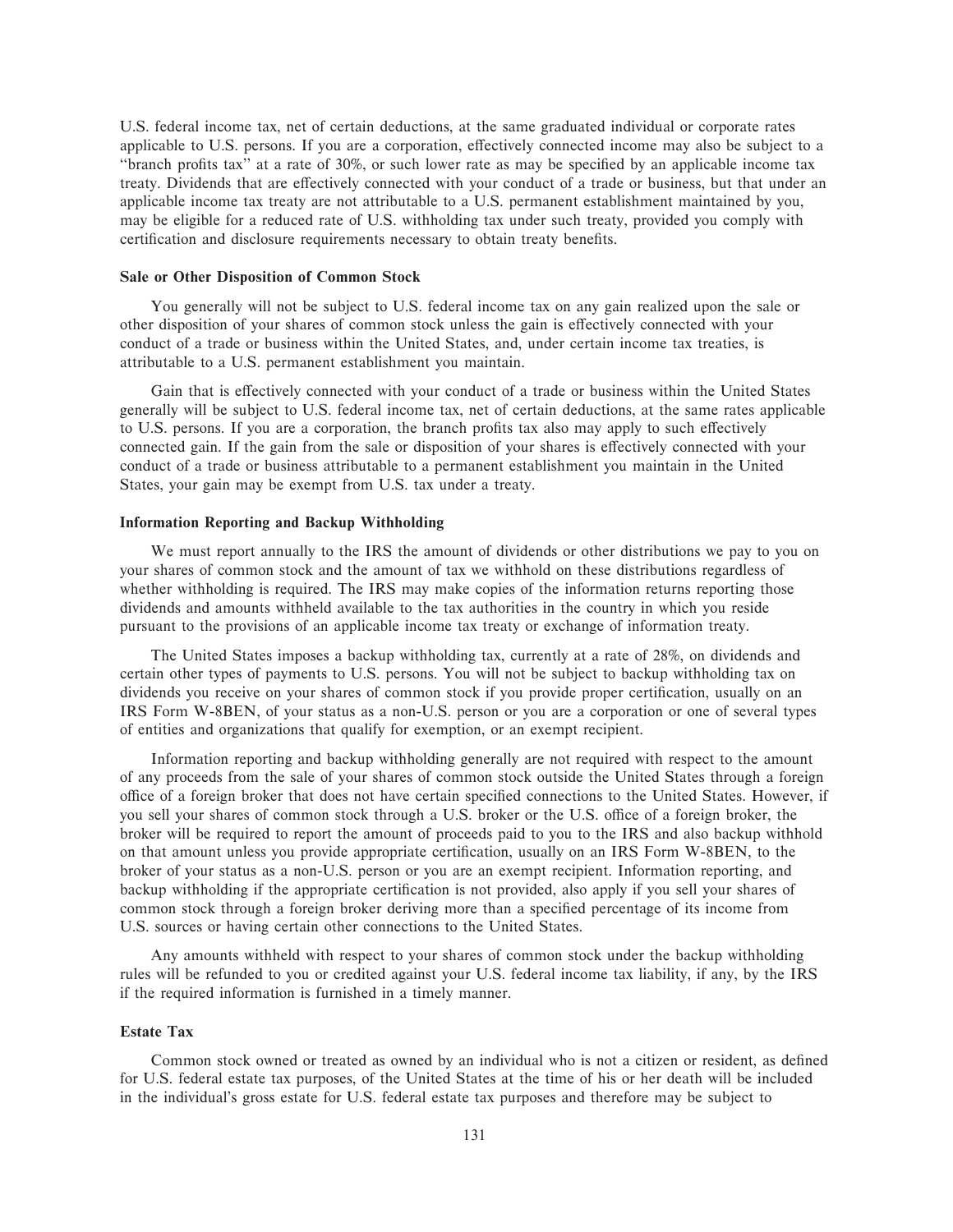U.S. federal estate tax unless an applicable estate tax treaty provides otherwise. Current law provides that the maximum federal estate tax rate will be reduced over an eight-year period beginning in 2002 and the tax will be eliminated for estates of decedents dying after December 31, 2009. In the absence of renewal legislation, these amendments will expire and the federal estate tax provisions in effect immediately prior to 2002 will be reinstated beginning in 2011.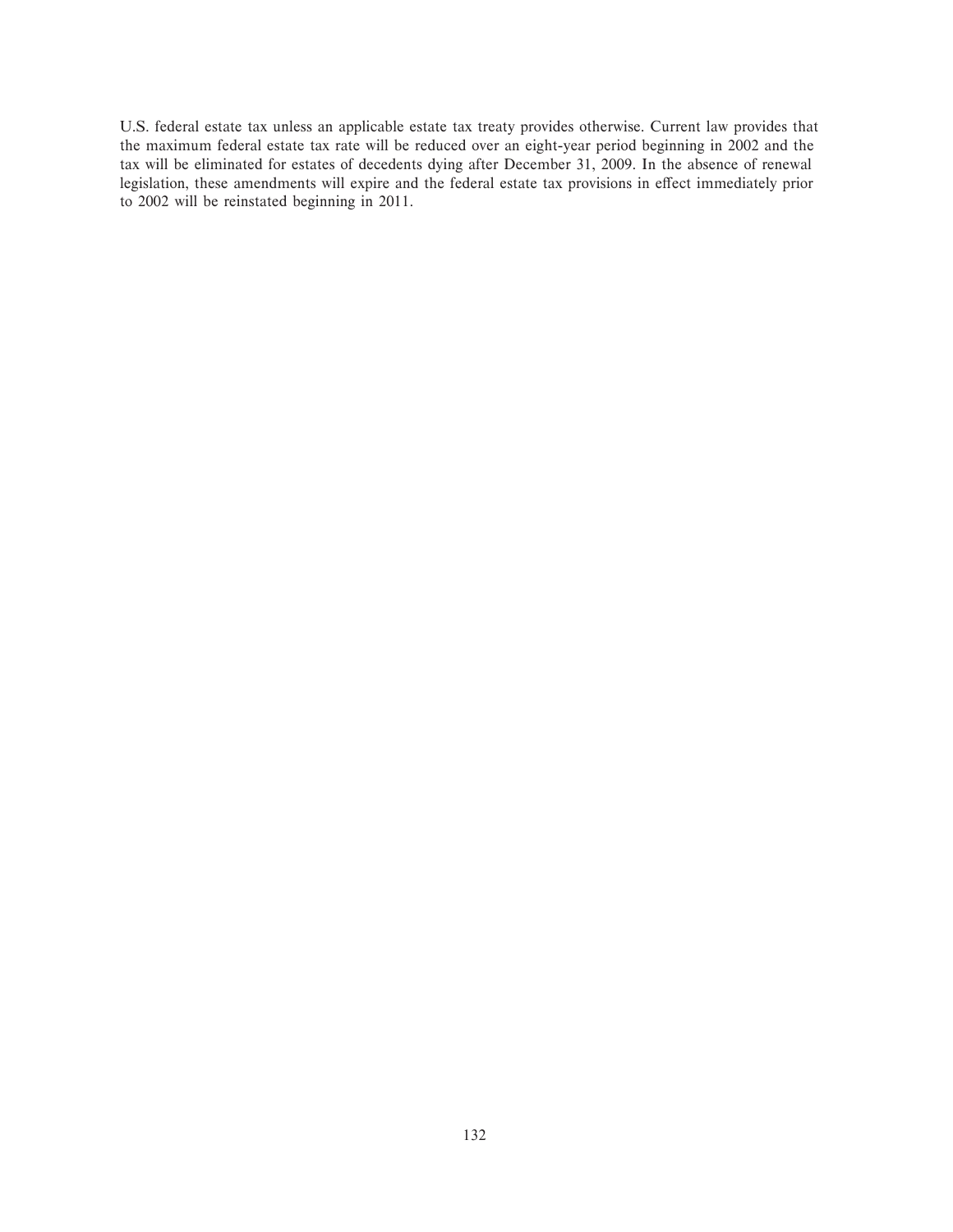#### **UNDERWRITING**

Under the terms and subject to the conditions contained in an underwriting agreement dated the date of this prospectus, the underwriters named below, for whom Morgan Stanley  $\&$  Co. Incorporated, J.P. Morgan Securities Inc., Robert W. Baird & Co. Incorporated, Jefferies & Company, Inc. and Thomas Weisel Partners LLC are acting as representatives, have severally agreed to purchase, and the selling shareholders have agreed to sell to them, severally, the number of shares indicated below:

| Name | <b>Number of Shares</b> |
|------|-------------------------|
|      |                         |
|      |                         |
|      |                         |
|      |                         |
|      |                         |
|      |                         |
|      |                         |

As joint book-running managers on behalf of the underwriting syndicate, Morgan Stanley & Co. Incorporated and J.P. Morgan Securities Inc. will be responsible for recording a list of potential investors that have expressed an interest in purchasing common stock as part of this offering.

The underwriters are offering the shares of common stock subject to their acceptance of the shares from the selling shareholders and subject to prior sale. The underwriting agreement provides that the obligations of the several underwriters to pay for and accept delivery of the shares of common stock oÅered by this prospectus are subject to the approval of certain legal matters by their counsel and to certain other conditions. The underwriters are obligated to take and pay for all of the shares of common stock offered by this prospectus if any such shares are taken. However, the underwriters are not required to take or pay for the shares covered by the underwriters' over-allotment option described below.

The underwriters initially propose to offer part of the shares of common stock directly to the public at the public offering price listed on the cover page of this prospectus and part to certain dealers at a price that represents a concession not in excess of  $\$\$  a share under the public offering price. After the initial offering of the shares of common stock, the offering price and other selling terms may from time to time be varied by the representatives.

We have granted to the underwriters an option, exercisable for 30 days from the date of this prospectus, to purchase up to an aggregate of additional shares of common stock at the public oÅering price set forth on the cover page of this prospectus, less underwriting discounts and commissions. The underwriters may exercise this option solely for the purpose of covering over-allotments, if any, made in connection with the offering of the shares of common stock offered by this prospectus. To the extent the option is exercised, each underwriter will become obligated, subject to certain conditions, to purchase about the same percentage of the additional shares of common stock as the number listed next to the underwriter's name in the preceding table bears to the total number of shares of common stock listed next to the names of all underwriters in the preceding table. If the underwriters' option is exercised in full, the total price to the public would be \$ , the total underwriters' discounts and commissions would be \$, total proceeds to us would be \$ and total proceeds to the selling shareholders would be \$

The underwriters have informed us that they do not intend sales to discretionary accounts to exceed five percent of the total number of shares of common stock offered by them.

Application has been made to have the common stock approved for quotation on the Nasdaq National Market under the symbol " ..."

We, each of our directors and executive officers, the selling shareholders and certain other of our shareholders have agreed that, without the prior written consent of Morgan Stanley  $& Co.$  Incorporated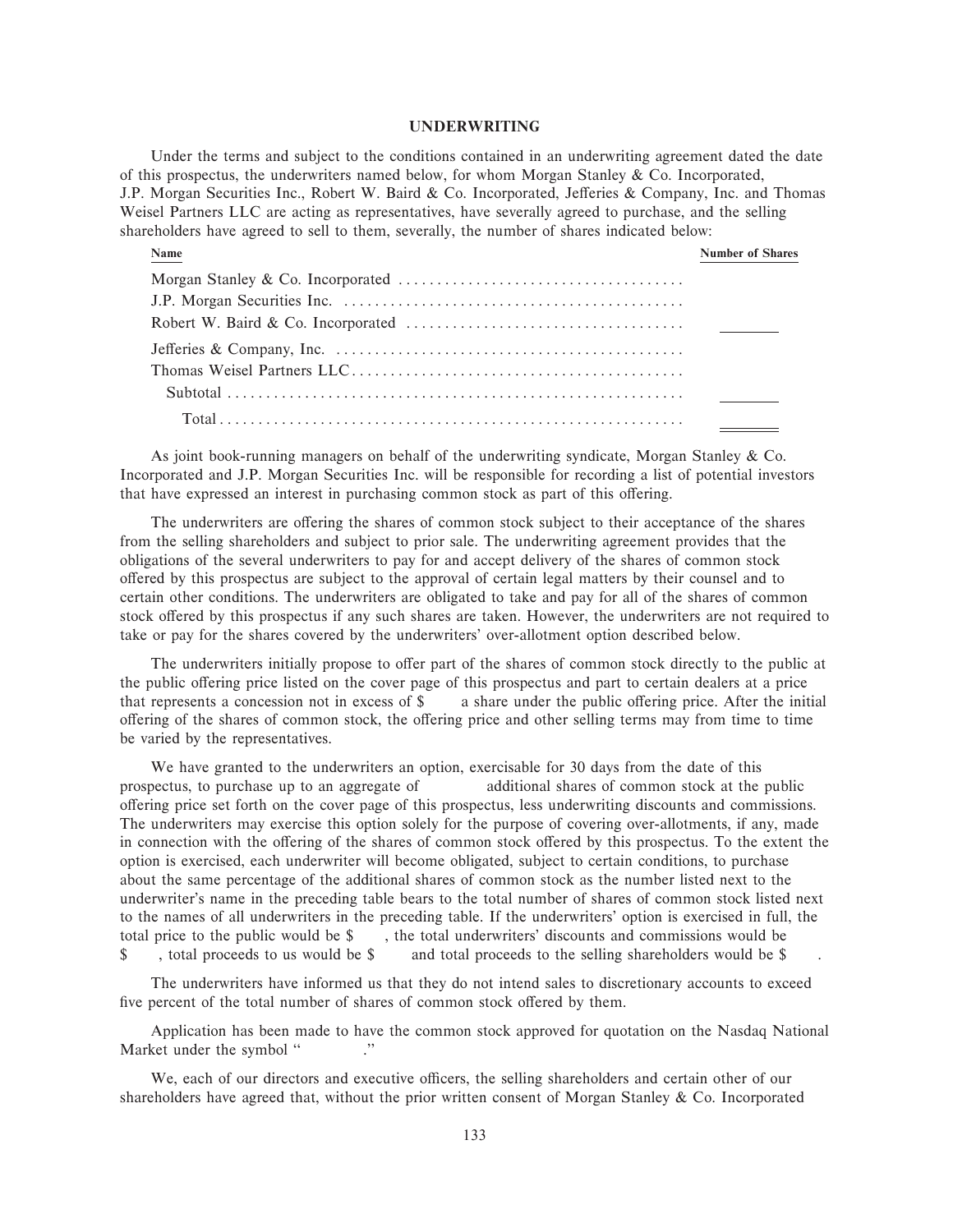and J.P. Morgan Securities Inc. on behalf of the underwriters, we and they will not, during the period ending 180 days after the date of this prospectus:

- ' oÅer, pledge, sell, contract to sell, sell any option or contract to purchase, purchase any option or contract to sell, grant any option, right or warrant to purchase, lend, or otherwise transfer or dispose of, directly or indirectly, any shares of common stock or any securities convertible into or exercisable or exchangeable for our common stock; or
- ' enter into any swap or other arrangement that transfers to another, in whole or in part, any of the economic consequences of ownership of our common stock;

whether any such transaction described above is to be settled by delivery of common stock or such other securities, in cash or otherwise. The restrictions described in this paragraph do not apply to:

- ' the sale of shares to the underwriters;
- ' our issuance of shares of common stock upon the exercise of an option or a warrant or the conversion of a security outstanding on the date of this prospectus of which the underwriters have been advised in writing; or
- ' transactions by any person other than us relating to the shares of common stock or other securities acquired in open market transactions after the completion of the offering of the shares.

The 180-day restricted period described above is subject to extension such that, in the event that either (1) during the last 17 days of the 180-day restricted period, we issue an earnings release or material news or a material event relating to us occurs or (2) prior to the expiration of the 180-day restricted period, we announce that we will release earnings results during the 16-day period beginning on the last day of the 180-day period, then the "lock-up" restrictions described above will, subject to limited exceptions, continue to apply until the expiration of the 18-day period beginning on the date of the earnings release or the occurrence of the material news or material event.

The estimated offering expenses payable by us, in addition to the underwriting discounts and commissions, are approximately \$ , which includes legal, accounting and printing costs and various other fees associated with registering and listing the common stock.

The following tables show the underwriting discounts and commissions that the selling shareholders are to pay to the underwriters in connection with this offering and such amounts payable by us assuming full exercise of the underwriters' over-allotment option to purchase additional shares of our common stock.

## **Paid by the Selling Shareholders**

### **Paid by us (assuming full exercise of the over-allotment option)**

In order to facilitate the offering of the common stock, the underwriters may engage in transactions that stabilize, maintain or otherwise affect the price of the common stock. Specifically, the underwriters may sell more shares than they are obligated to purchase under the underwriting agreement, creating a short position. A short sale is covered if the short position is no greater than the number of shares available for purchase by the underwriters under the over-allotment option. The underwriters can close out a covered short sale by exercising the over-allotment option or purchasing shares in the open market. In determining the source of shares to close out a covered short sale, the underwriters will consider, among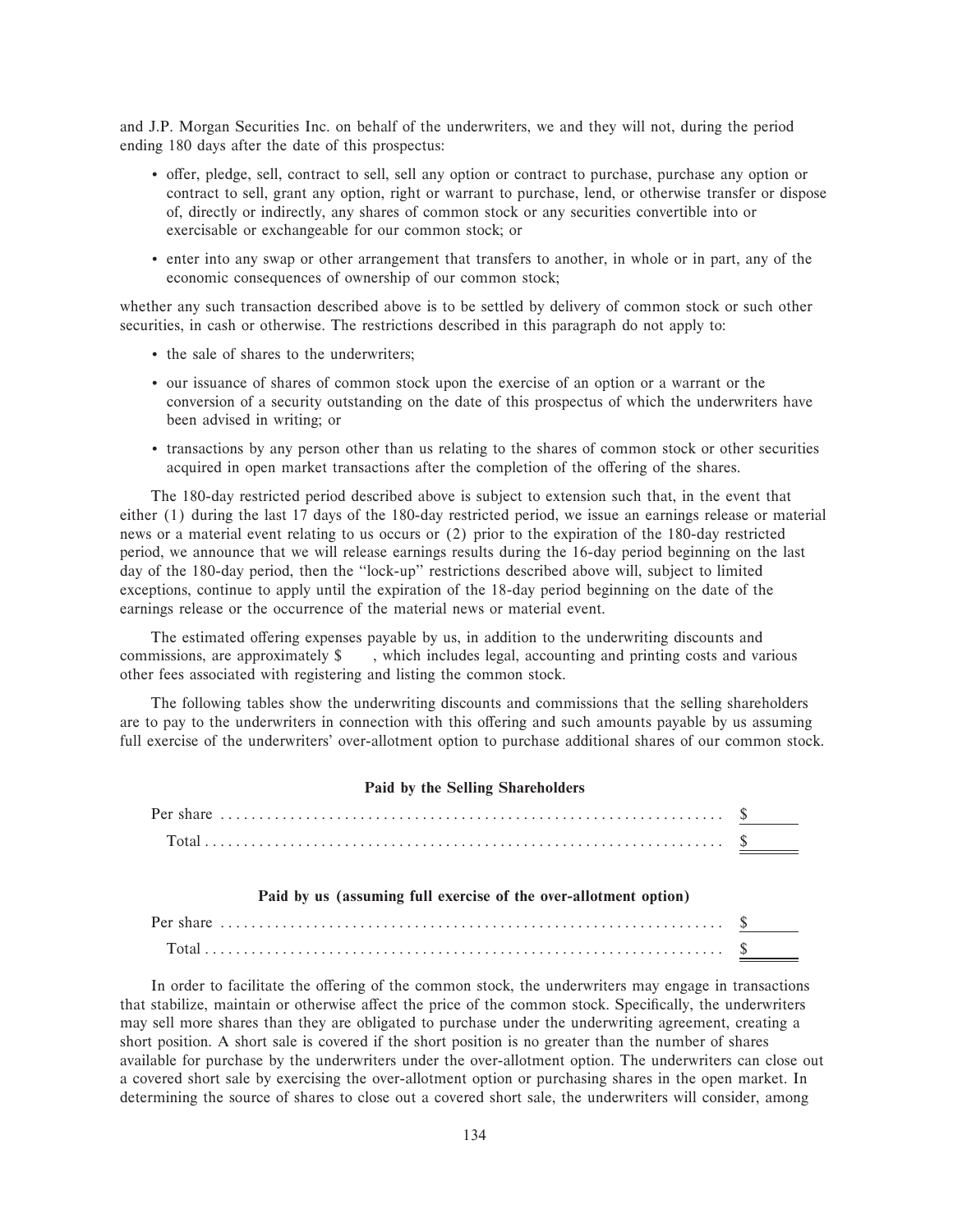other things, the open market price of shares compared to the price available under the over-allotment option. The underwriters may also sell shares in excess of the over-allotment option, creating a naked short position. The underwriters must close out any naked short position by purchasing shares in the open market. A naked short position is more likely to be created if the underwriters are concerned that there may be downward pressure on the price of the common stock in the open market after pricing that could adversely affect investors who purchase in the offering. As an additional means of facilitating the offering, the underwriters may bid for, and purchase, shares of common stock in the open market to stabilize the price of the common stock. The underwriting syndicate may also reclaim selling concessions allowed to an underwriter or a dealer for distributing the common stock in the offering, if the syndicate repurchases previously distributed common stock to cover syndicate short positions or to stabilize the price of the common stock. These activities may raise or maintain the market price of the common stock above independent market levels or prevent or retard a decline in the market price of the common stock. The underwriters are not required to engage in these activities, and may end any of these activities at any time. These activities may be effected on The Nasdaq National Market or otherwise.

A prospectus in electronic format may be made available on the web sites maintained by one or more underwriters. The underwriters may agree to allocate a number of shares to underwriters for sale to their online brokerage account holders. Internet distributions will be allocated by the lead co-managers to underwriters that may make Internet distributions on the same basis as other allocations.

From time to time, Morgan Stanley & Co. Incorporated has provided, and continues to provide, investment banking services to us.

From time to time, J.P. Morgan Securities Inc. has provided, and continues to provide, investment banking services to us.

We, the selling shareholders and the underwriters have agreed to indemnify each other against certain liabilities, including liabilities under the Securities Act.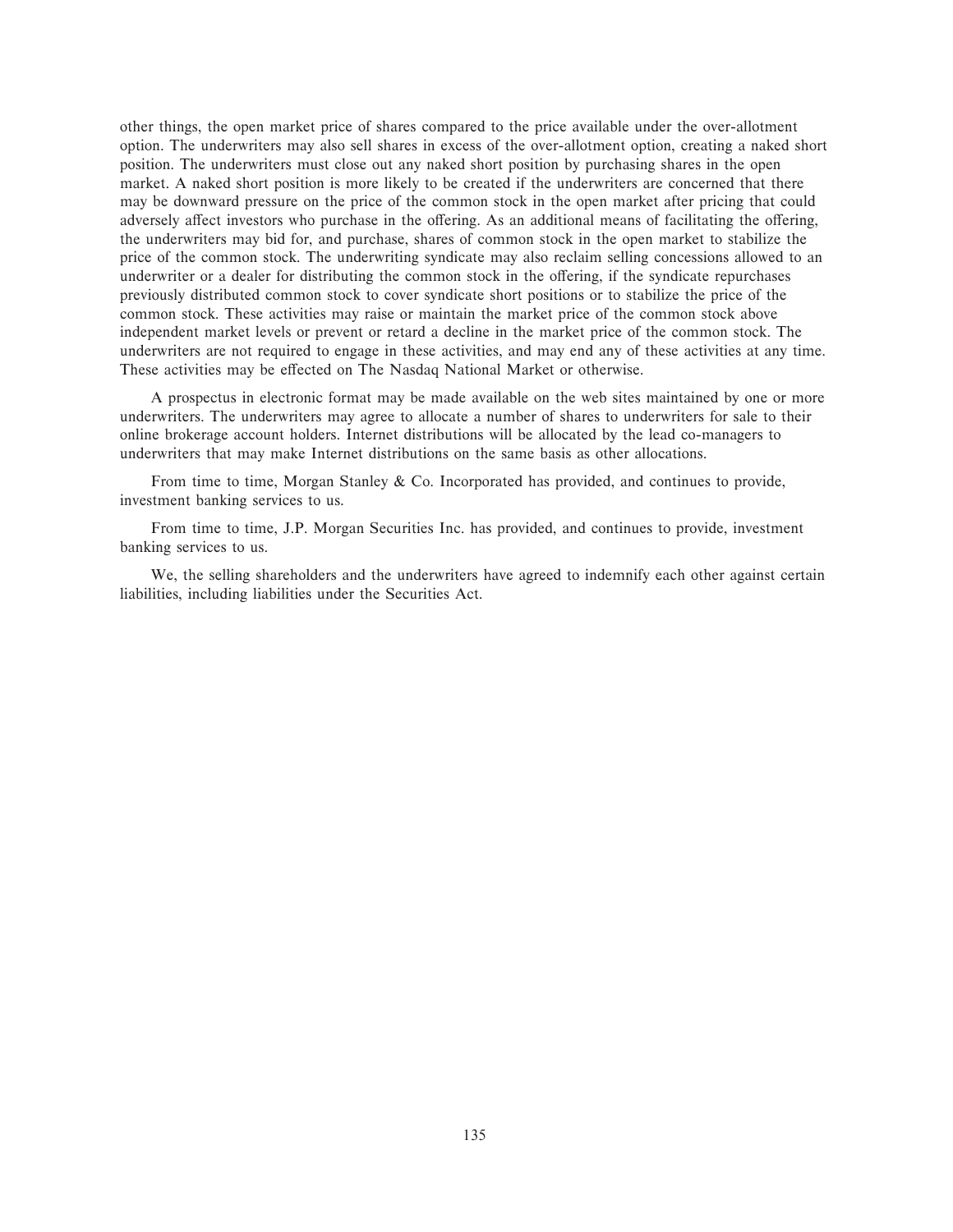#### **LEGAL MATTERS**

The validity of the shares of common stock and other legal matters in connection with this offering with respect to U.S. law will be passed upon for us by DLA Piper Rudnick Gray Cary US LLP, New York, New York. Certain legal matters in connection with this offering with respect to U.S. law will be passed upon for the underwriters by Davis Polk & Wardwell, London, England. Certain legal matters in connection with this offering with respect to South African law will be passed upon for us by Cliffe Dekker Inc.

### **EXPERTS**

Our consolidated Ñnancial statements as of June 30, 2004 and the year then ended and included in this prospectus have been audited by Deloitte & Touche (South Africa), an independent registered public accounting firm, as stated in their report appearing herein (which report expresses an unqualified opinion and includes explanatory paragraphs referring to the restatement of the segment information disclosures as well as the restatement of earnings per share and diluted earnings per share) and is included in reliance upon the report of such firm given upon their authority as experts in accounting and auditing.

The consolidated financial statements of Aplitec as of June 30, 2002 and 2003 and for each of the years in the two-year period ended June 30, 2003 included in this prospectus have been audited by PKF (Jhb) Inc., registered auditors and chartered accountants, as independent auditors, as stated in their report appearing herein and is included in reliance upon the report of such firm given upon their authority as experts in accounting and auditing.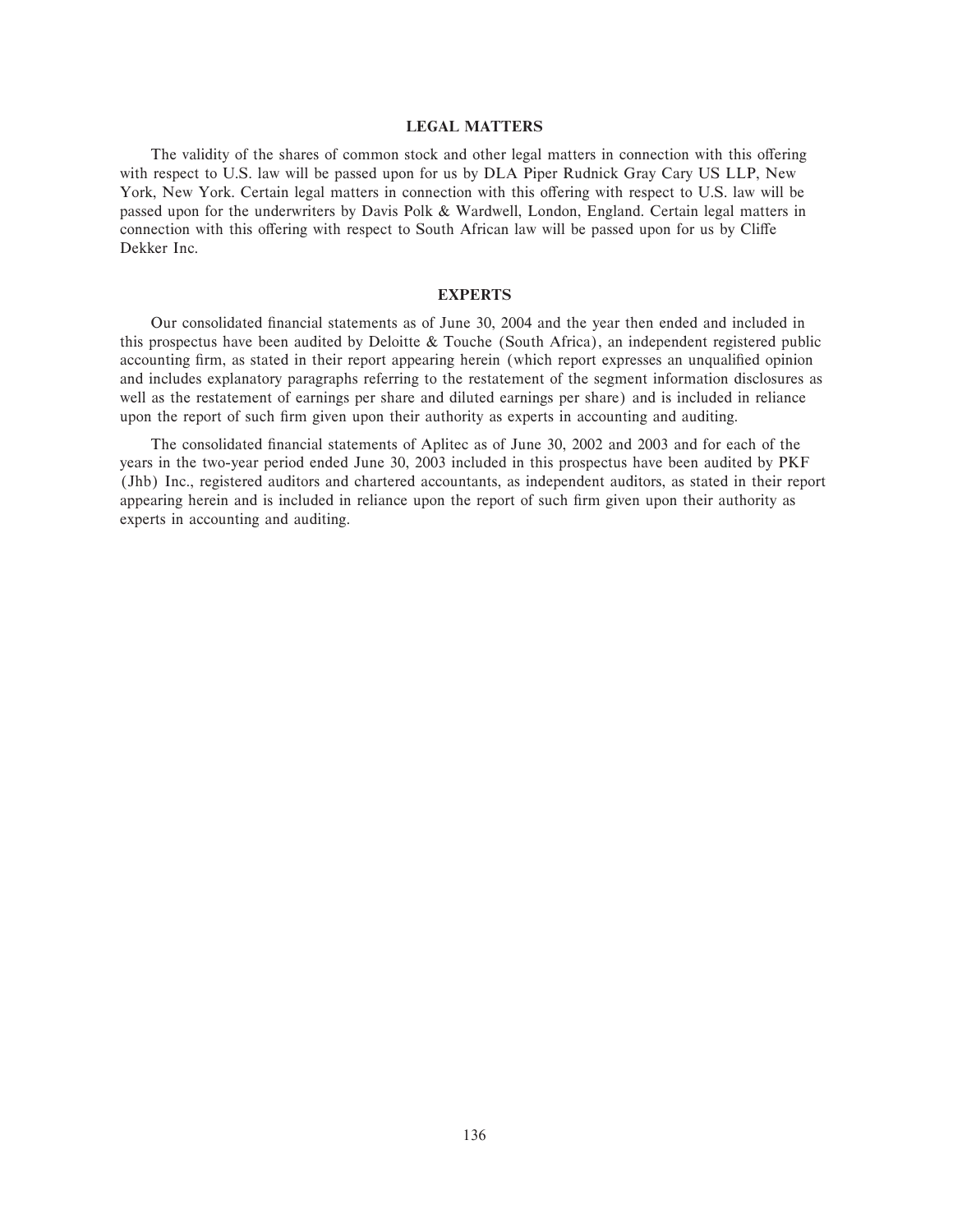# **WHERE YOU CAN FIND ADDITIONAL INFORMATION**

We have filed with the SEC a registration statement on Form S-1 under the Securities Act of 1933, as amended, with respect to the shares of common stock that are being offered by this prospectus. This prospectus, which is a part of the registration statement, does not contain all of the information set forth in the registration statement and the exhibits and schedules to the registration statement. Refer to the registration statement, exhibits and schedules for further information with respect to the shares of common stock offered by this prospectus. Statements contained in this prospectus regarding the contents of any contract or other documents are only summaries. With respect to any contract or document filed as an exhibit to the registration statement, you should refer to the exhibit for a copy of the contract or document, and each statement in this prospectus regarding that contract or document is qualified by reference to the exhibit. The registration statement, including all exhibits, may be inspected and copied at the SEC's Public Reference Room at 450 Fifth Street, N.W., Washington, D.C. 20549. Information on the operation of the Public Reference Room can be obtained by calling the SEC at 1-800-SEC-0330. Our SEC Ñlings are also available to the public from the SEC's website at www.sec.gov.

We are subject to the information reporting requirements of the Securities Exchange Act of 1934 and, in accordance with the Exchange Act, we file reports, proxy statements and other information with the SEC. Our reports, proxy statements and most other information that we file with the SEC may be inspected and copied at the address stated above.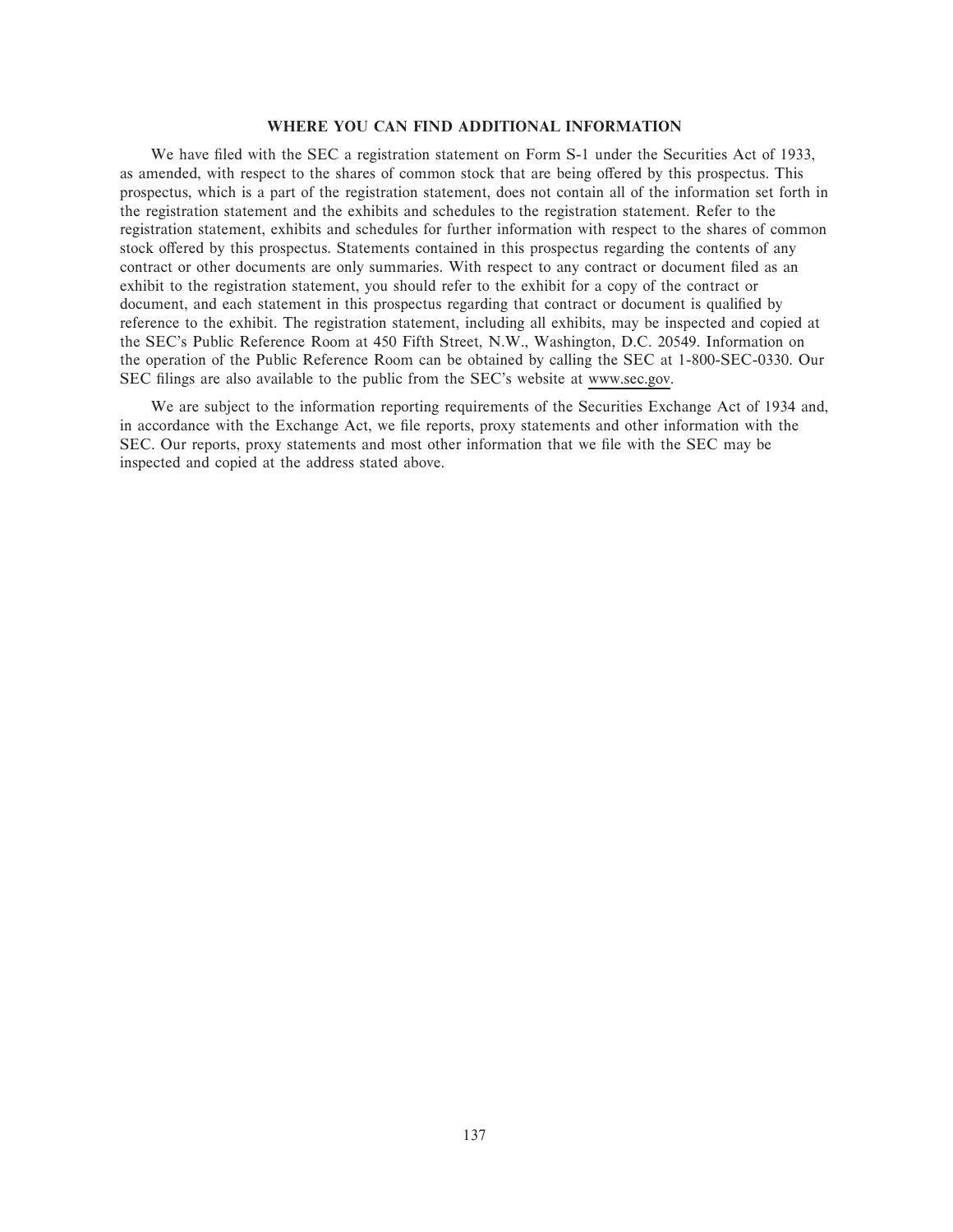# **NET 1 UEPS TECHNOLOGIES, INC.**

# **INDEX TO CONSOLIDATED FINANCIAL STATEMENTS**

# **Page**

| Report of Independent Registered Public Accounting Firm — Deloitte & Touche (South Africa)   | $F-2$  |
|----------------------------------------------------------------------------------------------|--------|
|                                                                                              | $F-3$  |
|                                                                                              | $F-4$  |
| Consolidated Statements of Operations — for the years ended June 30, 2004, 2003 and 2002     | $F-5$  |
| Consolidated Statements of Movements in Shareholders' Equity — for the years ended June 30,  | $F-6$  |
| Consolidated Statements of Cash Flows — for the years ended June 30, 2004, 2003 and 2002     | $F-7$  |
|                                                                                              | $F-8$  |
| Condensed Consolidated Balance Sheets at March 31, 2005 (unaudited) and June 30, 2004        | $F-36$ |
| Condensed Consolidated Statements of Operations for the nine months ended March 31, 2005 and | $F-37$ |
| Condensed Consolidated Statements of Movements in Shareholders' Equity for the nine months   | $F-38$ |
| Condensed Consolidated Statements of Cash Flows for the nine months ended March 31, 2005     | $F-39$ |
|                                                                                              | $F-40$ |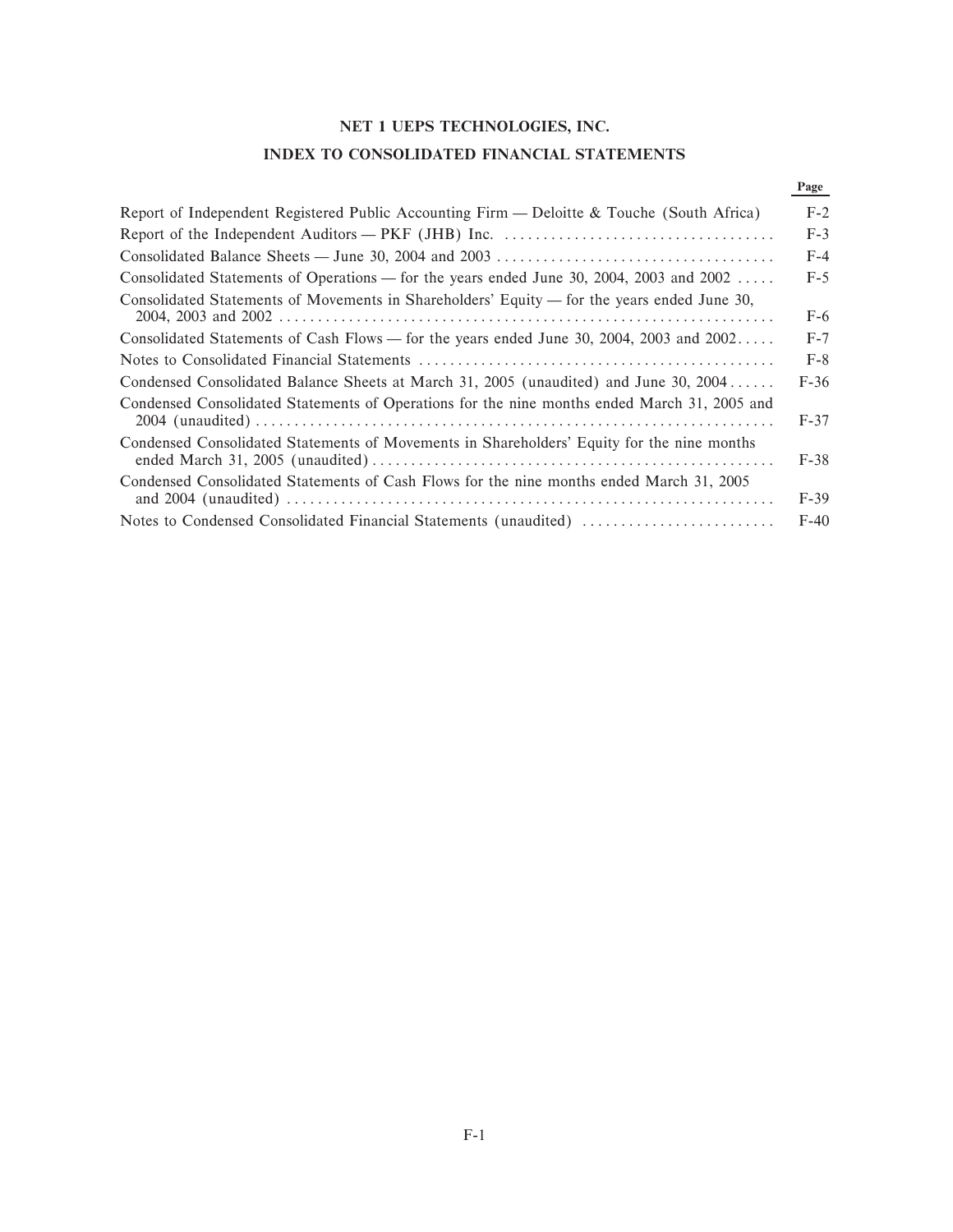# **REPORT OF INDEPENDENT REGISTERED PUBLIC ACCOUNTING FIRM**

To the Shareholders of Net 1 UEPS Technologies, Inc.

We have audited the accompanying consolidated balance sheet of Net 1 UEPS Technologies, Inc. and subsidiaries (the "Company") as of June 30, 2004 and the related consolidated statements of income, shareholders' equity and cash flows for the year then ended. These financial statements are the responsibility of the Company's management. Our responsibility is to express an opinion on these financial statements based on our audit. The financial statements of the Company for the years ended June 30, 2003 and 2002, before the restatement for changes to segment information described in Note 15 to the financial statements, were audited by other auditors.

### **Scope**

We conducted our audit in accordance with standards of the Public Company Accounting Oversight Board (PCAOB) (United States). Those standards require that we plan and perform the audit to obtain reasonable assurance about whether the financial statements are free of material misstatement. An audit includes examining, on a test basis, evidence supporting the amounts and disclosures in the financial statements. An audit also includes assessing the accounting principles used and significant estimates made by management, as well as evaluating the overall financial statement presentation. We believe that our audit provides a reasonable basis for our opinion.

#### **Audit opinion**

In our opinion, such consolidated Ñnancial statements, referred to above, present fairly, in all material respects, the financial position of the Company at June 30, 2004 and the results of its operations and its cash Öows for the year then ended in conformity with accounting principles generally accepted in the United States of America.

As discussed above, the financial statements of the Company as of June 30, 2003 and 2002 and for the years then ended were audited by other auditors. As described in Note 15, these financial statements have been restated. We audited the adjustments referred to in Note 15 that were applied to restate the disclosures of 2004, 2003 and 2002 segment information in the accompanying financial statements to give retroactive effect to the change in reportable segments. In respect of the 2003 and 2002 years, our procedures included (1) comparing the adjustment amounts of segment revenues, operating income, and assets to the Company's underlying analysis obtained from management, and (2) testing the mathematical accuracy of the reconciliations of segment amounts to the consolidated financial statements. In our opinion, such adjustments have been properly applied. However, we were not engaged to audit, review, or apply any procedures to the 2003 and 2002 financial statements of the Company other than with respect to such adjustments, and accordingly, we do not express an opinion or any other form of assurance on the 2003 and 2002 Ñnancial statements taken as a whole.

In addition, as described in note 11, the earnings per share and diluted earnings per share for 2003 and 2002, set out in the consolidated statements of operations, has been restated. This is to give effect to the change in capital structure resulting from the transaction described in note 1. We have audited the restatement of earnings per share and diluted earnings per share using the restated number of weighted average common stock in issue and weighted average diluted stock and the audited net income reported for the years ended June 30, 2003 and 2002.

/s/ DELOITTE & TOUCHE (SOUTH AFRICA)

Chartered Accountants (SA) Johannesburg, Republic of South Africa

October 8, 2004 (except for Note 15, as to which the date is May 24, 2005)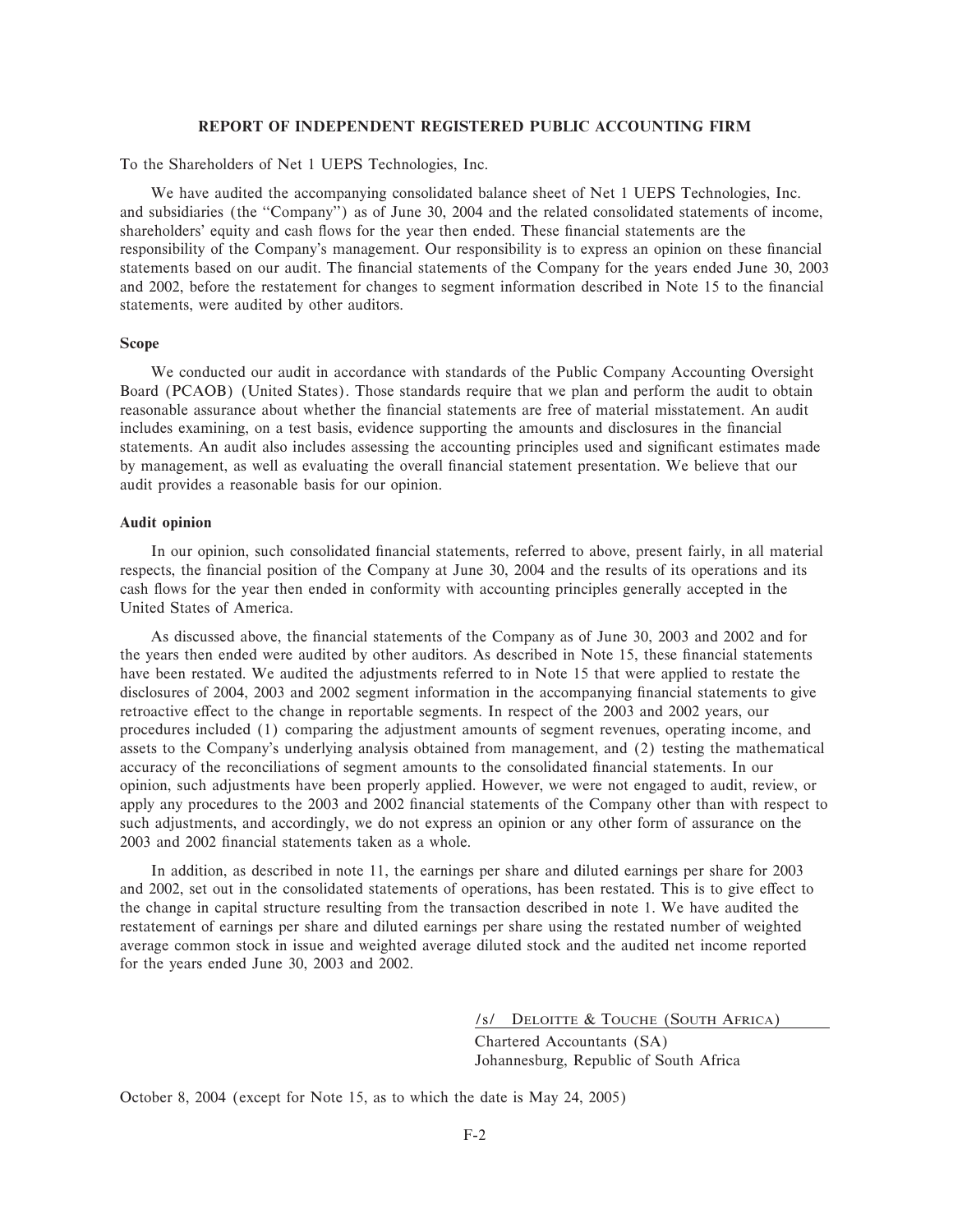#### **REPORT OF THE INDEPENDENT AUDITORS**

To the Shareholders of Net 1 Applied Technology Holdings Limited

We have audited the accompanying consolidated balance sheets of Net 1 Applied Technology Holdings Limited and subsidiaries as of June 30, 2003 and 2002, and the related consolidated statements of income, cash Öows and shareholders' equity for each of the two years in the period ended June 30, 2003. These financial statements are the responsibility of the Corporation's directors. Our responsibility is to express an opinion on these financial statements based on our audits.

Except as discussed in the following paragraph, we conducted our audit in accordance with auditing standards generally accepted in South Africa and of the Public Company Accounting Oversight Board (United States). Those standards require that we plan and perform the audit to obtain reasonable assurance about whether the financial statements are free of material misstatement. An audit includes examining, on a test basis, evidence supporting the amounts and disclosures in the financial statements. An audit also includes assessing the accounting principles used and significant estimates made by management, as well as evaluating the overall financial statement presentation. We believe that our audit provides a reasonable basis for our opinion.

For purposes of reporting on the 2004 fiscal year the composition of reportable segments has been changed which has resulted in the corresponding information for earlier periods being restated. Similarly, the number of issued and authorised shares during 2003 and 2002 has been restated as a result of the transaction described in Note 1. As of November 30, 2003, we were not able to verify the adjustments made in connection with the restatement of segment information and earnings per share and hence we do not express an opinion on the restated segment report and earnings per share disclosures included in these financial statements.

In our opinion, except for the effects of such adjustments to the segment report and earnings per share disclosures, if any, as might have been determined to be necessary had we been able to satisfy ourselves as to the correctness of the restatements, such consolidated Ñnancial statements present fairly, in all material respects, the financial position of Net 1 Applied Technology Holdings Limited and subsidiaries as of June 30, 2003 and 2002, and the results of their operations and their cash flows for each of the two years in the period ended June 30, 2003, in conformity with accounting principles generally accepted in the United States of America.

/s/ PKF (JHB) INC.

PKF (JHB) INC Chartered Accountants (SA) Registered Accountants and Auditors

November 30, 2003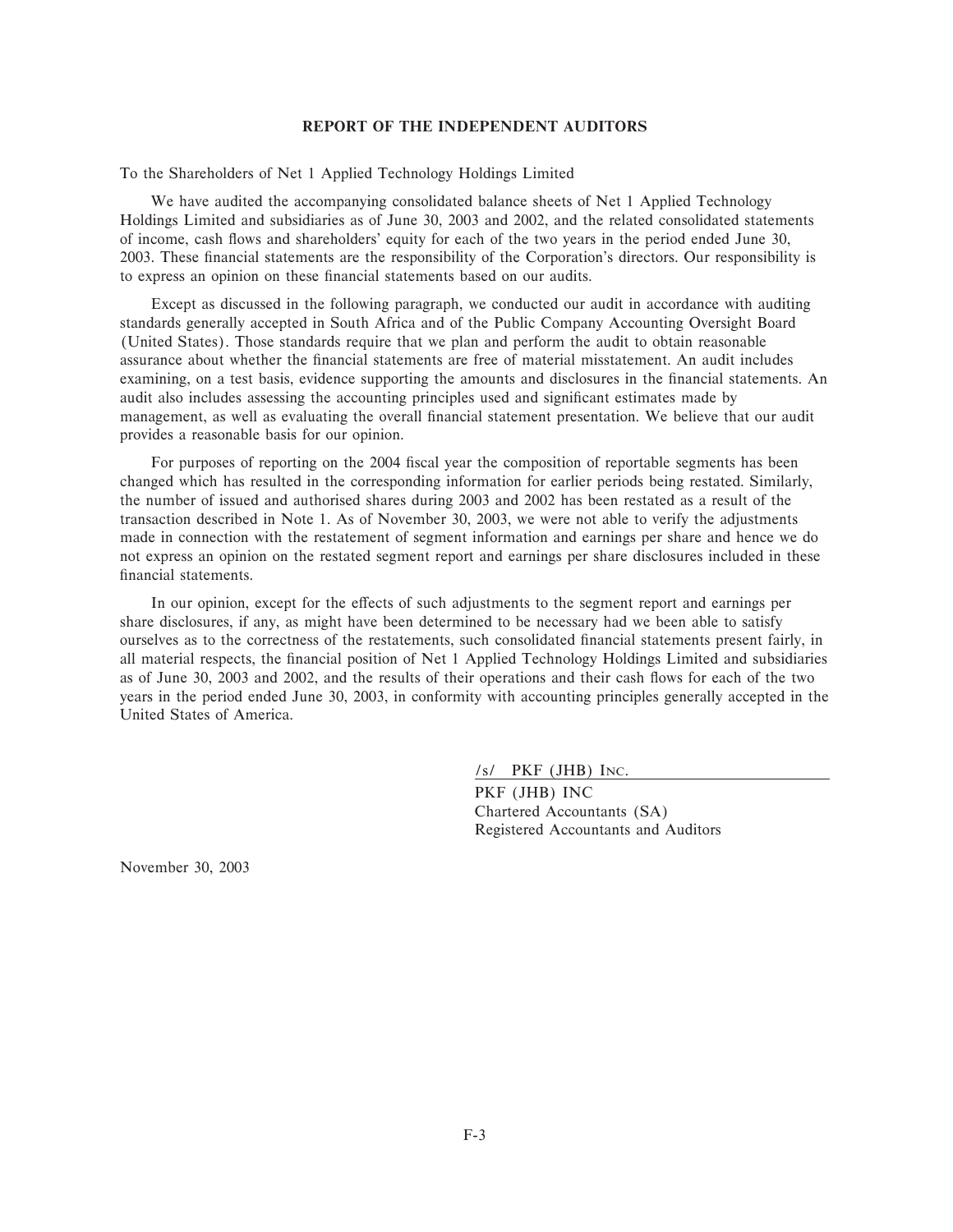# **NET 1 UEPS TECHNOLOGIES, INC. CONSOLIDATED BALANCE SHEETS**

|                                                                                                                         | <b>June 30,</b><br>2004              | <b>June 30,</b><br>2003 |
|-------------------------------------------------------------------------------------------------------------------------|--------------------------------------|-------------------------|
|                                                                                                                         | (In thousands except)<br>share data) |                         |
| <b>ASSETS</b>                                                                                                           |                                      |                         |
| <b>CURRENT ASSETS</b>                                                                                                   |                                      |                         |
|                                                                                                                         | \$80,282                             | \$54,313                |
| Trade and other receivables (net of allowances of - 2004: \$8,387; 2003: \$6,797)                                       | 33,527                               | 20,614                  |
|                                                                                                                         | 1,054                                | 845                     |
|                                                                                                                         | 2,549                                | 2,933                   |
| Total current assets $\ldots$ $\ldots$ $\ldots$ $\ldots$ $\ldots$ $\ldots$ $\ldots$ $\ldots$ $\ldots$ $\ldots$ $\ldots$ | 117,412                              | 78,705                  |
|                                                                                                                         | 1,106                                |                         |
|                                                                                                                         | 7,638                                | 8,017                   |
|                                                                                                                         | 878                                  |                         |
|                                                                                                                         | 15,212                               | 8,046                   |
|                                                                                                                         | 10,386                               | 3,591                   |
|                                                                                                                         | 152,632                              | 98,359                  |
| <b>LIABILITIES</b>                                                                                                      |                                      |                         |
| <b>CURRENT LIABILITIES</b>                                                                                              |                                      |                         |
|                                                                                                                         | 19                                   |                         |
|                                                                                                                         | 23,693                               | 16,459                  |
|                                                                                                                         | 24,119                               | 3,402                   |
|                                                                                                                         | 47,831                               | 19,861                  |
|                                                                                                                         | 8,961                                | 7,994                   |
|                                                                                                                         | 252                                  |                         |
|                                                                                                                         | 57,044                               | 27,855                  |
| <b>SHAREHOLDERS' EQUITY</b>                                                                                             |                                      |                         |
| <b>COMMON STOCK</b>                                                                                                     |                                      |                         |
| Authorized: 500,000,000 with \$0.001 par value;                                                                         |                                      |                         |
|                                                                                                                         | 135                                  | 39                      |
| SPECIAL CONVERTIBLE PREFERRED STOCK                                                                                     |                                      |                         |
| Authorized: 300,000,000 with \$0.001 par value;                                                                         | 193                                  |                         |
| <b>B CLASS PREFERRED STOCK</b>                                                                                          |                                      |                         |
| Authorized: 330,000,000 with \$0.001 par value;                                                                         |                                      |                         |

|                                                               | 38 | <b>Contract Contract State</b> |
|---------------------------------------------------------------|----|--------------------------------|
|                                                               |    | 40.538                         |
| ACCUMULATED OTHER COMPREHENSIVE INCOME (LOSS)  15,039         |    | (962)                          |
|                                                               |    |                                |
|                                                               |    |                                |
| TOTAL LIABILITIES AND SHAREHOLDERS' EQUITY \$152,632 \$98,359 |    |                                |

The consolidated notes are an integral part of these consolidated financial statements.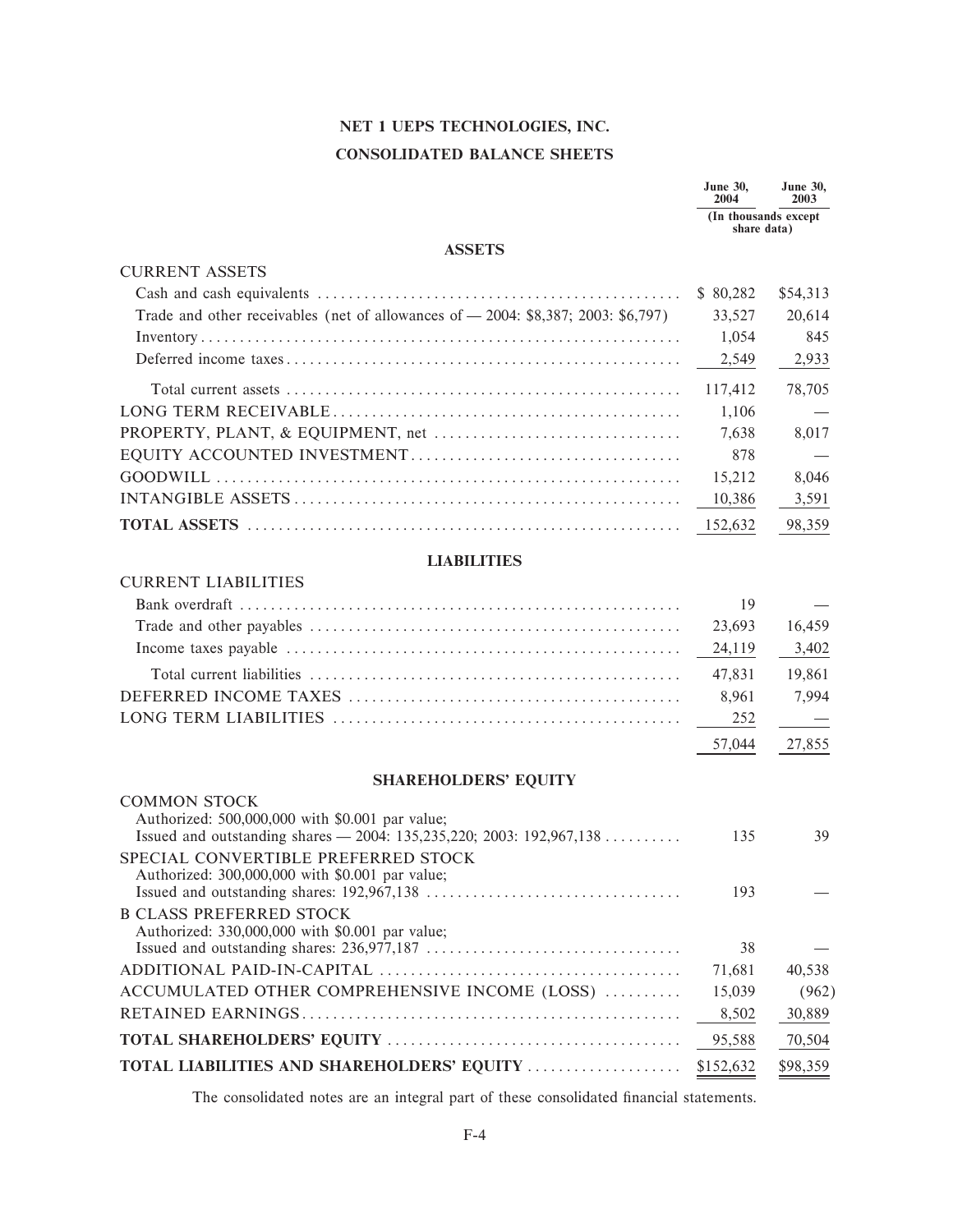# **CONSOLIDATED STATEMENTS OF OPERATIONS**

|                                                                                                                                              | <b>June 30,</b><br>2004           | <b>June 30,</b><br>2003           | <b>June 30,</b><br>2002 |
|----------------------------------------------------------------------------------------------------------------------------------------------|-----------------------------------|-----------------------------------|-------------------------|
|                                                                                                                                              |                                   | (In thousands, except share data) |                         |
|                                                                                                                                              | 131,098                           | 74,924                            | 51,793                  |
| <b>EXPENSES</b>                                                                                                                              |                                   |                                   |                         |
| COST OF GOODS SOLD, IT PROCESSING, SERVICING AND                                                                                             |                                   |                                   |                         |
|                                                                                                                                              | 39,134                            | 25,935                            | 14,170                  |
| GENERAL AND ADMINISTRATIVE EXPENSES                                                                                                          | 39,677                            | 26,399                            | 21,637                  |
| DEPRECIATION AND AMORTIZATION                                                                                                                | 5,676                             | 3,323                             | 3,128                   |
|                                                                                                                                              | 11,133                            | $\overline{\phantom{a}}$          | $\equiv$                |
|                                                                                                                                              | 35,478                            | 19,267                            | 12,858                  |
|                                                                                                                                              | 3,640                             | 2,600                             | 1,381                   |
| INCOME BEFORE INCOME TAXES AND MINORITY INTEREST                                                                                             | 39,118                            | 21,867                            | 14,239                  |
|                                                                                                                                              | 25,927                            | 9,473                             | 5,554                   |
|                                                                                                                                              |                                   | 452                               | 167                     |
| NET INCOME FROM CONTINUING OPERATIONS BEFORE<br>EARNINGS FROM EQUITY ACCOUNTED INVESTMENT,<br>EXTRAORDINARY ITEM AND CUMULATIVE EFFECT OF AN |                                   |                                   |                         |
|                                                                                                                                              | 13,191                            | 11,942                            | 8,518                   |
| EARNINGS FROM EQUITY ACCOUNTED INVESTMENT                                                                                                    | 87                                | $\equiv$                          |                         |
| INCOME FROM CONTINUING OPERATIONS                                                                                                            | 13,278                            | 11,942                            | 8,518                   |
|                                                                                                                                              | $\overbrace{\phantom{123221111}}$ | 857                               |                         |
| CUMULATIVE EFFECT OF AN ACCOUNTING CHANGE                                                                                                    | $\overline{\phantom{m}}$          | 318                               |                         |
|                                                                                                                                              | 13,278                            | 13,117                            | 8,518                   |
| Income from continuing operations per share                                                                                                  |                                   |                                   |                         |
| Basic earnings, in cents                                                                                                                     |                                   |                                   |                         |
|                                                                                                                                              | 6.6                               | 6.2                               | 4.5                     |
|                                                                                                                                              | 6.6                               |                                   |                         |
| Diluted earnings, in cents                                                                                                                   |                                   |                                   |                         |
|                                                                                                                                              | 6.4                               |                                   | 4.5                     |
|                                                                                                                                              | 6.4                               |                                   |                         |
| Net income per share                                                                                                                         |                                   |                                   |                         |
| Basic earnings, in cents                                                                                                                     |                                   |                                   |                         |
|                                                                                                                                              | 6.6                               | 6.8                               | 4.5                     |
|                                                                                                                                              | 6.6                               |                                   |                         |
| Diluted earnings, in cents                                                                                                                   |                                   |                                   |                         |
|                                                                                                                                              | 6.4                               |                                   | 4.5                     |
|                                                                                                                                              | 6.4                               |                                   |                         |

The consolidated notes are an integral part of these consolidated financial statements.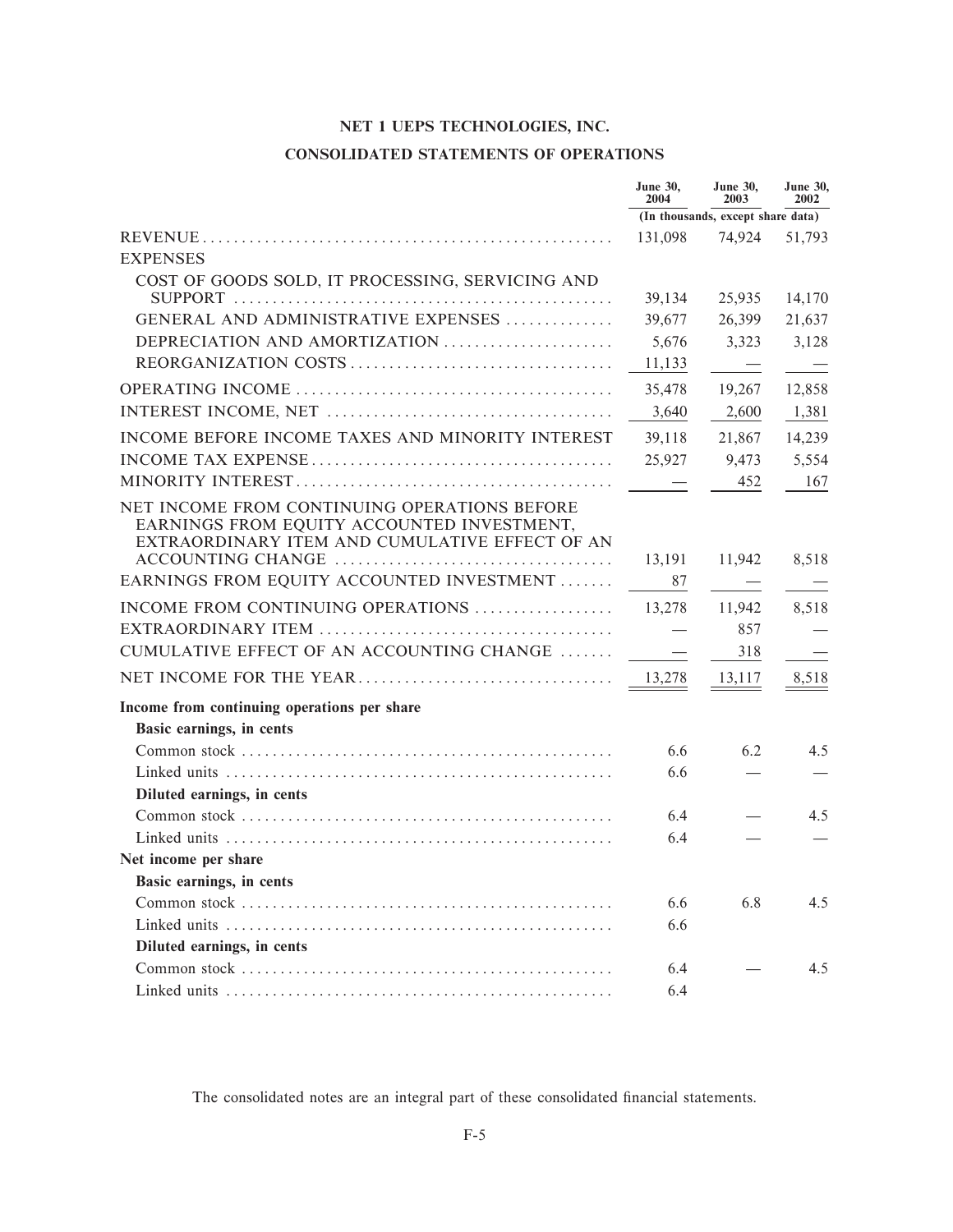# CONSOLIDATED STATEMENTS OF MOVEMENTS IN SHAREHOLDERS' EQUITY For the Years Ended June 30, 2004, 2003 and 2002

|                                                                                       | <b>Common Stock</b>           |        | <b>Special Convertible</b><br><b>Preferred Stock</b> |                               |        | <b>B</b> Class<br><b>Preferred Stock</b> |    | <b>Accumulated</b><br>Other               |                                   |                            |                                   |
|---------------------------------------------------------------------------------------|-------------------------------|--------|------------------------------------------------------|-------------------------------|--------|------------------------------------------|----|-------------------------------------------|-----------------------------------|----------------------------|-----------------------------------|
|                                                                                       | Number<br>of<br><b>Shares</b> | Amount | <b>Additional</b><br>Paid-In<br>Capital              | Number<br>of<br><b>Shares</b> | Amount | Number<br><sub>of</sub><br><b>Shares</b> |    | <b>Retained</b><br><b>Amount Earnings</b> | Comprehensive<br>Income<br>(Loss) | <b>Total</b>               | Comprehensive<br>Income<br>(Loss) |
|                                                                                       |                               |        |                                                      |                               |        | (In thousands, except share data)        |    |                                           |                                   |                            |                                   |
| Balance — July 1, 2001<br>Net Income<br>Dividends declared<br>Stock issued during the | 187, 134, 139                 | 37     | 38,445                                               |                               |        |                                          |    | 15,710<br>8,518<br>(2, 531)               | (9,159)                           | 45,033<br>8,518<br>(2,531) | 8,518                             |
| $year \dots \dots \dots \dots \dots \dots$                                            | 2,972,136                     | 1      | 527                                                  |                               |        |                                          |    |                                           |                                   | 528                        |                                   |
| Stock compensation<br>$expense \ldots \ldots \ldots \ldots$                           |                               |        | 384                                                  |                               |        |                                          |    |                                           |                                   | 384                        |                                   |
| Movement in Foreign<br>Currency Translation<br>Reserve                                |                               |        |                                                      |                               |        |                                          |    |                                           | (10,208)                          | (10,208)                   | (10,208)                          |
| Balance — June 30, 2002                                                               | 190, 106, 275                 | 38     | 39,356                                               |                               |        |                                          |    | 21,697                                    | (19,367)                          | 41,724                     | (1,690)                           |
| Net Income $\dots\dots\dots\dots$<br>Dividends declared<br>Stock issued during the    |                               |        |                                                      |                               |        |                                          |    | 13,117<br>(3,925)                         |                                   | 13,117<br>(3,925)          | 13,117                            |
| $year \dots \dots \dots \dots \dots \dots$                                            | 2,860,863                     | 1      | 569                                                  |                               |        |                                          |    |                                           |                                   | 570                        |                                   |
| Stock compensation<br>$expense$                                                       |                               |        | 613                                                  |                               |        |                                          |    |                                           |                                   | 613                        |                                   |
| Movement in Foreign<br>Currency Translation<br>$Reserve \dots \dots \dots \dots$      |                               |        |                                                      |                               |        |                                          |    |                                           | 18,405                            | 18,405                     | 18,405                            |
| Balance — June 30, 2003                                                               | 192,967,138                   | 39     | 40,538                                               |                               |        |                                          |    | 30,889                                    | (962)                             | 70,504                     | 31,522                            |
| Net income $\dots\dots\dots\dots$                                                     |                               |        |                                                      |                               |        |                                          |    | 13,278                                    |                                   | 13,278                     | 13,278                            |
| Items related to the<br>reorganization<br>transaction                                 |                               |        |                                                      |                               |        |                                          |    |                                           |                                   |                            |                                   |
| Dividends paid $\ldots \ldots \ldots$                                                 |                               |        |                                                      |                               |        |                                          |    | (35,665)                                  |                                   | (35,665)                   |                                   |
| Cash distribution to<br>Aplitec shareholders                                          |                               |        | (37,002)                                             |                               |        |                                          |    |                                           |                                   | (37,002)                   |                                   |
| Reorganization of share<br>$\alpha$ capital $\ldots \ldots \ldots \ldots$             | (191, 461, 427)               | (39)   |                                                      | $(192)$ 191,461,427           | 193    | 235,128,068                              | 38 |                                           |                                   |                            |                                   |
| Issue of linked units to<br>Brait in accordance with<br>underwriting agreement        | (1,505,711)                   |        | 847                                                  | 1,505,711                     |        | 1,849,119                                |    |                                           |                                   | 847                        |                                   |
| Reverse acquisition of<br>Net 1 by Aplitec $\dots$ .                                  | 15,852,856                    | 16     | 7,918                                                |                               |        |                                          |    |                                           |                                   | 7,934                      |                                   |
| Issue of common stock                                                                 | 105,661,428                   | 106    | 52,725                                               |                               |        |                                          |    |                                           |                                   | 52,831                     |                                   |
| Stock issued in accordance<br>with 2004 Stock                                         |                               |        |                                                      |                               |        |                                          |    |                                           |                                   |                            |                                   |
| Incentive Plan                                                                        | 8,720,936                     | 8      | 4,352                                                |                               |        |                                          |    |                                           |                                   | 4,360                      |                                   |
| Issue of stock for<br>transaction fees<br>.                                           | 5,000,000                     | 5      | 2,495                                                |                               |        |                                          |    |                                           |                                   | 2,500                      |                                   |
| Movement in Foreign<br>Currency Translation<br>$Reserve \ldots \ldots \ldots$         |                               |        |                                                      |                               |        |                                          |    |                                           | 16,001                            | 16,001                     | 16,001                            |
| Balance — June 30, 2004                                                               | 135,235,220                   | 135    | 71,681                                               | 192,967,138                   | 193    | 236,977,187                              | 38 | 8,502                                     | 15,039                            | 95,588                     | 29,279                            |

The consolidated notes are an integral part of these consolidated financial statements.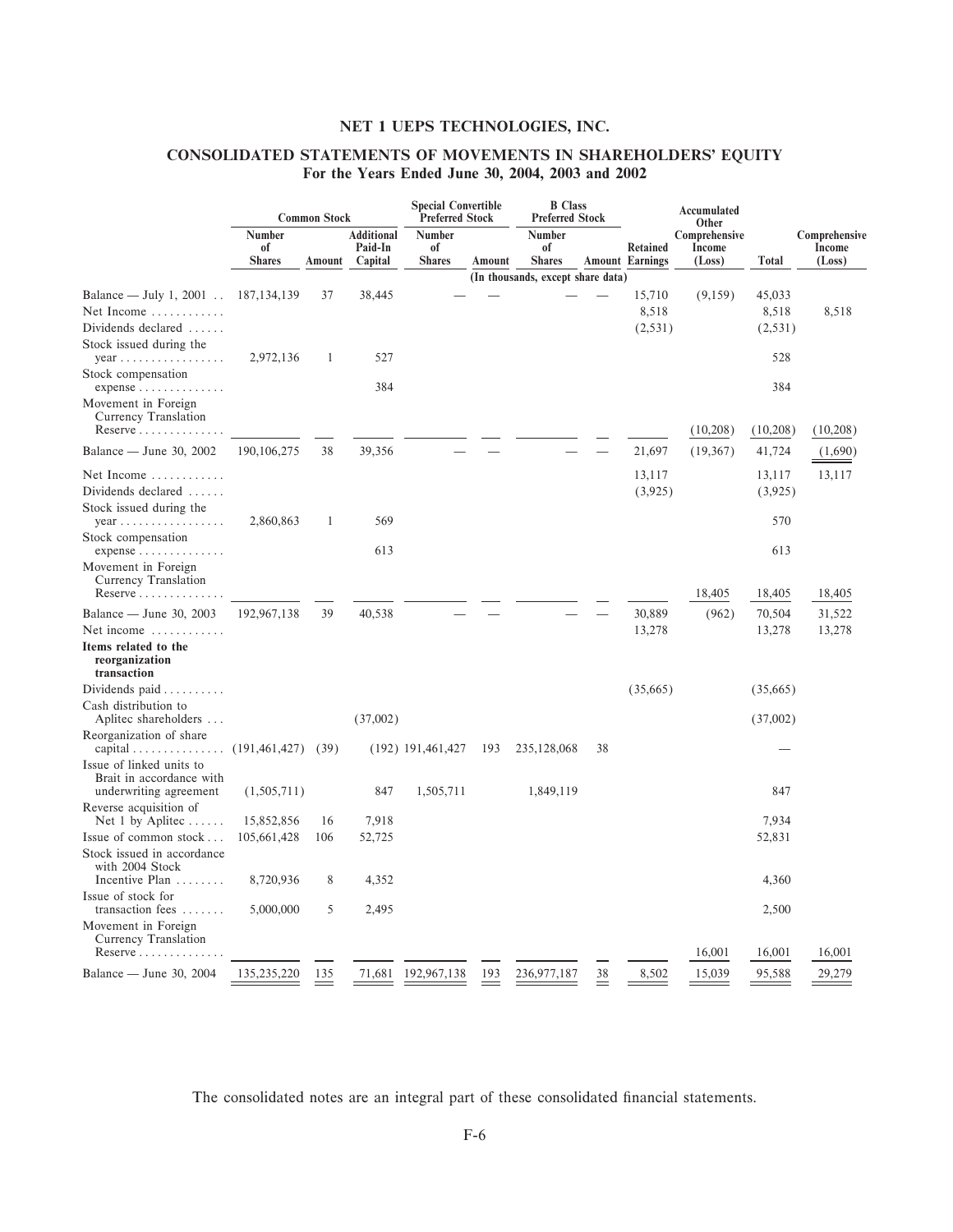# CONSOLIDATED STATEMENTS OF CASH FLOWS

|                                                                 | <b>June 30,</b><br>2004 | <b>June 30,</b><br>2003           | <b>June 30,</b><br>2002 |
|-----------------------------------------------------------------|-------------------------|-----------------------------------|-------------------------|
|                                                                 |                         | (In thousands, except share data) |                         |
| Cash flows from operating activities                            |                         |                                   |                         |
|                                                                 | \$123,177               | \$70,768                          | \$72,059                |
|                                                                 | (72, 825)               | (49, 487)                         | (57, 501)               |
|                                                                 | 15,362                  | 8,065                             | 3,260                   |
|                                                                 | (11,698)                | (5,465)                           | (1,879)                 |
|                                                                 | (12, 121)               | (6,237)                           | (4,186)                 |
| Net cash provided by operating activities                       | 41,895                  | 17,644                            | 11,753                  |
| Cash flows from investing activities                            |                         |                                   |                         |
|                                                                 | (2,802)                 | (6,712)                           | (1, 919)                |
| Proceeds from disposal of property, plant and equipment         | 62                      | 314                               | 624                     |
|                                                                 | (937)                   |                                   |                         |
| Acquisition of minority interests/subsidiaries/equity accounted | (2,052)                 | (995)                             | 415                     |
| Cash received on acquisition of Net 1 UEPS Technologies, Inc.   | 8                       |                                   |                         |
|                                                                 | (5, 721)                | (7, 393)                          | (880)                   |
| Cash flows from financing activities                            |                         |                                   |                         |
|                                                                 | 52,831                  | 570                               | 528                     |
| Proceeds from issue of preference share capital                 | 847                     |                                   |                         |
|                                                                 | 17                      |                                   |                         |
|                                                                 | (37,002)                |                                   |                         |
|                                                                 | (40, 753)               | (2,836)                           |                         |
|                                                                 | (24,060)                | (2,266)                           | 528                     |
|                                                                 | 13,855                  | 14,178                            | (6, 284)                |
|                                                                 | 25,969                  | 22,163                            | 5,117                   |
| Cash and cash equivalents — beginning of period $\ldots$        | 54,313                  | 32,150                            | 27,033                  |
|                                                                 | \$80,282                | \$54,313                          | \$32,150                |

The consolidated notes are an integral part of these consolidated financial statements.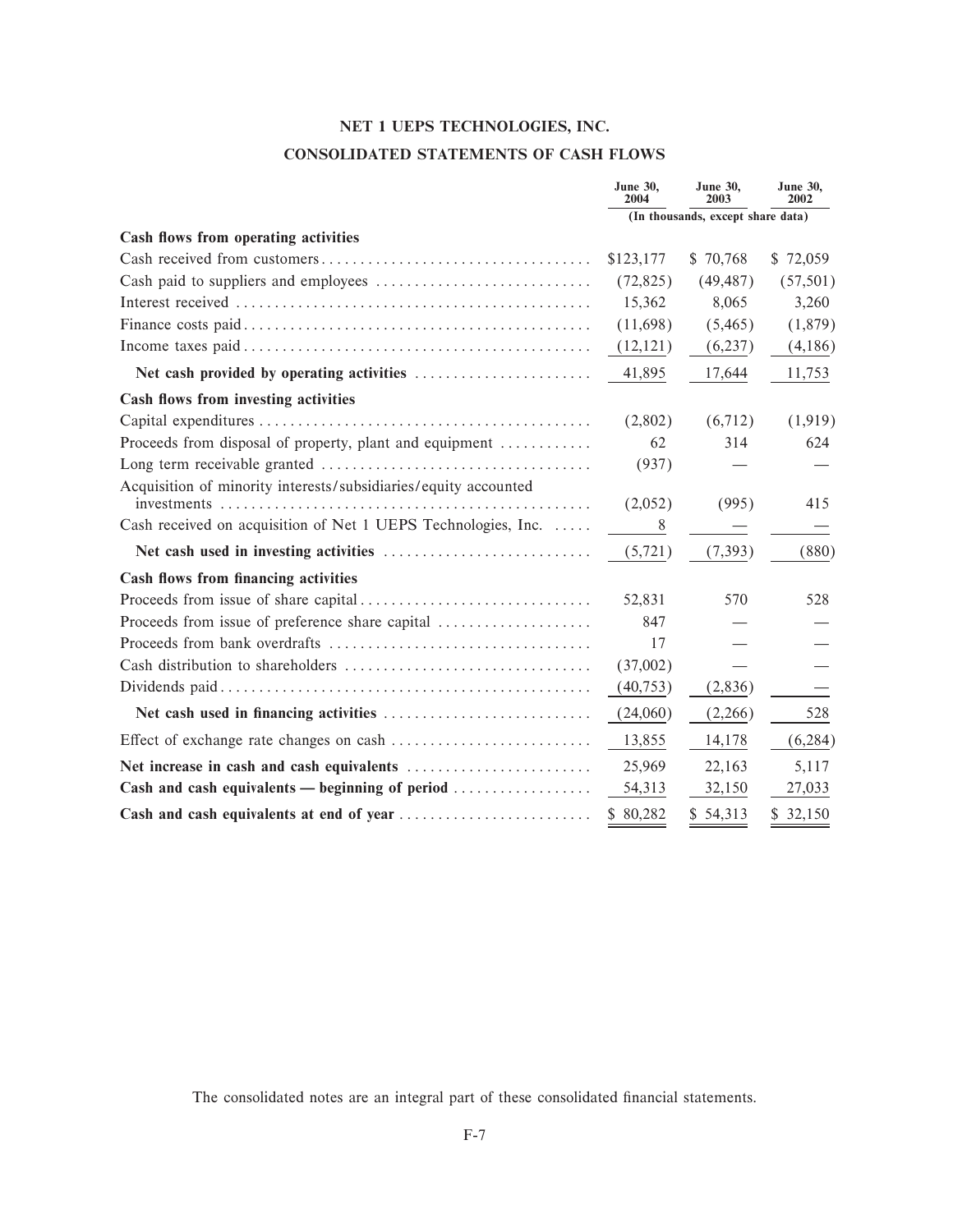## **NOTES TO THE FINANCIAL STATEMENTS For the Years Ended June 30, 2004, 2003 and 2002 (All amounts stated in thousands of United States Dollars, unless otherwise stated)**

## **1. Description of Business and Basis of Presentation**

#### *Description of Business*

Net 1 UEPS Technologies, Inc. ("Net 1" or the "Company") was incorporated in the State of Florida on May 8, 1997 and is engaged in the business of commercializing the smart card technology based Universal Electronic Payment System (""UEPS'') and Funds Transfer System (""FTS'') through the development of strategic alliances with national and international bank and card service organizations.

Net 1 Applied Technology Holdings Limited (""Aplitec'') was a holding company established and existing under the laws of Republic of South Africa. Aplitec's subsidiaries employed specialized smart card technologies to add efficiency to commercial activities requiring money transfers, payment systems, and other electronic data applications. Through its subsidiaries, Aplitec was involved in the administration, management and payment of social welfare grants and handles the payment of pensions on behalf of the government in Ñve of the nine provinces of South Africa. Aplitec also operated microlending businesses with more than 100 branches throughout South Africa and developed, marketed and licensed administrative and payment solutions for the microlending industry. In addition, Aplitec provided financial services to its customers through its proprietary smart card platform and provided technical, operational, business solutions and outsourcing services to companies.

As a result of the transaction described below, the former shareholders of Aplitec obtained a majority voting interest in the Company on June 7, 2004. Generally accepted accounting principles require that the company whose shareholders retain a majority interest in a combined business be treated as the acquiror for accounting purposes. Consequently, this transaction has been accounted for as a reverse acquisition. Accordingly, all the financial information included in this prospectus unless indicated otherwise for the periods up to June 7, 2004 represent the results of Aplitec prior to the date it acquired Net 1. For the period from June 7, 2004 the Ñnancial information presented herein represents the consolidated results of Aplitec and Net 1 with Net 1 as the acquired entity.

Although Aplitec is deemed to be the acquiring company for financial and reporting purposes, the legal status of the Company as the surviving corporation has not changed.

The transaction referred to above had the following elements:

- ' On June 7, 2004, Net 1 Applied Technologies South Africa Limited (""New Aplitec''), a holding company established and existing under the laws of South Africa, completed a transaction whereby it acquired substantially all of the assets and liabilities of Aplitec for \$127.53 million (or ZAR825,641,638) (the "net purchase price"). The net purchase price together with the cash retained in Aplitec was distributed as an advance distribution to Aplitec shareholders.
- ' The New Aplitec Participation Trust (""South African Trust'') is a South African bewind trust established and existing under the laws of South Africa.
- ' The Aplitec Holdings Participation Trust (the ""Cayman Trust'') is a purpose trust created under Part VIII of the Trust Law (2001 Revision) of the Cayman Islands.
- ' The Aplitec shareholders had the option of either electing to receive 190 South African cents per share and an investment in New Aplitec in the form of a nil paid renounceable letter of allocation representing an interest in a New Aplitec B class preference share (""B class preferred stock'') and B class loans held by the South African Trust (collectively the ""reinvestment option'') or cash of 500 South African cents per share. Shareholders who elected to receive the reinvestment option are described as ""reinvesting shareholders''. In addition to the liquidation dividend, reinvesting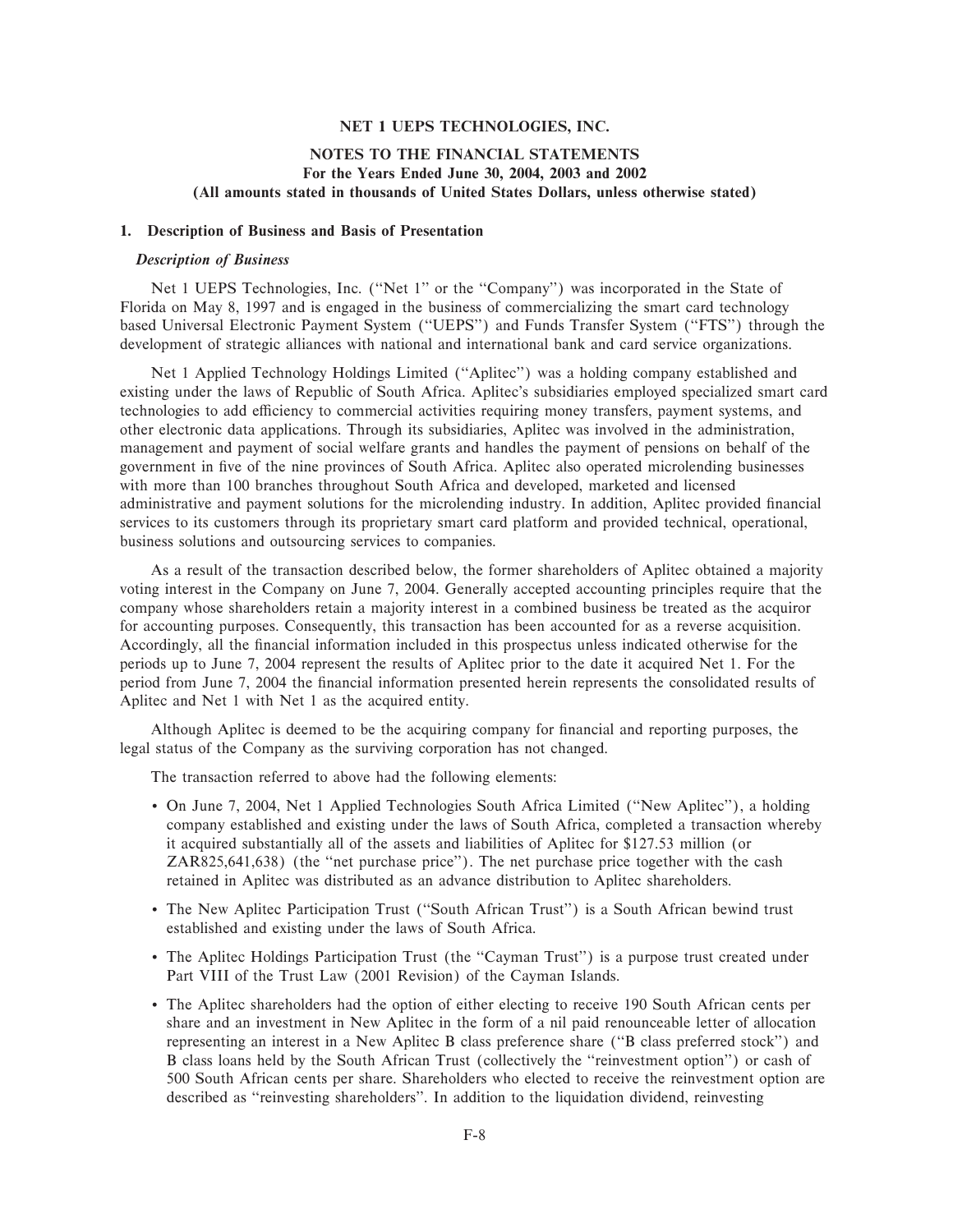#### **NOTES TO THE FINANCIAL STATEMENTS - (Continued)**

shareholders were granted, units in the South African Trust with the right to receive, for no additional consideration, special convertible preferred stock of the Company, which are held by the Cayman Trust. These shares may be converted, upon the occurrence of a trigger event, to Company common stock on a one-for-one basis. A trigger event can occur when a unit holder gives notice to the South African Trust in writing of its intention to convert some or all of its B class preferred stock and B class loans. A trigger event also includes the abolition or relaxation of Exchange Controls by the South African Reserve Bank to permit reinvesting shareholders to hold Company common stock directly or the winding up or placing under judicial management of New Aplitec or the Company.

- ' Upon receipt of notice of a trigger event, the trustee of the South African Trust will request delivery from the Cayman Trust of the number of shares of the Company's special convertible preferred stock attributable to the units being converted. Upon delivery by the Cayman Trust, the South African Trust will transfer these shares of special convertible preferred stock, along with a proportionate number of B class preferred stock and loan accounts to the Company in exchange for shares of the Company's common stock.
- ' On June 25, 2004, shareholders holding 1,849,119 of Aplitec's issued shares elected the cash option. The remaining shareholders holding 235,128,068 shares elected the reinvestment option. Aplitec entered into an underwriting agreement with South African Private Equity Trust III (""SAPET'') and South African Private Equity Fund III L.P. (""SAPEF'' and, together with SAPET, the ""Underwriters''). In terms of this arrangement the Underwriters agreed to take up all of the rights in the South African Trust of the reinvestment option not taken up by Aplitec's shareholders, up to the maximum of \$70 million (or ZAR437 million), which was equivalent to 64.7% of the reinvestment option, at a price of \$0.45 (or ZAR2.85) per Aplitec share not involved in the reinvestment. The Underwriters paid \$0.84 million (or ZAR5,269,989) for 1,849,119 units in the South African Trust in terms of the underwriting agreement.
- ' On May 27, 2004, the Company issued 192,967,138 of its special convertible preferred stock to the Cayman Trust, to be held for the benefit of Aplitec's shareholders that elected the reinvestment option and the Underwriters.
- ' The combination of instruments issued to the reinvesting shareholders (B Class preferred stock and B Class loans in New Aplitec as well as rights to receive special convertible preference shares in the Company) are referred to as ""linked units'' and the reinvesting shareholders that hold these instruments are referred to as ""linked unit holders''. Both the Net 1 common stock and the linked units have been reflected as equity of the Company. Refer to Note  $10 -$ Capital Structure for a detailed explanation of this treatment.

In this document we refer to the continuing combined entity of Net 1 and Aplitec, i.e. the registrant as it exists now, as "the Company" or "Net 1". We refer to the historic Aplitec business before the transaction as "Aplitec", and the subsidiary that legally acquired the business of Old Aplitec as "New Aplitec''. Finally we refer to the historic business of Net 1 UEPS Technologies, Inc. prior to the transaction as "NUEP".

## **2. Significant Accounting Policies**

#### *Basis of Presentation*

The accompanying consolidated financial statements of the Company include all majority owned subsidiaries over which the Company exercises control and have been prepared in accordance with accounting principles generally accepted in the United States of America (""GAAP'').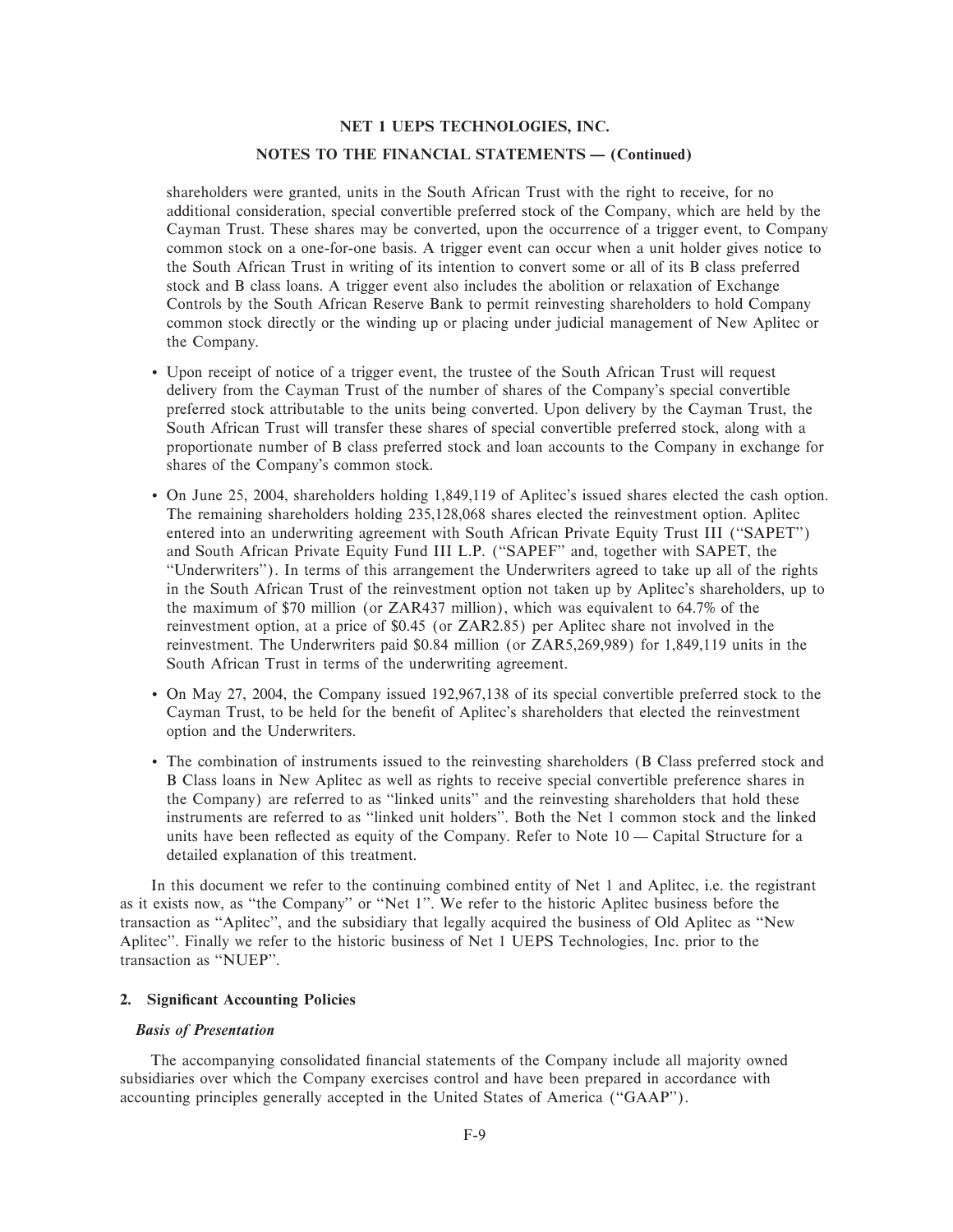#### **NOTES TO THE FINANCIAL STATEMENTS - (Continued)**

#### *Principles of Consolidation*

The financial statements of entities which are controlled by the Company, referred to as subsidiaries, are consolidated. Inter-company accounts and transactions are eliminated upon consolidation.

#### *Use of Estimates*

The preparation of financial statements in conformity with GAAP requires management to make estimates and assumptions that affect the reported amounts of assets and liabilities and disclosure of contingent assets and liabilities at the date of the financial statements and the reported amounts of revenues and expenses during the reporting period. Actual results could differ from those estimates.

#### *Property, Plant and Equipment*

Property, plant and equipment are shown at cost less accumulated depreciation. Property, plant and equipment are depreciated on the straight-line basis at rates which are estimated to amortize the assets to their anticipated residual values over their useful lives. Within the following asset classifications, the expected economic lives are approximately:

The gain or loss arising on the disposal or retirement of an asset is determined as the difference between the sales proceeds and the carrying amount of the asset and is recognized in income.

#### *Leasehold Improvement Costs*

Costs incurred in the adaptation of leased properties to serve the requirements of the Company are capitalized and amortized over the shorter of the term of the lease and the contract for which the lease has been entered into. Where the Company is required to restore a property to its original condition upon termination of a lease, the related costs are expensed as incurred.

#### *Income Taxes*

The Company provides for income taxes using the asset and liability method. This approach recognizes the amount of taxes payable or refundable for the current year, as well as deferred tax assets and liabilities for the future tax consequence of events recognized in the financial statements and tax returns. Deferred income taxes are adjusted to reflect the effects of changes in tax laws or enacted tax rates. The tax rate in South Africa varies depending on whether income is distributed. The income tax rate is currently 30%, but upon distribution an additional tax (Secondary Tax on Companies, or "STC") of 12.5% is due based on the amount of dividends declared net of dividends received during a dividend cycle. The Company therefore measures its income taxes and deferred income taxes using a combined rate of 37.78%. These rates have not changed over the past three years.

In establishing the appropriate income tax valuation allowances, the Company assesses the realizability of its net deferred tax assets, and based on all available evidence, both positive and negative, determines whether it is more likely than not that the net deferred tax assets or a portion thereof will be realized.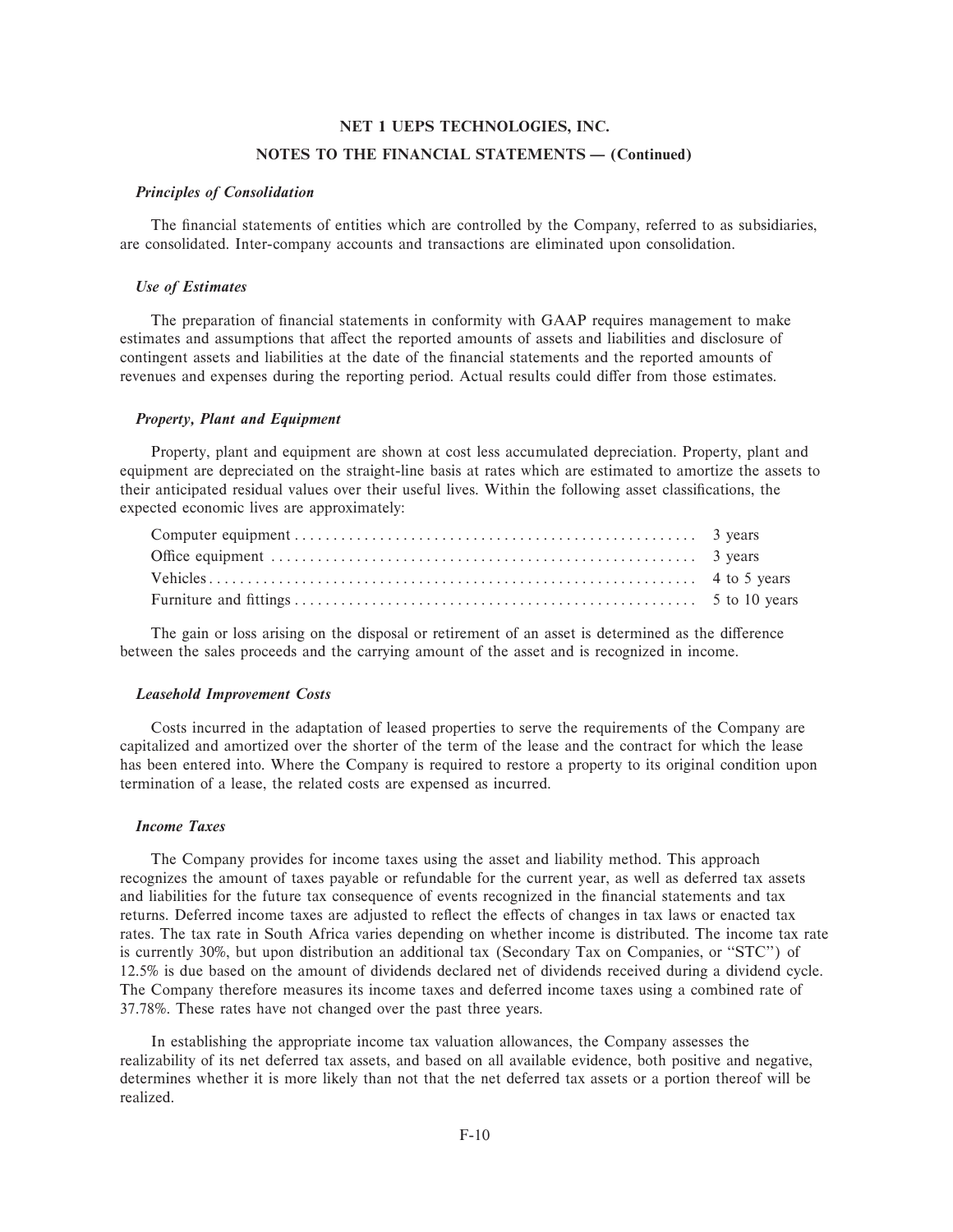# **NET 1 UEPS TECHNOLOGIES, INC. NOTES TO THE FINANCIAL STATEMENTS - (Continued)**

#### *Goodwill*

Goodwill represents the excess of the purchase price of an acquired enterprise over the fair values of the identifiable assets acquired and liabilities assumed. Effective July 1, 2002, the Company tests for impairment of goodwill on an annual basis and at any other time if events or circumstances change that would more likely than not reduce the fair value of the reporting unit goodwill below its carrying amount.

Circumstances that could trigger an impairment test include but are not limited to: a significant adverse change in the business climate or legal factors; an adverse action or assessment by a regulator; unanticipated competition; loss of key personnel; the likelihood that a reporting unit or significant portion of a reporting unit will be sold or otherwise disposed; and, results of testing for recoverability of a significant asset group within a reporting unit.

If the carrying amount of the reporting unit goodwill exceeds the implied fair value of that goodwill, an impairment loss is recorded in net income. Measurement of the fair value of a reporting unit is based on one or more of the following fair value measures including: amounts at which the unit as a whole could be bought or sold in a current transaction between willing parties; using present value techniques of estimated future cash flows; or using valuation techniques based on multiples of earnings or revenue, or a similar performance measure.

#### *Intangible Assets*

Intangible assets are shown at cost less accumulated amortization and are amortized over their useful lives, which vary between five and ten years. Intangible assets are periodically evaluated for recoverability, and those evaluations take into account events or circumstances that warrant revised estimates of useful lives or that indicate that an impairment exists.

#### *Equity Method Investments*

The Company uses the equity method to account for investments in companies when it has a significant influence but not control over the operations of the company. Under the equity method, the Company initially records the investment at cost and then adjusts the carrying value of the investment to recognize the proportional share of the equity accounted company's net income (loss). In addition, dividends received from the equity accounted company reduce the carrying value of our investment.

#### *Inventory*

Inventory is valued at the lower of cost and market. Cost is determined on a first-in, first-out basis and includes transport and handling costs.

#### *Translation of Foreign Currencies*

The functional currency of the Company is the South African Rand and its reporting currency is the United States dollar. The current rate method is used to translate the financial statements of the Company to United States Dollars. Under the current rate method, assets and liabilities are translated at the exchange rates in effect at the balance sheet date. Revenues and expenses are translated at average rates for the period. Translation gains and losses are reported in accumulated other comprehensive income in shareholders' equity.

Foreign exchange transactions are translated at the spot rate ruling at the date of the transaction. Monetary items are translated at the closing spot rate at the balance sheet date. Transactional gains and losses are recognized in income for the period.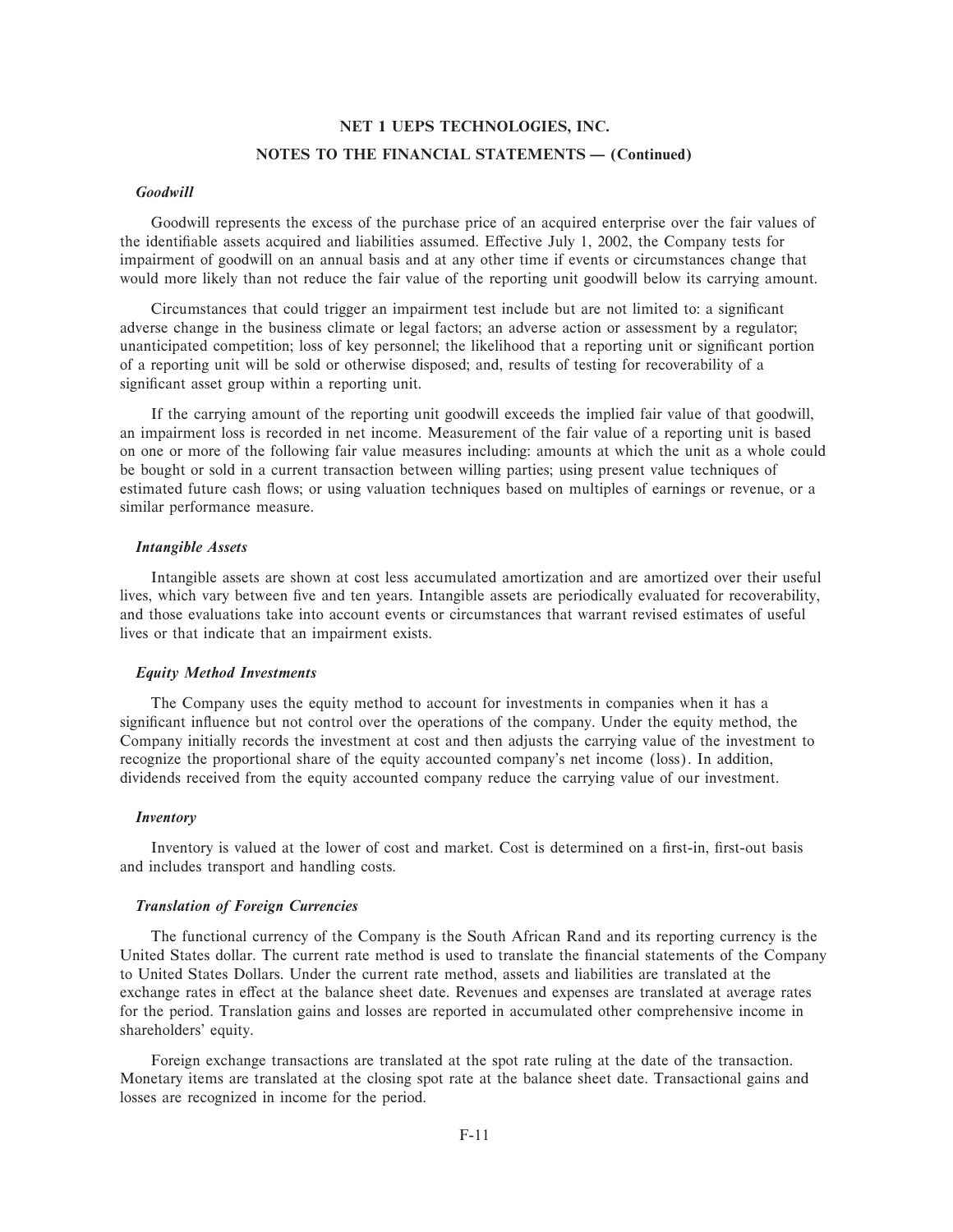#### **NOTES TO THE FINANCIAL STATEMENTS - (Continued)**

#### *Revenue Recognition*

#### *Fees and Commissions*

The Company provides a State pension and welfare benefit distribution service to provincial governments in South Africa. Fees are computed based on the number of beneficiaries included in the Government payfile. Fee income received for these services is recognized in the income statement when distributions have been made.

The Company provides an automated payment collection service to third parties, for which it charges monthly fees. These fees are recognized in the income statement as the underlying services are performed.

### *Interest Income*

Interest income earned from microlending activities is recognized in the income statement as it falls due, using the effective interest rate method by reference to the constant interest rate stated in each loan agreement.

Capital and interest that is in arrears and determined to be doubtful is provided for in full if the capital outstanding has not been insured. The Company insures against losses of capital related to certain loans. For these loans, provision is made for the amount of interest previously recognized in the income statement if it is determined that the interest outstanding will not be collected.

#### *Systems Implementation Projects*

The Company undertakes smart card system implementation projects. The hardware and software installed in these projects are in the form of customized systems, which ordinarily involve modification to meet the customer's specifications. Software delivered under such arrangements is available to the customer permanently, subject to the payment of annual license fees. Revenue for such arrangements is recognized under the completed contract method, no income and profit being recognized until the contract is completed, save for annual license fees, which are recognized in the period to which they relate. Up-front and interim payments received are recorded as client deposits until customer acceptance.

#### *Other Income*

Revenue from service and maintenance activities is charged to customers on a time-and-materials basis and is recognized in the income statement as services are delivered to customers.

#### *Research and Development Expenditure*

Research and development costs are charged to net income in the periods in which they are incurred.

# *Loan Provisions*

A specific provision is established for all loans where it is considered likely that some of the capital and interest will not be repaid by the borrower. Where the loan capital is insured, the amount due to be recovered from the insurer is recorded as a receivable. Default is taken to be likely after a specified period of repayment default, which is generally not more than 150 days. The provision is assessed based on a review by the management of the ageing of outstanding amounts, the payment history in relation to those specific accounts and the overall default history.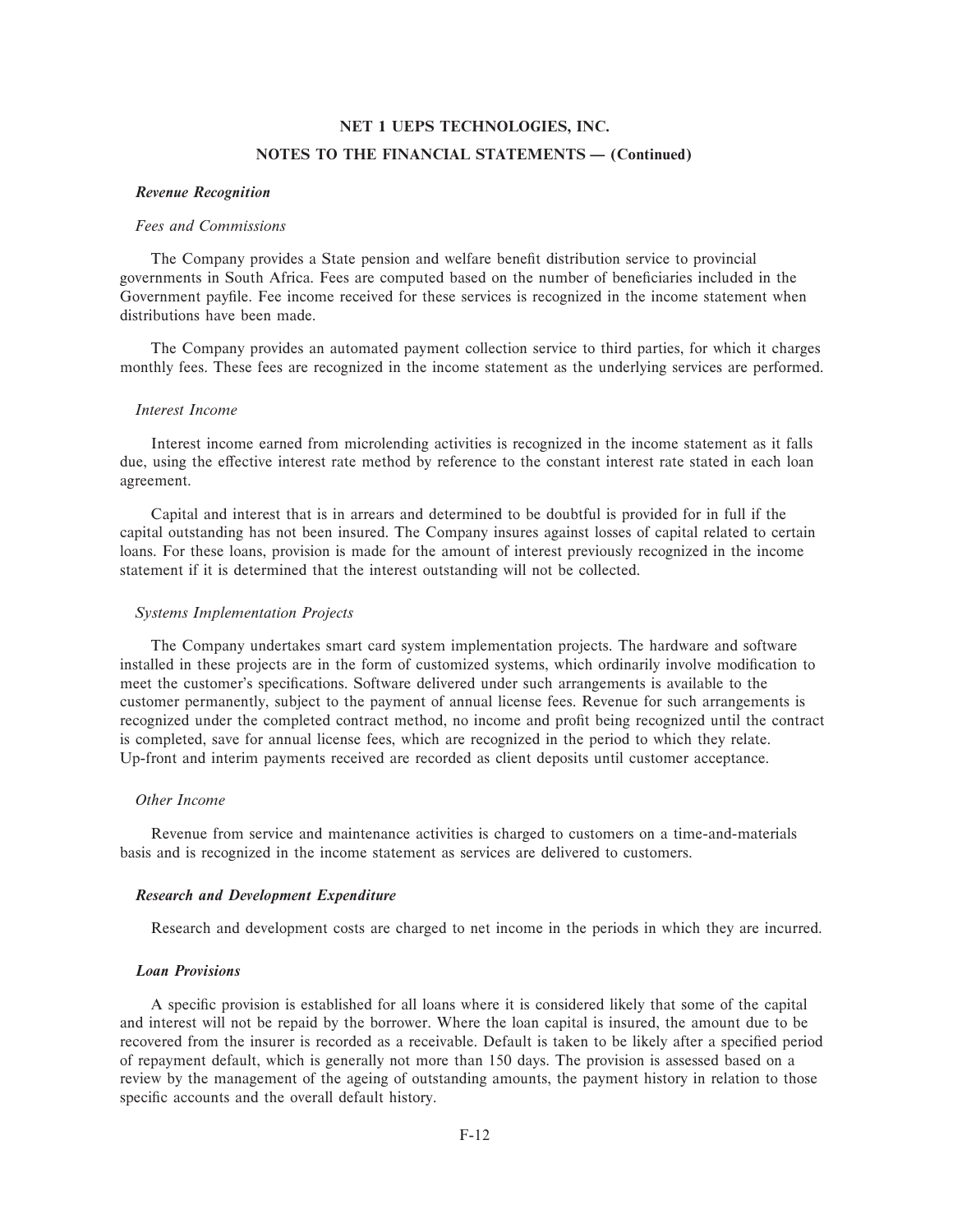#### **NOTES TO THE FINANCIAL STATEMENTS - (Continued)**

#### *Stock-Based Compensation*

The Company accounts for stock-based compensation under the expense recognition provisions of APB 25 and provides disclosures of pro-forma stock compensation expense in accordance with SFAS 123. Included in net income for the Company's share option plan and stock awards under APB 25 was a charge of \$4.36 million (2003: \$0.6 million; 2002: \$0.4 million). Had compensation expense for share options granted under the stock option plan been determined based on fair value at the grant dates consistent with the method required in accordance with SFAS 123, the Company's net income and earnings per share in accordance with US GAAP for 2002, 2003 and 2004 would have been as presented in the pro-forma disclosures below:

|                                                                                                                                       | 2004     | 2003     | 2002     |
|---------------------------------------------------------------------------------------------------------------------------------------|----------|----------|----------|
|                                                                                                                                       | \$13,278 | \$13,117 | \$8,518  |
| Add back: stock-based compensation expense included in reported net                                                                   | 4,360    | 613      | 384      |
| Deduct: total stock-based compensation expense determined under fair<br>value based method for all awards, net of related tax effects | (6,257)  | (100)    | (209)    |
|                                                                                                                                       | \$11,381 | \$13,630 | \$8,693  |
| Earnings per share, basic and diluted $(\$)$ :                                                                                        |          |          |          |
|                                                                                                                                       | 0.07     | 0.07     | 0.05     |
|                                                                                                                                       | 0.05     | 0.07     | 0.05     |
| Weighted average assumptions $(1)$ :                                                                                                  |          |          |          |
|                                                                                                                                       | 3.50%    | 14.00%   | 13.00%   |
|                                                                                                                                       | $0.00\%$ | $0.00\%$ | $0.00\%$ |
|                                                                                                                                       | 72.00%   | 67.82%   | 67.82%   |
|                                                                                                                                       | 7.00     | 2.15     | 2.15     |

(1) The 2004 assumptions are based on stock issued under the 2004 Stock Incentive Plan and the 2003 and 2002 assumptions are based on the stock compensation plan for the equity listed on the Johannesburg Securities Exchange.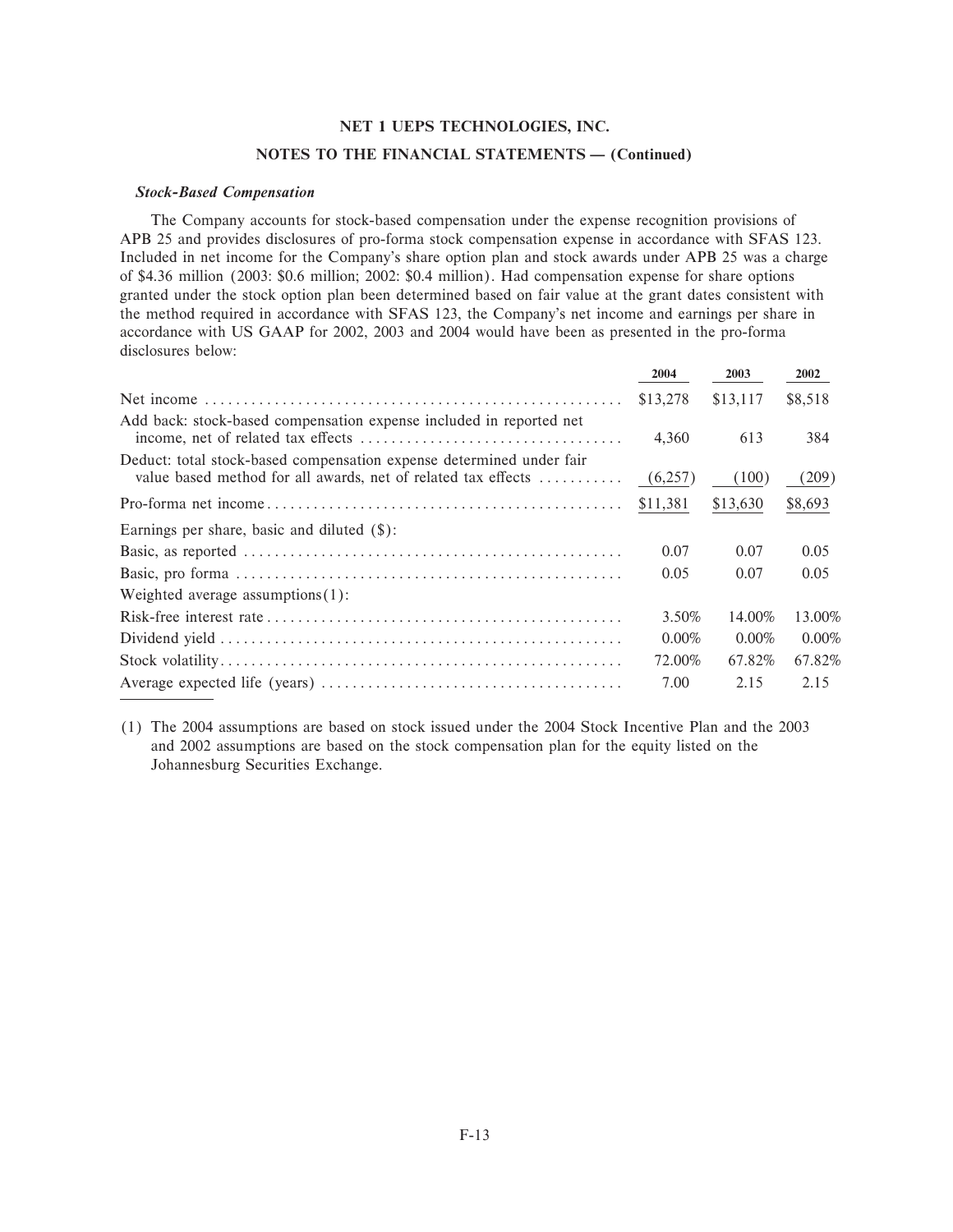#### **NOTES TO THE FINANCIAL STATEMENTS - (Continued)**

#### **3. Property, Plant and Equipment**

|                           | 2004     | 2003     |
|---------------------------|----------|----------|
| Cost:                     |          |          |
|                           | \$16,626 | \$11,444 |
|                           | 4,097    | 2,407    |
|                           | 10,140   | 7,979    |
|                           | 30,863   | 21,830   |
| Accumulated depreciation: |          |          |
|                           | 14,558   | 8,247    |
|                           | 2,280    | 1,329    |
|                           | 6,387    | 4,237    |
|                           | 23,225   | 13,813   |
| Carrying amount:          |          |          |
|                           | 2,068    | 3,197    |
|                           | 1,817    | 1,078    |
|                           | 3,753    | 3,742    |
|                           | \$ 7,638 | \$ 8,017 |

#### **4. Goodwill and Intangible Assets**

On July 1, 2002 the Company adopted SFAS 142 for US GAAP purposes, which required that goodwill and certain intangible assets with indefinite useful lives, including those recorded in past business combinations, no longer be amortized, but instead be tested for impairment at least annually. The standard also required the completion of a transitional impairment test with any resulting impairment identified treated as a cumulative effect of a change in accounting principle.

Prior to SFAS 142, the Company assessed goodwill for impairment based on the guidance in Accounting Principles Board Opinion No. 17, Intangible Assets and SFAS No. 121, *Accounting for the Impairment of Long-Lived Assets and for Long-Lived Assets to Be Disposed Of* and had to evaluate the periods of amortization continually to determine whether later events and circumstances warranted revised estimates of useful lives; impairment had to be recognized when the carrying amount exceeded the fair market value of the asset.

In connection with the adoption of SFAS 142, the Company completed a transitional impairment test of its goodwill. Fair value was determined based on discounted cash Öows using reasonable and appropriate assumptions that are consistent with internal forecasts. As a result, the Company determined that goodwill was not impaired and that no adjustment was required.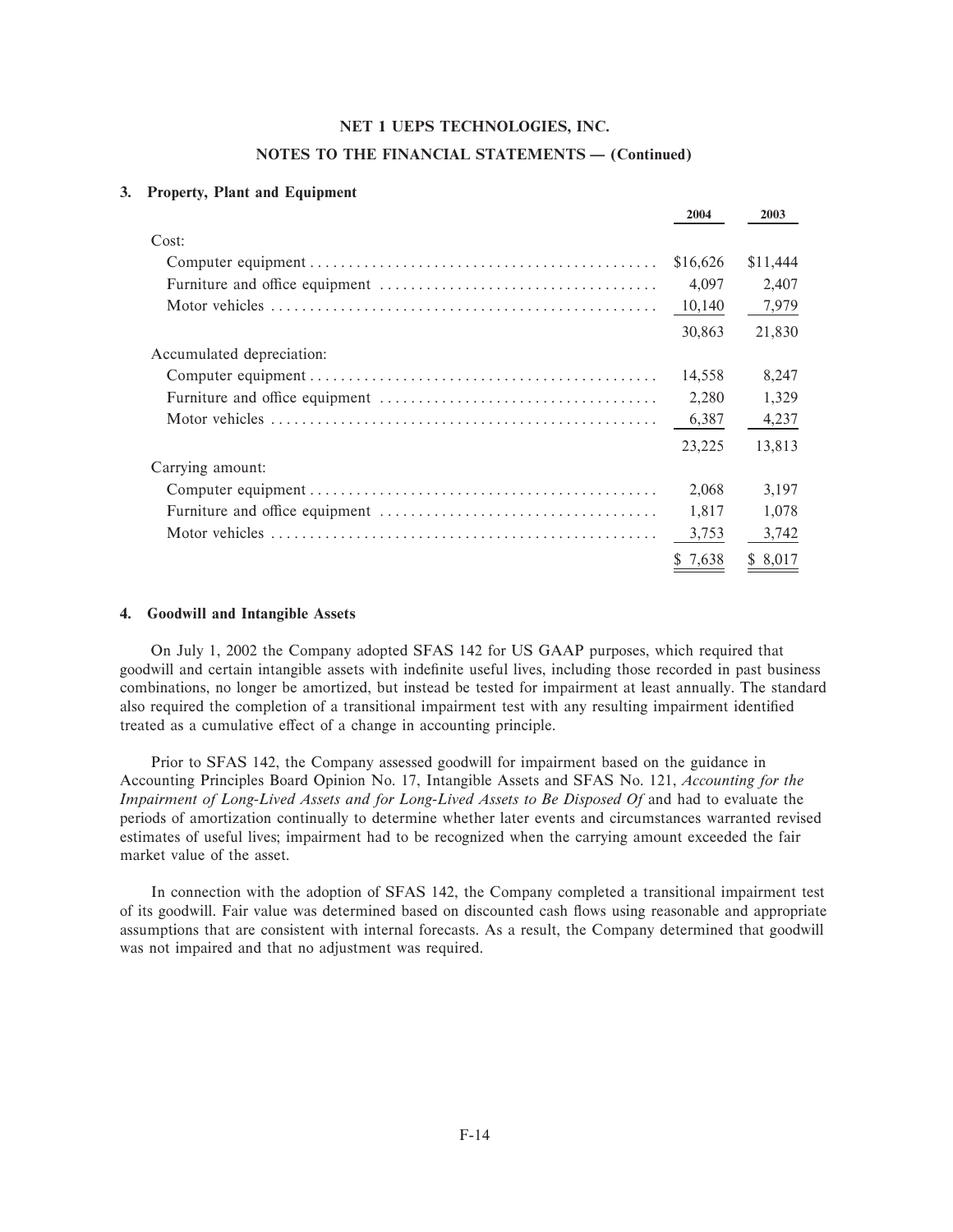#### NOTES TO THE FINANCIAL STATEMENTS - (Continued)

Summarized below is the carrying value and accumulated amortization of the intangible assets that will continue to be amortized under SFAS 142, as well as the carrying amount of goodwill, which will no longer be amortized.

|                                                             |                            | 2004                               |                                 | 2003                              |                                    |                                 |  |
|-------------------------------------------------------------|----------------------------|------------------------------------|---------------------------------|-----------------------------------|------------------------------------|---------------------------------|--|
|                                                             | Gross<br>Carrying<br>Value | Accumulated<br><b>Amortization</b> | <b>Net</b><br>Carrying<br>Value | <b>Gross</b><br>Carrying<br>Value | Accumulated<br><b>Amortization</b> | <b>Net</b><br>Carrying<br>Value |  |
| $Good will \dots \dots \dots \dots \dots \dots \dots \dots$ | \$19,302                   | \$(4,090)                          | \$15,212                        | \$12,085                          | \$(4,039)                          | \$8,046                         |  |
| Finite-lived intangible assets:                             |                            |                                    |                                 |                                   |                                    |                                 |  |
| Contract rights                                             | 2.673                      | (520)                              | 2,153                           |                                   |                                    |                                 |  |
| Customer contracts                                          | 114                        | (2)                                | 112                             |                                   |                                    |                                 |  |
| Exclusive licences                                          | 4,506                      | (54)                               | 4,452                           |                                   |                                    |                                 |  |
| FTS patent                                                  | 6,106                      | (2, 443)                           | 3,663                           | 5,129                             | (1,539)                            | 3,591                           |  |
| Other patents                                               | 6                          |                                    | 6                               |                                   |                                    |                                 |  |
| Total finite-lived intangible assets                        | \$13,405                   | \$(3,019)                          | \$10,386                        | \$5.129                           | \$(1,539)                          | \$3,591                         |  |

The Company obtained its patent for the Funds Transfer System (FTS) on its acquisition of Net 1 Investment Holdings (Proprietary) Limited ("Net 1 Holdings") on July 12, 2000, 100% of Net 1 Holdings' issued share capital was acquired for a historical cost of approximately \$3.2 million (or \$4.1 million at the year end exchange rate of \$1:ZAR6.275), which was satisfied through the issuance of 9,750,000 of the Company's common shares. In addition, a deferred taxation adjustment was required to increase the historical carrying value to \$4.8 million (or \$2 million at the year end exchange rate of \$1:ZAR6.275). Net 1 Holdings was a holding company that did not generate significant revenues or expenses and did not have significant assets or liabilities other than the FTS patent rights for South Africa and surrounding territories, on which the Company's smart card applications are based.

Aggregate amortization expense on the FTS patent for the year ended June 30, 2004 was approximately \$0.6 million (2003: \$0.5 million, 2002: \$0.4 million). Actual amortization expense to be reported in future periods could differ from these estimates as a result of new intangible asset acquisitions, changes in useful lives and other relevant factors.

In December 2003 the Company entered into an agreement with various black economic empowerment partners (the "partners") whereby the partners would provide certain services, for example, debt collection and dispute resolution, related to the Cash Paymaster Services Northern contract. The Company total amount to be paid to the partners is approximately \$2.3 million (or \$2.7 million at the year end exchange rate of \$1:ZAR6.275), of which \$1.3 million was paid during the year. The amount paid will be amortized over the contract period of 3 years. Amortization for the nine months to June 2003 is approximately \$0.5 million.

As a result of the reverse acquisition described in note 1 the assets and liabilities of the Company were valued in accordance with the requirements of SFAS 14, Business Combinations. The customer contracts and exclusive licenses were valued by an independent third party and these assets were valued at approximately \$0.1 million and \$4.5 million, respectively, with estimated useful lives of 5 and 7 years respectively. Amortization expense for the customer contracts and exclusive licenses for the year ended June 30, 2004 is \$0.002 million and \$.05 million, respectively.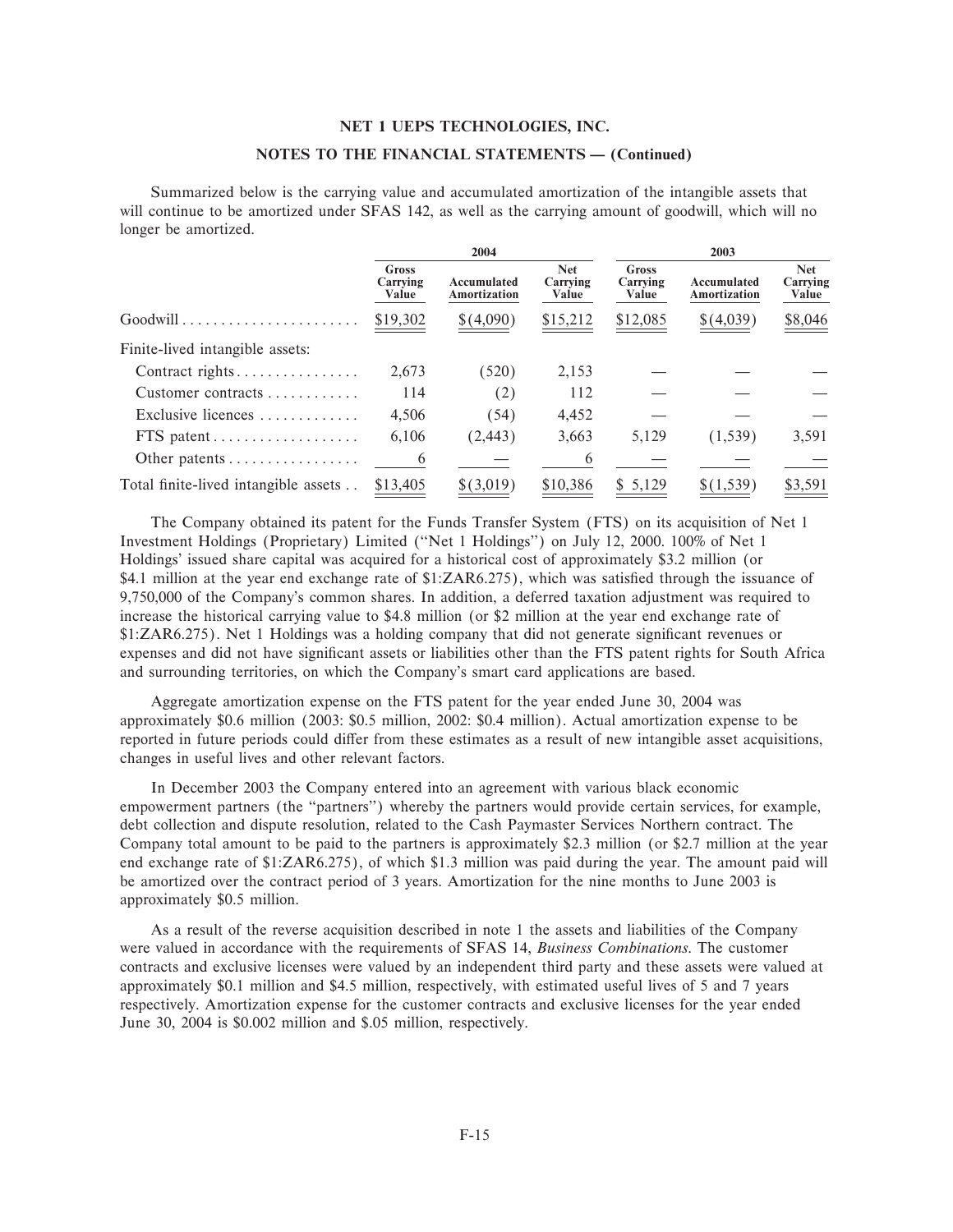# NOTES TO THE FINANCIAL STATEMENTS - (Continued)

As required by SFAS 141 goodwill has been allocated to the Company's reportable UEPS Transaction-based activities, UEPS-based Financial Services and Hardware, Software and related Technology Sales business segments as follows:

|                                                 |          | June 30, 2004               |                                 |
|-------------------------------------------------|----------|-----------------------------|---------------------------------|
|                                                 | Cost     | Accumulated<br>Amortization | <b>Net</b><br>Carrying<br>Value |
|                                                 | \$ 3,841 | \$(1,133)                   | \$2,708                         |
|                                                 | 7,857    | (2,203)                     | 5,654                           |
| Hardware, software and related technology sales | 7,604    | (754)                       | 6,850                           |
|                                                 | \$19,302 | \$(4,090)                   | \$15,212                        |
|                                                 |          | June 30, 2003               |                                 |
|                                                 | Cost     | Accumulated<br>Amortization | <b>Net</b><br>Carrying<br>Value |
| Transaction-based activities                    | \$ 3.962 | \$(1,554)                   | \$2,408                         |
|                                                 | 6,602    | (1,851)                     | 4,751                           |
| Hardware, software and related technology sales | 1,521    | (634)                       | 887                             |
|                                                 | \$12,085 | \$(4,039)                   | \$8,046                         |

As required by SFAS 142, the standard has not been retroactively applied to the results for the period prior to adoption. Net profit on a pro forma basis, as if SFAS 142 had been adopted as of July 1, 2000, is presented below:

|                                                                                          | 2004     | 2003     | 2002    |
|------------------------------------------------------------------------------------------|----------|----------|---------|
|                                                                                          | \$13,278 | \$13,117 | \$8,518 |
|                                                                                          |          |          | 865     |
|                                                                                          |          |          |         |
|                                                                                          |          | \$13,117 | \$9,383 |
| The effect of adopting FAS 142 on July 1, 2002 was as follows:                           |          |          |         |
|                                                                                          |          | 2004     | 2003    |
| Extraordinary gain — negative goodwill that arose after July 1, 2002 $\dots \dots \dots$ |          |          | \$ 857  |
| Cumulative effect of an accounting change: write-off of negative goodwill that           |          |          |         |
|                                                                                          |          |          | 318     |
|                                                                                          |          |          | \$1,175 |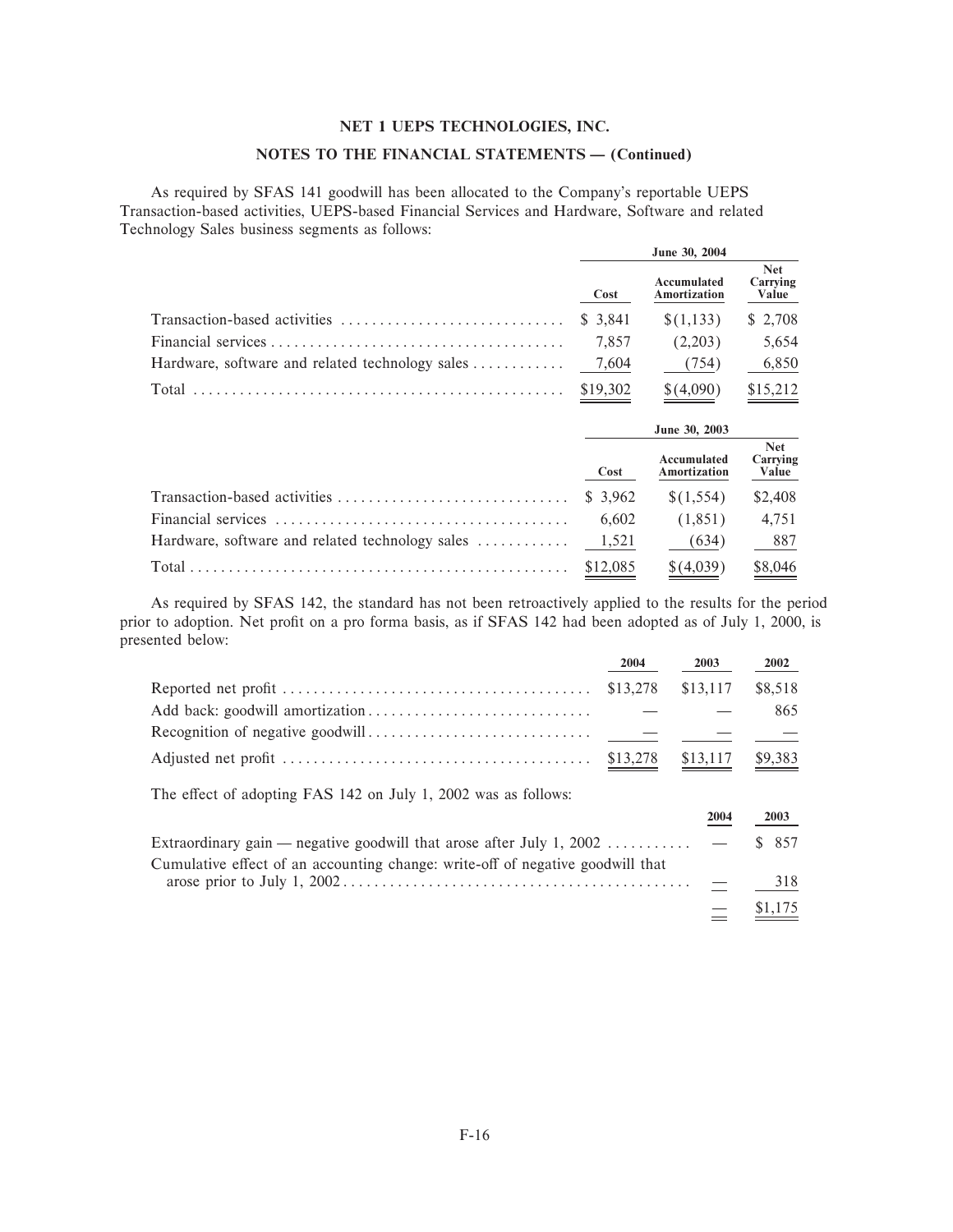# NOTES TO THE FINANCIAL STATEMENTS - (Continued)

## 5. Income Taxes

The following is a reconciliation of income taxes, calculated at the statutory South African income tax rate, to the income tax provision included in the accompanying statements of operations for each of the years ended June 30:

|                                                                                                                  | 2004     | 2003     | 2002                  |
|------------------------------------------------------------------------------------------------------------------|----------|----------|-----------------------|
| Income tax provision                                                                                             |          |          |                       |
|                                                                                                                  | \$21,298 | \$10,635 | \$5,757               |
|                                                                                                                  | 4,012    |          |                       |
|                                                                                                                  | 617      | (1,162)  | (203)                 |
|                                                                                                                  |          | 9,473    | 5,554                 |
| Income tax rate reconciliation                                                                                   |          |          |                       |
| Income taxes at statutory South African tax rates                                                                | 37.78%   | 37.78%   | 37.78%                |
|                                                                                                                  | 9.95%    | 5.54%    | 1.23%                 |
|                                                                                                                  | 8.29%    |          |                       |
|                                                                                                                  | 10.26%   |          |                       |
|                                                                                                                  | 66.29%   | 43.32%   | 39.01%                |
|                                                                                                                  | 54.45%   | 48.63%   | 40.43%                |
|                                                                                                                  | 10.26%   |          |                       |
| $Deferred \dots \dots \dots \dots \dots \dots \dots \dots \dots \dots \dots \dots \dots \dots \dots \dots \dots$ | 1.58%    |          | $(5.31)\%$ $(1.42)\%$ |

The following table shows the significant components included in deferred income taxes as at June 30:

|                                                | 2004     | 2003    |
|------------------------------------------------|----------|---------|
| <b>Assets:</b>                                 |          |         |
|                                                | \$ 6.667 | \$1,431 |
| Valuation allowance related to assessed losses | (3,245)  |         |
|                                                | (2,395)  | (1,365) |
|                                                | 1,191    | 2,833   |
|                                                | 331      | 34      |
|                                                | 2,549    | 2,933   |
| <b>Liabilities:</b>                            |          |         |
|                                                | 1.384    | 1,356   |
|                                                | 1,633    | (167)   |
|                                                |          | (98)    |
|                                                | 6,025    | 6,756   |
|                                                | (81)     | 147     |
|                                                | 8,961    | 7,994   |
|                                                | \$6,412  | \$5,061 |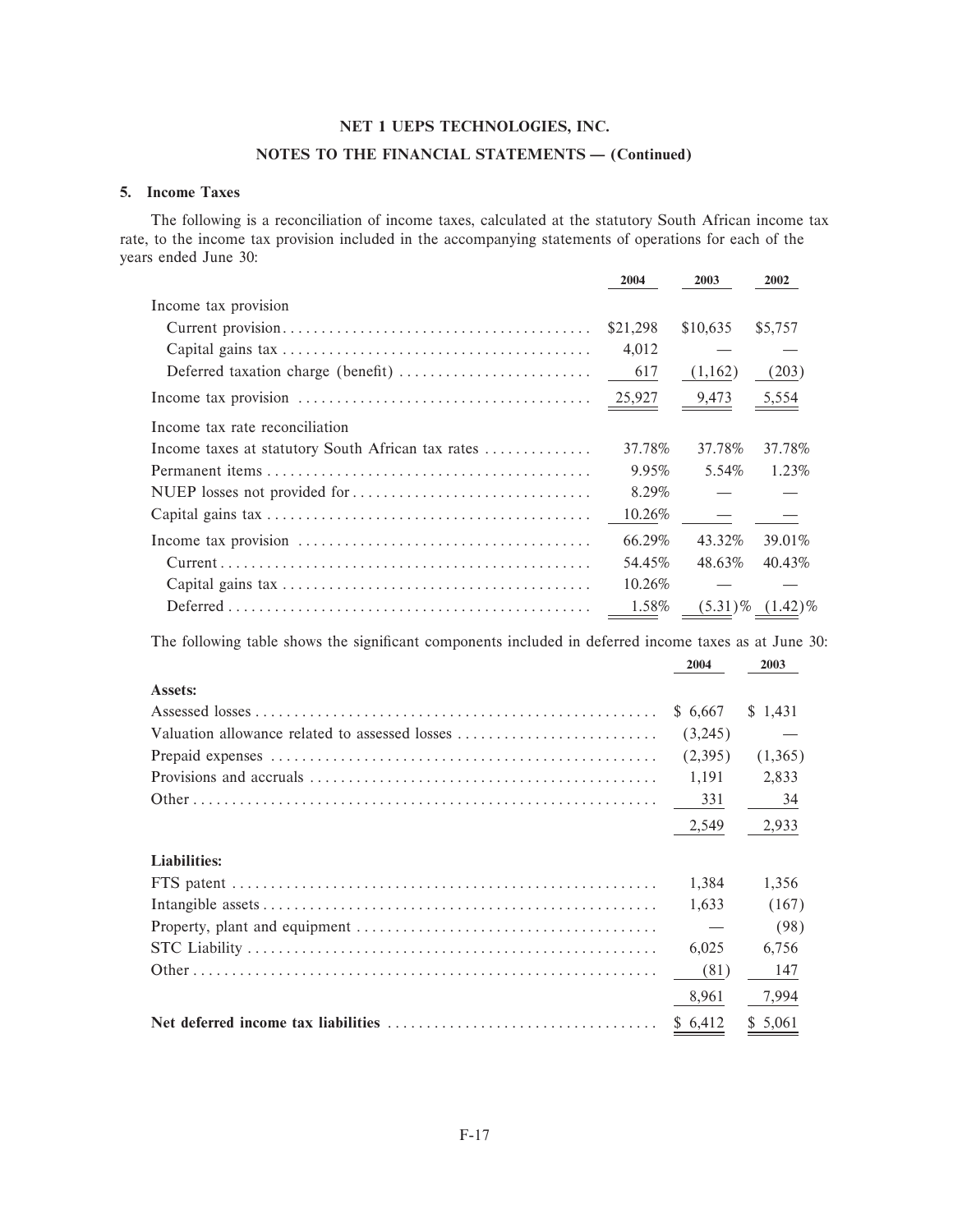#### **NOTES TO THE FINANCIAL STATEMENTS - (Continued)**

#### **6. Stock-Based Compensation**

#### *2004 Stock Incentive Plan*

The shareholders of the Company approved the 2004 Stock Incentive Plan (the "Plan") on May 27, 2004. The 2004 Stock Incentive Plan permits the Company to grant to its employees, directors and consultants incentive stock options, non-qualified stock options, stock appreciation rights, restricted stock, performance-based awards and other awards based on its common stock. The remuneration committee of the Company's board of directors (""the committee'') administers the Plan.

#### *Term*

No awards may be granted under the Plan after the tenth anniversary of the effective date of the Plan, but awards granted before such tenth anniversary may extend beyond that date.

#### *Shares Reserved for Awards and Limits on Awards*

The total number of shares of Company common stock available under the Plan initially will be 17,441,872, of which 8,720,936 shares may be used with respect to stock options, and 8,720,936 shares may be used in respect of other stock-based awards, which may include grants of restricted shares. The maximum number of shares for which stock options and stock appreciation rights, or for which other stock-based awards may be granted during a calendar year to any participant is 2,616,281, which is approximately 30% of the total number of shares that may be used with respect to stock options or stockbased awards under the Plan.

#### *Stock Options*

The committee will establish the duration of each option at the time it is granted. The maximum duration of an incentive stock option is ten years after the date of grant. The committee will establish the exercise price of each option at the time it is granted. Initial grants of non-qualified stock options may be made at an exercise price of US\$0.50 per share, which is based on the price per share of Company common stock issued to the Brait Consortium. The exercise price of an incentive stock option may not be less than the fair market value of the underlying common stock on the date of grant. The committee may establish vesting and performance requirements that must be met prior to the exercise of options. Unless otherwise determined by the committee, stock options become exercisable ratably, on an annual basis, over a period of five years, commencing with the first anniversary of the grant date. On June 7, 2004, the Company granted 8,720,936 options to directors, management and employees of Aplitec at an exercise price of \$0.50. The options become exercisable ratably, on an annual basis, over a period of five years, commencing with the first anniversary of the grant date. No compensation expense was recorded as the grants were made at market value, which was considered to be the price that the Brait Group paid for its shares in the Company.

#### *Stock Appreciation Rights*

The committee also may grant stock appreciation rights, either singly or in tandem with underlying stock options. Stock appreciation rights entitle the holder upon exercise to receive an amount in any combination of cash or shares of our common stock (as determined by the committee) equal in value to the excess of the fair market value of the shares covered by the right over the grant price.

## *Other Stock-Based Awards*

The 2004 Stock Incentive Plan permits the committee to grant awards that are valued by reference to, or otherwise based on the fair market value of, our common stock. These awards will be in such form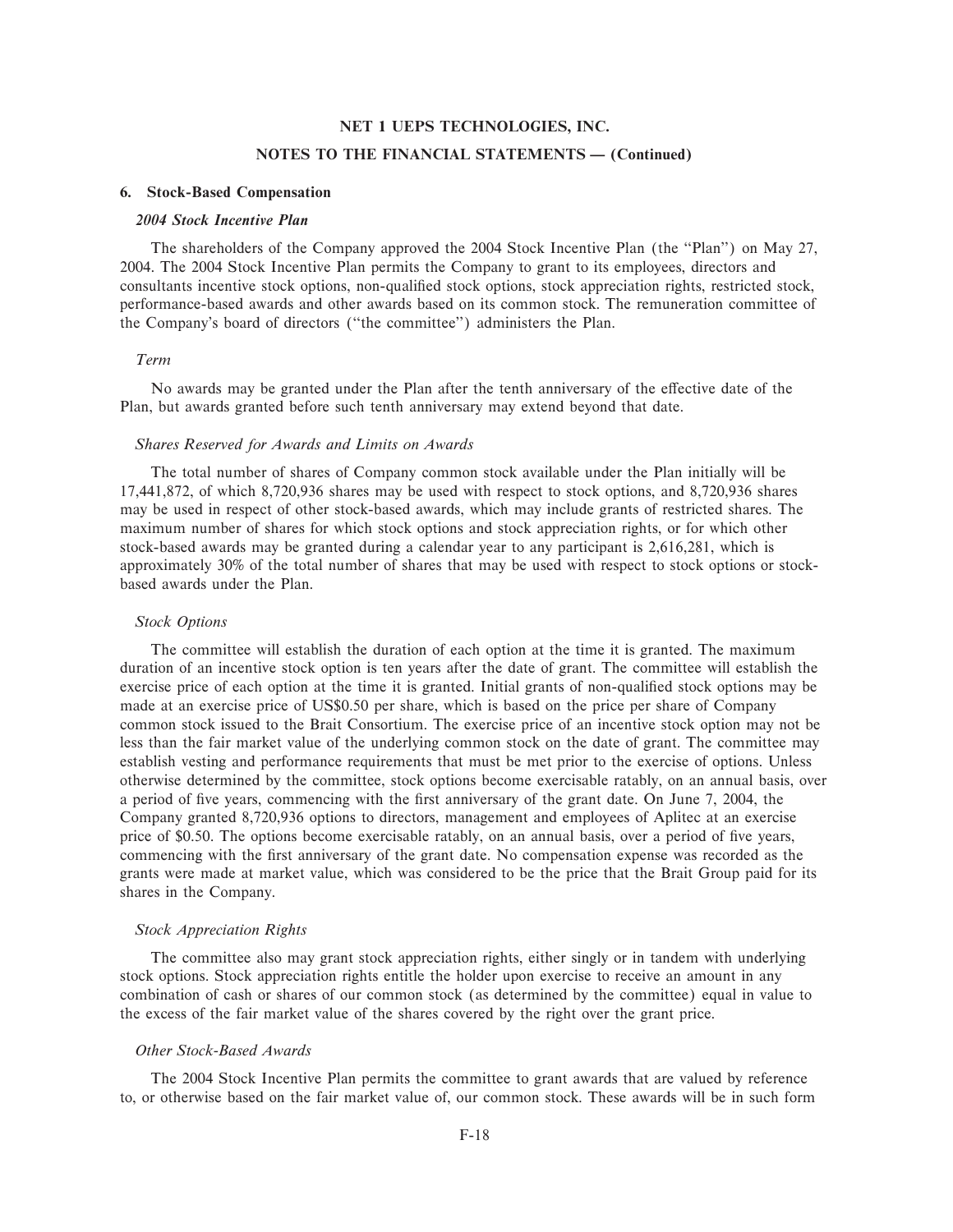#### NOTES TO THE FINANCIAL STATEMENTS - (Continued)

and subject to such conditions, as the committee may determine, including the satisfaction of performance goals, the completion of periods of service or the occurrence of events.

As a condition precedent to the transaction, the committee granted 8,720,936 stock awards to management and employees of Aplitec on June 7, 2004. These grants were valued at \$0.50 per stock award, and become exercisable ratably, on an annual basis, over a period of five years, commencing with the grant date. Market value for the shares was determined to be the price that the Brait Consortium paid for its shares in the Company. The total cost related to these grants recognized in income for the year ended June 30, 2004 is approximately \$4.3 million.

The movement in stock options outstanding during the three years ended June 30, 2004 is summarized in the following table:

|                                         | 2004                                       |                                                 | 2003                                          |                                                 | 2002                                          |                                                 |
|-----------------------------------------|--------------------------------------------|-------------------------------------------------|-----------------------------------------------|-------------------------------------------------|-----------------------------------------------|-------------------------------------------------|
|                                         | No. of<br><b>Shares</b><br>Under<br>Option | Weighted<br>Average<br><b>Exercise</b><br>Price | No. of<br><b>Shares</b><br>Under<br>Option(1) | Weighted<br>Average<br><b>Exercise</b><br>Price | No. of<br><b>Shares</b><br>Under<br>Option(1) | Weighted<br>Average<br><b>Exercise</b><br>Price |
| Outstanding at beginning of year        |                                            |                                                 | 2,890,721                                     | \$0.16                                          | 5,903,571                                     | \$0.15                                          |
| Granted                                 | 8.720.936                                  |                                                 |                                               |                                                 |                                               |                                                 |
| Exercised                               |                                            | \$0.5                                           | 2,860,863                                     | \$0.16                                          | 2,972,136                                     | 0.15                                            |
| Lapsed or otherwise forfeited $\dots$   |                                            |                                                 | 29,858                                        |                                                 | 40,714                                        |                                                 |
| Outstanding at end of year              | 8,720,936                                  |                                                 |                                               | \$0.16                                          | 2,890,721                                     | \$0.15                                          |
| Exercisable at end of year $\dots\dots$ |                                            |                                                 |                                               |                                                 |                                               |                                                 |

(1) The number of stock based awards outstanding during 2003 and 2002 has been adjusted using the reinvestment ratio mentioned in Note 1 above.

## 7. Trade and Other Receivables

|                                                                         | 2004     | 2003     |
|-------------------------------------------------------------------------|----------|----------|
|                                                                         | \$41.914 | \$27,411 |
| Allowance for doubtful accounts, beginning of year restated at year end |          |          |
|                                                                         | 8.091    | 5,682    |
|                                                                         | 723      | 1,122    |
|                                                                         | (427)    | (7)      |
|                                                                         |          | 6,797    |
|                                                                         |          | \$20.614 |

#### 8. Trade and Other Payables

| 2004     | 2003     |
|----------|----------|
|          |          |
|          | 4.404    |
|          | 661      |
| 2.984    | 2.629    |
|          |          |
| \$23.693 | \$16,459 |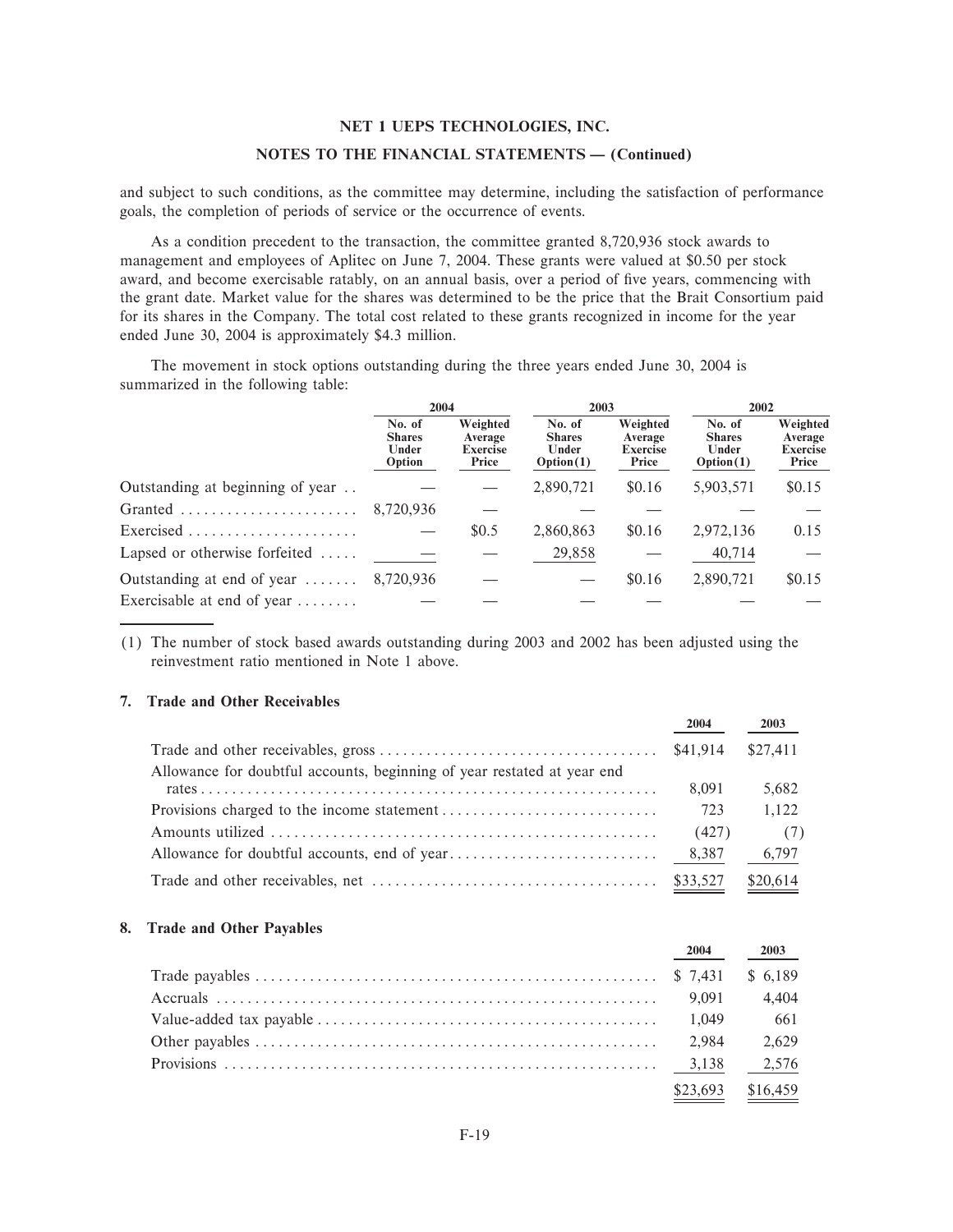#### **NOTES TO THE FINANCIAL STATEMENTS - (Continued)**

#### **9. Revenue**

| 2004                        | 2003 | 2002 |
|-----------------------------|------|------|
|                             |      |      |
|                             |      |      |
| \$131,098 \$74,924 \$51,793 |      |      |

#### **10. Capital Structure and Creditor Rights Attached to the B Class Loans**

The balance sheet reflects two classes of equity, namely common stock and linked units.

The linked units comprise the following instruments which are linked and cannot be traded separately:

- ' Special convertible preferred stock,
- ' B Class preferred stock in New Aplitec and
- ' B Class loans issued by New Aplitec

Although the linked units include certain instruments (the B Class preferred stock and the B Class loans) that are legally equity of a subsidiary of the Company, they have been treated as equity of the Company and recorded as part of shareholders' equity in these consolidated financial statements, in recognition of their substance, which is economically equivalent to that of common stock.

The B Class loans referred to above are not considered to be a liability in accordance with *SFAS 150, Accounting for Certain Financial Instruments with Characteristics of Both Equity and Liability*, as New Aplitec does not have an obligation to transfer assets to its shareholders in respect of the loans. In addition, any distributions relating to the loans are solely at the discretion of New Aplitec.

*Voting rights* — The holder of a convertible preference share has the same voting rights as a common shareholder. Therefore, a linked unit-holder is able to vote on the same matters as a common shareholder of the Company, including the selection of directors, corporate decisions submitted to shareholder vote, and decisions regarding distribution of earnings. In addition, the convertible preference shares do not provide any additional rights with respect to control of the Company above or beyond the common shareholder.

*Dividend rights* — The corporate by-laws of the Company are such that the Company's common shareholders and linked unit holders have similar rights to the distribution of the Company's earnings.

*Liquidation rights* — The corporate by-laws allow for the automatic conversion of the linked units into common stock of the Company thereby allowing linked unit holder to have identical liquidation rights to a common shareholder in the event liquidation.

*Sale rights* — A linked unit holder can only dispose of its interest in the Company by 1) converting the linked units into common stock and 2) selling the common stock on the open market. Therefore, a holder of the linked units receives the same risk and rewards in market price fluctuation as a common shareholder of the Company. In addition, both groups of shareholders have similar means as to which it is able to liquidate its interest in the Company.

#### *Common Stock*

Holders of shares of the Company's common stock are entitled to receive dividends and other distributions when declared by the Company's board of directors out of funds available. Payment of dividends and distributions is subject to certain restrictions of the state of Florida law, including the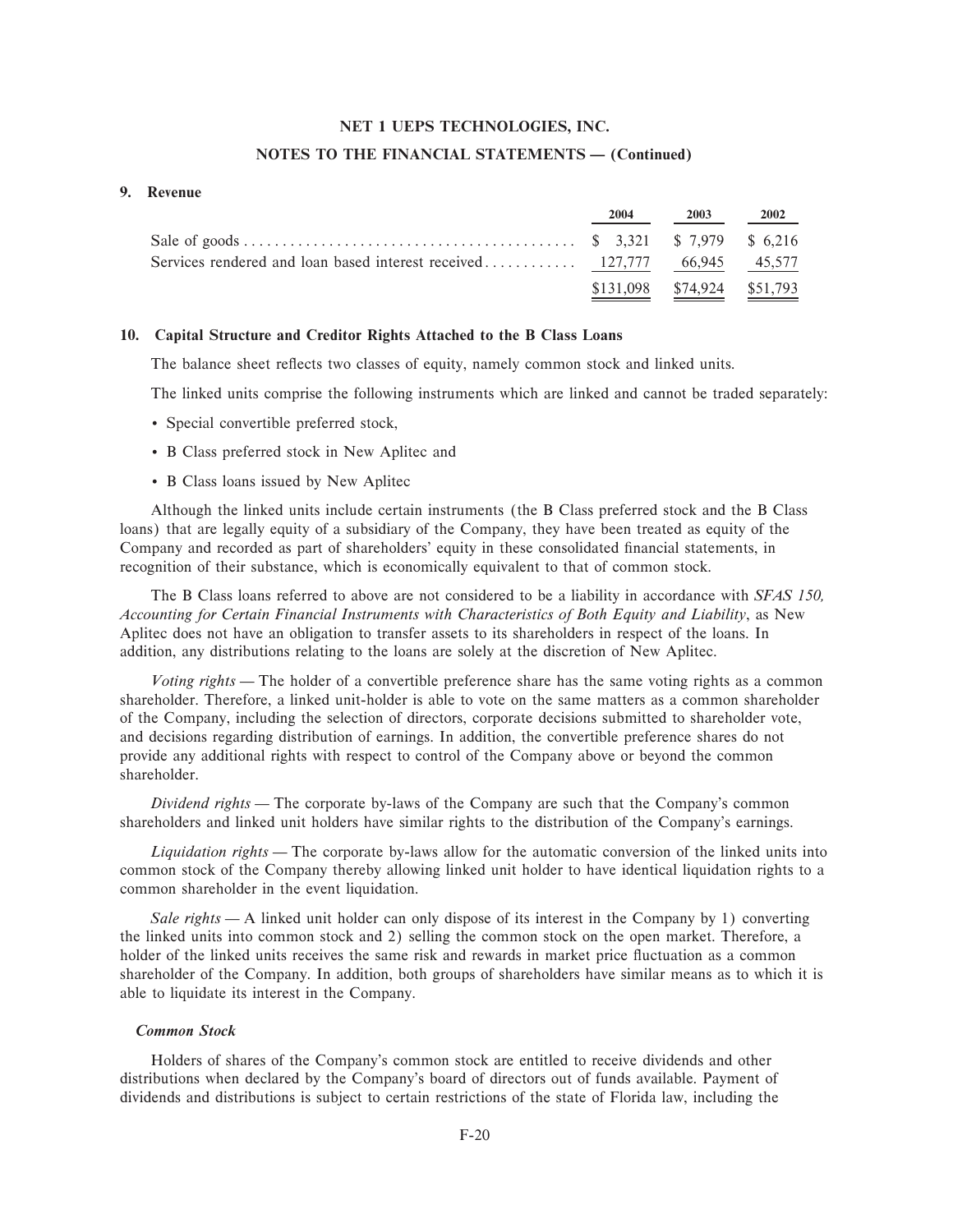# **NET 1 UEPS TECHNOLOGIES, INC. NOTES TO THE FINANCIAL STATEMENTS - (Continued)**

requirement that after making any distribution the Company must be able to meet its debts as they become due in the usual course of its business.

Upon voluntary or involuntary liquidation, dissolution or winding up of the Company, holders of common stock share ratably in the assets remaining after payments to creditors and provision for the preference of any preferred stock according to its terms. There are no pre-emptive or other subscription rights, conversion rights or redemption or scheduled installment payment provisions relating to shares of common stock. All of the outstanding shares of common stock are fully paid and non-assessable.

Each holder of common stock is entitled to one vote per share for the election of directors and for all other matters to be voted on by shareholders. Holders of common stock may not cumulate their votes in the election of directors, and are entitled to share equally and ratably in the dividends that may be declared by the board of directors, but only after payment of dividends required to be paid on outstanding shares of preferred stock according to its terms. The shares of Company common stock are not subject to redemption.

#### *Special Convertible Preferred Stock*

The special convertible preferred stock ranks, on parity, without preference and priority, with the Company's common stock with respect to dividend rights (except as described below) or rights upon liquidation, dissolution or winding up of the Company. The stock is junior in preference and priority to each other class or series of preferred stock or other equity security of the Company under terms which may be determined by the board of directors to expressly provide that such other security rank senior in preference or priority to the special convertible preferred stock with respect to dividend rights or rights upon liquidation, dissolution or winding up of the Company.

Provided that shares of special convertible preferred stock are outstanding, the Company's board will determine immediately prior to the declaration of any dividend or distribution (i) the portion, if any, of the Company's assets available for such dividend of distribution that is attributable to funds or assets from New Aplitec, regardless of the manner received (""the South African Amount''), and (ii) the portion of such funds or assets that is not from New Aplitec (the ""Non South African Amount''). The South African Amount will not include amounts received from New Aplitec due to its liquidation, distribution or dividend after an insolvency or winding up.

Provided that shares of special convertible preferred stock are outstanding, (i) any dividends or distributions by the Company's board of Non-South African Amounts must be paid *pro rata* to all holders of common stock and special convertible preferred stock, and (ii) and dividends or distributions by the Company's board of South African Amounts can be paid only to holders of common stock. The Company's board has complete discretion to declare a dividend or distribution with respect to South African Amounts or Non-South African Amounts.

In the event of the voluntary or involuntary liquidation, dissolution, distribution of assets or windingup of the Company, all outstanding shares of special convertible preferred stock will automatically convert and holders of such stock will be entitled to receive *pari passu* with holders of common stock, any assets of the Company distributed for the benefit of its shareholders.

Holders of special convertible preferred stock have the right to receive notice of, attend, speak and vote at general meetings of Net 1, and are entitled to vote on all matters on which holders of common stock are entitled to vote. Each holder of special convertible preferred stock present in person, or the person representing such holder, is entitled to a number of votes equal to the number of shares of common stock that would be issued upon conversion of the special convertible preferred stock held by such holder on the record date.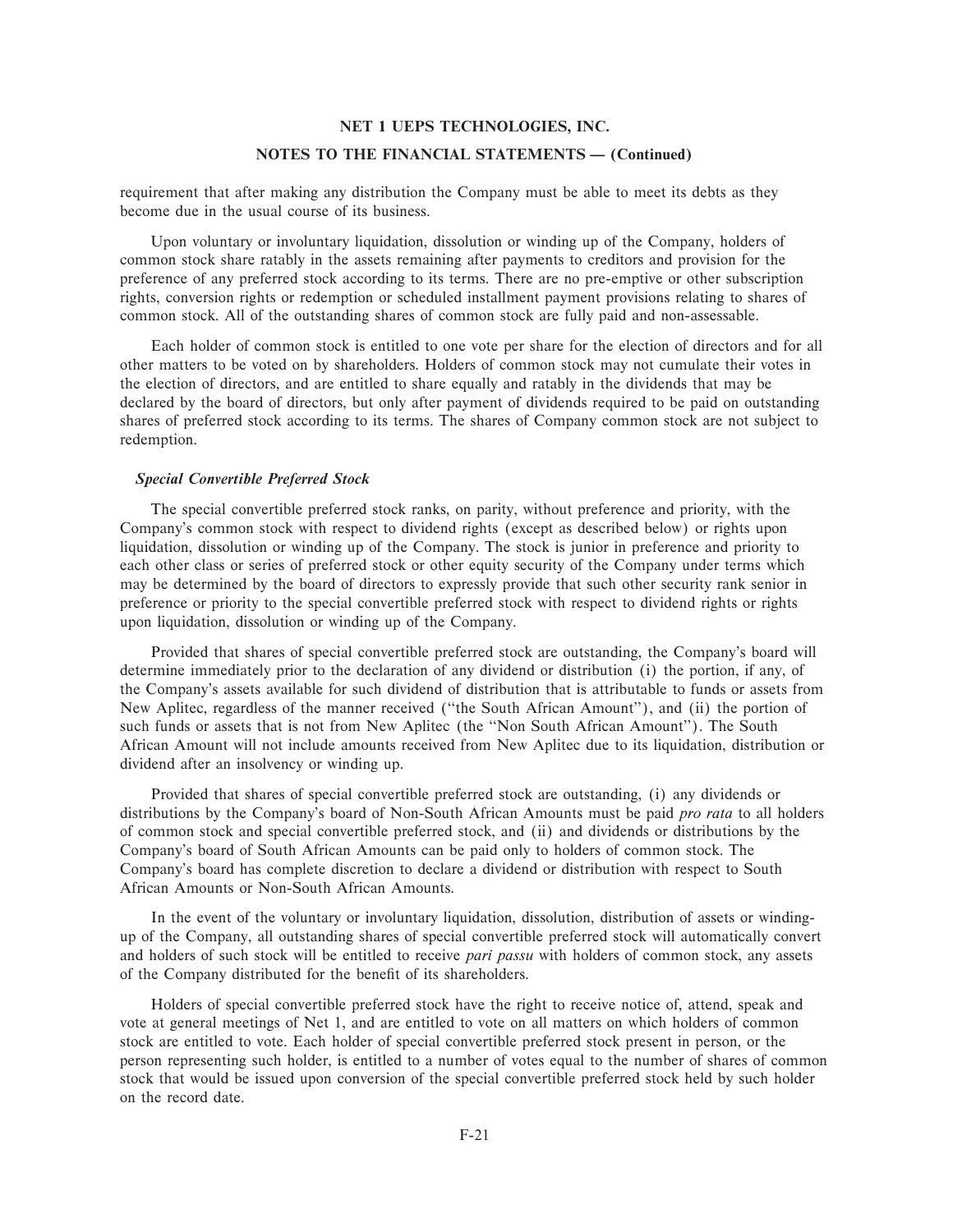# **NET 1 UEPS TECHNOLOGIES, INC. NOTES TO THE FINANCIAL STATEMENTS - (Continued)**

#### *B Class Preferred Stock*

The Company owns 100% of the A class common stock and A class loans in issue of New Aplitec. The B class preferred stock rank *pari passu* with the New Aplitec A class stock in respect of participation in dividends and return of capital prior to winding-up of New Aplitec. The B class preferred stock shall not, however, participate in dividends or a return of capital on a winding-up of New Aplitec for any reason. However, the unit holders will participate, as the B class preference stock will automatically convert into Company common stock on a winding-up of New Aplitec. The B class preferred stock cannot be sold or transferred other than to the Company pursuant to the occurrence of a trigger event. Therefore, the B class preferred stock, the B class loans and the rights to receive Company special convertible preferred stock are linked together and cannot be traded separately.

The holders of B class preferred stock will only be entitled to vote on matters which directly affect the rights attaching to the B class preferred stock. At every general meeting of New Aplitec at which more than one class of shareholders are present and entitled to vote, unit holders of the South African Trust which in turn holds the B class preferred stock, shall be entitled, upon a poll, to that proportion of the total votes in New Aplitec which the aggregate number of B class preferred stock held bears to the aggregate number of all shares entitled to be voted at such meeting (provided that no resolution for the declaration of a dividend or for the disposal of any intellectual property of New Aplitec shall be passed unless unit holders representing 50.1% of the B class preferred stock present at the meeting in person or represented by proxy vote in favor of such resolution).

#### *B Class Loans*

The B class loans are unsecured and repayable as and when directed by the board of directors of New Aplitec provided that no capital may be repaid until at least 30 days have lapsed from the date of drawdown of the loans, and subject to South African Exchange Control approval. The loans will bear interest at such rates as may be determined by the board of directors of New Aplitec at the beginning of each year, but shall not be more than the prime rate as quoted by Standard Bank of South Africa Limited from time to time. Interest, if so declared by the board of directors of New Aplitec, will be payable by New Aplitec semi-annually in arrears.

#### *Conversion of Special Convertible Preferred Stock to Common Stock*

Special convertible preferred stock is convertible into shares of common stock on a one-for-one basis upon the occurrence of trigger event. With each converted share of special convertible preferred stock that is converted, the Company will receive:

- ' 1.228070 B class preference shares; and
- ' such holder's interest in the New Aplitec B loan accounts.

Upon conversion, all rights with respect to shares for special convertible preferred stock will cease. Converted shares will be cancelled and have the status of authorized but unissued preferred stock, without designation as to series until such shares are once more designated as part of a particular series by the board of directors.

#### **11. Earnings Per Share**

Earnings per share has been presented separately for each of the two classes of equity. However the entire consolidated net income of the Company is attributable to the shareholders of the Company comprising both the holders of Net 1 common stock and the holders of linked units. As described in Note 10, the linked units have the same rights and entitlements as those attached to common shares.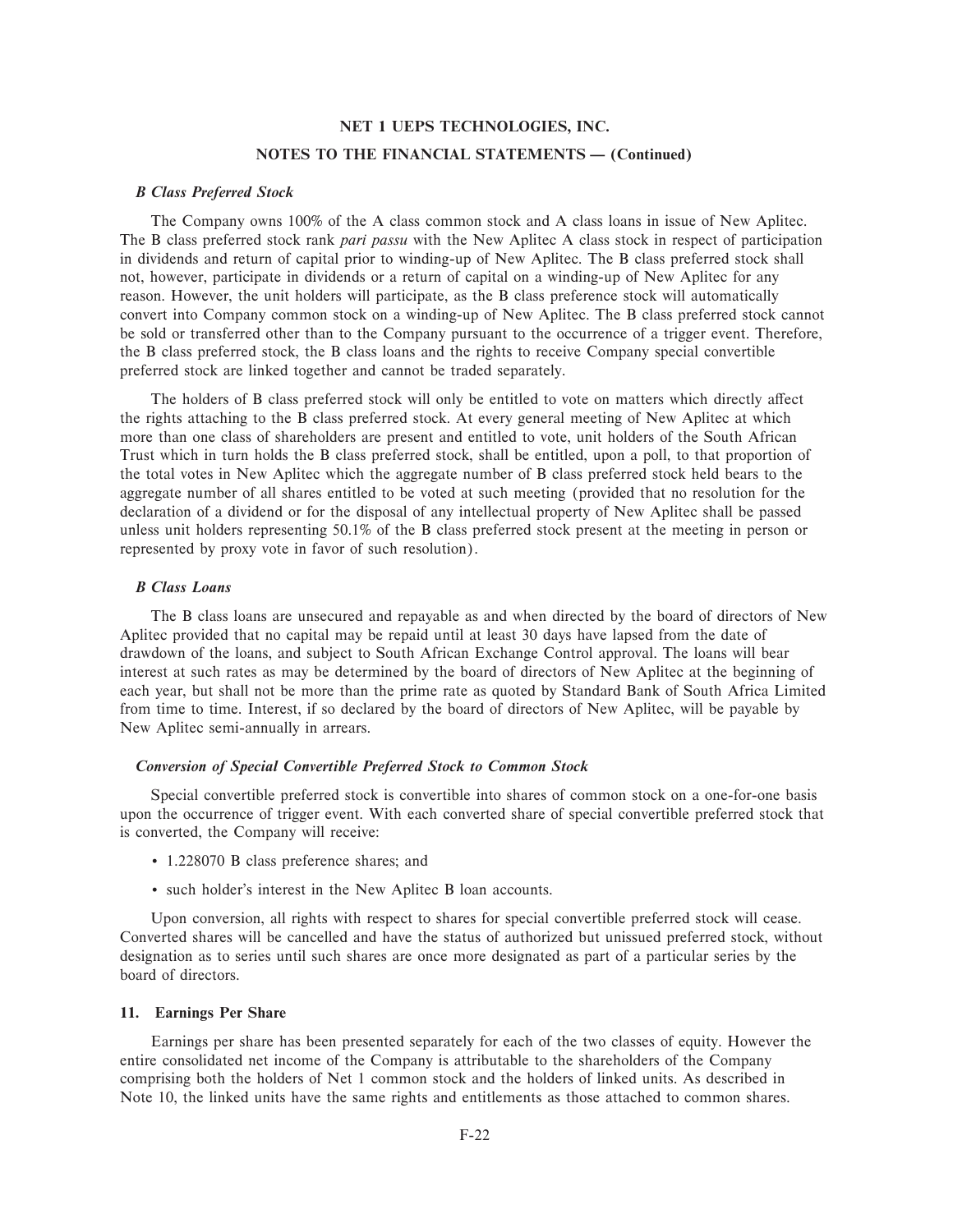#### NOTES TO THE FINANCIAL STATEMENTS - (Continued)

Basic earnings per common share and per linked unit has been calculated by dividing the net income, before and after the extraordinary item and the cumulative effect of a change in accounting principle, by the weighted average number of common shares and linked units respectively, outstanding during each period. Diluted earnings per share has been calculated to give effect to the number of additional common shares/ linked units that would have been outstanding if the potential dilutive instruments had been issued in each period.

Earnings per common share does not give effect to any future taxes to be paid by Net 1 upon receipt of New Aplitec dividends, which could otherwise reduce the earnings available for distribution to the holders of Net 1 common stock.

As a result of the transaction described in Note 1 above the weighted average number of shares used to calculate earnings per share for 2003 and 2002 have been retroactively restated to reflect the capital structure after the transaction. For the purposes of this restatement, the Aplitec share capital has been presented as common stock in prior periods.

The weighted average number of shares for 2004 presented below includes the common shares as well as the special convertible preferred shares as the shareholders that hold these shares have the same rights and entitlements as those attached to the common shares.

The following tables detail the weighted average number of shares used for the calculation of earnings per share for the years ended June 30.

|                                                                                        | 2004  | 2003                     |          | 2002    |
|----------------------------------------------------------------------------------------|-------|--------------------------|----------|---------|
| Weighted average number of common shares $-$ basic                                     | 8,522 | 192,967                  |          | 187,287 |
| Weighted average effect of dilutive securities:                                        |       |                          |          |         |
|                                                                                        |       |                          |          | 1,027   |
| Weighted average number of shares — diluted $\ldots \ldots \ldots \ldots \ldots$ 8,795 |       | 192,967                  |          | 188,314 |
|                                                                                        |       | 2004                     | 2003     | 2002    |
|                                                                                        |       | 192,967                  |          |         |
| Weighted average effect of dilutive securities:                                        |       |                          |          |         |
|                                                                                        |       |                          |          |         |
|                                                                                        |       |                          | $\equiv$ |         |
|                                                                                        |       | 2004                     | 2003     | 2002    |
| Basic Earnings per common share, in cents                                              |       |                          |          |         |
| Income before extraordinary item and cumulative effect of an accounting                |       |                          |          |         |
|                                                                                        |       | 6.6                      | 6.2      | 4.5     |
|                                                                                        |       |                          | .04      |         |
|                                                                                        |       | $\overline{\phantom{m}}$ | .02      |         |
|                                                                                        |       | 6.6                      | 6.8      | 4.5     |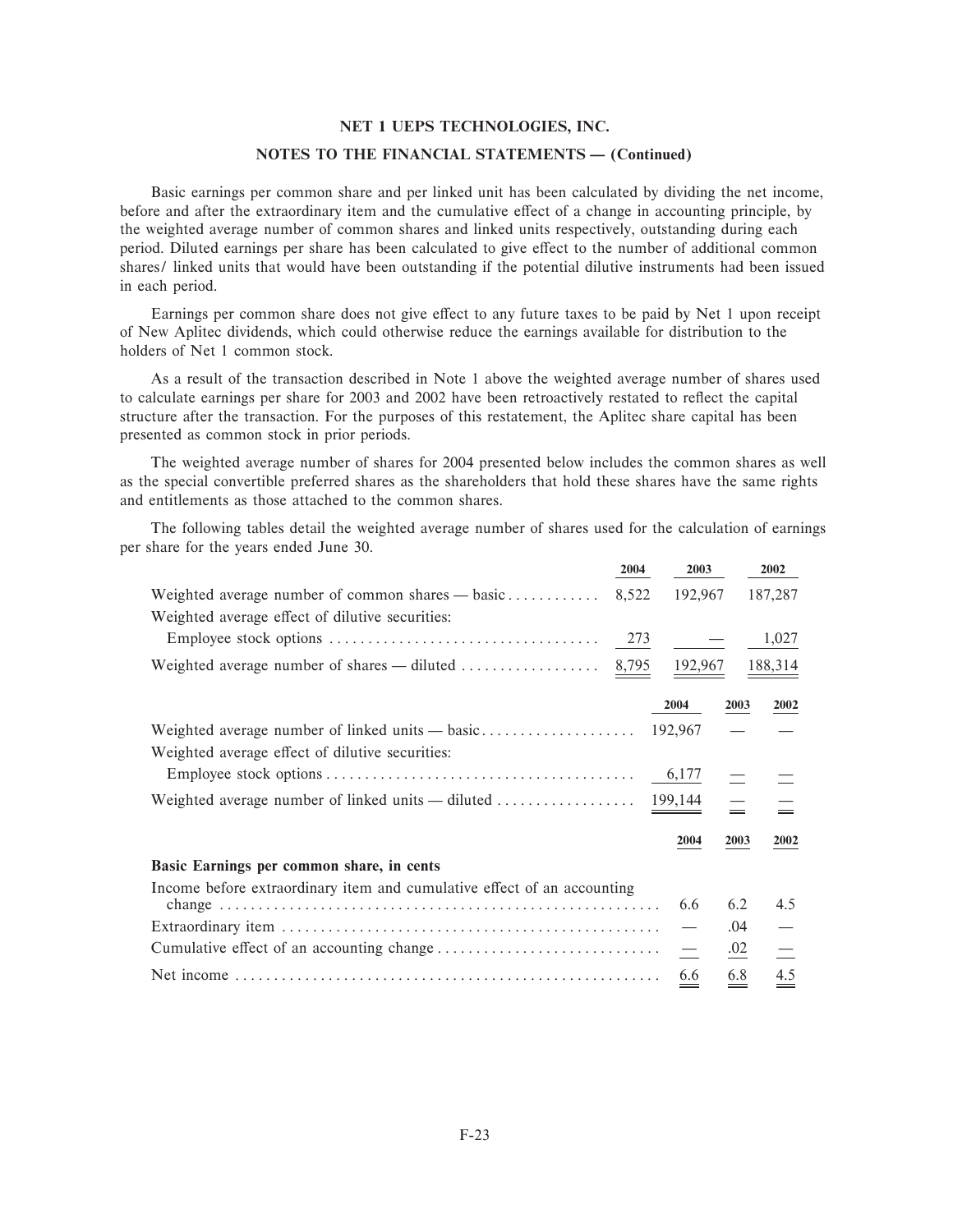#### **NOTES TO THE FINANCIAL STATEMENTS - (Continued)**

#### **12. Commitments and Contingencies**

#### *Operating Lease Commitments*

The Company leases certain premises and equipment under operating leases. At June 30, 2004, the future minimum payments under operating leases consist of:

Operating lease payments related to the premises and equipment were \$3 million, \$2.2 million and \$1.9 million, respectively for the years ended June 2004, 2003 and 2002, respectively.

#### *Capital Commitments*

The Group had no outstanding capital commitments as at June 30, 2004 which had been approved by the directors (2003: nil; 2002: \$1,2 million).

#### *Purchase Obligations*

As of June 30, 2004 New Aplitec has purchase obligations totaling \$6.6 million.

#### *Guarantees*

In 2001, Aplitec issued a guarantee of \$3.2 million (R 20 million) to Nedbank Limited (""Nedbank''), regarding the guarantee provided by Nedbank to the Eastern Cape provincial government. The guarantee was required by the provincial government that Cash Paymaster Services (Proprietary) Limited, a wholly owned subsidiary of Aplitec, would perform under the contract for the provision of welfare grants to beneficiaries in the province. The maximum potential amount that Aplitec could pay is \$3.2 million (R 20 million).

#### *Contingencies*

The Company is also subject to a variety of insignificant claims and suits that arise from time to time in the ordinary course of our business.

Management of the Company currently believes that resolving all of these matters, individually or in aggregate, will not have a material adverse impact on our financial position or our results of operations.

#### **13. Related Party Transactions**

Pursuant to a Directors' Resolution of January 29, 2002, approximately \$0.4 million (2003: approximately \$0.2 million) of consulting fees paid to the ex-CEO, Claude Guerard, of the Company have been postponed until the Company has sufficient funds. The amount outstanding as of June 30, 2004 was settled in full in July 2004.

During the 2004 period Net 1 Holdings S.a.r.l. made payments on the Company's behalf. A total of approximately \$0.3 million remains outstanding without interest and is due on demand.

For services provided related to the transaction mentioned in Note 1 above, Brait received a capital raising fee of \$3.7 million and a further corporate finance fee of \$0.2 million, at a price of \$0.50 a share, in the Company's common stock as part payment for the services rendered. The remaining amount is to be paid in cash and is included in accounts payable as of June 30, 2004.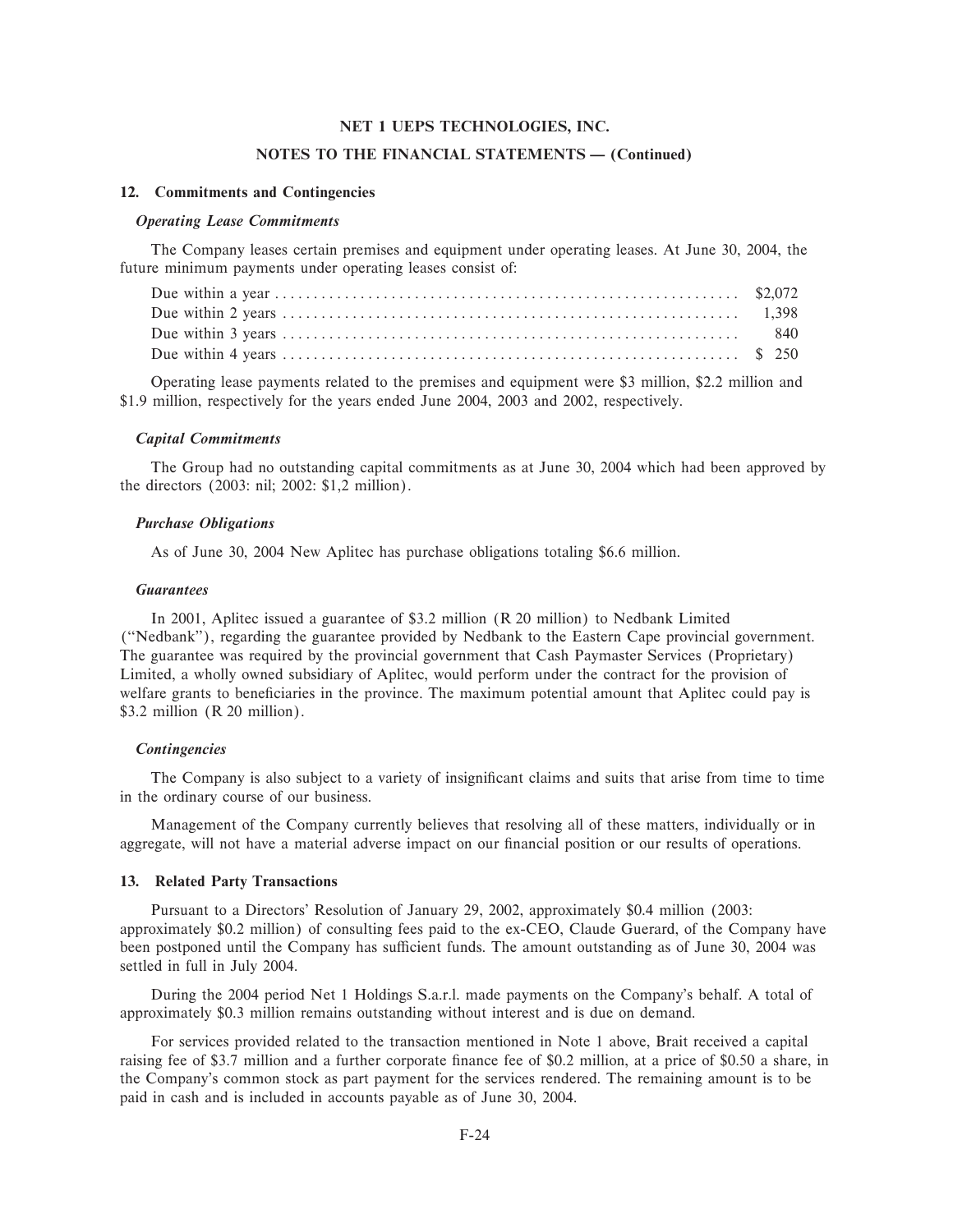#### NOTES TO THE FINANCIAL STATEMENTS - (Continued)

Nedcor Limited's ("Nedcor") subsidiary Nedbank has the right to approximately 57 million special convertible preferred stock of the Company as of June 30, 2004. Aplitec provides Nedcor with point of sale terminals and other pay processing hardware. In addition, Aplitec has a software development and maintenance contract with Nedcor and provides other sundry services. During the year Aplitec earned \$1.6 million under the software development and maintenance contract, \$0.9 million in hardware sales and \$0.05 million from other sundry services. Included in accounts receivable is \$1 million due from Nedcor.

Light & Livingstone Financial Services CC, in which Mr. J C Livingstone (a non-executive director of Aplitec) is a member, performs the Company Secretarial function for Aplitec.

#### 14. Reconciliation of Net Income for the Year to Net Cash Provided by Operating Activities

|                                                                                      | 2004                              | 2003     | 2002     |
|--------------------------------------------------------------------------------------|-----------------------------------|----------|----------|
|                                                                                      | \$13,278                          | \$13,117 | \$8,518  |
| Adjustments to reconcile net income to net cash provided by operating<br>activities: |                                   |          |          |
|                                                                                      | 5,676                             | 3,323    | 3,128    |
|                                                                                      |                                   | 452      | 167      |
|                                                                                      | (87)                              |          |          |
| (Profit) loss on disposal of property, plant and equipment                           | 14                                | (22)     | (67)     |
|                                                                                      | $\overbrace{\phantom{123221111}}$ | (300)    | (267)    |
| Fair value adjustment related to financial liabilities                               | 33                                |          |          |
| Fair value of foreign currency exchange contracts                                    | 483                               |          |          |
| Interest received from equity accounted investment                                   | (68)                              |          |          |
| Stock compensation charge related to awards of stock/options                         | 4,360                             | 613      | 385      |
|                                                                                      | 2,500                             |          |          |
|                                                                                      |                                   | (857)    |          |
|                                                                                      |                                   | (318)    |          |
| Changes in assets and liabilities:                                                   |                                   |          |          |
|                                                                                      | (7,954)                           | (4,156)  | (1,184)  |
|                                                                                      | (44)                              | 1,003    | 106      |
|                                                                                      | 6,770                             | 4,838    | (402)    |
|                                                                                      | 18,166                            | (647)    | 406      |
|                                                                                      | (1,232)                           | 598      | 963      |
|                                                                                      | 28,617                            | 4,527    | 3,235    |
|                                                                                      | \$41,895                          | \$17,644 | \$11,753 |

#### 15. Operating Segments

The Company discloses segment information in accordance with SFAS No. 131, Disclosure About Segments of an Enterprise and Related Information (SFAS 131), which requires companies to determine and review their segments as reflected in the management information systems reports that their managers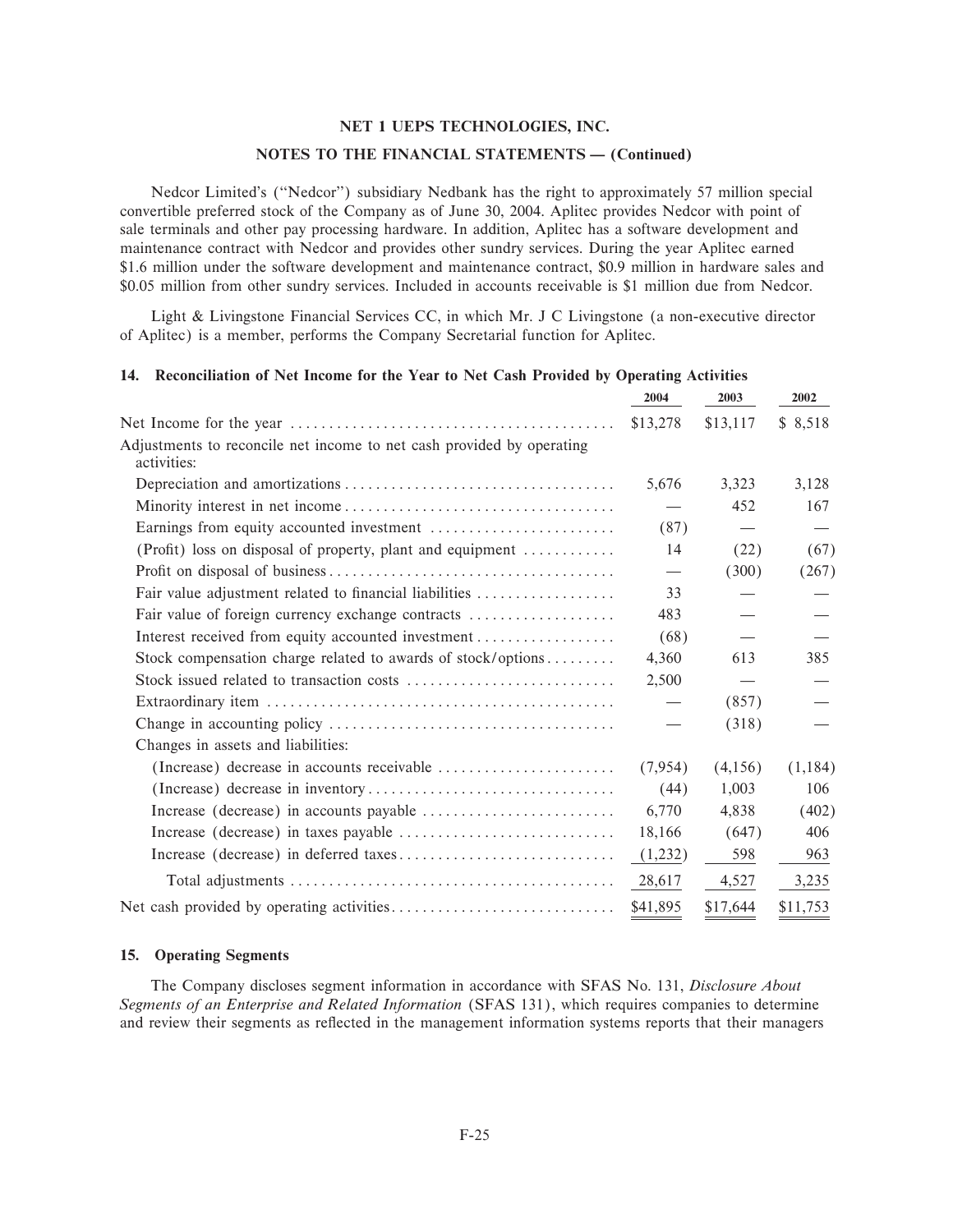# **NET 1 UEPS TECHNOLOGIES, INC. NOTES TO THE FINANCIAL STATEMENTS - (Continued)**

use in making decisions and to report certain entity-wide disclosures about products and services, major customers, and the material countries in which the entity holds assets and reports revenues. The Company's management prepares consolidated statutory financial statements for management purposes under South African GAAP (""SA GAAP''), the company's chief operating decision-maker evaluates the segment performance using SA GAAP measures. Revenues and operating income are measured on a segmental basis in accordance with SA GAAP (defined as "operating (loss)/income of continuing operations before central costs, goodwill amortization, SA GAAP operating exceptional items and share option costs''). In the tables below, this measure is referred to as segment operating (loss)/income.

The Company currently has four reportable segments which each operate mainly within South Africa: transaction-based activities; smart card accounts (previously included within the financial services segment, but now reviewed separately by management); financial services and hardware; software and related technology sales. The Company also has a corporate/eliminations segment. The Company's reportable segments offer different products and services and require different resources and marketing strategies and share the Company's assets.

The Transaction-based activities segment currently consists mainly of a state pension and welfare benefit distribution service to provincial governments in South Africa. Fee income is earned based on the number of beneficiaries included in the government pay-file. This segment has individually significant customers that each provides more than 10 percent of the total revenue of the Company. For the year ended June 30, 2004, there were three such customers, providing 38, 22 and 11 percent of total revenue (2003: two customers providing 35, and 20 percent of total revenue; 2002: three customers providing 30, 18 and 13 percent of total revenue).

The smart card accounts segment derives revenue from the provision of smart card accounts, as a fixed monthly fee per card is charged for the maintenance of these accounts. This segment's activities were previously included in the Ñnancial services segment. Prior year segment information has been restated in order to show comparative information.

The financial services segment derives revenue from the provision of short-term personal lending activities and life insurance products. Interest income is recognized in the income statement as it falls due, using the interest method by reference to the constant interest rate stated in each loan agreement.

The hardware, software and related technology sales segment markets, sells and implements the Universal Electronic Payment System (""UEPS''). The segment undertakes smart card system implementation projects, delivering hardware, software and business solutions in the form of customized systems.

Corporate/Eliminations include the Company's head office cost centers in addition to the elimination of inter-segment transactions.

The Company evaluates segment performance based on operating income. The following tables summarize segment information which is prepared in accordance with SA GAAP:

|          | <b>June 30,</b> |          |          |
|----------|-----------------|----------|----------|
|          | 2004            | 2003     | 2002     |
| Revenues |                 |          |          |
|          |                 | \$44.058 | \$28,291 |
|          | 26.584          | 13.750   | 8,318    |
|          | 16.633          | 13.407   | 10,465   |
|          |                 | 5,135    | 4,719    |
|          |                 | 76,350   | 51,793   |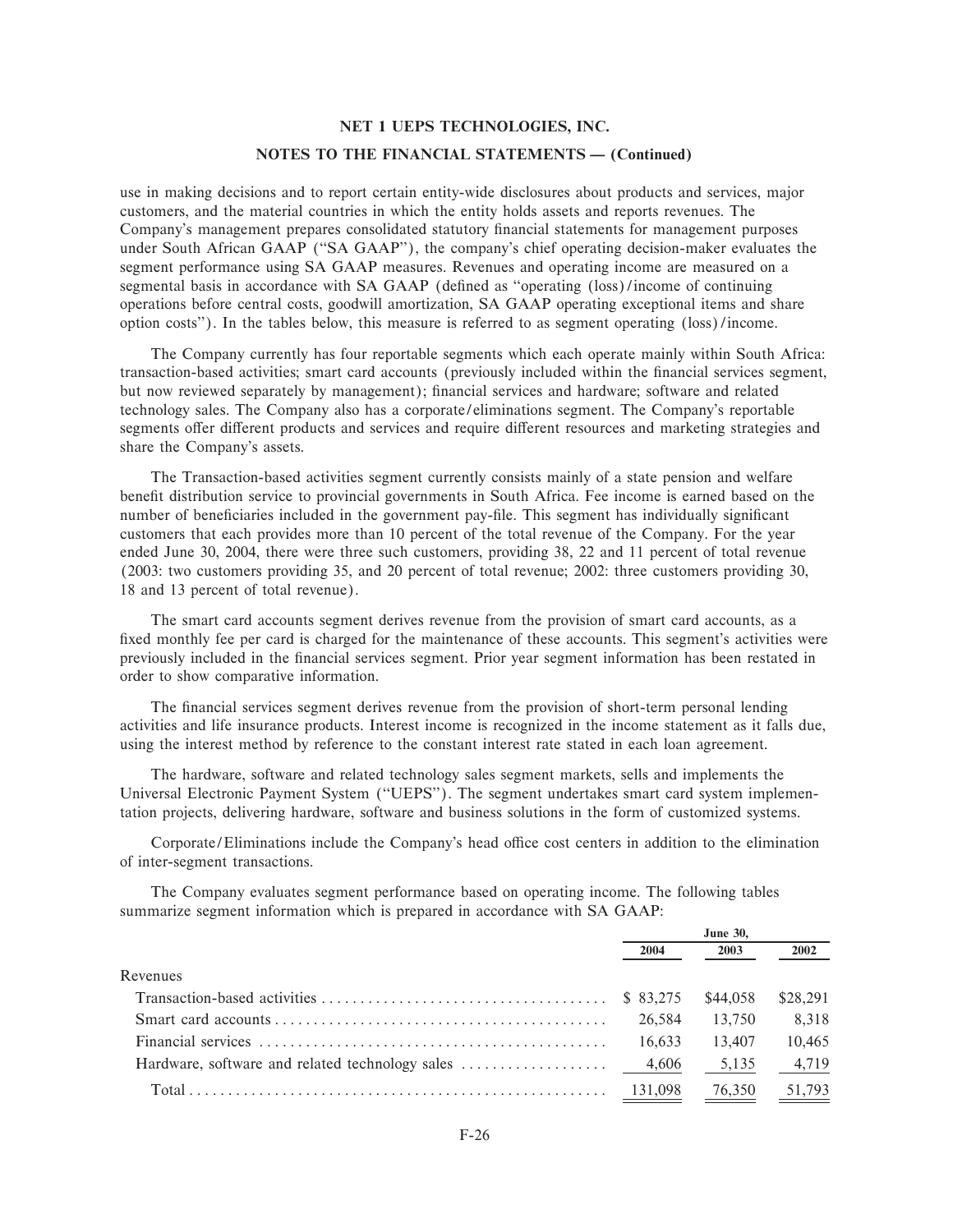# **NOTES TO THE FINANCIAL STATEMENTS - (Continued)**

|                                                 | <b>June 30,</b> |         |        |  |
|-------------------------------------------------|-----------------|---------|--------|--|
|                                                 | 2004            | 2003    | 2002   |  |
| Operating income                                |                 |         |        |  |
|                                                 | 24,913          | 10,196  | 7,376  |  |
|                                                 | 12,055          | 5,500   | 2,772  |  |
|                                                 | 6,778           | 4,705   | 900    |  |
| Hardware, software and related technology sales | 1,232           | 680     | 1,611  |  |
|                                                 | (5,735)         | (1,663) | 642    |  |
|                                                 | 39,243          | 19,418  | 13,301 |  |
| Interest earned                                 |                 |         |        |  |
|                                                 |                 |         |        |  |
|                                                 |                 |         |        |  |
|                                                 |                 |         |        |  |
| Hardware, software and related technology sales |                 |         |        |  |
|                                                 | 15,418          | 8,070   | 3,261  |  |
|                                                 | 15,418          | 8,070   | 3,261  |  |
| Interest expense                                |                 |         |        |  |
|                                                 | 11,175          | 4,887   | 1,617  |  |
|                                                 |                 |         |        |  |
|                                                 | 29              | 51      | 15     |  |
| Hardware, software and related technology sales | 155             | 338     | 247    |  |
|                                                 | 419             | 194     |        |  |
|                                                 | 11,778          | 5,470   | 1,879  |  |
| Depreciation and amortization                   |                 |         |        |  |
|                                                 | 4,017           | 3,287   | 2,004  |  |
|                                                 |                 |         |        |  |
|                                                 | 572             | 488     | 408    |  |
| Hardware, software and related technology sales | 4               | 14      | 50     |  |
|                                                 | 299             | 179     | 173    |  |
|                                                 | 4,892           | 3,968   | 2,635  |  |
| Income taxation expense                         |                 |         |        |  |
|                                                 | 4,121           | 1,593   | 1,728  |  |
|                                                 | 3,617           | 1,650   | 832    |  |
|                                                 | 2,024           | 1,396   | 265    |  |
| Hardware, software and related technology sales | 323             | 103     | 409    |  |
|                                                 | 18,791          | 2,892   | 1,031  |  |
|                                                 | 28,876          | 7,634   | 4,265  |  |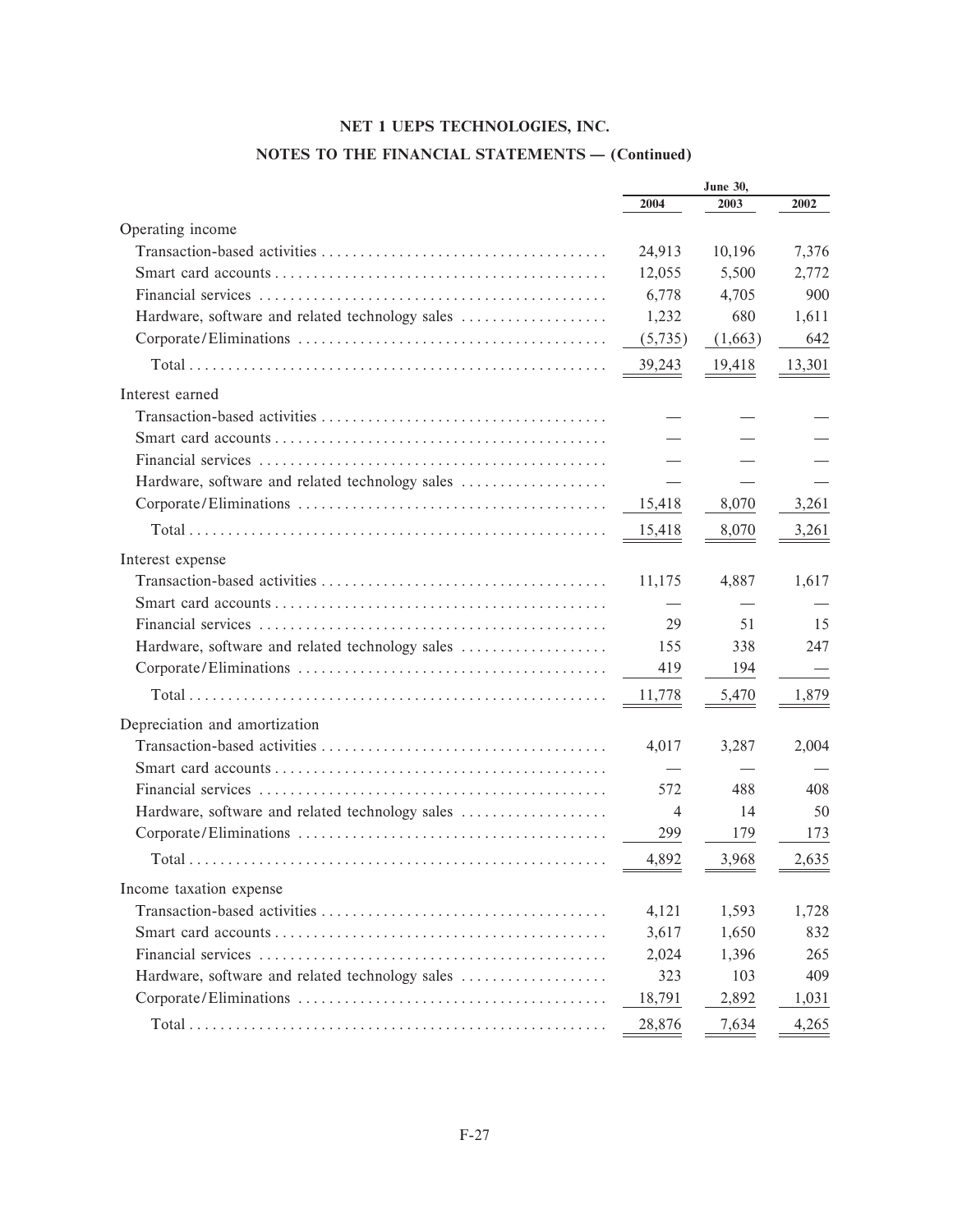|                                                 | <b>June 30,</b> |         |        |
|-------------------------------------------------|-----------------|---------|--------|
|                                                 | 2004            | 2003    | 2002   |
| Net income after taxation                       |                 |         |        |
|                                                 | 9,616           | 3,716   | 4,031  |
|                                                 | 8,438           | 3,850   | 1,940  |
|                                                 | 4,725           | 3,258   | 619    |
| Hardware, software and related technology sales | 754             | 240     | 955    |
|                                                 | (9,614)         | 3,321   | 2,873  |
|                                                 | 13,919          | 14,385  | 10,418 |
| Segment assets                                  |                 |         |        |
|                                                 | 142,309         | 87,252  | 49,250 |
| Expenditures for long-lived assets              |                 |         |        |
|                                                 | 2,371           | 6,043   | 943    |
|                                                 |                 |         |        |
|                                                 | 185             | 106     | 817    |
| Hardware, software and related technology sales | 34              | 15      | 5      |
|                                                 | 218             | 548     | 153    |
|                                                 | 2,808<br>S      | \$6,712 | 1,918  |

#### **NOTES TO THE FINANCIAL STATEMENTS - (Continued)**

As part of the reissuance of these financial statements for incorporation in the S-1 Registration Statement, the Company has restated its segmental information for 2004, 2003 and 2002 in order to reflect the segments as reported in its Quarterly Report on Form 10-Q for the quarter ended March 31, 2005. The segmental information has been restated to reflect the new "smart card accounts segment," which derives revenue from the provision of smart card accounts, as a fixed monthly fee per card is charged for the maintenance of these accounts. This segment's activities were previously included in the financial services segment. All periods presented have been restated in order to be comparable with the new segment format.

In addition, the new segment information as reviewed by the chief operating decision maker does not include a measure of segment assets per segment as all of the significant assets are used in the operations of all, rather than any one, of the segments. The Company does not have dedicated assets assigned to a particular operating segment. Accordingly, it is not meaningful to attempt an arbitrary allocation and segment asset allocation is therefore not presented.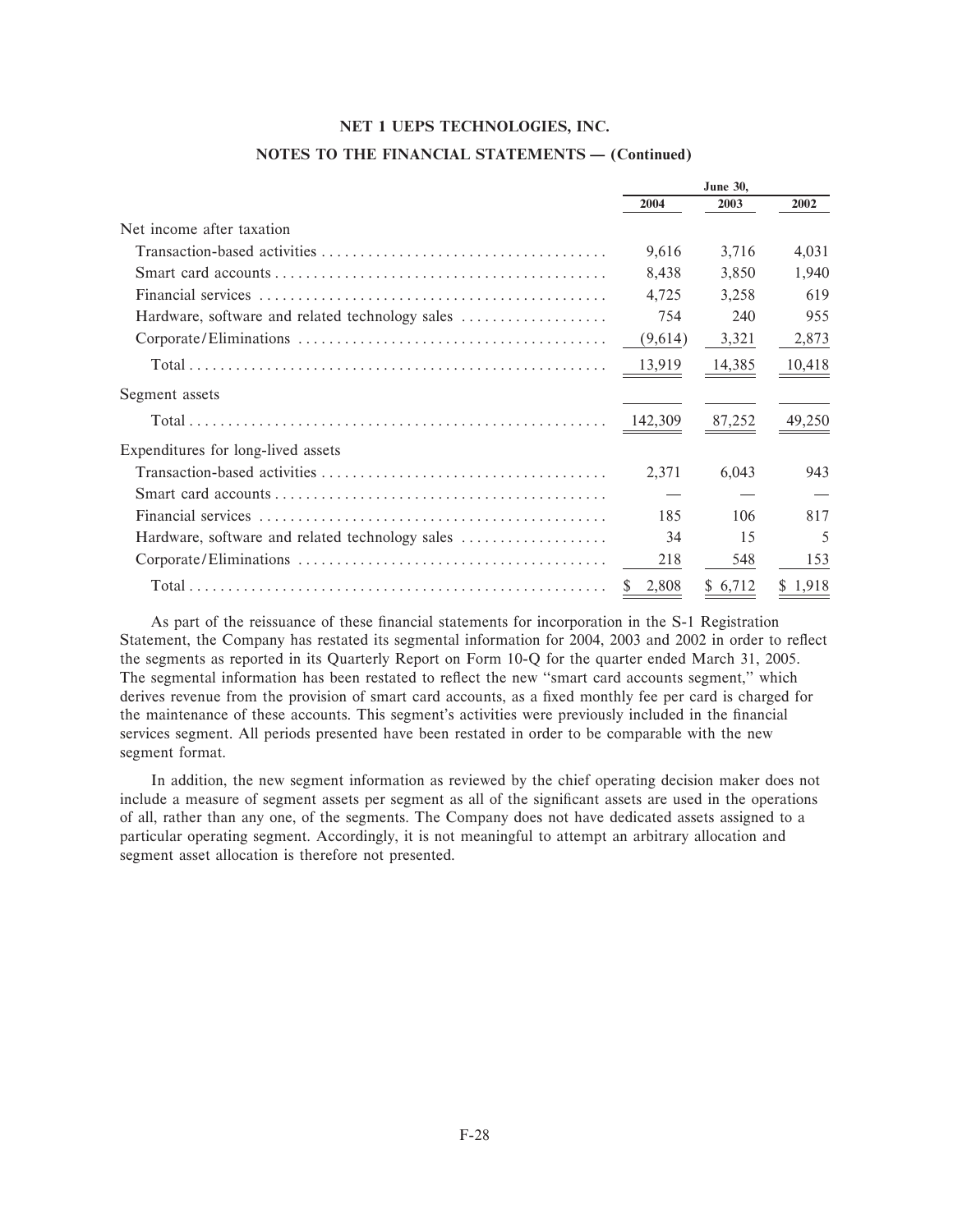#### NOTES TO THE FINANCIAL STATEMENTS - (Continued)

 $\sim$ 

 $\sum_{n=1}^{\infty}$ 

 $\mathbf{a}\mathbf{a}\mathbf{a}$ 

The following tables present the Company's net income after tax and segment assets from the Company's reportable segments presented in accordance with SA GAAP and then reconciled to US GAAP financial information consolidated totals:

|                                                                                                                   |     | 2004         | <b>2005</b> | ZUUZ     |
|-------------------------------------------------------------------------------------------------------------------|-----|--------------|-------------|----------|
| Net income after tax in accordance with SA GAAP                                                                   |     | 14,007<br>S. | \$14,385    | \$10,418 |
|                                                                                                                   | (a) | (300)        | (229)       | (205)    |
| Internally developed intangibles adjustment                                                                       | (b) |              | 180         | 54       |
|                                                                                                                   | (c) |              | 252         | 366      |
| Revenue adjustment due to inclusion of the business from the<br>beginning of the year instead of acquisition date | (d) |              | (1, 427)    |          |
|                                                                                                                   | (e) | (2,894)      | 873         | 468      |
|                                                                                                                   | (f) | (484)        | 813         | (742)    |
|                                                                                                                   | (k) |              | (613)       | (385)    |
| Secondary Taxation on Companies adjustment                                                                        | (h) | 1,612        | (1, 533)    | (1,120)  |
| Taxation adjustments due to difference between SA and US                                                          | (i) | 1,337        | (307)       | (169)    |
| Reclassification of earnings from equity accounted investment                                                     | (j) | (87)         |             |          |
| Net income after tax in accordance with US GAAP                                                                   |     | \$13,191     | \$12,394    | \$8,685  |
| Segment assets in accordance with SA GAAP                                                                         |     | \$142,309    | \$87,252    | \$49,250 |
| Recognition of goodwill, net of amortization                                                                      | (f) | 6,573        | 5,740       | 3,473    |
| Recognition of intangible assets, net of amortization                                                             | (a) | 3,669        | 3,591       | 2,579    |
|                                                                                                                   | (g) | (20)         | (17)        | (12)     |
| Consolidation of the Self Insurance Captive                                                                       | (e) | (358)        | 1,394       | 1,117    |
|                                                                                                                   | (h) | 459          | 399         | 89       |
| Segment assets in accordance with US GAAP                                                                         |     | \$152,632    | \$98,359    | \$56,496 |

(a) Aplitec obtained the patent for the Funds Transfer System (FTS) on its acquisition of Net 1 Investment Holdings (Pty) Ltd ("Holdings") on July 12, 2000. 100% of Holdings issued share capital was acquired for approximately \$3.2 million, which was satisfied through the issuance of 9,750,000 of Aplitec common shares. For SA GAAP purposes, this was treated as the acquisition of a business as it was a corporate entity and the excess of the purchase price over the identifiable assets acquired was treated as goodwill and amortized over 10 years. For US GAAP purposes, EITF 98-3, Determining Whether a Nonmonetary Transaction Involves Receipt of Productive Assets or of a Business, defines a business and the acquisition of Holdings was in substance the acquisition of an asset. As such, the treatment of the premium on acquisition over the net asset value is regarded as being attributable to the patent rights acquired and not treated as goodwill. The patent rights carrying value should be amortized over 10 years, which is the same period that would be used to amortize goodwill.

(b) In 2000, the Aplitec incurred costs of approximately \$0.4 million to develop and promote a trademark. Under SA GAAP, these costs were capitalized as an intangible asset. Under US GAAP, only the costs of intangible assets acquired from other enterprises or individuals that provide a future discernible benefit are capitalized, whilst other costs of developing, maintaining, or restoring intangible assets which are no specifically identifiable, have indeterminate lives, or are inherent in a continuing business and related to an enterprise as a whole are deducted from income when incurred. The trademark developed by the Company would not be considered to have a determinate life under US GAAP, and would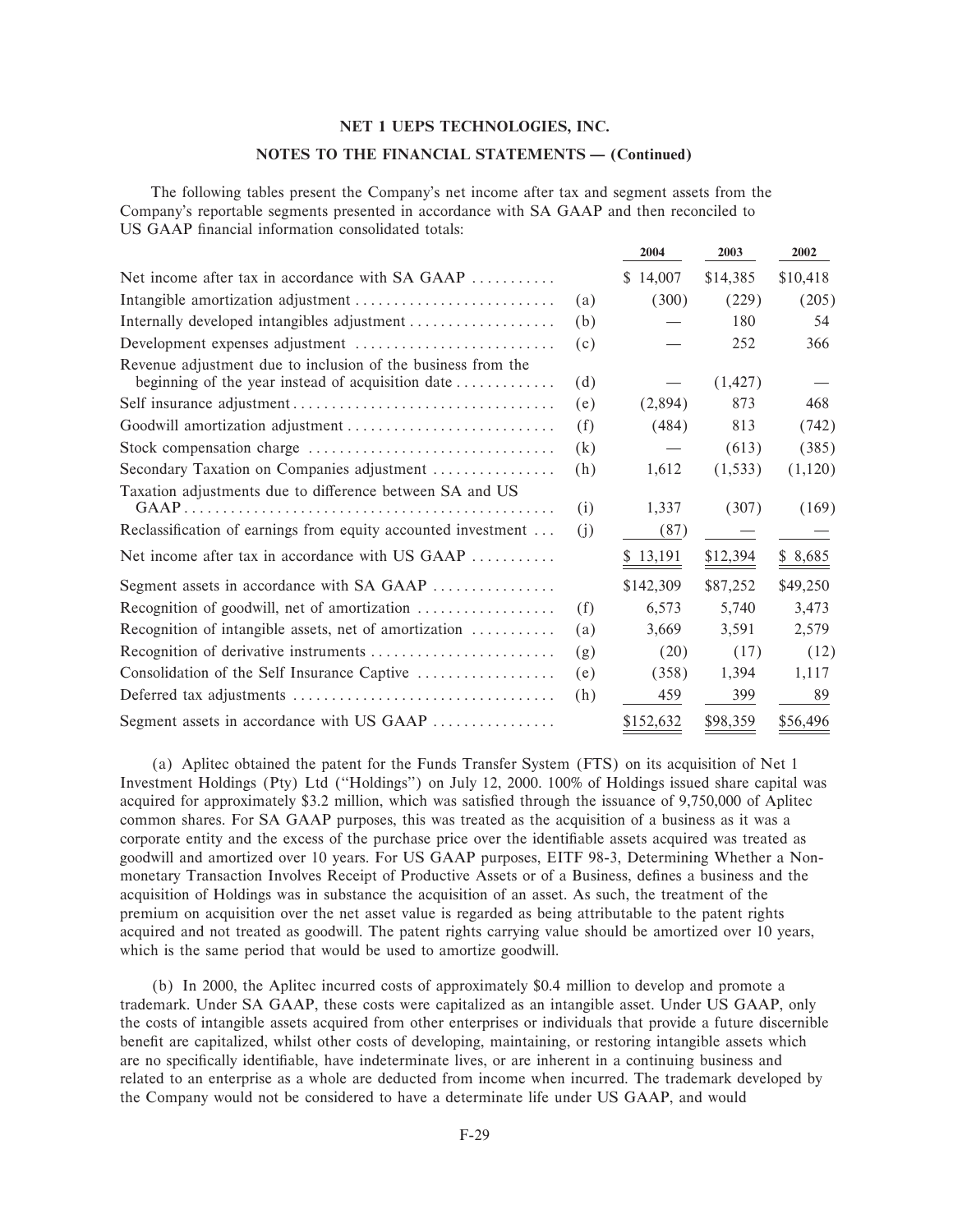#### **NOTES TO THE FINANCIAL STATEMENTS - (Continued)**

consequently be expensed as incurred. This adjustment therefore treats the costs of developing the trademark as an expense in 2000 for US GAAP purposes and reverses the intangible asset amortization under SA GAAP from 2000.

(c) Aplitec capitalized \$2.5 million in development costs in 1998 and 1999 and has then amortized these over the four years ended June 30, 2003. Subsequent to 1999, development costs have been expensed as incurred. Under SA GAAP, expenditure on development is charged to income in the year in which it is incurred except where a clearly deÑned project is undertaken and it is reasonably anticipated that development costs will be recovered through future commercial activity. Such development costs are capitalized as an intangible asset and amortized on a straight-line basis over the life of the project from the date when the developed asset is put into use. Under US GAAP, costs incurred to develop computer software to be used externally are expensed as incurred until the developed software has been proven to be technologically feasible, in accordance with SFAS 86, *Accounting for the Costs of Computer Software to be Sold, Leased, or Otherwise Marketed.* Under SFAS 86, technological feasibility of a computer software produce is established when all planning, designing, coding, and testing activities that are necessary to establish that the produce can be produced to meet its design specifications including functions, features and technical performance requirements. Costs to develop software for internal use by Aplitec are generally expensed as incurred, except in certain situations, as outlined in Statement of Position 98-1, *Accounting for the Costs of Computer Software Developed or Obtained for Internal Use*, issued by the AICPA. Under SOP 98-1, only certain costs to develop internal-use computer software during the applications development stage or costs to develop or obtain software that allows for access or conversion of old data by new systems are eligible for capitalization. All other costs, including those incurred in the project development and post-implementation stages are expensed as incurred. Aplitec did not meet the relevant criteria for capitalization of software development costs under US GAAP and consequently the amounts capitalized under SA GAAP would not have been capitalized under US GAAP.

(d) For Aplitec's purposes, the date of acquisition of a minority interest in the year ended June 30, 2003 has been treated as being the beginning of the Ñnancial year and the results of the acquired business have been included in the consolidated income statement from that date. Likewise, goodwill has been computed as the difference between the purchase price and the fair value of the identifiable assets and liabilities as of the same date. For US GAAP purposes, the results of acquired businesses should be reflected in the income statement only as from the date of acquisition and the fair value of the identifiable assets and liabilities determined as of that date. This adjustment therefore deducts from the income for the period the results of the acquired business from the beginning of the year until the date of acquisition and treats that amount as goodwill to be accounted for in accordance with SFAS 142, the relevant provisions of US GAAP at the time.

(e) Aplitec has established a provision in respect of self-insured losses (mainly attributable to cash in transit theft) based on actuarially determined amount of such losses expected to arise in the next 12 months. The amount provided is approximately \$1 million in the year ended June 30, 2002 and a further approximate \$1 million in the year ended June 30, 2003. For SA GAAP purposes the provision for self-insured losses was reversed in 2004 and the provision for self-insured losses provided approximates the amounts required under US GAAP. In addition, the Company has an insurance captive with a current balance of around \$1.6 million. This was acquired as part of the acquisition of Cash Paymaster Services (Pty) Ltd in 1999. This asset was not recognized on acquisition and the amount at acquisition was \$2.3 million. For the purposes of US GAAP, self-insurance does not represent the transfer of risk and as such it is not possible to recognize a liability for future losses that will arise from events subsequent to the balance sheet date. In addition the captive insurance company should be consolidated for US GAAP purposes. This adjustment therefore reverses that part of the charge in the income statement in respect of such losses that does not represent the losses of the period and consolidates the assets of the captive insurance company.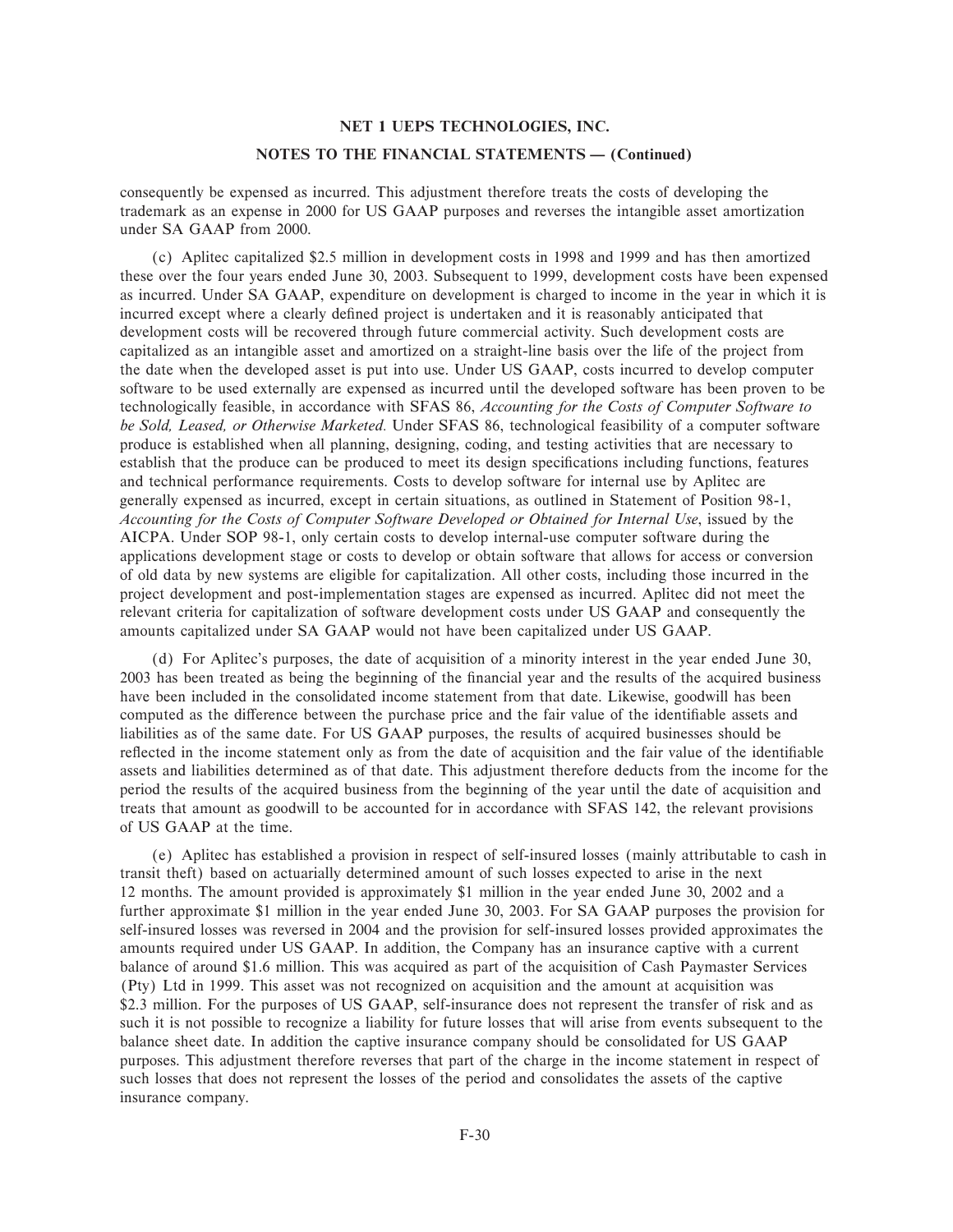#### **NOTES TO THE FINANCIAL STATEMENTS - (Continued)**

(f) Under SA GAAP Goodwill arising on business combinations was written off against shareholder's equity. With effect from July 1, 2000, SA GAAP required that goodwill be capitalized and amortized over its useful life. Under US GAAP, until July 1, 2002, goodwill should be capitalized and amortized over its useful life, which could not exceed 40 years. The adjustment therefore gives effect to the amount of goodwill that would have been required to be recognized in a US GAAP balance sheet and the amount of amortization that would have arisen thereon, which has been calculated on the basis of a useful life of 10 years. Due to the adoption of SFAS 141 and SFAS 142, goodwill is no longer required to be amortized, instead an impairment review is required at least annually. In addition certain goodwill amounts were not recognized at the correct amount due to Aplitec using a fixed price as opposed to a fair market price for shares issued in exchange for assets.

(g) Aplitec has historically entered into foreign exchange forward contracts to hedge its exposure to fluctuations in foreign currency exchange rates on specific transactions. Under SA GAAP, prior to the adoption of AC 133, Financial Instruments: Recognition and Measurement on July 1, 2002, gains and losses on forward contracts designated as hedges of identifiable foreign currency firm commitments were recognized in the measurement of the related foreign currency transactions. Under SA GAAP, upon adoption of AC 133, the difference between previous carrying amounts and the fair value of derivatives, which prior to the adoption of AC 133 had been designated as either fair value or cash flow hedges but do not qualify as hedges under AC 133, is recognized as an adjustment of the opening balance of retained earnings at the beginning of the financial year AC 133 is initially applied. Changes in the fair value of derivatives not designed as hedges after July 1, 2002 are recorded in the income statement.

(h) SA GAAP requires that deferred tax be provided for at the undistributed rate of 30%. For the purpose of US GAAP, under FAS 109, *Accounting for Income Tax*, temporary differences have been tax effected using the tax rate that will apply when income is distributed, i.e. an effective rate of 37.78% including Secondary Tax on Companies. Aplitec has computed the effect this change in tax rate would have on the current deferred taxation assets.

(i) The tax effects of the US GAAP adjustments have been calculated based on the enacted tax rate of 37.78% (2003: 37.78%; 2002: 37.78%).

(j) Under SA GAAP the earnings from the equity accounted investment is included before the income tax expense. Under US GAAP the earnings from the equity accounted investment is shown after the income tax expense and net income after tax. An adjustment is required to reclassify the earnings from the equity accounted investment from above the income tax expense to below net income after tax.

(k) Under SA GAAP there is currently no literature that regulates the accounting treatment of employee stock compensation. Accordingly, for SA GAAP purposes, the Company does not account for the stock options at the time of grant. Upon exercise, the issuance of the shares is accounted for at the exercise price of the stock option, with no effect on earnings. Options granted to directors are disclosed in the Company's financial statements. Under US GAAP, companies may elect to follow the accounting prescribed by either Accounting Principles Board Opinion 25, Accounting for Stock Issued to Employees (""APB 25''), or SFAS No 123, Accounting for Stock-Based Compensation. Under US GAAP, compensation is recorded for the cost of providing warrants and options to the employee over the relevant service period. The costs can be determined based on either the intrinsic value method (APB 25) or the fair value method (FAS 123). The Company has elected to apply the intrinsic value method in respect of grants to employees make in May 2000. While these grants of options were made at an exercise price that was equivalent to the market value at date of grant, the employees were permitted to exercise using a loan provided by the Company. These loans are non-recourse and bear interest at a variable rate. Consequently, under EITF 96-16, Accounting for Stock Compensation Arrangements with Employer Loan Features under APB Opinion No 25 and FIN 44, Accounting for Certain Transactions involving Stock Compensation, these awards are accounted for as variable awards under US GAAP with the final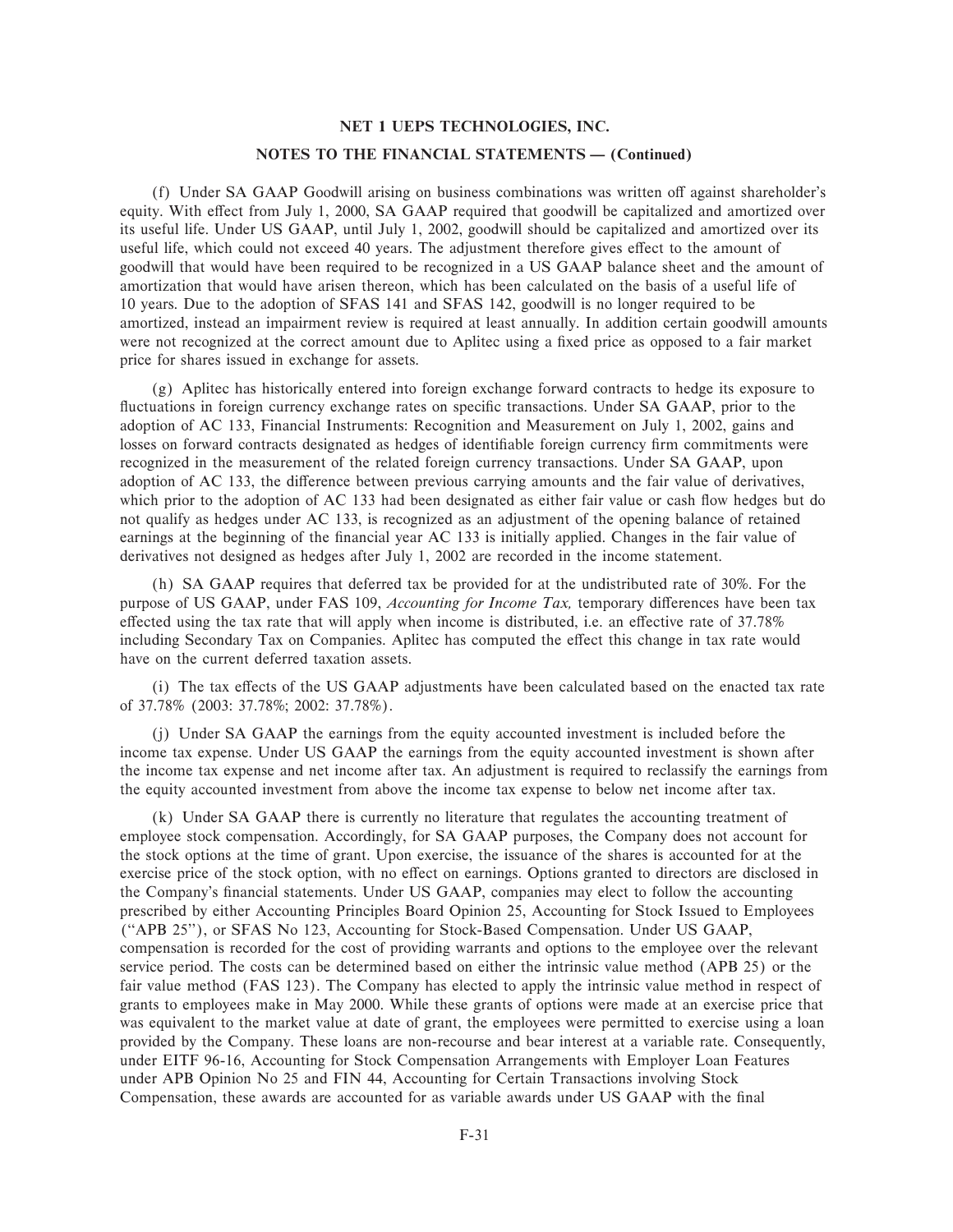#### **NOTES TO THE FINANCIAL STATEMENTS - (Continued)**

measurement of the compensation expense only being determined when the loans are repaid or when the options are exercised without a loan.

## **16. Comprehensive Income (Loss)**

The Company's comprehensive income consists of net income and foreign currency translation gains and losses which, under GAAP, are excluded from net income. Total comprehensive income for each of the three years ended June 30, 2004 was:

| 2004 | 2003 | 2002                            |
|------|------|---------------------------------|
|      |      |                                 |
|      |      |                                 |
|      |      | $$29,279$ $$31,522$ $$ (1,690)$ |

#### **17. Fair Value of Financial Instruments**

### *Initial Recognition and Measurement*

Financial instruments are recognized when the Company becomes a party to the transaction. Initial measurements are at cost, which includes transaction costs subsequent to initial recognition. These instruments are measured as set out below:

#### *Trade and Other Receivables*

Trade and other receivables originated by the Company are stated at cost less provision for doubtful debts. The fair value of trade and other receivables approximate their carrying value due to their shortterm nature.

#### *Trade and Other Payables*

The fair values of trade and other payables approximates their carrying amounts, due to their shortterm nature.

#### *Risk Management*

The company uses derivative financial instruments including currency forward contracts to hedge its exposure to foreign currency fluctuations. It is the policy of the group not to trade in derivative financial instruments. The company is also exposed to credit risk.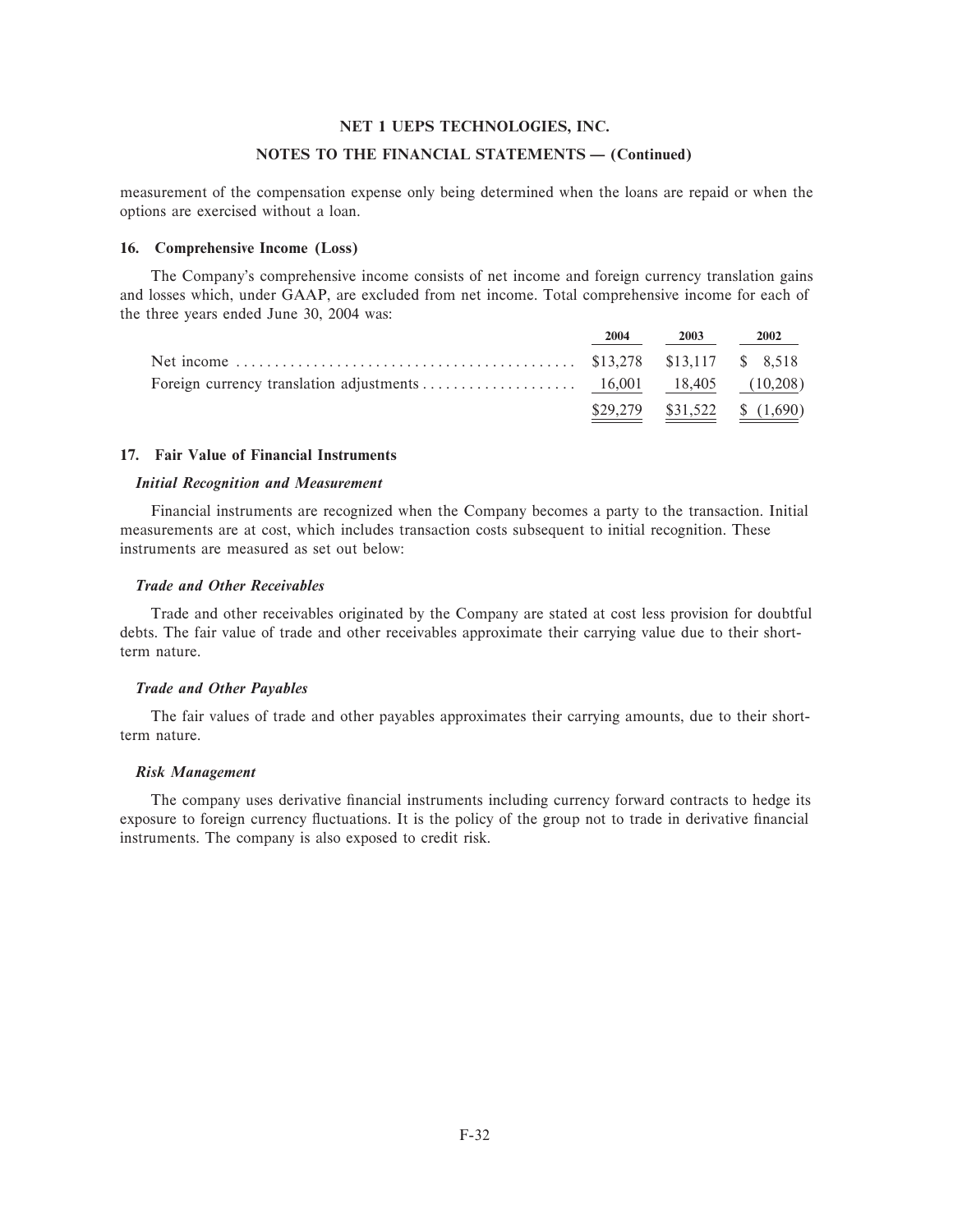#### **NOTES TO THE FINANCIAL STATEMENTS - (Continued)**

#### *Foreign Exchange Risk*

The company has used forward contracts in order to limit its exposure to the ZAR/USD and ZAR/EUR exchange rate fluctuations from foreign currency transactions. As of June 30, 2004, 2003 and 2002, the outstanding foreign exchange contracts are as follows:

## *Forward Purchase Contracts*

| <b>Notional Amount</b> | <b>Strike Price</b> | <b>Maturity</b>    |
|------------------------|---------------------|--------------------|
| EUR 16,250             | ZAR 7.8475          | July 12, 2004      |
| EUR 202,000            | ZAR 8.1822          | August 2, 2004     |
| EUR 16,250             | ZAR 7.8878          | August 10, 2004    |
| EUR 16,250             | ZAR 7.9299          | September 10, 2004 |
| EUR 16,250             | ZAR 7.9749          | October 12, 2004   |
| EUR 263,200            | ZAR 8.2129          | October 29, 2004   |
| EUR 4,243,000          | ZAR 8.5225          | January 7, 2005    |
| <b>USD 167,900</b>     | ZAR 6.2950          | September 22, 2004 |
|                        |                     |                    |

#### **June 2003**

**June 2004**

None

### **June 2002**

| <b>Notional Amount</b> | <b>Strike Price</b> | <b>Maturity</b> |
|------------------------|---------------------|-----------------|
| USD 16,250             | ZAR 12.643          | January 8, 2003 |

#### *Interest Rate Risk*

As a result of its normal borrowing activities, the Company's operating results are exposed to fluctuations in interest rates, which the Company manages primarily through its regular financing activities. The Company generally maintains investment in cash equivalents.

### *Credit Risk*

Credit risk relates to the risk of loss that the Company would incur as a result of non-performance by counterparties. The Company maintains credit risk policies with regard to its counterparties to minimize overall credit risk. These policies include an evaluation of a potential counterparty's financial condition, credit rating, and other credit criteria and risk mitigation tools as deemed appropriate.

In regards to credit risk on financial instruments, the Company maintains the policy to enter into such transactions only with highly rated financial institutions.

## **18. Equity Accounted Investment and Long Term Receivable**

On April 1, 2004, Aplitec purchased 43% of the issued share capital of the Permit Group (Proprietary) Limited (""Permit'') for \$10. A loan of approximately \$0.8 million, bearing interest at the current South African prime rate, currently 11.5%, and with no fixed repayment terms, was made to Permit in April 2004 and the proceeds of this loan was used to purchase 43% of a 95% interest in New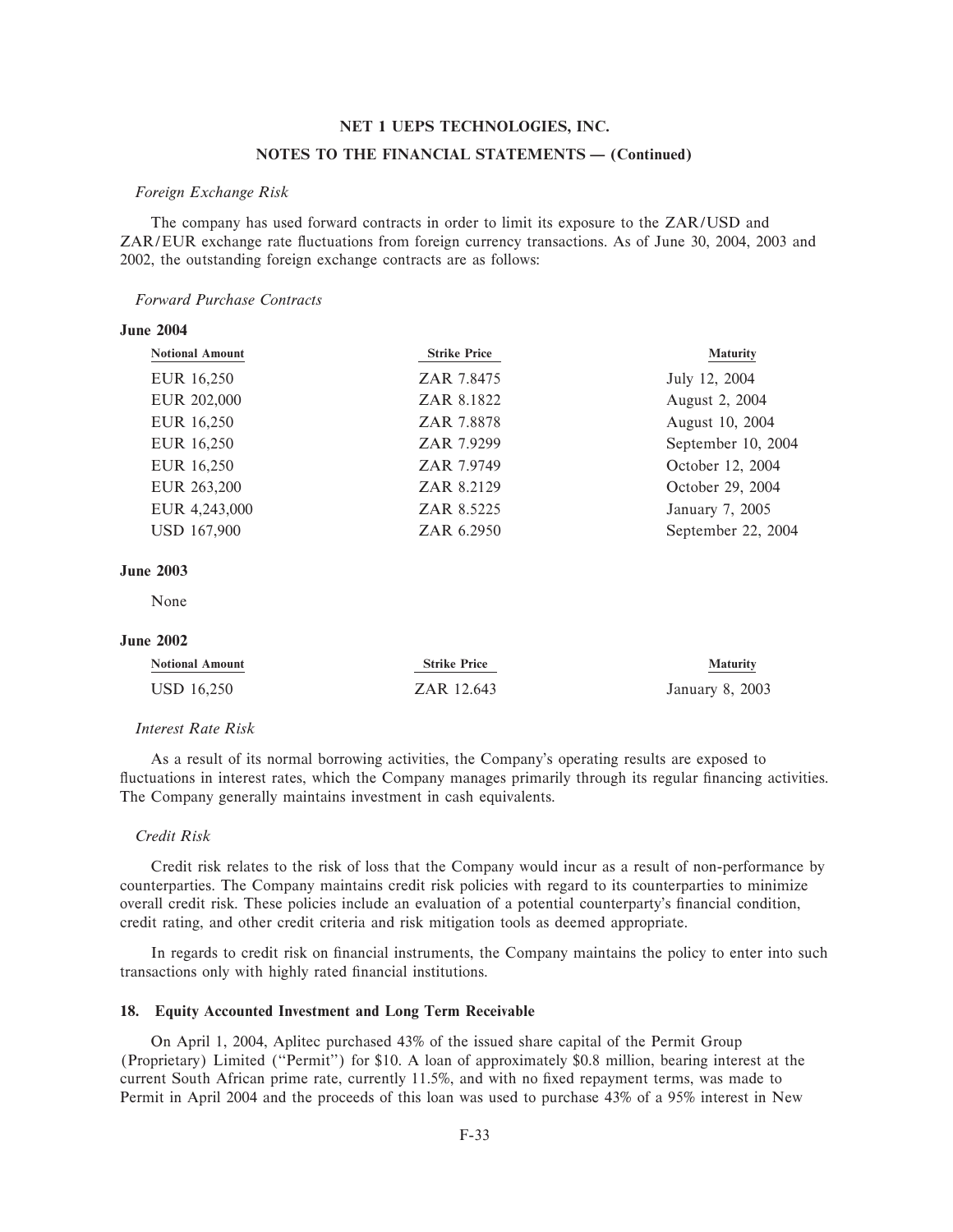#### **NOTES TO THE FINANCIAL STATEMENTS - (Continued)**

Era Life Insurance Company Limited (""New Era''), a provider of various insurance products to the South African market.

Imvume Resources (Pty) Limited, (""Imvume''), the Company's national black economic empowerment partner, holds a 57% equity interest in Permit, and controls Permit through its majority voting rights. On April 1, 2004, Aplitec granted a loan of approximately \$1 million to Imvume, for the purpose of enabling Imvume to make a loan to Permit. This loan to Imvume, bears interest at the current South African prime rate, currently 11.5%. As of year end June 30, 2004 fixed repayment terms had not been agreed, however the loan is not expected to be repaid before December 31, 2005. The loan to Imvume is with recourse to the assets of Imvume, and as of the balance sheet date, management of Net 1 considers the loan to be recoverable.

In December 2003, the FASB issued FIN 46R, Consolidation of Variable Interest Entities, an Interpretation of ARB 51, Revised December 2003 ("FIN 46R"), which clarifies the application of ARB No. 51, "Consolidated Financial Statements," to certain entities in which equity investors do not have the characteristics of a controlling financial interest or do not have sufficient equity at risk for the entity to finance its activities without additional subordinated financial support. FIN 46R requires the consolidation of these entities, known as Variable Interest Entities ("VIEs"), by the primary beneficiary of the entity. The primary beneficiary is the entity, if any, that will absorb a majority of the entity's expected losses, receive a majority of the entity's expected residual returns, or both.

On adoption of FIN 46R, the Company determined that Permit was a VIE, as the loan to Permit represents a variable interest. However, the Company is not the primary beneficiary of Permit. Therefore, the Company has not consolidated Permit, and has accounted for this investment as an equity method investee. Aplitec's equity earnings from this investment totaled \$0.08 million for the year ended June 30, 2004. The interest earned on the loan to Permit has been eliminated. The company's total outstanding loan balances exposed to loss as a result of its involvement with Permit was \$0.8 million. The maximum exposure to loss refers to the maximum loss that the Company would be required to record in its income statement as a result of its involvement with a VIE. It does not consider the probability of such losses actually being incurred.

## **19. Acquisitions**

#### *Reverse Acquisition of NUEP*

On June 7, 2004, as part of the transaction described in Note 1, the Company (i.e. Aplitec) from an accounting perspective was deemed to have acquired 100 percent of the outstanding common shares of NUEP. The results of NUEP's operations have been included in the consolidated financial statements since that date.

From an accounting perspective, the aggregate purchase price was deemed to be approximately \$7.9 million. This amount was determined based on the best estimate of fair market value of NUEP shares at the measurement date of the acquisition, multiplied by the number of shares of NUEP that were outstanding immediately prior to the acquisition (approximately 15.9 million). The fair value of the NUEP common stock used in determining the purchase price was \$0.50, which is the price per share paid by the Brait Consortium under the Common Stock Purchase Agreement.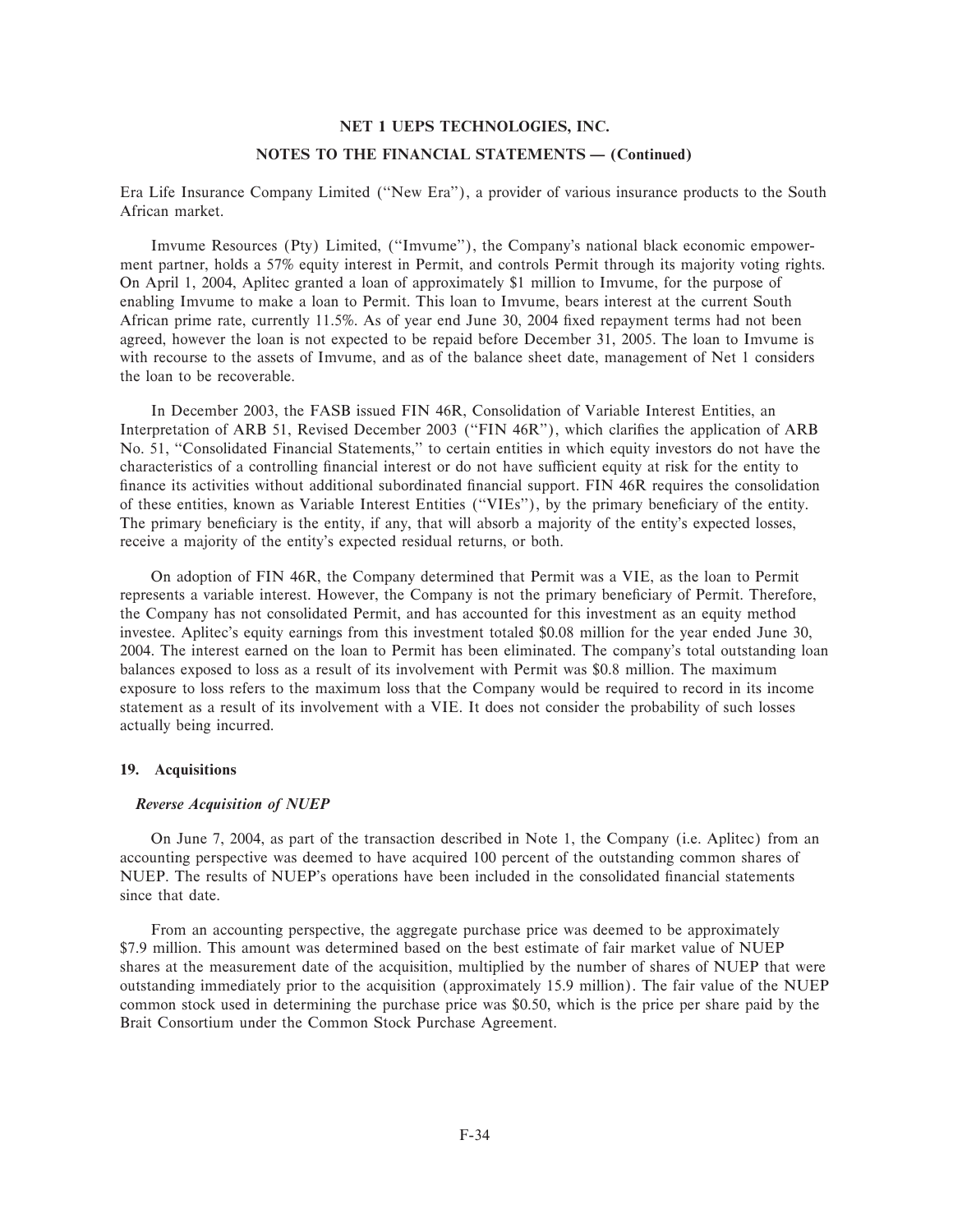## **NOTES TO THE FINANCIAL STATEMENTS - (Continued)**

The following table summarizes the estimated fair values of the assets acquired and liabilities assumed at the acquisition date.

Of the \$4,620 of acquired intangible assets, approximately \$0.1 million was assigned to customer contracts and approximately \$4.5 million was assigned to the exclusive licenses. The customer contracts have an expected useful life of 5 years, and the exclusive license has an expected useful life of 7 years. The tax bases of the intangible assets acquired is nil and consequently a deferred tax liability of \$1.8 million has been recognized.

The goodwill of approximately \$5.8 million is included in the Hardware, Software and Related Technologies Sales segment. The goodwill is not deductible for tax purposes.

No pro-forma financial effect has been presented as the impact on earnings is immaterial.

#### *Acquisition of NUEP Holdings S.a.r.l.*

In June 2004, the Company acquired 100% of the issued share capital of NUEP Holdings S.a.r.l (""Holdings'') for \$0.03 million. Holdings owns the US patent for the FTS and the rights to the UEPS technology.

#### **20. Reorganization Charge**

As a result of the transaction mentioned in Note 1 above the Company incurred the following charges during the period ended June 30, 2004:

| \$11,133 |
|----------|

The Other professional fees include the transaction costs mentioned above payable to Brait. Included in the Other category is the charge for stock awards of approximately \$4.3 million issued to directors and other employees as a condition precedent to the transaction.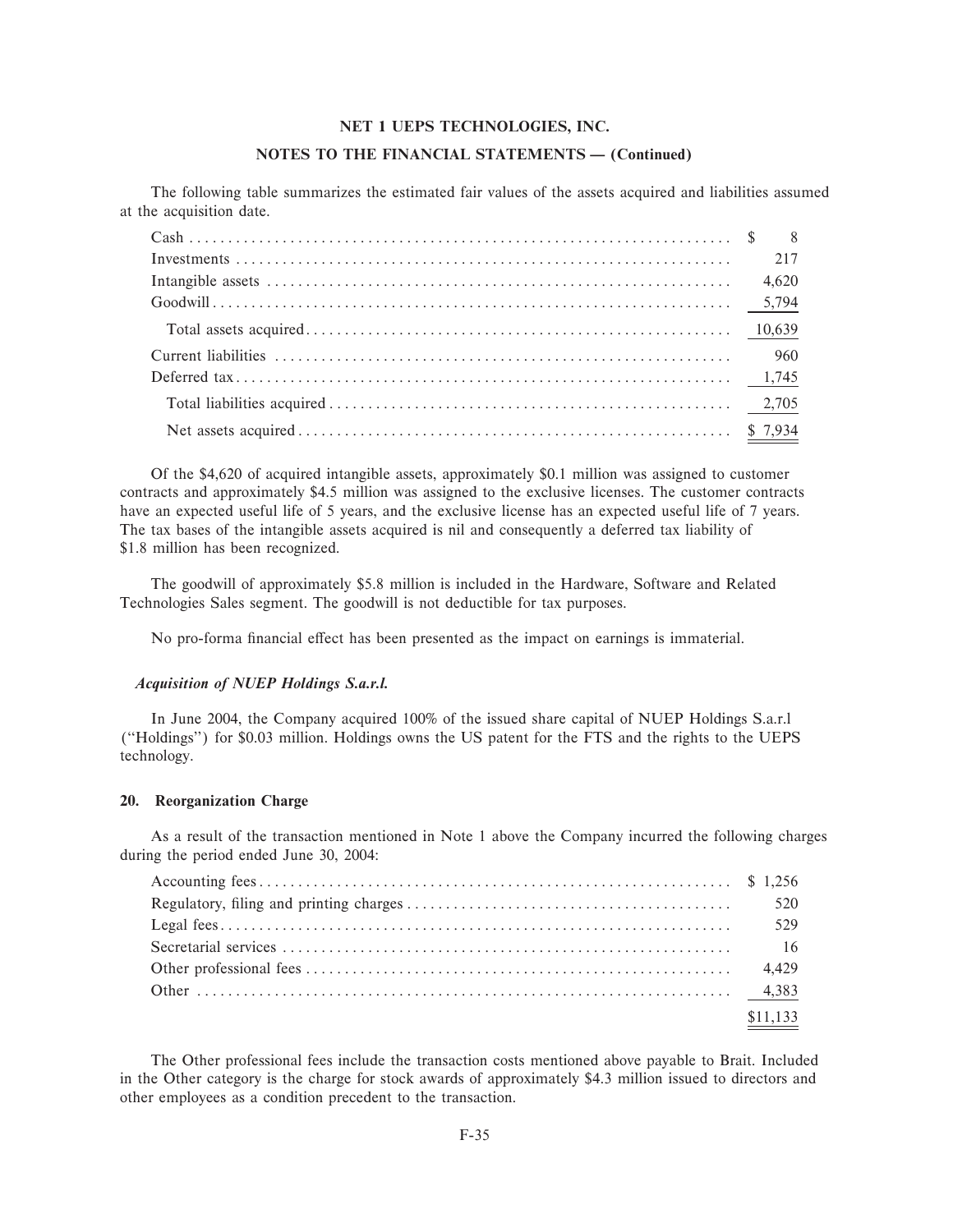# CONDENSED CONSOLIDATED BALANCE SHEETS

|                                                                                                                        | March 31,<br>2005 | <b>June 30,</b><br>2004                           |
|------------------------------------------------------------------------------------------------------------------------|-------------------|---------------------------------------------------|
|                                                                                                                        | (Unaudited)       | (Audited)<br>(In thousands,<br>except share data) |
| <b>ASSETS</b>                                                                                                          |                   |                                                   |
| <b>CURRENT ASSETS</b>                                                                                                  |                   |                                                   |
|                                                                                                                        | \$92,712          | \$80,282                                          |
|                                                                                                                        | 31,769            | 18,196                                            |
| Finance loans receivable, net of allowances of — March: \$7,059;                                                       | 8,830             | 9,300                                             |
|                                                                                                                        | 3,514             | 6,031                                             |
|                                                                                                                        | 1,662             | 1,054                                             |
|                                                                                                                        | 3,473             | 2,549                                             |
|                                                                                                                        | 141,960           | 117,412                                           |
|                                                                                                                        | 1,027             | 1,106                                             |
| PROPERTY, PLANT AND EQUIPMENT, NET OF ACCUMULATED                                                                      |                   |                                                   |
| DEPRECIATION OF — March: \$19,818; June: \$23,225                                                                      | 7,327             | 7,638                                             |
|                                                                                                                        | 1,346             | 878                                               |
|                                                                                                                        | 14,933            | 15,212                                            |
| INTANGIBLE ASSETS, NET OF ACCUMULATED AMORTIZATION                                                                     |                   |                                                   |
|                                                                                                                        | 8,725             | 10,386                                            |
|                                                                                                                        | 175,318           | 152,632                                           |
| <b>LIABILITIES</b>                                                                                                     |                   |                                                   |
| <b>CURRENT LIABILITIES</b>                                                                                             |                   |                                                   |
|                                                                                                                        |                   | 19                                                |
|                                                                                                                        | 17,990            | 23,693                                            |
|                                                                                                                        | 14,660            | 24,119                                            |
|                                                                                                                        | 32,650            | 47,831                                            |
|                                                                                                                        | 13,988            | 8,961                                             |
|                                                                                                                        |                   | 252                                               |
|                                                                                                                        | 46,638            | 57,044                                            |
| <b>SHAREHOLDERS' EQUITY</b>                                                                                            |                   |                                                   |
| <b>COMMON STOCK</b>                                                                                                    |                   |                                                   |
| Authorized: 500,000,000 with \$0.001 par value;                                                                        |                   |                                                   |
| Issued and outstanding shares — March: 163,050,808; June: $135,235,220$                                                | 163               | 135                                               |
| SPECIAL CONVERTIBLE PREFERRED STOCK                                                                                    |                   |                                                   |
| Authorized: 300,000,000 with \$0.001 par value;                                                                        |                   |                                                   |
| Issued and outstanding shares — March: 165,151,550; June: 192,967,138                                                  | 165               | 193                                               |
| <b>B CLASS PREFERENCE SHARES</b>                                                                                       |                   |                                                   |
| Authorized: 330,000,000 with \$0.001 par value;<br>Issued and outstanding shares (net of shares held by the Company) — |                   |                                                   |
|                                                                                                                        | 33                | 38                                                |
|                                                                                                                        | 71,686            | 71,681                                            |
| ACCUMULATED OTHER COMPREHENSIVE INCOME                                                                                 | 13,711            | 15,039                                            |
|                                                                                                                        | 42,922            | 8,502                                             |
|                                                                                                                        | 128,680           | 95,588                                            |
| TOTAL LIABILITIES AND SHAREHOLDERS' EQUITY                                                                             | \$175,318         | \$152,632                                         |
|                                                                                                                        |                   |                                                   |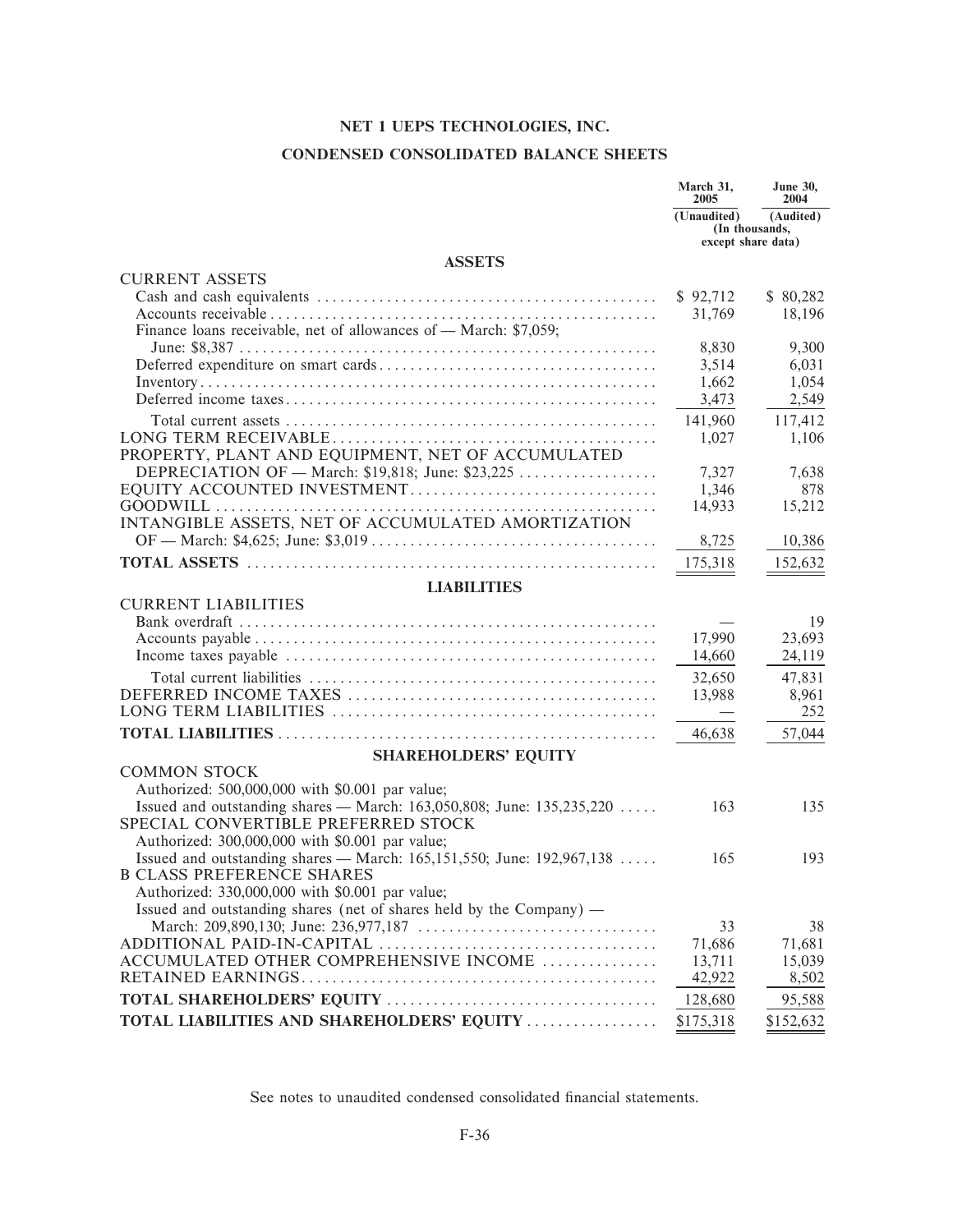# UNAUDITED CONDENSED CONSOLIDATED STATEMENTS OF OPERATIONS

|                                                           | <b>Nine Months Ended</b>              |                   |  |
|-----------------------------------------------------------|---------------------------------------|-------------------|--|
|                                                           | March 31,<br>2005                     | March 31,<br>2004 |  |
|                                                           | (In thousands, except)<br>share data) |                   |  |
|                                                           | \$134,885                             | \$91,463          |  |
| <b>EXPENSE</b>                                            |                                       |                   |  |
| COST OF GOODS SOLD, IT PROCESSING, SERVICING AND          |                                       |                   |  |
|                                                           | 41,207                                | 28,206            |  |
|                                                           | 33,804                                | 25,625            |  |
| DEPRECIATION AND AMORTIZATION                             | 4,897                                 | 4,110             |  |
|                                                           |                                       | 3,537             |  |
|                                                           | 54,977                                | 29,985            |  |
|                                                           | 1,497                                 | 2,464             |  |
|                                                           | 56,474                                | 32,449            |  |
|                                                           | 22,534                                | 13,896            |  |
| NET INCOME BEFORE EARNINGS FROM EQUITY ACCOUNTED          |                                       |                   |  |
|                                                           | 33,940                                | 18,553            |  |
| EARNINGS FROM EQUITY ACCOUNTED INVESTMENT                 | 480                                   |                   |  |
|                                                           | \$34,420                              | \$18,553          |  |
| Basic earnings per share, common stock and linked units   | \$.<br>0.10                           | 0.10<br>S.        |  |
| Diluted earnings per share, common stock and linked units | 0.10<br>\$.                           | 0.10<br>\$        |  |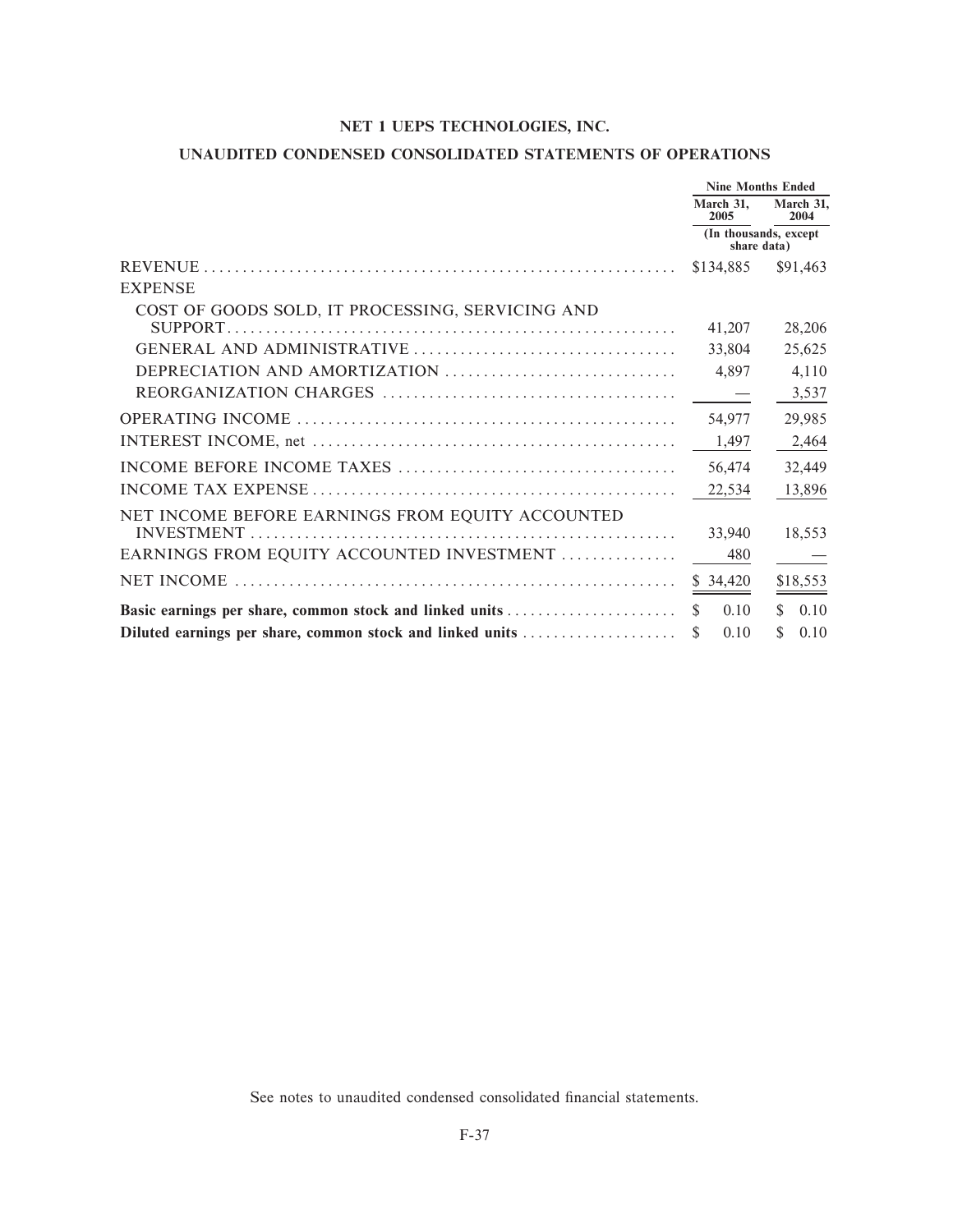# UNAUDITED CONDENSED CONSOLIDATED STATEMENTS OF MOVEMENTS IN SHAREHOLDERS' EQUITY

|                                                                                  |                | <b>Nine Months Ended</b> |              |                   |
|----------------------------------------------------------------------------------|----------------|--------------------------|--------------|-------------------|
|                                                                                  |                | March 31.<br>2005        |              | March 31,<br>2004 |
|                                                                                  | (In thousands) |                          |              |                   |
| <b>COMMON STOCK</b>                                                              |                |                          |              |                   |
|                                                                                  | <sup>\$</sup>  | 135                      | $\mathbb{S}$ | 39                |
| Conversion to common stock from special convertible preferred stock              |                | 28                       |              |                   |
|                                                                                  |                | 163                      |              | 39                |
| SPECIAL CONVERTIBLE PREFERRED STOCK                                              |                |                          |              |                   |
|                                                                                  |                | 193                      |              |                   |
| Conversion from special convertible preferred stock to common stock              |                | (28)                     |              |                   |
|                                                                                  |                | 165                      |              |                   |
| <b>B CLASS PREFERENCE SHARES</b>                                                 |                |                          |              |                   |
|                                                                                  |                | 38                       |              |                   |
| Cessation of B class preference shares to Net 1 as a result of trigger events    |                | (5)                      |              |                   |
|                                                                                  |                | 33                       |              |                   |
| ADDITIONAL PAID IN CAPITAL                                                       |                |                          |              |                   |
|                                                                                  |                | 71,681                   |              | 40,538            |
| Conversion to common stock from special convertible preferred stock              |                | 15,515                   |              |                   |
| Cessation of B class preference shares and B class loans to Net 1 as a result of |                |                          |              |                   |
|                                                                                  |                | (15,510)                 |              |                   |
|                                                                                  |                | 71,686                   |              | 40,538            |
| ACCUMULATED OTHER COMPREHENSIVE INCOME                                           |                |                          |              |                   |
|                                                                                  |                | 15,039                   |              | (962)             |
| Movement in foreign currency translation reserve                                 |                | (1,328)                  |              | 14,215            |
|                                                                                  |                | 13,711                   |              | 13,253            |
| <b>RETAINED EARNINGS</b>                                                         |                |                          |              |                   |
|                                                                                  |                | 8,502                    |              | 30,889            |
|                                                                                  |                | 34,420                   |              | 18,553            |
|                                                                                  |                | 42,922                   |              | 49,442            |
|                                                                                  |                | \$128,680                |              | \$103,272         |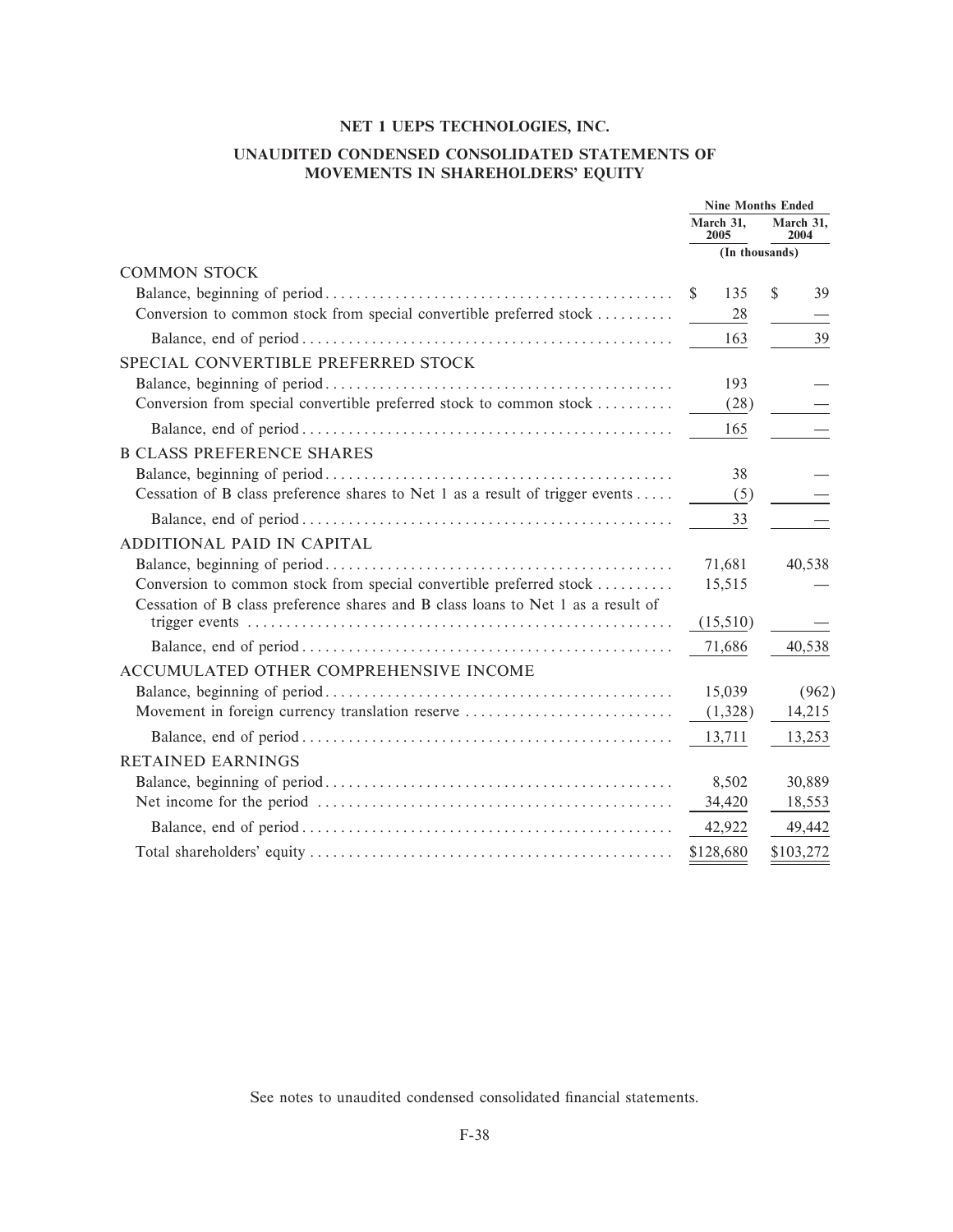# **UNAUDITED CONDENSED CONSOLIDATED STATEMENTS OF CASH FLOWS**

|                                                         | <b>Nine Months Ended</b> |                   |
|---------------------------------------------------------|--------------------------|-------------------|
|                                                         | March 31.<br>2005        | March 31.<br>2004 |
|                                                         | (In thousands)           |                   |
| Cash flows from operating activities                    |                          |                   |
|                                                         | \$127,910                | \$92,969          |
|                                                         | (81, 864)                | (49, 580)         |
|                                                         | 11,645                   | 10,755            |
|                                                         | (10, 131)                | (8,161)           |
|                                                         | (31, 984)                | (10,626)          |
|                                                         | 15,576                   | 35,357            |
| Cash flows from investing activities                    |                          |                   |
|                                                         | (2,982)                  | (2,392)           |
| Proceeds from disposal of property, plant and equipment | 29                       | 33                |
|                                                         |                          | (1,329)           |
|                                                         | (2,953)                  | (3,688)           |
| Cash flows from financing activities                    |                          |                   |
|                                                         | (19)                     |                   |
|                                                         |                          | (5,088)           |
|                                                         | (19)                     | (5,088)           |
|                                                         | (174)                    | 12,170            |
|                                                         | 12,430                   | 38,751            |
| Cash and cash equivalents — beginning of period         | 80,282                   | 54,313            |
|                                                         | \$92,712                 | \$93,064          |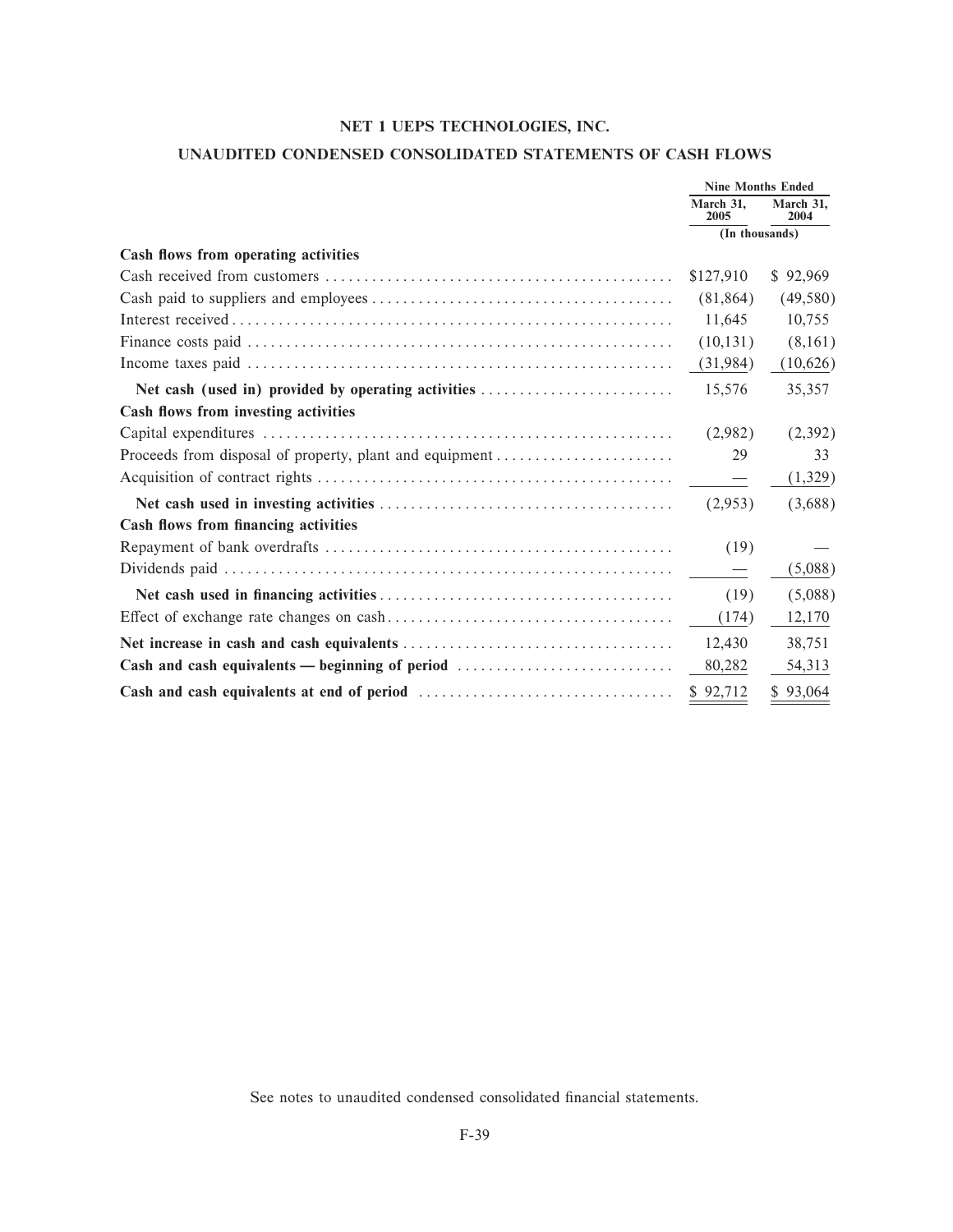## **NOTES TO THE UNAUDITED CONDENSED CONSOLIDATED FINANCIAL STATEMENTS For the Nine Months Ended March 31, 2005 and 2004 (All amounts stated in thousands of United States Dollars, unless otherwise stated)**

#### **1. Basis of Presentation and Summary of Significant Accounting Policies**

#### *Unaudited Interim Financial Information*

On June 7, 2004, the Company completed a transaction, which is more fully described in the Company's Annual Report on Form 10-K for the year ended June 30, 2004, in which the former shareholders of Net 1 Applied Technology Holdings Limited, or Aplitec, acquired a majority voting interest in the Company. In accordance with generally accepted accounting principles, the Company accounted for the Aplitec transaction as a reverse acquisition, which requires that the company whose shareholders retain a majority voting interest in a combined business be treated as the acquiror for accounting purposes. Therefore, for the nine months ended March 31, 2005, the Company's condensed consolidated financial statements reflect the operations of Net 1 and its consolidated subsidiaries and for the three and nine months ended March 31, 2004, reflect the operations of Aplitec and its consolidated subsidiaries, but not Net 1. References to the "Company" refer to Net 1 and its consolidated subsidiaries, including Aplitec, unless the context otherwise requires. References to Net 1 are references solely to Net 1 UEPS Technologies, Inc.

The accompanying unaudited condensed consolidated financial statements include all majority owned subsidiaries over which the Company exercises control and have been prepared in accordance with the rules and regulations of the Securities and Exchange Commission for Form 10-Q and include all of the information and disclosures required by generally accepted accounting principles (""GAAP'') for interim financial reporting. The results of operations for the nine months ended March 31, 2005 and 2004 are not necessarily indicative of the results for the full year. The Company believes that the disclosures are adequate to make the information presented not misleading.

These financial statements should be read in conjunction with the financial statements, accounting policies and financial notes thereto included in the Company's Annual Report on Form 10-K for the fiscal year ended June 30, 2004, as filed with the Securities and Exchange Commission on October 12, 2004. In the opinion of management, the accompanying unaudited condensed consolidated financial statements reflect all adjustments (consisting only of normal recurring adjustments), which are necessary for a fair representation of financial results for the interim periods presented.

#### *Stock-Based Compensation*

The Company accounts for stock-based compensation in accordance with the provisions of Accounting Principles Board Opinion No. 25, *Accounting for Stock Issued to Employees* (""APB 25''), and related interpretations. Accordingly, compensation expense is not required to be recorded when stock options/ awards under Ñxed plans are granted to employees as long as the exercise price is not less than the fair market value of the stock when the option/award is granted. In October 1995, the Financial Accounting Standards Board (""FASB'') issued Statement of Financial Accounting Standard 123, *Accounting for Stock-Based Compensation* (""SFAS 123''). SFAS 123 allows the Company to continue to follow the present APB 25 guidelines, but requires pro-forma disclosures of net income and earnings per share as if the Company had adopted the provisions of the Statement. The Company has continued to account for stock-based compensation under the provisions of APB 25 using the intrinsic value method.

FASB Statement 123 (Revision 2004), *Share-Based Payment*, was issued in December 2004 and is effective for fiscal years beginning after June 15, 2005. The new statement requires all share-based payments to employees to be recognized in the financial statements based on their fair values. The Company currently accounts for its share-based payments to employees under the intrinsic value method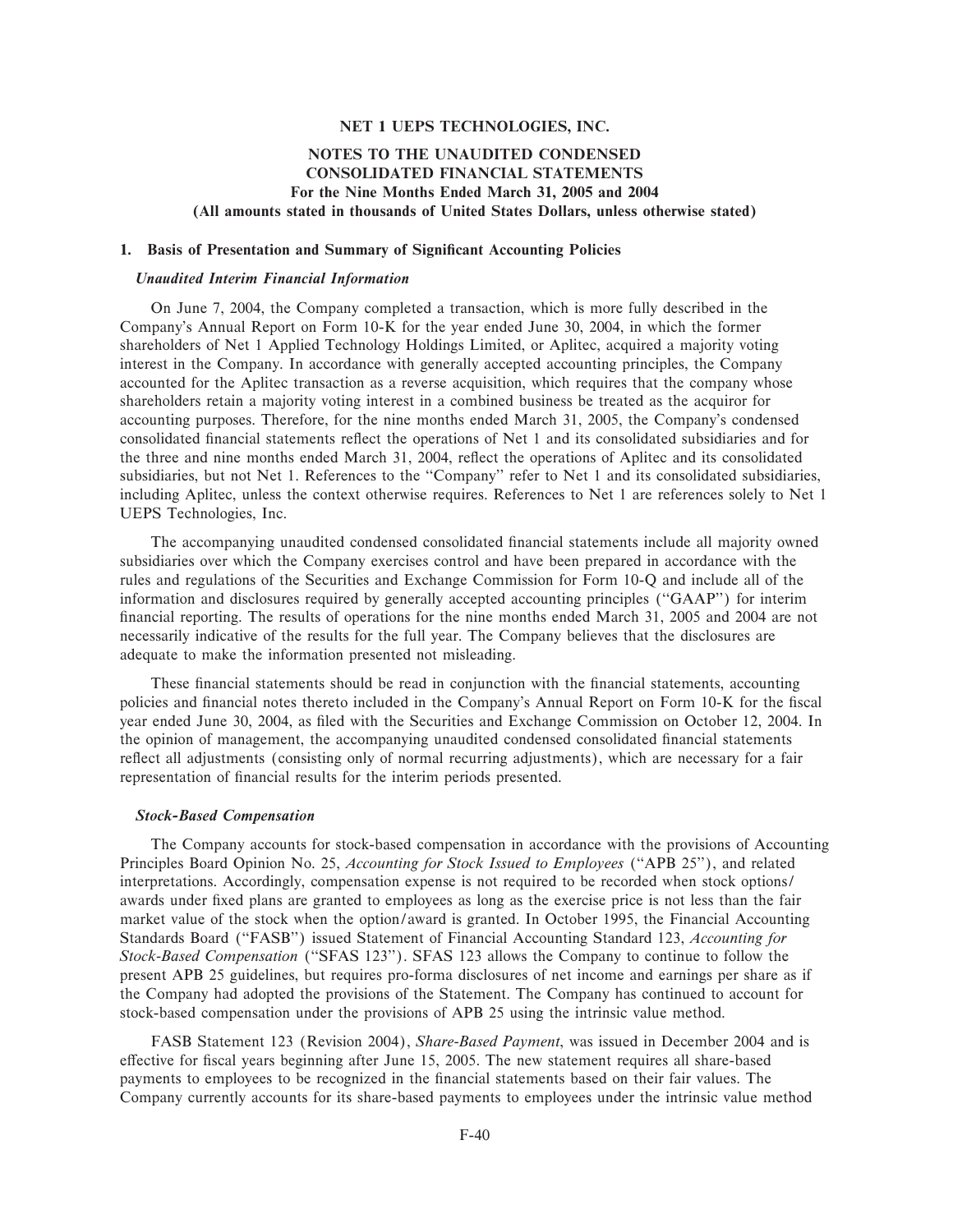## **NOTES TO THE UNAUDITED CONDENSED CONSOLIDATED FINANCIAL STATEMENTS - (Continued)**

of accounting set forth in Accounting Principles Board Opinion No. 25, Accounting for Stock Issued to *Employees.* Additionally, the Company complies with the stock-based employer compensation disclosure requirements of SFAS No. 148, "Accounting for Stock-Based Compensation - Transition and Disclosure, an amendment of FASB Statement No. 123," The Company plans to adopt the new statement in the first quarter of its next fiscal year, beginning July 1, 2005.

There was no stock compensation charge under APB 25 for either of the nine months ended March 31, 2005 and 2004. Had compensation expense for share options granted under the stock option plan been determined based on fair value at the grant dates consistent with the method required in accordance with SFAS 123, the Company's net income and earnings per share in accordance with US GAAP for the nine months ended March 31, 2005 and 2004 would have been as presented in the proforma disclosures below:

|                                                                                                                                       | <b>Nine Months Ended</b><br>March 31, |          |
|---------------------------------------------------------------------------------------------------------------------------------------|---------------------------------------|----------|
|                                                                                                                                       | 2005                                  | 2004     |
|                                                                                                                                       | \$34,420                              | \$18,553 |
| Add back: stock-based compensation expense included in reported net                                                                   |                                       |          |
| Deduct: total stock-based compensation expense determined under fair<br>value based method for all awards, net of related tax effects | (650)                                 |          |
|                                                                                                                                       | \$33,770                              | \$18,553 |
| Earnings per share, basic and diluted (U.S. cents):                                                                                   |                                       |          |
|                                                                                                                                       | 10.49                                 | 9.61     |
|                                                                                                                                       | 10.10                                 | 9.61     |
| Weighted average assumptions:                                                                                                         |                                       |          |
|                                                                                                                                       | 3.50%                                 |          |
|                                                                                                                                       |                                       |          |
|                                                                                                                                       | 72.00%                                |          |
|                                                                                                                                       | 7.00                                  |          |

## **Translation of Foreign Currencies**

The functional currency of the Company is the South African rand and its reporting currency is the U.S. dollar. The current rate method is used to translate the financial statements of the Company to U.S. dollars. Under the current rate method, assets and liabilities are translated at the exchange rates in effect at the balance sheet date. Revenues and expenses are translated at average rates for the period. Translation gains and losses are reported in accumulated other comprehensive income in shareholders' equity.

Foreign exchange transactions are translated at the spot rate ruling at the date of the transaction. Monetary items are translated at the closing spot rate at the balance sheet date. Transactional gains and losses are recognized in income for the period.

#### **Recent Accounting Pronouncements**

On March 3, 2005, the FASB issued FASB Staff Position ("FSP") FIN 46(R)-5, Implicit Variable Interests under FASB Interpretation No. 46(R), Consolidation of Variable Interest Entities. The FSP requires a reporting enterprise to consider whether it holds an implicit variable interest in the variable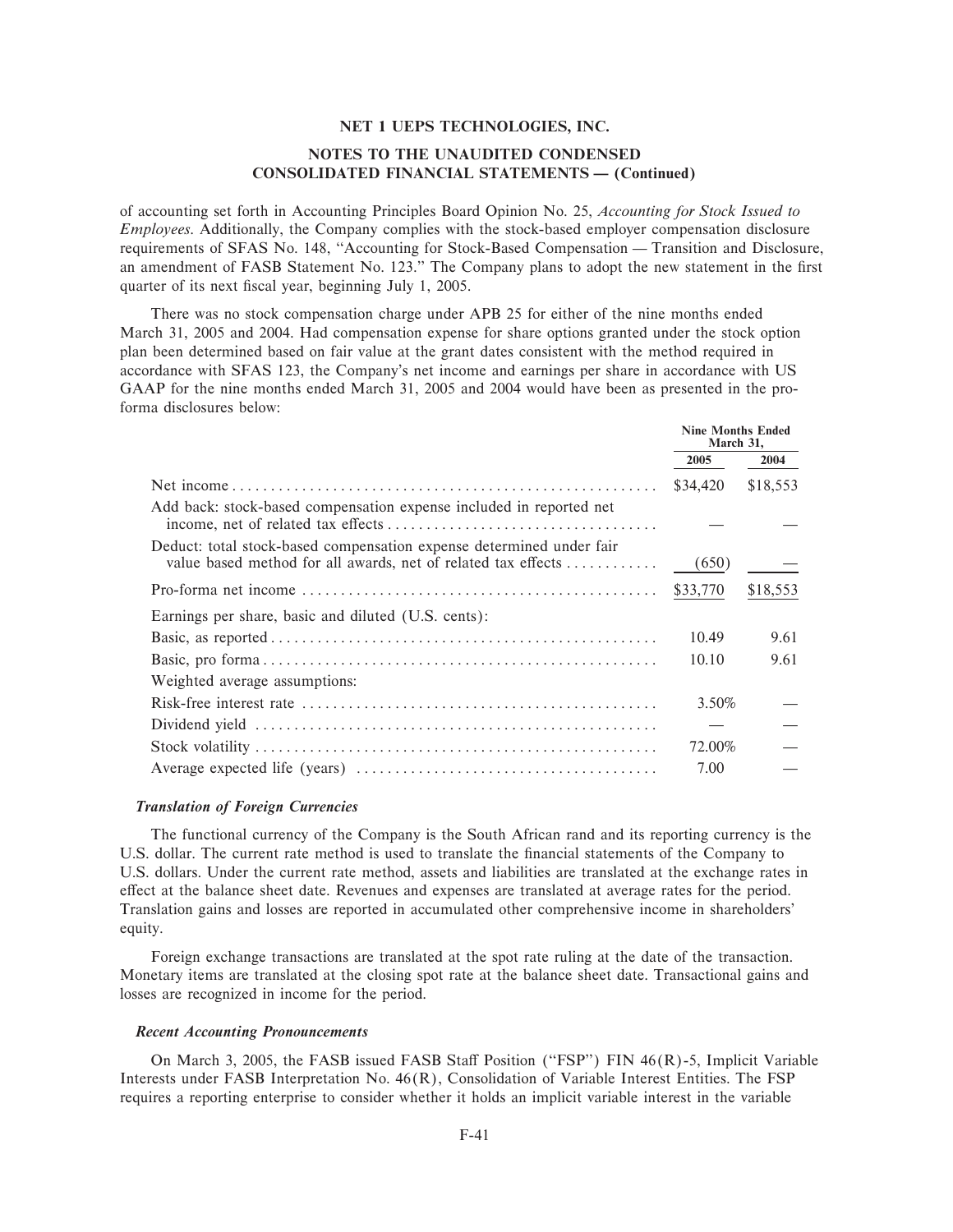interest entity (""VIE'') or potential VIE. The determination of whether an implicit variable interest exists involves determining whether an enterprise may be indirectly absorbing or receiving the variability of the entity. The FSP is effective in the first reporting period beginning after March 3, 2005. The adoption of the FSP by the Company has not had an impact on its overall results of operations or financial position.

FASB Statement No. 153, *Exchanges of Nonmonetary Assets, an amendment of APB Opinion No. 29, Accounting for Nonmonetary Transactions*, was issued in December 2004 and is effective for nonmonetary asset exchanges occurring in Ñscal periods beginning after June 15, 2005. Earlier application is permitted for nonmonetary asset exchanges occurring in Ñscal periods beginning after the date of issuance. The provisions of the statement shall be applied prospectively. The amendments made by the statement are based on the principle that exchanges of nonmonetary assets should be measured based on the fair value of the assets exchanged. Further, the amendments eliminate the narrow exception for nonmonetary exchanges of similar productive assets and replace it with a broader exception for exchanges of nonmonetary assets that do not have commercial substance. Previously, Opinion 29 required that the accounting for an exchange of a productive asset for a similar productive asset or an equivalent interest in the same or similar productive asset should be based on the recorded amount of the asset relinquished. Opinion 29 provided an exception to its basic measurement principle (fair value) for exchanges of similar productive assets.

The Company does not believe that adoption of the statement will have an impact on its overall results of operations or financial position.

#### **2. Goodwill and Intangible Assets**

On July 1, 2002, the Company adopted SFAS 142 for U.S. GAAP purposes, which required that goodwill and certain intangible assets with indefinite useful lives, including those recorded in past business combinations, no longer be amortized, but instead be tested for impairment at least annually. The standard also required the completion of a transitional impairment test with any resulting impairment identified treated as a cumulative effect of a change in accounting principle.

Prior to SFAS 142, the Company assessed goodwill for impairment based on the guidance in Accounting Principles Board Opinion No. 17, Intangible Assets and SFAS No. 121, *Accounting for the* Impairment of Long-Lived Assets and for Long-Lived Assets to Be Disposed Of and had to evaluate the periods of amortization continually to determine whether later events and circumstances warranted revised estimates of useful lives; impairment had to be recognized when the carrying amount exceeded the fair market value of the asset.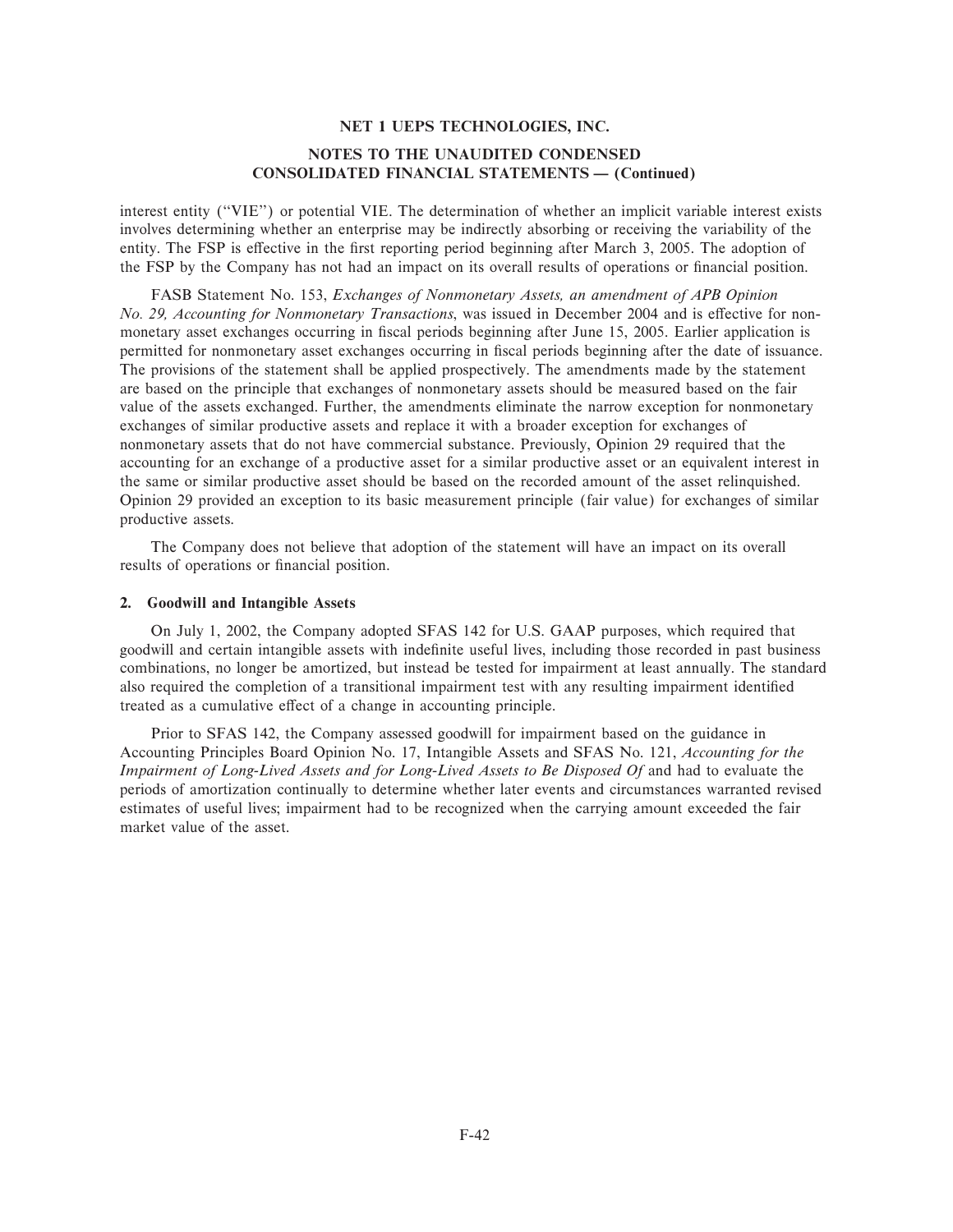# **NOTES TO THE UNAUDITED CONDENSED CONSOLIDATED FINANCIAL STATEMENTS - (Continued)**

Summarized below is the carrying value and accumulated amortization of the intangible assets that will continue to be amortized under SFAS 142, as well as the carrying amount of goodwill, which will no longer be amortized.

|                                           |                            | As at March 31, 2005               |                                 |                            | As at June 30, 2004                |                                 |
|-------------------------------------------|----------------------------|------------------------------------|---------------------------------|----------------------------|------------------------------------|---------------------------------|
|                                           | Gross<br>Carrying<br>Value | Accumulated<br><b>Amortization</b> | <b>Net</b><br>Carrying<br>Value | Gross<br>Carrying<br>Value | Accumulated<br><b>Amortization</b> | <b>Net</b><br>Carrying<br>Value |
| Goodwill                                  | \$18,886                   | \$(3,953)                          | \$14,933                        | \$19,302                   | \$(4,090)                          | \$15,212                        |
| Finite-lived intangible assets:           |                            |                                    |                                 |                            |                                    |                                 |
| Contract rights                           | 2,658                      | (1,181)                            | 1,477                           | 2,673                      | (520)                              | 2,153                           |
| Customer contracts $\dots\dots\dots$      | 114                        | (20)                               | 94                              | 114                        | (2)                                | 112                             |
| Exclusive licences                        | 4,506                      | (539)                              | 3,967                           | 4,506                      | (54)                               | 4,452                           |
| FTS patent                                | 6,072                      | (2,885)                            | 3,187                           | 6,106                      | (2, 443)                           | 3,663                           |
| Other patents $\dots\dots\dots\dots\dots$ |                            |                                    |                                 | 6                          |                                    | 6                               |
| Total finite-lived intangible assets      | \$13,350                   | \$(4,625)                          | \$8,725                         | \$13,405                   | \$(3,019)                          | \$10,386                        |

#### **FTS** Patent

The Company obtained its patent for the Funds Transfer System (the "FTS Patent") on its acquisition of Net 1 Investment Holdings (Proprietary) Limited ("Net 1 Holdings") on July 12, 2000. 100% of Net 1 Holdings' issued share capital was acquired for a historical cost of approximately \$3.2 million (or \$4.1 million at the March 31, 2005 exchange rate of \$1: ZAR6.3099), which was satisfied through the issuance of 9,750,000 shares of the Company's common stock. In addition, a deferred taxation adjustment was required to increase the historical carrying value to \$1.6 million (or \$2 million at the quarter end exchange rate of \$1: ZAR6.3099). Net 1 Holdings was a holding company that did not generate significant revenues or expenses and did not have significant assets or liabilities other than the FTS Patent rights for South Africa and surrounding territories, on which the Company's smart card applications are based.

Aggregate amortization expense on the FTS Patent for the nine months ended March 31, 2005 was approximately \$0.16 million and \$0.46 million, respectively (nine months to March 31, 2004: \$0.14 million and \$0.41 million, respectively). Estimated amortization expense to be reported in future periods is estimated at \$0.62 million per annum, however this amount could differ from the actual amortization as a result of new intangible asset acquisitions, changes in useful lives and other relevant factors.

#### **Contract Rights**

In December 2003, the Company entered into an agreement with various black economic empowerment partners (the "partners") whereby the partners would provide certain services, for example, debt collection and dispute resolution, related to the Cash Paymaster Services Northern contract. The total amount paid to the partners was approximately \$2.3 million (or \$2.7 million at the March 31, 2005) exchange rate of \$1: ZAR6.3099). The amount paid will be amortized over the contract period of 3 years.

Amortization for the nine months ended March 31, 2005 is approximately \$0.23 million and \$0.68 million, respectively (nine months to March 31, 2004; \$0.28 million and \$0.28 million, respectively). Estimated amortization expense to be reported in future periods is estimated at \$0.91 million per annum, however this amount could differ from the actual amortization as a result of changes in the contract period and other relevant factors.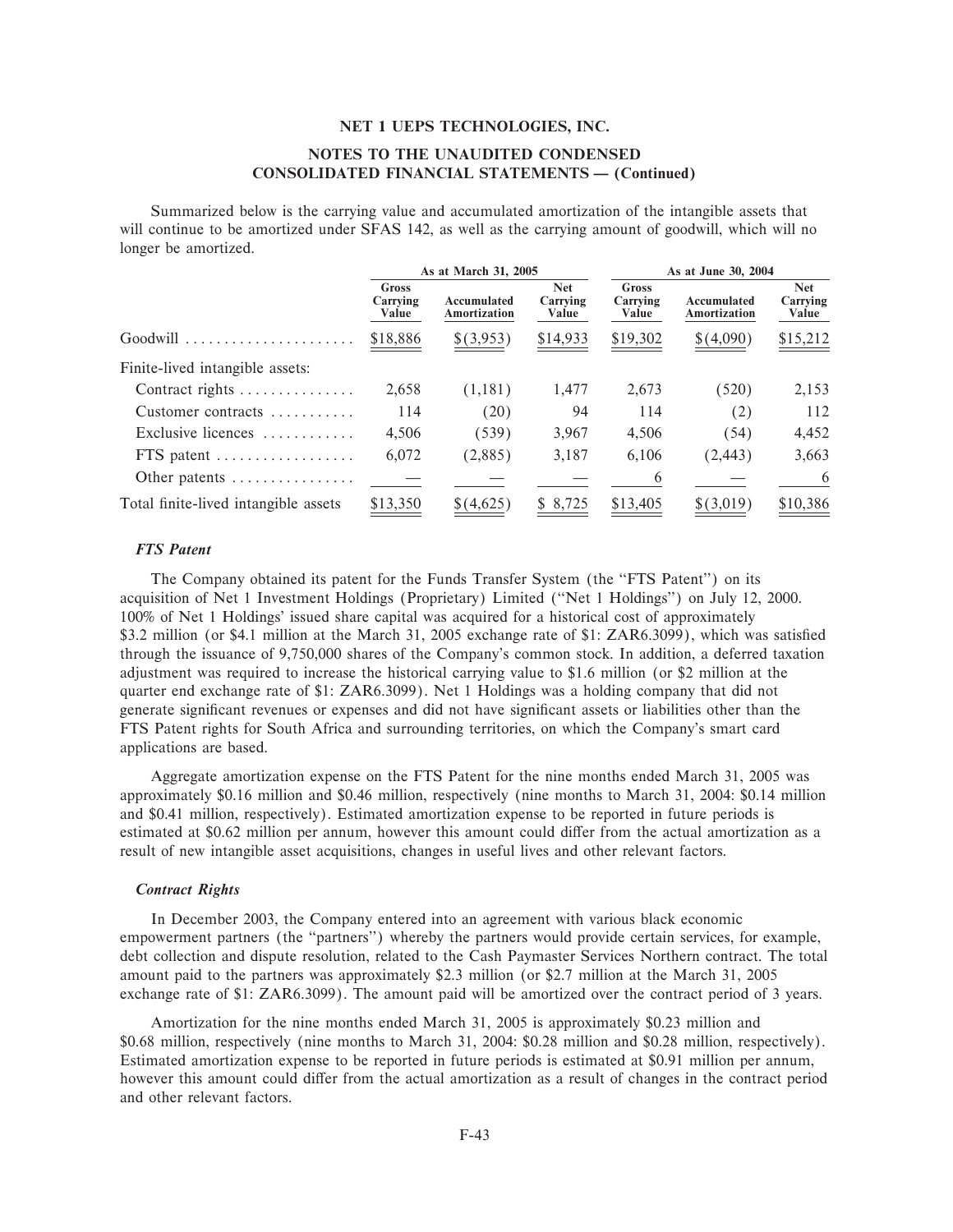### **Customer Contracts and Exclusive Licenses**

The customer contracts and exclusive licenses were valued by an independent third party and these assets were valued at approximately \$0.1 million and \$4.5 million, respectively, with estimated useful lives of 5 and 7 years, respectively. Amortization expense for the customer contracts and exclusive licenses for the nine months ended March 31, 2005 is \$0.01 million and \$0.16 million, respectively, and \$0.02 million and \$0.49 million, respectively. Estimated amortization expense for the customer contracts and exclusive license to be reported in future periods is estimated at \$0.02 million and \$0.64 million per annum, respectively. These amounts could differ from the actual amortization as a result of changes in the useful lives and other relevant factors.

As required by SFAS 141 goodwill has been allocated to the Company's reportable transaction-based activities, financial services and hardware, software and related technology sales business segments as follows:

|                                                        | As at March 31, 2005 |                             |                              |  |
|--------------------------------------------------------|----------------------|-----------------------------|------------------------------|--|
|                                                        | Cost                 | Accumulated<br>Amortization | <b>Net Carrying</b><br>Value |  |
|                                                        |                      | $\{(1,011)$ \ \ \ \ \ 2,467 |                              |  |
| Smart card accounts                                    |                      |                             |                              |  |
|                                                        |                      |                             | 5,622                        |  |
| Hardware, software and related technology sales  7,595 |                      | (751)                       | 6,844                        |  |
| $Total$ [3.953] $$14.933$                              |                      |                             |                              |  |

| As at June 30, 2004 |                             |                              |
|---------------------|-----------------------------|------------------------------|
| Cost                | Accumulated<br>Amortization | <b>Net Carrying</b><br>Value |
|                     | \$(1,133)                   | \$ 2.708                     |
|                     |                             |                              |
| 7.857               | (2,203)                     | 5,654                        |
|                     | (754)                       | 6,850                        |
|                     | \$(4,090)                   | \$15,212                     |

As required by SFAS 142, the standard has not been retroactively applied to the results for the periods prior to adoption.

#### 3. Capital Structure and Creditor Rights Attached to the B Class Loans

The Company's balance sheet reflects two classes of equity — common stock and linked units.

The linked units comprise the following instruments which are linked and cannot be traded separately:

- a right to special convertible preferred stock,
- B Class preference shares in Net 1 Applied Technologies South Africa Limited ("New Aplitec") and
- B Class loans issued by New Aplitec.

Although the linked units include certain instruments (the B Class preference shares and the B Class loans) that are legally equity of a subsidiary of the Company, they have been treated as equity of the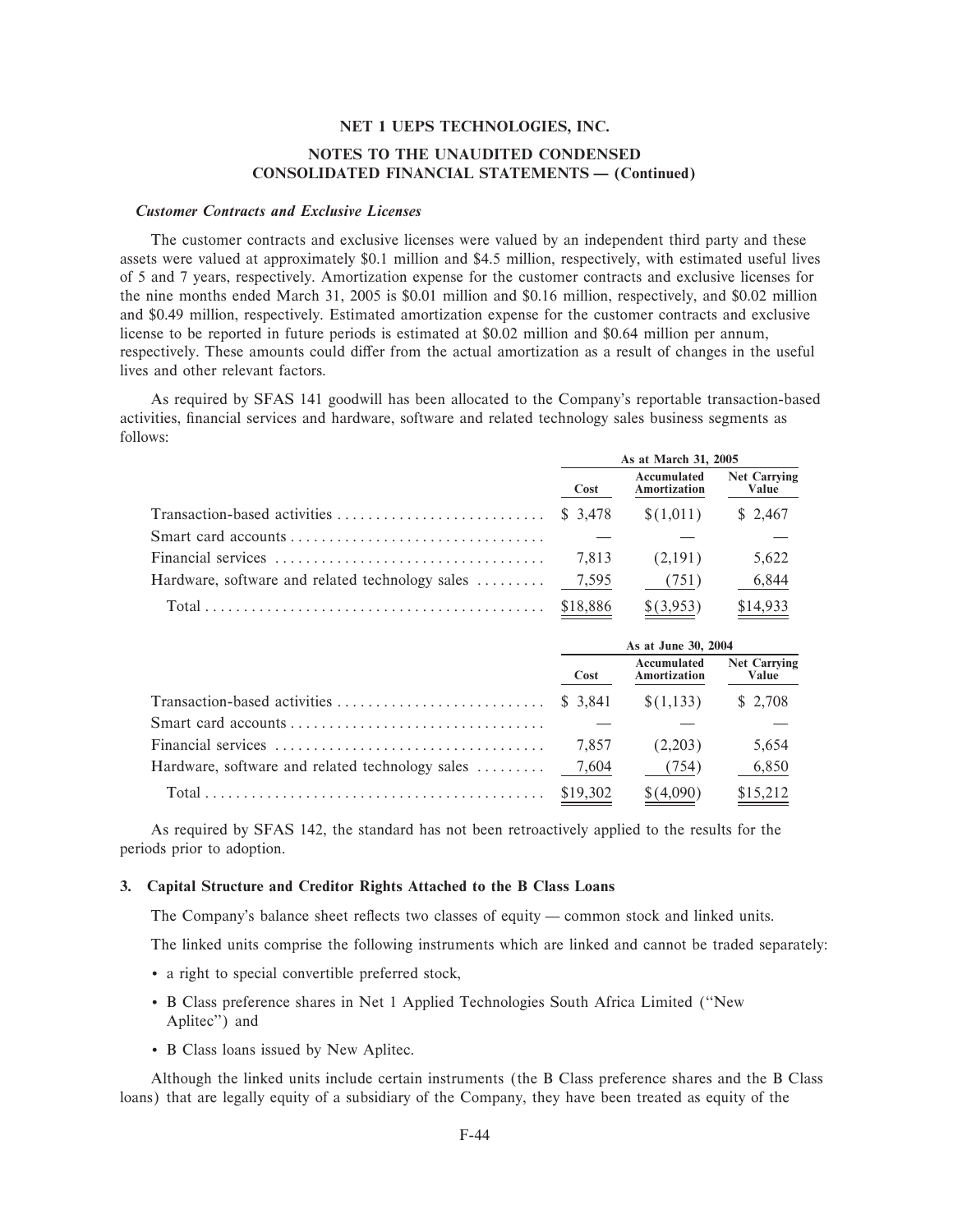Company and recorded as part of shareholders' equity in these condensed consolidated financial statements, in recognition of their substance, which is economically equivalent to that of common stock.

The B Class loans referred to above are not considered to be a liability in accordance with SFAS 150, *Accounting for Certain Financial Instruments with Characteristics of Both Equity and Liability*, as New Aplitec does not have an obligation to transfer assets to its shareholders in respect of the loans. In addition, any distributions relating to the loans are solely at the discretion of New Aplitec.

*Voting rights* — Holders of shares of special convertible preferred stock have the same voting rights as holders of common stock. Therefore, a linked unit-holder is able to vote on the same matters as a holder of common stock, including the selection of directors, corporate decisions submitted to shareholder vote, and decisions regarding distribution of earnings. In addition, the special convertible preferred stock does not provide any additional rights with respect to control of the Company not shared by holders of common stock.

*Dividend rights* — Holders of common stock and linked units have similar rights to the distribution of the Company's earnings.

*Liquidation rights* — In the event of a liquidation of the Company or New Aplitec, the linked units are automatically convertible into common stock of the Company, thereby allowing a linked unit holder to have identical liquidation rights to a holder of common stock in the event of liquidation.

*Sale rights* — A linked unit holder can only dispose of its interest in the Company by 1) converting the linked units into common stock and 2) selling the common stock on the open market. Therefore, a holder of the linked units receives the same risk and rewards in market price fluctuation as a common shareholder of the Company.

## *Common Stock*

Holders of shares of the Company's common stock are entitled to receive dividends and other distributions when declared by the Company's board of directors out of funds available. Payment of dividends and distributions is subject to certain restrictions under the Florida Business Corporation Act, including the requirement that after making any distribution the Company must be able to meet its debts as they become due in the usual course of its business.

Upon voluntary or involuntary liquidation, dissolution or winding up of the Company, holders of common stock share ratably in the assets remaining after payments to creditors and provision for the preference of any preferred stock according to its terms. There are no pre-emptive or other subscription rights, conversion rights or redemption or scheduled installment payment provisions relating to shares of common stock. All of the outstanding shares of common stock are fully paid and non-assessable.

Each holder of common stock is entitled to one vote per share for the election of directors and for all other matters to be voted on by shareholders. Holders of common stock may not cumulate their votes in the election of directors, and are entitled to share equally and ratably in the dividends that may be declared by the board of directors, but only after payment of dividends required to be paid on outstanding shares of preferred stock according to its terms. The shares of Company common stock are not subject to redemption.

#### *Special Convertible Preferred Stock*

The special convertible preferred stock ranks, on parity, without preference and priority, with the Company's common stock with respect to dividend rights (except as described below) or rights upon liquidation, dissolution or winding-up of the Company. The stock is junior in preference and priority to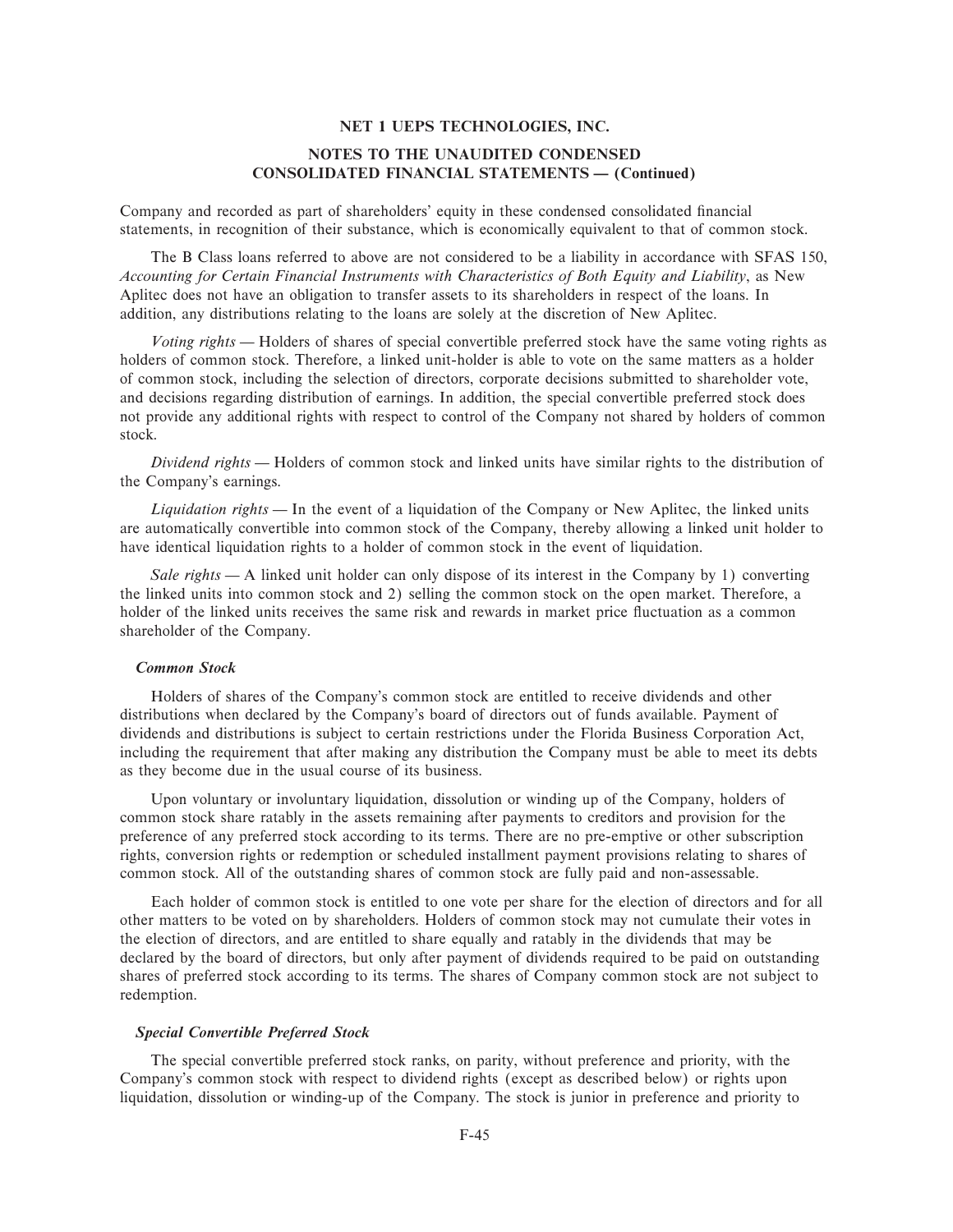each other class or series of preferred stock or other equity security of the Company under terms which may be determined by the board of directors to expressly provide that such other security rank senior in preference or priority to the special convertible preferred stock with respect to dividend rights or rights upon liquidation, dissolution or winding-up of the Company.

So long as any shares of special convertible preferred stock are outstanding, the Company's board will determine immediately prior to the declaration of any dividend or distribution (i) the portion, if any, of the Company's assets available for such dividend of distribution that is attributable to funds or assets from New Aplitec, regardless of the manner received (the ""South African Amount'') and (ii) the portion of such funds or assets that is not from New Aplitec (the ""Non-South African Amount''). The South African Amount will not include amounts received from New Aplitec due to its liquidation, distribution or dividend after insolvency or winding up.

So long as any shares of special convertible preferred stock are outstanding, (i) any dividends or distributions by the Company's board of Non-South African Amounts must be paid *pro rata* to all holders of common stock and special convertible preferred stock, and (ii) and dividends or distributions by the Company's board of South African Amounts can be paid only to holders of common stock. The Company's board has complete discretion to declare a dividend or distribution with respect to South African Amounts or Non-South African Amounts.

In the event of the voluntary or involuntary liquidation, dissolution, distribution of assets or winding-up of the Company, all outstanding shares of special convertible preferred stock will automatically convert and holders of such stock will be entitled to receive *pari passu* with holders of common stock, any assets of the Company distributed for the benefit of its shareholders.

Holders of special convertible preferred stock have the right to receive notice of, attend, speak and vote at general meetings of the Company, and are entitled to vote on all matters on which holders of common stock are entitled to vote. Each holder of special convertible preferred stock present in person, or the person representing such holder, is entitled to a number of votes equal to the number of shares of common stock that would be issued upon conversion of the special convertible preferred stock held by such holder on the record date.

### *B Class Preference Shares*

Net 1 owns 100% of the A class common stock and A class loans in issue of New Aplitec. The B class preference shares rank *pari passu* with the New Aplitec A class stock in respect of participation in dividends and return of capital prior to winding-up of New Aplitec. The B class preference shares shall not, however, participate in dividends or a return of capital on a winding-up of New Aplitec for any reason. However, the unit holders will participate, as the B class preference stock will automatically convert into Company common stock on a winding-up of New Aplitec. The B class preference shares cannot be sold or transferred other than to the Company pursuant to the occurrence of a trigger event. Therefore, the B class preference shares, the B class loans and the rights to receive Company special convertible preferred stock are linked together and cannot be traded separately.

The holders of B class preference shares will only be entitled to vote on matters which directly affect the rights attaching to the B class preference shares. At every general meeting of New Aplitec at which more than one class of shareholders are present and entitled to vote, unit holders of the South African Trust which in turn holds the B class preference shares, shall be entitled, upon a poll, to that proportion of the total votes in New Aplitec which the aggregate number of B class preference shares held bears to the aggregate number of all shares entitled to be voted at such meeting (provided that no resolution for the declaration of a dividend or for the disposal of any intellectual property of New Aplitec shall be passed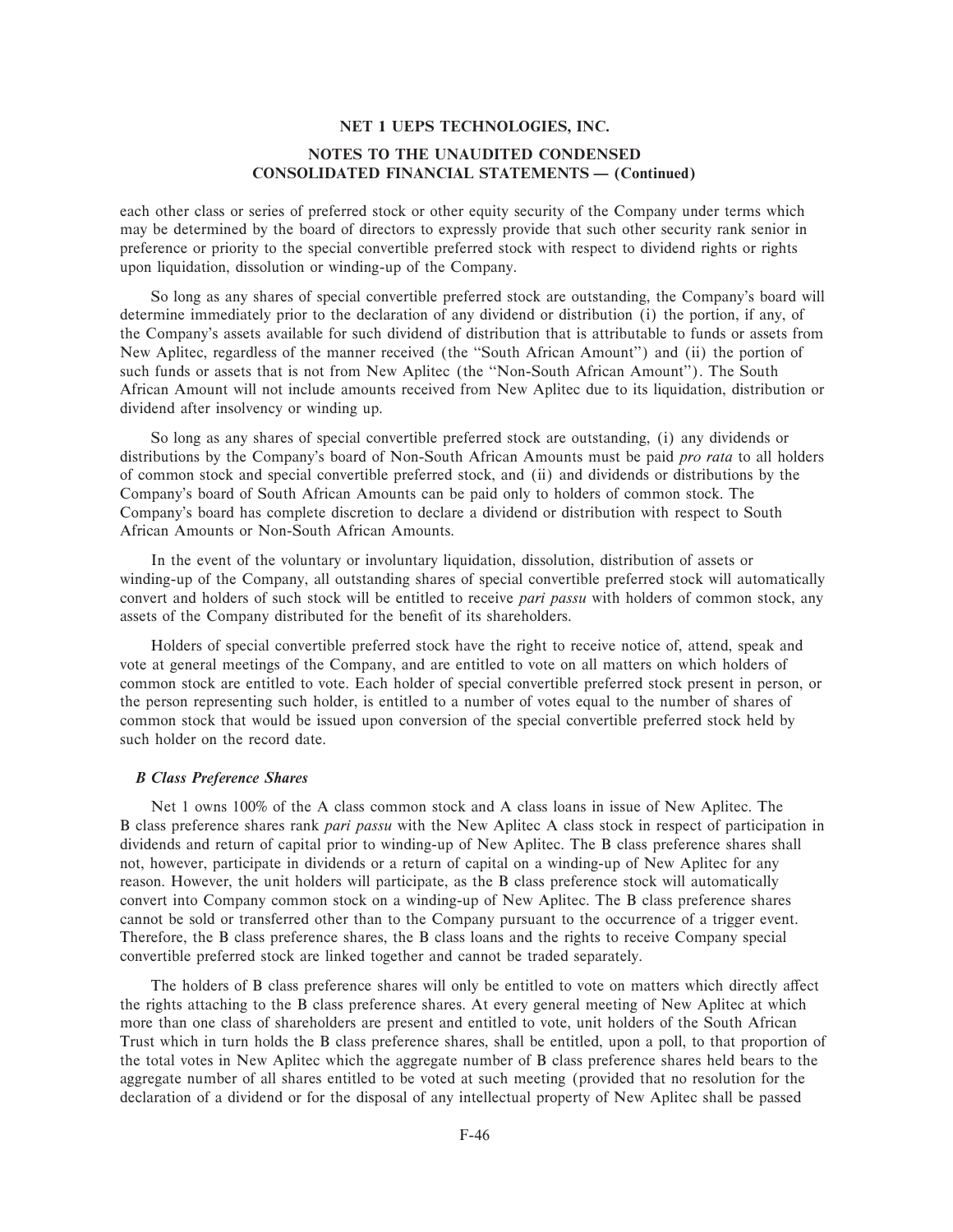# **NOTES TO THE UNAUDITED CONDENSED CONSOLIDATED FINANCIAL STATEMENTS — (Continued)**

unless unit holders representing 50.1% of the B class preference shares present at the meeting in person or represented by proxy vote in favor of such resolution).

### *B Class Loans*

The B class loans are unsecured and repayable as and when directed by the board of directors of New Aplitec provided that no capital may be repaid until at least 30 days have lapsed from the date of drawdown of the loans, and subject to South African Exchange Control approval. The loans will bear interest at such rates as may be determined by the board of directors of New Aplitec at the beginning of each year, but shall not be more than the prime rate as quoted by Standard Bank of South Africa Limited from time to time. Interest, if so declared by the board of directors of New Aplitec, will be payable by New Aplitec semi-annually in arrears.

#### *Conversion of Special Convertible Preferred Stock to Common Stock*

Special convertible preferred stock is convertible into shares of common stock on a one-for-one basis upon the occurrence of trigger event. With each converted share of special convertible preferred stock that is converted, the Company will receive:

- ' 1.228070 B class preference shares; and
- ' such holder's interest in the New Aplitec B loan accounts.

Upon conversion, all rights with respect to shares for special convertible preferred stock will cease. Converted shares will be cancelled and have the status of authorized but unissued preferred stock, without designation as to series until such shares are once more designated as part of a particular series by the board of directors.

During the nine months ended March 31, 2005, 5,758,986 and 27,815,588 shares of special convertible preferred stock were converted to common stock. The trigger events that gave rise to these conversions were requests by linked unit-holders to sell and/or convert 7,072,436 and 34,159,493 linked units during the nine months ended March 31, 2005. The net result of these conversions was that 7,072,436 and 34,159,493 B class preference shares and B class loans were ceded to Net 1 during the nine months ended March 31, 2005, which converted 5,758,986 and 27,815,588 shares of special convertible preferred stock to 5,758,986 and 27,815,588 common stock in return for the ownership of the 7,072,436 and 34,159,493 B class preferred shares and B class loans. As a result of the conversion, the number of outstanding shares of common stock has increased by 27,815,588 and the number of outstanding shares of special convertible preferred stock has decreased by 27,815,588. In addition, as a consequence of the conversion, the Company now owns 34,159,493 B class preferred shares and B class loans. The reduction in the B class preference shares from \$0.038 million to \$0.033 million is due to the cession to the Company of the B class preference shares as a result of the trigger events. The value of the B class preference shares held by the Company is eliminated on consolidation.

## **4. Earnings Per Share**

The entire consolidated net income of the Company is attributable to the shareholders of the Company comprising both the holders of Net 1 common stock and the holders of linked units. As described in Note 3, the linked units have the same rights and entitlements as those attached to common shares.

As the linked units owned by holders, other than the Company, are exchangeable for special convertible preferred stock at the ratio of 1.23:1, which is then converted to common stock at the ratio of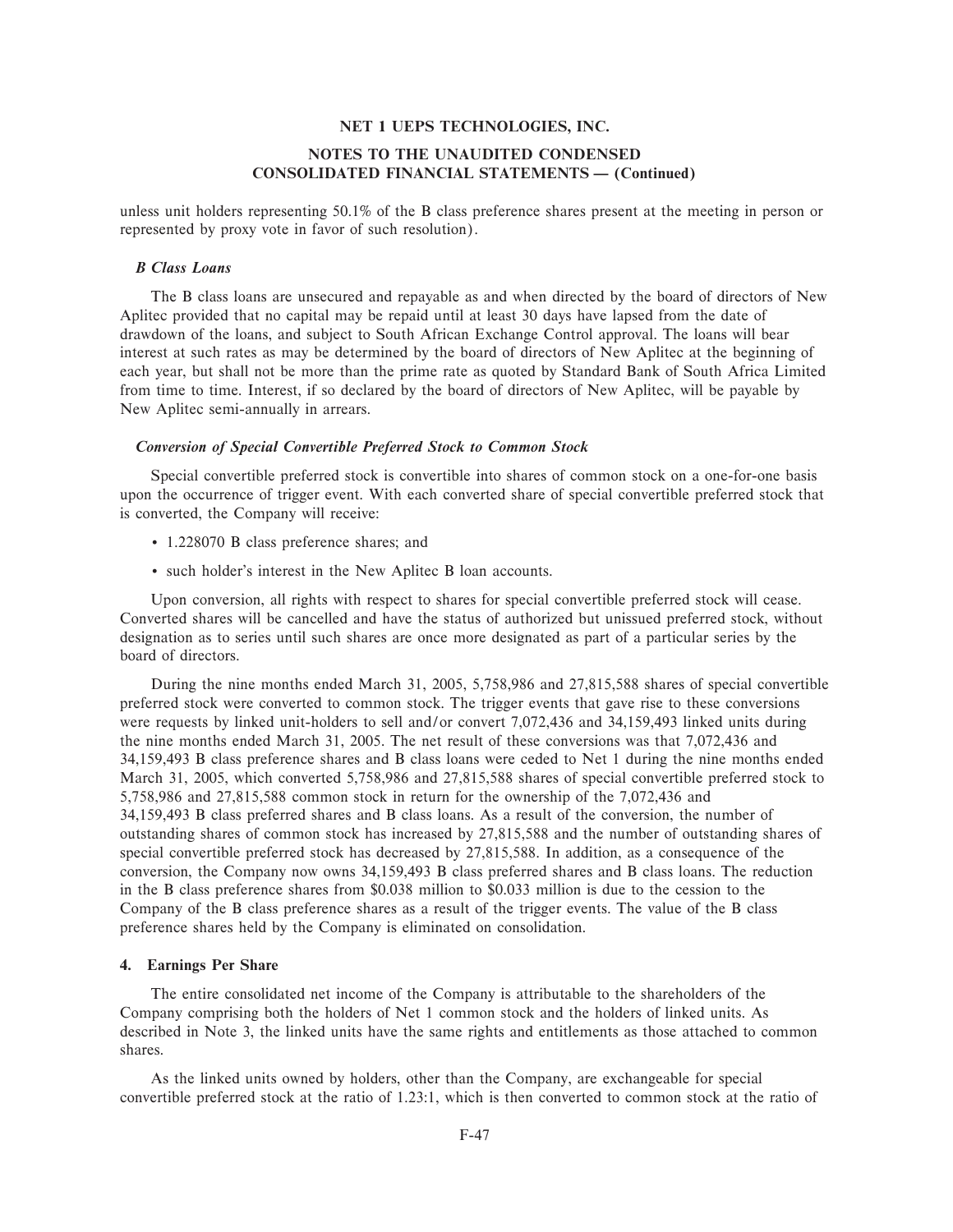1:1, the basic earnings per share for the common stock and linked units are the same and is calculated by dividing the net income by the combined number (328.2 million) of common stock (163.1 million) and special convertible preferred stock (165.1 million) in issue. Diluted earnings per share has been calculated to give effect to the number of additional shares of common stock/linked units that would have been outstanding if the potential dilutive instruments had been issued in each period.

As a result of the Aplitec transaction, the weighted average number of shares used to calculate earnings per share for the nine months ended March 31, 2004, has been prepared to reflect the capital structure after the transaction. For the purposes of this restatement, the Aplitec share capital has been presented as common stock as of March 31, 2004.

The weighted average number of outstanding shares for the nine months ended March 31, 2005 presented below includes the common stock as well as the special convertible preferred stock, as the holders of special convertible preferred stock have the same rights and entitlements as those attached to the common stock.

The following tables detail the weighted average number of outstanding shares used for the calculation of earnings per share as of March 31, 2005 and 2004.

|                                                                         | <b>Nine Months</b><br>Ended<br>March 31, |               |
|-------------------------------------------------------------------------|------------------------------------------|---------------|
|                                                                         | 2005                                     | 2004          |
|                                                                         | 000                                      | $000^{\circ}$ |
| Weighted average number of outstanding shares of common stock — basic   | 163.051                                  | 192,967       |
| Weighted average effect of dilutive securities: employee stock options  | 3,001                                    |               |
| Weighted average number of outstanding shares of common stock — diluted | 166,052                                  | 192,967       |

|                                                                                                   | <b>Nine Months</b><br>Ended<br>March 31, |               |  |
|---------------------------------------------------------------------------------------------------|------------------------------------------|---------------|--|
|                                                                                                   | 2005                                     | 2004          |  |
|                                                                                                   | $000*$                                   | $000^{\circ}$ |  |
|                                                                                                   |                                          |               |  |
| Weighted average effect of dilutive securities: employee stock options                            | 3,040                                    |               |  |
| Weighted average number of outstanding linked units — diluted $\dots\dots\dots\dots\dots$ 168,191 |                                          |               |  |

|                                                                        |             | <b>Nine Months Ended</b><br>March 31. |
|------------------------------------------------------------------------|-------------|---------------------------------------|
|                                                                        | 2005<br>000 | 2004<br>000                           |
|                                                                        |             |                                       |
| Total weighted average number of outstanding shares used to calculated | 328,202     | 192,967                               |
| Total weighted average number of outstanding shares used to calculated | 334.243     | 192,967                               |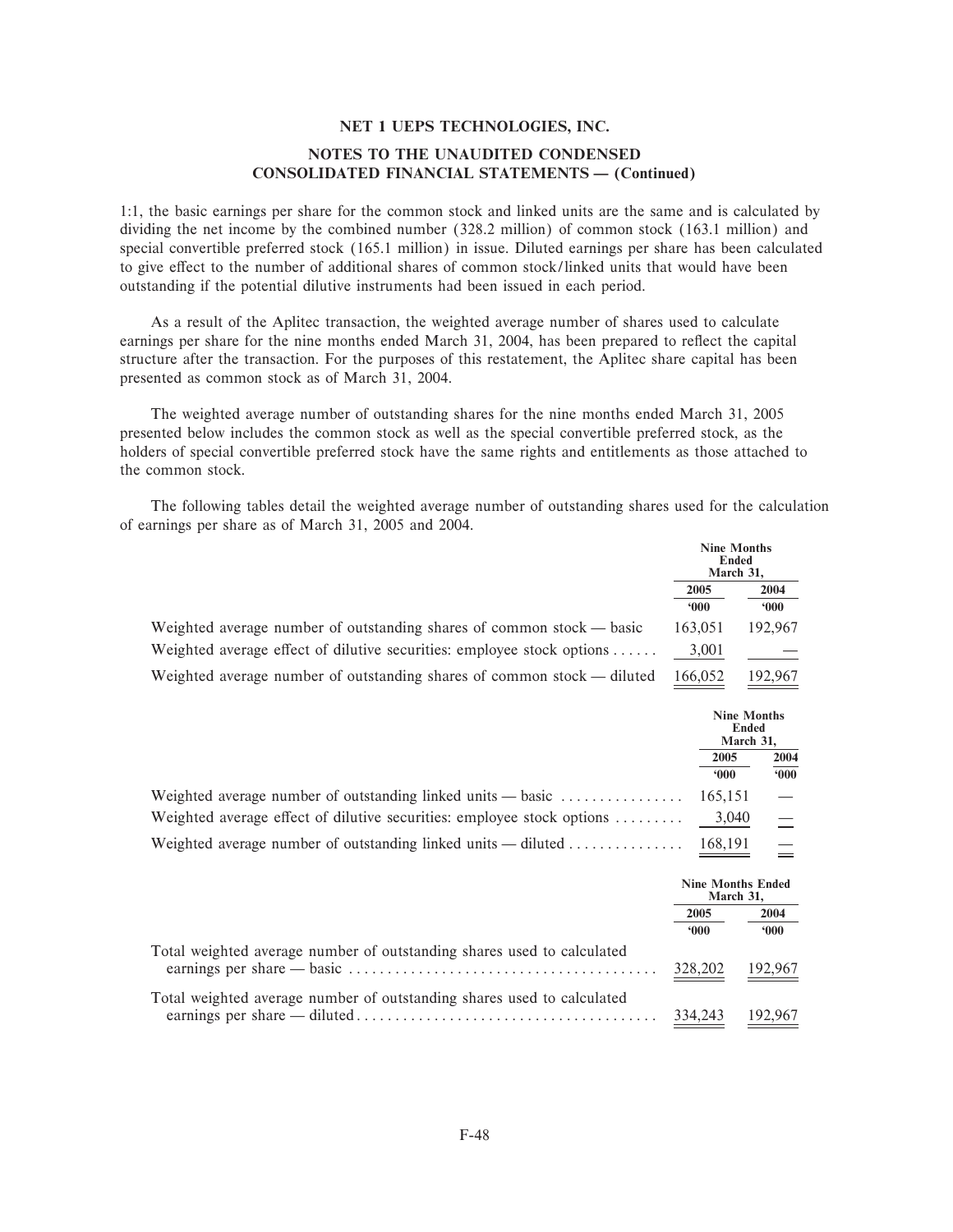# **NOTES TO THE UNAUDITED CONDENSED CONSOLIDATED FINANCIAL STATEMENTS — (Continued)**

#### **5. Comprehensive Income**

The Company's comprehensive income consists of net income and foreign currency translation gains and losses which, under GAAP, are excluded from net income. Total comprehensive income for each of the nine months ended March 31, 2005 and 2004 was:

|                   | <b>Nine Months Ended</b><br>March 31, |
|-------------------|---------------------------------------|
| 2005              | 2004                                  |
|                   |                                       |
|                   |                                       |
| \$33,092 \$32,768 |                                       |

#### **6. Operating Segments**

The Company discloses segment information in accordance with SFAS No. 131, *Disclosure About Segments of an Enterprise and Related Information* (SFAS 131), which requires companies to determine and review their segments as reflected in the management information systems reports that their managers use in making decisions and to report certain entity-wide disclosures about products and services, major customers, and the material countries in which the entity holds assets and reports revenues. The Company's management prepares consolidated statutory financial statements for management purposes under South African GAAP (""SA GAAP''), the company's chief operating decision-maker evaluates the segment performance using SA GAAP measures.

Revenues and operating income are measured on a segmental basis in accordance with SA GAAP (defined as "operating (loss)/income of continuing operations before central costs, goodwill amortization, SA GAAP operating exceptional items and share option costs''). In the tables below, this measure is referred to as segment operating (loss)/income.

The Company currently has four reportable segments which each operate mainly within South Africa: transaction-based activities; smart card accounts; financial services and hardware, software and related technology sales. The Company also has a corporate/eliminations segment. The Company's reportable segments offer different products and services and require different resources and marketing strategies and share the Company's assets.

The transaction-based activities segment currently consists mainly of a state pension and welfare benefit distribution service to provincial governments in South Africa. Fee income is earned based on the number of beneficiaries included in the government pay-file. This segment has individually significant customers that each provides more than 10 percent of the total revenue of the Company. For the nine months ended March 31, 2005, there were three such customers, providing 12, 36 and 20 percent, respectively, of total revenue. For the nine months ended March 31, 2004 there were three such customers providing 11, 37 and 22 percent, respectively, of total revenue.

The smart card accounts segment derives revenue from the provision of smart card accounts, as a fixed monthly fee per card is charged for the maintenance of these accounts. This segment's activities were previously included in the financial services segment. In the third quarter of fiscal 2005 management started analyzing the results of this segment separately and consequently a new segment has been presented. Prior year segment information has been restated in order to show comparative information.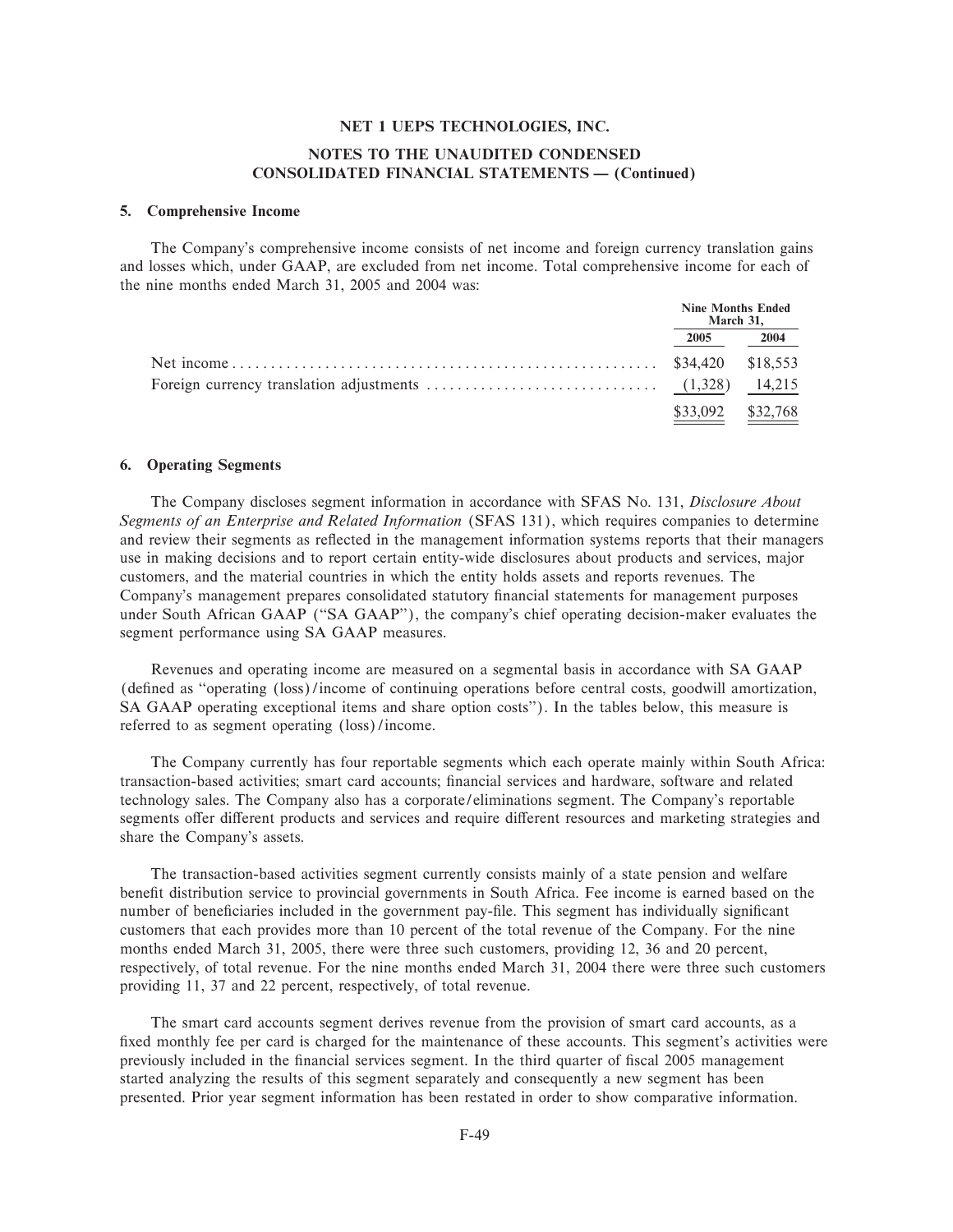## NOTES TO THE UNAUDITED CONDENSED **CONSOLIDATED FINANCIAL STATEMENTS - (Continued)**

The financial services segment derives revenue from the provision of short-term personal lending activities and life insurance products. Interest income is recognized in the income statement as it falls due, using the interest method by reference to the constant interest rate stated in each loan agreement.

The hardware, software and related technology sales segment markets, sells and implements the Universal Electronic Payment System ("UEPS"). The segment undertakes smart card system implementation projects, delivering hardware, software and business solutions in the form of customized systems.

Corporate/Eliminations include the Company's head office cost centers in addition to the elimination of inter-segment transactions.

The accounting policies of the segments are consistent with those described at June 30, 2004, and any inter-segment sales or transfers are eliminated.

The Company evaluates segment performance based on operating income. The following tables summarize segment information which is prepared in accordance with SA GAAP, with the exception of income tax expense and net income after taxation, where the recent reduction in the South African tax rate from 30% to 29% has not been effected:

|                                                 | <b>Nine Months Ended</b><br>March 31, |          |
|-------------------------------------------------|---------------------------------------|----------|
|                                                 | 2005                                  | 2004     |
| Revenues                                        |                                       |          |
|                                                 | \$77,538                              | \$59,875 |
|                                                 | 26,362                                | 15,762   |
|                                                 | 15,642                                | 12,384   |
| Hardware, software and related technology sales | 15,343                                | 3,312    |
|                                                 | 134,885                               | 91,333   |
| Operating income                                |                                       |          |
|                                                 | 31,629                                | 18,626   |
|                                                 | 11,983                                | 7,165    |
|                                                 | 7.579                                 | 5,150    |
|                                                 | 6,036                                 | (236)    |
|                                                 | (174)                                 | (3, 442) |
|                                                 | 57,053                                | 27,263   |
| Interest earned                                 |                                       |          |
|                                                 |                                       |          |
|                                                 |                                       |          |
|                                                 |                                       |          |
| Hardware, software and related technology sales |                                       |          |
|                                                 | 11,505                                | 10,962   |
|                                                 | 11,505                                | 10,962   |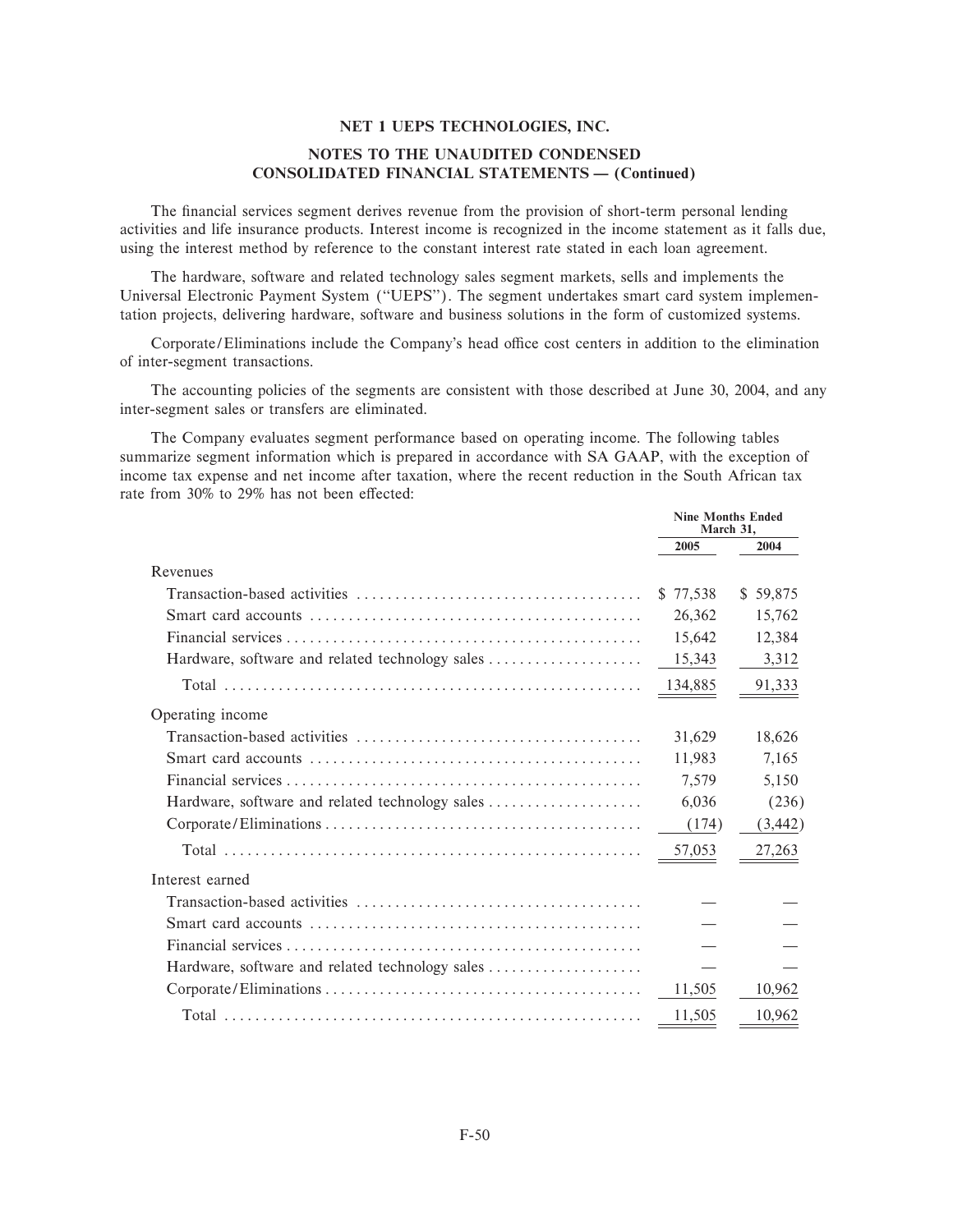# NOTES TO THE UNAUDITED CONDENSED **CONSOLIDATED FINANCIAL STATEMENTS - (Continued)**

|                                                 | <b>Nine Months Ended</b><br>March 31, |                |
|-------------------------------------------------|---------------------------------------|----------------|
|                                                 | 2005                                  | 2004           |
| Interest expense                                |                                       |                |
|                                                 | 9,689                                 | 8,020          |
|                                                 |                                       |                |
|                                                 | 21                                    | 20             |
| Hardware, software and related technology sales | 298                                   | 109            |
|                                                 | $\overline{\phantom{m}}$              | 349            |
|                                                 | 10,008                                | 8,498          |
| Depreciation and amortization                   |                                       |                |
|                                                 | 3,910                                 | 3,432          |
|                                                 |                                       |                |
|                                                 | 377                                   | 435            |
| Hardware, software and related technology sales |                                       | $\mathfrak{D}$ |
|                                                 | 716                                   | 189            |
|                                                 | 5,003                                 | 4,058          |
| Income taxation expense                         |                                       |                |
|                                                 | 6,559                                 | 3,359          |
|                                                 | 3,595                                 | 2,150          |
|                                                 | 2,268                                 | 1,539          |
| Hardware, software and related technology sales | 1,720                                 | (103)          |
|                                                 | 3,850                                 | 4,205          |
|                                                 | <u>17,992</u>                         | 11,150         |
| Net income after taxation                       |                                       |                |
|                                                 | 15,379                                | 7,248          |
|                                                 | 8,386                                 | 5,015          |
|                                                 | 5,292                                 | 3,590          |
| Hardware, software and related technology sales | 4,014                                 | (242)          |
|                                                 | 7,487                                 | 2,966          |
|                                                 | 40,558                                | 18,577         |
| Segment assets                                  |                                       |                |
|                                                 | 164,670                               | 131,243        |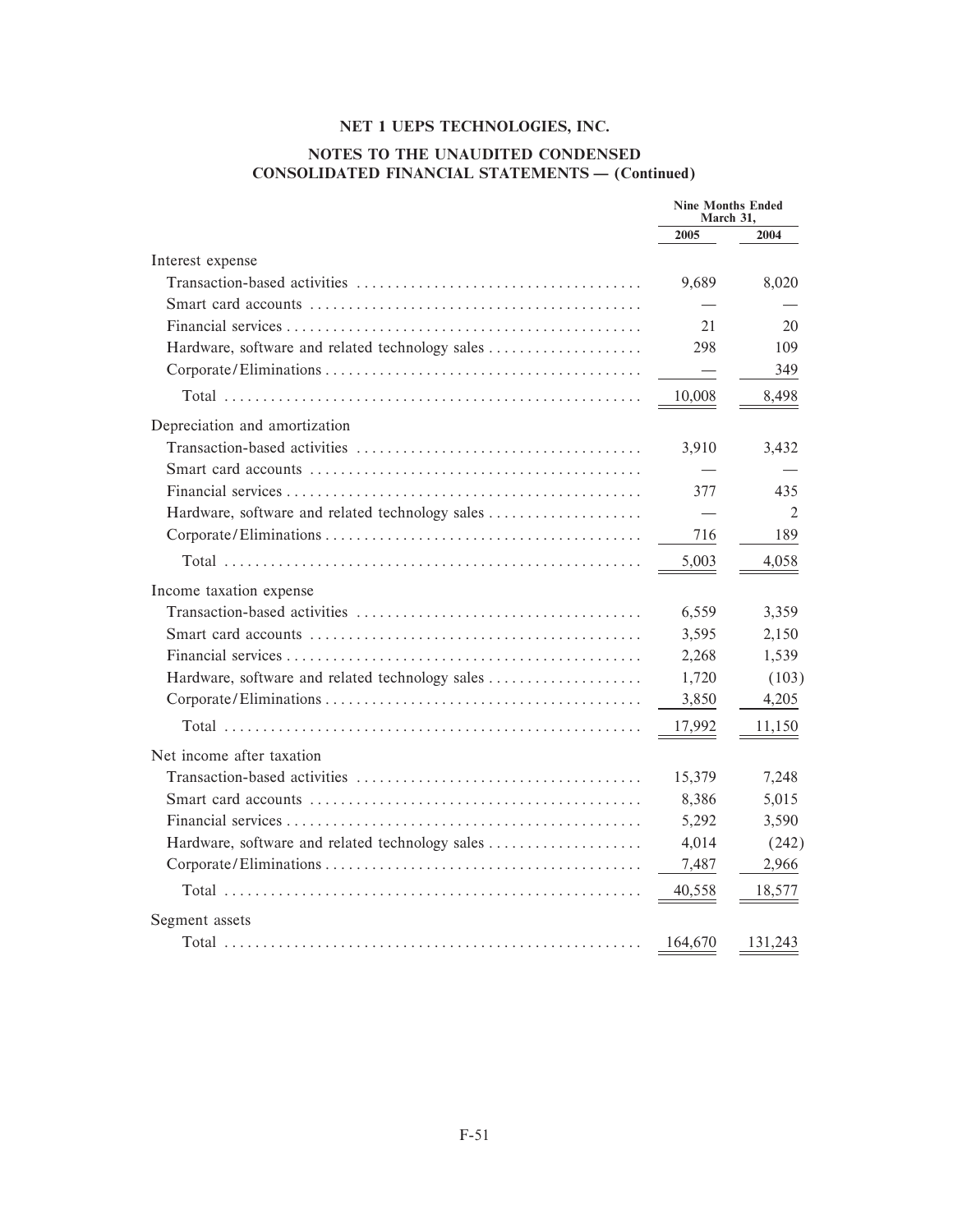## NOTES TO THE UNAUDITED CONDENSED **CONSOLIDATED FINANCIAL STATEMENTS - (Continued)**

|                                                 | <b>Nine Months Ended</b><br>March 31, |       |
|-------------------------------------------------|---------------------------------------|-------|
|                                                 | 2005                                  | 2004  |
| Expenditures for long-lived assets              |                                       |       |
|                                                 | 2.313                                 | 2.077 |
|                                                 |                                       |       |
|                                                 | 669                                   | 111   |
| Hardware, software and related technology sales |                                       | 15    |
|                                                 |                                       | 189   |
|                                                 | \$ 2.982                              | 2,392 |

Due to the developments in the business, all of the significant assets are used in the operations of all the segments. The company does not have dedicated assets assigned to a particular operating segment. Accordingly, it is not meaningful to attempt an arbitrary allocation and segment asset allocation is therefore not presented.

The following tables present the Company's net income after tax and segment assets from the Company's reportable segments presented in accordance with SA GAAP and then reconciled to United States generally accepted accounting principles ("US GAAP") financial information consolidated totals:

|                                                                              |     | <b>Nine Months Ended</b> |                   |
|------------------------------------------------------------------------------|-----|--------------------------|-------------------|
|                                                                              |     | March 31,<br>2005        | March 31,<br>2004 |
| Net income after tax in accordance with SA GAAP                              |     | \$40,558                 | \$18,577          |
|                                                                              | (a) | (251)                    | (223)             |
|                                                                              | (b) | (1,465)                  | 2,515             |
|                                                                              | (c) | 120                      | 430               |
| Secondary Taxation on Companies adjustment                                   | (d) | (4,740)                  | (1,977)           |
| Taxation adjustments due to difference between SA and US GAAP                | (e) | 198                      | (769)             |
| Reclassification of earnings from equity accounted investment                | (f) | (480)                    |                   |
| Net income after tax in accordance with US GAAP $\dots \dots \dots \dots$    |     | \$33,940                 | \$18,553          |
|                                                                              |     |                          | March 31,<br>2005 |
| Segment assets in accordance with SA GAAP                                    |     |                          | \$164,670         |
|                                                                              | (c) |                          | 6,882             |
| Recognition of intangible assets, net of amortization $\dots\dots\dots\dots$ | (a) |                          | 3,187             |

579 \$175,318

(a) Aplitec obtained the FTS Patent on its acquisition of Net 1 Holdings on July 12, 2000. 100% of Net 1 Holdings issued share capital was acquired for approximately \$3.2 million, which was satisfied through the issuance of 9,750,000 of Aplitec common shares. For SA GAAP purposes, this was treated as the acquisition of a business as it was a corporate entity and the excess of the purchase price over the identifiable assets acquired was treated as goodwill and amortized over 10 years. For US GAAP purposes, EITF 98-3, Determining Whether a Non-monetary Transaction Involves Receipt of Productive Assets or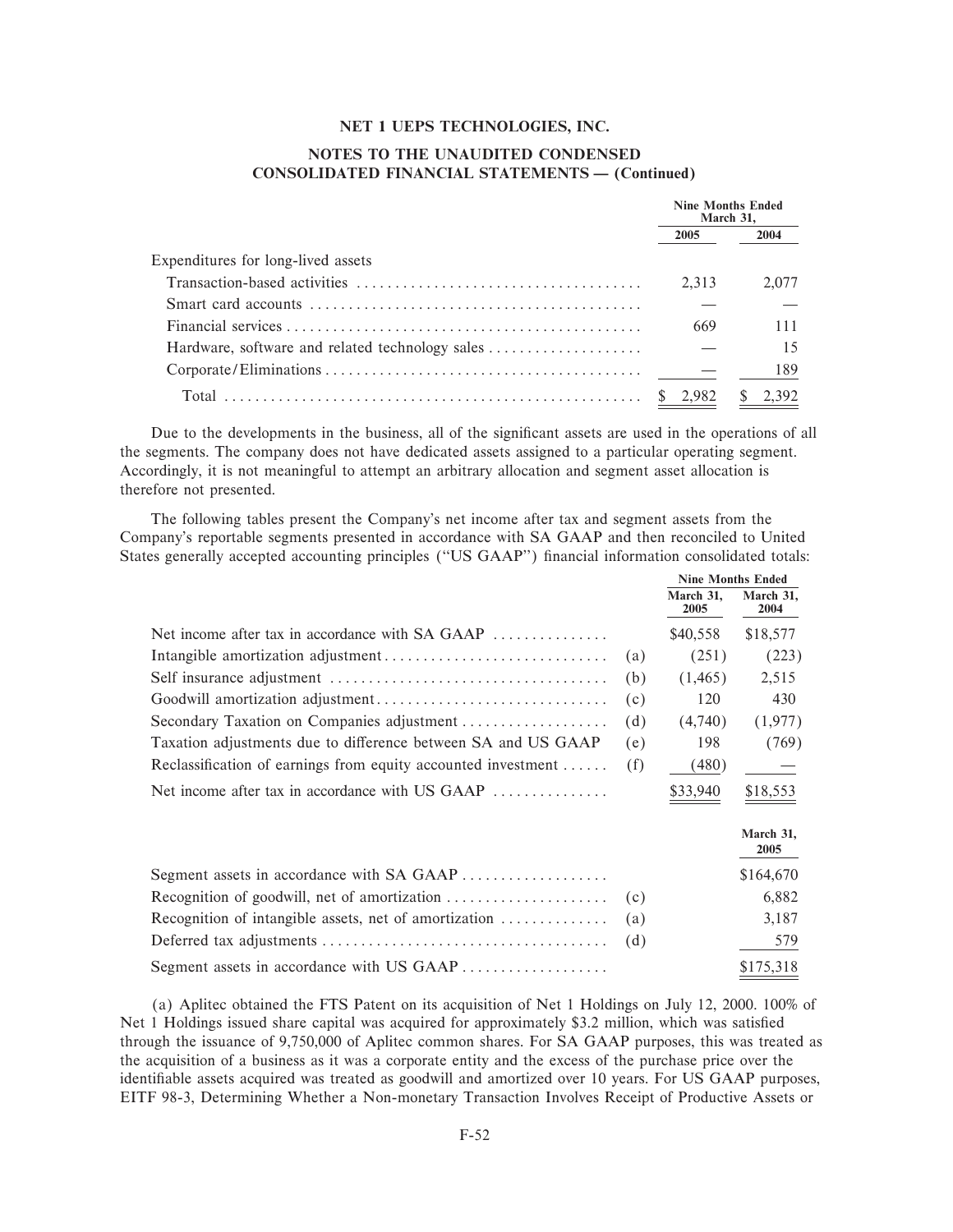of a Business, defines a business and the acquisition of Net 1 Holdings was in substance the acquisition of an asset. As such, the treatment of the premium on acquisition over the net asset value is regarded as being attributable to the patent rights acquired and not treated as goodwill. The patent rights carrying value should be amortized over 10 years, which is the same period that would be used to amortize goodwill.

(b) Aplitec had in the past established a provision in respect of self-insured losses (mainly attributable to cash in transit theft) based on actuarially determined amount of such losses expected to arise in the next 12 months. For SA GAAP purposes, the provision for self-insured losses was reversed towards the end of fiscal year June 30, 2004 and the provision for self-insured losses provided approximates the amounts required under US GAAP. The Company acquired an insurance captive as part of the acquisition of Cash Paymaster Services (Pty) Ltd in 1999. This asset was not recognized on acquisition and the cash in the captive at acquisition was \$2.3 million. The captive was cancelled in the first quarter of 2005 and the cash included in the captive at the date of closure was included in the cash and cash equivalents as of September 30, 2004.

For the purposes of US GAAP, self-insurance does not represent the transfer of risk and as such it is not possible to recognize a liability for future losses that will arise from events subsequent to the balance sheet date. In addition, the captive insurance company, for periods prior to its cancellation (i.e. for all periods before and including June 30, 2004), should be consolidated for US GAAP purposes. However as the captive was cancelled, a consolidation adjustment is no longer required for periods beginning September 30, 2004.

An adjustment is required to reverse that part of the charge in the income statement in respect of such losses that do not represent the losses of the period (nine months ended March 2005: \$0, nine months ended March 2004: \$0.6 million and \$2.5 million, respectively) and consolidate the assets of the captive insurance company for all periods ended prior to and including June 30, 2004. In addition, an adjustment is required for the nine months ended March 31, 2005 to reverse the gain of \$1.5 million recognized under SA GAAP due to the cancellation of the captive.

(c) Under SA GAAP, goodwill arising on business combinations was written off against shareholders' equity. With effect from July 1, 2000, SA GAAP required that goodwill be capitalized and amortized over its useful life. Under US GAAP, until July 1, 2002, goodwill should be capitalized and amortized over its useful life, which could not exceed 40 years. The adjustment therefore gives effect to the amount of goodwill that would have been required to be recognized in a US GAAP balance sheet and the amount of amortization that would have arisen thereon, which has been calculated on the basis of a useful life of 10 years. Due to the adoption of SFAS 141 and SFAS 142, goodwill is no longer required to be amortized, instead an impairment review is required at least annually. In addition, certain goodwill amounts were not recognized at the correct amount due to Aplitec using a Ñxed price as opposed to a fair market price for shares issued in exchange for assets.

(d) SA GAAP requires that deferred tax be provided for at the undistributed rate of 30%. For the purpose of US GAAP, under FAS 109, Accounting for Income Tax, temporary differences have been tax effected using the tax rate that will apply when income is distributed, i.e. an effective rate of 37.78% including Secondary Tax on Companies. Aplitec has computed the effect this change in tax rate would have on the current deferred taxation assets.

(e) The tax effects of the US GAAP adjustments have been calculated based on the enacted tax rate for the nine months ended March 31, 2005 of 37.78% (nine months ended March 31, 2004: 37.78%).

(f) Under SA GAAP, the tax effected earnings from the equity accounted investment is included before the income tax expense. Under US GAAP, the earnings from the equity accounted investment is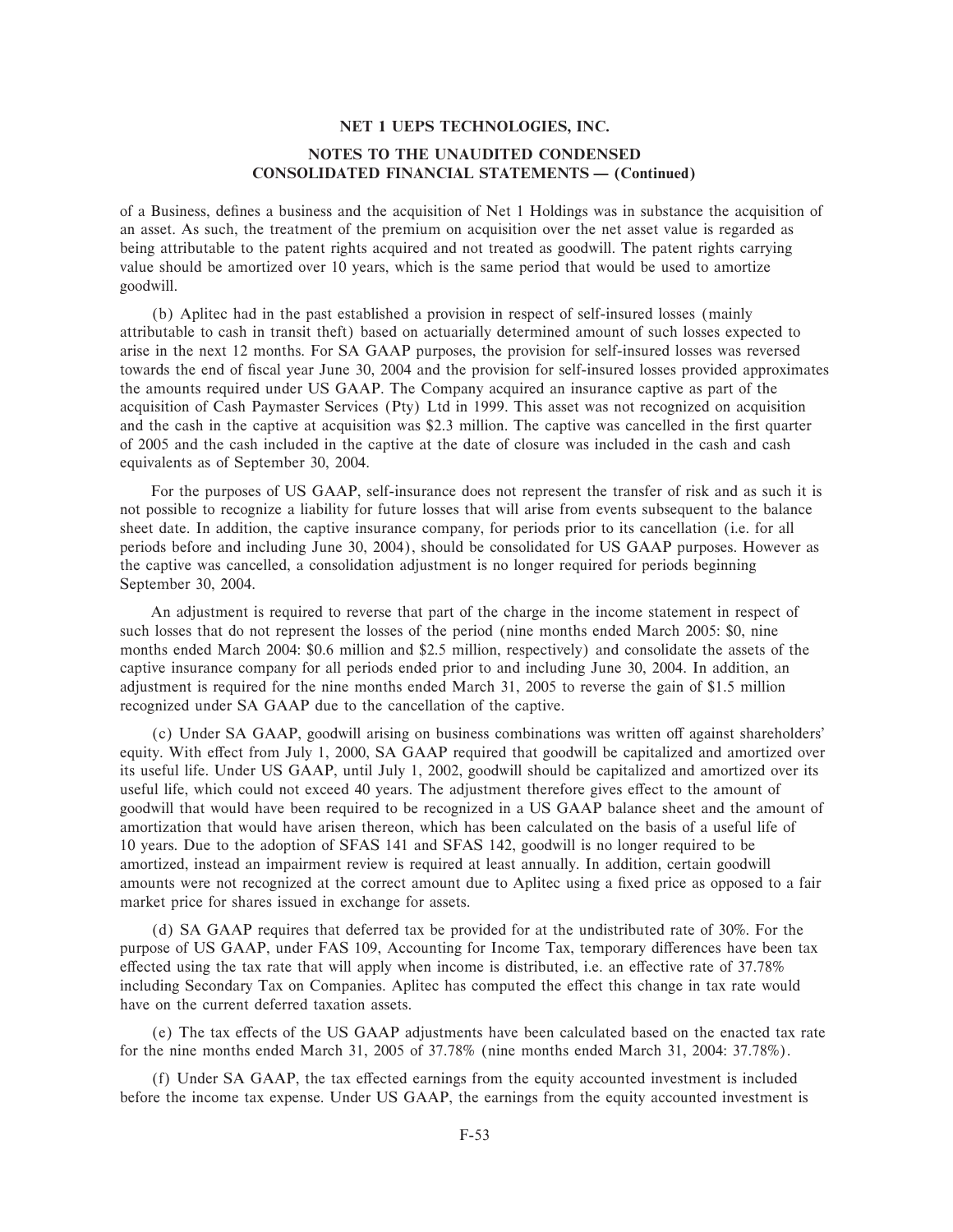# **NOTES TO THE UNAUDITED CONDENSED CONSOLIDATED FINANCIAL STATEMENTS — (Continued)**

shown after the income tax expense and net income after tax. An adjustment is required to reclassify the earnings from the equity accounted investment from above the income tax expense to below net income after tax.

# **7. Deferred Expenditure on Smart Cards**

The deferred expenditure on smart cards represents amounts paid for smart cards used in the administration and distribution of grants to beneficiaries. These expenditures are deferred and written off over the period of the contract with the provincial government.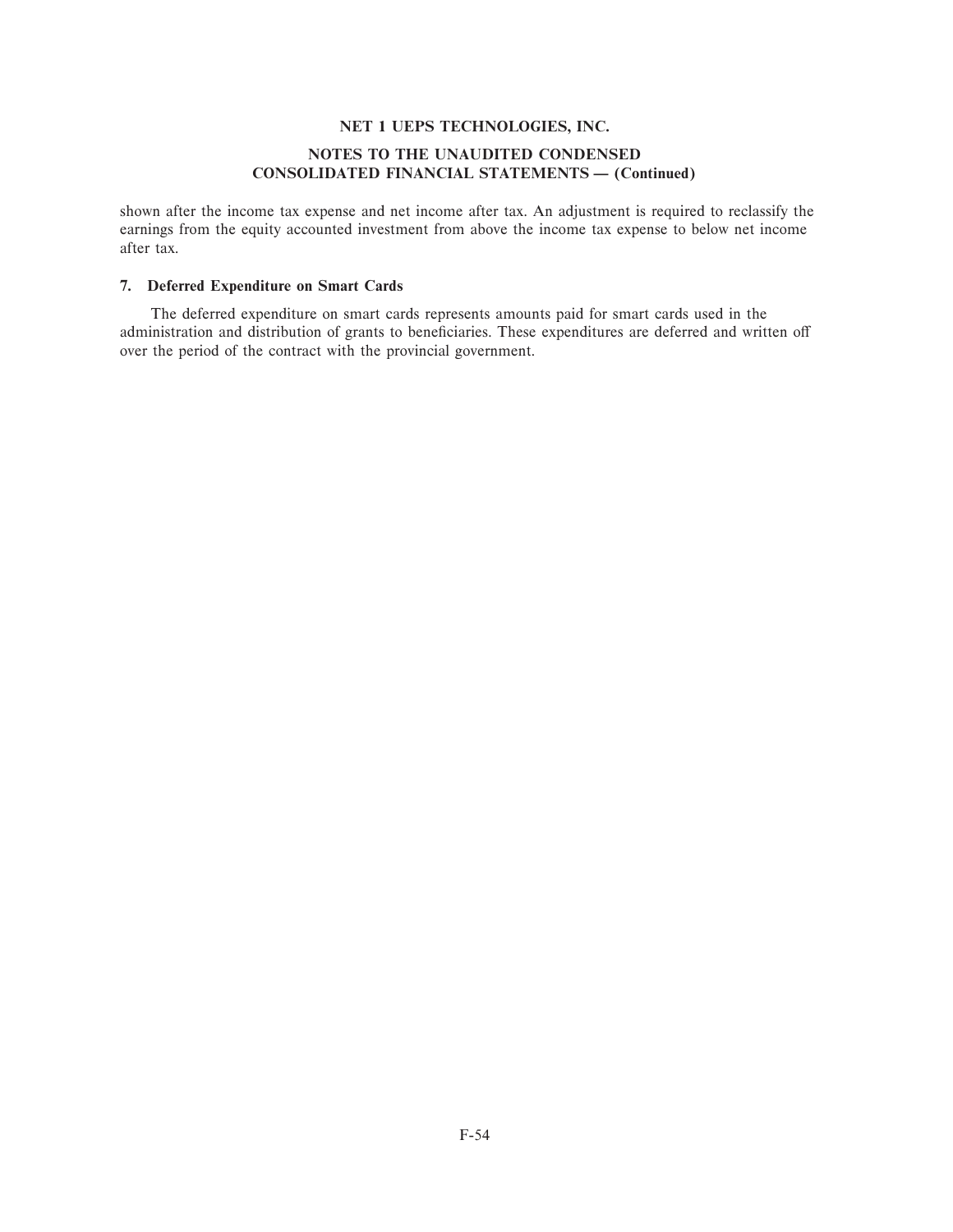Shares



Common Stock

Prospectus

**Morgan Stanley JPMorgan** 

Robert W. Baird & Co. Jefferies & Company, Inc. Thomas Weisel Partners LLC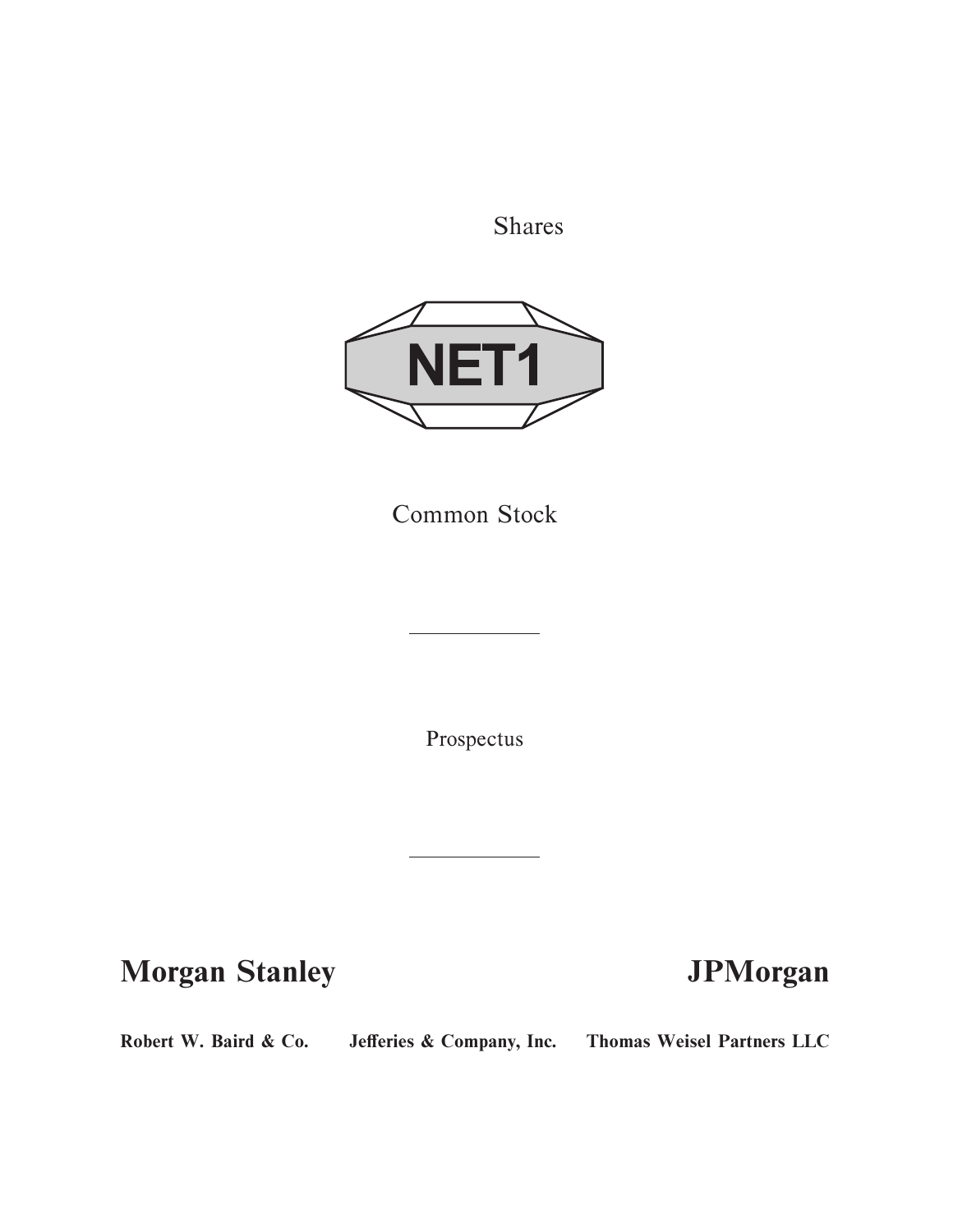#### **PART II**

#### **INFORMATION NOT REQUIRED IN PROSPECTUS**

#### **Item 13.** *Other Expenses of Issuance and Distribution*

The following table sets forth the costs and expenses, other than underwriting discounts and commissions, payable by us in connection with the sale of shares of common stock in this offering. All amounts are estimates except the SEC registration fee and the NASD fee.

| <b>Amount to be Paid</b> |
|--------------------------|
| \$13,535.30              |
| 12,000.00                |
|                          |
|                          |
|                          |
|                          |
|                          |
|                          |
| $\mathcal{S}$            |

#### **Item 14.** *Indemnification of Directors and Officers*

Section 607.0850(1) of the Florida Business Corporation Act, or FBCA, permits a Florida corporation to indemnify any person who may be a party to any third party proceeding by reason of the fact that such person is or was a director, officer, employee or agent of the corporation, against liability incurred in connection with such proceeding (including any appeal thereof) if he acted in good faith and in a manner he reasonably believed to be in, or not opposed to, the best interests of the corporation, and, with respect to any criminal action or proceeding, had no reasonable cause to believe his conduct was unlawful.

Section 607.0850(2) of the FBCA permits a Florida corporation to indemnify any person who may be a party to a derivative action if such person acted in any of the capacities set forth in the preceding paragraph, against expenses and amounts paid in settlement not exceeding, in the judgment of the board of directors, the estimated expenses of litigating the proceeding to conclusion, actually and reasonably incurred in connection with the defense or settlement of such proceeding (including appeals), provided that the person acted under the standards set forth in the preceding paragraph. However, no indemnification shall be made for any claim, issue or matter for which such person is found to be liable unless, and only to the extent that, the court determines that, despite the adjudication of liability, but in view of all the circumstances of the case, such person is fairly and reasonably entitled to indemnification for such expenses which the court deems proper.

Section  $607.0850(4)$  of the FBCA provides that any indemnification made under the above provisions, unless pursuant to a court determination, may be made only after a determination that the person to be indemnified has met the standard of conduct described above. This determination is to be made by a majority vote of a quorum consisting of the disinterested directors of the board of directors, by duly selected independent legal counsel, or by a majority vote of the disinterested shareholders. The board of directors also may designate a special committee of disinterested directors to make this determination.

Section 607.0850(3), however, provides that a Florida corporation must indemnify any director, or officer, employee or agent of a corporation who has been successful in the defense of any proceeding referred to in Sections  $607.0850(1)$  or (2), or in the defense of any claim, issue or matter therein, against expenses actually and reasonably incurred by him in connection therewith.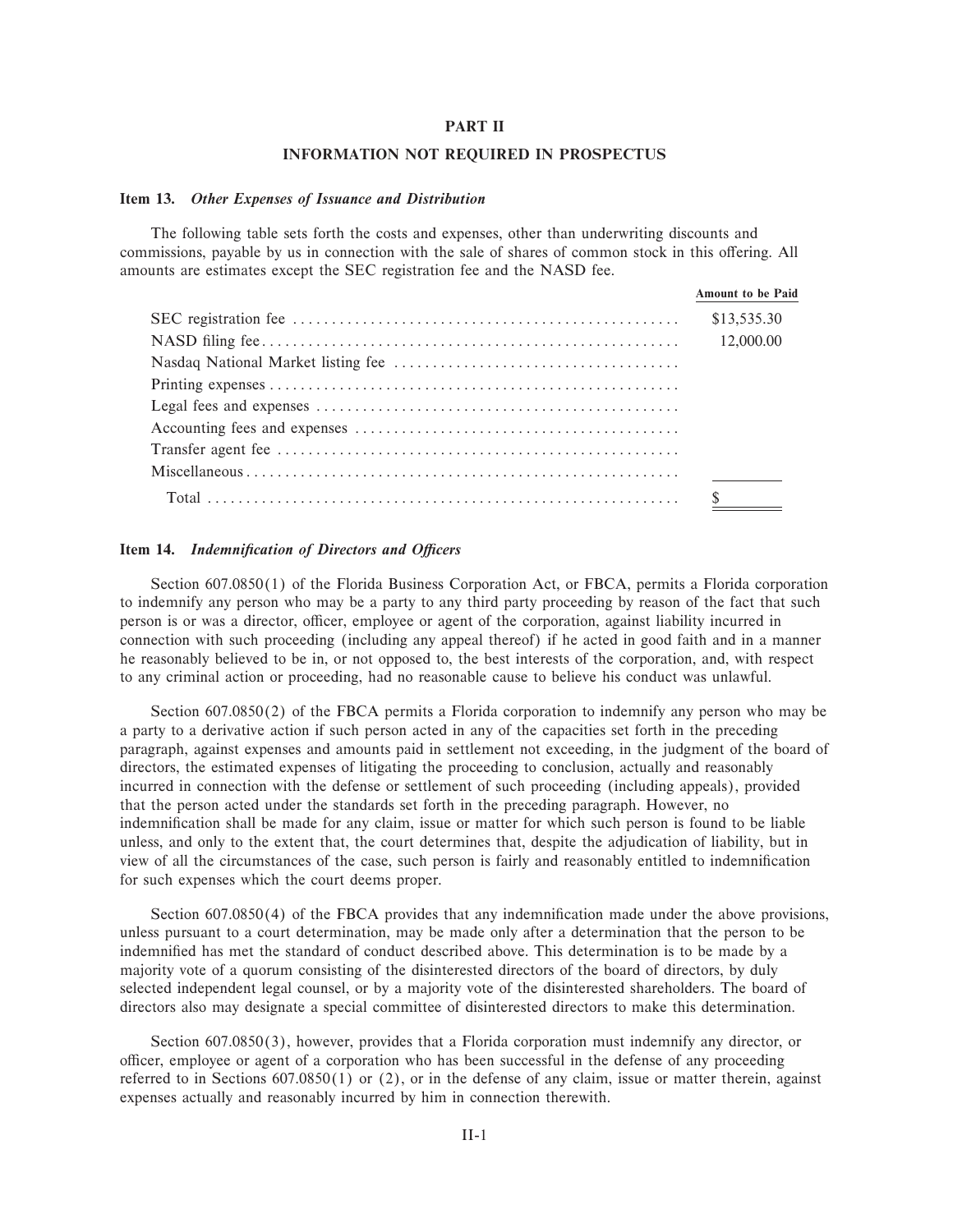Under the FBCA, expenses incurred by a director or officer in defending a civil or criminal proceeding may be paid by the corporation in advance of the final disposition thereof upon receipt of an undertaking by or on behalf of such director or officer to repay such amount if it is ultimately determined that such director or officer is not entitled to indemnification under Section 607.0850. Expenses incurred by other employees or agents in such a proceeding may be paid in advance of final disposition thereof upon such terms or conditions that the board of directors deems appropriate.

The FBCA further provides that the indemnification and advancement of payment provisions contained therein are not exclusive and it specifically empowers a corporation to make any other further indemnification or advancement of expenses under any bylaw, agreement, vote of shareholders or disinterested directors or otherwise, both for actions taken in an official capacity and for actions taken in other capacities while holding an office. However, a corporation cannot indemnify or advance expenses if a judgment or other final adjudication establishes that the actions of the director or officer were material to the adjudicated cause of action and the director or officer (a) violated criminal law, unless the director or officer had reasonable cause to believe his conduct was lawful or had no reasonable cause to believe his conduct was unlawful, (b) derived an improper personal benefit from a transaction, (c) was or is a director in a circumstance where the liability under Section 607.0834 (relating to unlawful distributions) applies, or (d) engages in willful misconduct or conscious disregard for the best interests of the corporation in a proceeding by or in right of the corporation to procure a judgment in its favor or in a proceeding by or in right of a shareholder.

Our articles of incorporation provide that we have the power to, and we intend to adopt provisions in our by-laws providing that we will, indemnify any current or former director, officer, employee or agent against any liability arising from any action or suit to the fullest extent permitted by law. Advances against expenses may be made under our by-laws and any other indemnification agreement into which we may enter and the indemnity coverage provided thereunder may include liabilities under the federal securities laws as well as in other contexts. Our by-laws also permit us to purchase and maintain insurance on behalf of any current or former director, officer, employee or agent for any liability incurred by any of them in connection with, or arising out of, their actions in their capacity as our director, officer, employee or agent, whether or not our articles of incorporation or by-laws permit such indemnification. We have not obtained such insurance, but we intend to do so.

Pursuant to that certain common stock purchase agreement between us and SAPEF III International G.P. Limited, dated January 30, 2004, we agreed to indemnify and provide directors and officers liability insurance for each nominee of SAPEF, or its nominee, that serves as our director, to the maximum extent permitted by law. Additionally, we agreed to purchase additional insurance as necessary to provide continuous directors and officers liability coverage, including coverage for claims asserted up to six years after the termination of any such insurance for matters occurring prior to such termination, as reasonably requested by SAPEF. We have not obtained such additional insurance, but we intend to do so.

Reference is made to Article V of our by-laws filed as Exhibit 3.4 hereto.

#### **Item 15.** *Recent Sales of Unregistered Securities*

Set forth below is information regarding unregistered offerings and shares of common stock and options granted by us within the past three years. Also included is the consideration, if any, received by us for such shares and options and information relating to the section of the Securities Act or rule of the SEC, under which exemption from registration was claimed.

On June 7, 2004, 105,661,428 shares of common stock were issued to a group of private equity funds at an aggregate price of \$52.8 million, or \$0.50 per share. These shares were issued and exempt from registration under the Securities Act of 1933, pursuant to Section 4(2) of that Act.

In addition, on June 7, 2004, Brait International Limited exercised its option to receive 5,000,000 shares of common stock at a price of \$0.50 per share as partial consideration of its transaction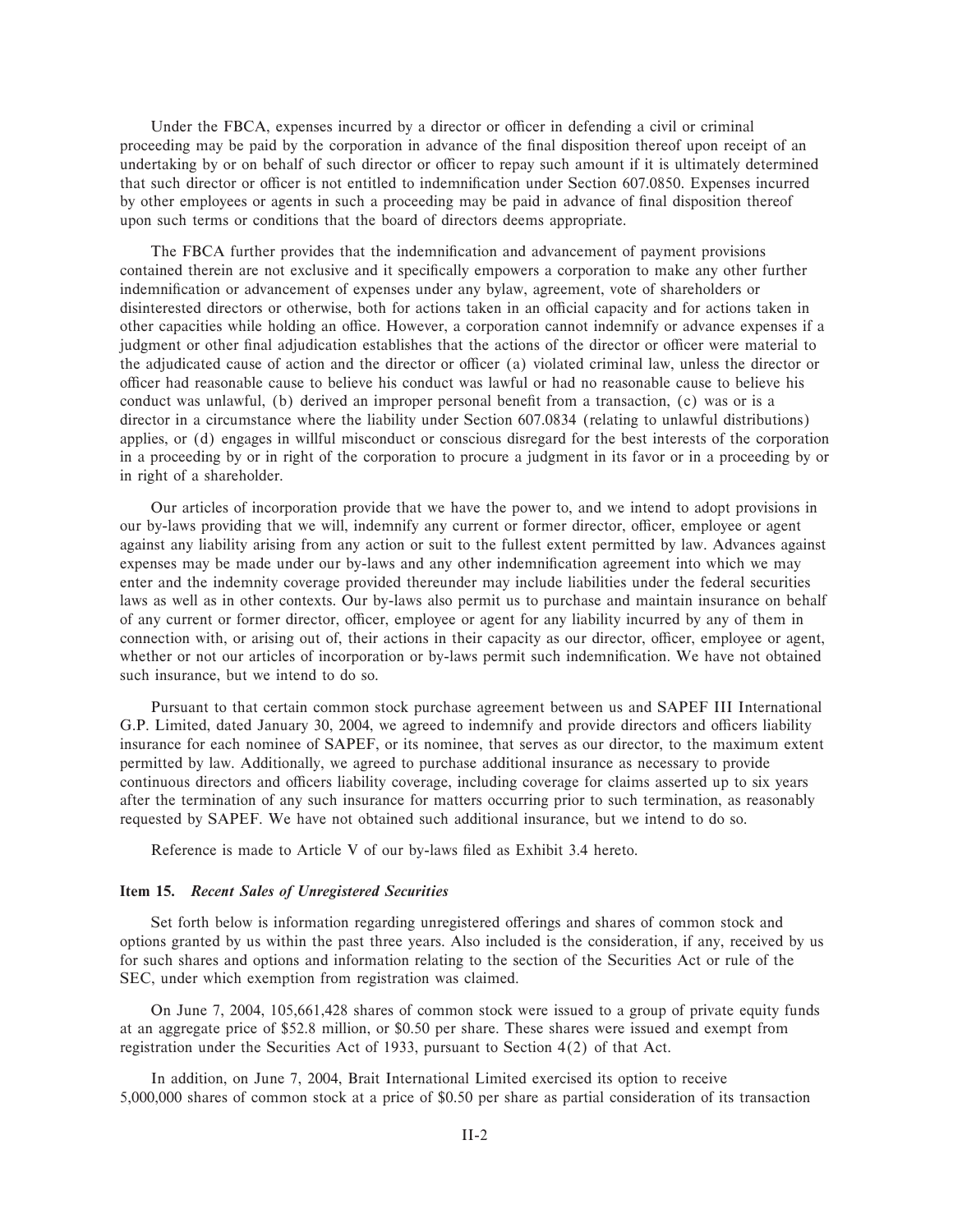fees in connection with the Aplitec transaction. These shares were issued and exempt from registration under the Securities Act of 1933, pursuant to Section 4(2) of that Act.

During June 2004, we issued other stock-based awards with respect to 8,720,936 shares of common stock to our employees for no cash consideration, and issued options to purchase 8,720,936 shares of common stock to our employees at an exercise price of \$0.50 per share.

## **Item 16.** *Exhibits and Financial Statement Schedules*

### **(a) Exhibits**

A list of exhibits filed herewith is contained in the exhibit index that immediately precedes such exhibits and is incorporated herein by reference.

### **Item 17.** *Undertakings*

Insofar as indemnification for liabilities arising under the Securities Act of 1933 may be permitted to directors, officers and controlling persons of the registrant pursuant to the foregoing provisions, or otherwise, the registrant has been advised that in the opinion of the Securities and Exchange Commission such indemnification is against public policy as expressed in the Act and is, therefore, unenforceable. In the event that a claim for indemnification against such liabilities (other than the payment by the registrant of expenses incurred or paid by a director, officer or controlling person of the registrant in the successful defense of any action, suit or proceeding) is asserted by such director, officer or controlling person in connection with the securities being registered, the registrant will, unless in the opinion of its counsel the matter has been settled by controlling precedent, submit to a court of appropriate jurisdiction the question whether such indemnification by it is against public policy as expressed in the Act and will be governed by the final adjudication of such issue.

For purposes of determining any liability under the Securities Act of 1933, the information omitted from the form of prospectus Ñled as part of this registration statement in reliance upon Rule 430A and contained in a form of prospectus filed by the registrant pursuant to Rule  $424(b)(1)$  or  $(4)$  or  $497(h)$ under the Securities Act shall be deemed to be part of this registration statement as of the time it was declared effective.

For the purpose of determining any liability under the Securities Act of 1933, each post-effective amendment that contains a form of prospectus shall be deemed to be a new registration statement relating to the securities offered therein, and the offering of such securities at that time shall be deemed to be the initial *bona fide* offering thereof.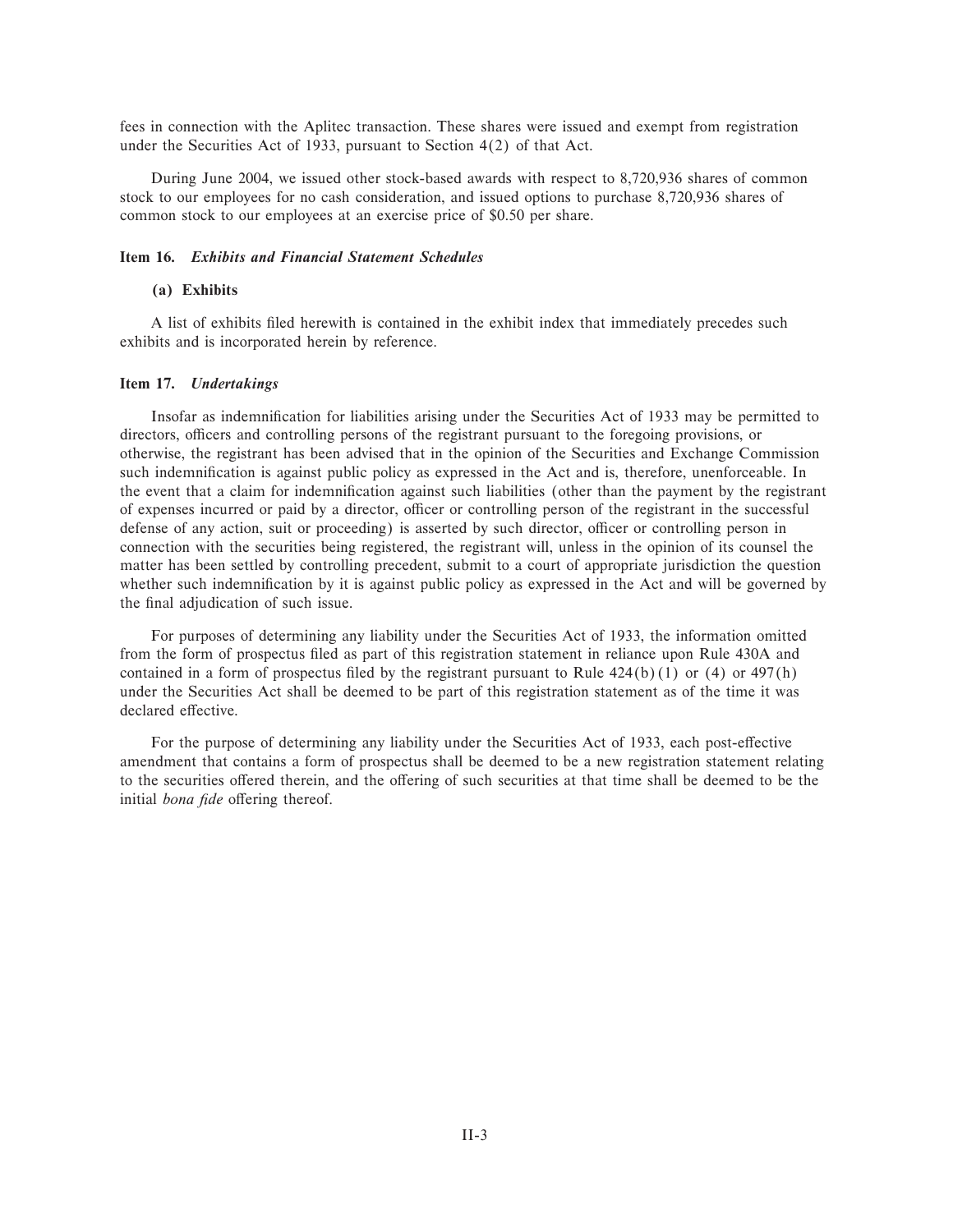#### **SIGNATURES**

Pursuant to the requirements of the Securities Act of 1933, the Registrant has duly caused this registration statement to be signed on its behalf by the undersigned, thereunto duly authorized, in Johannesburg, South Africa on the 26th day of May, 2005.

NET 1 UEPS TECHNOLOGIES, INC.

By: /s/ SERGE C.P. BELAMANT

Name: Serge C.P. Belamant Title: Chief Executive Officer

## **POWER OF ATTORNEY**

KNOW ALL MEN BY THESE PRESENTS, that each of the undersigned whose signature appears below hereby appoints Serge C.P. Belamant and Herman Gideon Kotze, and each of them acting singly, as his or her true and lawful attorney-in-fact to sign on his or her behalf and individually and in the capacity stated below and to file all amendments (including post-effective amendments) and make such changes and additions to this Registration Statement, including any subsequent registration statement for the same offering that may be filed under Rule  $462(b)$ , and to file the same, with all exhibits thereof, and other documents in connection therewith, with the Securities and Exchange Commission, granting unto said attorneys-in-fact and agents full power and authority to do and perform each and every act and thing requisite and necessary to be done in and about the premises, as fully to all intents and purposes as he might or could do in person, hereby ratifying and confirming all that said attorneys-in-fact and agents, or either of them, their substitute or substitutes may lawfully do or cause to be done by virtue hereof.

| <b>Signature</b>                                                               | <b>Title</b>                                                                                                  | Date         |
|--------------------------------------------------------------------------------|---------------------------------------------------------------------------------------------------------------|--------------|
| SERGE C.P. BELAMANT<br>/s/<br>Serge C.P. Belamant                              | Chief Executive Officer, Chairman of<br>the Board and Director (Principal<br>Executive Officer)               | May 26, 2005 |
| <b>HERMAN GIDEON KOTZE</b><br>/s/<br>Herman Gideon Kotze                       | Chief Financial Officer, Treasurer,<br>Secretary and Director (Principal<br>Financial and Accounting Officer) | May 26, 2005 |
| <b>ANTONY CHARLES BALL</b><br>/s/<br>Antony Charles Ball                       | Director                                                                                                      | May 26, 2005 |
| <b>CHAD LEONARD SMART</b><br>/s/<br>Chad Leonard Smart                         | Director                                                                                                      | May 26, 2005 |
| <b>CHRISTOPHER STEFAN SEABROOKE</b><br>/s/<br>Christopher Stefan Seabrooke     | Director                                                                                                      | May 26, 2005 |
| <b>ALASDAIR JONATHAN KEMSLEY PEIN</b><br>/s/<br>Alasdair Jonathan Kemsley Pein | Director                                                                                                      | May 26, 2005 |

Pursuant to the requirements of the Securities Act of 1933, this Registration Statement has been signed by the following persons in the capacities indicated, on the 26th day of May, 2005.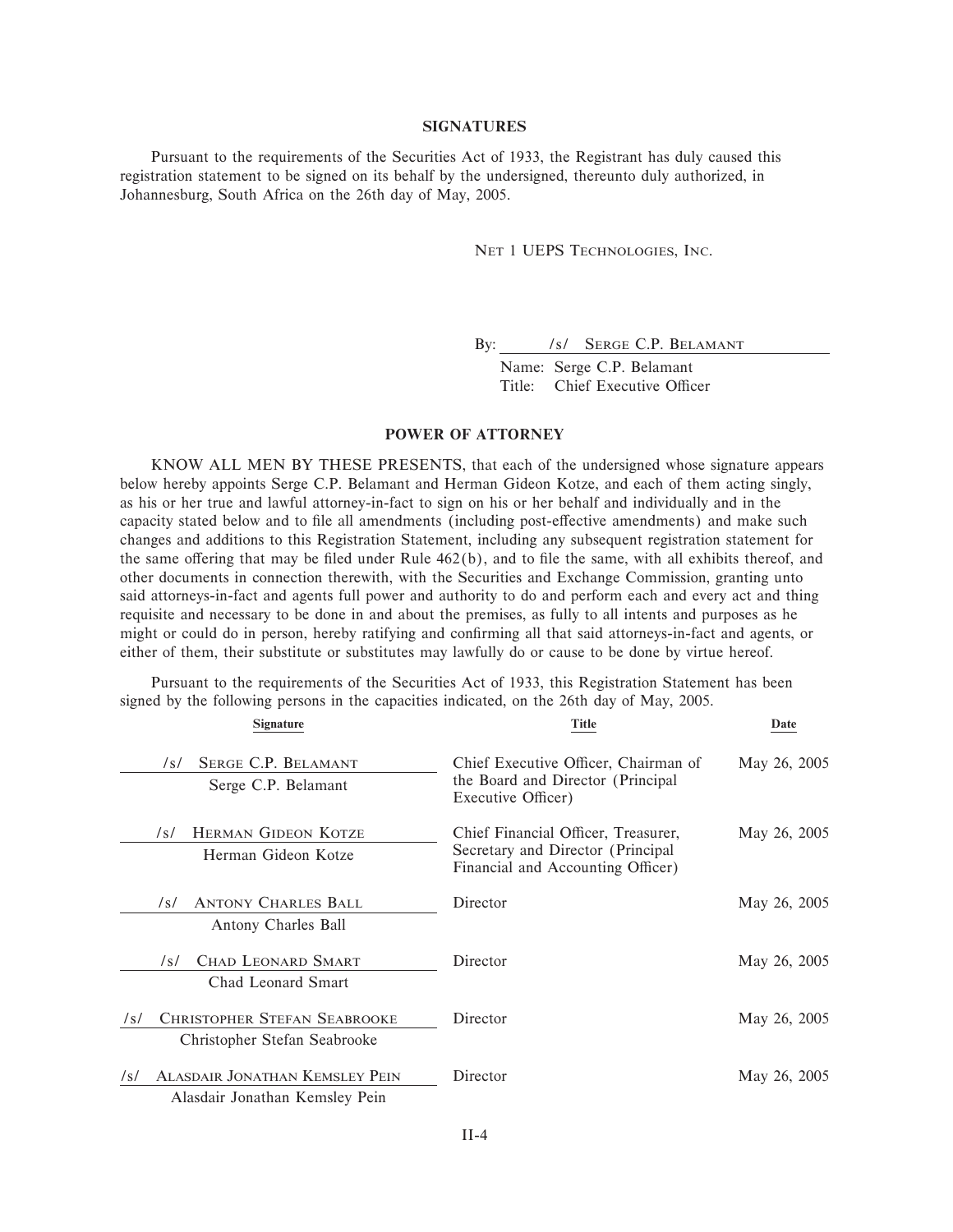# **EXHIBIT INDEX**

- 1.1\*\* Form of Underwriting Agreement.
- 2.1 Sale Agreement, dated October 31, 2003, between Net 1 Applied Technology Holdings Limited, Net 1 Investment Holdings (Proprietary) Limited, Net 1 Support Services (Proprietary) Limited and Newshelf 713 (Proprietary) Limited (incorporated by reference to Exhibit 2.1 to our Registration Statement on Form S-4, filed on February 3, 2004 (file no. 333-112463)).
- 2.2 Subscription Agreement, dated October 31, 2003, between Net 1 UEPS Technologies, Inc. and Newshelf 713 (Proprietary) Limited (incorporated by reference to Exhibit 2.2 to our Registration Statement on Form S-4, filed on February 3, 2004 (file no. 333-112463)).
- 2.3 Asset Purchase Agreement, dated as of January 30, 2004, between Net 1 Holdings S.a.r.l. and Net 1 UEPS Technologies, Inc. (incorporated by reference to Exhibit 2.3 to our Registration Statement on Form S-4, filed on February 3, 2004 (file no. 333-112463)).
- 2.4 Common Stock Purchase Agreement, dated as of January 30, 2004, between Net 1 UEPS Technologies, Inc. and SAPEF III International G.P. Limited (or its nominees) (incorporated by reference to Exhibit 2.4 to our Registration Statement on Form S-4, filed on February 3, 2004 (file no. 333-112463)).
- 2.5 Subscription Agreement, dated November 10, 2003, between the Trustees for the time being of the New Aplitec Participation Trust and Newshelf 713 (Proprietary) Limited (incorporated by reference to Exhibit 2.5 to our Registration Statement on Form S-4, filed on February 3, 2004 (file no. 333-112463)).
- 2.6 Trust Deed of the New Aplitec Participation Trust, dated October 31, 2003, entered into between Newshelf 713 (Proprietary) Limited and Brait Capital Partners Trustees (Proprietary) Limited (incorporated by reference to Exhibit 2.6 to our Registration Statement on Form S-4, Ñled on February 3, 2004 (file no. 333-112463)).
- 2.7 Trust Deed for the Aplitec Holdings Participation Trust, dated January 30, 2004, between Walkers SPV, SAPEF III International G.P. Limited (in its capacity as original enforcer), Brait Capital Partners Trustees (Proprietary) Limited (in its capacity as trustee of the New Aplitec Participation Trust) and Net 1 UEPS Technologies, Inc. (incorporated by reference to Exhibit 2.7 to our Registration Statement on Form S-4, filed on February 3, 2004 (file no. 333-112463)).
- 2.8 Umbrella Agreement, dated November 10, 2003, between SAPEF III International G.P. Limited, The Trustees of the South African Private Equity Trust III, Net 1 UEPS Technologies, Inc., The Trustees of the New Aplitec Participation Trust and Newshelf 713 (Proprietary) Limited (incorporated by reference to Exhibit 2.8 to our Registration Statement on Form S-4, Ñled on February 3, 2004 (file no. 333-112463)).
- 2.9 Underwriting Agreement, dated November 5, 2003, South African Private Equity Trust III and South African Private Equity Fund III L.P. and Newshelf 713 (Proprietary) Limited (incorporated by reference to Exhibit 2.9 to our Registration Statement on Form S-4, Ñled on February 3, 2004  $(hle no. 333-112463)$ .
- 3.1 Articles of Incorporation of Net 1 UEPS Technologies, Inc. (incorporated by reference to Exhibit 1 to our Registration Statement on Form 10-SB filed on August 1, 2000 (file no. 000-31203)).
- 3.2 Articles of Amendment to Articles of Incorporation of Net 1 UEPS Technologies, Inc. (included as Annex A to the proxy statement/prospectus included in our Registration Statement on Form S-4, filed on February 3, 2004 (file no. 333-112463) and incorporated by reference herein).
- 3.3\*\* Articles of Amendment to Articles of Incorporation of Net 1 UEPS Technologies, Inc.
- 3.4 By-Laws of Net 1 UEPS Technologies, Inc. (incorporated by reference to Exhibit 2 to our Registration Statement on Form 10-SB, filed on August 1, 2000 (file no. 000-31203)).
- 3.5\*\* Amended and Restated By-Laws of Net 1 UEPS Technologies, Inc.
- 4.1\*\* Form of common stock certificate.
- 4.2\*\* Form of special convertible preferred stock certificate.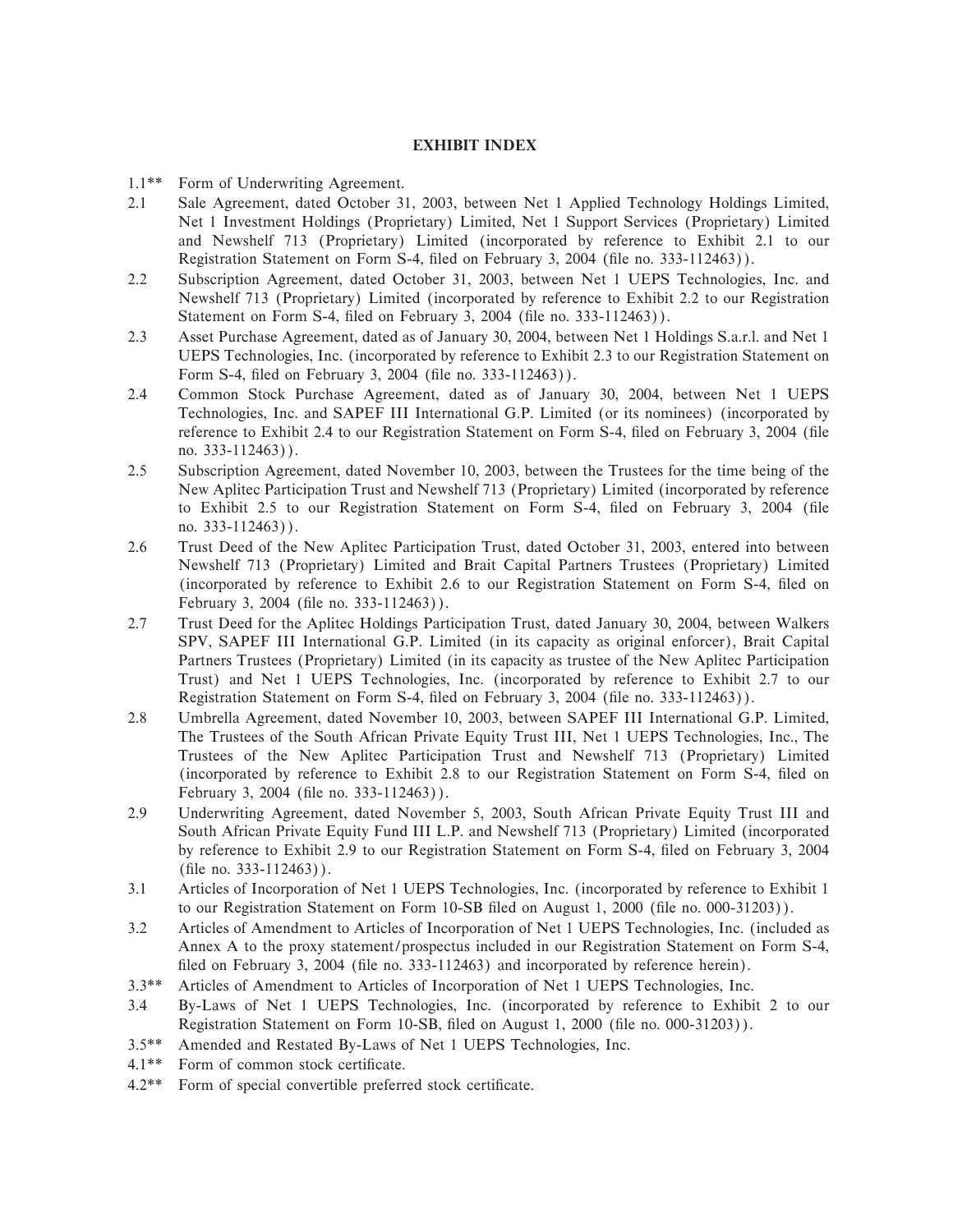- 5.1\*\* Opinion of DLA Piper Rudnick Gray Cary US LLP as to the legality of the securities being registered.
- 10.1 Distribution Agreement, dated July 1, 2002, between Net 1 UEPS Technologies, Inc. and Net 1 Investment Holdings (Pty) Limited (incorporated by reference to Exhibit 10.1 to our Registration Statement on Form S-4, filed on February 3, 2004 (file no. 333-112463)).
- 10.2 Patent and Technology Agreement, dated June 19, 2000, by and between Net 1 Holdings S.a.r.l. and Net 1 UEPS Technologies, Inc. (incorporated by reference to Exhibit 10.2 to our Registration Statement on Form S-4, filed on February 3, 2004 (file no. 333-112463)).
- 10.3 Service Level Agreement between The Limpopo Provincial Government in its Department of Health and Welfare and Cash Paymaster Services (Northern) (Pty) Limited (incorporated by reference to Exhibit 10.3 to our Registration Statement on Form S-4, filed on February 3, 2004 (file no. 333-112463)).
- 10.4 Service Level Agreement between the Department of Social Welfare and Population Development, KwaZulu-Natal and Cash Paymaster Services KwaZulu-Natal (Pty) Ltd. (incorporated by reference to our Registration Statement on Form S-4, Ñled on February 3, 2004 (Ñle no. 333-112463)).
- 10.5 2004 Stock Incentive Plan (included as Annex B to the proxy statement/prospectus included in our Registration Statement on Form S-4, filed on February 3, 2003 (file no. 333-112463) and incorporated by reference herein).
- 10.6 Product License Agreement between Net 1 Holdings S.a.r.l. and Banque De Gestion Et De Financement Burundi (incorporated by reference to Exhibit 10.6 to Amendment No. 2 to our Registration Statement on Form S-4/A, filed on April 21, 2004 (file no. 333-112463)).
- 10.7 Product Licence Agreement between Net 1 Holdings S.a.r.l. and Banque De Commerce, De Development Et D'Industrie B.C.D.I. S.A. Rwanda (incorporated by reference to Exhibit 10.7 to Amendment No. 2 to our Registration Statement on Form S-4/A, filed by Net 1 UEPS Technologies, Inc. on April 21, 2004 (file no. 333-112463)).
- 10.8 Product Licence Agreement between Net 1 Holdings S.a.r.l. and Net 1 Operations S.a.r.l. (incorporated by reference to Exhibit 10.8 to Amendment No. 2 to our Registration Statement on Form S-4/A, filed on April 21, 2004 (file no. 333-112463)).
- 10.9 Procurement and Commissioning Agreement between Net 1 Investment Holdings (Proprietary) Limited and Reserve Bank of Malawi (incorporated by reference to Exhibit 10.9 to Amendment No. 2 to our Registration Statement on Form S-4/A, filed on April 21, 2004 (file no. 333-112463)).
- 10.10 Non Exclusive UEPS Licence Agreement between Net 1 Investment Holdings (Proprietary) Limited and SIA Netcards (incorporated by reference to Amendment No. 2 to our Registration Statement on Form S-4/A, filed on April 21, 2004 (file no. 333-112463)).
- 10.11\*\* Shareholders' Agreement among Net 1 UEPS Technologies, Inc., South African Private Equity Fund III, L.P., Brait International Limited, Brenthurst Private Equity II Limited, Brenthurst Private Equity South Africa I Limited, CI Law Trustees Limited for the San Roque Trust dated August 18, 1992 and Dr. Belamant.
- 10.12\* Technology License Agreement between Net 1 Investment Holdings (Proprietary) Limited and Visa International Service Association.
- 10.13\* Service Level Agreement between the Province of the Eastern Cape Department of Social Development and CPS Eastern Cape (Proprietary) Limited.
- 10.14\* Banking Facility between Nedbank Limited and Net 1 Applied Technology Holdings Limited.
- 10.15\* Facility between Cash Paymaster Services Eastern Cape and Nedbank Limited.
- 10.16\* Addendum to Facility Letter—Approval of Increase Bridging Loan Facilities between Nedbank Limited and Net 1 Applied Technology Holding Limited.
- 10.17\*\* Agreement between Nedcor Bank Limited and Net 1 Products (Proprietary) Limited.
- 10.18\* Assignment of Copyright and License of Patents and Trade Marks between MetroLink (Proprietary) Limited and Net 1 Products (Proprietary) Limited.